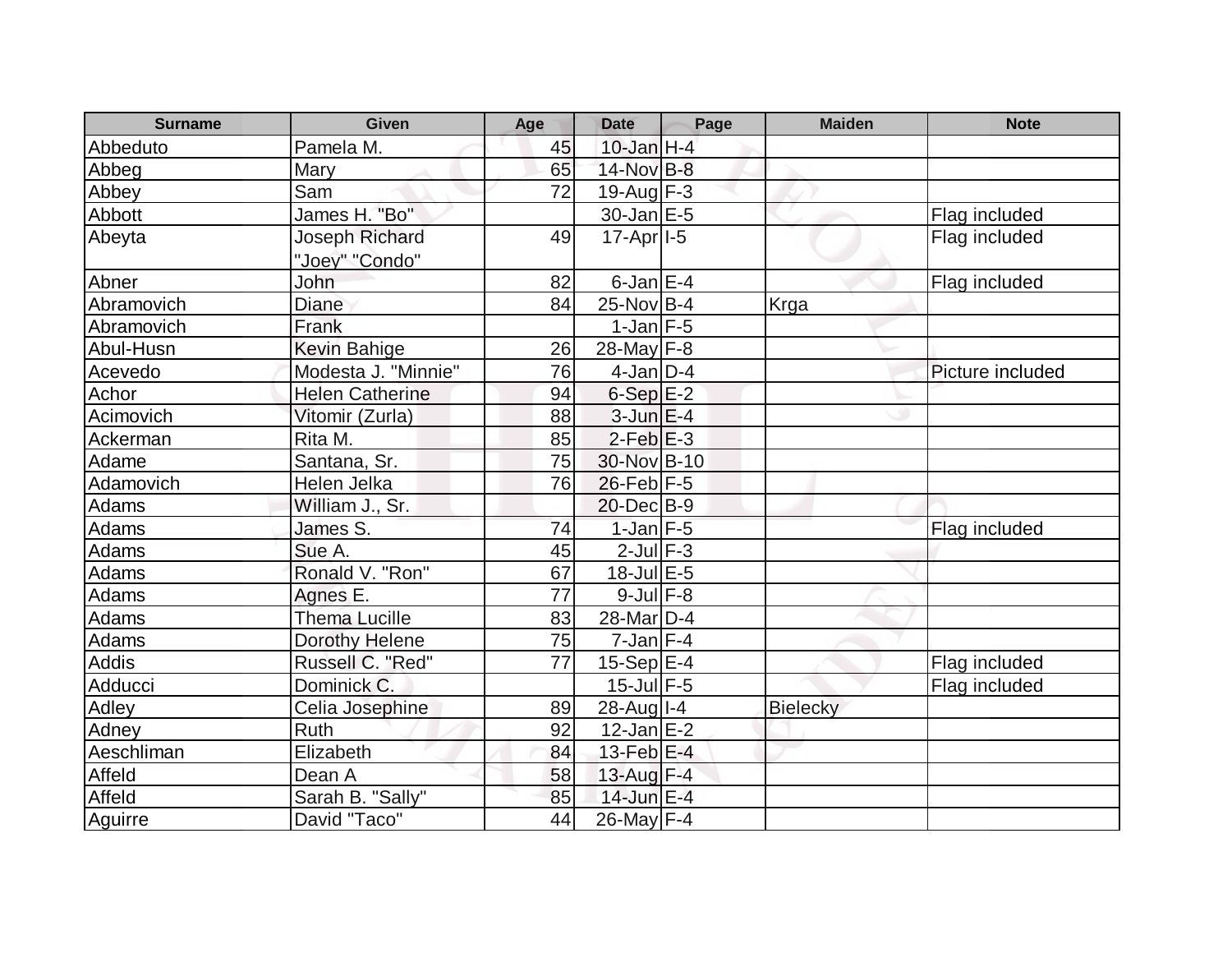| Ailes          | Harold M. "Pop"    | 83             | $13$ -Jan E-4         |           |                                                   |
|----------------|--------------------|----------------|-----------------------|-----------|---------------------------------------------------|
| <b>Aimutis</b> | Robert J. "Bob"    | 60             | 18-Jul E-5            |           |                                                   |
| Akers          | Linda S.           | 57             | 30-May D-4            | Smith     |                                                   |
| <b>Akers</b>   | Eileen Roselle     | 86             | $9$ -Jul $F-8$        |           |                                                   |
| Alamillo       | Margarita "La Tia" | 77             | $8$ -Mar $E-3$        |           | Full name Margarita<br>Garfias Alamillo           |
| Alb            | Michael            | 79             | $13$ -Mar $ I-4 $     |           |                                                   |
| <b>Albers</b>  | Eileen             | 68             | $9$ -Mar $E-4$        | Schlehman |                                                   |
| Albertson      | James A.           | 51             | 27-Mar <sub>1-5</sub> |           |                                                   |
| Albiero        | Reno               | 70             | $13$ -Jan E-4         |           |                                                   |
| Albin          | William R.         | 75             | $22$ -Jun $E-5$       |           | Flag included                                     |
| Alcantar       | Julian             | 80             | $14$ -Feb $ I-4 $     |           | Flag included                                     |
| Aldana         | Maria Teresa C.    | 94             | $2$ -Nov $B-10$       |           |                                                   |
| Aleksic        | Petar              | 67             | $29$ -Feb $ D-4 $     |           | <b>Cross included</b>                             |
| Aleksinski     | Zander H.          | 26 days<br>old | $5 - Aug$ $F-3$       |           |                                                   |
| Alexander      | Danny W.           | 55             | $22$ -Mar $E-2$       |           |                                                   |
| Alexander      | Delbert E.         | 79             | $17$ -Jun F-4         |           |                                                   |
| Alexander      | Chrisa V.          | 23             | $7$ -Oct $E - 3$      |           |                                                   |
| Alexander      | Earnest M.         | 84             | $9$ -Feb $E-2$        |           |                                                   |
| Alexander      | Marlin E. "Buck"   | 65             | 29-Apr $E-4$          |           |                                                   |
| Alexander      | <b>Robert</b>      | 89             | $17-Oct$ D-5          |           | Flag included                                     |
| Alexander      | Melva              | 71             | $20-Sep$ $E-4$        |           |                                                   |
| Alexander      | Walter G.          | 82             | $4$ -Oct $E - 3$      |           | Flag included                                     |
| Alexanderson   | <b>Mary Ann</b>    | 82             | 31-Oct B-9            |           |                                                   |
| <b>Alexas</b>  | Joanne (Yanoula)   | 79             | $12$ -Aug F-3         |           |                                                   |
| Alger          | Dale J.            | 55             | $14$ -Jul $F-4$       |           |                                                   |
| Alijah         | Jacob              | Infant         | 11-Dec B-11           |           | Infant Son Jacob<br>Aliljah / Picture<br>included |
| Alkire         | Delores B.         | 70             | $3-Apr$ H-5           | Parkerson |                                                   |
| Allegrette     | Janet H.           |                | $3-Sep$ $E-4$         |           |                                                   |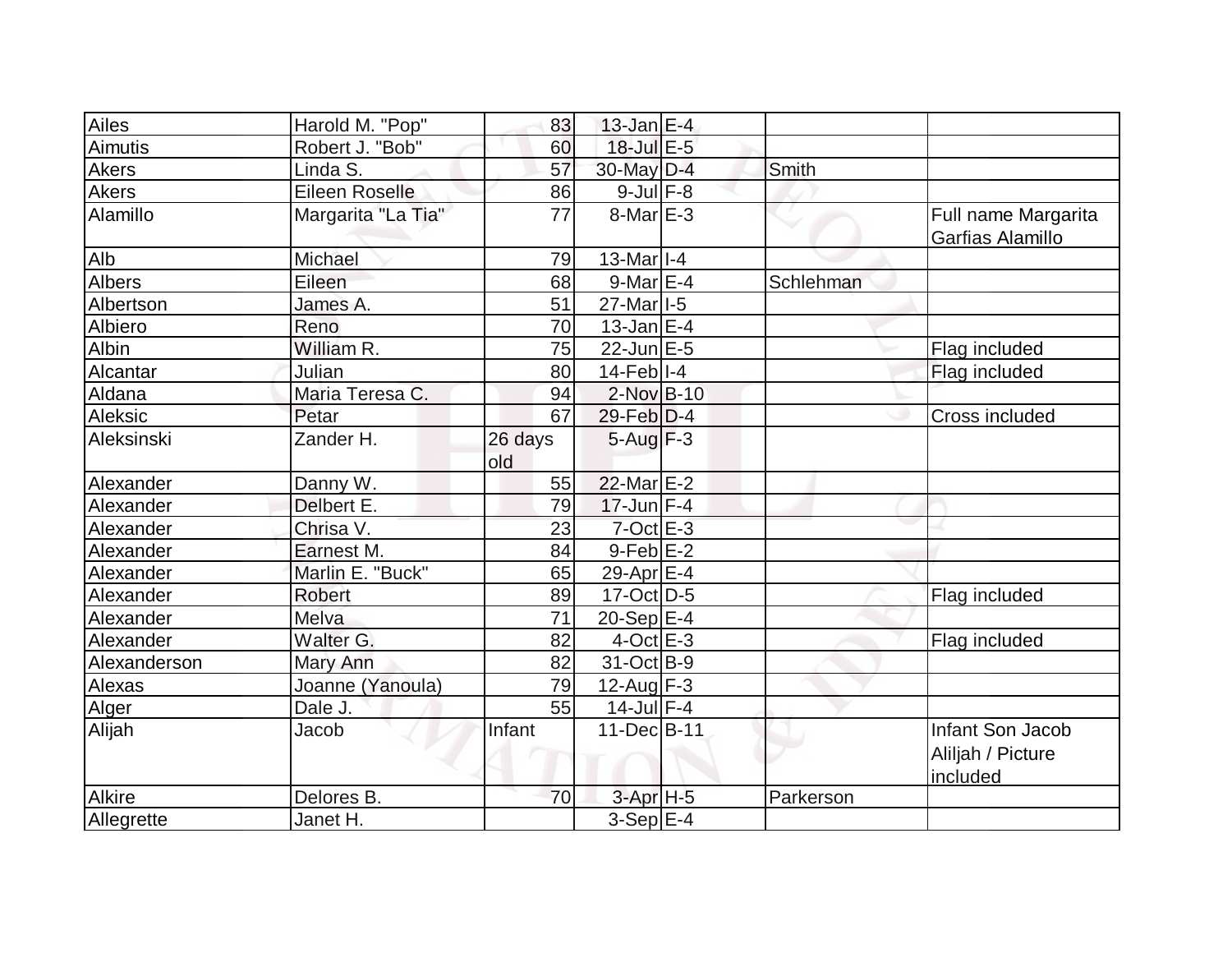| Allen        | Zachary Ryan         | 12  | $16$ -Feb $E-4$      |               |                                      |
|--------------|----------------------|-----|----------------------|---------------|--------------------------------------|
| Allen        | Clarence L.          | 84  | $4$ -Mar $F-4$       |               |                                      |
| Allen        | Mattie J.            | 104 | 30-Nov B-10          |               | Picture included                     |
| Allen        | Loyola "Lee"         | 78  | $2$ -May $D-4$       |               |                                      |
| Allen        | Sally J. *           | 62  | $10$ -Dec $ B-8 $    |               | Picture included                     |
| Allen        | Eastrling            | 93  | $25$ -Oct B-13       |               | Picture included                     |
| Allen        | Shirley A.           | 53  | $1$ -Jan $F-5$       |               |                                      |
| Allen        | Easterling M. ("E")  | 93  | 14-Oct F-4           |               |                                      |
| <b>Allen</b> | Gregory E.           | 32  | $29-Sep B-9$         |               |                                      |
| Allen        | George               |     | $4$ -Apr $D-4$       |               | Flag included                        |
| Allen        | Sally J.             | 62  | $9-Dec$ B-10         | Knarr         |                                      |
| Allen        | Nancy R.             | 86  | $5-Apr$ E-4          |               |                                      |
| Allen        | Anna M.              | 86  | 3-Apr <sub>H-5</sub> |               | Full name Anna M.                    |
|              |                      |     |                      |               | (Good) Allen                         |
| Allen        | Forrest Leroy "Jack" | 102 | 7-Dec B-10           |               |                                      |
| Allenbaugh   | <b>Betty Jean</b>    | 77  | 31-May E-2           |               |                                      |
| Allison      | James C.             | 78  | $24$ -Jan H-4        |               |                                      |
| Allison      | Donna Faye           | 74  | $30$ -Jan $E-5$      | <b>Stumph</b> |                                      |
| Allred       | Guy S.               | 44  | 29-Feb D-4           |               |                                      |
| Aloia        | Vero                 | 75  | $1$ -Jul $E-4$       |               |                                      |
| Alsman       | <b>Elaine Lewis</b>  | 78  | $8$ -Oct $ G-4 $     |               |                                      |
| Alspach      | Nellie V.            | 92  | $11$ -Jun $F-6$      | Johnston      |                                      |
| Alspaugh     | Dale W.              | 72  | $2$ -Jul $F-4$       |               |                                      |
| Alston       | Lamont "Monte"       | 58  | $10-Sep$ $E-3$       |               |                                      |
| Alsup        | <b>Mary Alice</b>    | 83  | $3-Jan G-4$          |               | <b>Cross and Picture</b><br>included |
| Alt          | Frances J.           | 92  | $7 - Jan$ $F-4$      |               |                                      |
| Altenderfer  | Agnes "Nanny"        | 89  | $16$ -May D-4        |               |                                      |
| Alvarez      | Ramona               | 76  | $7 - Aug$ $1 - 4$    |               |                                      |
| Alvarez      | Alfonso, Sr.         | 80  | 16-Mar E-4           |               | Flag included                        |
| Alvarez      | Louise P.            | 83  | 29-Dec B-7           |               |                                      |
| Alvarez      | Gloria "Mama Goya"   | 64  | $20$ -Jun $ D-4$     |               |                                      |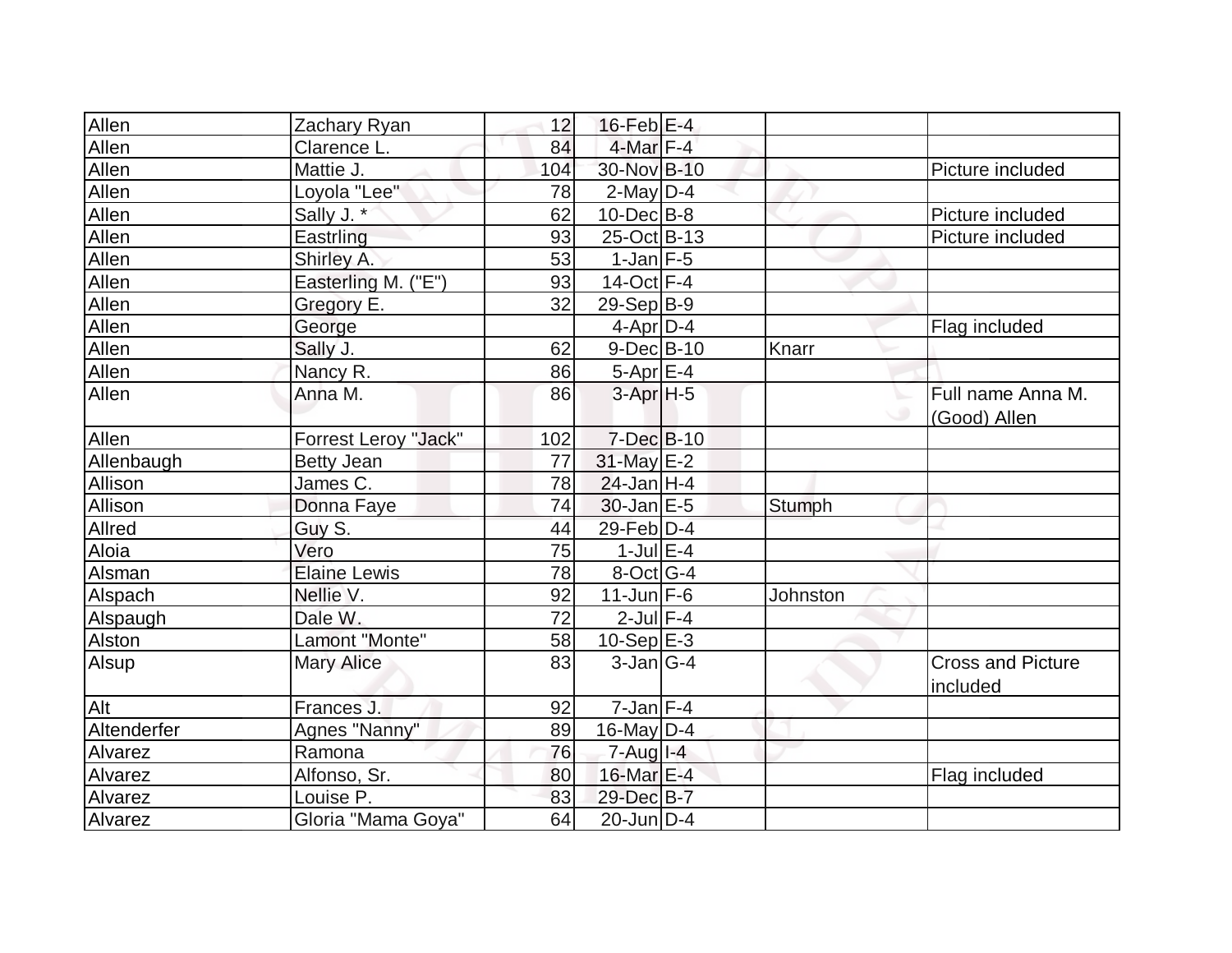| Alwert      | <b>James Curtis</b>    | 74 | $22-Sep$ F-3      |          |                                               |
|-------------|------------------------|----|-------------------|----------|-----------------------------------------------|
| Ambramovich | <b>Diane</b>           | 84 | 25-Nov B-4        | Krga     |                                               |
| Amburgey    | Evelyn S.              | 76 | $10$ -Jul G-4     |          |                                               |
| Amelse      | Benjamin J.            | 89 | $27$ -Apr $E - 5$ |          | Flag included                                 |
| Amico       | Toni                   | 36 | $7$ -Jul $F-4$    |          |                                               |
| Amodeo      | <b>Mary</b>            |    | $9$ -Mar $E-4$    |          |                                               |
| Amore       | Teresa M.              | 73 | $1$ -Jun $E-2$    |          |                                               |
| <b>Amos</b> | Alonzo III             | 64 | $18$ -Feb $ F-4 $ |          |                                               |
| Amos        | John Douglas II        | 20 | $9-Apr$ F-4       |          | PFC John Douglas<br>Amos II/ Flag<br>included |
| Anast       | Kiki J.                | 89 | $16$ -Jan $ G-5 $ |          |                                               |
| Anaszewicz  | <b>Elizabeth Alice</b> | 97 | $15$ -May $I - 4$ | Paluszak |                                               |
| Anders      | <b>Willie Dean</b>     | 55 | $11$ -Jan $D-4$   |          |                                               |
| Andershock  | George W.              | 85 | $12$ -Jan $E-2$   |          | Flag included                                 |
| Anderson    | Raymond E. "Doc"       | 81 | 10-Dec B-8        |          |                                               |
| Anderson    | Dorothy Jean           | 75 | $17$ -Jun F-4     |          |                                               |
| Anderson    | Donald R.              | 68 | $26$ -May F-4     |          |                                               |
| Anderson    | Elizabeth              | 92 | $6$ -Dec $B$ -9   | Studnar  |                                               |
| Anderson    | John K.                | 61 | $19-Nov B-8$      |          |                                               |
| Anderson    | Clifford A.            | 90 | $19-Oct$ $E-3$    |          |                                               |
| Anderson    | Jennie                 | 73 | 14-Oct $F-4$      |          |                                               |
| Anderson    | K. Dock                | 51 | $1-Sep$ F-3       |          |                                               |
| Anderson    | Charles M.             | 91 | 16-Nov B-10       |          |                                               |
| Anderson    | Raymond A. "Ray"       | 85 | $2$ -Jun $F-4$    |          |                                               |
| Anderson    | <b>Charlie Mae</b>     | 75 | $15$ -Jan F-5     |          | <b>Picture and Rose</b><br>included           |
| Anderson    | Erna L.                | 90 | $4$ -Aug F-4      | Timm     |                                               |
| Anderson    | Eldon A."Andy"         | 75 | $6$ -Jul $E-2$    |          |                                               |
| Anderson    | Rita Rae               | 64 | $7$ -Apr $F-5$    |          |                                               |
| Anderson    | John L. "Jack"         | 69 | $9 - Apr$ F-4     |          |                                               |
| Anderson    | Robert F.              | 73 | $7$ -Jul $F-4$    |          | Flag included                                 |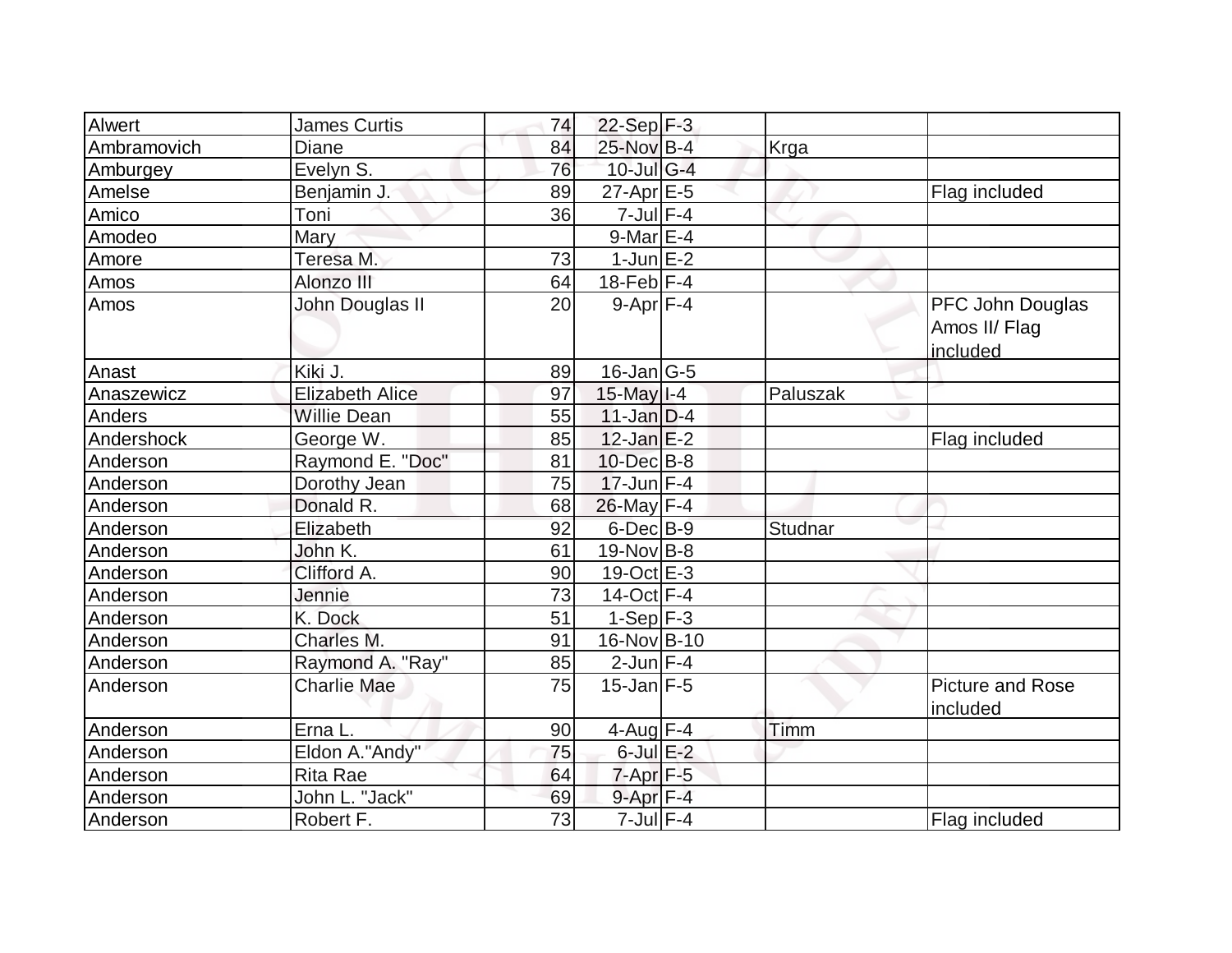| <b>Anderson</b> | Alice H.                     | 83              | 29-Jun E-5        | Sonnenberg | Full name Alice H.                     |
|-----------------|------------------------------|-----------------|-------------------|------------|----------------------------------------|
|                 |                              |                 |                   |            | (Roeske) Anderson                      |
| Anderson        | Anne                         | 90              | 25-Jun F-4        |            |                                        |
| Andree          | Jake                         | 83              | $4$ -JulD-4       |            |                                        |
| Andrews         | Helen C.                     | 84              | $7$ -Jul $F$ -6   | Majcher    | Full name Helen C.<br>Sharon (Andrews) |
| <b>Andrews</b>  | Charles D., Sr.<br>"Charlie" | 69              | $16-Sep$ F-3      |            |                                        |
| Andros          | William                      | 83              | $7-Feb$ H-4       |            | Cross included                         |
| Andrus          | Wayne J.                     | 53              | $16$ -Jul $F-6$   |            |                                        |
| Andrzejewski    | Dorothy                      | 77              | 10-Mar $F-4$      |            |                                        |
| Andrzejewski    | Manette E.                   | 62              | $12$ -Feb $ F-4$  |            |                                        |
| Angelich        | Frances R.                   | 84              | $8$ -Jun $E - 5$  |            |                                        |
| Anker           | <b>Bonnie Linea</b>          | 71              | $27$ -Jun $D-5$   | Swanson    |                                        |
| Anleitner       | Joseph G.                    | $\overline{77}$ | $7-Oct$ $E-3$     |            |                                        |
| Anserello       | Carl                         | 76              | $3-Apr$ H-5       |            |                                        |
| Anthony         | Rosemary                     | 57              | 25-Oct B-13       |            | Full name Rosemary<br>(Musch) Anthony  |
| Anthony         | Shirley M.                   | 70              | 14-Oct F-4        |            |                                        |
| Antilla         | <b>Arlene Carol</b>          | 62              | $5$ -Dec $B$ -9   |            |                                        |
| Anton           | Herman E.                    | 80              | $19$ -Jun $ I-4 $ |            |                                        |
| Anzur           | Charles A.                   | 62              | 19-Feb $F-4$      |            |                                        |
| Apgar           | <b>Walter George</b>         | 67              | 13-Nov B-10       |            |                                        |
| Apostolos       | John G.                      | 81              | $11-Apr D-4$      |            | Cross included                         |
| Appel           | Jerome <sub>L</sub>          | 52              | $4$ -May $E-4$    |            |                                        |
| Apple           | Nathan                       | 75              | $13$ -Jan $E-5$   |            |                                        |
| Appleton        | Gertrude                     | 93              | $12$ -Feb $ F-4$  |            |                                        |
| Arambula        | Irma                         | 74              | $4$ -May E-4      |            |                                        |
| Arana           | Theresa                      | 82              | 12-Oct E-4        |            |                                        |
| Aranowski       | Casimir E.                   | 83              | 27-Jun D-5        |            | Flag included                          |
| Arena           | Michael                      | 95              | $3$ -Aug E-4      |            | Picture included                       |
| <b>Argus</b>    | George                       | 87              | $2$ -Oct H-4      |            | Flag incuded                           |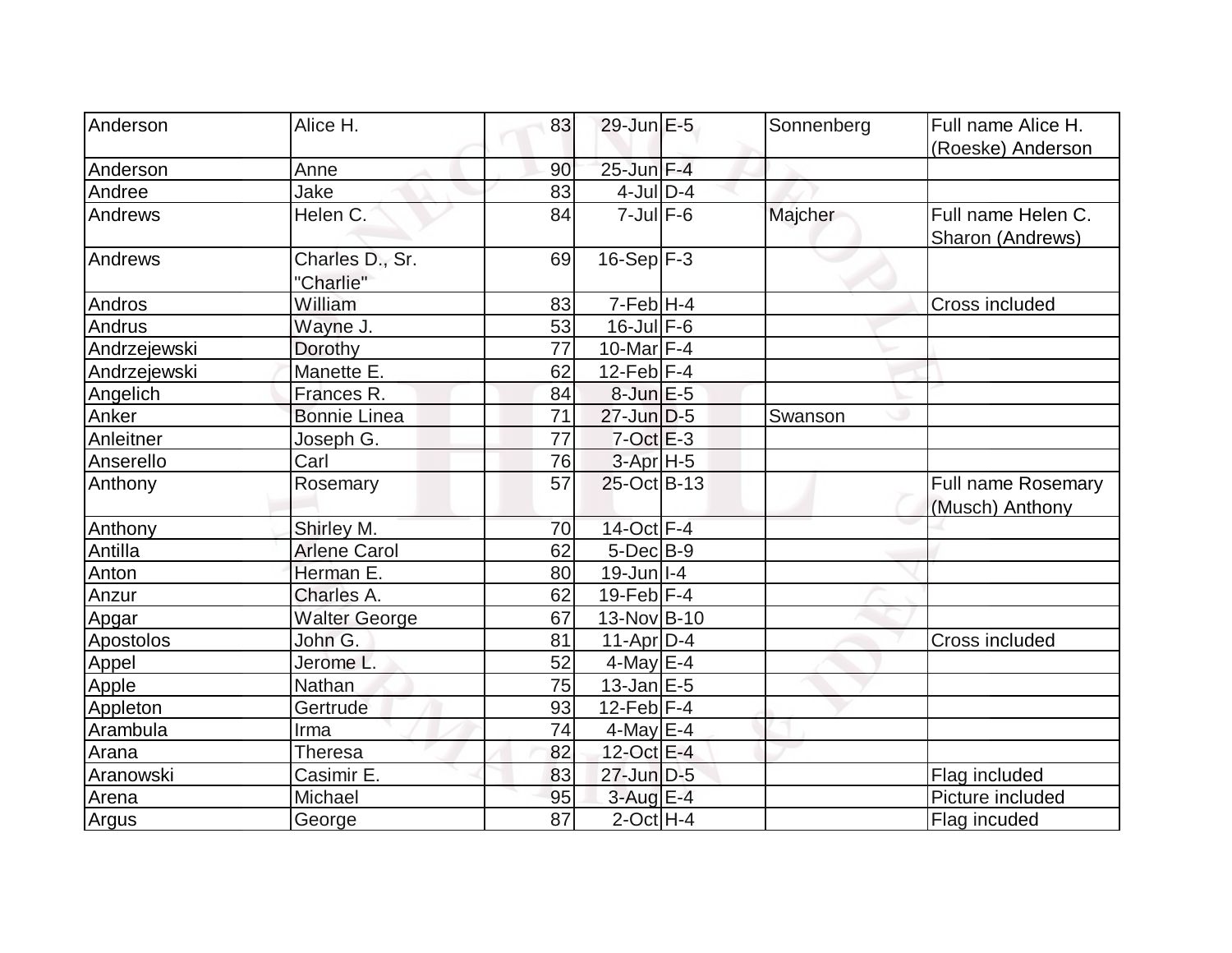| Argus           | Maxine J.                  | 90     | 26-Nov B-7                | Adams        | Full name Maxine J.               |
|-----------------|----------------------------|--------|---------------------------|--------------|-----------------------------------|
|                 |                            |        |                           |              |                                   |
|                 | Irene R.                   | 81     | 22-May I-4                |              | Argus Levenberg<br>Cross included |
| Argus           |                            | 82     |                           |              |                                   |
| Arias           | Cornelio                   |        | $6$ -Mar H-5              |              | Flag included                     |
| Armalavage      | Leon J., M.D.              |        | $16$ -Dec $B$ -8          |              |                                   |
| <b>Armalius</b> | <b>Christian Alexander</b> | Infant | 28-Dec B-7                |              |                                   |
| Armatas         | Virginia A.                | 70     | $12$ -Mar F-6             |              |                                   |
| Armatas         | Michelena                  | 96     | 13-Mar D-4                | <b>Balio</b> | Cross included                    |
| Armin           | Judith A.                  | 64     | $10$ -Oct $ D-5 $         |              |                                   |
| Armstrong       | Mary Ann                   | 64     | $16$ -May $ D-4$          |              |                                   |
| Arnold          | Marguerite                 |        | $24$ -Nov B-8             |              |                                   |
| Arnold          | Edythe L.                  | 89     | $16$ -Jul $F-6$           | Newton       |                                   |
| Arnold          | Diana                      | 56     | 30-Mar E-4                | Stuhlmacher  | Picture included                  |
| Arnold          | Anna Barbara               | 75     | 13-Feb E-4                | Ward         |                                   |
| Aronis          | Nick J. "Kalamatas"        | 55     | $17 - Jan$ <sup>1-4</sup> |              | Cross included                    |
| Arredondo       | Carole Ann                 | 67     | 28-Nov B-9                |              |                                   |
| Arredondo       | Maria P.                   | 97     | 28-Nov B-9                |              | Picture included                  |
| Arroyo          | <b>Angelene Rose</b>       | 10     | $6$ -Nov $B$ -10          |              |                                   |
| Arroyo          | Angelene                   | 10     | 13-Nov B-10               |              | Picture included                  |
| Arteaga         | <b>Eulalio Herrera</b>     | 80     | 24-Mar F-5                |              |                                   |
| Arvidson        | <b>Agnes Marie</b>         | 86     | $3$ -Jun $E-5$            |              |                                   |
| Asch            | Julia A.                   | 74     | $29$ -Mar $E-3$           |              |                                   |
| Ashburn         | Kathleen                   | 77     | 23-Mar <sub>E-5</sub>     |              |                                   |
| Ashenbrener     | Rudolph "Rudy"             | 74     | $2$ -Dec $B$ -10          |              | Flag included                     |
| Asher           | Bill                       | 81     | 6-Apr $E-4$               |              | Flag included                     |
| Ashman          | Hiladore L. "Don"          | 83     | 26-Jan E-3                |              |                                   |
| Askren          | James L. "Big Jim"         | 42     | $13-Mar$ <sup>1-4</sup>   |              |                                   |
| Asteris         | Stamatu "Mary"             | 86     | $3-Sep$ $E-4$             |              |                                   |
| <b>Atkins</b>   | Dorothy M.                 | 83     | $22$ -Jan F-4             |              |                                   |
| Atkinson        | Lydia K.                   | 75     | 18-Jun F-4                |              |                                   |
| Atterberry      | Pamela A.                  | 46     | 30-Jun F-4                |              |                                   |
| Atwood          | <b>Ruth</b>                | 92     | 29-Jun E-5                |              |                                   |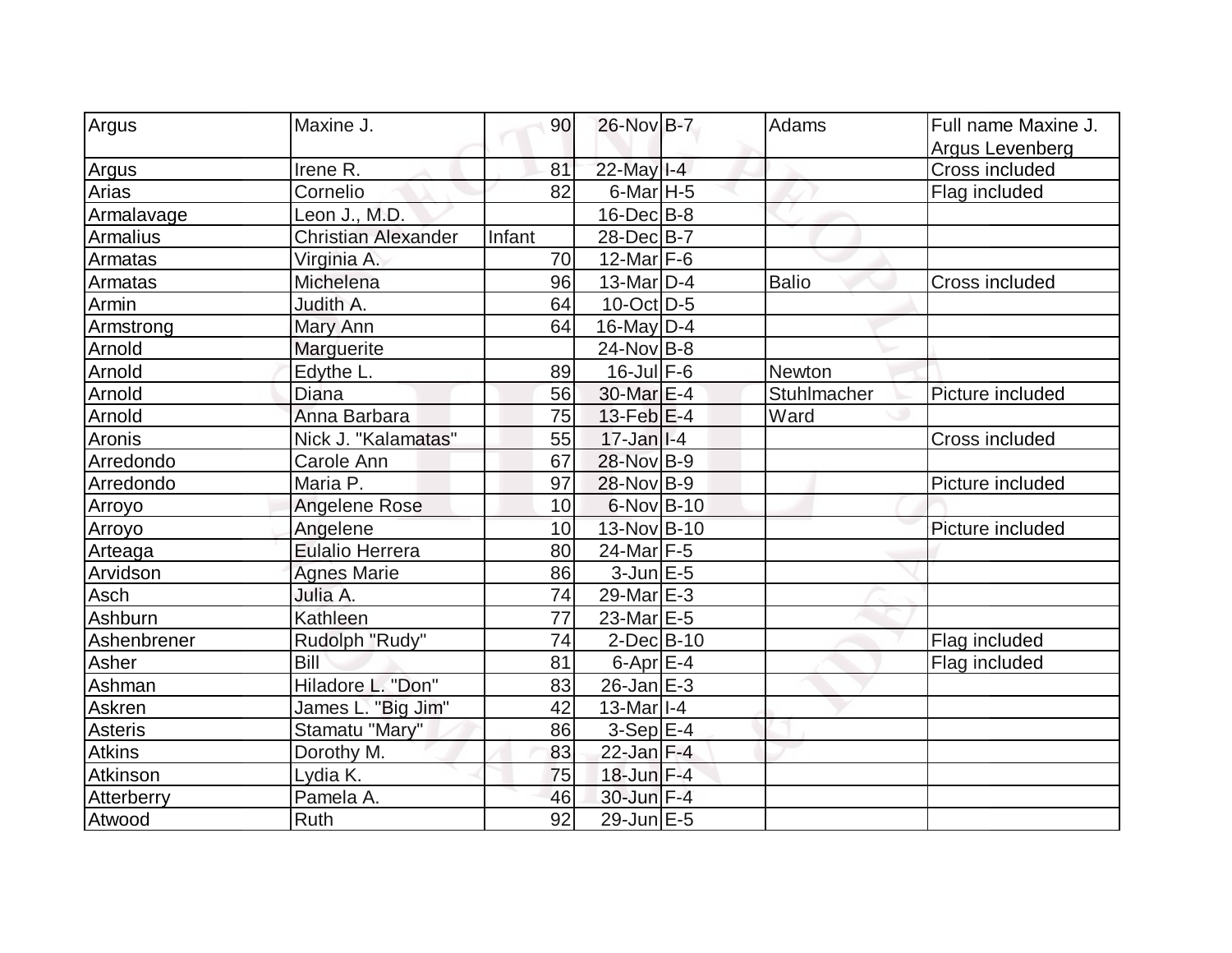| Augun            | Anthony "Tony"       | 69     | $2$ -Dec $B$ -10      |               | Flag included |
|------------------|----------------------|--------|-----------------------|---------------|---------------|
| Augustine        | Isabella A.          | 90     | $12$ -Jun $G-3$       |               |               |
| Augustyn         | Emily                | 82     | $22$ -Aug $D-4$       |               |               |
| Augustyn         | Emily $*$            | 82     | $12-Sep D-4$          |               |               |
| Ausenbaugh       | Barbara J.           | 70     | $9-Mar \E-4$          |               |               |
| Austgen          | Anna "Jr"            | 77     | 30-Aug E-2            | Gocko         |               |
| Austgen          | Robert P. "B"        | 85     | $27$ -May F-4         |               |               |
| Austin           | James "Jim"          | 50     | $21$ -Mar $ D-6$      |               |               |
| Austin           | Mildred J.           | 75     | $24$ -Mar F-5         |               |               |
| Austin           | <b>Mykel</b>         | 14     | $22$ -Feb $ D-6$      |               |               |
|                  |                      | months |                       |               |               |
| Auten            | <b>Richard Allen</b> | 71     | $29-Sep B-9$          |               |               |
| Avalos           | Linda Mary           |        | $17 - Dec$ B-6        |               |               |
| Avila            | <b>Bobby</b>         | 78     | 30-Oct B-12           |               |               |
| Ayala            | Richard A. "Yak"     | 71     | $13$ -Mar $ I-4 $     |               | Flag included |
| Ayala            | Esperanza P.         | 75     | $25$ -Jan $D-4$       |               |               |
| Ayers            | Donald R.            | 80     | $16$ -Mar $E-4$       |               | Flag included |
| Aylesworth       | Charles Ira "Papa    | 95     | $23$ -Feb $E-2$       |               |               |
|                  | Chuck"               |        |                       |               |               |
| Azcona           | Jose "Ernie"         | 39     | $5$ -Dec $B$ -9       |               | Flag included |
| Azpeitia         | Mark A.              | 36     | $18-Nov B-8$          |               |               |
| Azzarello        | <b>Ruth</b>          | 71     | $23$ -Feb $E-2$       | Stepancevich  |               |
| <b>Baacke</b>    | <b>Thomas James</b>  | 84     | 14-Apr $F-4$          |               |               |
| Baba             | Robert P.            | 80     | $12$ -Apr $E-2$       |               |               |
| <b>Babcock</b>   | Norma J.             | 75     | $27 - Dec$ B-8        |               |               |
| <b>Babinchak</b> | Michael J.           |        | 14-May $F-6$          |               |               |
| <b>Babjak</b>    | Helen J.             | 83     | $9-Feb$ $E-2$         | <b>Morris</b> |               |
| <b>Bach</b>      | John W., S. F.O.     | 76     | $9$ -Jul $F-8$        |               | Flag included |
| <b>Backe</b>     | Dorothy B.           | 88     | 5-Aug F-3             | <b>Spitz</b>  |               |
| <b>Backe</b>     | Andrew W.            | 79     | $17$ -Feb $E-2$       |               |               |
| Bacon            | Glen E.              | 78     | $1-Dec$ B-8           |               |               |
| Bacon            | Mary                 | 84     | 28-Mar <sub>D-4</sub> | Kupcha        |               |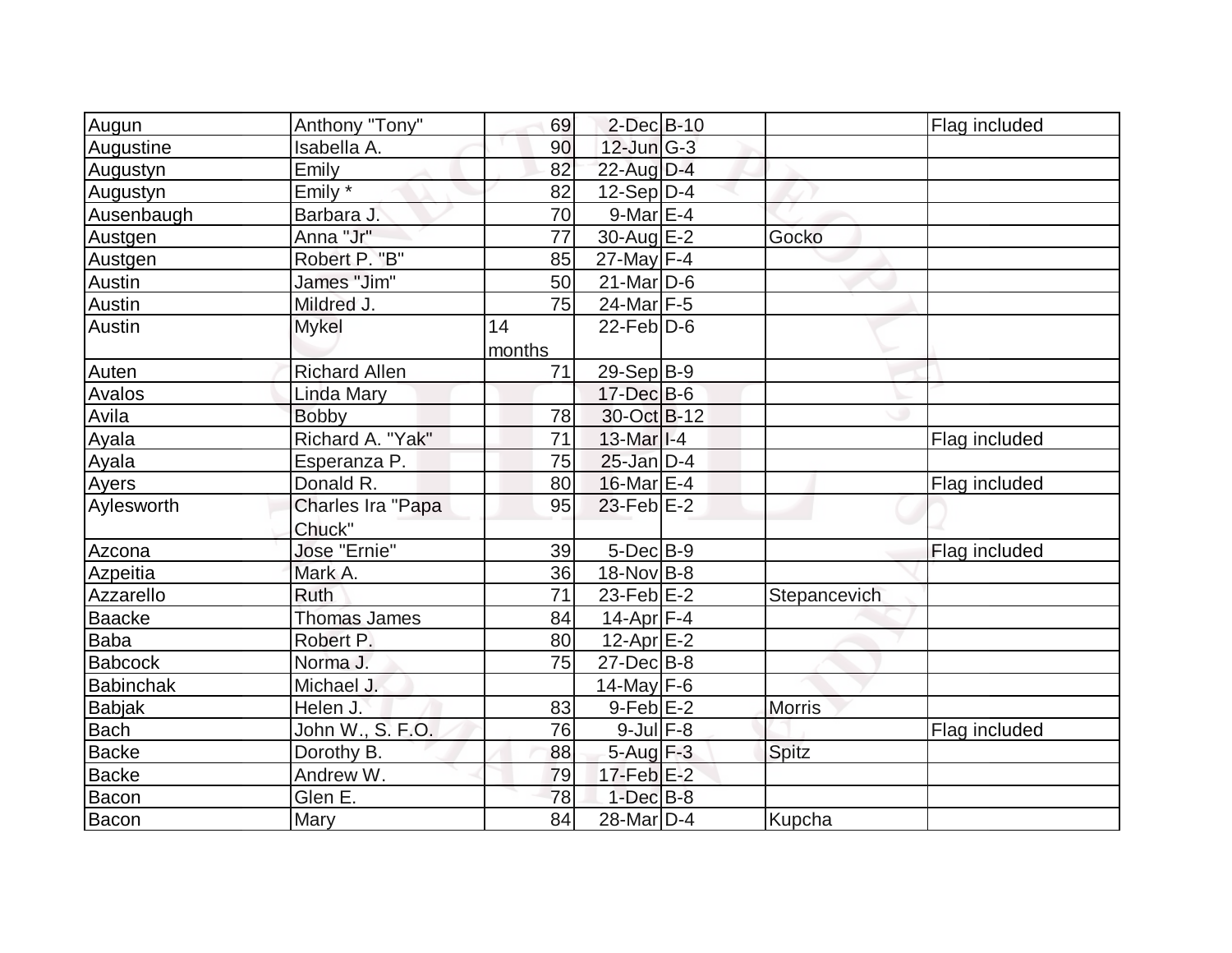| Bacon          | Glen E.               | 78              | 28-Nov B-9            |                |                                   |
|----------------|-----------------------|-----------------|-----------------------|----------------|-----------------------------------|
| Baczynski      | Jerome F. "Moose"     | 55              | $22$ -Jan $F-4$       |                | Flag and Kof C<br>emblem included |
| Badynski       | Emily                 | 82              | $21-Oct$ F-3          |                |                                   |
| Baeza          | Nicholas              |                 | $2$ -Jun $F-4$        |                |                                   |
| Bafia          | Joseph L.             | 71              | $25$ -Dec $B$ -6      |                | Flag included                     |
| Bagaloff       | Lewis                 | 90              | $3$ -Jun $E - 5$      |                |                                   |
| Bagull         | Raymond F.            |                 | 29-Dec B-7            |                |                                   |
| <b>Bailey</b>  | De Etta J.            | 48              | $9-Sep$ E-4           | <b>Burgess</b> |                                   |
| <b>Bailey</b>  | James E.              | 72              | $6$ -Dec $B-9$        |                |                                   |
| Bailey         | <b>Kelly Ann</b>      | 42              | $6-SepE-2$            | Smith          |                                   |
| <b>Bailey</b>  | Crystal R.            | 78              | $26$ -Jan $E-3$       | Lykins         |                                   |
| <b>Baillie</b> | Irene                 | 81              | $5$ -Oct $E-4$        |                |                                   |
| Baio           | Rose                  | 93              | $25$ -Jan $D-5$       |                |                                   |
| Bair           | Ward J. "Cub"         | 99              | $5 - Aug$ $F-3$       |                |                                   |
| <b>Bajusz</b>  | Margaret A.           | 86              | 29-Dec B-8            |                |                                   |
| Bakala         | Lawrence William      | 80              | $9-Sep$ $E-3$         |                |                                   |
| Baker          | Mary D.               | 95              | 28-Nov B-9            | <b>Dudzik</b>  |                                   |
| <b>Baker</b>   | Patricia L.           | 65              | 24-Apr <sub>1-5</sub> |                |                                   |
| Baker          | David E. Esq.         | 60              | $29$ -Jan F-5         |                |                                   |
| Baker          | Mary L.               | 89              | $4$ -Dec $B$ -10      | Volovich       |                                   |
| <b>Baker</b>   | <b>Helen Ailene</b>   | 85              | 10-May $E-3$          |                |                                   |
| <b>Bakke</b>   | Donald W.             | 61              | $14$ -Apr $ F-5 $     |                |                                   |
| <b>Bakker</b>  | Elliot W. (Butch)     | 64              | $28-Oct$ B-8          |                |                                   |
| <b>Balacky</b> | William H.            | 46              | $28$ -Aug I-4         |                |                                   |
| Balash         | John G.               | 95              | $21$ -May F-6         |                | Flag included                     |
| <b>Balboa</b>  | <b>Bryan Andrew</b>   |                 | $5$ -Nov $B$ -8       |                |                                   |
|                | "Rocky"               |                 |                       |                |                                   |
| Balcerak       | Anna Marie            | 86              | $31$ -Jul $1-4$       |                |                                   |
| <b>Balch</b>   | <b>Kimberly Marie</b> | 33              | 20-Oct E-3            |                | Picture included                  |
| <b>Balczo</b>  | Joseph Paul, Sr.      | 86              | $7$ -Oct $E - 3$      |                |                                   |
| <b>Baldazo</b> | Caroline M.           | $\overline{37}$ | $9$ -Dec $B$ -8       |                | Flag included                     |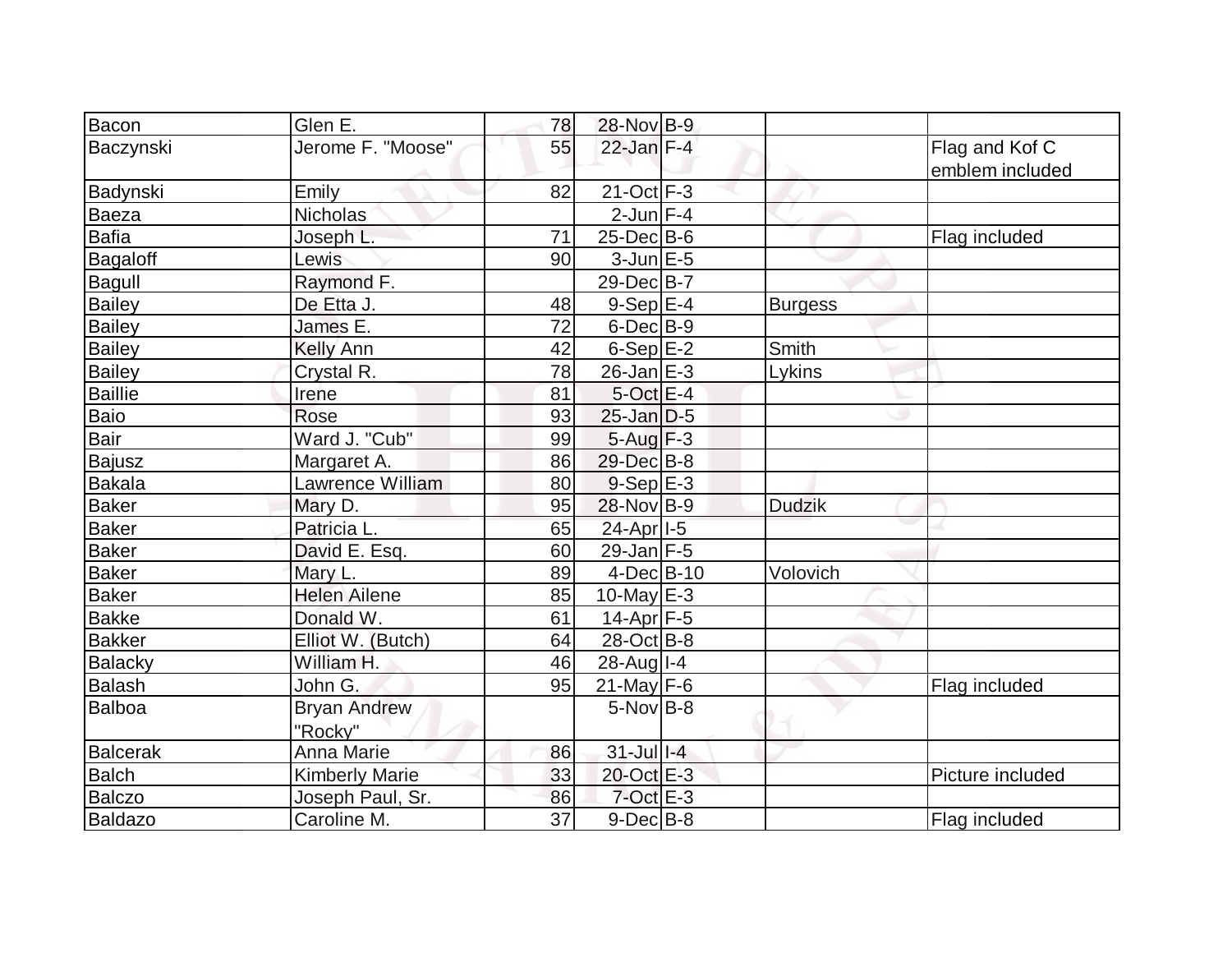| Baldin           | Margaret T. "Maggie" | 92  | 1-Mar $E-2$             | Basso      |                       |
|------------------|----------------------|-----|-------------------------|------------|-----------------------|
| Balding          | Marion "Pee Wee"     | 66  | $1-MarE-2$              |            |                       |
| <b>Baldwin</b>   | Rose K.              | 102 | $28-Sep$ $E-4$          |            |                       |
| <b>Balentine</b> | Artis "Alabama"      | 77  | $9-Nov$ B-8             |            | Flag included         |
| Bales            | William M. Jr.       | 51  | $11-Sep$ F-4            |            |                       |
| Balitewicz       | Gerald A. "Jello"    | 65  | $5-Apr$ $E-4$           |            |                       |
| Balka            | Marion               | 74  | $8$ -Jul $F-4$          |            |                       |
| Ball             | Patricia I.          | 61  | 7-Nov B-8               | Motto      |                       |
| <b>Ballard</b>   | Jeffrey V.           | 47  | $1$ -Jun $E-3$          |            |                       |
| <b>Ballard</b>   | Vera Louise          | 67  | 16-Oct I-5              |            |                       |
| <b>Ballard</b>   | Keith Alan "Hoss"    | 46  | $1-Auq$ D-4             |            |                       |
| <b>Ballard</b>   | Rita E.              | 63  | $16$ -Aug $E-3$         | Crook      |                       |
| <b>Ballas</b>    | Anne D.              | 84  | $13-Mar$ <sup>1-4</sup> | Wojasinski |                       |
| <b>Ballay</b>    | Anthony J. "Tony"    | 73  | $23$ -Jun $F-4$         |            |                       |
| Balog            | Erik                 | 39  | $2$ -Jul $F-3$          |            |                       |
| Balog            | Andrew "Andy"        | 84  | $30-Sep B-8$            |            | Flag included         |
| Balog            | Helen                |     | $14$ -Aug $I$ -5        |            |                       |
| Balog            | Jeanette B.          | 77  | 29-Dec B-7              |            |                       |
| Balog            | <b>Moses</b>         | 87  | $3-Feb$ $E-7$           |            | Flag included         |
| <b>Balta</b>     | <b>Rose Lucille</b>  | 82  | $3-Aug$ $E-4$           |            |                       |
| <b>Balucki</b>   | Mark S.              | 50  | $22$ -May $I - 4$       |            | Flag included         |
| <b>Balys</b>     | <b>Thomas</b>        | 70  | 31-Oct B-9              |            | Rev. Thomas Balys /   |
|                  |                      |     |                         |            | Picture included      |
| Banaski          | Carol                | 56  | $13-Oct$ F-5            | Waffler    | Full name Carol       |
|                  |                      |     |                         |            | Letourneau (Banaski)  |
| Banchich         | Stephan F. (Hap)     | 91  | $7$ -Oct $E-3$          |            |                       |
| <b>Banda</b>     | Maria                | 93  | $7 - Aug$ $1 - 4$       |            |                       |
| Bandoly          | Carol A.             | 63  | $3-Apr$ H-5             |            | Cross included        |
| <b>Bandura</b>   | Rose                 | 86  | $16$ -Feb $E-4$         |            |                       |
| Bandy            | Reginald, Sr.        | 47  | $14$ -Apr $ F-5 $       |            | <b>Cross included</b> |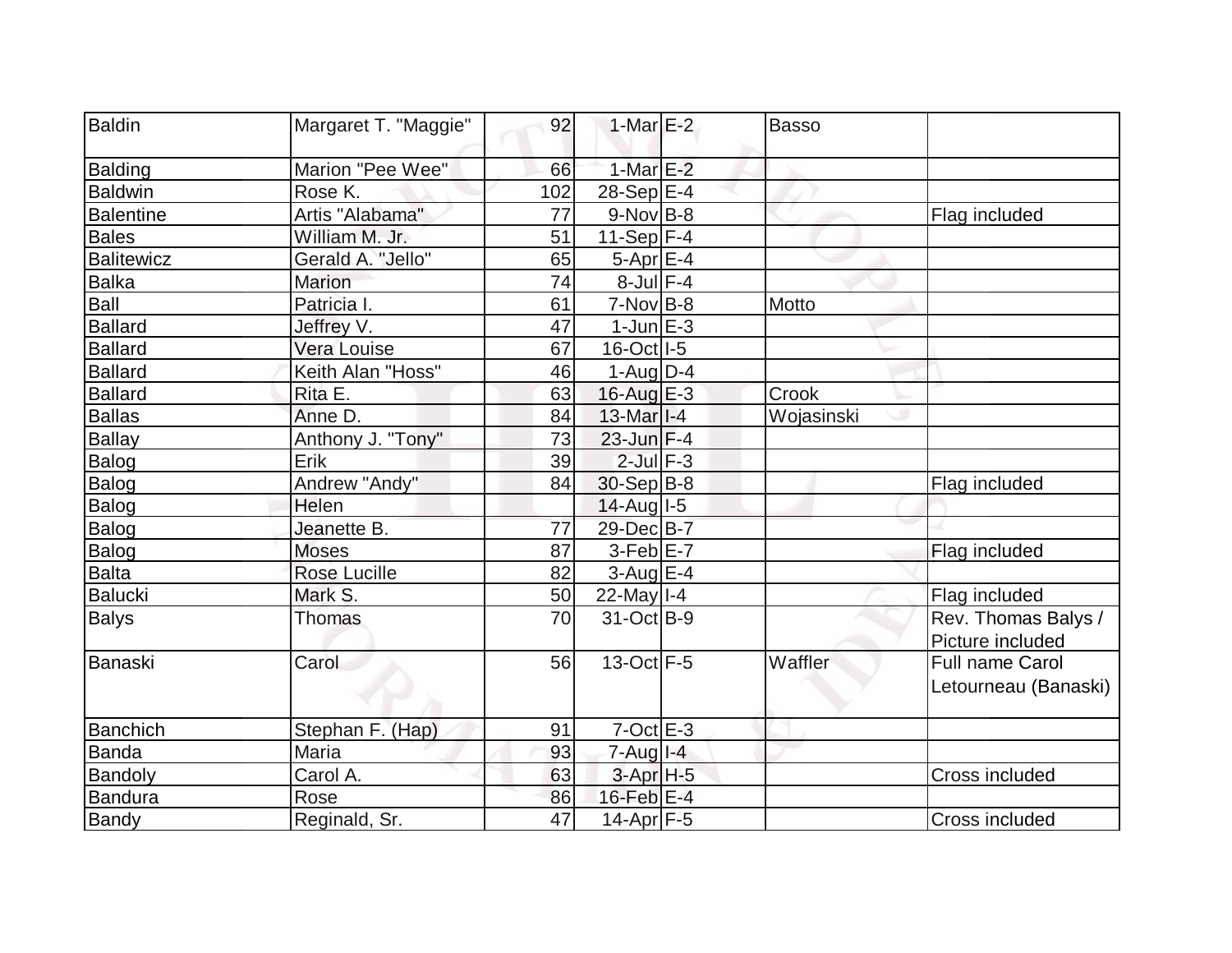| Banister        | <b>William Lee</b>   | 57 | 18-Oct E-3                |                 | Flag included        |
|-----------------|----------------------|----|---------------------------|-----------------|----------------------|
| <b>Banks</b>    | Eugen "Geno"         | 63 | 21-Nov B-8                |                 |                      |
| Banks           | Nancy M.             | 56 | $12$ -Apr $E-2$           |                 |                      |
| Banks           | Evelyn E. "Lean"     | 54 | $28$ -Jul $F-5$           |                 |                      |
| Bannister       | Ermil L.             | 95 | 14-Dec B-10               | <b>Cremeens</b> |                      |
| Banton          | <b>Rush</b>          | 70 | $19-Nov B-8$              |                 |                      |
| <b>Baranak</b>  | Edward               | 80 | $17$ -Apr $ F-5 $         |                 |                      |
| Barancyk        | John F.              | 90 | $4$ -Oct $E-3$            |                 |                      |
| Baranowski      | Leonard P.           | 50 | 17-Oct D-5                |                 |                      |
| Baranowski      | Albert F. Jr.        | 81 | $22$ -Jan F-4             |                 | Flag included        |
| <b>Barbich</b>  | Elizabeth            |    | 89 Februray   D-6         |                 |                      |
|                 |                      |    | 22                        |                 |                      |
| Barcella        | Lucille M. "Rygas"   | 74 | 11-Apr D-4                | Rygasiewicz     |                      |
| Bardi           | Shirley              | 67 | $11$ -Aug $E-3$           |                 |                      |
| Barding         | Paul                 | 78 | $1-Sep$ $F-3$             |                 |                      |
| Bargfeldt       | Theresa              | 78 | 28-Jul F-5                | Hudson          |                      |
| <b>Baribeau</b> | Ruth M.              | 80 | $12$ -Jan $E-2$           | Forster         |                      |
| <b>Barker</b>   | Lois E.              | 73 | $9-Sep$ $E-3$             | Pease           | Full name Lois E.    |
|                 |                      |    |                           |                 | <b>Garton Barker</b> |
| Barkowski       | Helen J.             | 86 | $25$ -May E-5             |                 |                      |
| <b>Barnes</b>   | Annie B.             | 80 | $17 - Jan$ <sup>1-4</sup> |                 |                      |
| <b>Barnes</b>   | Phyllis              | 50 | $18-Sep$ F-3              | <b>Rives</b>    | Picture included     |
| Barnes          | Walter B.            | 70 | $1-Jan$ $F-5$             |                 |                      |
| <b>Barnes</b>   | William B. Jr.       | 65 | $27-Sep$ E-2              |                 |                      |
| Barnes          | Woodrow W., Sr.      | 91 | $6$ -May $F - 5$          |                 | Picture included /   |
|                 |                      |    |                           |                 | "Woody" "Grandpa"    |
| <b>Barnes</b>   | Dorothy E.           | 95 | $18$ -May E-5             |                 |                      |
| Barnett         | Dorothy M.           | 92 | $25$ -Jul $D-4$           |                 |                      |
| <b>Barnett</b>  | Paul E.              | 93 | 13-Nov B-10               |                 |                      |
| <b>Barnett</b>  | <b>Winifred Maud</b> |    | 27-Jan E-4                | Hunt            |                      |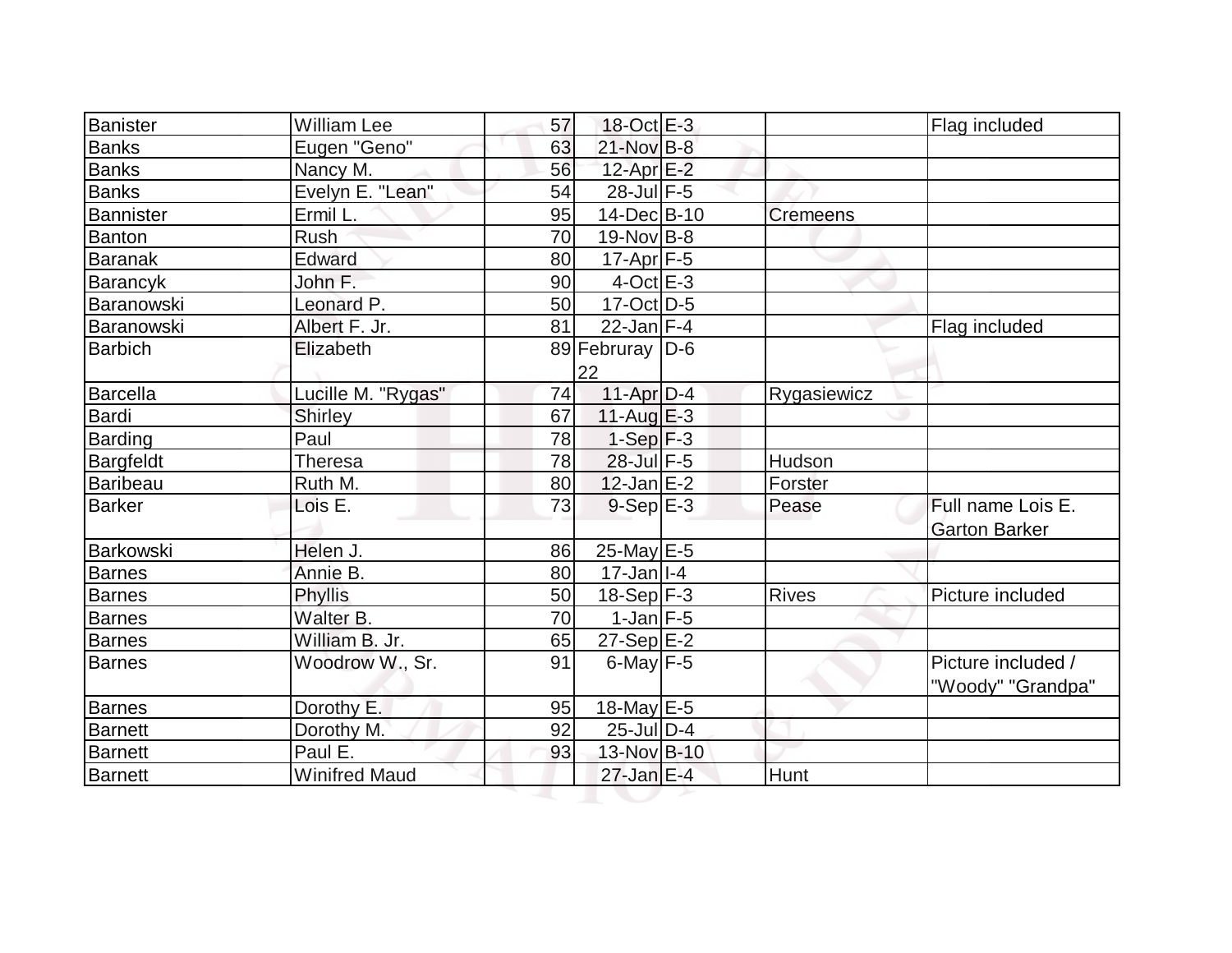| Mari B.                            |                       | $27$ -Jan $E-5$                 |                 | Picture included / Full |
|------------------------------------|-----------------------|---------------------------------|-----------------|-------------------------|
| Barney                             | 72                    |                                 | Huha            |                         |
|                                    |                       |                                 |                 | name Mari B. Kish       |
|                                    |                       |                                 |                 | <b>Barney</b>           |
| Barnhardt<br>Dorothy               | Mildred D. "Gram      | $15$ -Jan F-5<br>$6$ -Jun $D-4$ |                 |                         |
| Baron                              | 88                    |                                 |                 |                         |
| Cracker"                           |                       |                                 |                 |                         |
| <b>Barr</b><br>Marjorie Irene      | 80                    | $4$ -Mar $F-4$                  | Mallonee        |                         |
| Ruth E.<br><b>Barragree</b>        | 83                    | $7-Feb$ H-4                     | Young           |                         |
| Jesus G.<br>Barrera                | 65                    | $25$ -Dec $B$ -6                |                 | Cross included          |
| Dorothy Teresa<br><b>Barrett</b>   | 83                    | $7 - Aug$ <sub>1-4</sub>        | Sohacki         |                         |
| <b>Barrett</b><br>Beverly J.       | 70                    | 19-Aug $F-3$                    | Porter          |                         |
| Barron<br>Mary T.                  | 78                    | $5$ -Dec $B$ -9                 |                 |                         |
| <b>Barsic</b><br>Lois Anne         | 76                    | $10$ -Aug $E$ -4                | Michelin        |                         |
| Barsich<br>Julia A. "Jule"         | 82                    | $19$ -Jun $ I-4 $               |                 |                         |
| <b>Bartczak</b><br>Frances A.      | 85                    | $7$ -Jun $E-3$                  | Kreczmer        |                         |
| Barth<br>John P.                   | 71                    | $25$ -Aug F-3                   |                 | Flag and Picture        |
|                                    |                       |                                 |                 | included                |
| <b>Bartlett</b><br>Laura A.        | 96                    | $14-Sep$ $E-4$                  | <b>Rhoads</b>   |                         |
| Diane L.<br>Bartman                | 49                    | 14-Apr <sub>F-5</sub>           |                 |                         |
| <b>Bartok</b><br>Suzanne           | 88                    | 18-Jul D-4                      |                 |                         |
| Bartolac<br>Catherine A.           | 74                    | 28-Jul F-5                      | <b>Benedict</b> |                         |
| Doyle "Boots"<br>Bartolomeo        | 94                    | $7 - Apr$ $F - 5$               |                 | Flag included           |
| Rose<br>Barzycki                   | 94                    | 11-May $E-4$                    |                 |                         |
| Anna K.<br><b>Basel</b>            | 83                    | $5-Sep D-4$                     |                 |                         |
| Albert T.<br><b>Bass</b>           | 82                    | $11-Apr D-4$                    |                 | Flag included           |
| <b>Basso</b>                       | Charles "Chuck"<br>85 | 14-Aug I-5                      |                 | Flag included           |
| <b>Bates</b><br>Nancy              | 74                    | $7$ -May $F-6$                  |                 | Picture Included /      |
|                                    |                       |                                 |                 | Nancy Lindbeck          |
|                                    |                       |                                 |                 | <b>Bates</b>            |
| Batson<br>Dorothy L.               | 87                    | $11$ -Jan $D-4$                 |                 |                         |
| <b>Battle</b><br>Sidney "Sid"      |                       | 14-Apr F-5                      |                 |                         |
| <b>Battle</b><br><b>Willie Mae</b> |                       | $12$ -Aug F-3                   |                 |                         |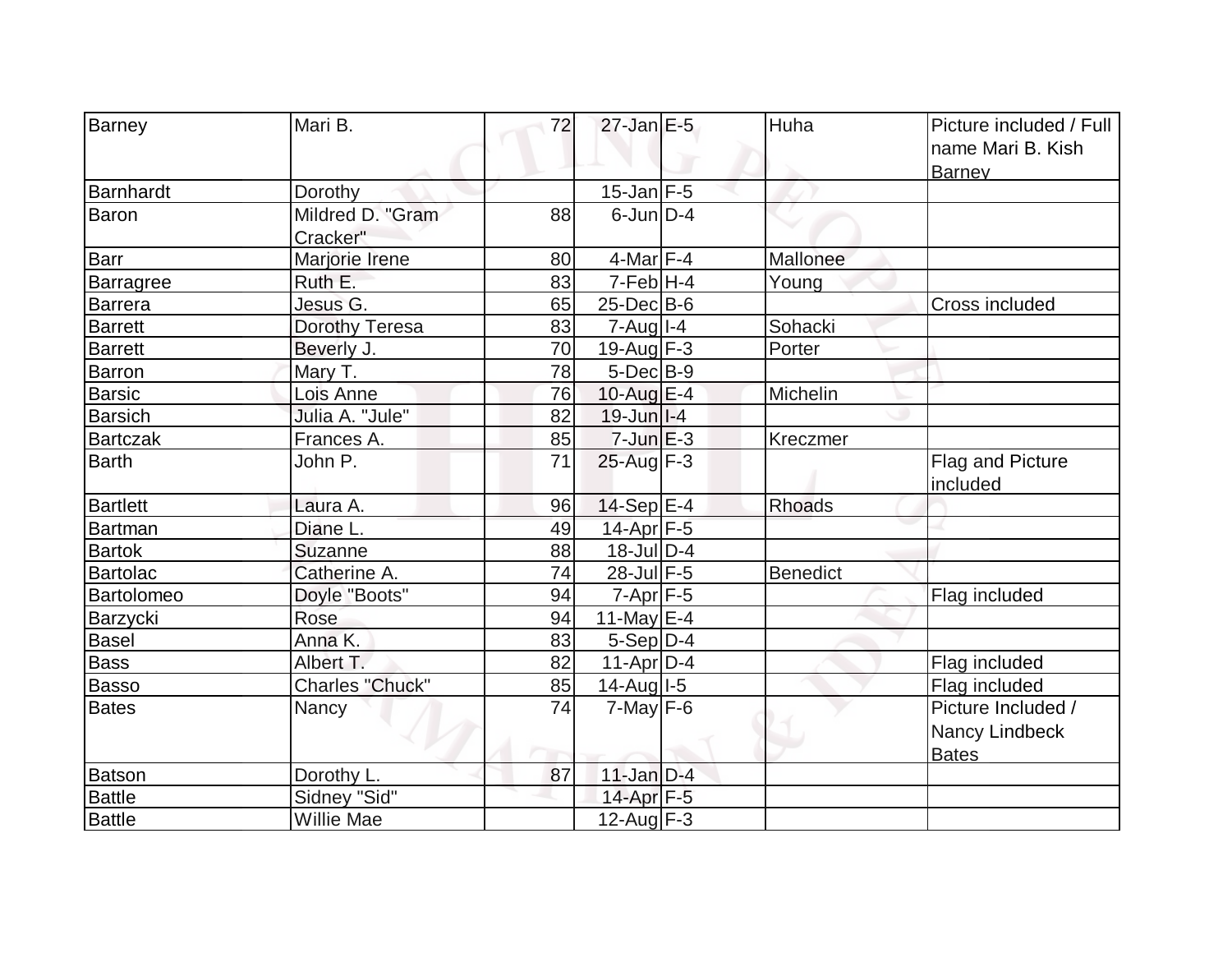| Battles         | <b>Florence Patricia</b>   |         | $6$ -Nov $B$ -10   | Monko      |                  |
|-----------------|----------------------------|---------|--------------------|------------|------------------|
| <b>Battles</b>  | Forence                    | 76      | $5$ -Nov $B$ -8    |            |                  |
| Bauer           | Frances L.                 | 93      | $23$ -Jan $F-5$    |            |                  |
| <b>Bauer</b>    | Annette                    | 80      | $2$ -Jun $F-4$     | Matczynski |                  |
| Baugh           | <b>Thelma Katherine</b>    | 83      | $13$ -Jan $E-5$    |            |                  |
| Baugh           | <b>Nicholas</b>            | 53      | $10$ -Apr $ I-4 $  |            |                  |
| Baughman        | Violet                     | 80      | $18$ -Apr $ D-4$   | Hintz      |                  |
| Baughman        | Mary M.                    | 92      | 29-Mar $E-3$       |            |                  |
| <b>Baum</b>     | James J.                   | 75      | $25$ -Aug F-3      |            | Flag included    |
| Baumeister      | Stanley H.                 | 92      | $29$ -Feb $ D-4$   |            |                  |
| Bauswell        | Joseph E. "Joe"            | 62      | $8$ -Jul $F-4$     |            | Flag included    |
| Bautista        | Angelene R.                | 65      | $8$ -Aug D-4       |            |                  |
| <b>Baxter</b>   | Datus "Dale"               | 80      | $9$ -Oct $ I - 4 $ |            |                  |
| Bay             | Josephine M.               | 94      | $17 -$ JulG-3      |            |                  |
| Beach           | <b>Harland Edward</b>      | 87      | $23$ -Jan $F-5$    |            |                  |
| Beach           | Kelley R.                  | 74      | 17-Nov B-8         |            | Flag included    |
| Beach           | Virginia M. "Ginny"        | 84      | $11-Auq$ $E-3$     | Groves     |                  |
| Bean            | Thomas M.                  | 87      | $25$ -Jul $D-4$    |            | Flag included    |
| <b>Bean</b>     | Dewey C.                   | 51      | $12$ -Nov B-8      |            | Flag included    |
| Beard           | Wilbur L.                  | 78      | $19-Nov$ B-8       |            | Flag included    |
| Becchino        | Margaret M.                | 74      | $4$ -Aug $F-4$     | Moricz     |                  |
| Bechinski       | <b>Gavin Tyler</b>         | 1 month | $4$ -Dec $B$ -10   |            |                  |
| Bechtold        | <b>Robert Arthur "Bob"</b> | 82      | $15$ -Jun $E-4$    |            |                  |
| Becker          | George Edward              | 72      | $11$ -Jan D-4      |            | Masonic emblem   |
|                 |                            |         |                    |            | included         |
| <b>Beckman</b>  | Mary P.                    | 80      | $22$ -Nov B-9      |            |                  |
| Beck-Moore      | Evelyn A.                  | 81      | $1-Dec$ B-10       | Judy       |                  |
| <b>Beckwith</b> | June J.                    | 69      | $17$ -Feb $E-2$    |            |                  |
| <b>Beckwith</b> | Delva                      | 85      | $11$ -Nov $B-8$    |            |                  |
| <b>Beda</b>     | Eve                        | 84      | $4$ -Jul $D-4$     |            |                  |
| Bednarczyk      | John J., Sr.               | 90      | 13-Sep E-4         |            |                  |
| Bednarczyk      | David J.                   | 65      | $20$ -Apr $E-5$    |            | Picture included |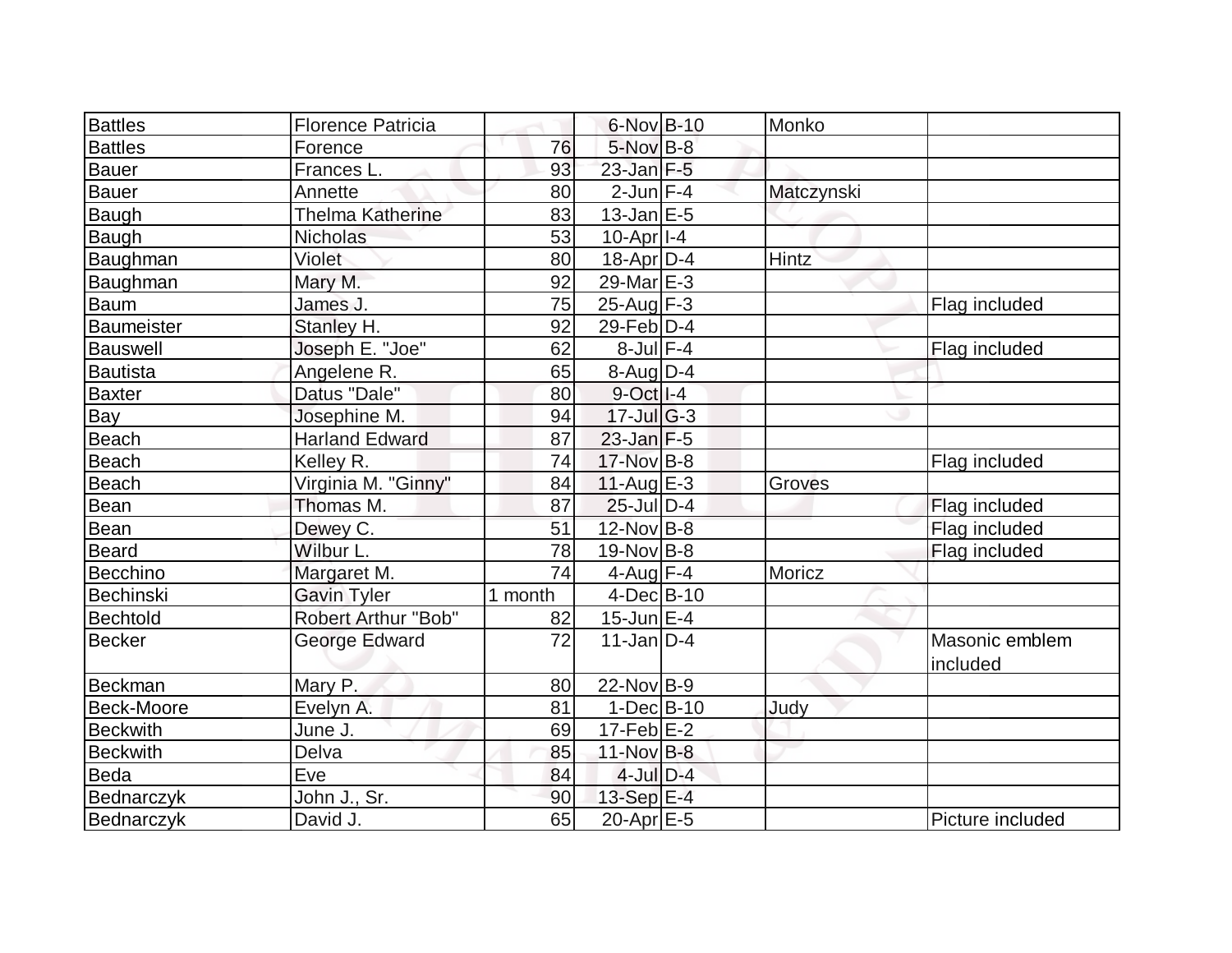| Beehler            | Donald E.          | 57 | 22-Nov B-9            |         |                  |
|--------------------|--------------------|----|-----------------------|---------|------------------|
| Beehold            | Nelvina            | 86 | 30-Nov B-10           |         |                  |
| Beer               | Norma J.           | 82 | 29-Jun E-5            |         |                  |
| Beer               | Arlene J.          | 81 | $15$ -Dec $B$ -8      |         |                  |
| Beeson             | Kathy L.           | 43 | $4$ -Apr $D-5$        | Fabris  |                  |
| Begrowicz          | Sofia (Sophia)     | 98 | 26-Dec B-9            |         |                  |
| <b>Behan</b>       | Michael J.         | 85 | $9-Nov$ B-8           |         | Flag included    |
| <b>Beherens</b>    | Elsie "Busha"      | 88 | $26-Sep D-4$          | Sihocky |                  |
| <b>Behrens</b>     | <b>Elsie</b>       | 88 | $6$ -Dec $B-9$        |         | Picture included |
| <b>Beierwalter</b> | Shirley M.         | 75 | 18-Mar <sub>F-6</sub> |         |                  |
| Beil               | Gary A.            | 49 | $27$ -Dec $B-8$       |         |                  |
| Beko               | <b>Frances Ann</b> | 74 | $10$ -Apr $ I-4 $     |         |                  |
| Belanger           | Frances M.         | 83 | $17 -$ JulG-3         |         |                  |
| Belinsky           | Frank A.           | 87 | $11-Feb$ $F-5$        |         |                  |
| Belko              | Chester "Chet"     | 79 | $5$ -Mar $F-4$        |         | Flag included    |
| Bell               | Betsy I.           | 87 | 29-Jan F-5            |         |                  |
| Bell               | Mary Ellen         | 75 | 28-Nov B-9            |         |                  |
| Bell               | Emerson H. "Red"   | 88 | $6$ -Feb $E-4$        |         |                  |
| Bella              | Mae R.(Mamie)      |    |                       |         |                  |
| Bellamy            | Geraldine A.       | 76 | 28-Dec B-7            |         |                  |
| Benavidez          | Bill J.            | 33 | $12-Sep D-4$          |         |                  |
| Benchik            | Emaline M.         | 86 | $28-Oct$ B-8          |         |                  |
| Bende              | Helen Virginia     | 86 | 21-Dec B-10           |         |                  |
| <b>Benedek</b>     | Gertrude           | 86 | $18$ -May E-5         |         |                  |
| Benedict           | Julian Jr.         | 55 | $11-Nov B-8$          |         |                  |
| <b>Benedict</b>    | Julian, Sr.        |    | $2$ -Jun $F-4$        |         | Flag included    |
| <b>Benedict</b>    | <b>Richard L</b>   | 79 | $12$ -Mar F-6         |         |                  |
| Benedict           | Julian Jr.         | 56 | $21-Nov B-8$          |         | Picture included |
| Beneturski         | Bernadine "Bernie" | 72 | 23-Oct I-5            |         |                  |
| Benic              | Danka              | 80 | 24-Nov B-8            |         |                  |
| Benicewicz         | Mary E.            | 79 | 16-Nov B-10           |         |                  |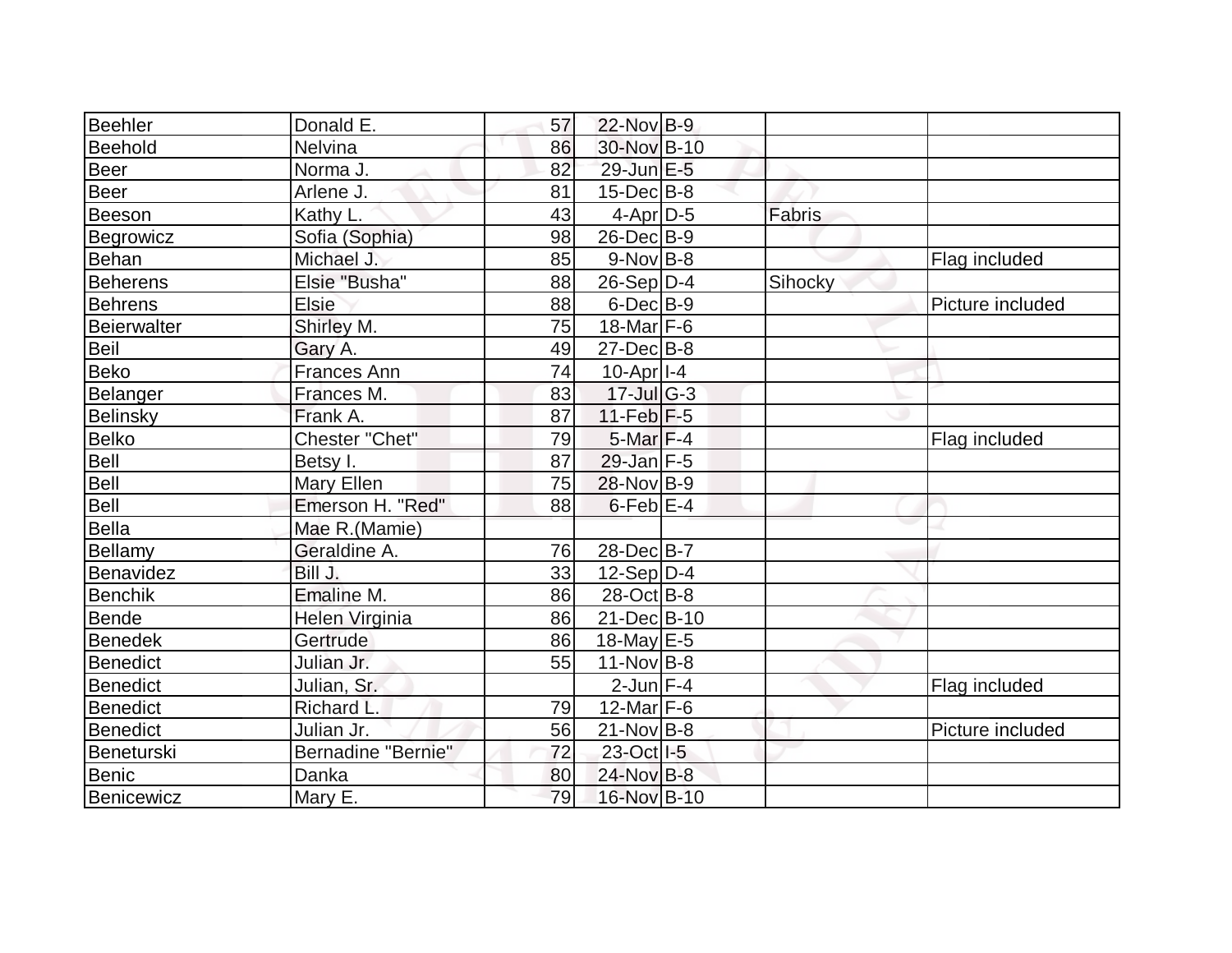| Benich           | Michael                | 86 | 21-Dec B-10               |                | Flag and KofC symbol                     |
|------------------|------------------------|----|---------------------------|----------------|------------------------------------------|
|                  |                        |    |                           |                | included                                 |
| <b>Benis</b>     | Evangeline             |    | $27$ -Feb $ G-5 $         | <b>Davits</b>  |                                          |
| Benjamin         | <b>Gabrielle Smith</b> | 44 | 27-Oct B-8                |                |                                          |
| Benjamin         | Dolores M.             | 73 | 20-Jun D-4                | <b>Brock</b>   |                                          |
| <b>Benko</b>     | John M.                | 86 | 18-Jul D-4                |                | Flag included                            |
| <b>Benko</b>     | Frank                  | 87 | $22$ -Jan F-4             |                |                                          |
| Benkovich        | Mary A.                | 77 | 24-Apr <sub>1-5</sub>     |                |                                          |
| <b>Bennett</b>   | Bertha M.              | 90 | $17 - Jan$ <sup>1-4</sup> | Engle          |                                          |
| <b>Bennett</b>   | Frances E.             | 79 | 15-Jul F-5                | Gray           |                                          |
| <b>Bennett</b>   | <b>Richard Dwain</b>   | 67 | $3$ -Oct $ D-5 $          |                |                                          |
| <b>Bennett</b>   | Clara                  | 87 | $25-Sep$  -3              |                |                                          |
| Beno             | Lorraine J.            | 76 | 13-Aug F-4                | Rudzinski      |                                          |
| Beougher         | Maxine A.              | 53 | $12$ -Nov $ B-8$          |                | Full name Maxine A.<br>Beougher (Willis) |
| Beougher         | <b>Maxine</b>          | 53 | 27-Nov B-8                |                | Picture included                         |
| <b>Berbling</b>  | Emaline S.             | 93 | $29$ -Jan F-5             |                |                                          |
| <b>Berdine</b>   | Oliver "Max"           | 91 | $18$ -Jul $E$ -5          |                |                                          |
| <b>Berdis</b>    | Rose K.                | 59 | $17 - Jan$ <sup>1-4</sup> |                |                                          |
| Berg             | <b>Mark Richard</b>    | 47 | 5-Nov B-8                 |                |                                          |
| Berg             | Dorothy                | 81 | $31$ -Jull-4              | <b>Tangney</b> | Picture included                         |
| <b>Berg</b>      | Charles E.             | 88 | $11-Apr\overline{D-4}$    |                |                                          |
| Berg             | Louis "Butch"          | 60 | 13-Feb $E$ -4             |                | Picture included                         |
| Berger           | Helen D.               | 89 | 11-Mar $F-6$              |                | Star of David included                   |
| <b>Berger</b>    | Ruth D.                | 82 | 21-Jan F-5                |                |                                          |
| Bergstrom        | Ruth H.                | 84 | $18$ -Apr $ D-4$          |                |                                          |
| Bergstrom        | Roy Keith              | 64 | $7 - Aug$   $1 - 4$       |                |                                          |
| Bergum           | Axwl G. Jr.            | 72 | 22-Dec B-8                |                | Flag included                            |
| <b>Berkau</b>    | Katherine M. "Kitty"   | 91 | $19$ -Jan $E-2$           |                |                                          |
| <b>Berkshire</b> | Julie Ann              | 44 | 10-Dec B-8                |                |                                          |
| Berland          | Alton M.               | 87 | $31$ -May $E-2$           |                |                                          |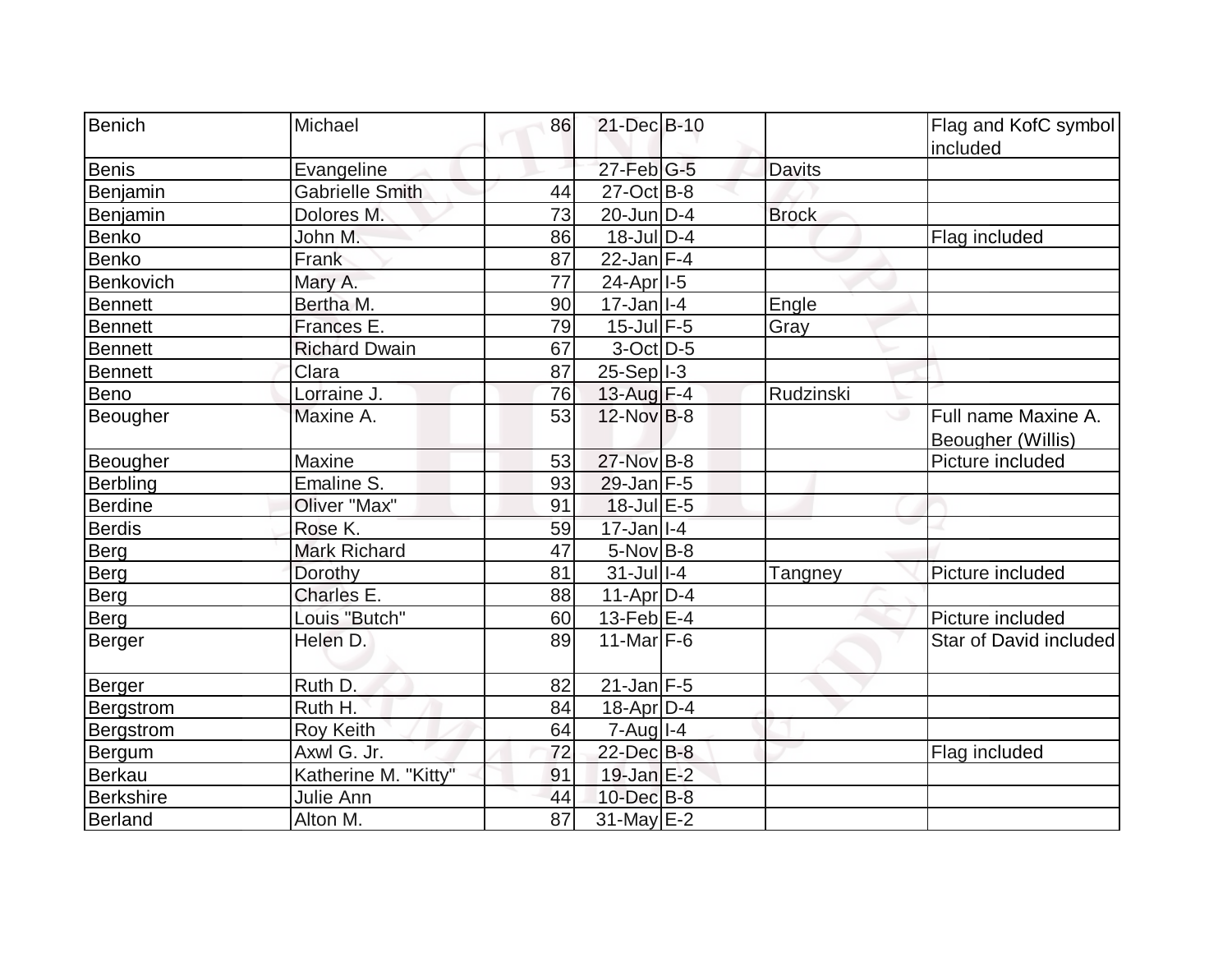| Berna              | John G.              | 72 | $16$ -Feb $E-4$   |                |                  |
|--------------------|----------------------|----|-------------------|----------------|------------------|
| Bernard            | Mildred R.           | 80 | 12-Jul E-2        |                |                  |
| Bernat             | Stanley "Stash"      | 82 | 18-May E-5        |                | Flag included    |
| Berquist           | Alyce                | 81 | $7-Nov B-8$       | Kulda          |                  |
| <b>Berrier</b>     | Janice               | 73 | $2$ -Aug E-3      |                |                  |
| <b>Berry</b>       | James Nathan, Sr.    | 66 | $3$ -Oct $ D-5 $  |                |                  |
| Bertagnolli        | Angelo J.            | 85 | 28-Feb $ H-4 $    |                | Flag included    |
| Berti              | David J.             | 25 | $1$ -Jun $E-3$    |                |                  |
| Bertolo            | Barbara Jean         | 67 | $13$ -Dec $B-9$   |                | Picture included |
| Bertolo            | Barbara Jean *       | 67 | $5$ -Dec $B$ -9   | Clark          |                  |
| Beshears           | Jean A.              | 64 | $15$ -Feb $ D-4$  | Westerlund     |                  |
| Besson             | Brandon W.           | 24 | 23-Sep $F-3$      |                |                  |
| Betterton          | Richard O.           | 83 | $25$ -Jul $D-4$   |                | Flag included    |
| <b>Betustak</b>    | Dorothy M.           | 87 | $2-Sep$ $E-3$     | <b>Kulczyk</b> |                  |
| <b>Beville</b>     | Wilma Ann            | 70 | $13$ -Jan $E-5$   |                |                  |
| <b>Bewley</b>      | Faye                 | 81 | $2$ -Oct H-4      |                | Flag incuded     |
| Beyer              | <b>Joseph Andrew</b> |    | $8$ -Dec $B$ -10  |                |                  |
| Bezler             | Celia 'Cele'         | 84 | $20-Sep$ $E-4$    | Podsiadlik     |                  |
| <b>Bialas</b>      | Virginia L.          | 73 | $18$ -Feb F-4     |                |                  |
| Bialas             | Gerald               | 60 | $8-Sep$ $E-3$     |                | Flag included    |
| Bianco             | Martha E.            | 86 | 30-Nov B-10       |                |                  |
| Bianco             | Mary                 | 86 | 21-Dec B-10       |                | Picture included |
| Bianucci           | Elizabeth            | 91 | $26$ -Oct B-9     |                |                  |
| Biby               | Norma Jean           | 74 | $22$ -Oct G-3     |                |                  |
| <b>Bibzak</b>      | Josephine B.         | 96 | $10$ -Oct $ D-5 $ |                |                  |
|                    | (Kaliszeski)         |    |                   |                |                  |
| <b>Bick</b>        | Mary Kathryn         | 95 | $7 - Dec$ B-10    |                |                  |
| <b>Bickel</b>      | Walter A.            | 96 | $14$ -Oct F-4     |                |                  |
| <b>Bickel</b>      | Wlater A.            | 96 | 28-Oct B-8        |                |                  |
| <b>Bickel</b>      | Mary M.              | 65 | $7-Feb$ H-5       |                |                  |
| <b>Bickerstaff</b> | John L. "Daddy Bic"  | 86 | $3-Mar$ F-5       |                |                  |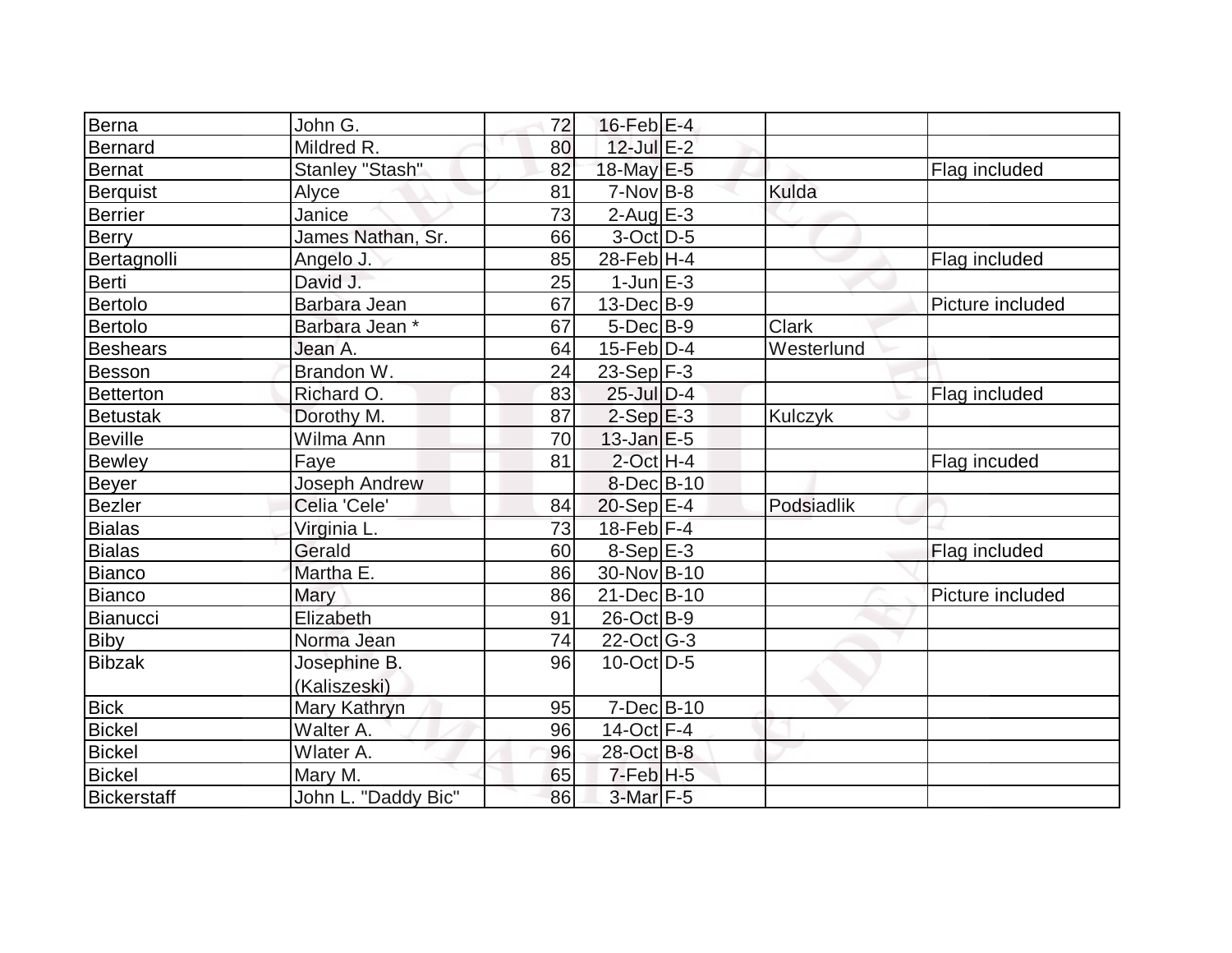| Bickerstaff       | Robert Selton Jr       | 55 | $19$ -Aug $F-3$       |           | <b>Robert Selton</b> |
|-------------------|------------------------|----|-----------------------|-----------|----------------------|
|                   |                        |    |                       |           | Bickerstaff Jr.      |
|                   |                        |    |                       |           | "Motion" "June"      |
| <b>Biegel</b>     | Joseph                 | 84 | $12$ -Jul $E-2$       |           | Flag included        |
| Bieker            | Alfred J., Jr.         | 49 | 25-Apr D-4            |           | Cross included       |
| <b>Biel</b>       | Mary M.                | 92 | $21-Apr$ F-4          |           | Full name Mary M.    |
|                   |                        |    |                       |           | <b>Churosh Biel</b>  |
| Bielawski         | William John, Sr.      | 85 | $26$ -Aug F-4         |           |                      |
| <b>Bien</b>       | Daniel S.              | 57 | 29-May   I-4          |           |                      |
| Bierman           | Richard Sr. "Bruce"    | 59 | $3-May$ $E-3$         |           |                      |
| Bierman           | John E.                | 76 | $17$ -Feb $E-2$       |           |                      |
| <b>Biernat</b>    | Eva                    | 79 | $27 - Dec$ B-8        |           |                      |
| Biesen            | Carl E.                |    | $1-MarE-3$            |           | Flag included        |
| <b>Biggs</b>      | Norma                  | 82 | $13$ -Aug F-4         | Bonham    |                      |
| Biggs             | <b>Michael Sanders</b> | 62 | $1$ -Jun $E-3$        |           |                      |
|                   | "Mick"                 |    |                       |           |                      |
| <b>Biggs</b>      | Jason A.               | 28 | $19-Sep D-4$          |           |                      |
| <b>Biggs</b>      | Mabel M.               | 93 | 29-Nov B-10           |           |                      |
| Bigham            | Douglas D.             | 47 | 17-Nov B-8            |           |                      |
| Bigham            | Gregory A.             | 50 | $17$ -Jun F-5         |           |                      |
| Bigott            | Chester D.             | 64 | 26-Jun I-4            |           |                      |
| <b>Bilderback</b> | <b>Charles Omar</b>    | 92 | $14$ -Aug $I$ -5      |           |                      |
| <b>Bilejczuk</b>  | Maria                  | 81 | $9$ -Feb $E-2$        |           |                      |
| <b>Billips</b>    | Paul E.                | 68 | $21-Sep$ $E-6$        |           |                      |
| <b>Bindas</b>     | Anne                   | 87 | $7$ -Jan $ F-4 $      |           |                      |
| Bingham           | Phyllis Ann            | 77 | $8$ -Jan $F-4$        |           |                      |
| <b>Binko</b>      | Gerald A.              | 62 | $23-Sep$ F-3          |           |                      |
| <b>Birch</b>      | <b>Todd Casey</b>      | 24 | 17-Apr <sub>1-5</sub> |           |                      |
| <b>Birky</b>      | Lulu Mae               | 92 | 11-Nov B-8            |           |                      |
| Birmingham        | Jack L.                |    | 20-Dec B-9            |           |                      |
| <b>Bish</b>       | <b>Kristin</b>         | 47 | $9$ -Apr $F-4$        | O'Donnell |                      |
| Bishop            | Lee Ann                |    | $19$ -Jan $E-2$       |           |                      |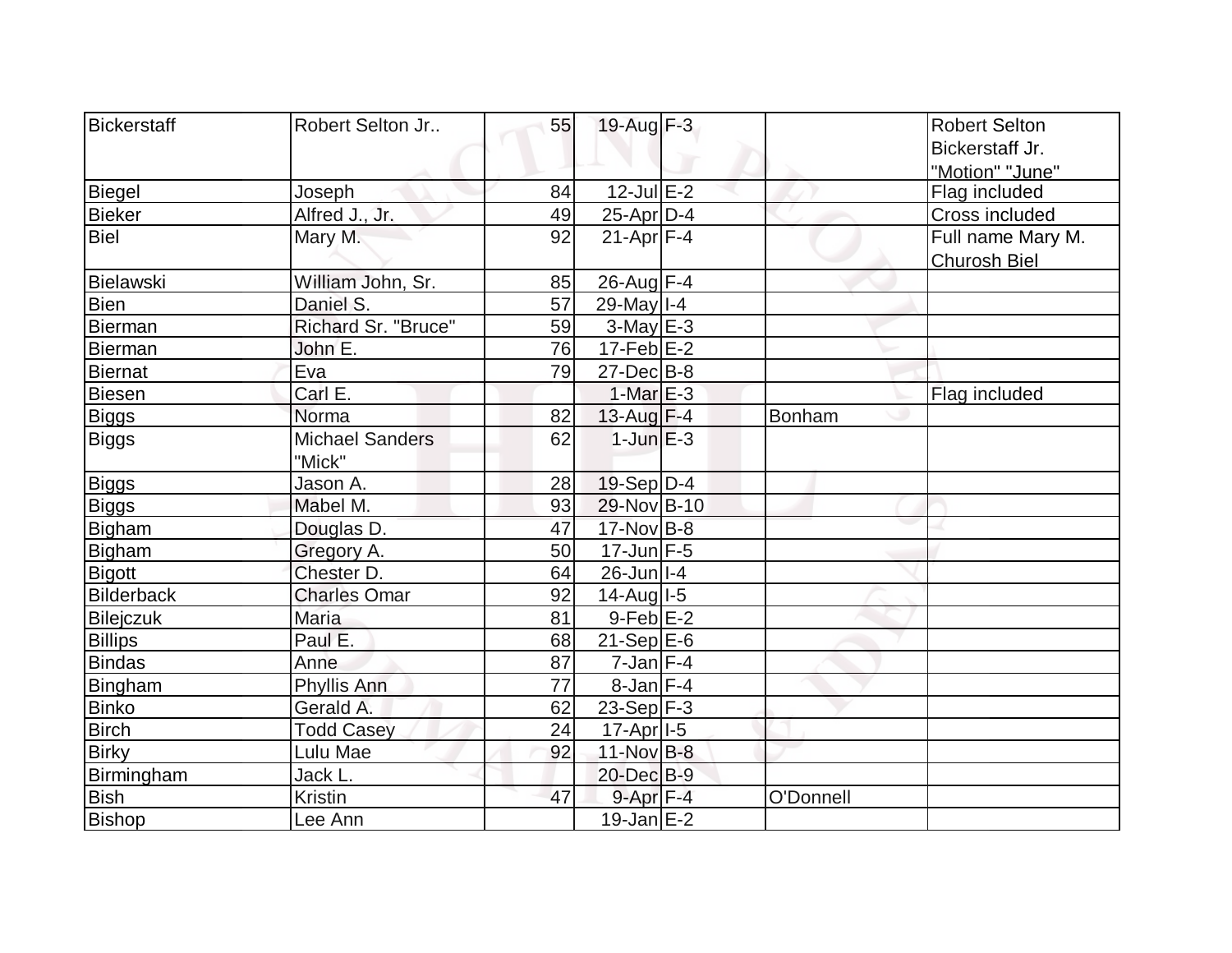| Bishop           | Berchel A.              | 70 | $17$ -Jan $I-4$           |                 | Flag included                          |
|------------------|-------------------------|----|---------------------------|-----------------|----------------------------------------|
| <b>Bishop</b>    | Goldie D.               | 68 | $4$ -Oct $E-3$            |                 |                                        |
| <b>Bishop</b>    | Gerard A.               | 65 | 10-Aug $E-4$              |                 |                                        |
| <b>Bishop</b>    | Marian                  | 80 | 19-Mar G-6                |                 |                                        |
| <b>Bishop</b>    | <b>James Curtis</b>     | 78 | $28 - \overline{Jul}$ F-5 |                 | Flag included                          |
| Bittner          | <b>Jesse Paul</b>       | 58 | $7 - Aug$   $1 - 4$       |                 |                                        |
| <b>Bizanes</b>   | John W.                 | 77 | 14-Jan F-5                |                 | Flag included                          |
| <b>Bjork</b>     | Virgil V.               | 84 | $1-Feb D-5$               |                 | The Reverend Doctor<br>Virgil V. Bjork |
| Bjorklund        | May Linnea Sophia       |    | $9-NovB-8$                |                 |                                        |
| <b>Black</b>     | <b>Marion Elizabeth</b> | 95 | 4-Nov B-8                 |                 |                                        |
| <b>Black</b>     | Keith                   | 48 | 5-Apr E-4                 |                 |                                        |
| <b>Black</b>     | Eugene W.               | 83 | $18$ -May $E$ -5          |                 |                                        |
| <b>Black</b>     | Mary Ann                | 72 | $15$ -Dec $B$ -8          | Olinger         |                                        |
| <b>Black</b>     | Donald K.               | 71 | 29-Apr $E-4$              |                 |                                        |
| <b>Black</b>     | Catherine               |    | 13-Nov B-10               |                 |                                        |
| Blackburn        | Rendell T.              | 54 | $10$ -Feb $E-4$           |                 |                                        |
| <b>Blacketer</b> | Marthann "Marty"        | 80 | 28-Nov B-9                |                 |                                        |
| Blackwell        | <b>Barbara</b>          | 68 | $24$ -Jan H-4             |                 |                                        |
| Blackwood        | Betty J.                | 74 | $8$ -Oct $ G-4 $          |                 |                                        |
| <b>Blair</b>     | Murphy N. "Murph"       | 70 | $5$ -Mar $F - 5$          |                 |                                        |
| <b>Blake</b>     | <b>Ruth</b>             | 73 | 31-Aug E-4                | <b>Dicksen</b>  |                                        |
| <b>Blakeslee</b> | Larry W.                | 53 | 27-Mar I-6                |                 |                                        |
| Blankinship      | Donald E. "Donnie"      | 74 | $2$ -Feb $E-3$            |                 | Flag included                          |
| Blaskovich       | Katherine M.            | 89 | $21$ -Jan F-5             |                 |                                        |
| <b>Blastic</b>   | Katherine L.            |    | $12$ -Feb $ F-4$          | <b>Dettners</b> |                                        |
| <b>Blastic</b>   | Mary Jane               | 70 | $28$ -Jan F-5             | Lawson          |                                        |
| <b>Blastick</b>  | John J.                 | 68 | 28-May F-8                |                 |                                        |
| <b>Blastick</b>  | Viola Mae "Vi"          | 81 | 18-May E-5                |                 |                                        |
| <b>Blastick</b>  | <b>Richard Jerome</b>   |    | 21-Dec B-10               |                 |                                        |
| Blaszczak        | Albin P.                | 76 | $18$ -Mar F-6             |                 |                                        |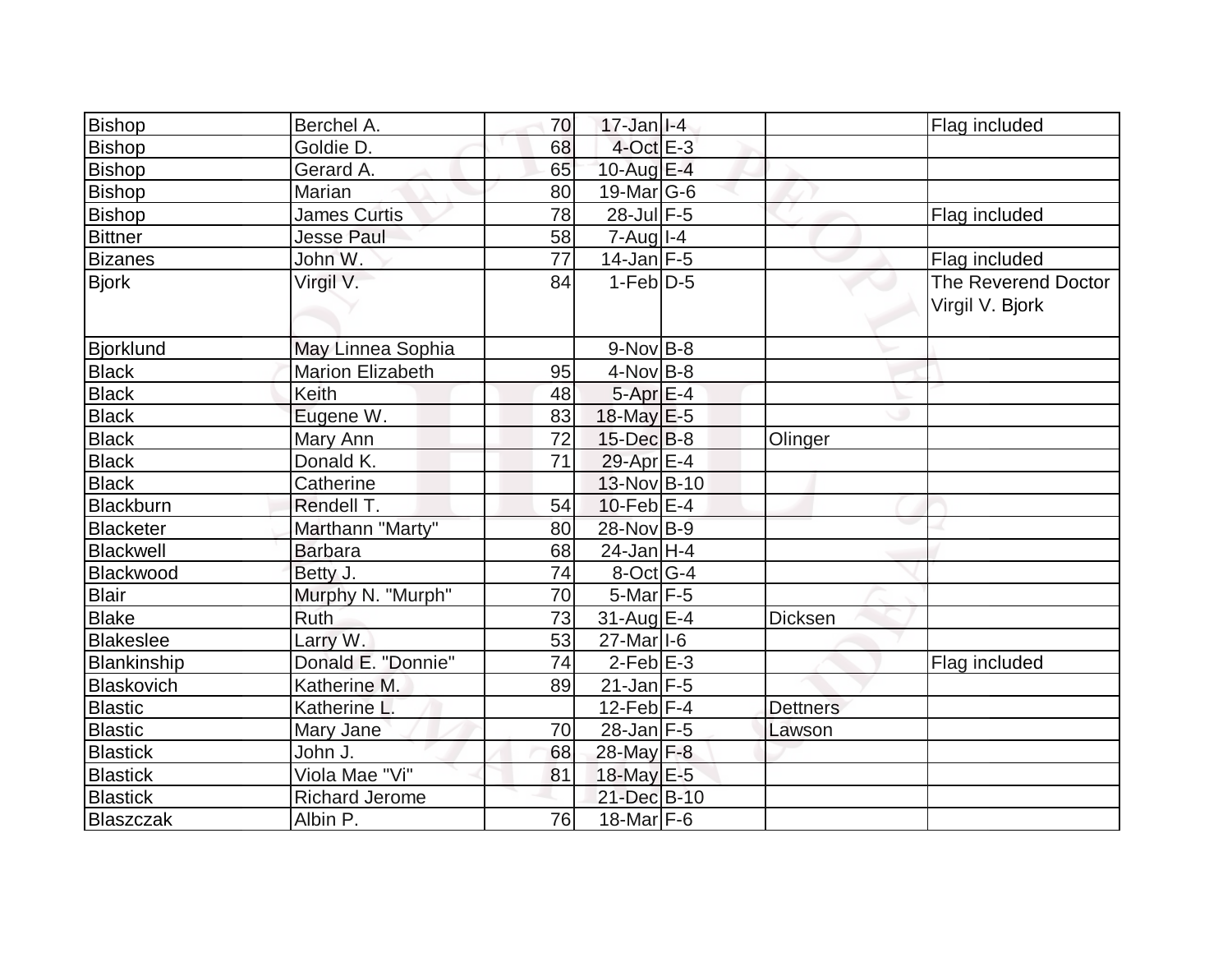| Blay            | Maria                 | 90       | 4-Apr D-5         |                |                                                   |
|-----------------|-----------------------|----------|-------------------|----------------|---------------------------------------------------|
| <b>Blazak</b>   | Helen A.              | 82       | 22-Nov B-9        |                |                                                   |
| <b>Blazek</b>   | Dorothy J.            | 83       | 27-Aug F-4        | <b>Bradtke</b> |                                                   |
| Blejski         | <b>Theresa</b>        | 71       | $7$ -Jul $F-4$    |                | <b>Full name Theresa</b><br><b>Blejski Droski</b> |
| Blejski         | Edmund                | 88       | $27$ -Feb $ G-5$  |                | Flag included                                     |
| Blendu          | Viola May "Auntie Vi" | 83       | $29$ -Jul $F-4$   |                | Picture included                                  |
| Blennerhassett  | <b>Richard Almon</b>  | 56       | $26$ -Dec $B-9$   |                |                                                   |
| Bley            | Esther M.             | 81       | $8-Sep$ $E-3$     |                |                                                   |
| <b>Blissmer</b> | <b>Mariella</b>       | 81       | $16$ -Dec $B$ -8  | Fuller         |                                                   |
| <b>Blocker</b>  | Norma H.              | 86       | $9$ -Jan $F-4$    |                |                                                   |
| <b>Blocker</b>  | <b>Agnes Marie</b>    | 90       | 15-Mar E-4        |                |                                                   |
| <b>Bloede</b>   | Dorothy               | 86       | 16-Nov B-10       | <b>Schafer</b> |                                                   |
| Bloomfield      | Willard F.            | 89       | $6$ -Jun $D-4$    |                |                                                   |
| Blouin          | <b>Eleanor Louise</b> | 79       | $21$ -Jan $F-5$   |                |                                                   |
| <b>Bluhm</b>    | Samuel Michael Lee    | 3 months | $19$ -Jun $ I-4 $ |                |                                                   |
| <b>Blum</b>     | Harold                | 89       | 14-Apr F-5        |                |                                                   |
| <b>Bobal</b>    | <b>Joan Marie</b>     | 83       | 11-Oct $E-3$      | <b>Benda</b>   |                                                   |
| Bobrosky        | Edna                  | 89       | 16-Oct I-5        | Glon           | Full name Edna<br><b>Bobrosky (Chesmar)</b>       |
| <b>Bockenek</b> | Lottie                | 81       | 30-Dec B-8        |                |                                                   |
| <b>Bockman</b>  | Anna J.               | 80       | $16$ -Feb $E-4$   |                |                                                   |
| <b>Bodkin</b>   | Thomas M.             | 88       | $25$ -Jul $D-4$   |                |                                                   |
| <b>Bodnar</b>   | Helen M.              | 83       | $20$ -Aug $B-9$   |                |                                                   |
| Bodnar          | Beatrice M.           | 95       | $7 - Apr$ $F-6$   |                | Star of David included                            |
| <b>Boelt</b>    | <b>Dean Edward</b>    | 72       | $13-Sep$ E-4      |                | Flag included                                     |
| <b>Boersma</b>  | Cathryn Johanna       | 82       | 27-Mar I-6        | Van Hees       |                                                   |
| <b>Boesel</b>   | Christopher           | 1 month  | 23-Nov B-10       |                |                                                   |
| Boetcher        | <b>Margaret</b>       | 80       | 16-Oct I-5        | <b>Balash</b>  |                                                   |
| Boffo           | Dorothy               | 93       | 16-Nov B-10       | Mamala         |                                                   |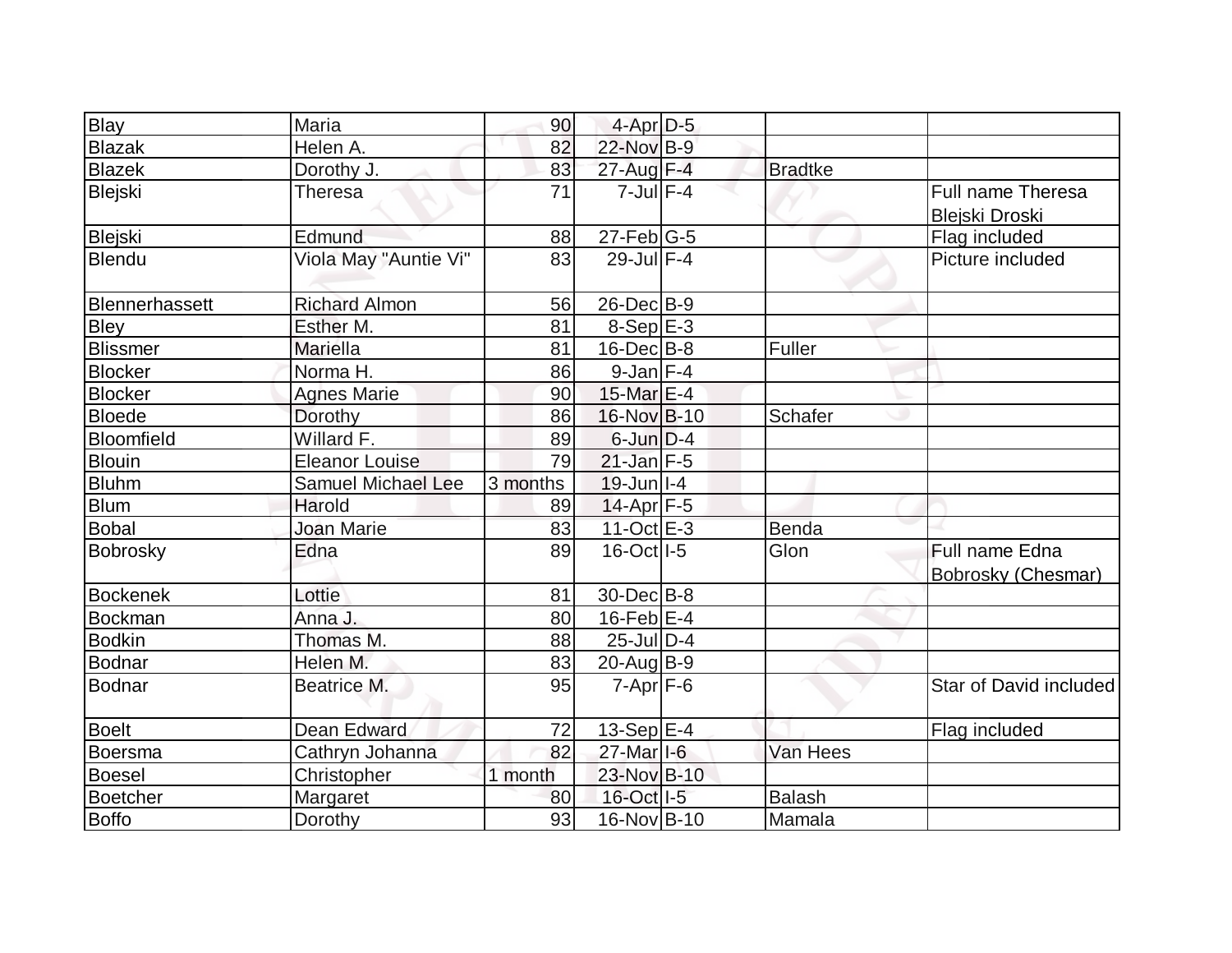| Bogielczyk        | Angeline F.          | 91 | 13-Aug F-4                    | Melerowski    |                          |
|-------------------|----------------------|----|-------------------------------|---------------|--------------------------|
| Bognar            | Joseph               | 91 | $19$ -Jun $ I-4$              |               | Cross included           |
| Bogue             | James V. "Jim"       | 79 | 30-Mar E-4                    |               | Flag included            |
| Bogusz            | Fred                 | 68 | $13$ -Jun $D-4$               |               | Flag included            |
| Bohling           | Louise M.            | 49 | $18$ -Feb $ F-4 $             |               |                          |
| Bohling           | <b>Theresa</b>       | 78 | $14$ -Feb $ I-4$              | Murzyn        |                          |
| Bohlmann          | Dorothy M.           | 72 | $5 - Aug$ $F-3$               |               |                          |
| Boisvert          | Archie A.            | 81 | 28-Mar <sub>D-4</sub>         |               |                          |
| Bokun             | Vaso G. "Bill"       | 78 | $15$ -Oct $ G-3 $             |               | <b>Cross and Picture</b> |
|                   |                      |    |                               |               | included                 |
| Bolanowski        | Chester L.           | 86 | 13-May $F-4$                  |               | Flag included            |
| <b>Bolek</b>      | Helen                | 99 | 14-Apr $F-5$                  | Lewandowski   |                          |
| Bolin             | Donna M.             | 70 | 8-Nov B-9                     |               | <b>Cross included</b>    |
| Bolivar           | Victor               | 25 | $28$ -Jan $F-4$               |               |                          |
| Bollinger         | <b>James Milton</b>  | 68 | $19-Oct$ $E-3$                |               |                          |
| <b>Bomershack</b> | Robert J.            | 55 | $11-Feb$ $F-5$                |               |                          |
| Bon               | Sophie E.            | 80 | $8$ -Dec $B$ -11              |               |                          |
| <b>Bonchik</b>    | Edward P.            | 94 | $13$ -Feb $ E-4$              |               |                          |
| Bonchnowski       | Martha               | 98 | $11$ -Nov $B$ -8              |               |                          |
| Bondra            | Rose M.              | 82 | 13-Apr $E-4$                  | Tonkovich     |                          |
| <b>Bone</b>       | Eleanor H.           | 82 | $17 -$ Jul $\overline{G} - 3$ | <b>Dudash</b> |                          |
| Bonin             | Leo A.               | 82 | $11-Auq$ $E-3$                |               | Picture included         |
| Bonneau           | Irene                | 81 | $4$ -Jan $D-4$                | Smith         |                          |
| Bonner            | Chris J.             | 88 | $15$ -Dec $B$ -8              |               | Picture included         |
| Booker            | Henry E.             | 62 | $3$ -Jan $ G-4 $              |               |                          |
| Boone             | Janet May            | 69 | $18$ -Jan $D-4$               |               |                          |
| Boren             | Alpha E.M.           | 82 | $4$ -Feb $ F-5 $              |               |                          |
| Borg              | Bryan H.             | 52 | $17$ -Aug $E-3$               |               |                          |
| Borich            | Antoinette A. "Toni" | 89 | $3$ -Oct $D-5$                |               |                          |
| Borns             | Patrick T.           | 51 | 27-May F-4                    |               |                          |
| <b>Boron</b>      | Walter               | 79 | $14$ -Jan F-5                 |               |                          |
| Borozan           | Thomas D.            | 82 | $17-Feb$ E-2                  |               | Flag included            |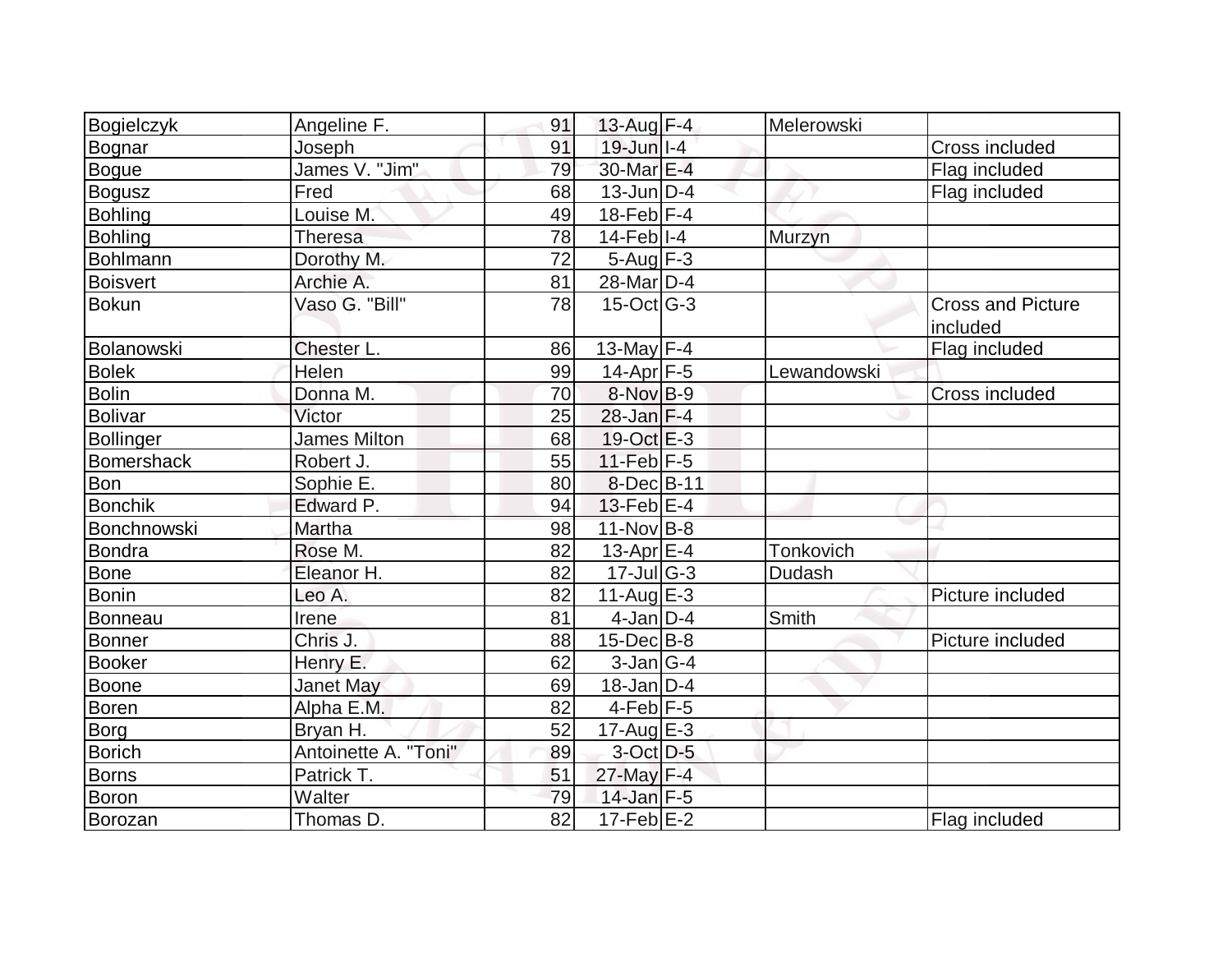| Borrmann         | Susan Rae           | 44 | $23$ -Feb $E-2$        | Hamende      |                       |
|------------------|---------------------|----|------------------------|--------------|-----------------------|
| <b>Borsewicz</b> | Stephanie V.        | 85 | $6$ -Mar $H - 5$       |              | Stephanie V.          |
|                  |                     |    |                        |              | <b>Borsewicz</b>      |
|                  |                     |    |                        |              | (Borysiewicz)         |
| Bortell          | Elizabeth Evelyn    | 82 | $8$ -Jan $F-4$         |              |                       |
| <b>Borth</b>     | Mary L.             | 94 | $12$ -Apr $E-3$        |              |                       |
| Borto            | Edward J.           | 77 | $22$ -Aug $D-4$        |              |                       |
| Bortolon         | John Batista        | 80 | 27-Aug F-4             |              | Flag included         |
| <b>Borys</b>     | Lurline H.          | 73 | $26$ -Feb $F-5$        |              |                       |
| <b>Bos</b>       | <b>Derk</b>         | 79 | 23-Mar <sub>IE-5</sub> |              |                       |
| <b>Bosak</b>     | <b>Nicholas</b>     | 91 | $7-Feb$ H-4            |              | Flag included         |
| <b>Boshart</b>   | Craig D.            | 23 | $23$ -Jul F-3          |              |                       |
| <b>Bossard</b>   | Melvin W. J.        | 92 | 12-May F-4             |              |                       |
| <b>Boston</b>    | Glenford D.         | 87 | $2$ -Feb $E-3$         |              | Flag included         |
| Boswell          | Rosemary            | 54 | $23$ -Feb $E-2$        | Oliver       |                       |
| <b>Boswell</b>   | Marlene J.          | 66 | $12$ -Jul $E-2$        |              |                       |
| Boswinkle        | James H. "Jim, Bos" | 47 | 24-Nov B-8             |              |                       |
| <b>Botta</b>     | Helen M.            | 89 | $4$ -Oct $E - 3$       | <b>Brown</b> |                       |
| <b>Boufis</b>    | George J.           | 80 | $25$ -Dec $B$ -6       |              | <b>Cross included</b> |
| Boursier         | Margie              |    | $15$ -Nov B-9          |              |                       |
| Bova             | <b>Ann Marie</b>    | 61 | $22$ -Aug $D-4$        |              |                       |
| Bowen            | Sophie Ann          | 89 | $1-Dec$ B-8            | Bednar       |                       |
| <b>Bowers</b>    | Wanda I.            | 84 | $30$ -Jul $F-4$        |              |                       |
| <b>Bowers</b>    | Anthony Joseph      | 15 | $5-Apr D-6$            |              |                       |
|                  | "Tony"              |    |                        |              |                       |
| <b>Bowling</b>   | Walter              | 79 | 22-Oct G-3             |              |                       |
| Bowman           | <b>Mable Clara</b>  | 94 | $15$ -Jan $F-5$        |              |                       |
| <b>Boyd</b>      | Ella R.             | 86 | $7$ -Oct $E - 3$       |              |                       |
| Boyd             | Lois F.             | 77 | 13-Dec B-9             |              |                       |
| <b>Boyer</b>     | Ruth M.             | 80 | $8$ -Mar $E-3$         |              |                       |
| <b>Boynak</b>    | Robert B.           | 78 | 19-Dec B-9             |              |                       |
| <b>Bozack</b>    | Helen               | 86 | 7-Aug I-4              |              |                       |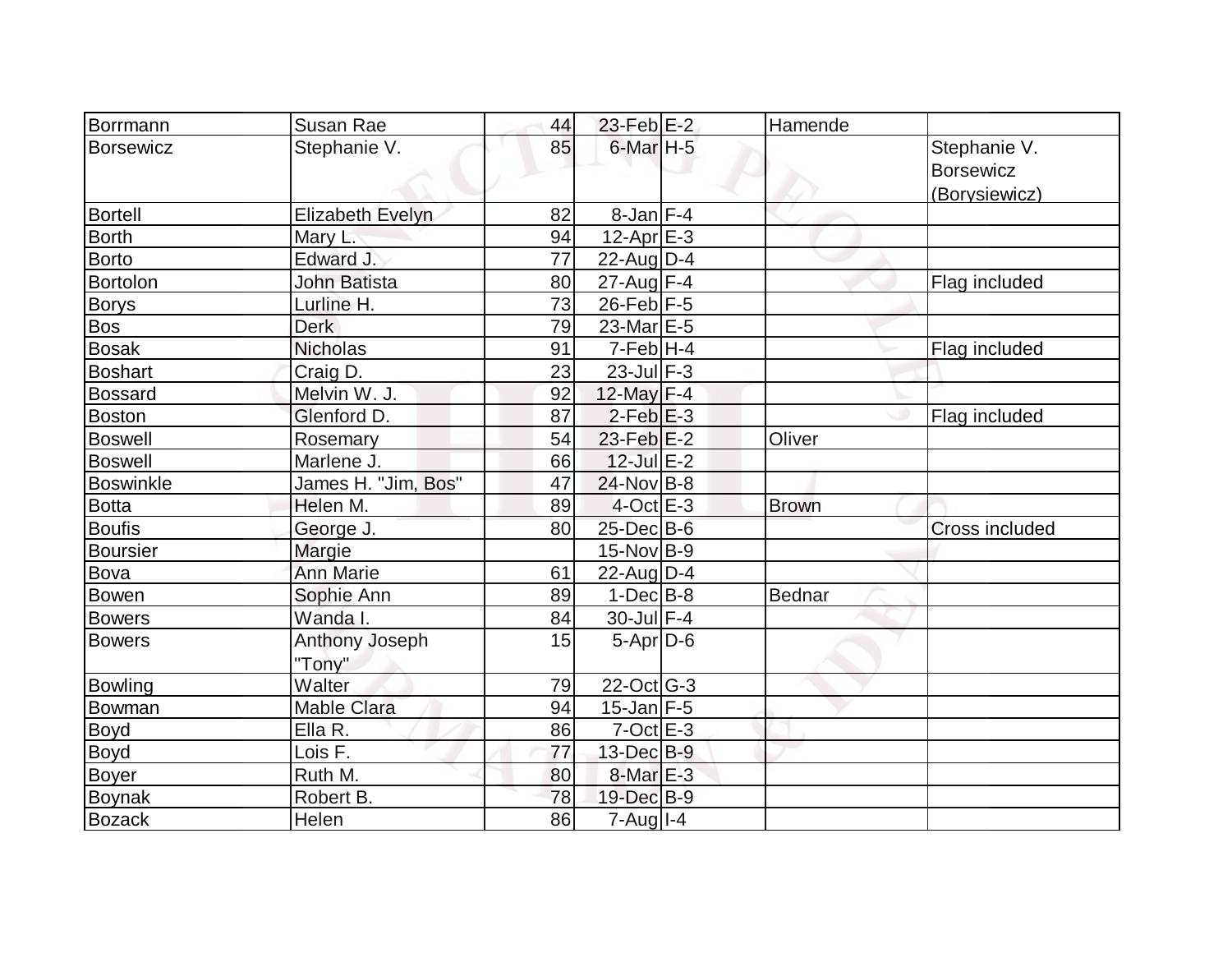| Bozinovski          | Mihail "Miha"         | 68 | $23$ -Feb $E-3$          |               | Cross included                                                   |
|---------------------|-----------------------|----|--------------------------|---------------|------------------------------------------------------------------|
| Braatz              | <b>Agnes</b>          | 82 | 16-May D-4               |               |                                                                  |
| <b>Bracey</b>       | <b>Betty Jane</b>     | 84 | $22$ -Feb $D-7$          | <b>Briner</b> | Betty Jane Waggoner<br><b>Bracey Tidwell /</b><br><b>Picture</b> |
| Brach               | Flossie               | 81 | $13$ -Jul $E-5$          | Fowler        | Full name Flossie<br>(Brach) Schumpp                             |
| <b>Bracik</b>       | <b>Frances</b>        | 88 | 30-Aug E-2               | <b>Jackse</b> |                                                                  |
| <b>Bradford</b>     | Eddie                 | 87 | 26-May $F-4$             |               |                                                                  |
| <b>Bradich</b>      | Carole J.             | 50 | $24-Sep$ F-3             |               |                                                                  |
| <b>Bradley</b>      | Linda L.              | 56 | $\overline{2}$ 1-Jun E-4 |               |                                                                  |
| <b>Brady</b>        | Nona K.               | 85 | 11-Dec B-10              | Klien         |                                                                  |
| <b>Braford-Hill</b> | Decarol               | 54 | $3-Dec B-9$              |               |                                                                  |
| <b>Brainer</b>      | Cleo J.               | 83 | $28-Oct$ B-8             |               |                                                                  |
| <b>Brand</b>        | Gertrude E.           | 89 | $31$ -Jan H-4            |               |                                                                  |
| <b>Brandmayr</b>    | Bernice M.            |    | 23-Dec B-7               | Lavigne       | Picture included                                                 |
| <b>Brandt</b>       | <b>Robert Edward</b>  | 74 | 11-Dec B-10              |               |                                                                  |
| <b>Branic</b>       | Mildred A.            | 91 | $12$ -Jan $E-2$          |               | <b>Cross included</b>                                            |
| <b>Branik</b>       | Mike                  | 84 | 20-Mar <sub>1-5</sub>    |               |                                                                  |
| <b>Brann</b>        | Donna                 | 44 | $1$ -Jun $E-3$           |               |                                                                  |
| <b>Brann</b>        | Richard C.            | 69 | $3-Oct$ D-5              |               |                                                                  |
| Brannon             | <b>Robert Willard</b> | 74 | $1$ -Jan $F-5$           |               | Flag included                                                    |
| Brannon             | Marion K.             | 86 | $9-Dec B-8$              |               |                                                                  |
| <b>Branon</b>       | Dianne V.             | 68 | $8$ -Aug $D-5$           | <b>Holst</b>  | Full name Dianne V.<br>Smith (Branon)                            |
| <b>Branson</b>      | <b>Bonnie</b>         | 48 | $29-Sep$ B-9             |               |                                                                  |
| <b>Branyik</b>      | Viola                 | 82 | 30-Nov B-10              |               |                                                                  |
| <b>Brasher</b>      | Woodie G.             | 57 | $18-Sep$ F-3             |               | Flag included                                                    |
| Bratcher            | Carol R.              | 80 | $7$ -Jan $F-4$           |               |                                                                  |
| <b>Bratton</b>      | Sandra "Kaye"         | 58 | $19$ -Jun $ I-5 $        |               |                                                                  |
| <b>Braun</b>        | Norma P.              | 60 | 22-Nov B-9               |               |                                                                  |
| Braun               | Morton L.             | 86 | $14-Sep$ E-4             |               | <b>Star of David</b>                                             |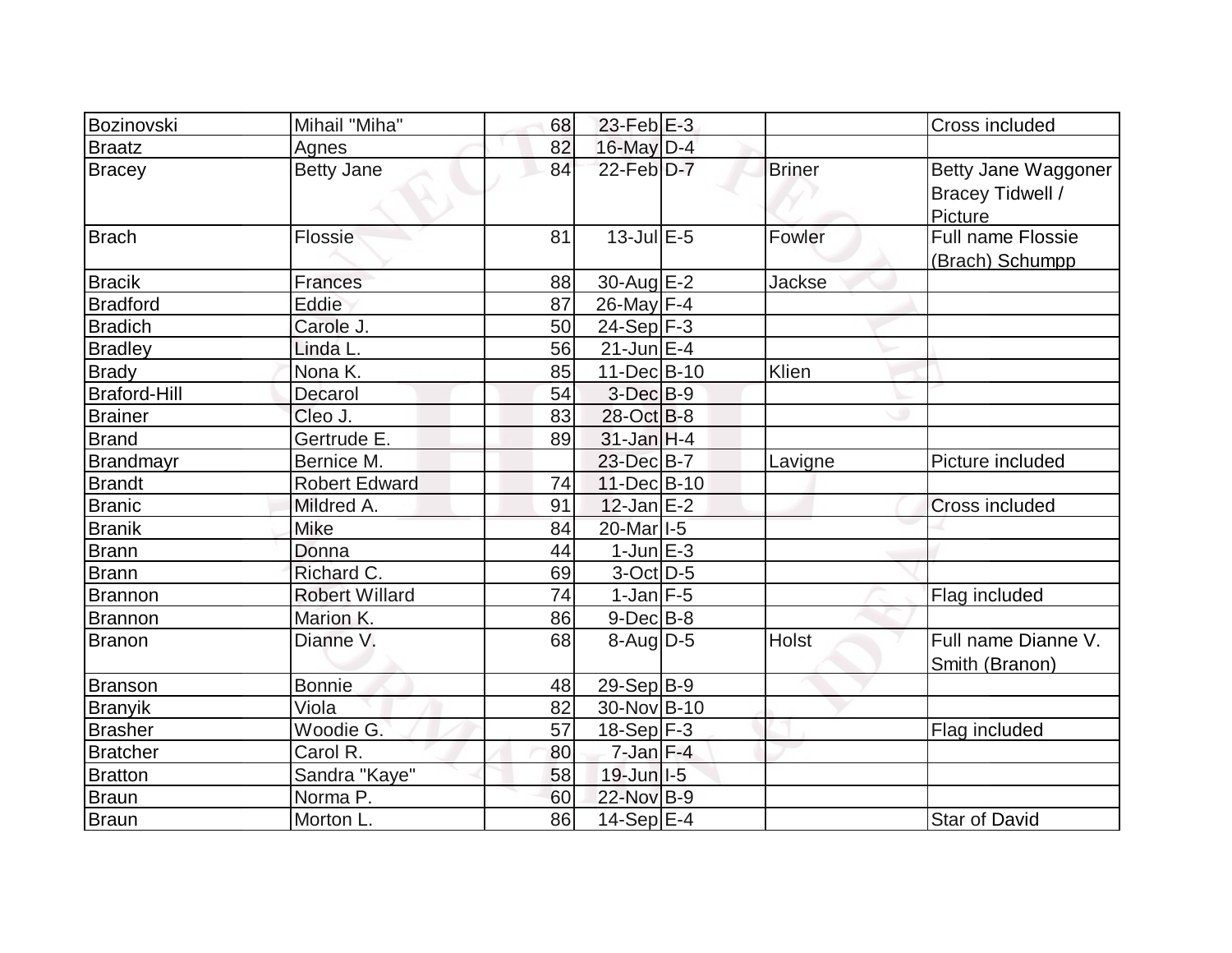| Brazel            | Lois M.              | 70              | 21-Dec B-10         | Ayersman |                                                |
|-------------------|----------------------|-----------------|---------------------|----------|------------------------------------------------|
| <b>Brcin</b>      | Helen S.             | 101             | $5$ -Feb $ G-5 $    |          | Picture included                               |
| <b>Breclaw</b>    | Kenneth A.           | 59              | 16-Oct I-5          |          |                                                |
| <b>Breclaw</b>    | Kenneth A. "KAB"     | 59              | $7 - Aug$   $1 - 4$ |          |                                                |
| <b>Breclaw</b>    | Raymond E.           | 79              | $15$ -Nov B-9       |          | Flag included                                  |
| <b>Brehm</b>      | Virginia             | 79              | $1-Feb D-5$         |          |                                                |
| <b>Brehmer</b>    | Norma <sub>R</sub> . | 73              | $11-Apr D-5$        | Wheeler  | Full name Norma R.<br><b>Brehmer Toda</b>      |
| <b>Breitinger</b> | Kathleen G.          | 61              | 24-Feb $E-4$        |          |                                                |
| <b>Brendza</b>    | Helen                | 87              | 4-May $E-4$         | Baron    |                                                |
| Breneman          | Larry A.             | 55              | $12$ -Feb F-4       |          |                                                |
| Brennan           | Thomas E.            | 56              | $8$ -Jul $F-4$      |          |                                                |
| <b>Breski</b>     | Leo Jr.              | 73              | $3-MayE-3$          |          | Flag included                                  |
| Bretinger         | Kathleen             | 61              | $26$ -Feb $ F-4$    |          | Full name Kathleen<br><b>Griffin Bretinger</b> |
| <b>Brewer</b>     | Herschel J.          | 84              | 14-Aug I-6          |          |                                                |
| Brezene           | <b>Michael James</b> | 53              | $31$ -Aug $E-4$     |          |                                                |
| Brezenski         | Joseph               | 73              | $14$ -Apr $F-5$     |          |                                                |
| <b>Brezinski</b>  | Joseph John          | 60              | $17-Sep$ E-4        |          | Flag included                                  |
| <b>Brich</b>      | Michael              | 84              | $8-Sep$ $E-3$       |          | Flag included                                  |
| <b>Bricker</b>    | <b>Stella</b>        | 86              | $21$ -Jan F-5       |          |                                                |
| Bricker           | Elmer F. "Skip"      |                 | 23-May $D-6$        |          | Flag included                                  |
| <b>Brier</b>      | Catherine E. "Cathy" | 42              | $7-Apr$ $F-6$       | Molle    |                                                |
| <b>Briggs</b>     | <b>Helen</b>         | 86              | $12$ -Nov $ B-9 $   |          | Full name Helen<br><b>Briggs Slota</b>         |
| <b>Briggs</b>     | Autumn "Pumpkin"     | 6 months        | $19$ -Nov B-8       |          |                                                |
| <b>Brilla</b>     | Helen "Aunt Helen"   | 90              | $17$ -Feb $E-3$     | Yatsko   |                                                |
| <b>Brimer</b>     | Terry L.             | 44              | $3$ -Jan $ G-4 $    |          |                                                |
| <b>Brink</b>      | Leonard, Jr.         | 65              | $25$ -Nov B-4       |          | Flag included                                  |
| Brinkman          | Robert E.            | 59              | $13$ -Jan $E-5$     |          | Flag included                                  |
| <b>Britton</b>    | Virginia J.          | 77              | 29-Jan F-5          |          |                                                |
| <b>Broaders</b>   | Johnie Mae           | $\overline{72}$ | $4$ -JulD-4         |          |                                                |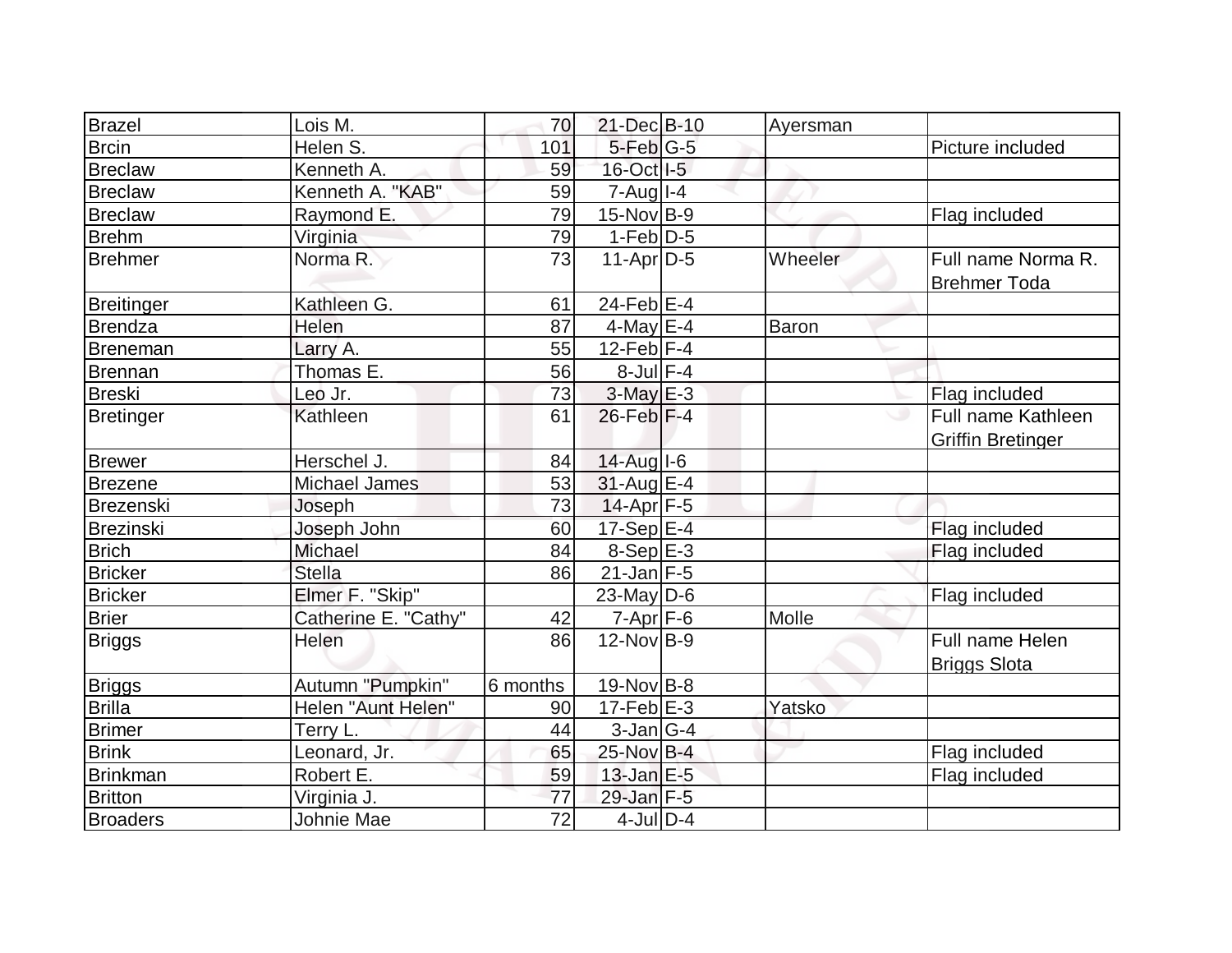| <b>Brobeck</b>   | Donald S.          | 74 | $14$ -Feb $ I-4$      |              |                  |
|------------------|--------------------|----|-----------------------|--------------|------------------|
| <b>Brock</b>     | Carol              | 55 | 19-May F-4            |              |                  |
| <b>Brockman</b>  | Earl W.            | 86 | 18-Mar F-6            |              |                  |
| Brockway         | Virginia A.        | 70 | 12-Mar $F-6$          |              |                  |
| <b>Broderick</b> | Raymond T.         | 66 | $21$ -Jun $E-4$       |              | Flag included    |
| Brody            | Timothy J.         | 55 | $18-Oct$ $E-3$        |              |                  |
| Brokskar         | Evelyn             | 98 | 28-Dec B-8            | Viou         |                  |
| <b>Bronkema</b>  | Henrietta J.       |    | 13-Apr $E-4$          |              |                  |
| <b>Brooker</b>   | Karen J.           | 53 | 27-Mar <sub>1-6</sub> | Kapsch       |                  |
| <b>Brooks</b>    | Harriet E.         | 76 | $30$ -Apr $G-4$       |              |                  |
| <b>Brooks</b>    | Samuel             |    | $4$ -Jan $D-4$        |              |                  |
| <b>Brooks</b>    | Robert H. "Bobby"  | 68 | 23-Nov B-10           |              |                  |
| <b>Brooks</b>    | Randall M.         | 47 | $13$ -Jan $E-5$       |              | Flag included    |
| <b>Brooks</b>    | Velma E.           | 92 | 31-Dec B-9            | Hadders      |                  |
| <b>Brooks</b>    | Leslie H. "Lubby"  | 78 | $1-May G-8$           |              | Picture included |
| <b>Bross</b>     | John M. "J.B."     | 48 | $12$ -Jun $ G-3 $     |              |                  |
| <b>Brothers</b>  | Edna D.            | 50 | $7$ -May $F-6$        |              |                  |
| <b>Broviak</b>   | John R.            |    | $1-Dec$ B-8           |              |                  |
| <b>Brown</b>     | Brenda J.          | 48 | 28-Dec B-8            |              |                  |
| Brown            | Terrence J.        | 47 | 29-Jun E-5            |              |                  |
| <b>Brown</b>     | Jennifer Lynn      | 20 | $12$ -Oct $E-4$       |              |                  |
| Brown            | Dorothy            | 76 | $17$ -Oct $ D-6 $     | Romans       |                  |
| Brown            | <b>Phyllis Rae</b> | 72 | $6-Sep$ $E-2$         | <b>Burek</b> |                  |
| <b>Brown</b>     | <b>Chris</b>       | 29 | $11-Oct$ $E-3$        |              |                  |
| Brown            | Kenneth L.         | 57 | $25$ -Jan $D-4$       |              | Flag and Masonic |
|                  |                    |    |                       |              | emblem included  |
| <b>Brown</b>     | James B. "Burt"    | 72 | $2$ -Mar $E-5$        |              | Flag included    |
| <b>Brown</b>     | Elizabeth Ann      | 51 | $9-Sep$ $E-3$         |              |                  |
| <b>Brown</b>     | Eugene J.          | 75 | 18-Mar F-6            |              |                  |
| Brown            | Gloria M.          | 80 | $12-Sep D-4$          |              |                  |
| <b>Brown</b>     | M. Lester "Les"    | 73 | $29$ -Feb $D$ -6      |              |                  |
| Brown            | James H.           | 73 | $26$ -Feb F-4         |              | Flag included    |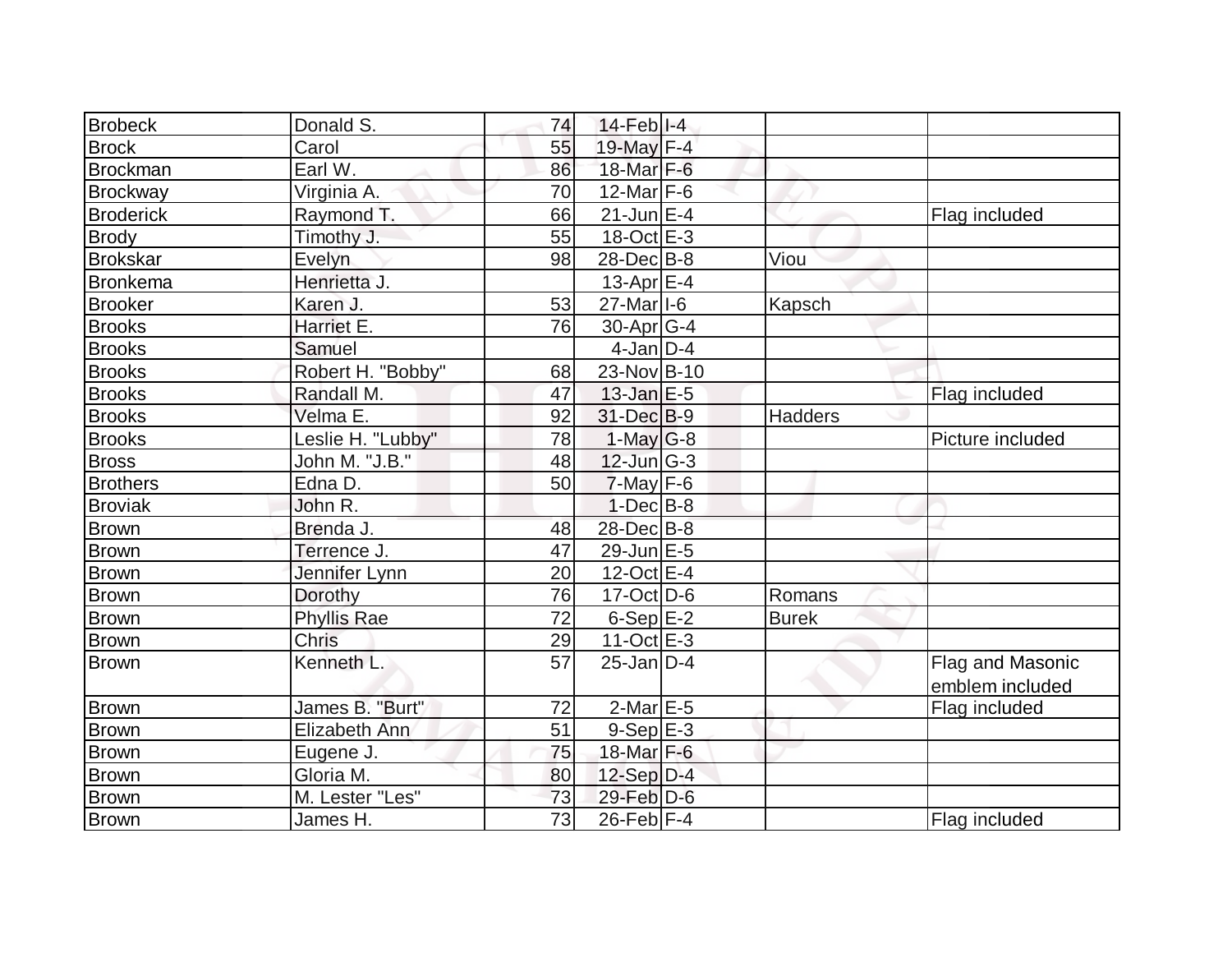| <b>Brown</b>    | Opal May               | 98 | 24-Jun F-4                  |                |                                     |
|-----------------|------------------------|----|-----------------------------|----------------|-------------------------------------|
| <b>Brown</b>    | Adrienne               | 72 | $2$ -Mar $E-5$              |                |                                     |
| <b>Brown</b>    | <b>Bertha Lee</b>      | 79 | $9$ -Dec $B$ -8             |                |                                     |
| <b>Brown</b>    | Clara                  | 74 | $11-Feb$ F-5                |                |                                     |
| <b>Brown</b>    | Josephine M.           | 66 | $2$ -Jun $F-5$              |                |                                     |
| <b>Brown</b>    | Conrad Lee "Lum"       | 79 | $17$ -Jul $\overline{G}$ -3 |                | Flag included                       |
| <b>Brown</b>    | Thelma M.              | 88 | $1-Jan$ $F-5$               |                |                                     |
| <b>Brown</b>    | Josephine L. "Josie"   | 89 | $25$ -Jan $D-4$             |                |                                     |
| <b>Brown</b>    | Wilbur "Bud"           | 72 | $7$ -Jan $ F-4 $            |                |                                     |
| <b>Brown</b>    | <b>Heidi Michelle</b>  | 25 | $9-Apr$ F-5                 |                |                                     |
| <b>Brown</b>    | June Evelyn            |    | 28-Apr F-5                  | <b>Tribble</b> |                                     |
| <b>Brown</b>    | Delores                | 72 | $10$ -Dec $ B-8 $           |                |                                     |
| <b>Brown</b>    | Rose A. "Babe"         | 84 | $4$ -Jul $D-5$              | Ventimiglia    | Rose A. Nicholson                   |
|                 |                        |    |                             |                | (Davis, Brown)/<br>Picture included |
| <b>Browning</b> | Phillip J. M.D.        | 51 | $29$ -Jun $E-6$             |                | Picture included                    |
| <b>Broza</b>    | Anna Marie             | 95 | $24$ -Feb $E-4$             |                |                                     |
| Brozovich       | Robert J. "Bob" "Broz" |    | $31$ -Jull-4                |                | Flag included                       |
|                 |                        |    |                             |                |                                     |
| Brozynski       | John B.                |    | $17-Feb$ $E-3$              |                | Flag included                       |
| <b>Brubaker</b> | Raymond V. "Doc"       | 87 | $26-Sep D-4$                |                |                                     |
| <b>Bruce</b>    | Mary M.                | 81 | 11-Aug $E-4$                |                |                                     |
| Bruce           | Theophil J. "Theo"     | 69 | $17-Feb$ E-3                |                |                                     |
| <b>Brucer</b>   | Johanna                | 75 | $15$ -Oct G-3               | DeHamer        |                                     |
| <b>Bruks</b>    | Gregory "Mega          | 44 | $29$ -Feb $\overline{D}$ -4 |                |                                     |
|                 | Mahoney"               |    |                             |                |                                     |
| <b>Brumm</b>    | Cynthia A.             | 61 | 20-May F-5                  |                |                                     |
| <b>Brummitt</b> | Anna Ruth              | 75 | $24$ -Jul $ G-3 $           |                |                                     |
| <b>Bruner</b>   | Gregory A.             | 34 | 31-May E-2                  |                |                                     |
| Bruner          | Arthur T.              | 91 | $1$ -Jul $E-4$              |                | Flag included                       |
| <b>Brunetti</b> | Anna Belle "Ann"       | 78 | 1-Mar $E-2$                 |                |                                     |
| <b>Brunker</b>  | <b>Darlene Marie</b>   | 61 | $6$ -May $F-5$              |                |                                     |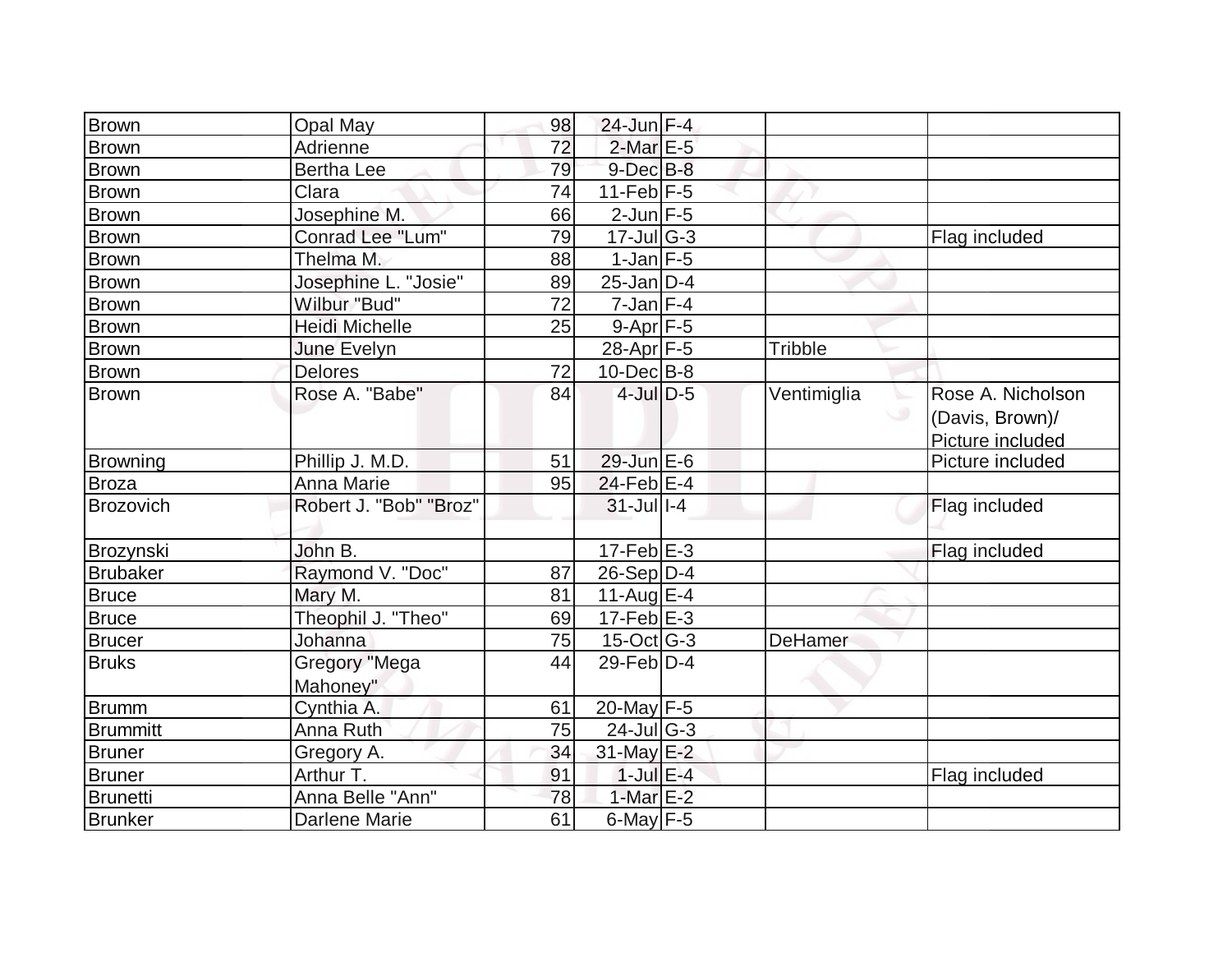| <b>Brunner</b>    | Kevin                  | 46 | $2-Sep$ $E-3$    |          |                                              |
|-------------------|------------------------|----|------------------|----------|----------------------------------------------|
| <b>Bruns</b>      | Linda Kay              | 54 | 16-Dec B-8       |          | Full name Linda Kay<br><b>Bruns Hinchley</b> |
| <b>Bryak</b>      | Mary T.                | 88 | 29-Dec B-8       | Posyzwak |                                              |
| Bryan             | Arthur "Art"           |    | 20-Oct E-3       |          |                                              |
| <b>Bryan</b>      | Gordon P.              | 73 | $1-Feb D-5$      |          |                                              |
| <b>Bryan</b>      | Arthur                 | 82 | 2-Nov B-10       |          |                                              |
| Bryan             | Thomas M.              | 62 | $4$ -Jan D-4     |          |                                              |
| <b>Bryant</b>     | Cecil E.               | 76 | $9$ -Jan $F-4$   |          |                                              |
| <b>Bryerton</b>   | <b>Dennis Patrick</b>  | 63 | $11$ -Jun F-6    |          |                                              |
| Bryja             | Julia                  | 88 | 15-Nov B-9       |          |                                              |
| <b>Bubash</b>     | Stephan                |    | $6$ -Oct $F-4$   |          | Flag included                                |
| <b>Bubik</b>      | Richard J.             | 65 | $9$ -Dec $B$ -8  |          | Flag included                                |
| <b>Buchanan</b>   | Margaret M.            | 89 | $5 - Jim$ H-5    |          |                                              |
| <b>Buchanier</b>  | Jane H.                | 87 | $22$ -Mar $E-2$  | Wisowaty |                                              |
| <b>Buck</b>       | Robert                 | 68 | 28-Nov B-9       |          | Picture included                             |
| <b>Buck</b>       | Robert L. <sup>*</sup> | 68 | $21-Nov B-8$     |          | Flag included                                |
| <b>Buckley</b>    | Earl E.                | 90 | $3$ -Feb $E$ -5  |          | Flag included                                |
| <b>Buckley</b>    | Lydia M.               | 72 | 16-Mar E-5       |          |                                              |
| Buckner           | Juanita L.             | 76 | $3-Mar$ F-4      |          |                                              |
| <b>Budeselich</b> | Leona                  | 85 | 2-Aug $E-4$      |          |                                              |
| <b>Budzik</b>     | Dorothy "Dottie"       | 83 | $3$ -Oct $ D-5 $ |          |                                              |
| Buehring          | Carl W. "Dutch"        | 85 | $18$ -Apr $D-4$  |          | Flag included                                |
| <b>Buergler</b>   | Eugene "Gene"          | 90 | $23$ -Mar $E$ -6 |          |                                              |
| Bugajski          | Aloysius J.            | 77 | $23$ -Jan F-5    |          | Flag included                                |
| <b>Bugg</b>       | Betty A.               | 72 | $24-Apr$  -5     |          |                                              |
| <b>Buhler</b>     | Ina                    | 93 | $3$ -Jun $E - 5$ |          |                                              |
| <b>Builta</b>     | Frederick E.           | 83 | $5$ -Jul $E-2$   |          | Flag included                                |
| <b>Buitron</b>    | Julian Antonio         |    | $5$ -Jan $E$ -3  |          | Flag included                                |
| Bukala            | Walter                 | 50 | $18$ -Jan $D-4$  |          |                                              |
| <b>Bukovac</b>    | Ronald E.              | 67 | $7$ -Jul $F-4$   |          |                                              |
| <b>Bukowitz</b>   | John A. "Buck"         | 85 | $9$ -Mar $E-4$   |          |                                              |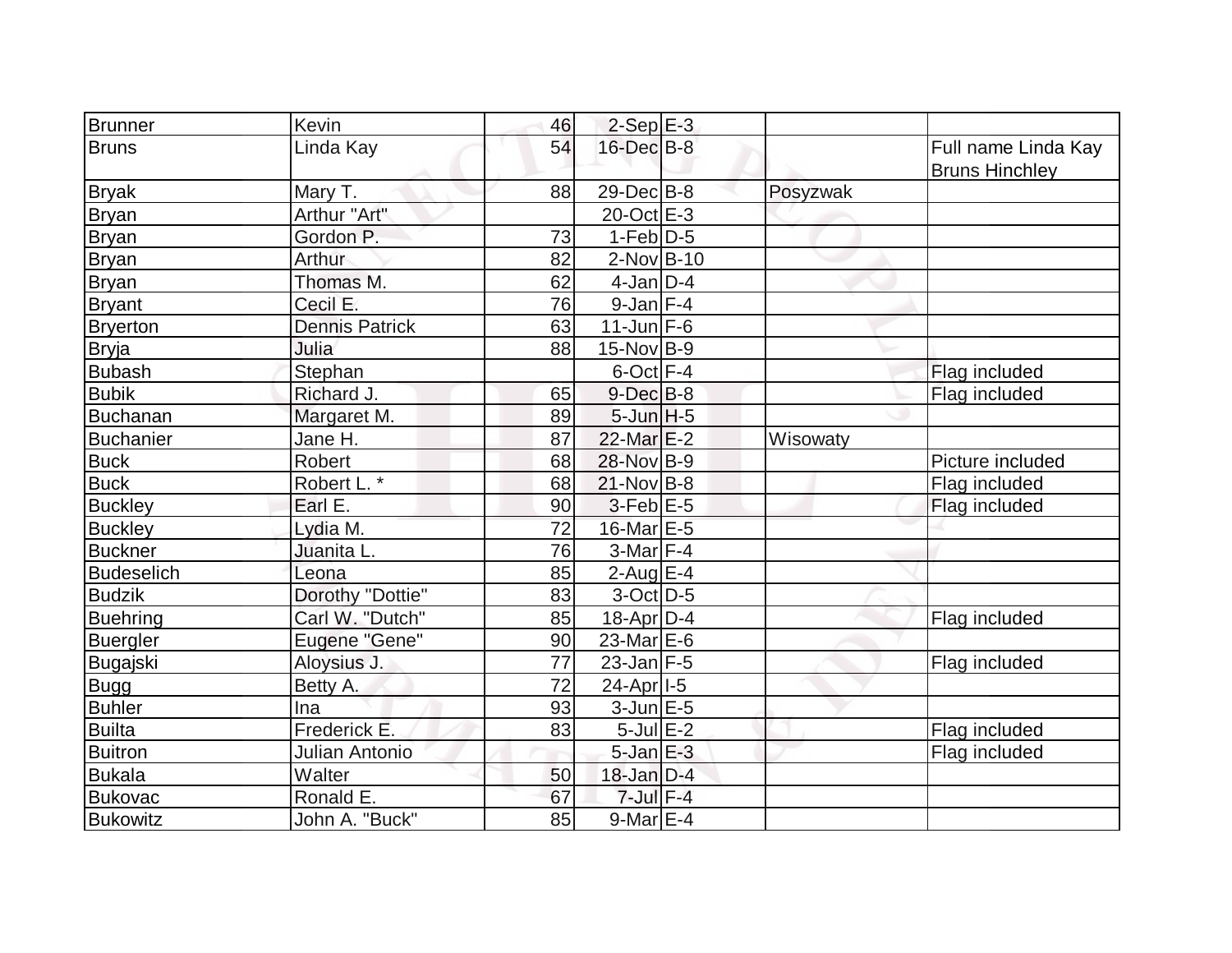| Margaret                    | 89                                                                  |                      |                                                                                                                                                                                                                                                                                                                                                                                                                                                                                                     |                              |
|-----------------------------|---------------------------------------------------------------------|----------------------|-----------------------------------------------------------------------------------------------------------------------------------------------------------------------------------------------------------------------------------------------------------------------------------------------------------------------------------------------------------------------------------------------------------------------------------------------------------------------------------------------------|------------------------------|
| Alex "Leko"                 | 76                                                                  |                      |                                                                                                                                                                                                                                                                                                                                                                                                                                                                                                     | Flag included                |
| Noraine A.                  | 80                                                                  |                      | <b>Murphy</b>                                                                                                                                                                                                                                                                                                                                                                                                                                                                                       |                              |
|                             | 70                                                                  |                      |                                                                                                                                                                                                                                                                                                                                                                                                                                                                                                     |                              |
| <b>Russell</b>              | 81                                                                  |                      |                                                                                                                                                                                                                                                                                                                                                                                                                                                                                                     |                              |
|                             | 86                                                                  |                      |                                                                                                                                                                                                                                                                                                                                                                                                                                                                                                     |                              |
| Frank S.                    | 86                                                                  |                      |                                                                                                                                                                                                                                                                                                                                                                                                                                                                                                     |                              |
| <b>Josh "The Trickster"</b> | 19                                                                  |                      |                                                                                                                                                                                                                                                                                                                                                                                                                                                                                                     | Picture included             |
| Frank, Sr.                  | 89                                                                  |                      |                                                                                                                                                                                                                                                                                                                                                                                                                                                                                                     |                              |
| Catherine M.                | 88                                                                  |                      |                                                                                                                                                                                                                                                                                                                                                                                                                                                                                                     |                              |
| Lydia M.                    | 88                                                                  |                      |                                                                                                                                                                                                                                                                                                                                                                                                                                                                                                     |                              |
| Richard J.                  | 71                                                                  |                      |                                                                                                                                                                                                                                                                                                                                                                                                                                                                                                     | Flag and Picture<br>included |
| <b>Elsie</b>                |                                                                     |                      |                                                                                                                                                                                                                                                                                                                                                                                                                                                                                                     |                              |
|                             |                                                                     |                      |                                                                                                                                                                                                                                                                                                                                                                                                                                                                                                     |                              |
|                             |                                                                     |                      |                                                                                                                                                                                                                                                                                                                                                                                                                                                                                                     |                              |
|                             | 91                                                                  |                      |                                                                                                                                                                                                                                                                                                                                                                                                                                                                                                     | Full name Evelyn             |
|                             |                                                                     |                      |                                                                                                                                                                                                                                                                                                                                                                                                                                                                                                     | <b>Burden McGowen</b>        |
| Dennie Joe                  | 39                                                                  |                      |                                                                                                                                                                                                                                                                                                                                                                                                                                                                                                     |                              |
| Don Allen                   | 45                                                                  |                      |                                                                                                                                                                                                                                                                                                                                                                                                                                                                                                     |                              |
| <b>Robin Gail</b>           | 50                                                                  |                      |                                                                                                                                                                                                                                                                                                                                                                                                                                                                                                     |                              |
| John E.                     | 70                                                                  |                      |                                                                                                                                                                                                                                                                                                                                                                                                                                                                                                     | Flag included                |
| Julia I.                    | 94                                                                  |                      |                                                                                                                                                                                                                                                                                                                                                                                                                                                                                                     |                              |
| Apolina                     | 89                                                                  |                      |                                                                                                                                                                                                                                                                                                                                                                                                                                                                                                     | Full name Apolina            |
|                             |                                                                     |                      |                                                                                                                                                                                                                                                                                                                                                                                                                                                                                                     | Laspas (Burluka)             |
| John Dean                   | 60                                                                  |                      |                                                                                                                                                                                                                                                                                                                                                                                                                                                                                                     |                              |
| Catherine                   | 68                                                                  |                      |                                                                                                                                                                                                                                                                                                                                                                                                                                                                                                     |                              |
| Charlotte E.                | 79                                                                  |                      |                                                                                                                                                                                                                                                                                                                                                                                                                                                                                                     |                              |
| <b>Martha Alice</b>         | 70                                                                  |                      |                                                                                                                                                                                                                                                                                                                                                                                                                                                                                                     |                              |
| <b>Victor Tyrell</b>        | 47                                                                  |                      |                                                                                                                                                                                                                                                                                                                                                                                                                                                                                                     | Picture included             |
| Andrew J.                   | 91                                                                  |                      |                                                                                                                                                                                                                                                                                                                                                                                                                                                                                                     |                              |
|                             | John T.<br><b>Huguett</b><br>Evelyn<br>Barbara A.<br>Mary<br>Evelyn | 43<br>89<br>66<br>93 | $21-Sep$ E-6<br>22-Jun E-5<br>24-Sep F-3<br>17-Apr <sub>1-5</sub><br>$8$ -Aug D-4<br>28-Mar <sub>D-4</sub><br>28-Feb H-4<br>$8$ -May $I - 4$<br>30-Jun F-4<br>$7$ -Mar $D-4$<br>$2-Sep E-4$<br>$14$ -Aug I-6<br>23-Nov B-10<br>$22$ -Apr $E-5$<br>8-Sep E-3<br>$26$ -Jul $E-3$<br>$3$ -Jan $ G-5 $<br>$20$ -Apr $E$ -5<br>$18$ -Feb F-4<br>21-Dec B-10<br>$28$ -Jan $F-5$<br>$14$ -Jun $E-4$<br>$1-NovB-11$<br>$9-Nov$ B-8<br>$31$ -May E-3<br>27-Aug F-4<br>18-Jun F-5<br>18-Nov B-8<br>29-Aug D-6 | Domzalski                    |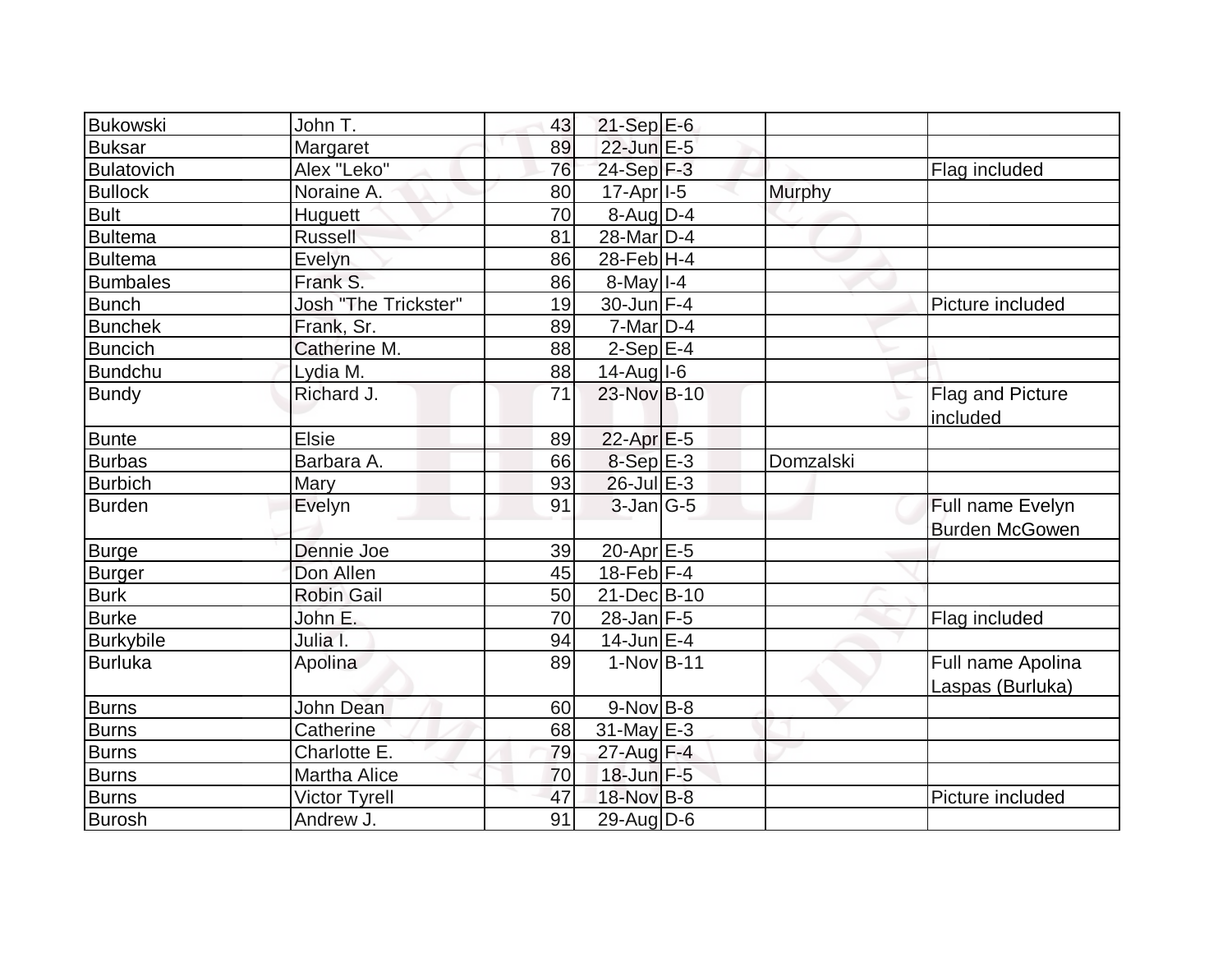| <b>Burrell</b>    | Marcella L.         | 80 | $17$ -Mar $F-4$  |         |                                                            |
|-------------------|---------------------|----|------------------|---------|------------------------------------------------------------|
| <b>Burrows</b>    | Albert L.           | 89 | 25-Nov B-4       |         | Star of David included                                     |
| <b>Burrus</b>     | George              |    | $22$ -Jul $F-3$  |         | Lt. Col. George<br>Burrus (USAF)<br>Retired /Flag included |
| <b>Busch</b>      | Marie E.            | 86 | 16-Nov B-11      |         |                                                            |
| <b>Busha</b>      | Eric (Tinglof)      | 18 | 28-Jul F-5       |         |                                                            |
| <b>Busher</b>     | Robert S.           | 67 | 30-Apr G-5       |         |                                                            |
| <b>Bushore</b>    | Emily E.            | 87 | $3$ -Aug $E-4$   |         | Flag included                                              |
| <b>Bustamante</b> | Josephine V.        | 72 | 30-Aug E-2       |         |                                                            |
| <b>Butkovich</b>  | Michael II          |    | 30-Sep B-8       |         |                                                            |
| <b>Butler</b>     | Huey "Mississippi"  | 68 | 13-Aug F-4       |         |                                                            |
| <b>Butler</b>     | Mary Jane           | 80 | $8-Apr$ $F-5$    | Galler  | Picture included                                           |
| <b>Butler</b>     | <b>Wilford Lee</b>  | 60 | $2$ -Jan $F-2$   |         |                                                            |
| <b>Butler</b>     | Patricia "Pat"      |    | $13$ -Mar $D-4$  | Ploszaj |                                                            |
| <b>Butts</b>      | LeRoy               |    | $5 - Aug$ F-3    |         |                                                            |
| <b>Byrns</b>      | James R.            | 61 | $21$ -May F-6    |         | Flag included                                              |
| Caballero         | Edward              | 84 | $25$ -Apr $ D-4$ |         |                                                            |
| Cadle             | Phyllis A.          | 67 | 19-May $F-5$     | Fultz   |                                                            |
| Cady              | Wilma               | 71 | $13$ -Jan $E-5$  |         |                                                            |
| Caine             | Sylvia A.           | 44 | 29-Apr E-5       |         |                                                            |
| Cak               | Marie               | 84 | $18$ -Feb $F-5$  | Prist   |                                                            |
| Calabrese         | Anita L.            | 63 | $17-Oct$ D-6     | Zak     |                                                            |
| Calinski          | Frank Jr.           | 63 | 6-May $F-5$      |         | Flag included                                              |
| Callahan          | Patricia A.         | 64 | 23-Oct I-5       |         |                                                            |
| Callahan          | Donald E.           | 57 | $29$ -Feb $ D-4$ |         | Picture included                                           |
| Callaway          | Paul Jr.            | 61 | $10$ -Jul G-4    |         |                                                            |
| Callaway          | Margaret M. "Peggy" | 67 | 20-Nov B-10      |         |                                                            |
| Cambern           | James C., Sr.       | 62 | 13-May F-4       |         |                                                            |
| Camel             | Michael D.          | 46 | 15-Nov B-9       |         |                                                            |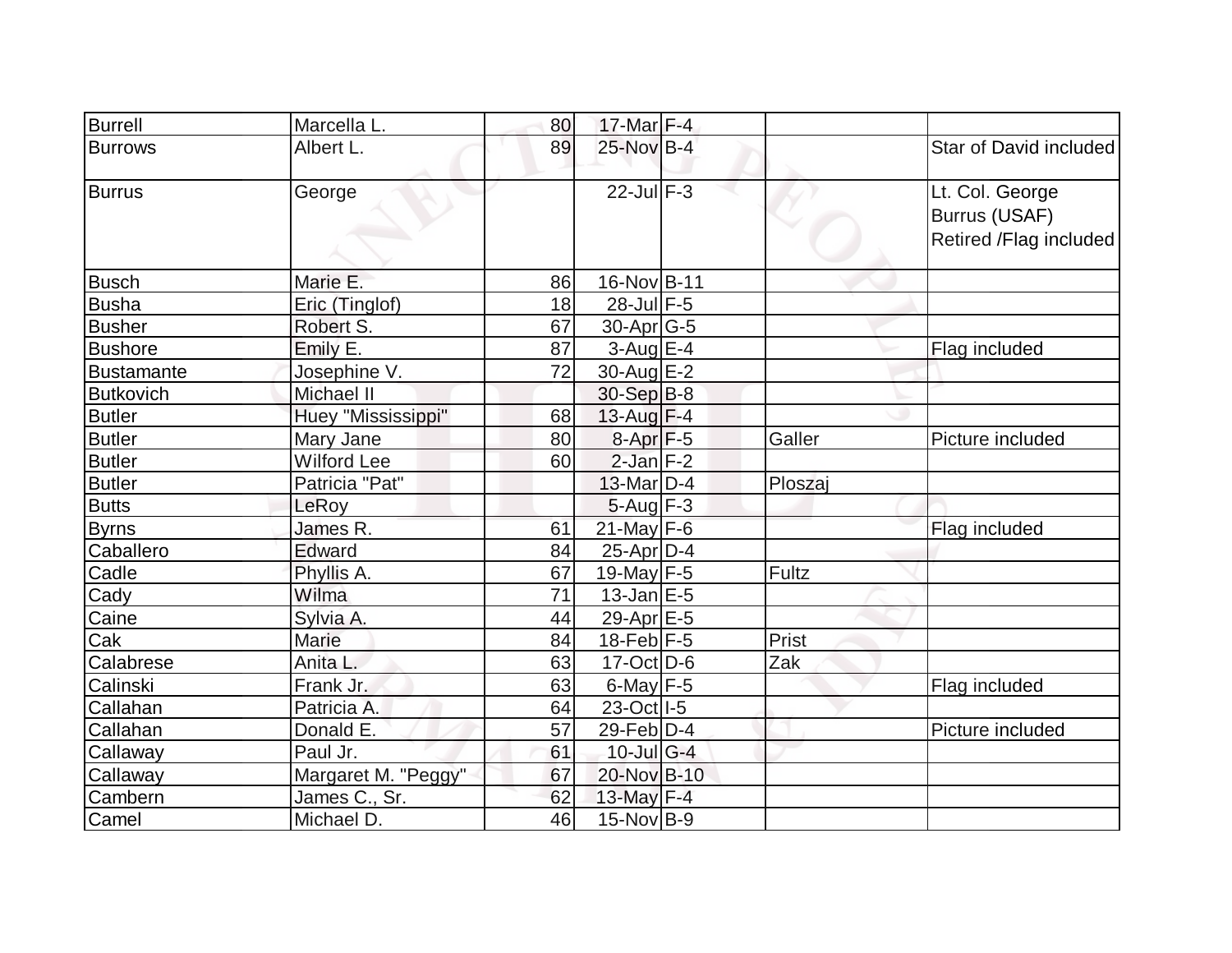| Camery     | Lillian V.           | 88              | 24-Apr <sub>1-5</sub> |          |                  |
|------------|----------------------|-----------------|-----------------------|----------|------------------|
| Camp       | Jean                 | 85              | 20-Oct E-4            |          | Cross included   |
| Camp       | Charles II "Joe"     |                 | $2$ -Dec $B-10$       |          | Picture included |
| Camp       | Raymond G.           | 70              | $19-Apr \, E-3$       |          | Flag included    |
| Camp       | Elizabeth M. "Betty" | 76              | $26-Sep D-4$          |          |                  |
| Camp       | Mary L.              | 70              | 24-Aug $E-4$          |          |                  |
| Camp       | Charles J. Camp II   | 20              | $27$ -Nov $ B-8 $     |          |                  |
|            | (Joe)                |                 |                       |          |                  |
| Campbell   | Jordan Edward        | 4               | $26$ -Jul $E-3$       |          |                  |
| Campbell   | Samuel A.            | 23              | $3-Feb$ $E-6$         | Worley   |                  |
| Campbell   | Mary Ellen           | 74              | $2$ -Jan $F-2$        |          |                  |
| Campbell   | Leslie L. D.         | 54              | 10-Oct D-5            |          |                  |
| Campbell   | Anthony Glenn "Soup" | 45              | 8-Nov B-9             |          |                  |
|            |                      |                 |                       |          |                  |
| Campbell   | Charles J.           | 57              | $1-Dec$ $B-8$         |          |                  |
| Campbell   | <b>Neil</b>          | 58              | 30-Oct B-12           |          |                  |
| Camplin    | Alice B.             | 80              | 28-May F-9            | Barton   |                  |
| Campo      | Miguel, Sr.          | 84              | $22$ -Jul $F-3$       |          |                  |
| Canales    | Tony                 | 82              | 18-Jun F-5            |          | Flag included    |
| Candelaria | Victoria             | 65              | $7$ -Jul $F-4$        | Soto     | Picture included |
| Cangialosi | Agnes D.             | 93              | $19$ -Dec $B - 9$     |          |                  |
| Cannon     | Carole Ann           | 69              | 28-Nov B-9            |          |                  |
| Cannon     | Glen Lee "Red"       | 70              | $27 - Dec$ B-8        |          |                  |
| Cano       | Teodoro "Lole"       | 90              | $1-Oct$ $F-3$         |          |                  |
| Cant       | Stella L.            | $\overline{73}$ | $6$ -Jan $E$ -5       | Baughman |                  |
| Cantor     | Lottie               | 87              | $20-Sep$ E-4          |          |                  |
| Cantrell   | Donna Jean           | 89              | $2$ -Aug $E-4$        | Moore    |                  |
| Caplis     | Lucille M.           | 65              | 20-Feb F-7            |          |                  |
| Capusan    | Jerome "Jerry"       |                 | $6$ -Apr $E$ -4       |          | Flag included    |
| Capuzzi    | Frances M.           | 87              | $15$ -Jun $E-4$       | Cozza    |                  |
| Cardetti   | Richard J.           | 87              | $12$ -Feb $F-4$       |          |                  |
| Cardiel    | Tony "T.C."          | 76              | $20$ -Jan $E-3$       |          | Picture included |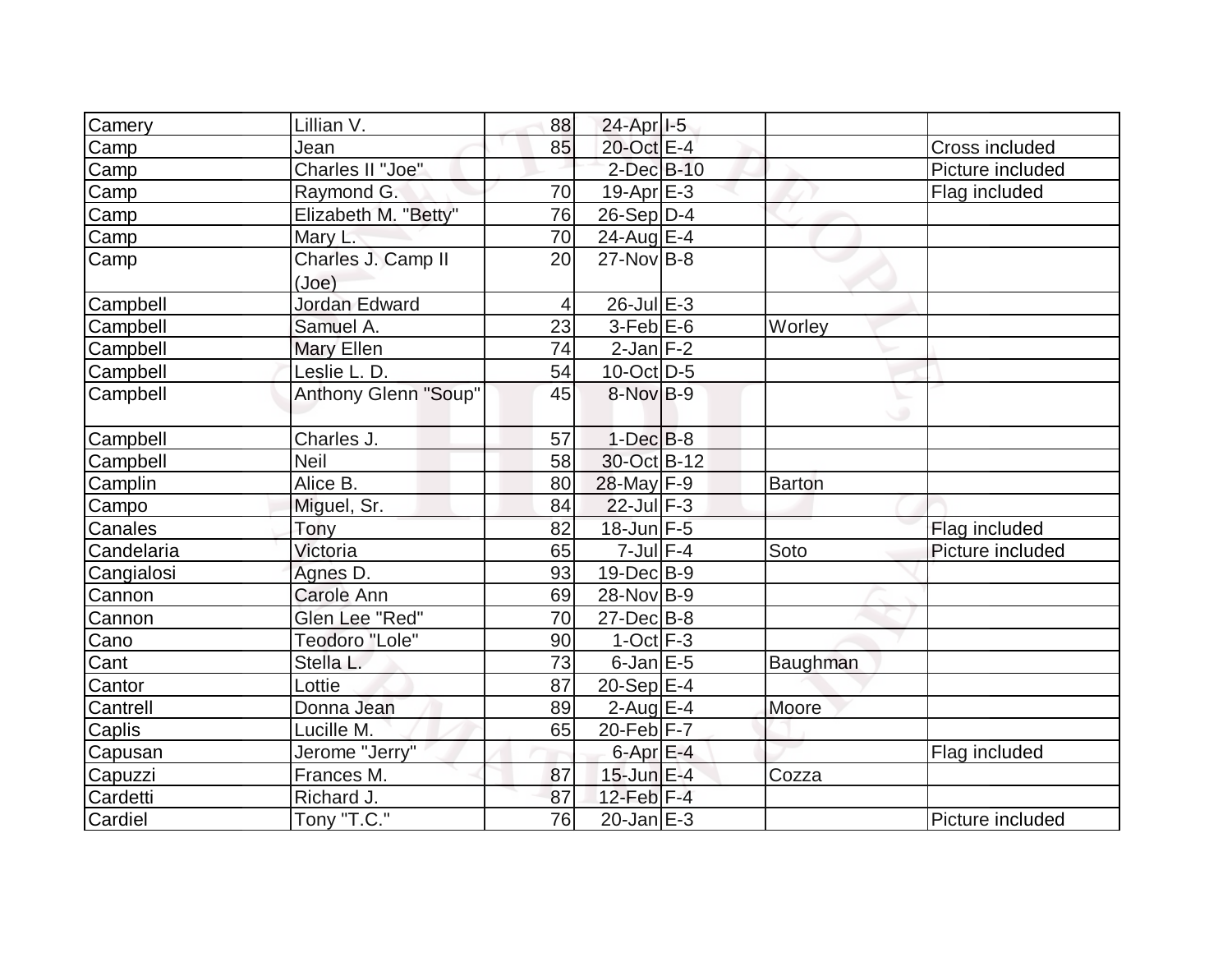| Cardinale      | Steven J., III       | 27              | 15-Nov B-9              |                |                  |
|----------------|----------------------|-----------------|-------------------------|----------------|------------------|
| Cardwell       | <b>Elmer Clyde</b>   | 73              | 15-Mar E-4              |                |                  |
| Carey          | Jonah Payton         | Infant          | 20-Dec B-9              |                |                  |
| Carlberg       | Madelene             | 84              | 23-Oct   I-5            | <b>Iris</b>    |                  |
| Carley         | Sadie Mae            | 86              | $27 - Dec$ B-8          |                |                  |
| Carli          | Catherine E.         | 80              | $8$ -May $I - 4$        | Pusateri       |                  |
| Carlin         | Anita M.             | 85              | $17$ -Jan   $-4$        |                |                  |
| Carlisle       | John                 | 62              | $14$ -Apr $ F-5 $       |                |                  |
| Carlson        | Donald R.            | 61              | $24$ -Jun F-5           |                |                  |
| Carlson        | Cathy L.             |                 | $30-Sep B-8$            | Postema        |                  |
| Carlson        | Kenneth P., Jr.      | 62              | $21$ -Jul $F-4$         |                |                  |
| Carlson        | Donald E.            | 76              | $18$ -Aug F-4           |                |                  |
| Carlson        | Robert C.            | 85              | $21$ -Jan F-5           |                | Picture included |
| Carlson        | <b>Ruth</b>          | 77              | $13$ -Aug F-4           |                |                  |
| Carlson        | Sophie "Joan"        | 87              | $9$ -Mar $E-4$          |                |                  |
| Carmin         | Julia Dolores        |                 | $2$ -Jan $F-2$          |                |                  |
| <b>Carnett</b> | Clyde L.             | 90              | $7$ -Jul $F-4$          |                |                  |
| Caron          | <b>Suzanne Marie</b> | 51              | $10$ -May $E-3$         | <b>Sanders</b> |                  |
| Carothers      | Lorelei Renai        | Infant          | 28-Dec B-8              |                |                  |
| Carpenter      | Ellen                | 81              | $10$ -Aug $E-4$         |                |                  |
| Carpenter      | Robert C.            | 81              | $13-Sep$ <sup>E-4</sup> |                | Flag included    |
| Carpenter      | William G. "Bill"    | $\overline{71}$ | $10$ -Dec $B$ -8        |                |                  |
| Carr           | Daniel               | 46              | $22$ -Dec $B$ -8        |                |                  |
| Carr           | Alexander            | $\overline{7}$  | $9$ -Mar $E-4$          |                |                  |
| Carr           | Cynthia Ann          | 48              | $19$ -Dec $B$ -9        | <b>Tluczek</b> |                  |
| Carr           | Jeanne Marie         | 79              | 18-Aug F-4              |                |                  |
| Carroll        | Donald G.            | 57              | $28$ -Dec $B$ -8        |                |                  |
| Carroll        | Arthur F.            | 91              | $17$ -Feb $E-3$         |                |                  |
| Carroll        | Phyllis A.           | 57              | 23-Dec B-7              | <b>Smulski</b> |                  |
| Carroll        | Robert C.            | 63              | $23$ -Jan F-5           |                | Cross included   |
| Carson         | Almeda Converse      |                 | $5$ -May $F - 5$        |                |                  |
| Carson         | James Alex           |                 | $6$ -Aug $F-4$          |                |                  |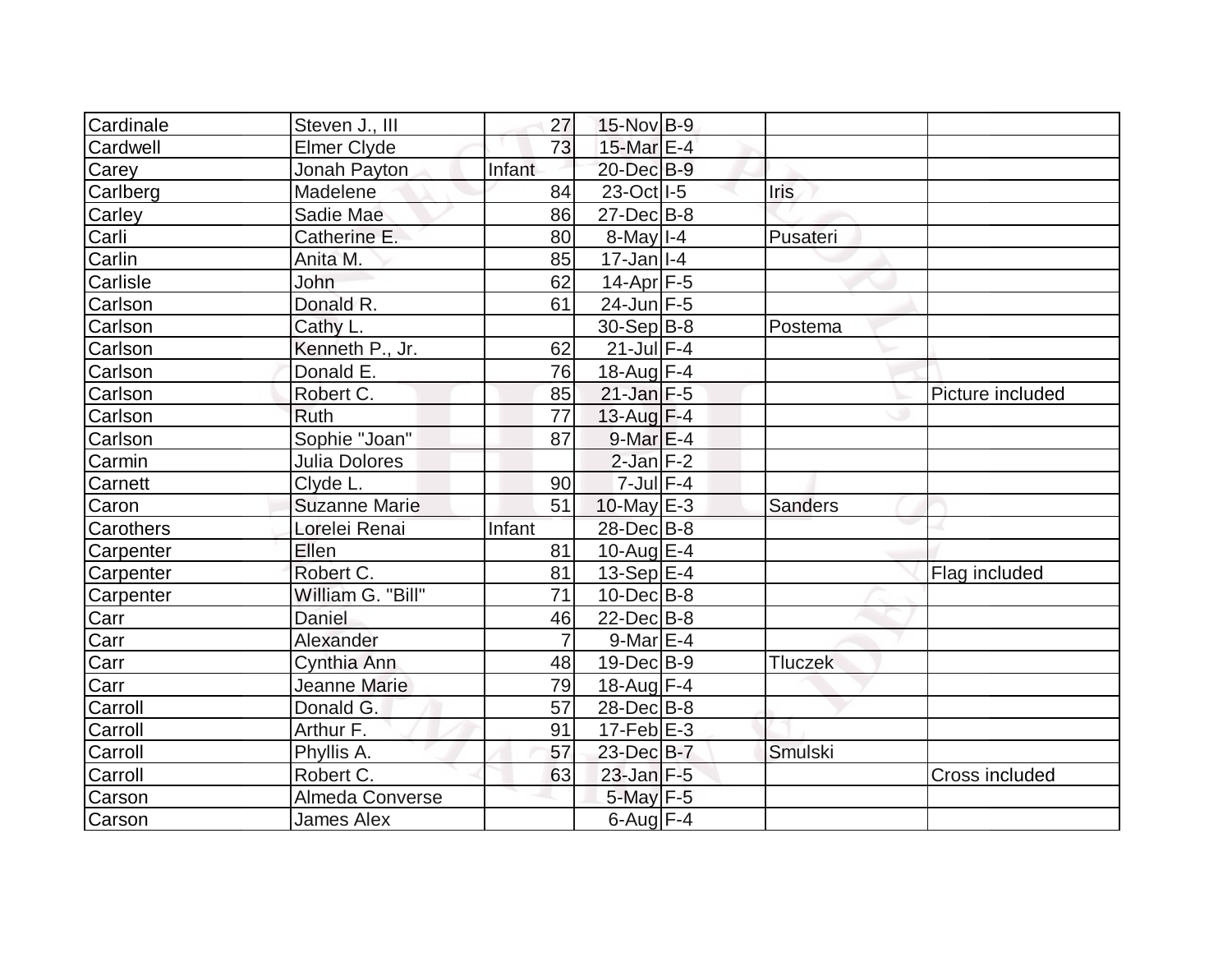| Case            | Mary Ann "Marie"                | 75 | $6$ -Jan $E$ -5   |        |                                        |
|-----------------|---------------------------------|----|-------------------|--------|----------------------------------------|
| Casem           | Inez M.                         | 77 | $10$ -Jun $E-4$   | Hughes |                                        |
| Casey           | Ramona                          | 51 | 12-Oct E-4        |        |                                        |
| Casmir          | <b>Stella</b>                   | 90 | $26$ -Feb $F-5$   |        | Cross included                         |
| Cassity         | Willard E. "Hoppy"              | 74 | $10$ -Oct $ D-5 $ |        |                                        |
| Cassoday        | Katherine                       | 76 | $13$ -Jan $E-5$   |        |                                        |
| Castaneda       | Sergio Sr.                      | 78 | $20$ -Apr $E$ -6  |        | <b>Cross included</b>                  |
| Castellanos     | Lupe "Lupita"                   | 80 | $5$ -Jul $E-2$    |        |                                        |
| Castillo        | Aurora                          | 85 | 30-May D-5        | Zamora | Picture included                       |
| Castillo        | Anejandro B. "Alex"             | 78 | $7$ -May $F$ -6   |        |                                        |
| Castle          | Jerry                           | 85 | $11$ -Mar F-6     |        | Flag included                          |
| Castle          | Charles W. "Trooper"            | 62 | $9$ -Mar $E-4$    |        | Picture included                       |
| Castro          | Luz M.                          | 44 | $19-Apr \, E-3$   |        |                                        |
| Castro          | <b>Thomas</b>                   | 64 | $9-Sep$ $E-3$     |        |                                        |
| Cauley          | <b>Patrick Neal</b>             | 53 | $7$ -Oct $E-3$    |        |                                        |
| Cavinder        | Mathilda E. "Tillie"            | 90 | 30-Nov B-11       |        | Full name Mathilda E.<br>Cavider Lemay |
| Celms           | Emma                            | 95 | 13-Apr $E-4$      |        |                                        |
| Centanni        | Anne C.                         | 91 | $5$ -Mar $F-4$    |        | Cross included                         |
| Cerajewski      | John Cyril "Jack"               | 84 | 13-Apr $E-4$      |        | Flag included                          |
| Cerezo          | <b>Andres Colon</b>             | 77 | $26$ -Jan $E-3$   |        |                                        |
| Cerny           | William R., II                  | 60 | 23-Aug $E-4$      |        | Flag included                          |
| <b>Chabes</b>   | Guadalupe                       | 59 | $18$ -Jan D-4     |        |                                        |
| <b>Chabes</b>   | Phyllis H.                      |    | $30$ -Aug $E-3$   |        |                                        |
| Chadd           | Dorothy J.                      | 63 | $5-Aug$ F-4       |        |                                        |
| Chalifoux       | <b>Christine</b>                | 57 | $29$ -Aug $D$ -6  |        |                                        |
| <b>Chalmers</b> | Mark J.                         | 29 | $11-Auq$ $E-4$    |        |                                        |
| <b>Chalos</b>   | George, Jr. "Indiana<br>George" | 49 | 1-Nov B-11        |        |                                        |
| <b>Chambers</b> | Lorenzo, Jr. "Lo"               | 78 | $2$ -Oct H-4      |        | Picture included                       |
| Chamnik         | <b>Arlene May</b>               | 69 | $4$ -Jan D-4      |        |                                        |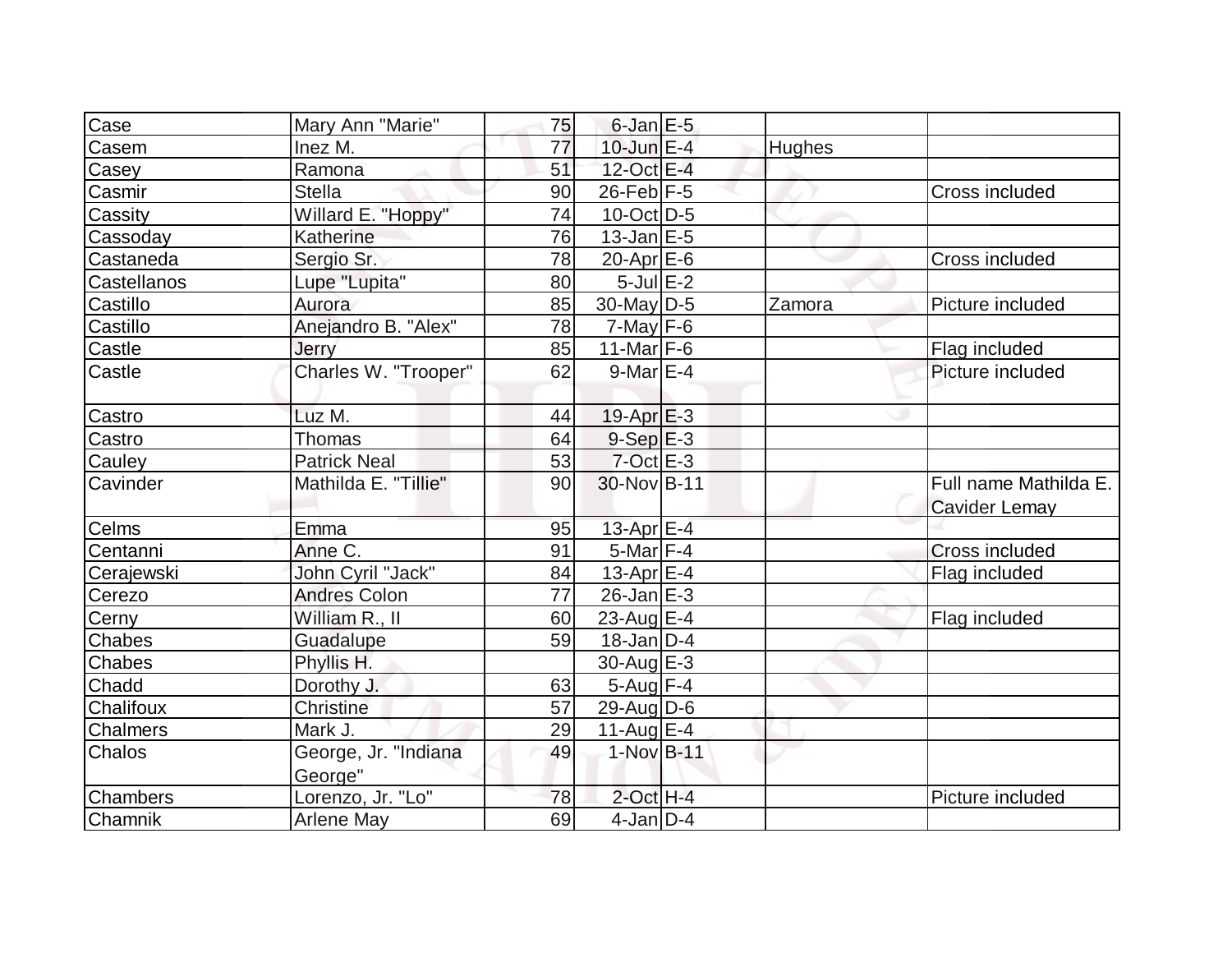| Chamorro         | Jose                 | 77              | 26-Mar G-4        |              |                     |
|------------------|----------------------|-----------------|-------------------|--------------|---------------------|
| Champlin         | Raymond              | 77              | $6$ -May $F-5$    |              | Flag included       |
| Chandler         | <b>Harold Rufus</b>  | 54              | 25-May E-5        |              |                     |
| Chandler         | Robert B.            | 82              | $10$ -Nov B-8     |              |                     |
| Chandler         | Lester, Sr.          | 56              | $22$ -Feb $ D-6$  |              |                     |
| Chandler         | <b>Albert Lewis</b>  | 62              | 25-Jun F-5        |              |                     |
| Chang            | Lois D.              |                 | $8$ -Aug $D-4$    | Deming       |                     |
| Chapman          | John W.              | 81              | $25$ -Jun $F-4$   |              | Flag incuded        |
| Charalambos      | John                 | 64              | $23$ -May D-6     |              |                     |
| Charlton         | Jeffrey A.           | 46              | $21-Sep$ $E-6$    |              | Flag included       |
| Chase-Hudson     | Bonnie J.            | 54              | $11-Oct$ $E-3$    | <b>Tatum</b> | Full name Bonnie J. |
|                  |                      |                 |                   |              | Chase-Hudson        |
| Chavez           | <b>Betty Jean</b>    | 54              | $2$ -May $D-4$    |              | Also see Mary Jane  |
|                  |                      |                 |                   | $\circ$      | Chavez--May 1, 2004 |
|                  |                      |                 |                   |              |                     |
| Chavez           | Mary Jane            | 54              | $1-May$ G-8       |              | Also see Betty Jane |
|                  |                      |                 |                   |              | Chavez -- May 2,    |
|                  |                      |                 |                   |              | 2004                |
| Chengary         | Paul S.              | 53              | $1-Aug$ $D-5$     |              |                     |
| Chesmar          | Edna                 | 89              | $16$ -Oct $ I-5 $ | Glon         | Full name Edan      |
|                  |                      |                 |                   |              | Bobrosky (Chesmar)  |
| <b>Chester</b>   | Elizabeth A. "Betty" | 80              | $3-Dec$ $B-8$     |              |                     |
| Chestovich       | <b>Janet Lee</b>     | 70              | $28$ -Feb H-5     | Woodland     |                     |
| Chiattello       | Harold E.            | 60              | $7$ -May $F-6$    |              | Flag included       |
| <b>Chidester</b> | Charles B.           | 85              | 29-Apr E-5        |              |                     |
| Chidsey          | E. Dorothy           |                 | $1-Sep$ F-3       |              |                     |
| <b>Childers</b>  | <b>John Andrew</b>   | 81              | $18$ -Dec $ B-8$  |              |                     |
| Chinchilla       | Maria                | 74              | $12$ -Mar F-6     |              |                     |
| Chip             | Harriet H.           | 89              | $8$ -Jan $F-4$    |              |                     |
| Chirigo          | Angeline L.          | 87              | $10$ -Aug $E-4$   |              |                     |
| Chirila          | Jean F.              | 70              | 14-Mar $D-4$      |              |                     |
| Chivington       | Glennon D.           | $\overline{70}$ | $12$ -Oct $E-4$   |              | Flag incuded        |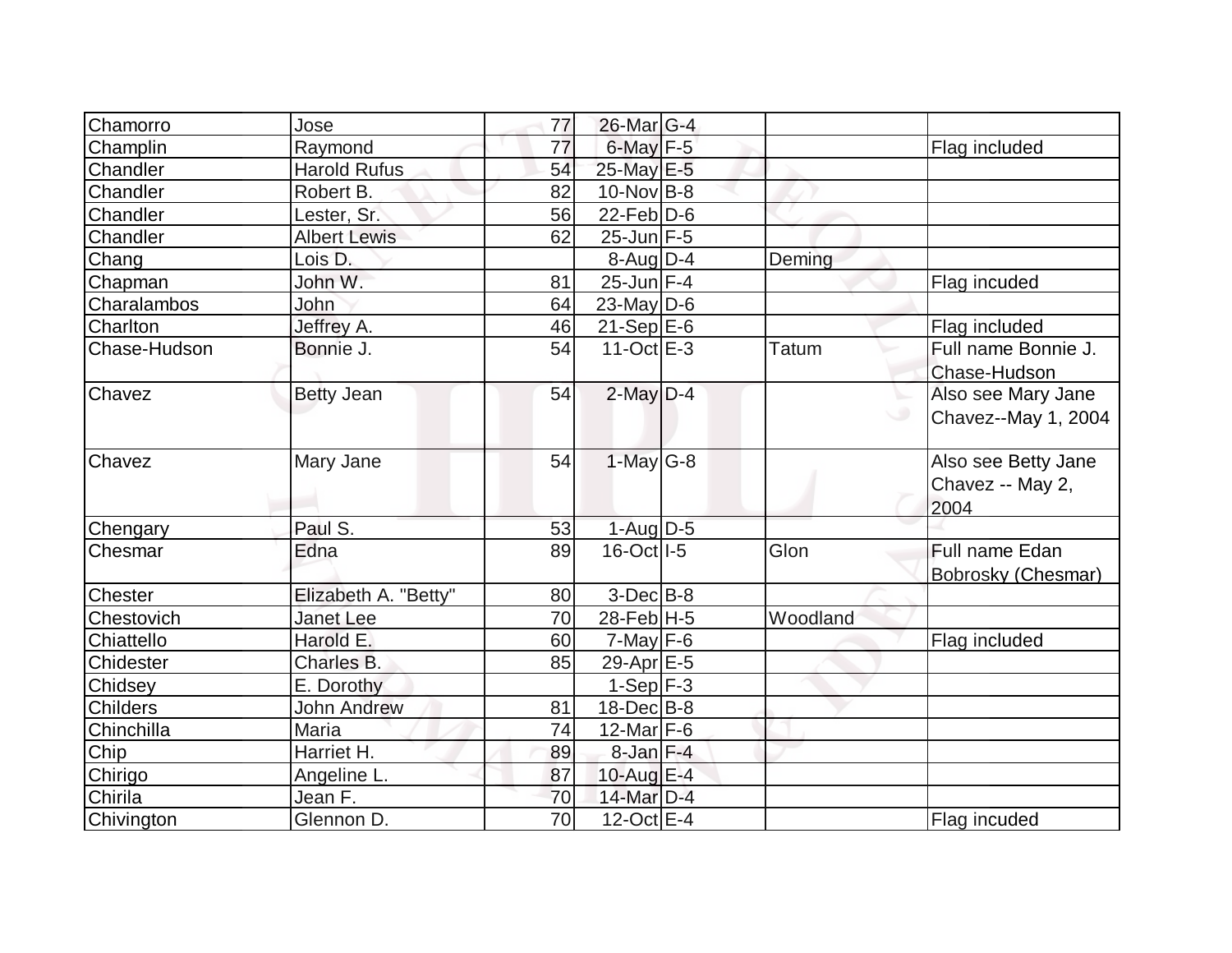| Choate       | Ronald G.           | 53     | $2$ -Jun $F-4$  |         | Flag included       |
|--------------|---------------------|--------|-----------------|---------|---------------------|
| Choban       | Elizabeth A.        | 92     | $24$ -Aug E-4   | Rasiga  |                     |
| Chovanec     | Helen               | 90     | 18-Sep F-4      |         |                     |
| Christensen  | Wesley L. "Christy" | 91     | $14$ -Aug I-5   |         | Flag included       |
| Christiano   | Edna R.             |        | $21$ -Nov B-8   |         | Full name Edna R.   |
|              |                     |        |                 |         | Daniels Christiano  |
| Christina    | <b>James</b>        | 52     | $20$ -Jul $E-4$ |         |                     |
| Christman    | Carole A.           | 65     | 29-Mar E-3      | Acor    |                     |
| Christoff    | <b>Boris</b>        | 91     | $14$ -Jun $E-4$ |         | Cross included      |
| Christoff    | Peter               | 56     | $15$ -Jan F-5   |         |                     |
| Christopher  | Tommie              | 85     | $10$ -Jun $E-4$ |         |                     |
| Christopher  | Anna                |        | $24-Sep$ F-3    |         |                     |
| Chruby       | Leo P.              | 48     | 6-Nov B-10      |         |                     |
| Chupp        | Leon                | 66     | $21-Apr$ F-4    |         |                     |
| Churilla     | Stephen J.          | 85     | $16$ -Aug $E-3$ |         |                     |
| Churosh      | Mary M.             | 92     | $21-Apr$ F-4    |         | Full name Mary M.   |
|              |                     |        |                 |         | <b>Churosh Biel</b> |
| Chyzy        | John A.             | 84     | $1-Apr$ E-4     |         | Flag included       |
| Ciciora      | Louise K.           | 103    | $16$ -May D-4   | Wasik   |                     |
| Cidylo       | Edith               | 84     | $12$ -Dec $B-9$ |         |                     |
| Ciesielski   | Marcella M.         | 57     | 28-Nov B-9      |         |                     |
| Cinko        | Louis               | 94     | 4-Aug $F-4$     |         |                     |
| Cinko        | Rose                | 90     | $14$ -Jun $E-4$ |         |                     |
| Cittadino    | Clorinda Faustina   |        | $3-Dec B-8$     | Cassano |                     |
| Clanton      | <b>Esther Mae</b>   | 61     | $2$ -Mar $E$ -5 |         |                     |
| <b>Clapp</b> | Mark Kevin Jr.      | Infant | $22$ -Nov B-9   |         |                     |
| <b>Clapp</b> | <b>Carrel Ross</b>  | 77     | 29-Dec B-7      |         |                     |
| <b>Clark</b> | Laura J.            |        | 68 Novmebe B-8  | Exman   |                     |
|              |                     |        | r <sub>5</sub>  |         |                     |
| <b>Clark</b> | Don R. Sr           | 73     | 28-Dec B-9      |         | Flag included       |
| <b>Clark</b> | Marcella M.         | 91     | $5$ -Jan $E-3$  | Greenis |                     |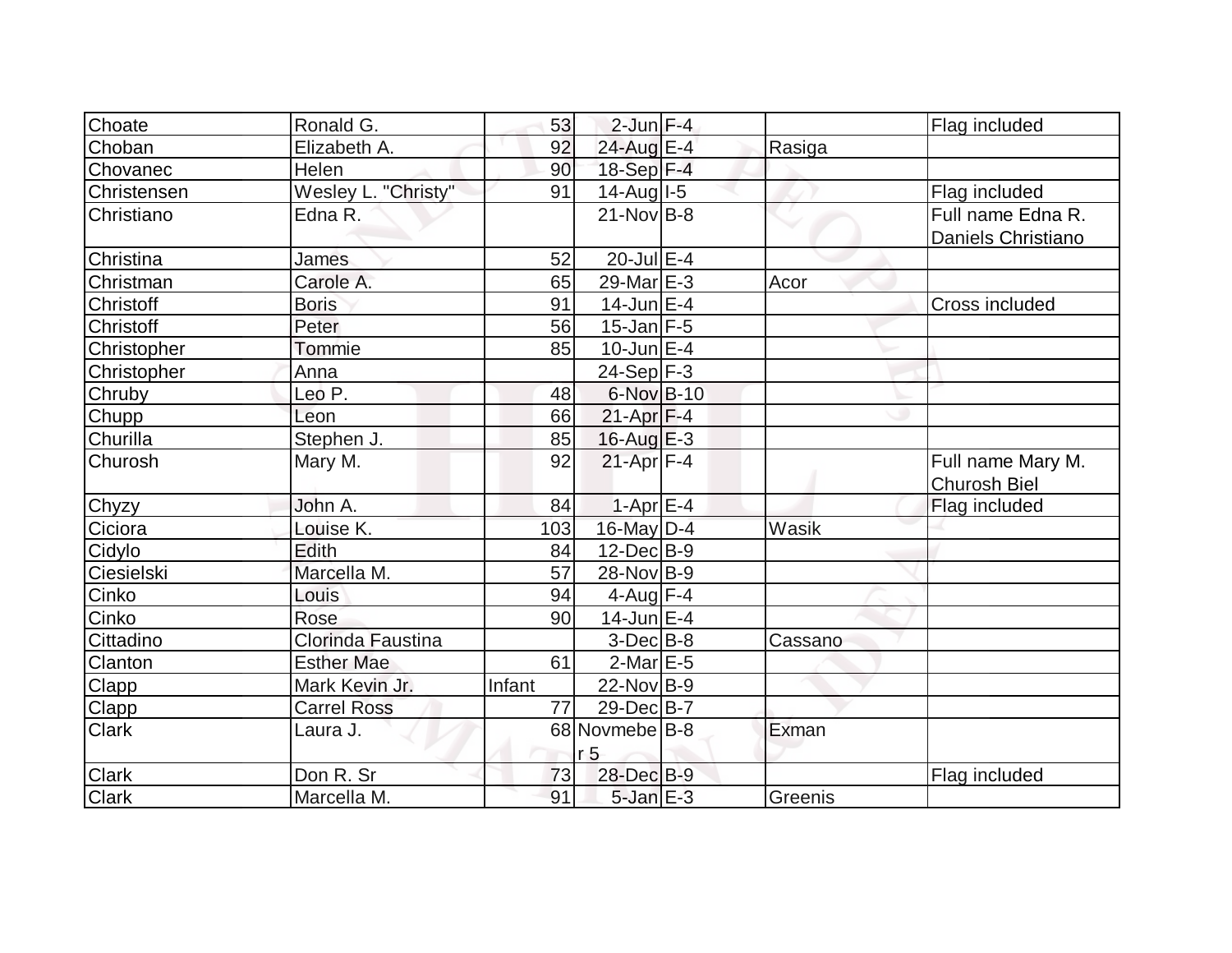| <b>Clark</b>    | Kaden Michael                   | Infant         | 18-May E-6            |            | Full name Kaden             |
|-----------------|---------------------------------|----------------|-----------------------|------------|-----------------------------|
|                 |                                 |                |                       |            | <b>Michael Clark France</b> |
| <b>Clark</b>    | Quentin W.                      | 90             | $9$ -Mar $E-4$        |            | Flag included               |
| <b>Clark</b>    | Ralph M.                        | 33             | $27-Oct$ B-8          |            |                             |
| <b>Clark</b>    | <b>Herbert</b>                  | 84             | $9$ -Aug $E-2$        |            | Flag included               |
| <b>Clark</b>    | Ronald Carroll Clark,<br>P.H.D. | 55             | $12$ -Feb $ F-4$      |            |                             |
| <b>Clark</b>    | <b>Jerry Edward</b>             | 52             | 18-Apr D-5            |            | Flag included               |
| <b>Clark</b>    | James K. Jr.                    | 43             | $18$ -Apr $D-4$       |            |                             |
| <b>Clark</b>    | Reva Lavon                      | 74             | $7$ -Jun $E-3$        | Neeley     |                             |
| <b>Clark</b>    | Sondra F.                       | 64             | $4$ -Jan $D-4$        |            |                             |
| Clark           | John M.                         | 60             | 14-Aug I-5            |            |                             |
| Clarke          | <b>Taylor Renae</b>             | $\overline{2}$ | $7-Sep$ $F-3$         |            |                             |
| <b>Clarke</b>   | Geogeann "Gigi"                 | 44             | $28$ -Jun $E-2$       | Czechanski |                             |
| Clay            | Lawrence E.                     | 100            | $9$ -Feb $E-3$        |            |                             |
|                 | "Grandpa"                       |                |                       |            |                             |
| Claybrooke      | Jenie A. "Jean"                 | 87             | $6$ -Feb $E-4$        |            |                             |
| Clayton         | Orville                         | 72             | $13$ -Jan $E-5$       |            |                             |
| <b>Clements</b> | Helen J.                        | 81             | $2$ -Jan $F-2$        |            |                             |
| <b>Clements</b> | Charles, Jr.                    | 80             | 27-Mar <sub>1-6</sub> |            | Flag included               |
| <b>Clemons</b>  | Mary M.                         | 70             | $12$ -Jan $E-2$       |            |                             |
| Cleveland       | <b>Clyde Stewart</b>            | 85             | $5$ -Dec $B$ -9       |            | Picture included            |
| Clevland        | <b>Margaret Rae</b>             | 73             | $9$ -Jun $F-5$        |            |                             |
| <b>Cliborne</b> | Joyce Ann                       | 70             | 26-Oct B-9            |            |                             |
| Clickovich      | <b>Helen</b>                    | 73             | $21$ -Jan F-5         |            |                             |
| Clifford        | Edit                            |                |                       |            |                             |
| <b>Clifford</b> | Edith                           | 92             | $8-Nov$ B-9           | Gast       |                             |
| Clifford        | Edith                           | 92             | 23-Nov B-10           |            |                             |
| Clifford        | Raymond S.                      | 85             | $9$ -Jan $F-4$        |            |                             |
| <b>Clifford</b> | Daniel J.                       | 88             | $7$ -Mar $D-4$        |            |                             |
| <b>Clifft</b>   | <b>Helen Louise</b>             | 82             | $28$ -Apr $F-5$       |            |                             |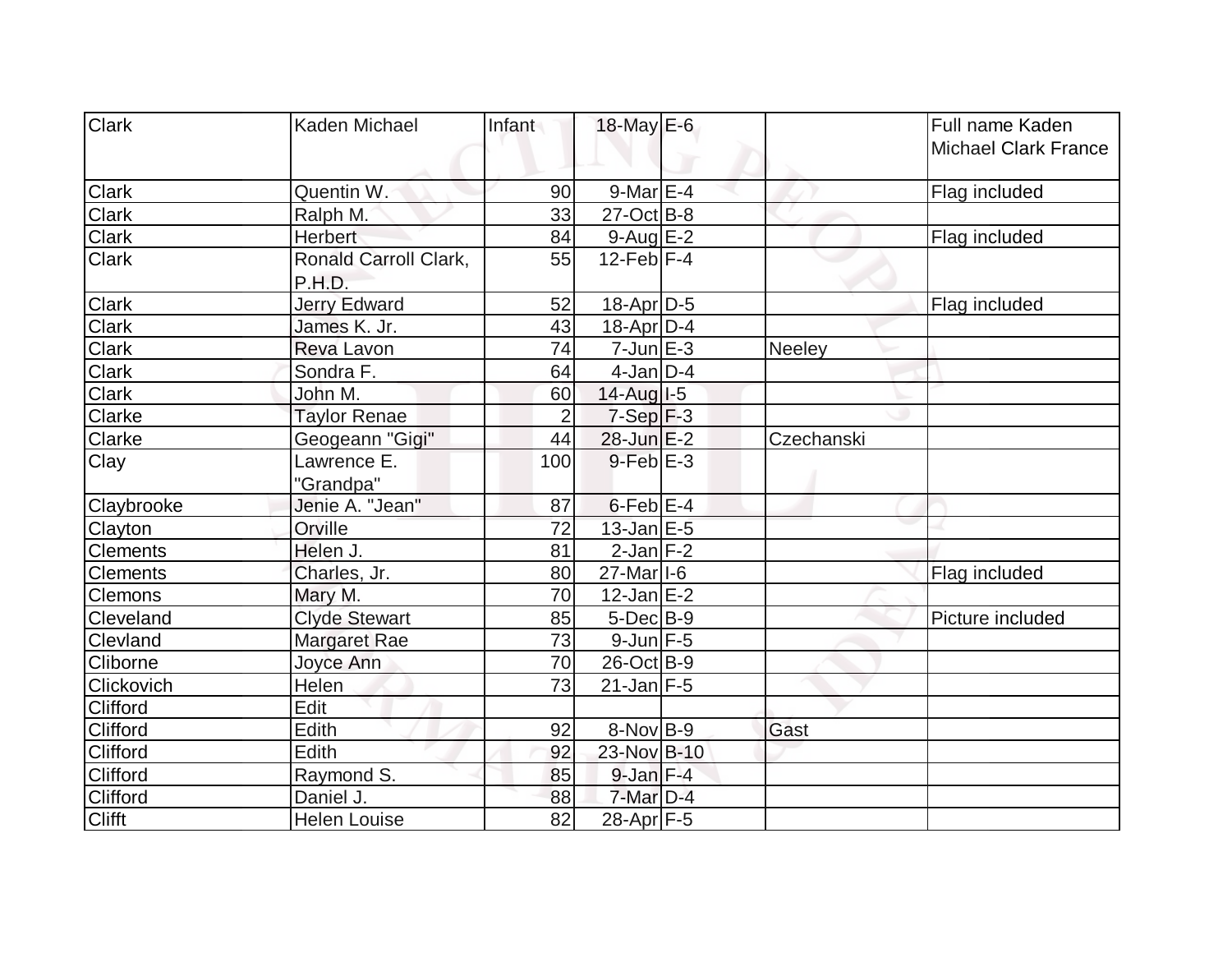| Clift       | Mary                       | 81 | 20-Nov B-10            |         | Picture included             |
|-------------|----------------------------|----|------------------------|---------|------------------------------|
| Clift       | Mary E.                    |    | 6-Nov B-10             |         |                              |
| Clingenpeel | <b>Betty Loree</b>         | 84 | $7$ -Jan $F-4$         | Kingery |                              |
| Clinton     | Bobbie J."Gurn"<br>"Gammi" | 57 | $11$ -Feb $F-5$        |         |                              |
| Clinton     | Mary Louise                | 75 | $5$ -Dec $B$ -9        |         |                              |
| Cmielewski  | Adeline J. "Della"         | 85 | $27$ -Dec $ B-8$       |         |                              |
| Cobb        | Mattie B.                  |    | $15$ -Jan F-6          |         |                              |
| Cochran     | Harold                     |    | 23-Sep F-4             |         |                              |
| Cochran     | Richard W.                 | 54 | $9-Oct$ <sup>1-4</sup> |         |                              |
| Cochrane    | Charles E."Corky"          | 75 | $2$ -May $D-4$         |         |                              |
| Coduti      | Michael A.                 | 83 | $4-Sep$ H-3            |         | Flag included                |
| Cogdill     | James Esco, Sr.            | 69 | 18-Feb F-5             |         | Picture included             |
| Colby       | Julian                     | 75 | $6$ -Jan $E$ -5        | Mayor   | Star of David included       |
| Cole        | Helen M.                   | 86 | $5$ -Jun $H - 5$       | Pirau   |                              |
| Cole        | Darlene R. "Snooky"        | 68 | $17$ -Jul G-4          | Hoffman |                              |
| Cole        | Susan                      | 69 | $30-Sep B-9$           |         |                              |
| Cole        | George "Buddy"             | 47 | $15$ -Jan $F-5$        |         |                              |
| Cole        | Martha Ann                 | 76 | $6$ -Jun $D-4$         |         |                              |
| Cole        | Beecher Jr.                | 57 | 30-Dec B-8             |         |                              |
| Cole        | Lana Lee                   | 60 | $7 - Apr$ $F - 7$      | Secivar |                              |
| Cole        | Virgil R.                  | 82 | $25$ -May E-5          |         | Flag and Picture<br>included |
| Cole        | Jerome H. "Jerry"          | 65 | $19-Apr \tE-3$         |         |                              |
| Colella     | Joseph L. "Peppers"        |    | $14$ -Feb $E$ -5       |         |                              |
| Coleman     | Madeline                   |    | $20$ -Oct $E-4$        |         | Picture included             |
| Colgan      | Patrick J.                 | 65 | $19-Nov B-8$           |         |                              |
| Colgrove    | Margaret T. "Maggie"       | 72 | $31$ -Jul $1-4$        |         |                              |
| Colin       | Rebecca "Becky"            | 89 | $28-Sep$ $E-4$         |         | Picture included             |
| Collazo     | Natividad R.               | 79 | 29-Apr E-5             |         |                              |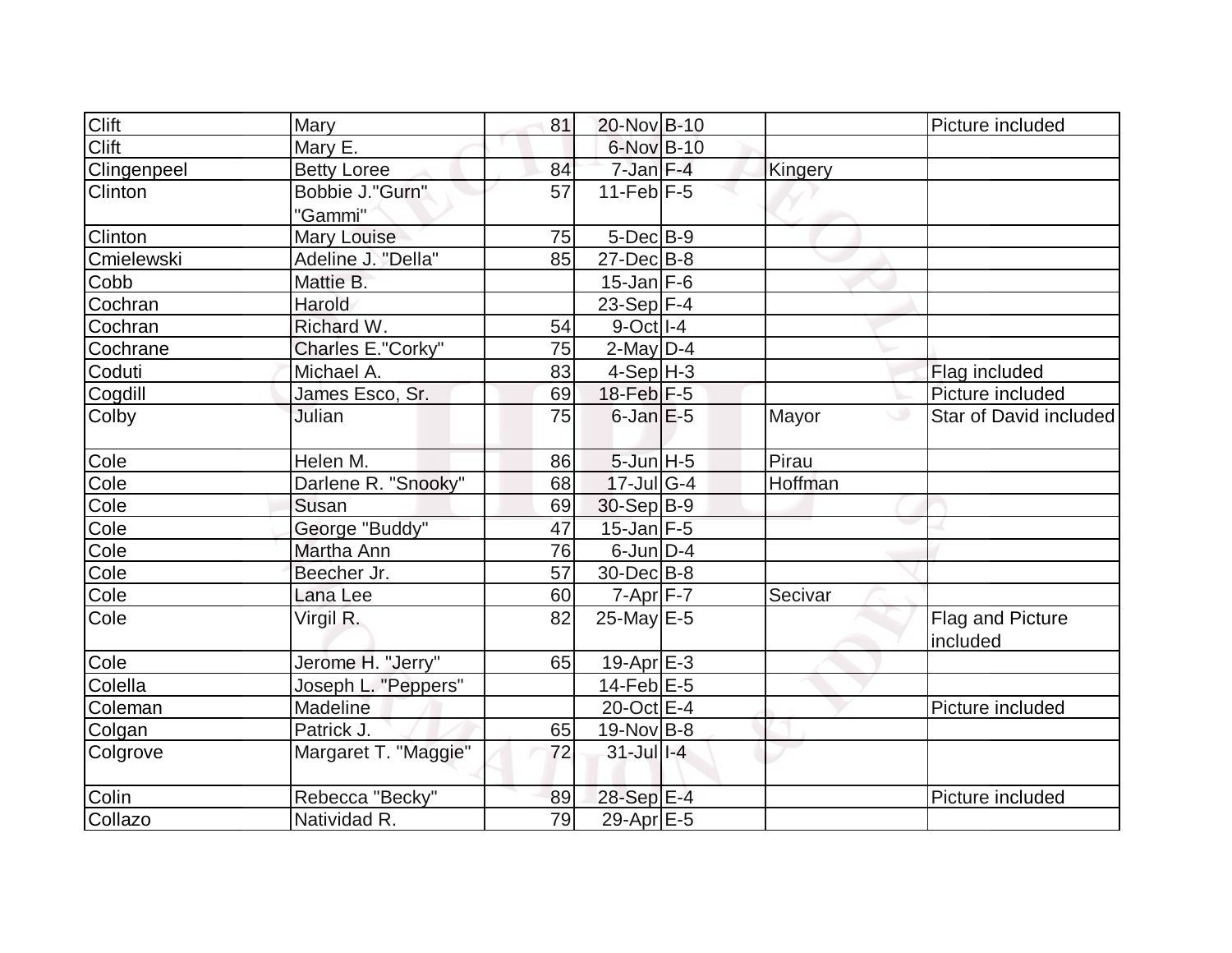| Collins          | Michael F.             | 55  | $8$ -Jan $F-4$          |                  |                  |
|------------------|------------------------|-----|-------------------------|------------------|------------------|
| <b>Collins</b>   | Irene M.               | 95  | $9$ -Jul $F-8$          |                  |                  |
| Collins          | Dorothy D.             | 73  | 17-Nov B-8              | <b>Hendricks</b> |                  |
| <b>Collins</b>   | Ray L. "Skip"          |     | $25$ -Dec $B$ -6        |                  |                  |
| Collins          | Eileen H. (Hull)       | 86  | $31$ -Jan H-4           |                  |                  |
| <b>Collins</b>   | <b>Larry Neal</b>      | 57  | 12-Feb $F-4$            |                  |                  |
| <b>Collins</b>   | Rolan, Sr. "Hub"       | 65  | $21$ -Jan F-5           |                  |                  |
| <b>Collins</b>   | Melvin L.              | 70  | $20$ -May F-5           |                  |                  |
| Collins          | <b>Fredric Wilder</b>  | 88  | $13$ -Jun $D-4$         |                  |                  |
| Colwell          | Douglas                | 65  | $12$ -Dec $B-9$         |                  |                  |
| Comerford        | Daniel B.              | 51  | $27$ -Feb $ G-5$        |                  |                  |
| Condran          | John P.                | 79  | $31$ -Jan H-4           |                  | Flag included    |
| Condron          | Barbara L.             | 63  | $1$ -Jan $F-5$          |                  |                  |
| Conely           | <b>Kathy Marie</b>     | 48  | $16$ -Jun $F-5$         | <b>Tarlton</b>   |                  |
| Conley           | William R., Sr.        | 83  | $10$ -Oct $ D-5 $       |                  | Flag included    |
| Conley           | John J., Sr.           | 83  | $3$ -Aug E-4            |                  | Flag included    |
| Conley           | <b>James Donald</b>    | 73  | 14-May $F-6$            |                  |                  |
| Connelly         | Catherine              | 82  | $29-Sep B-9$            |                  |                  |
| Conner           | <b>Shane Alan</b>      |     | 12-May F-4              |                  |                  |
| Conner           | Perry                  | 52  | $7-Apr$ $F-6$           |                  |                  |
| Connors          | Bernice I.             | 80  | $17$ -Aug E-4           | Anton            | Picture included |
| Constantino      | <b>Esther Virginia</b> | 72  | $13$ -Jun $ D-4$        |                  |                  |
| Conway-Szymanski | Eleanor G.             | 78  | 23-Mar <sub>IE</sub> -7 | Hadden           |                  |
| Cook             | Marian                 | 81  | $9$ -Jul $F-8$          | Dykema           |                  |
| Cook             | Joan                   | 70  | $12$ -Apr $E-3$         | <b>Walters</b>   |                  |
| Cook             | Robert M.              | 70  | $31$ -Jan H-4           |                  |                  |
| Cooke            | Joseph A.              | 53  | $7$ -Mar $ D-4$         |                  |                  |
| Cooke            | Margaret               | 80  | $14$ -Jun $E-4$         |                  |                  |
| Cookie           | <b>Floy Catherine</b>  | 103 | 24-Apr <sub>1-5</sub>   |                  |                  |
|                  | "Cookie"               |     |                         |                  |                  |
| Cooley           | Billie C.              | 70  | $22$ -Feb $D-6$         |                  |                  |
| Cooper           | Julia                  | 98  | $25-Sep$ $1-3$          |                  |                  |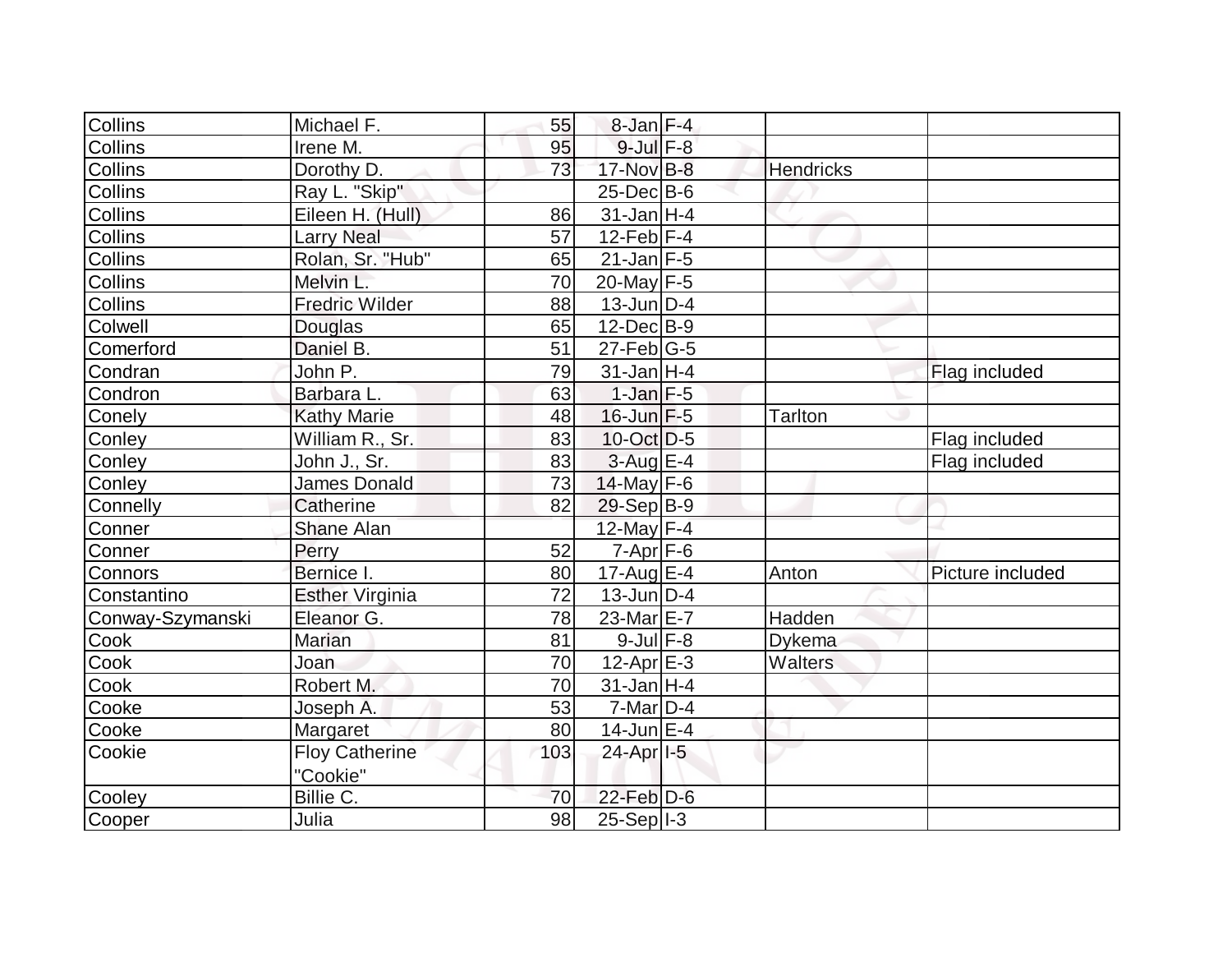| Cooper     | Barbara A.              | 65 | $5$ -Jun $H - 5$  |            |                                           |
|------------|-------------------------|----|-------------------|------------|-------------------------------------------|
| Cooper     | <b>Desmond Tremaine</b> | 23 | 24-Jun F-5        |            |                                           |
| Cooper     | Allen K.                | 62 | $13$ -Jul $E-4$   |            |                                           |
| Cooper     | Barbara A.              | 73 | 22-Apr $E-5$      |            |                                           |
| Cooper     | <b>William Neal</b>     | 83 | $10$ -Nov B-8     |            | Flag included                             |
| Coorough   | Karthryn                | 71 | $10$ -Feb $E-5$   | Taillon    |                                           |
| Cope       | Carl R.                 | 83 | $11-Auq$ $E-4$    |            | Flag included                             |
| Cope       | Jason W.                | 39 | 25-Oct B-13       |            |                                           |
| Copeland   | Carroll H.              | 92 | $4$ -Feb $F-5$    |            |                                           |
| Copeland   | Helen U.                | 82 | 30-May D-5        |            |                                           |
| Coppage    | Jeffrey L.              | 48 | $14$ -Apr $ F-5 $ |            |                                           |
| Copper     | Rudy                    | 92 | 30-Oct B-10       |            |                                           |
| Coppi      | <b>Bruno</b>            | 89 | $9 - Apr$ $F - 5$ |            |                                           |
| Coppi      | Sophie                  | 88 | $2$ -Nov $B-10$   |            |                                           |
| Corba      | Peter Joseph "Korba"    | 89 | $29$ -Jan $F-5$   |            | Flag included                             |
| Corder     | E. Lee                  | 85 | $16-Sep$ F-3      |            | Flag included                             |
| Cordova    | Isidro                  | 73 | $24$ -Jul G-3     |            | Flag included                             |
| Corgan     | Patrick H.              | 87 | 30-Oct B-10       |            | Flag and Picture<br>included              |
| Corman     | Gail C. "Corky"         | 83 | $12$ -Jan $E-2$   |            | Flag included                             |
| Corneil    | Peggy A.                | 45 | $1-Dec$ B-8       |            |                                           |
| Corneil    | <b>Marie Eleanor</b>    | 87 | 13-May $F-4$      | Williams   |                                           |
| Corner     | Katherine F.            | 78 | $25$ -May E-5     |            | <b>Full name Katherine</b><br>F. (Corner) |
| Cornwell   | Dorothy R.              |    | 24-Jun F-5        | Reitzer    |                                           |
| Correll    | James B.                | 63 | $11$ -Jun F-6     |            |                                           |
| Cort       | Linda                   | 55 | 28-Aug I-4        |            |                                           |
| Corte      | Amelia C. "Mae"         | 80 | $12$ -Apr $E-2$   | Costalunga |                                           |
| Cortez     | <b>Isabel Trinidad</b>  | 87 | 10-Oct D-5        |            |                                           |
| Cortopassi | Albina C.               | 83 | 11-Sep $F-4$      |            |                                           |
| Cosey      | Gary K.                 | 63 | $24$ -Feb $ E-4$  |            |                                           |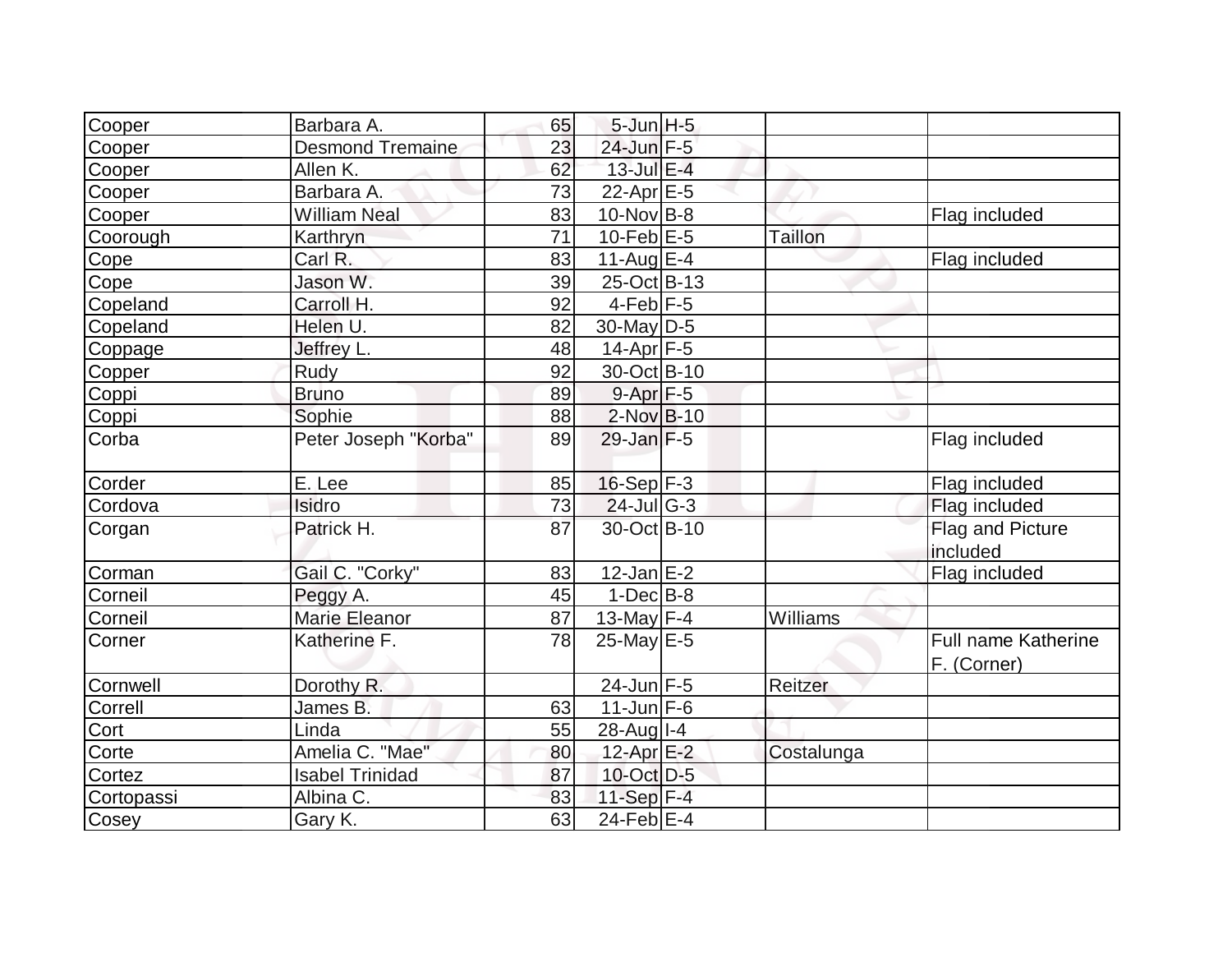| Cosgrove     | James G.                 | 59 | $27$ -Jun $D-5$   |              |                                            |
|--------------|--------------------------|----|-------------------|--------------|--------------------------------------------|
| Cosgrove     | Ryan T. "Red"            | 29 | 28-May F-9        |              |                                            |
| Costa        | Mary                     | 97 | $20$ -Apr $E$ -6  | Gabbrinetti  |                                            |
| Costas       | Angie                    | 71 | $16-Sep$ F-3      |              |                                            |
| Cotner       | Marilyn R.               | 71 | $8-Nov B-9$       |              |                                            |
| Coulter      | Carl L.                  | 60 | $13$ -Mar $ I-4 $ |              |                                            |
| Coulter      | <b>Colin Michael</b>     |    | 24-Aug E-4        |              | Picture included /<br>"Rusty/Brother Bear" |
| Court        | Mary L.                  | 81 | $12$ -Aug F-3     |              |                                            |
| Covert       | <b>Ruby Marie</b>        | 95 | $6$ -May $F-5$    | <b>Burge</b> |                                            |
| Cowart       | Linda                    | 51 | $4$ -Jul $D$ -5   |              |                                            |
| Cowood       | Helen D.                 | 92 | $9$ -Jan $F-4$    |              |                                            |
| Cox          | Carey                    | 42 | $27$ -Jan $E-4$   |              |                                            |
| Cox          | Richard L.               | 73 | $1-MarE-3$        |              | Flag included                              |
| Cox          | Stephanie                | 88 | 12-Feb $F-4$      |              |                                            |
| Cox          | Mary Ann                 | 59 | 10-Aug $E-4$      |              |                                            |
| Crawford     | Carol                    | 42 | 28-Apr F-5        |              | Cross included                             |
| Crawford     | Robert L.                | 78 | $12$ -Jul $E-2$   |              | Flag included                              |
| Creamer      | <b>Joanne Marie</b>      | 44 | $9$ -Jul $F-8$    | Grandys      |                                            |
| Creekmore    | Dorothy                  | 84 | $13$ -Jan $E-5$   |              |                                            |
| Creighton    | Ronald K.                | 73 | 13-Nov B-10       |              | Flag included                              |
| Crespos      | Julio S.                 | 79 | $2$ -Oct H-4      |              |                                            |
| Cripe        | Nigel W.                 | 18 | $8$ -Jun $E$ -6   |              |                                            |
| Crisman      | Marjorie Lou             | 80 | $23$ -May D-6     | Weimer       |                                            |
| <b>Crisp</b> | Ruthie M.                | 69 | $30$ -Jan $E-5$   |              | Picture included                           |
| <b>Crisp</b> | Fred G.                  | 79 | 25-Oct B-13       |              |                                            |
| Crist        | James McClellan<br>(Jim) | 70 | $27$ -Aug F-5     |              | Flag included                              |
| <b>Crist</b> | Jack L.                  | 77 | $5$ -Oct $E-4$    |              | Flag and Picture<br>included               |
| Cristea      | Ann R.                   | 78 | 8-Sep E-3         |              |                                            |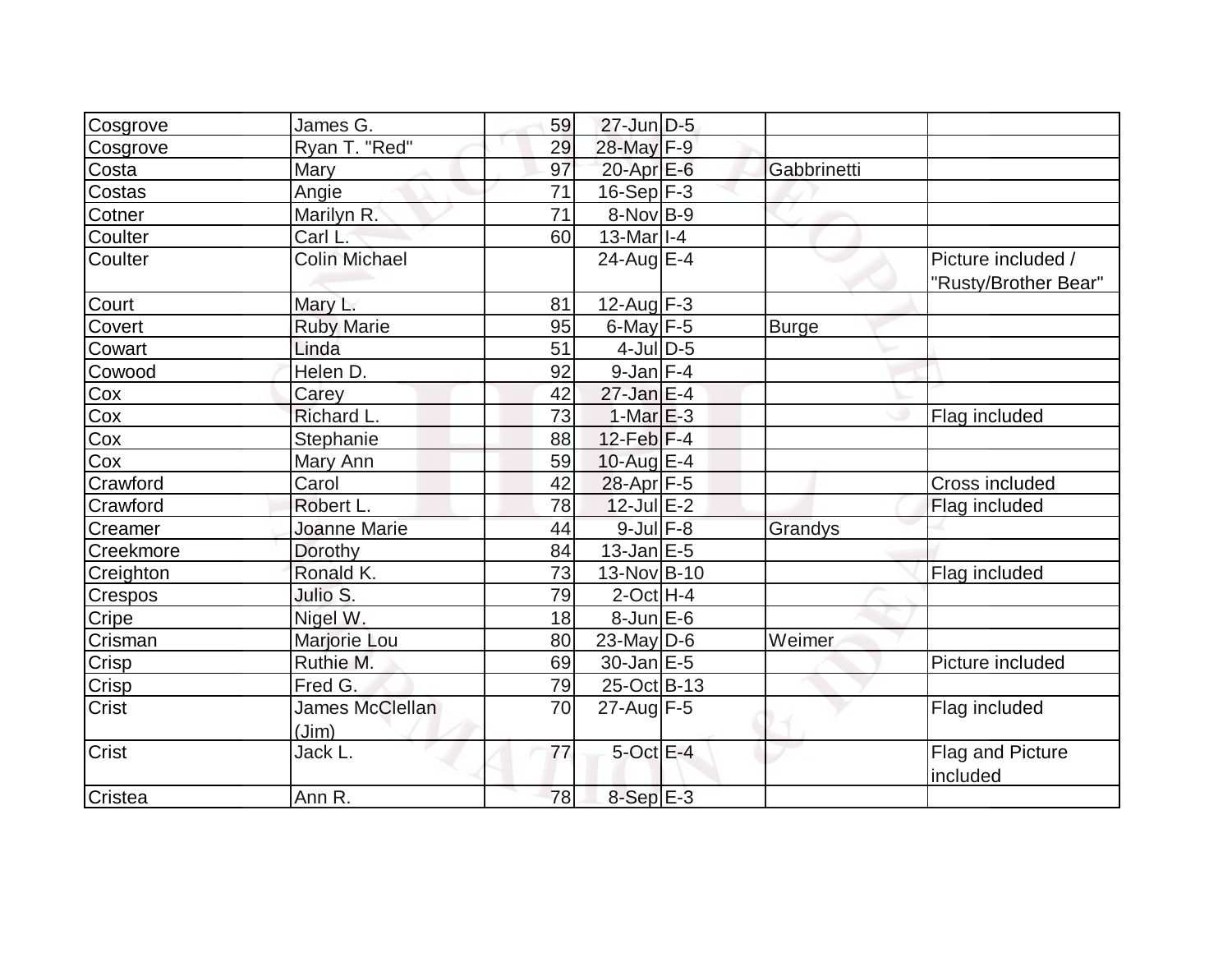| Crnjak           | Grace J.             | 67 | $9-Sep$ E-3               | Wisner     | Full name Grace J.       |
|------------------|----------------------|----|---------------------------|------------|--------------------------|
|                  |                      |    |                           |            | Crnjak (Welch)           |
| Crnokrak         | Steve "Pee Wee"      | 79 | 27-Dec B-8                |            | Flag included            |
| Crofton          | R.C. Joseph          | 77 | $2$ -Dec $B$ -10          |            | Flag included            |
| Crook            | Dudley B. "Doug"     | 74 | $16-Sep$ F-3              |            | Picture incuded          |
| Crosek           | Barbara J.           | 84 | $12$ -Jan $E-2$           |            |                          |
| <b>Cross</b>     | Robert F.            | 80 | $16-Sep$ F-3              |            | Flag included            |
| Cross            | Phyllis H.           | 74 | $5$ -Nov $B$ -8           |            |                          |
| Crowe            | Evelyn "Skip"        | 77 | 25-Mar F-5                |            |                          |
| Crowe            | Helen C.             | 59 | $5$ -Jun $H - 5$          | Russelburg |                          |
| Crowe            | Robert W.            | 79 | $16$ -May D-4             |            | Flag included            |
| Crowley          | Alice                | 60 | 30-Aug $E-3$              | Rukavina   |                          |
| Crownover        | Carole               | 64 | 19-Dec B-9                |            |                          |
| Croy             | Danny L.             |    | $11$ -Jan D-4             |            |                          |
| Croy             | Marguerite           | 88 | $11-Feb$ F-5              |            |                          |
| Crudele          | Anna                 | 88 | $11-Oct$ $E-3$            |            |                          |
| Cruikshank       | William M.           | 90 | $9$ -Jan F-4              |            |                          |
| Crull            | Dale Edward "Tash"   | 65 | $4$ -Dec $B$ -10          |            | Flag included            |
| Crum             | Vivian D.            | 66 | 16-Nov B-11               |            |                          |
| Cruz             | Robert "Bob"         | 37 | $17$ -Dec $B$ -6          |            |                          |
| Cruz             | <b>Blanca Nieves</b> | 57 | $3-May$ $E-4$             |            |                          |
| Cruz             | Julie                | 57 | $19$ -Mar $ G-5$          |            | <b>Cross and Picture</b> |
|                  |                      |    |                           |            | included                 |
| <b>Cubberley</b> | Randy                | 52 | $22$ -Apr $E$ -6          |            |                          |
| Cubberly         | Rodman N.            | 81 | $21$ -Feb $ I-5 $         |            |                          |
| Cubbison         | James "Cubby"        | 61 | $10$ -Jan H-4             |            |                          |
| <b>Cubit</b>     | <b>Julia Marie</b>   | 80 | $28$ -Apr $F-5$           | Santay     |                          |
| Cudziol          | Mabel A.             | 83 | $17 - Jan$ <sup>1-4</sup> |            |                          |
| Cuellar          | Luis L., Rev.        | 88 | $17 - Dec$ B-6            |            |                          |
| Culic            | Marko                | 71 | $2$ -Dec $B-11$           |            | <b>Cross included</b>    |
| <b>Cullen</b>    | Ardith J.            | 73 | 2-Nov B-10                |            |                          |
| Culpepper        | Brooks O., Jr.       | 70 | 20-Sep E-4                |            |                          |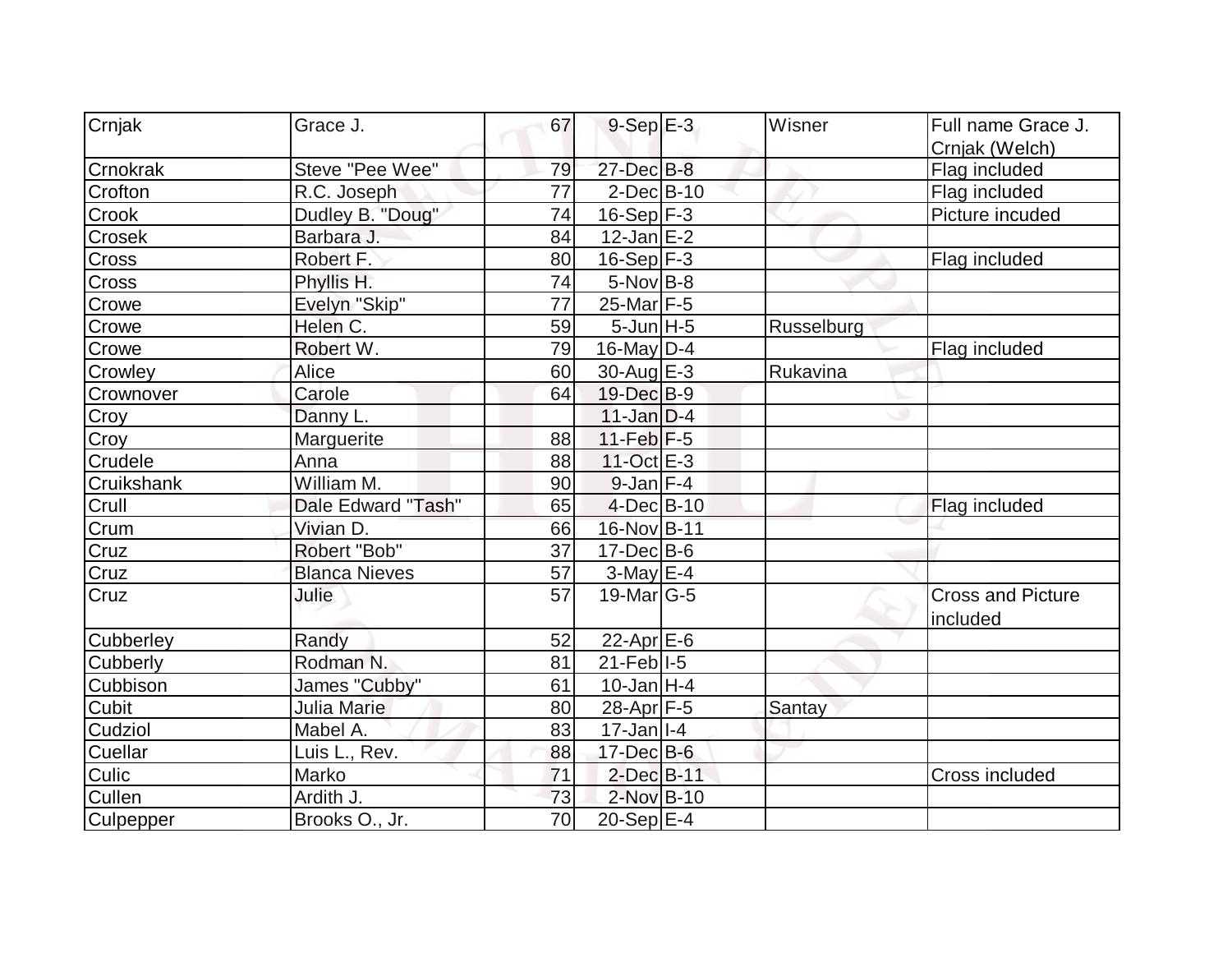| Culver         | Helen M.               | 70 | $29$ -Apr $E$ -5           |                 |                       |
|----------------|------------------------|----|----------------------------|-----------------|-----------------------|
| Cummings       | Glenn J.               | 64 | $5$ -Dec $B$ -10           |                 |                       |
| <b>Cummins</b> | Patricia A.            | 55 | $9$ -Oct $  $ -4           | Whiting         |                       |
| Cunningham     | James C. "J.C."        | 70 | $14$ -Mar $ D-4$           |                 |                       |
| Cunningham     | James H.               | 71 | $3$ -Jan $ G-5 $           |                 |                       |
| Cunningham     | Anna F.                | 90 | $29$ -Aug $\overline{D-6}$ |                 |                       |
| Cupach         | Andy                   | 79 | $27$ -Mar <sub>1</sub> -6  |                 | Flag included         |
| Curl           | Mary E.                | 78 | $10$ -Nov B-8              |                 |                       |
| Curran         | Arthur T.              | 56 | $17$ -Jul G-3              |                 | K of C emblem         |
| <b>Curtis</b>  | Mary Ann               |    | $14$ -Aug I-6              | <b>Stewart</b>  |                       |
| <b>Curtis</b>  | Nettie K.              | 89 | $29$ -Jun $E - 5$          |                 |                       |
| Curtis         | <b>Richard Kenneth</b> | 76 | 19-Aug $F-4$               |                 |                       |
|                | "Dick"                 |    |                            |                 |                       |
| Curtis         | Roy L.                 | 89 | 19-May $F-5$               |                 |                       |
| Curtis         | Lois M.                | 81 | $2-Apr$ F-5                |                 |                       |
| Cutka          | Milt "Emil, Milan"     | 78 | 8-Oct G-4                  |                 | Flag included         |
| <b>Cutler</b>  | Naomi Rae              | 85 | $8-Nov$ B-9                |                 | Full name Naomi Rae   |
|                |                        |    |                            |                 | <b>Dedelow Cutler</b> |
| Cuzella        | Martin M.              | 83 | $9$ -Jul $F-8$             |                 | Flag included         |
| Cyprian        | Ernest, Sr.            | 64 | $31$ -Jan H-5              |                 | Flag included         |
| Cysson         | Luella P.              | 81 | $22$ -May $I - 5$          | Richwalski      |                       |
| Czapla         | Raymond                | 54 | $28$ -Feb H-5              |                 |                       |
| Czarnecki      | <b>George Marcel</b>   | 82 | 30-Oct B-10                |                 | Picture included      |
| Czarnecki      | Patricia Ann           | 64 | $19$ -Feb $ F-4$           |                 |                       |
| Czarnecki      | Karen                  | 61 | 20-Nov B-10                | <b>Mikulich</b> |                       |
| Czechanski     | Richard J.             | 82 | 28-Jun E-2                 |                 | <b>Clarke Family</b>  |
| Czechanski     | Sally J.               |    | 28-Jun E-2                 |                 |                       |
| Czekaj         | <b>Stella</b>          | 78 | $22$ -Jun $E-5$            | Mroz            |                       |
| Czilli         | Stephen R. "Steve"     | 57 | 17-Aug E-4                 |                 |                       |
| Dabrowski      | Joanne Marie           | 68 | $5$ -Jun $H$ -5            |                 |                       |
| Dado           | John R., Sr.           | 92 | 10-Jun $E-4$               |                 |                       |
| <b>Dafcik</b>  | Emil Charles, Sr.      | 64 | $9-Apr$ F-5                |                 |                       |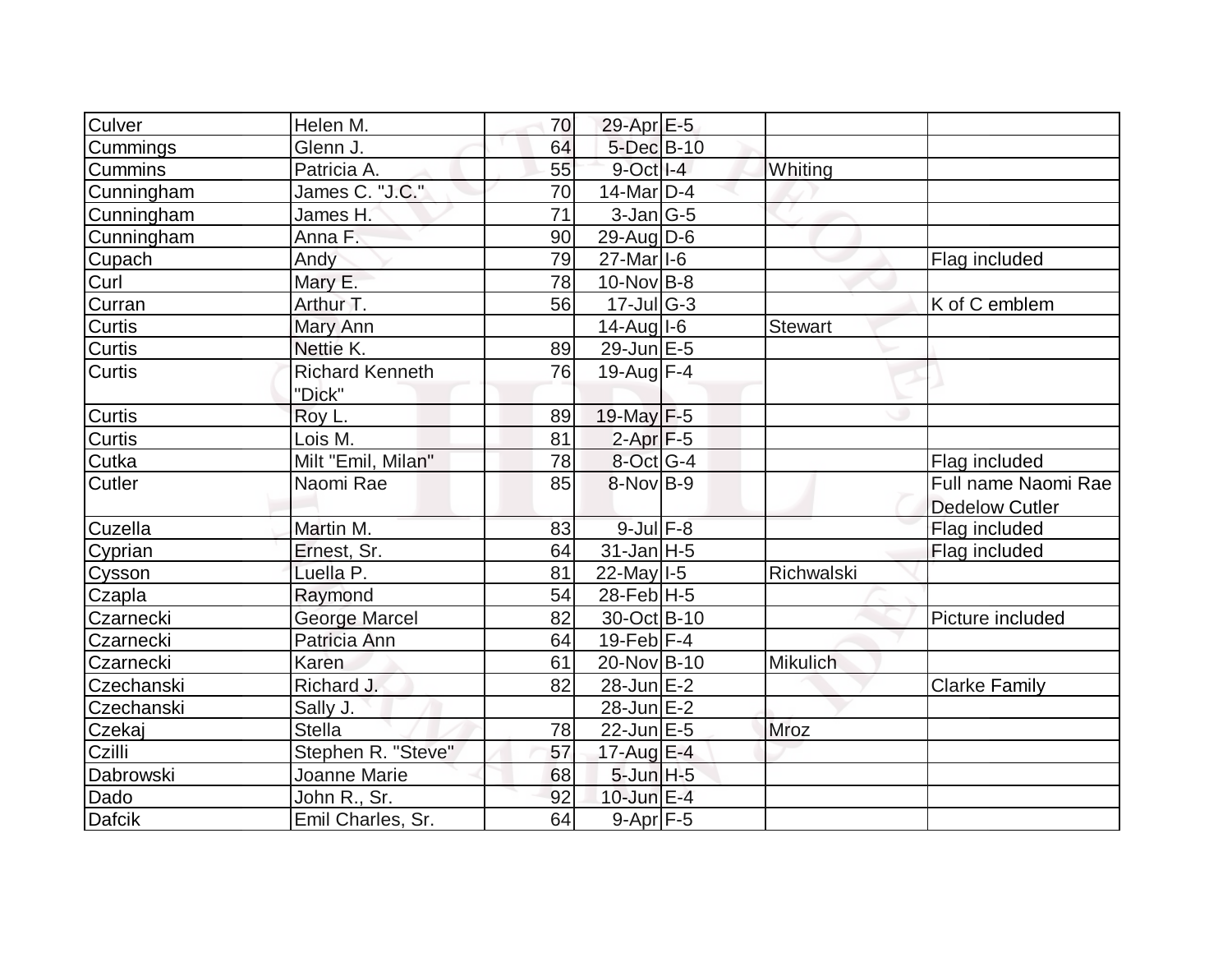| Dahlin            | Raymond D.         | 73 | 28-Aug I-4            |             | Dr. Raymond D.             |
|-------------------|--------------------|----|-----------------------|-------------|----------------------------|
|                   |                    |    |                       |             | Dahlin                     |
| Dahlkamp          | James T.           | 78 | $20$ -Jan $E-3$       |             |                            |
| Daitchman         | Marian             | 85 | $27-Sep$ $E-3$        |             |                            |
| Dal Corobbo       | Ricky J.           | 52 | 16-Aug $E-3$          |             |                            |
| Dal Santo         | James A., Sr.      | 79 | $22$ -Jun $E-5$       |             | Flag included              |
| Dalessandro       | Betty J.           | 77 | $27$ -Jan $E-4$       |             |                            |
| <b>DallaValla</b> | Marguerite E.      | 81 | 18-Mar $F-6$          | Pfotenhauer |                            |
| <b>Dallie</b>     | Eleanor A. "Mouse" | 73 | $8$ -Jul $F-4$        |             |                            |
| Damjanovich       | Luka               | 79 | $4$ -Oct $E-3$        |             |                            |
| D'Andrea          | Peter              | 75 | $9-Sep$ $E-4$         |             |                            |
| Danewicz          | Donald "Red"       | 77 | $5-Aug$ F-4           |             |                            |
| Danford           | Catherine          | 97 | $4$ -Nov $B-8$        | Ulrich      | <b>Full name Catherine</b> |
|                   |                    |    |                       |             | Danfrod Ulrich Flude       |
| D'Angelo          | Salvatore "Sam"    | 71 | $1$ -Jun $E-3$        |             |                            |
| <b>Daniels</b>    | Edna R.            |    | 21-Nov B-8            |             | Full name Edna R.          |
|                   |                    |    |                       |             | Daniels Christiano         |
| Daniels           | Raymond            | 83 | 10-Oct D-5            |             | Flag included              |
| <b>Daniels</b>    | Dale D.            | 70 | 24-Apr <sub>1-5</sub> |             |                            |
| Daniels           | Eleanor            | 79 | $26$ -Jun $ I-4 $     |             |                            |
| Daniels           | Roberta D.         | 87 | 18-Aug $F-4$          | Britenburg  |                            |
| Danko             | Paul A.            | 78 | $9$ -May $D-4$        |             | Flag included              |
| Dannells          | Mary E.            | 83 | $14$ -Feb $ I-4 $     |             |                            |
| Danner            | Johnnie            | 88 | $5$ -Jun $H - 5$      |             |                            |
| Danning           | Harry "The Horse"  |    | $2$ -Dec $B$ -10      |             |                            |
| Dannis            | James M., Sr.      | 65 | 31-Jul 1-4            |             |                            |
| Darby             | Viola E.           | 96 | $7$ -Jan $F-4$        |             | Full name Viola E.         |
|                   |                    |    |                       |             | <b>Hurst Darby</b>         |
| Darden            | Michael            | 46 | 15-Jul F-5            |             |                            |
| Darnell           | Ruby G.            |    | 89 Septmeb E-3        |             |                            |
|                   |                    |    | er <sub>2</sub>       |             |                            |
| Darnell           | Vergie             | 93 | 12-Aug $F-3$          |             |                            |
|                   |                    |    |                       |             |                            |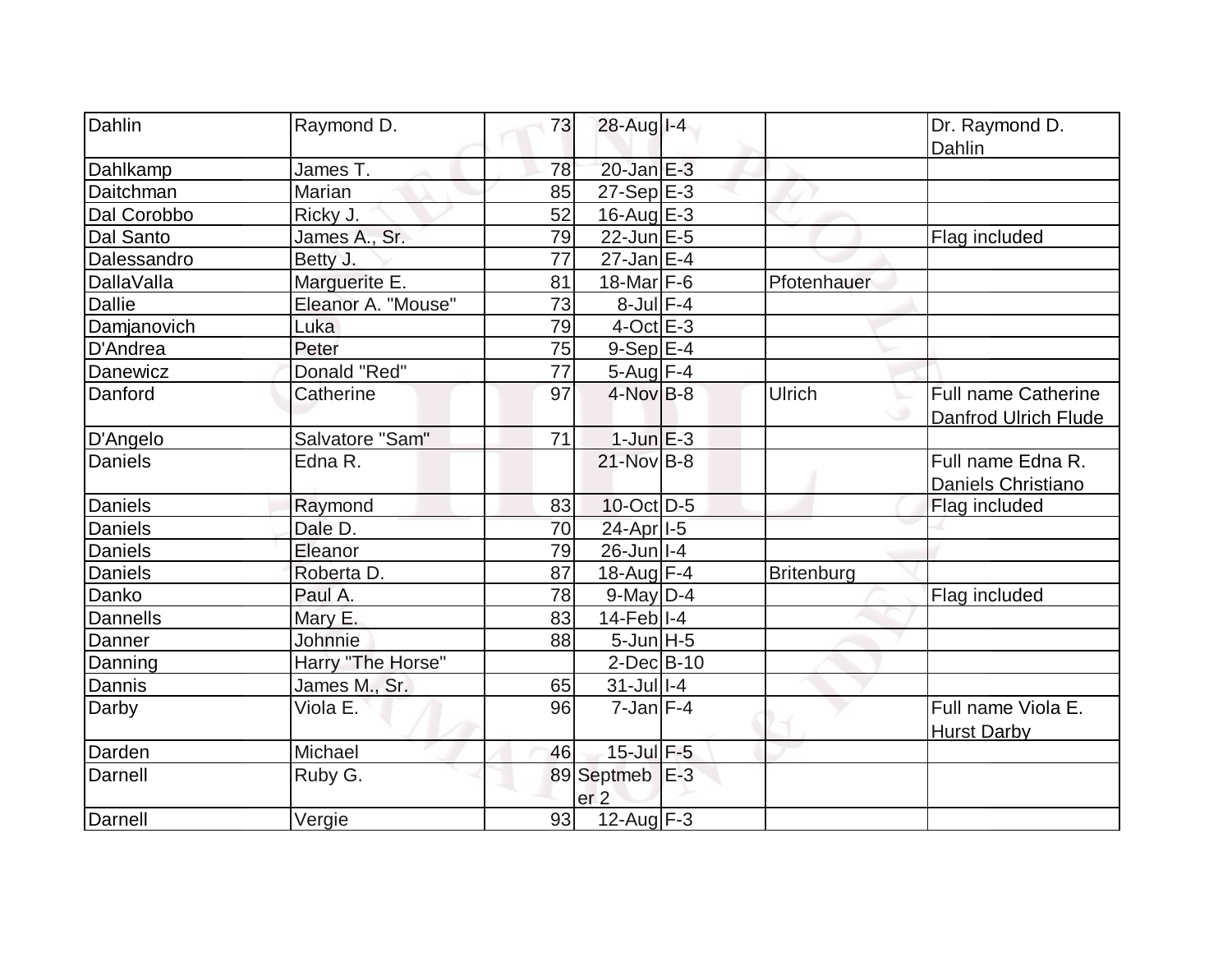| Darnell           | Lois L.                     | 53              | $3-Sep$ E-4           | Turner      |                                                          |
|-------------------|-----------------------------|-----------------|-----------------------|-------------|----------------------------------------------------------|
| Darnold           | Marilyn K.                  | 34              | $14$ -Jul $F-4$       |             |                                                          |
| Daronatsy         | Barbara A.                  | 75              | 29-Apr E-4            | Fritz       |                                                          |
| Dasgupta          | <b>Bimalendu</b>            | 90              | 8-Apr F-5             |             |                                                          |
| Daugherty         | William "Dub"               |                 | $21$ -Jun E-4         |             |                                                          |
| Daugherty         | Gertrude M.                 | 94              | 16-Nov B-11           |             | Picture included                                         |
| Davenport         | David "Amos"                | 76              | $9-Apr$ $F-5$         |             | Flag included                                            |
| Davenport         | Tommie M.                   | $\overline{71}$ | $31$ -Mar F-6         |             | Flag included                                            |
| Davis             | James A.                    | 56              | $5$ -Jun $H - 5$      |             |                                                          |
| Davis             | <b>Edith Gines</b>          | 84              | 24-Mar F-5            |             |                                                          |
| Davis             | Ethel R.                    | 88              | $9$ -Dec $B$ -8       |             |                                                          |
| Davis             | Virginia R.                 | 81              | $4$ -Nov B-8          |             | <b>Cross included</b>                                    |
| Davis             | Florence C.                 | 97              | 17-Apr <sub>1-5</sub> |             |                                                          |
| Davis             | <b>Betty</b>                | 79              | $16$ -Dec $B$ -8      |             |                                                          |
| Davis             | Norman Jr.                  | 46              | $6$ -Dec $B-9$        |             |                                                          |
| Davis             | Luella F.                   | 92              | 8-Nov B-9             |             |                                                          |
| Davis             | <b>Diane</b>                | 52              | $19$ -Jan $E-3$       | Culver      |                                                          |
| Davis             | Mary                        | 83              | 20-Nov B-11           |             | Picture included                                         |
| Davis             | Leslie A.                   | 48              | 11-May $D-4$          | <b>Mis</b>  |                                                          |
| Davis             | <b>Dorian Pierre Vernon</b> | 19              | $28-Apr$ F-5          |             |                                                          |
| Davis             | Edward J.                   | 55              | $10$ -May $E-3$       |             |                                                          |
| Davis             | Rose A. "Babe"              | 84              | $4$ -JulD-5           | Ventimiglia | Rose A. Nicholson<br>(Davis, Brown)/<br>Picture included |
| Davis             | Elwin N.                    | 83              | 27-Jan E-4            |             |                                                          |
| Day               | Woodrow <sub>R.</sub>       | 86              | $4-Feb$ $F-5$         |             | Flag included                                            |
| Day               | George O.                   | 76              | $22$ -Aug $D-4$       |             |                                                          |
| Dayberry          | John "Dick"                 | 66              | $4$ -Oct E-3          |             | Flag included                                            |
| Dazey             | Donna L.                    | 66              | 26-Apr E-3            |             |                                                          |
| De Borja Tiongson | Carmen                      | 86              | 28-Nov B-12           |             |                                                          |
| De Long           | Ralph G.                    | 73              | $9$ -Jan $F-4$        |             |                                                          |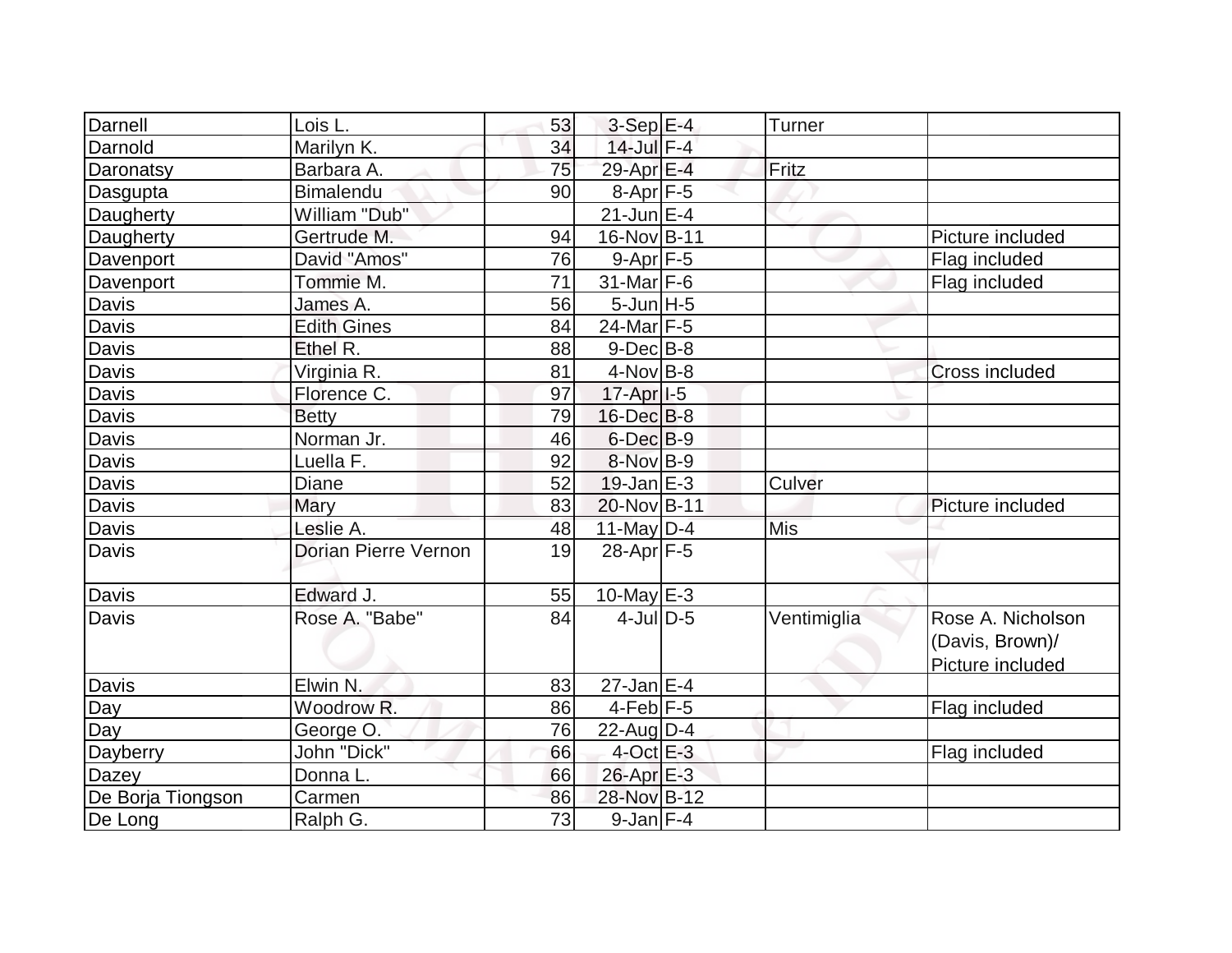| De St. Jean    | Russell V. "Red"    | 86 | 27-Mar I-6        |             |                          |
|----------------|---------------------|----|-------------------|-------------|--------------------------|
| Deacon         | Violet M.           | 86 | $12$ -Apr $E-3$   |             |                          |
| Dean           | Carolyn T.          | 84 | $2$ -May $D-4$    | Hudson      |                          |
| Dean           | Jack D.             | 80 | $14$ -Apr $F-5$   |             |                          |
| Dean           | L. Laverne          | 85 | $21$ -May $F-6$   |             |                          |
| Deatherage     | Irene R.            | 83 | 30-Dec B-9        |             |                          |
| Deaton         | Edith V.            | 80 | $3-Apr$ H-5       | Saltzman    |                          |
| DeBaun         | Paul J.             | 79 | 2-Aug $E-4$       |             | Flag included            |
| <b>DeBoer</b>  | Harry F. "Uncle     | 84 | $4$ -Mar $ F-4 $  |             |                          |
|                | Gramps"             |    |                   |             |                          |
| Deboer         | Clara               | 95 | 14-May $F-6$      |             |                          |
| Debold         | Francis Edward Jr.  |    | 7-Dec B-11        |             |                          |
| Debski         | Marha T.            | 90 | 13-Oct F-4        | Wawrzyniak  |                          |
| Decker         | Norma O.            | 92 | $14$ -Aug $I$ -5  |             |                          |
| Decker         | Yvonne C.           | 81 | $15$ -Dec $B$ -8  |             |                          |
| Decker         | Melvin John         | 62 | 12-Oct E-4        |             |                          |
| Deckinga       | Peter W.            | 46 | $10$ -Apr $ I-4 $ |             |                          |
| Dedelow        | Naomi Rae           | 85 | $8-Nov$ B-9       |             | Full name Naomi Rae      |
|                |                     |    |                   |             | <b>Dedelow Cutler</b>    |
| Dedina         | Louis J.            | 81 | 29-Nov B-10       |             | Flag included            |
| DeDobbelaere   | Gabrelle I.         | 80 | $10$ -May $E-4$   |             | Full name Gabrielle      |
|                |                     |    |                   |             | I.Lounges                |
|                |                     |    |                   |             | (DeDobbelaere)           |
| Deemer         | Ann L.              | 77 | $30-Sep B-9$      |             |                          |
| <b>Dees</b>    | MaryAnne            | 60 | $29$ -AugD-6      |             |                          |
| Degan          | Delores Jean "Ruby" | 74 | 26-Jun   I-5      |             |                          |
| <b>DeGroot</b> | Gertrude            | 88 | $26$ -Feb F-5     | Vander Weit |                          |
| <b>Deiotte</b> | Margaret Helen      |    | 30-Oct B-11       |             | Sister M. Noelita,       |
|                |                     |    |                   |             | <b>CSC (See Margaret</b> |
|                |                     |    |                   |             | H. Deiotte)              |
| <b>Dekker</b>  | James               | 76 | 24-Mar F-5        |             |                          |
| <b>Dekker</b>  | Grace               |    | $3$ -May $E-3$    |             |                          |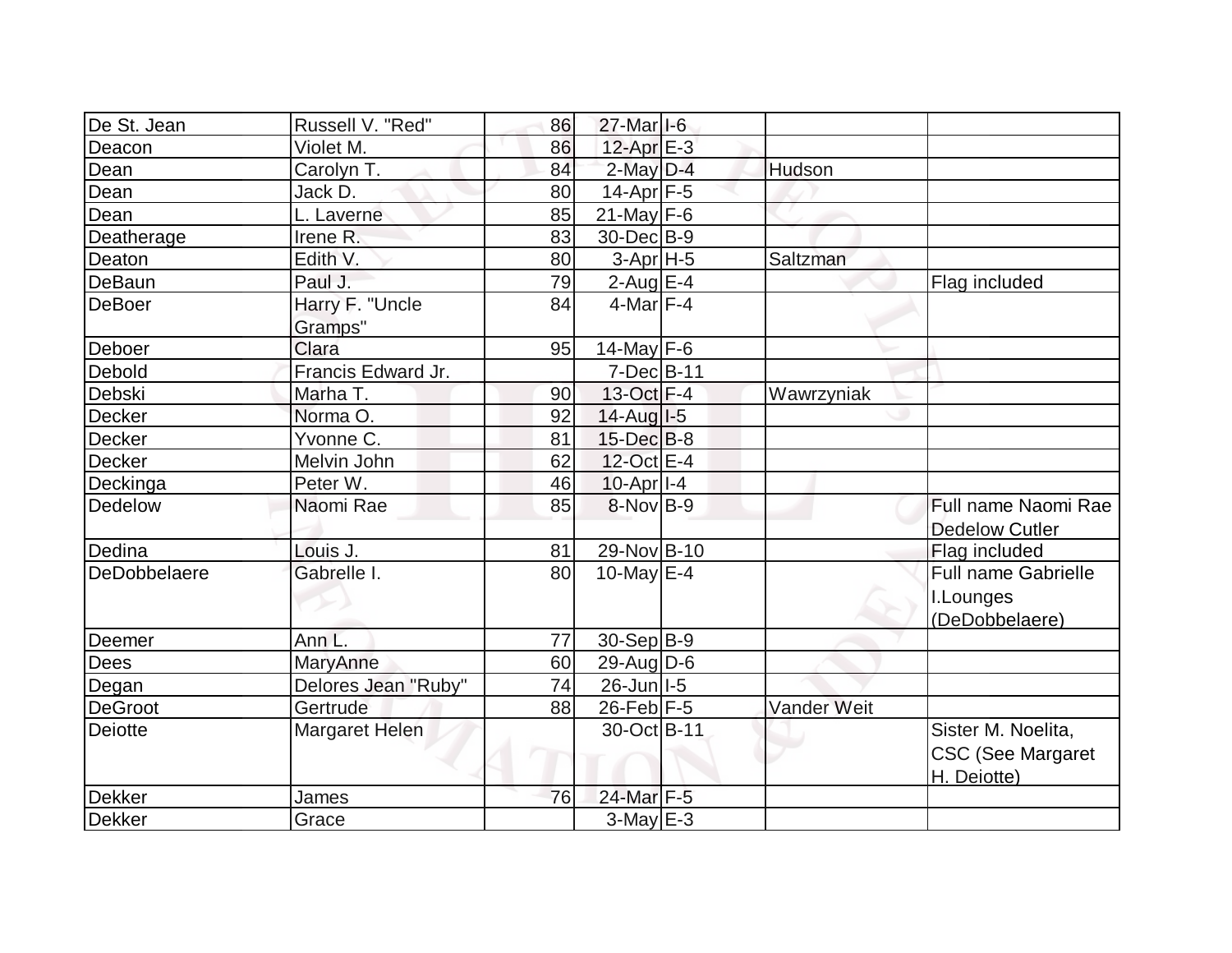| DeKoker          | Charles W., Sr.     | 58 | $26$ -Apr $E-3$         |           |                           |
|------------------|---------------------|----|-------------------------|-----------|---------------------------|
| Delach           | Thomas Jr.          | 77 | $23-Sep$ F-4            |           |                           |
| <b>DeLaGarza</b> | Carmen C.           | 81 | $12$ -Apr $E-3$         | Castaneda |                           |
| Delaney          | Kirsten M.          | 32 | $31$ -Aug E-4           |           | Picture included          |
| Delay            | Maxine              | 84 | $2$ -Jan $F-3$          |           |                           |
| Delcorio         | Guy A.              | 61 | 20-May $F-5$            |           |                           |
| Deleon           | <b>Manuel Ponce</b> | 73 | 14-Dec B-11             |           |                           |
| <b>Delinck</b>   | Winifred C.         | 96 | $1-Dec$ B-9             | Ochs      |                           |
| Dell             | Lyle H.             | 83 | 28-Nov B-9              |           | Flag included             |
| DellaRocco       | James P. Jr.        | 64 | 29-Mar <sub>IE</sub> -3 |           |                           |
| Dellasantina     | Dino O.             | 87 | $9-Dec B-8$             |           | Flag included             |
| <b>Dellecese</b> | Stella T.           | 83 | $14$ -Jul $F-4$         | Kijewski  | Full name Stella T.       |
|                  |                     |    |                         |           | <b>Kaminski Dellecese</b> |
| Delong           | Richard R.          | 70 | $13$ -Jan $E-5$         |           |                           |
| Demarche         | Josephine           | 95 | 21-Dec B-10             |           |                           |
| <b>DeMarche</b>  | Leo                 | 94 | 19-Oct E-3              |           |                           |
| DeMaria          | Jack J.             | 78 | $3$ -Jan $ G-4 $        |           |                           |
| Dembowski        | Clara               | 81 | $7$ -Dec $B$ -10        |           |                           |
| Dembowski        | Eugene M.           | 75 | $11$ -Jun F-6           |           | Flag included             |
| Dembowski        | Edmund J. "Ed"      | 79 | $3-Feb$ $E-7$           |           | Flag included             |
| Demchak          | John E. Jr.         | 95 | 31-Dec B-9              |           |                           |
| <b>DeMik</b>     | Helen L.            | 91 | $6$ -Jul $E$ -3         | Lorenz    |                           |
| Demko            | George J.           | 90 | $5$ -Jan $E-3$          |           |                           |
| Demmon           | Dottie (Leavell)    | 75 | 29-Feb D-5              |           |                           |
| Demnisky         | Elizabeth H.        | 93 | $16$ -Oct $\vert$ I-6   |           |                           |
| Demopoulos       | Paul                | 81 | 28-Sep E-4              |           | Flag included             |
| Dempsey          | William R., Sr.     | 74 | $6$ -Aug $F-4$          |           | Masonic emblem            |
|                  |                     |    |                         |           | included                  |
| Denney           | Irvin W.            | 75 | 8-Dec B-10              |           | Flag included             |
| Dennis           | Paul M.             | 91 | 10-May $E-3$            |           |                           |
| Dennis           | Karl G.             | 59 | $15$ -Jun $E$ -5        |           | Karl G. Dennis II         |
| Dennison         | <b>Karyn</b>        | 54 | 29-Mar <sub>IE</sub> -3 | Gomolka   |                           |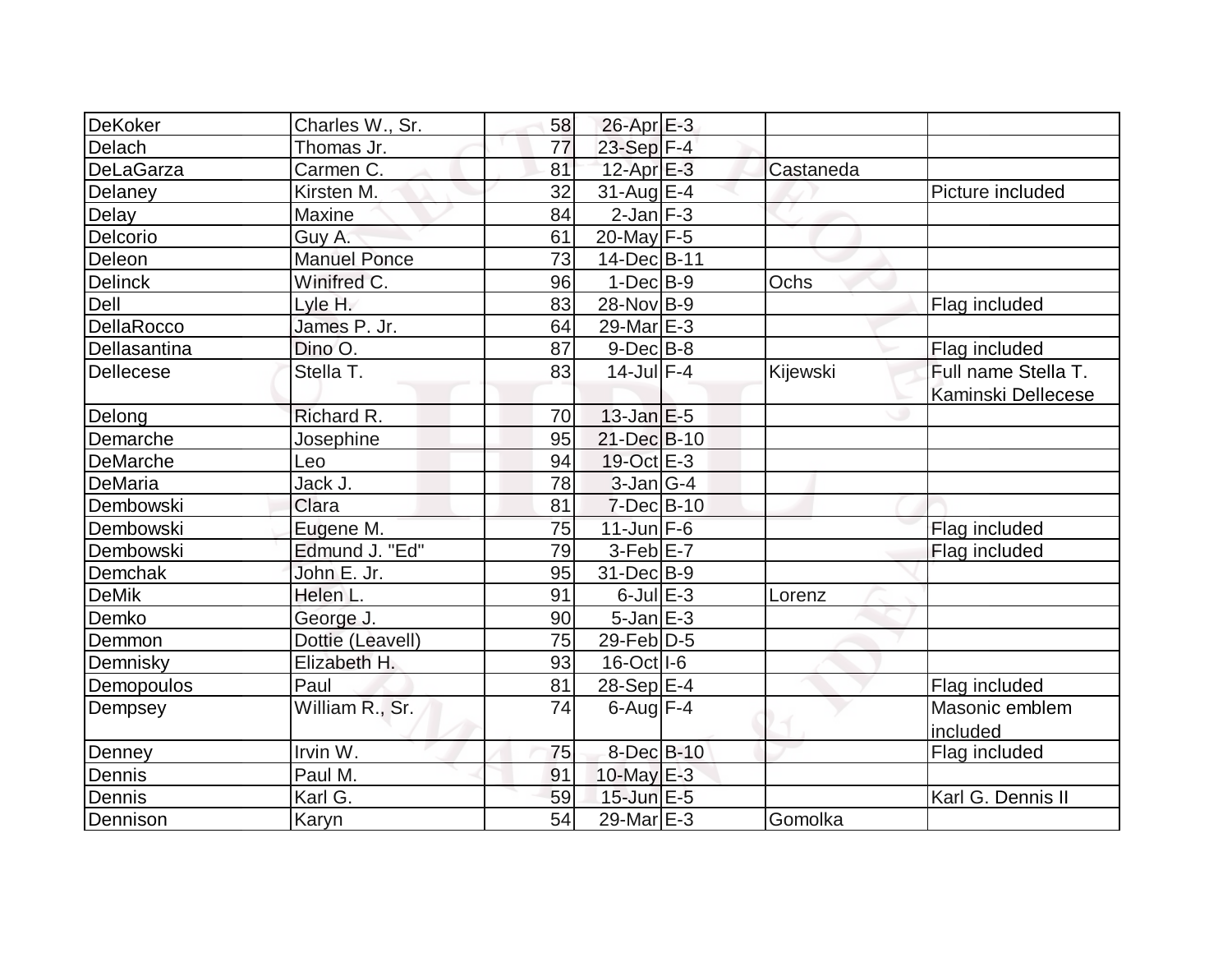|                  | Sherman                | 71 | $7-Nov$ B-8       |                |                            |
|------------------|------------------------|----|-------------------|----------------|----------------------------|
| Denson           |                        | 81 | $4$ -Mar $F-4$    |                |                            |
| Dent             | Juanita R.             |    |                   |                |                            |
| Dent             | Harriet M.             | 90 | $22$ -Feb $D-6$   |                |                            |
| Denton           | Gene A.                | 70 | $21-Sep$ $E-6$    |                |                            |
| Depaul           | Alseno S. "Al"         | 84 | $1-Dec$ B-9       |                |                            |
| Derflinger       | <b>Katheryn Stella</b> | 83 | $10$ -Dec $B-9$   |                |                            |
| Derhamer         | <b>Edith</b>           | 94 | $31$ -Jul I-4     | Farn           |                            |
| <b>DeRosa</b>    | Renaldo                | 75 | $15$ -Feb $ D-4$  |                |                            |
| Derousseau       | Mary                   | 83 | 1-Apr $E-4$       | Maryne         |                            |
| Derr             | Timothy                | 30 | 23-Mar E-6        |                | Cross included             |
| Derucki          | Kathleen M.            | 84 | $26$ -Jan $E-3$   |                |                            |
| DeSanto          | Therese E.             | 91 | $6$ -Jan $E$ -5   | Onesti         |                            |
| <b>Desatnick</b> | George Jack            | 85 | $20$ -Aug $B-9$   |                | Flag included              |
| Deu              | Alberta Beda           | 87 | $18$ -Mar F-6     |                |                            |
| Deverick         | Dorothy A.             | 91 | $5-Apr$ $E-4$     |                |                            |
| Devnich          | David                  | 65 | $12-Sep$ D-5      |                | Pastor David H.<br>Devnich |
| DeVries          | Anne                   | 85 | 15-Oct G-4        | Vanderby       |                            |
| <b>DeVries</b>   | Maria                  | 77 | $14$ -Jan F-5     | Velhuis        |                            |
| <b>DeVries</b>   | <b>Alice</b>           | 90 | $2$ -Aug $E-4$    |                |                            |
| Devyak           | Sally                  | 75 | $22$ -Nov B-9     |                | <b>Cross included</b>      |
| DeWaard          | Effie                  | 86 | $21$ -Aug $ I-3 $ | Pott           |                            |
| De <u>Walt</u>   | Mary A.                | 69 | $21$ -Jun $E-4$   | McGregor       |                            |
| <b>DeWitt</b>    | Harry V.               | 83 | $8$ -Feb $D-4$    |                | Flag included              |
| <b>DeWitt</b>    | Hilda L.               | 89 | $1-Oct$ F-3       |                |                            |
| DeYoung          | Richard J.             | 69 | $28-Sep$ $E-4$    |                |                            |
| DeYoung          | Herbert                | 83 | $31$ -May E-3     |                | Flag included              |
| DeYoung          | Judith A.              | 66 | 19-Apr $E-4$      |                |                            |
| DeYoung          | Vernel J.              | 71 | 28-Jul F-5        | <b>Kikkert</b> |                            |
| Diamond          | Charles R., Sr.        | 86 | 22-Apr E-5        |                | Flag included              |
| Dian             | Julius Michael "Jules" | 59 | 22-Mar E-2        |                |                            |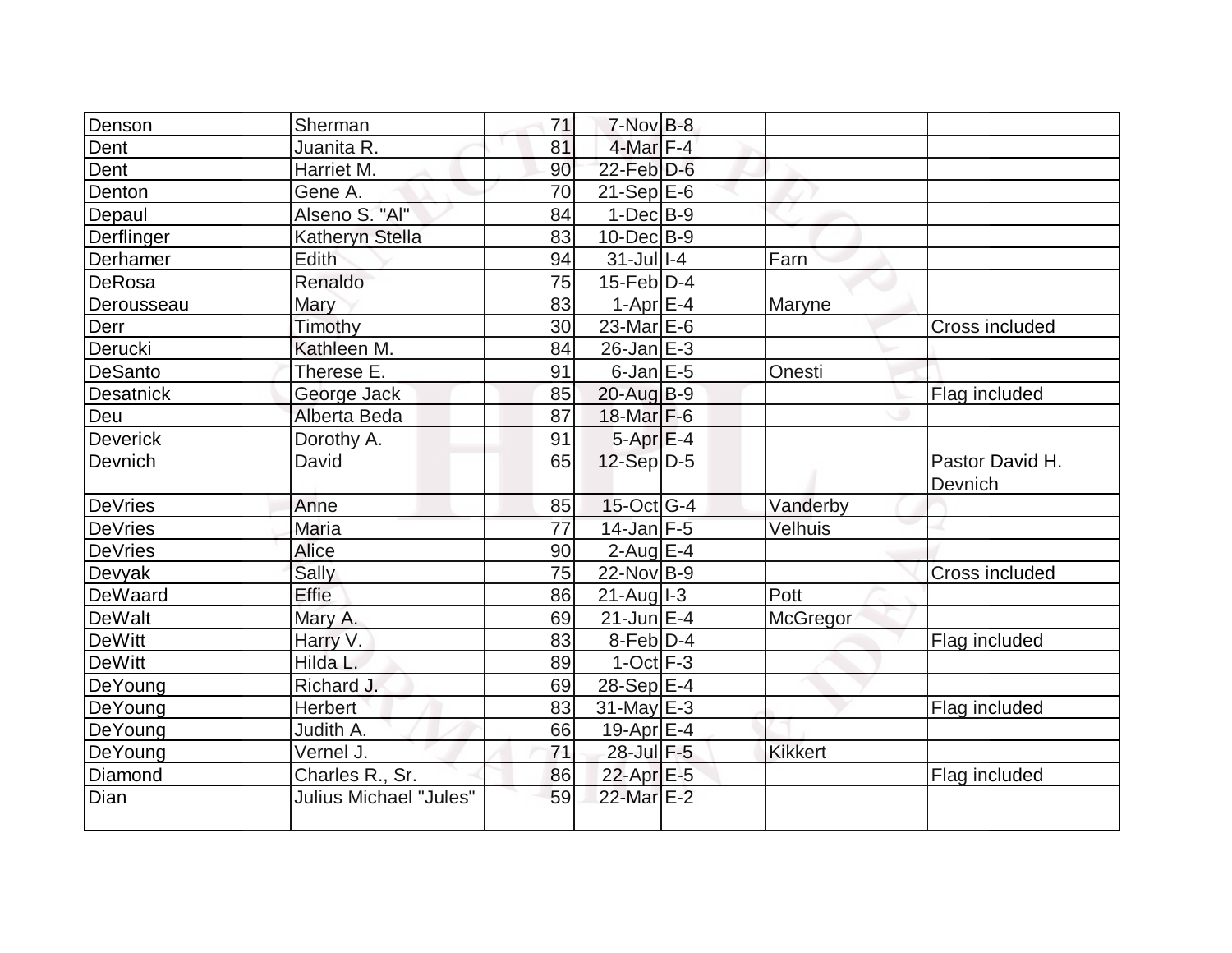| Diaz             | Delfina                        | 78              | 11-Dec B-10       |                 |                                             |
|------------------|--------------------------------|-----------------|-------------------|-----------------|---------------------------------------------|
| Diaz             | Luis R.                        | 54              | 8-Apr F-5         |                 |                                             |
| Dibbern          | Roger L.                       | 63              | $19$ -Jan $E-3$   |                 |                                             |
| <b>DiBrito</b>   | Steve J.                       |                 | $5-Sep D-4$       |                 | Flag included                               |
| <b>Dicesare</b>  | <b>Frank Dominic</b>           | 81              | $18$ -Dec $B$ -8  |                 |                                             |
| <b>Dick</b>      | Clarence J. "Clancy"           | 77              | $10-Sep$ E-4      |                 |                                             |
| <b>Dick</b>      | Margaret J.                    | 83              | $5$ -Jun $H - 5$  |                 |                                             |
| <b>Dickens</b>   | Margaret "Maggie"              | 89              | $22$ -Apr $E$ -6  |                 |                                             |
| <b>Dickey</b>    | Julie Ann "Jay"                | 81              | $8$ -Mar $E - 3$  | <b>Marek</b>    |                                             |
| Dickson          | <b>Clare Ann</b>               | 61              | 14-May F-6        | Ebert           |                                             |
| Didion           | James A.                       |                 | $22$ -Oct G-3     |                 | Flag included                               |
| Diehl            | <b>Scott Howard</b>            | 43              | 20-Jun D-4        |                 |                                             |
| Diehm            | Willard "Bill"                 | 64              | $22$ -Jul $F-3$   |                 |                                             |
| Diekman          | James C.                       | 87              | 14-Dec B-10       |                 |                                             |
| <b>Dieterich</b> | Alvah M.                       | 86              | $21$ -Jun $E-4$   |                 | Flag included                               |
| Dietzen          | Helene A.                      | 93              | 22-Mar E-2        |                 |                                             |
| Dietzman         | Norma L.                       |                 | $27$ -Jun $D-5$   | Smith           |                                             |
| <b>DiFatta</b>   | Anthony S.                     | 43              | 29-Sep B-10       |                 | Dr. Anthony S.                              |
|                  |                                |                 |                   |                 | DiFatta, D.O.                               |
| <b>Diggs</b>     | Katherine                      | 69              | $12$ -Dec $B-9$   |                 |                                             |
| Diggs            | Linwood Joseph "King<br>House" | 51              | $30$ -Apr $ G-5$  |                 |                                             |
| <b>DiGiacomo</b> | <b>Ann Marie</b>               |                 | $21$ -Mar $ D-6$  | Dominic         |                                             |
| <b>Dillard</b>   | Andrew "Bud"                   | 91              | $9-Nov$ B-8       |                 |                                             |
| Dille            | John A.                        | 68              | $3-Feb$ $E-6$     |                 |                                             |
| <b>Dilley</b>    | June                           | 74              | $16$ -Jul $F - 7$ | Waters          | Full name June Dilley<br>McMaster           |
| Dillingham       | Dorothy E.                     |                 | $13$ -Jan $E$ -6  | <b>Michaels</b> | Full name Dorothy E.<br>Osborn (Dillingham) |
| Dillman          | Arthur M.                      | 62              | 30-Jul F-4        |                 |                                             |
| <b>Dillon</b>    | Edward C.                      | 70              | $3-Nov$ B-8       |                 |                                             |
| DiLuigi          | Mary                           | $\overline{77}$ | 9-Sep E-4         |                 |                                             |
|                  |                                |                 |                   |                 |                                             |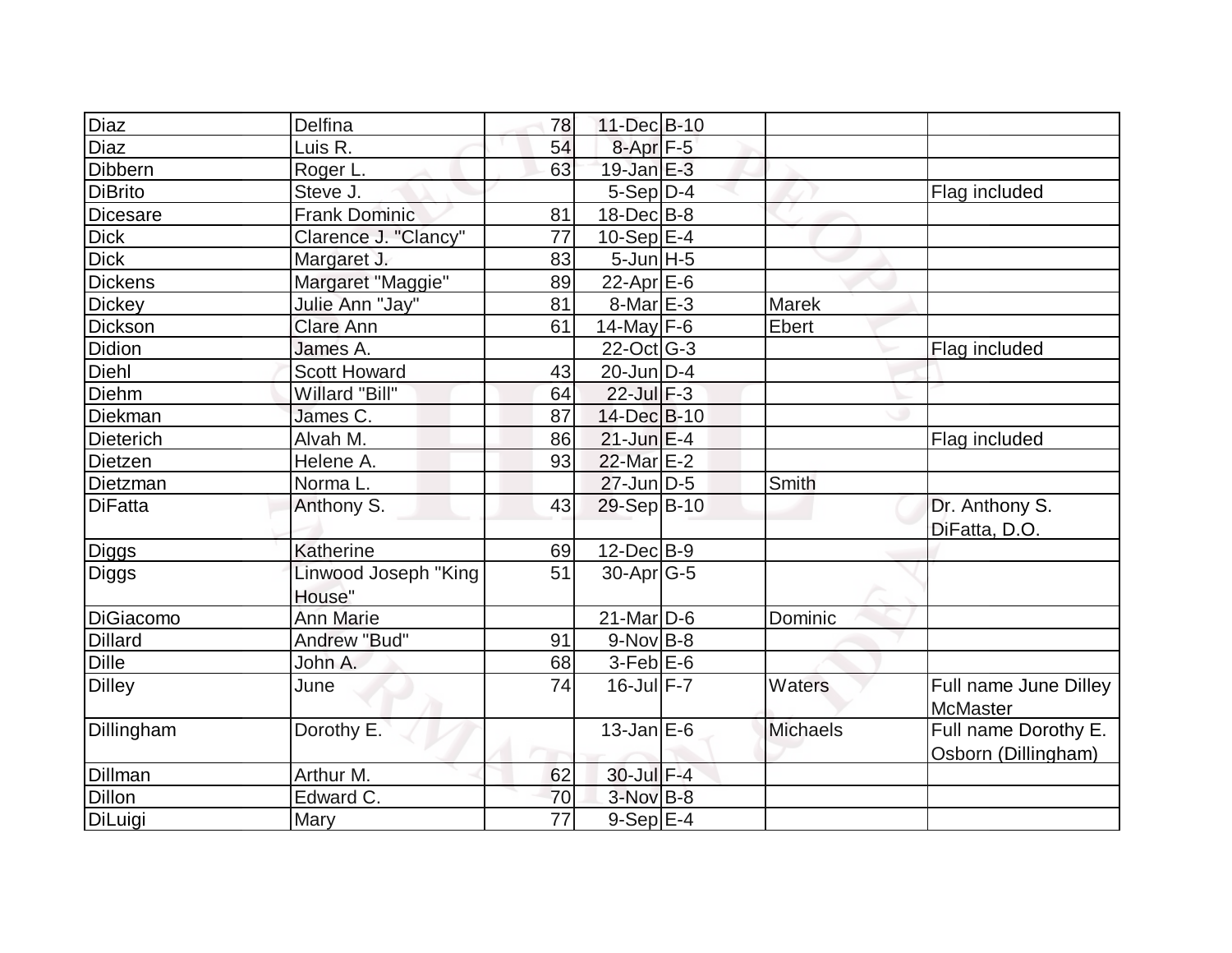| Dimauro         | Shirley M.                 | 68              | $13$ -Dec $B-9$           |             |                          |
|-----------------|----------------------------|-----------------|---------------------------|-------------|--------------------------|
| Dimiceli        | Peter J., Jr.              | 28              | $12$ -Apr $E-3$           |             | Flag included            |
| Dimitrovski     | Jordanka                   | 71              | $17-Sep$ $E-5$            |             | Cross included           |
| <b>Dimos</b>    | John                       | 65              | $17 - Jan$ <sup>1-4</sup> |             | <b>Cross and Masonic</b> |
|                 |                            |                 |                           |             | emblem included          |
| Dinga           | Edward C.                  | 64              | 10-Sep $E-4$              |             |                          |
| Dingman         | Loren <sub>L</sub>         | 44              | $5$ -Jan $E-3$            |             |                          |
| <b>DiNovo</b>   | Veronica K.                | $\overline{77}$ | 19-Oct E-4                |             |                          |
| Diorio          | Alex, Ret. C.F.D.          | 90              | $22-Sep$ E-4              |             |                          |
|                 | "Liza"                     |                 |                           |             |                          |
| <b>Dirksen</b>  | Phyllis A.                 | 57              | $16$ -Dec $B$ -8          | Eenigenburg |                          |
| Disabato        | Jeanette                   | 66              | $8-Apr$ F-5               |             |                          |
| <b>Dittrich</b> | Robert W.                  | 78              | $10$ -Oct $D-5$           |             | Flag and Picture         |
|                 |                            |                 |                           |             | included                 |
| <b>Dittrich</b> | <b>William Bradshaw</b>    | 62              | 28-Oct B-8                |             |                          |
| <b>Divish</b>   | Mildred A.                 | 82              | $9$ -Jan $F-4$            | Klecka      |                          |
| <b>Divjak</b>   | Robert                     | 74              | $7$ -Jul $F-4$            |             |                          |
| Dix             | Annie                      | 89              | $18$ -Apr $ D-4$          |             |                          |
| Dix             | <b>Ernest Maurice</b>      | 29              | 6-Feb <sup>E-5</sup>      |             |                          |
| <b>Dixon</b>    | Allen W., Sr.              | 75              | $26$ -Aug F-4             |             |                          |
| <b>Djokic</b>   | Marija                     | 78              | $1-Nov$ B-11              |             |                          |
| <b>Djurich</b>  | Dusan                      | 84              | $16-Sep$ F-3              |             |                          |
| Djuricin        | Aleksandar "Lala"          | 74              | $10$ -Apr $ I-4 $         |             |                          |
| <b>Dlugosz</b>  | Victoria                   | 90              | $13$ -Jul $E-4$           |             |                          |
| Dmitrovich      | Virginia                   | 84              | $23$ -Jan $F-5$           |             | Full name Virginia       |
|                 |                            |                 |                           |             | (Dmitt) Dmtrovich        |
| Dobda           | Henry J.                   | 81              | $2$ -May $D-4$            |             | Flag included            |
| Dobrowolsky     | Pauline                    | 65              | $11$ -Jan D-4             |             |                          |
| Dobrzyn         | Theodore "Ted"             | 91              | 13-Mar D-4                |             | Flag included            |
| Dockstader      | <b>Martin Lewis "Marty</b> | 62              | $20$ -Jul $E-4$           |             |                          |
|                 | Dee"                       |                 |                           |             |                          |
| Dodson          | Juanita                    | 69              | $7 - Apr$ $F-6$           |             |                          |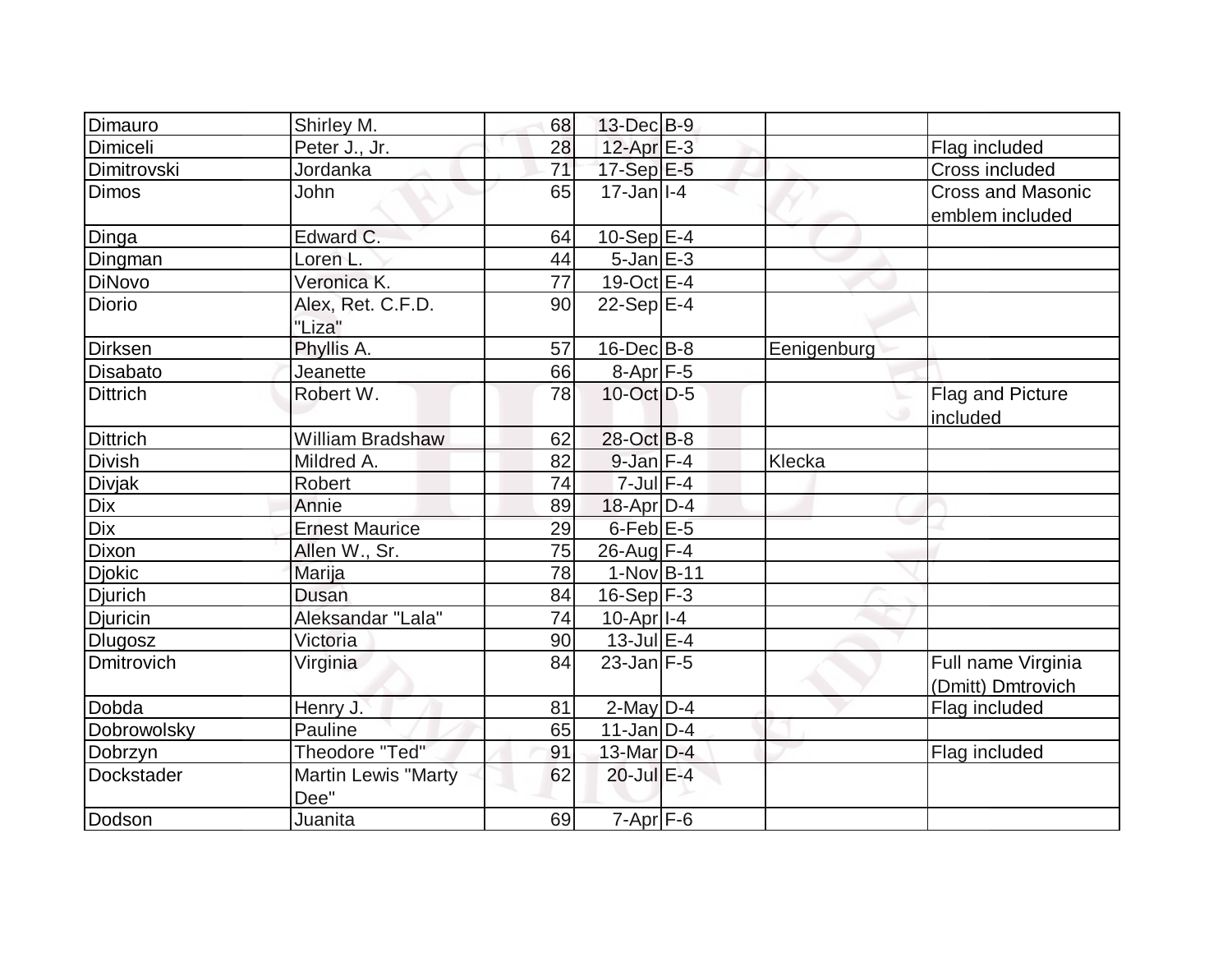| Donner          | Martha Ann "Auntie"   | 90 | 28-Mar D-4                         |                  |               |
|-----------------|-----------------------|----|------------------------------------|------------------|---------------|
| Donke           | Florence M.           | 93 | $8-Feb D-4$                        |                  |               |
| Donaldson       | Lucy                  |    | $27 - Dec$ B-10                    |                  |               |
| Donald          | John P. "Scotty"      | 77 | $11-Aug$ E-4                       |                  |               |
| Dompke          | Norbert F.            | 83 | 18-Mar $F-6$                       |                  | Flag included |
| Dommer          | Carl E.               | 85 | $25$ -Jun $F-5$                    |                  |               |
| Dommer          | Carl                  | 89 | 22-Oct G-3                         |                  | Flag included |
| Dominik         | <b>Chester Joseph</b> | 78 | $7 - Aug$   $1 - 4$                |                  | Flag included |
| <b>Dominick</b> | Delbert J.            | 89 | $21$ -Feb $ I-5 $                  |                  |               |
| Dominiak        | Ann                   | 83 | $13-Sep$ $E-4$                     | Matokar          |               |
| Dombrowski      | Edward J.             | 84 | 26-Jun   I-5                       |                  | Flag included |
| Dombrowski      | Harry L.              | 57 | $4$ -Dec $B$ -10                   |                  |               |
| Dombrowski      | Marie                 | 89 | $21$ -Mar $ D-6$                   | <b>Marszalek</b> |               |
| Dombrowski      | Lillian               | 96 | $10$ -Feb $E$ -4                   |                  |               |
| <b>Dolniak</b>  | Joseph A.             | 87 | $11$ -Jul $D-4$                    |                  | Flag included |
| Doll            | John D., Sr.          | 66 | $9-Oct$ <sup>1-4</sup>             |                  |               |
| Doll            | David Lee             | 32 | 23-Nov B-11                        |                  |               |
| <b>Dold</b>     | James W.              | 90 | $27 - Dec$ B-10                    |                  |               |
| Dolberry        | Ida A.                | 87 | $7-FebH-5$                         |                  |               |
| Dolasinski      | Eugene                | 78 | $20$ -Apr $E$ -6                   |                  | Flag included |
| Dolan           | Paul "Tom"            | 67 | $5$ -Dec $B$ -10                   |                  | Flag included |
| Dolan           | Eleanor J.            | 84 | $18$ -Aug F-4                      |                  |               |
| <b>Doffin</b>   | David J.              | 53 | $2-Sep$ $E-4$                      |                  |               |
| <b>Doffin</b>   | Rita A.               | 88 | $10$ -Aug E-4                      | Miller           |               |
| Doepping        | Milton H.             | 84 | $8$ -Jun $E - 5$                   |                  |               |
| Doell           | Connie E.             | 91 | $9$ -Jan $F-4$                     |                  |               |
| Doeing          | Virginia              | 62 | 14-Mar D-4                         |                  |               |
| Doege<br>Doege  | Gladys                | 84 | $10$ -Jan H-5<br>$14$ -Feb $ I-4 $ |                  |               |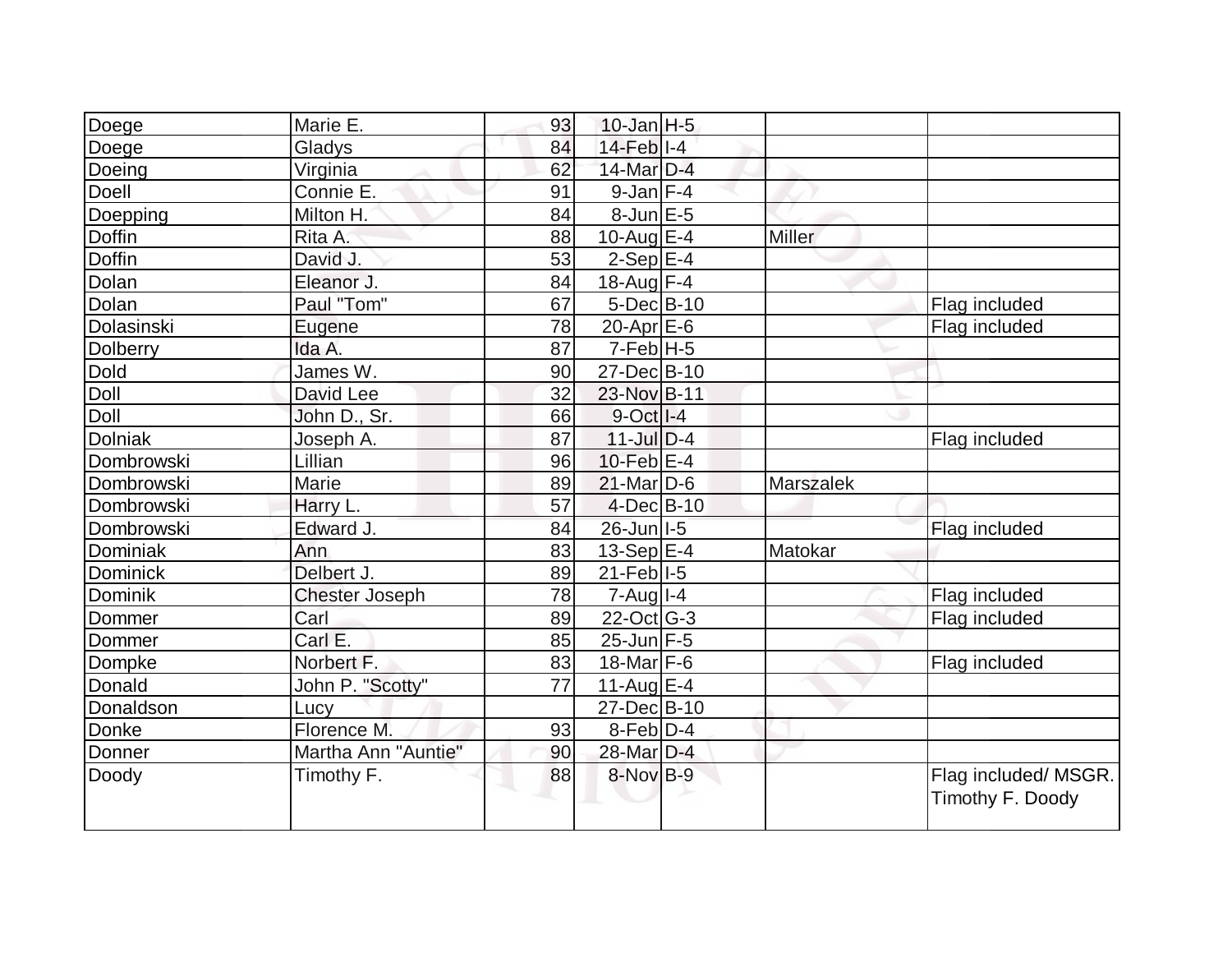| Dooley          | Olivemae                    | 84 | $23$ -Dec $B$ -8 |           |                                           |
|-----------------|-----------------------------|----|------------------|-----------|-------------------------------------------|
| Doornkaat       | Richard J.                  | 62 | 8-Dec B-11       |           |                                           |
| Dorin           | Zola Virginia               | 86 | 23-Nov B-11      |           |                                           |
| <b>Dorsett</b>  | Bartie L.                   | 73 | $10$ -Feb $E-5$  |           |                                           |
| Dorsey          | Catherine B.                | 95 | $2-Sep$ E-4      |           |                                           |
| Dosen           | Paul                        | 72 | 12-May F-4       |           | Flag included                             |
| <b>Doss</b>     | James Leroy "Lil<br>Jimmie" |    | $16$ -May D-4    |           |                                           |
| Doty            | Alberta f.                  | 80 | 12-Oct E-4       |           |                                           |
| Dougherty       | Rosina M.                   | 90 | $18$ -May E-6    |           |                                           |
| Doughman        | Paul Woodrow                | 85 | $22$ -Oct G-3    |           |                                           |
| Doughty         | Dennis K.                   | 61 | 10-Aug $E-4$     |           |                                           |
| Douglas         | Ray                         | 74 | 24-Oct D-5       |           |                                           |
| Downs           | <b>Harry Castell</b>        | 84 | $2$ -Jan $F-2$   |           | Flag included                             |
| Downs           | Hazel E.                    | 87 | 11-Sep $F-4$     | Williams  |                                           |
| Doxas           | Anna P.                     |    | $9$ -Feb $D-4$   |           | Cross inlcuded                            |
| Doyle           | Dorothy J.                  | 70 | 13-May $F-5$     | Karr      |                                           |
| Doyle           | Kathleen L.                 | 57 | $26-Sep D-4$     | Gallagher |                                           |
| <b>Draba</b>    | Frances M.                  | 89 | $9$ -Jun $F-5$   | Murharsky |                                           |
| <b>Drac</b>     | John F.                     | 84 | $18-Sep$ F-4     |           | Prof. Dr. John F. Drac                    |
| <b>Dragos</b>   | Christine M. "Tina"         | 57 | 30-Mar E-5       |           |                                           |
| <b>Drakis</b>   | Walter J.                   | 81 | 15-Mar $E-4$     |           |                                           |
| Drangmeister    | <b>James Phillip</b>        | 35 | $13$ -Apr $E-4$  |           |                                           |
| Drennan         | Gary M.                     | 48 | $28$ -Dec $B$ -8 |           |                                           |
| <b>Dressel</b>  | <b>Betty Mae</b>            |    | 30-Nov B-10      | Harmon    | Full name Betty Mae<br>(Dressel) Poliquin |
| Dreyfus         | Sylvie                      |    | $3$ -Aug E-5     |           |                                           |
| <b>Driscoll</b> | Carol J.                    | 66 | 26-Oct B-9       |           |                                           |
| <b>Drobac</b>   | <b>Nick</b>                 | 82 | 29-Jul F-5       |           | Flag included                             |
| <b>Drobnak</b>  | Rose M.                     | 92 | 28-May F-9       | Crosetto  | Full name Rose M.<br>(Fazio) Drobank      |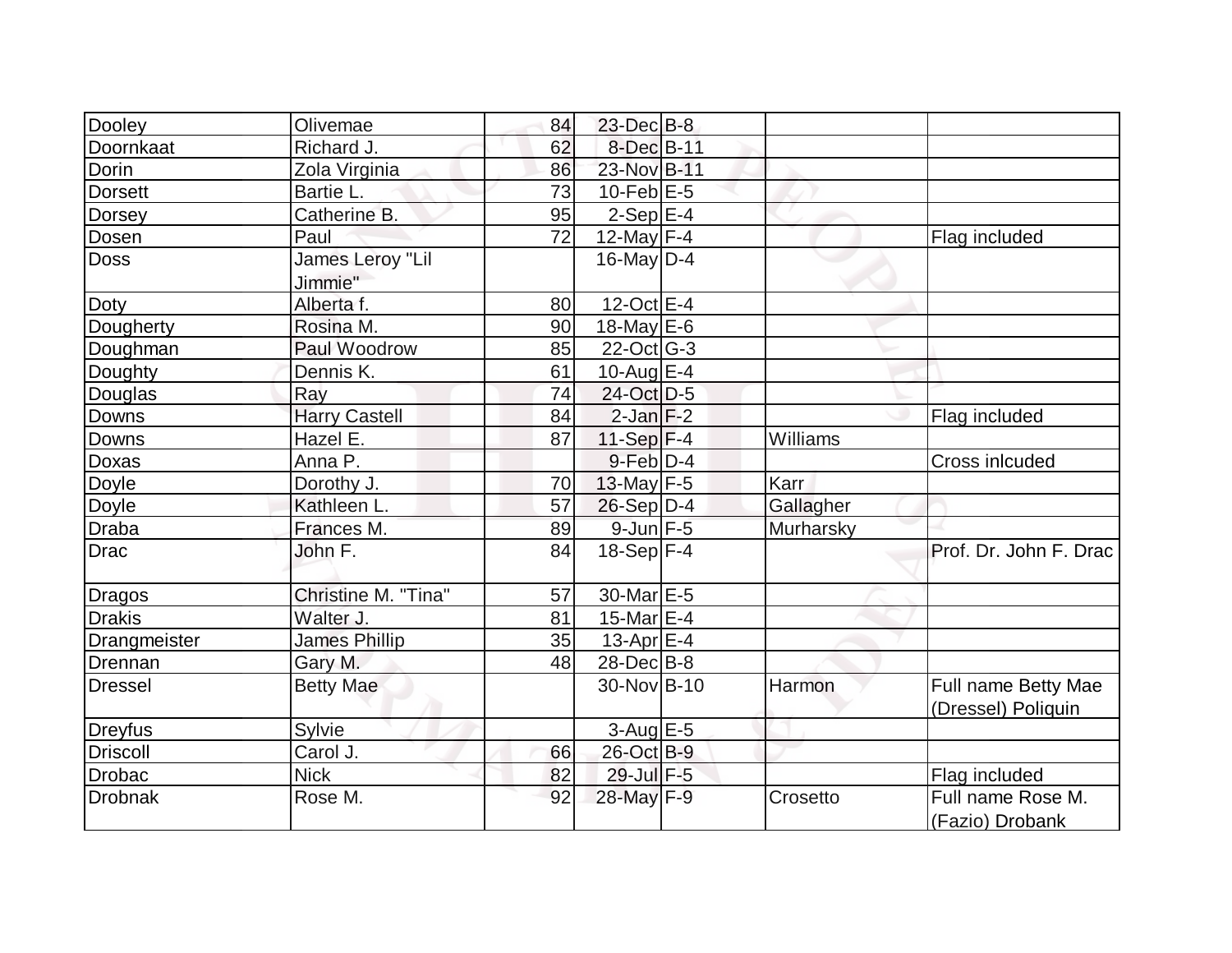| Dropski           | Kirsten                  | Infant        | $6$ -Nov $B$ -10      |             |                                     |
|-------------------|--------------------------|---------------|-----------------------|-------------|-------------------------------------|
| <b>Droski</b>     | <b>Theresa</b>           | 71            | $7$ -Jul $F-4$        |             | Full name Theresa<br>Blejski Droski |
| <b>Drosos</b>     | Katherine F:             | 78            | $25$ -May E-5         |             | Full name Katherine<br>F. (Corner)  |
| Drozda            | John                     | 83            | $15$ -Dec $B$ -8      |             | Flag included                       |
| <b>Drozdz</b>     | <b>Nellie</b>            | 81            | $4$ -Nov B-8          | <b>Stok</b> |                                     |
| Drozdzinski       | Celia                    | 88            | 10-Aug $E-4$          |             |                                     |
| <b>Drzewiecki</b> | Jacqueline "Jackie"      | 63            | $1-Sep$ $F-3$         | Davids      |                                     |
| Du Beau           | Mary A.                  | 95            | $29-Oct$ B-8          |             |                                     |
| <b>Dubach</b>     | Arthur C., Jr. "Chuck"   | 73            | $8$ -May $1-4$        |             |                                     |
| <b>Dubich</b>     | <b>Adeline Rose</b>      | 86            | 14-Oct F-5            |             |                                     |
| <b>DuBois</b>     | Victoria F.              | 72            | $23$ -Feb $E-3$       |             |                                     |
| <b>Dubose</b>     | Ralph W.                 | 81            | $22$ -Jun $E-6$       |             |                                     |
| Duda              | Jeffrey                  | 53            | $6$ -May $F-5$        |             |                                     |
| <b>Dudrey</b>     | Norman D.                | 68            | $16$ -Feb $E-4$       |             | Flag included                       |
| Duesing           | <b>Clarence Franklin</b> | 71            | $9$ -Jun $F - 5$      |             | Flag included                       |
| Dugger            | <b>Donald Gene</b>       | 74            | 20-Dec B-9            |             |                                     |
| <b>Duggins</b>    | Jerry D.                 | 64            | $9$ -Jul $F-9$        |             |                                     |
| Duhamell          | Elizabeth N.             | two<br>months | $26$ -Jan $E-3$       |             |                                     |
| Dujmovich         | Theresa A.               | 35            | $25$ -Jan D-4         |             |                                     |
| <b>Dulio</b>      | Daniel                   | 77            | 20-Nov B-11           |             | Flag included                       |
| Dulkoski          | <b>Thomas Michael</b>    | Infant        | $18$ -May E-6         |             |                                     |
| Dumbsky           | Margaret M.              |               | $7$ -Dec $B$ -10      |             |                                     |
| Dumbsky           | Gertrude                 | 77            | $3-May$ $E-4$         |             |                                     |
| Dunlap            | Benjamin Q.              | 83            | $18$ -Aug F-4         |             |                                     |
| Dunn              | Lois M.                  | 73            | $24$ -Aug $E-4$       |             |                                     |
| Dunn              | Ronald A.                | 68            | 11-Dec B-10           |             | Flag included                       |
| Dunne             | John Edward, Sr.         | 76            | $5 - Apr$ $E - 4$     |             | Flag included                       |
| <b>Dupczak</b>    | Walter                   | 82            | 27-Mar <sub>1-6</sub> |             | Flag included                       |
| Duray             | Margaret                 | 96            | $15$ -Nov $ B-9 $     | Kaminsky    |                                     |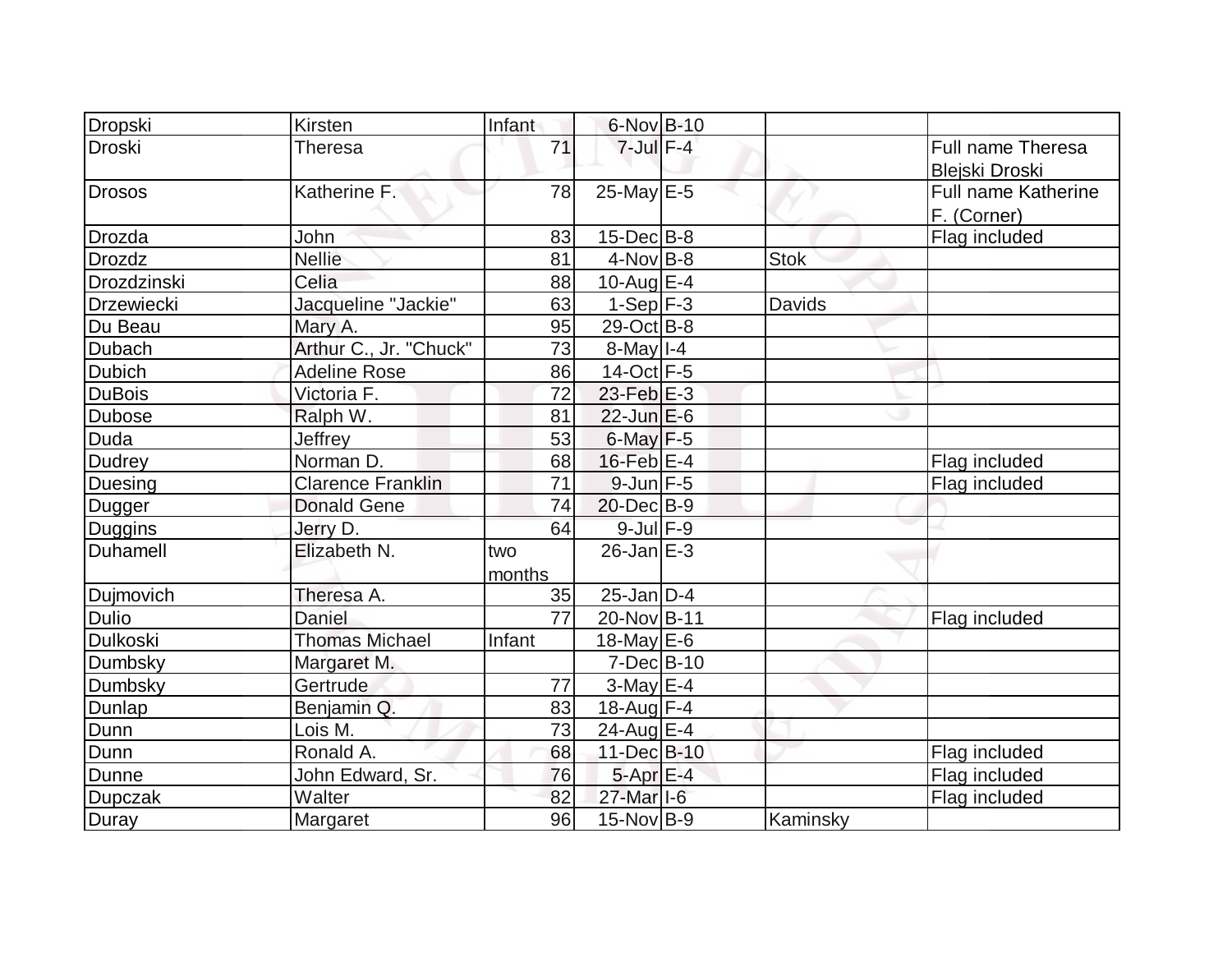| Durco            | Anna                | 80 | 19-Aug F-4         |            |                     |
|------------------|---------------------|----|--------------------|------------|---------------------|
| Durham           | Carol               | 65 | 5-Oct E-4          | Spedus     |                     |
| Durham           | Michael F. "Mike"   | 54 | $3-Apr$ H-5        |            |                     |
| <b>Durso</b>     | Anthony             | 81 | 19-May $F-5$       |            |                     |
| <b>Dutczak</b>   | Patricia Mary       | 66 | $4$ -Feb F-5       | Carver     |                     |
| Dutka            | Sophie              | 90 | $3-Mar$ F-4        |            |                     |
| <b>Duvall</b>    | James C. "Cal"      | 91 | $30$ -May D-5      |            |                     |
| Dwardy           | Jean                | 79 | $16-Sep$ F-3       |            | Full name Jean      |
|                  |                     |    |                    |            | (Greichunos) Dwardy |
|                  |                     |    |                    |            |                     |
| Dwardy           | Jean                |    |                    |            |                     |
| <b>Dworkin</b>   | Harry M.D.          |    | $10$ -Mar $F-4$    |            |                     |
| Dwyer            | David Sr.           | 53 | $7$ -Jul $F$ -5    |            |                     |
| Dwyer            | Margaret H.         | 59 | $9$ -Jan $F-4$     |            |                     |
| <b>Dybel</b>     | <b>Mary Frances</b> | 70 | $4$ -Nov B-8       | Hart       |                     |
| <b>Dybis</b>     | Isabel              | 85 | 18-Dec B-8         |            |                     |
| $\overline{Dye}$ | <b>Rita</b>         | 70 | $28$ -Jul $F-5$    | Pilipovich | Full name Rita      |
|                  |                     |    |                    |            | <b>Praschak Dye</b> |
| Dyer             | Rita G.             | 78 | $15$ -Jun $E$ -5   |            |                     |
| Dykema           | Judy D.             | 64 | $21$ -Mar $D-6$    |            |                     |
| <b>Dyson</b>     | Bill                | 42 | $30$ -Apr $G-5$    |            |                     |
| <b>Dziepak</b>   | <b>Freddia Mae</b>  | 79 | 16-Aug $E-3$       |            |                     |
| Dziepak          | Helen               | 80 | $15$ -Jan $F-5$    |            |                     |
| Dzyacky          | Regina F.           | 81 | $8$ -Jan $F-4$     |            |                     |
| Eads             | Arthur H.           | 77 | $29$ -Dec $ B-8$   |            | Flag included       |
| Eafolla          | Frances             | 86 | $21$ -Jan F-5      |            |                     |
| Eagan            | Betty P.            | 86 | $29$ -Aug $D$ -6   |            |                     |
| Earl             | Dona J.             | 77 | $31$ -Jan H-5      |            |                     |
| Earnshaw         | Magdalene "Mike"    | 64 | $9$ -Oct $ I - 4 $ | Reinsma    |                     |
| Easley           | Lane Alexander      |    | 22-Oct G-3         |            |                     |
| Easter           | Joshua Michael      | 21 | 12-Sep D-5         |            |                     |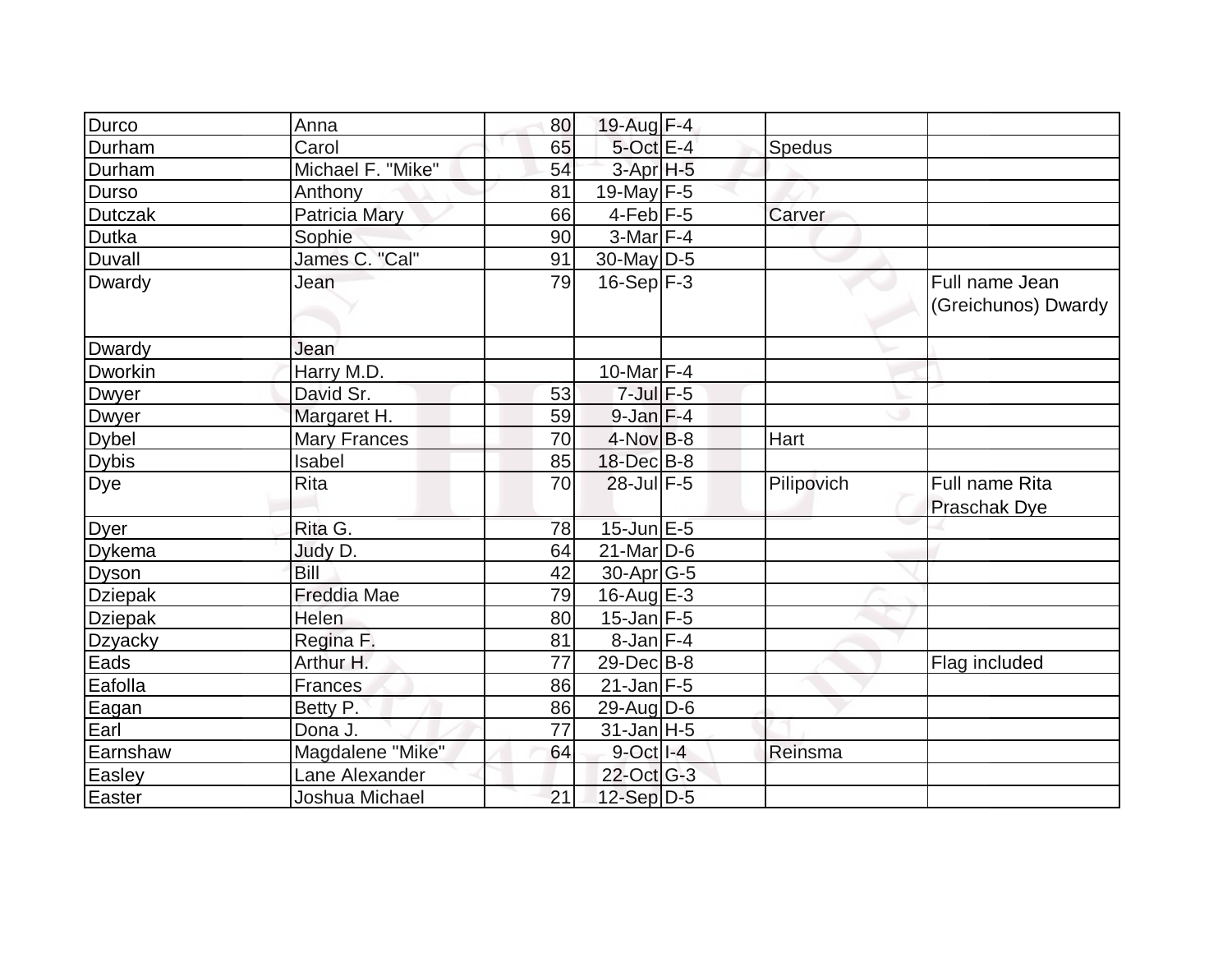| Eaton              | Edna                  | 81 | $5$ -Mar $F - 5$                       |  | Full name Edna       |
|--------------------|-----------------------|----|----------------------------------------|--|----------------------|
|                    |                       |    |                                        |  | (Miller) Eaton       |
| Eaton              | Gene R.               |    | $9$ -Dec $B$ -9                        |  |                      |
| Eaton              | <b>John Thomas</b>    | 85 | $23$ -Jan $ F-5 $                      |  | Flag included        |
| Ebbens             | Shari                 | 41 | $1-Nov$ B-11                           |  | Full name Shari      |
|                    |                       |    |                                        |  | <b>Harper Ebbens</b> |
| <b>Ebbens</b>      | Steven G.             | 48 | 14-Dec B-10                            |  |                      |
| Echterling         | <b>Mark Gregory</b>   | 49 | $11-Sep$ F-4                           |  |                      |
| <b>Eckels</b>      | Guy                   | 88 | $2$ -Jan $F-2$                         |  |                      |
| Ectherling         | Joyce Lynn            | 48 | $9$ -Feb $E-3$                         |  |                      |
| Ector              | John P.               | 59 | $1-Apr$ $E-5$                          |  |                      |
| Ede                | Richard H., Jr.       | 77 | $9$ -Jan $F-4$                         |  |                      |
| Edgar              | <b>Gerald Stewart</b> | 61 | 16-Mar E-5                             |  |                      |
| Edge               | Vicki M.              | 49 | 18-May $E-6$                           |  |                      |
| Edquist            | Kenneth H.            | 77 | 13-Oct F-4                             |  |                      |
| Edwards            | Mary Ruth             | 83 | $9$ -Jan $F-4$                         |  |                      |
| Edwards            | <b>Russell</b>        | 90 | $23$ -Jan F-5                          |  |                      |
| Edwards            | James Arthur, Jr.     |    | $18$ -Jun $F-5$                        |  | Flag included        |
| Edwards            | <b>Donte Terill</b>   | 20 | 14-Jun E-4                             |  |                      |
| Edwards-Wisniewski | Esther R.             | 79 | $11$ -Jan $D-6$                        |  |                      |
| Eggers             | V. Fred               | 66 | $25$ -Jun $F-5$                        |  |                      |
| Eichler            | Wilma J.              | 74 | $20-Sep$ $E-4$                         |  |                      |
| Eickleberry        | Carl Neil (Huck)      |    | $27$ -Mar <sub><math> I-6</math></sub> |  |                      |
| Eierman            | Charles J.            | 80 | 6-May $F-5$                            |  | Flag included        |
| Eisman             | <b>Bruno</b>          | 90 | 11-Sep $ F-4$                          |  | Flag included        |
| Ekamp              | John A. "Poppie"      | 44 | $17 - Jan$ <sup>1-4</sup>              |  |                      |
| Ekenbary           | Alice                 |    | $9$ -Jun $F - 5$                       |  |                      |
| Ekerman            | Angeline E. "Angie"   | 92 | $8$ -May $1-5$                         |  | Picture included     |
| Ekholm             | Ernest W.             | 96 | 14-Jan F-5                             |  |                      |
| Elabor             | <b>Drew</b>           | 45 | $2$ -Jun $F - 5$                       |  |                      |
| Elder              | Virginia Lee "Ginger" | 50 | $12$ -Feb $ F-4$                       |  |                      |
|                    |                       |    |                                        |  |                      |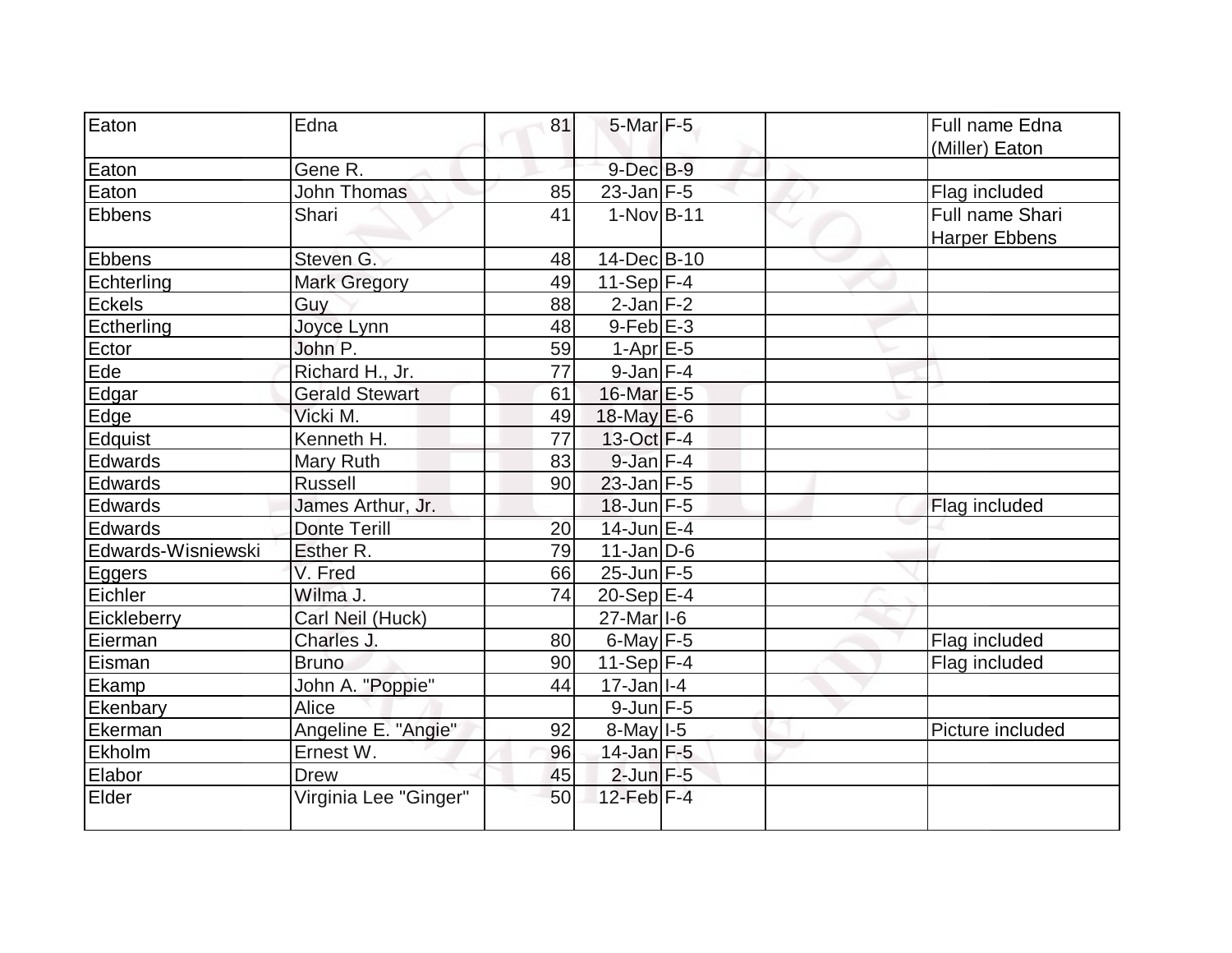| Eldred       | Neil E.              | 78 | 13-Oct F-4              |             |                  |
|--------------|----------------------|----|-------------------------|-------------|------------------|
| Eldridge     | Douglas              | 55 | $4$ -Jan $D-4$          |             |                  |
| Eldridge     | James                | 76 | 14-Dec B-10             |             |                  |
| Eldridge     | D. Scott             | 55 | $5$ -Jan $E-3$          |             |                  |
| Elipani      | Joseph B.            | 24 | $17$ -Nov B-8           |             |                  |
| EII          | Catherine            | 86 | $27$ -Apr $E$ -5        | <b>Ubik</b> |                  |
| Ellinghausen | David W.             | 43 | 21-Dec B-10             |             |                  |
| Elliot       | <b>Robert James</b>  | 59 | 23-Nov B-11             |             |                  |
| Elliott      | <b>Marie</b>         | 92 | 24-Apr <sub>1-5</sub>   |             |                  |
| Ellis        | Jack E.              | 74 | 29-Nov B-10             |             |                  |
| Ellis-Jaeger | Trudy                | 57 | 14-Dec B-10             |             |                  |
| Ellison      | Coy Kirts            | 82 | $21-Oct$ F-4            |             |                  |
| Ellison      | Cleo                 | 93 | 17-Mar F-5              |             |                  |
| Ellsworth    | <b>Diana</b>         | 57 | $3-May$ $E-4$           | Olsen       |                  |
| Elmore       | Maxine E.            | 63 | $8-Auq$ D-4             |             |                  |
| Elo          | Ronald John          | 58 | 11-May D-5              |             |                  |
| Emerick      | <b>Rita</b>          | 90 | $4-Feb$ $F-5$           |             |                  |
| Emig         | Candace L.           | 55 | $9$ -Jan $F-4$          |             |                  |
| Emrich       | Sophia J.            |    | 29-Jul F-5              |             |                  |
| Enders       | Susan K.             | 54 | $30-Sep B-9$            |             |                  |
| Enders       | Susan K.             | 54 | $13-Oct$ F-4            |             | Picture included |
| Engerski     | Jean K.              | 93 | $7 - Apr$ $F - 7$       |             |                  |
| Englebert    | William B. L. "Bill" | 85 | $17-Sep$ <sup>E-4</sup> |             |                  |
| Enright      | Roger F.             | 70 | $27$ -Feb $ G-5$        |             |                  |
| Ensign       | <b>John Lawrence</b> | 55 | $22$ -Feb $D-6$         |             |                  |
| Erdelyi      | George A.            | 85 | 14-Feb $E-5$            |             |                  |
| Erdman       | Richard D.           | 16 | $4$ -Dec $B$ -10        |             |                  |
| Ericksen     | Lynn Carol           | 46 | $4$ -Mar F-5            | Ruthrauff   |                  |
| Erickson     | Kenneth A.           | 83 | 10-Aug $E-4$            |             |                  |
| Erickson     | <b>Glen Howard</b>   | 52 | $3-Apr$ H-5             |             |                  |
| Erickson     | Elizabeth L. (Betty  | 79 | 22-Jul F-3              |             |                  |
|              | Lou)                 |    |                         |             |                  |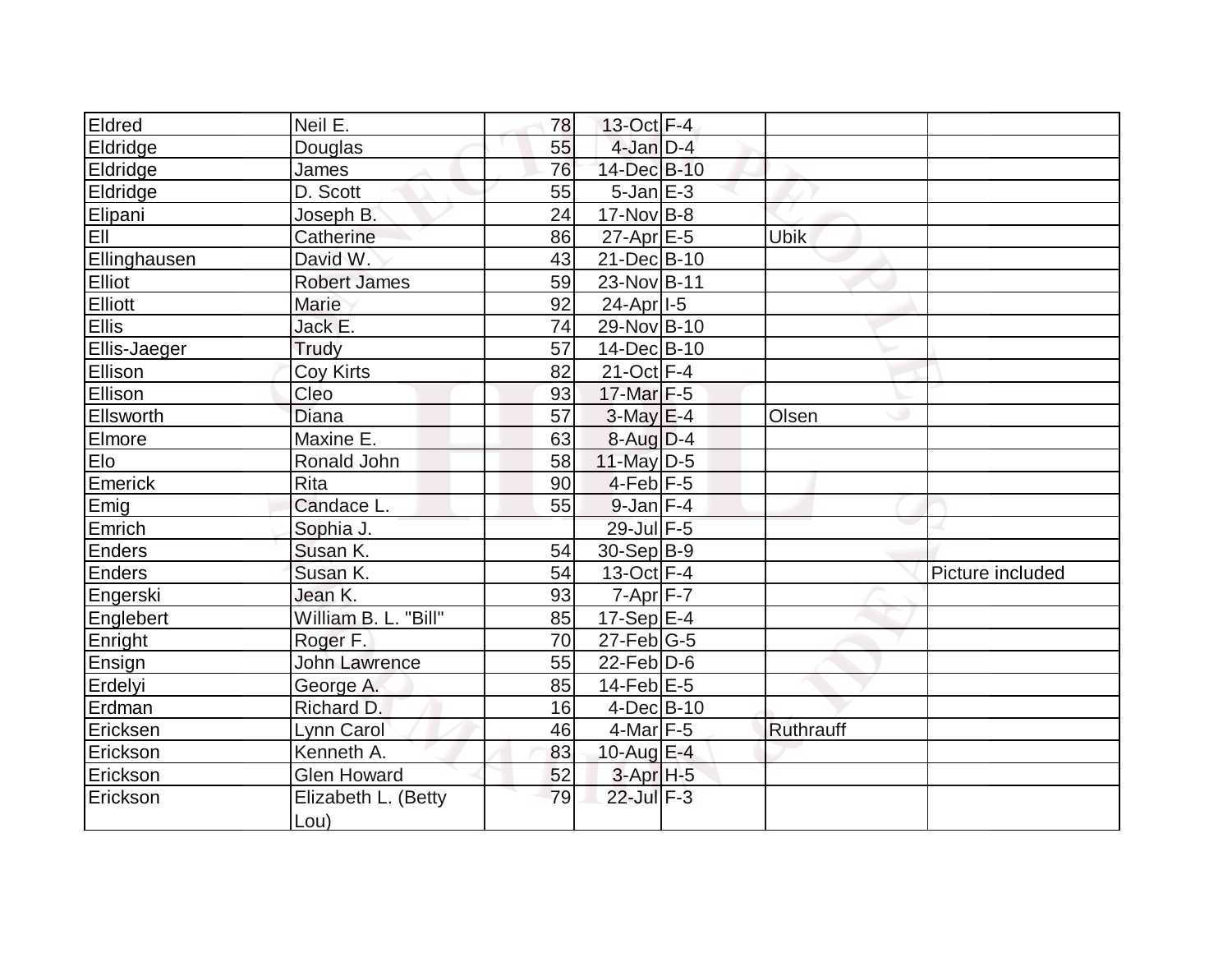| Erickson        | Dorothy Violet                  | 76 | $2$ -Mar $E-5$        | Radelia        |                            |
|-----------------|---------------------------------|----|-----------------------|----------------|----------------------------|
| Erlandson       | Charles F.                      | 70 | $13$ -Jan $E-5$       |                |                            |
| Ernst           | George F.                       | 80 | 13-Apr $E-4$          |                |                            |
| <b>Escoe</b>    | Tanya Marie                     | 20 | $22$ -Jul $F-3$       |                |                            |
| Escutia         | Juana A.                        | 62 | $13-Oct$ F-4          |                |                            |
| Eskridge        | Carl                            | 84 | $14$ -Oct F-4         |                | Flag included              |
| <b>Eskridge</b> | Karin M.                        | 51 | $13$ -Feb $E-5$       |                |                            |
| Espitia         | Josafat "Joe"                   | 75 | 28-Nov B-10           |                | Flag included              |
| <b>Estes</b>    | Donlad M.                       | 85 | $3-Feb$ $E-7$         |                | Flag included              |
| Estes           | Michael John                    | 23 | $24-Sep$ F-4          |                |                            |
| Estler          | Mary Elizabeth                  | 84 | $16$ -Feb $E-4$       |                |                            |
| Estler          | Mary E.                         | 84 | $14$ -Feb $ I-4$      |                |                            |
| Estrada         | Janice E.                       | 55 | $22$ -Aug $D-4$       |                |                            |
| Etchason        | Sylvia L.                       | 96 | $5$ -Jun $H$ -5       |                |                            |
| Etchason        | Mary E.                         | 82 | $28$ -Dec $B$ -8      |                |                            |
| Etcherling      | James E.                        | 87 | $8$ -Oct $ G-5 $      |                | Flag included              |
| Etcherling      | Mark Edward                     | 55 | $9$ -Mar $E-4$        |                |                            |
| Etcherling      | Raymond R.                      | 90 | $30$ -Jan $E-5$       |                |                            |
| Etemadi         | Elizabeth Ann                   | 47 | 25-Nov B-4            | <b>Tinsley</b> |                            |
| Etnire          | Mrjories W. "Curly"             | 87 | 28-Nov B-10           |                |                            |
| Evans           | Susanne C.                      | 42 | $1-Apr \, E-5$        |                |                            |
| Evans           | Leonard L.                      | 55 | $21-Sep$ $E-5$        |                | Flag included              |
| Evans           | <b>Harry Wilbert</b>            | 93 | $5-Apr$ D-6           |                |                            |
| Evans           | Richard E.                      | 62 | $23-Sep$ F-4          |                |                            |
| Evans           | Robert V.                       | 74 | $28-Sep$ $E-4$        |                |                            |
| Evanson         | Louise                          | 80 | $6-Sep$ $E-2$         |                | Star of David included     |
| Evanson         | <b>Meyer</b>                    | 83 | 16-May D-4            |                | Cross included             |
| Evanyo          | Anna                            | 95 | $31$ -Mar F-6         |                | Picture included           |
| Evensen         | William, Sr. "Stormy"<br>"Bill" | 65 | 18-Nov B-8            |                | Masonic emblem<br>included |
| Everett         | Millicent N.                    | 95 | 14-Apr <sub>F-5</sub> | Thatcher       |                            |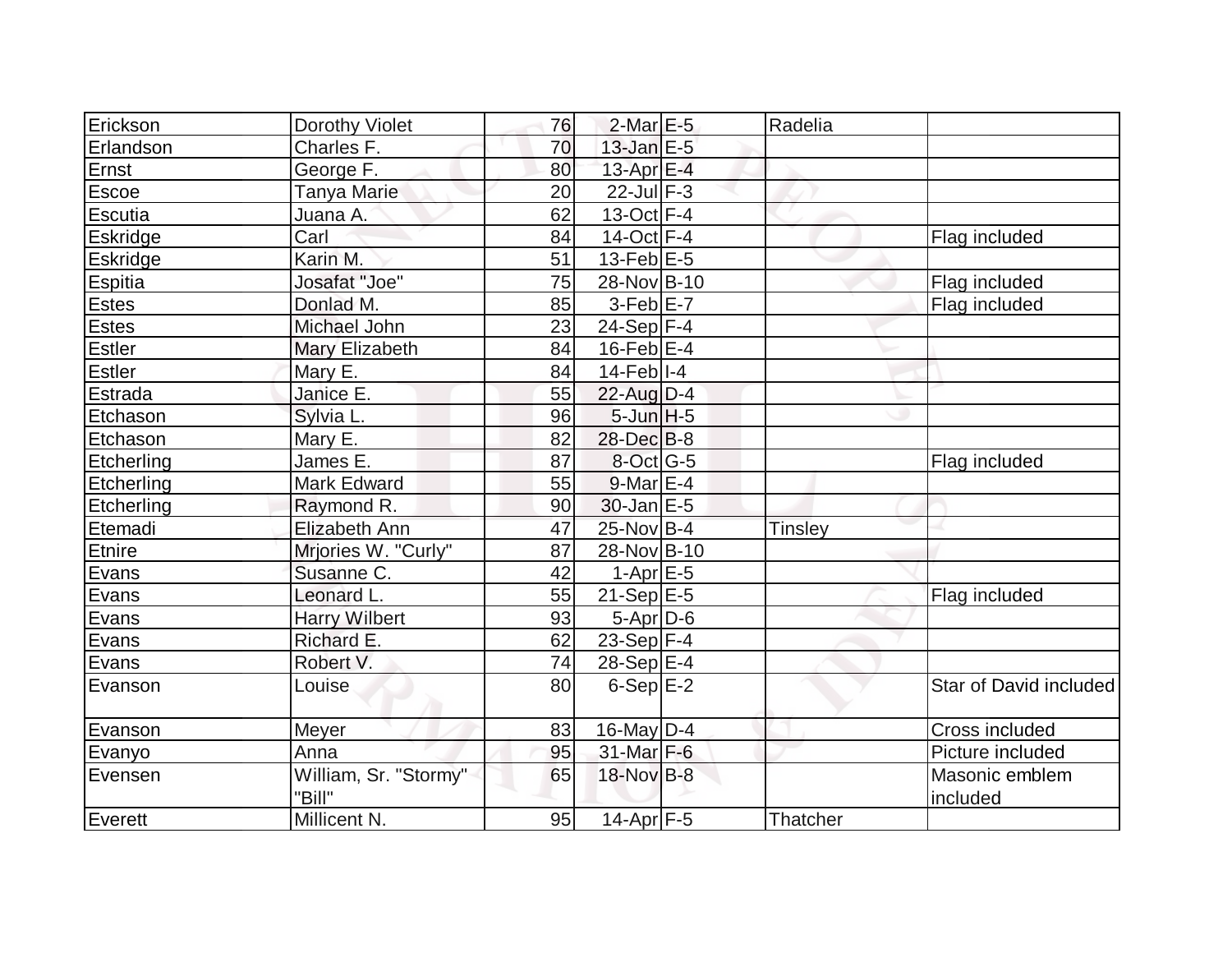| Evion          | Ann Mae                   | 73 | $27$ -Apr $E$ -5  |               |                      |
|----------------|---------------------------|----|-------------------|---------------|----------------------|
| Ewen           | Alice Mineva              | 84 | $17$ -Feb $E-3$   |               |                      |
| Eyber          | Terry N.                  | 42 | 27-Nov B-8        |               |                      |
| Eyrich         | Carl A.                   | 72 | $1-Dec$ $B-9$     |               |                      |
| Fabian         | Julia M.                  | 82 | $15$ -Feb $ D-4$  |               |                      |
| Faitak         | Judith A.                 | 69 | $15$ -May $I - 4$ | Meyer         |                      |
| Faitz          | John E.                   | 75 | $18$ -Jan $D-4$   |               | Flag included        |
| <b>Falatic</b> | Carol S.                  | 64 | $13-Oct$ F-4      |               | Full name Carol S.   |
|                |                           |    |                   |               | Falatic (Shirvinski) |
| Falk           | Oscar J., Jr.             | 81 | 11-Mar $F-6$      |               | Flag included        |
| Falkowski      | Thelma M.                 | 80 | $10$ -Jun $E-4$   |               |                      |
| <b>Fallis</b>  | James Madison, Sr.        | 87 | $17$ -Apr $ F-5 $ |               |                      |
| Fanning        | Orville J.                |    | 13-May F-5        |               |                      |
| Fant           | Thomas J.                 | 90 | $23$ -Jul $F-4$   |               |                      |
| Farag          | Donna K.                  | 57 | $9$ -Mar $E-4$    | <b>Baccus</b> |                      |
| Farley         | Donald C. "Don"           | 60 | 30-Oct B-10       |               |                      |
| Farmer         | <b>Constance "Connie"</b> | 71 | $31$ -Jul I-4     |               |                      |
| Farrell        | Lester B. "Lum"           | 91 | $4$ -Nov B-8      |               |                      |
| Farrow         | Almeda                    | 70 | 28-Apr F-5        |               |                      |
| Fary           | Ann                       | 81 | $18-NovIB-8$      | Tonkovich     | Full name Ann        |
|                |                           |    |                   |               | <b>Gombus Fary</b>   |
| Fathke         | Rhoda                     | 74 | 20-Marl-5         | Wilcox        |                      |
| Faught         | Mary Ann                  | 70 | $30$ -Jun $F-4$   |               |                      |
| Fauke          | Annabeth                  | 80 | $12$ -Jan $E-2$   |               |                      |
| Faurot         | Mary Lou                  | 81 | $22$ -Mar $E-3$   |               |                      |
| Fazio          | Rose M.                   | 92 | 28-May F-9        | Crosetto      | Full name Rose M.    |
|                |                           |    |                   |               | (Fazio) Drobank      |
| Fazio          | Valentine "Val"           | 68 | 23-Jan F-5        |               |                      |
| Fedorowitz     | Agnes R. "Connie"         | 85 | $5$ -Mar $F - 5$  | Oliver        |                      |
| Feeney         | Ellen C.                  | 61 | $27$ -May F-4     |               |                      |
| Feeny          | Darla J.                  | 67 | $4$ -Jun F-5      |               |                      |
| Fehrenbacher   | John S. "Jack"            | 70 | $26$ -May F-5     |               |                      |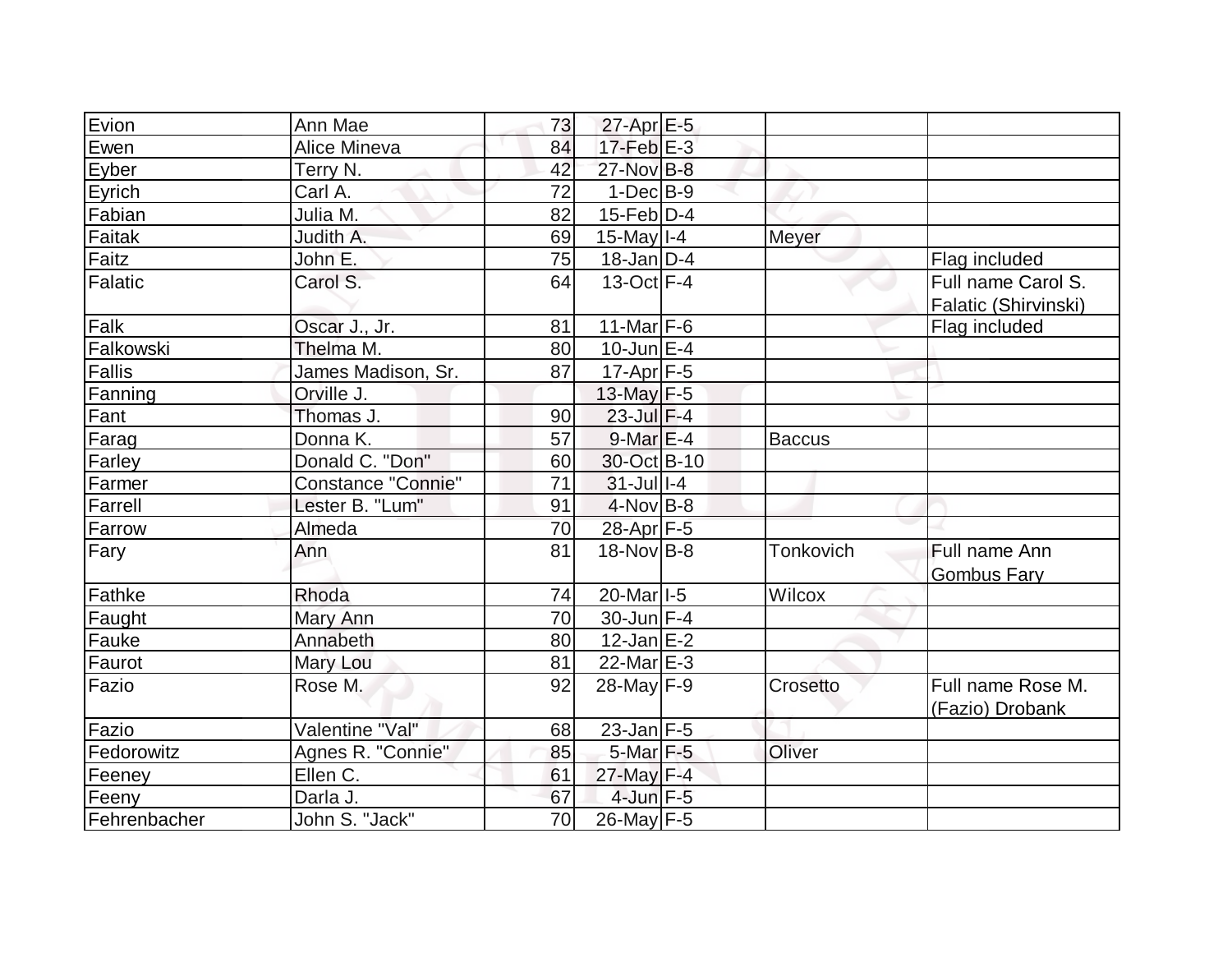| Fehrman        | Patricia       | 69 | 29-Aug D-6             |              |                                                |
|----------------|----------------|----|------------------------|--------------|------------------------------------------------|
| Feikema        | Mary E.        | 67 | $8-SepE-3$             | <b>Bosma</b> |                                                |
| Fejes          | Lorraine M.    | 94 | 12-May F-4             |              |                                                |
| Feldman        | Sylvia         |    | $9$ -Mar $E-5$         | Greenburg    |                                                |
| Feldman        | Nathan         | 88 | $19$ -Feb $ F-4 $      |              | Flag included                                  |
| Felinski       | Leah M.        | 84 | $27$ -Apr $E$ -5       |              |                                                |
| Femminella     | Lorene S.      | 47 | $7$ -Jan $F-5$         |              |                                                |
| Fenoglio       | Ronald L.      | 67 | $13$ -Jul $E-4$        |              |                                                |
| Fenske         | Shirley M.     | 68 | $20-Sep$ E-4           |              |                                                |
| <b>Fenters</b> | Deborah A.     | 54 | $21$ -Jan F-5          |              | Full name Deborah A.<br><b>Steiner Fenters</b> |
| Ference        | Ann B.         | 93 | 29-Oct B-8             | Patrick      |                                                |
| Ferkinhoff     | Margaret B.    | 95 | 11-Apr D-4             |              |                                                |
| Ferkinhoff     | Margaret B.    | 95 | $19$ -Feb $ F-4 $      |              |                                                |
| Fernandez      | Rudolph        | 59 | 11-Mar $F-6$           |              |                                                |
| Fernwalt       | Paul *         | 81 | 10-Aug $E-4$           |              | Flag and Picture<br>included                   |
| Ferrini        | Winona "June"  | 78 | $2$ -May $D-4$         |              |                                                |
| Ferwalt        | Paul           | 81 | 8-Aug D-5              |              | Flag and Picture<br>included                   |
| Fesko          | Frederick      | 62 | $16$ -Feb $E$ -4       |              |                                                |
| Fesler         | Anna           | 93 | $27$ -Aug F-5          | Palla        |                                                |
| <b>Fetters</b> | Mayer D.       | 91 | $31 -$ Jul $1 - 4$     |              | Flag included                                  |
| Ficht          | John J.        | 75 | $4-Sep H-3$            |              | Flag included                                  |
| Field          | Sophia         | 84 | $2$ -Jul $F-4$         |              |                                                |
| Fielding       | Irene M.       |    | 89 Novmebe B-8<br>r 12 | Thomas       |                                                |
| Fies           | Arthur H., Sr. |    | $27$ -May F-5          |              | Flag included                                  |
| Figley         | J. Howard      | 59 | 9-Mar E-5              |              |                                                |
| Filter         | Angeline       | 84 | $5$ -May $F-5$         | Wydra        |                                                |
| Finchum        | Mary           | 96 | 23-Oct I-7             |              | Full name Mary<br><b>Finchum Williams</b>      |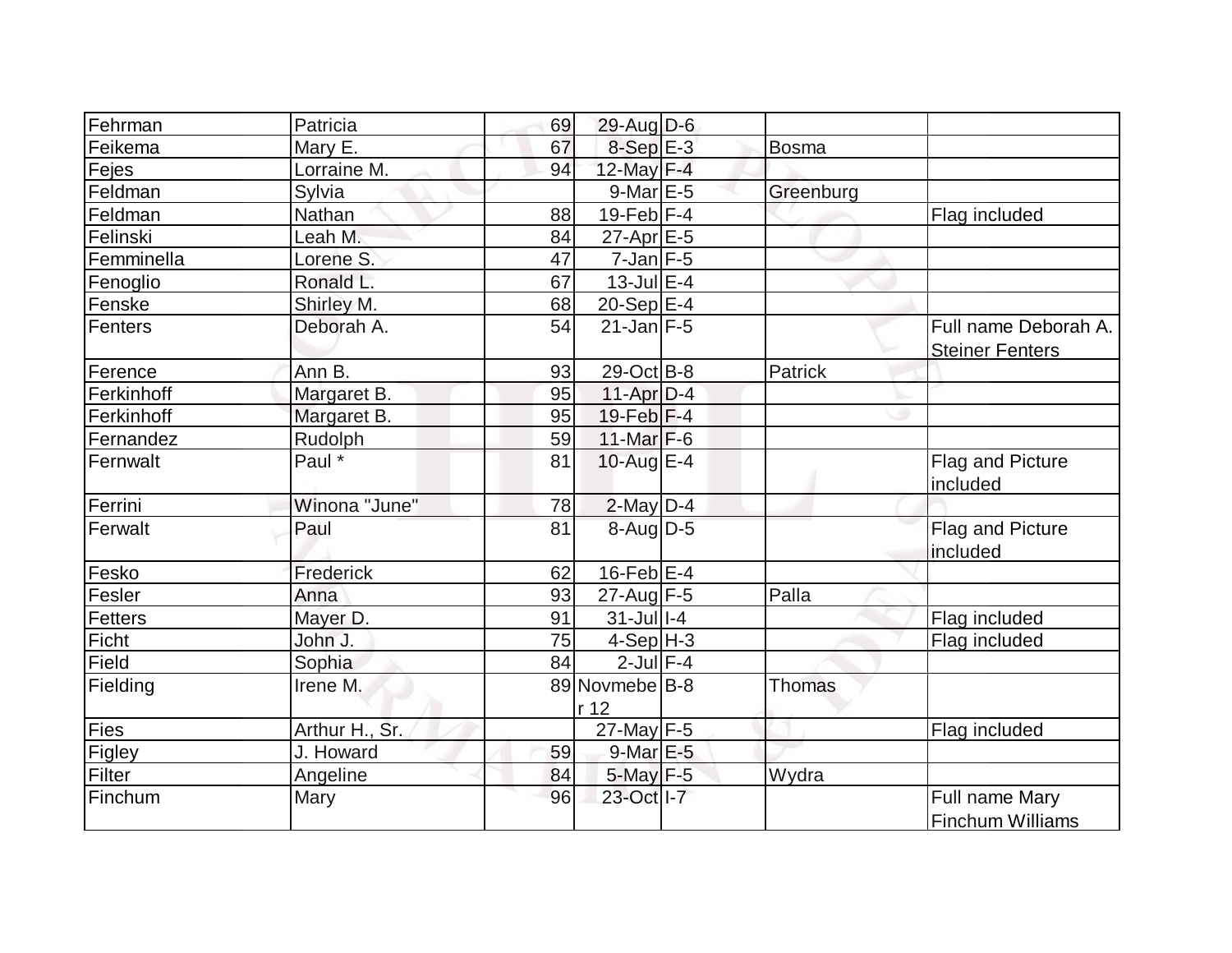| Findeisen     | Kathy J.                       | 50 | $3-Aug$ $E-5$     |               |                              |
|---------------|--------------------------------|----|-------------------|---------------|------------------------------|
| Finey         | William F.                     | 75 | 12-Nov B-8        |               |                              |
| Finkelstein   | Rose                           | 75 | $3$ -Aug $E$ -5   |               |                              |
| Finley        | Alice J.                       | 63 | $3$ -May $E-4$    |               |                              |
| Finnie        | Norma Mae                      | 81 | $2$ -Oct $H-4$    | <b>Riedel</b> |                              |
| Fisch         | Lucille                        | 83 | $9$ -Jun $F$ -5   |               |                              |
| Fischer       | William A.                     | 96 | $9-Apr$ F-5       |               |                              |
| Fischera      | Anna T.                        | 78 | $3-Feb$ $E-5$     | Alfons        |                              |
| Fisher        | Margaret M.                    | 79 | 14-Apr F-5        |               |                              |
| Fisher        | William                        | 87 | $11-Apr D-4$      |               |                              |
| Fisk          | <b>Terry Gale</b>              | 71 | $14$ -Nov B-8     |               | Flag included                |
| Fissinger     | Marguerite L. "Peggy"          | 69 | $24$ -Nov B-8     |               | <b>Cross included</b>        |
| Fitzgibbons   | Robert Sr. "Mac"               | 80 | $27$ -Dec $B-9$   |               | Flag included                |
| Fix           | <b>Richard</b>                 | 66 | $12$ -Aug $F-3$   |               |                              |
| Flaherty      | Juanita M.                     | 64 | $11$ -Jul $D-4$   |               |                              |
| Flanagan      | Elizabeth                      | 90 | $16-Sep$ F-3      |               | Picture included             |
| Flanagan      | Loretta M.                     | 92 | $2$ -Feb $E-3$    |               |                              |
| Fleming       | Anthony "Tony"                 | 51 | 23-Mar $E-6$      |               |                              |
| Fleming       | Helen                          | 90 | 1-May $G-8$       |               |                              |
| Fleming       | James A., Sr.                  | 91 | $12$ -Jun $ G-3 $ |               | Rev. James A.<br>Fleming Sr. |
| Fleming       | Dorothy Anna                   | 86 | 30-Mar E-5        |               |                              |
| Fleming       | Stanley E.                     | 74 | $26$ -Feb F-5     |               |                              |
| Flener        | Wiley E.                       | 72 | 23-Aug $E-4$      |               |                              |
| Flens         | Gertrude M.                    | 92 | $6$ -May $F-5$    | Wilczynski    |                              |
| Flora         | Clifton                        | 88 | $27$ -Aug F-5     |               | Flag included                |
| Florence      | Nathaniel                      | 76 | $16$ -Dec $ B-8$  |               |                              |
| <b>Flores</b> | John R.                        | 63 | 4-Dec B-10        |               |                              |
| Flores        | Matias C. Jr.                  | 75 | 30-Sep B-9        |               | Flag included                |
| Flores        | Daniel, Sr. "Danny<br>O'Brien" | 55 | $11$ -Jul $D-4$   |               |                              |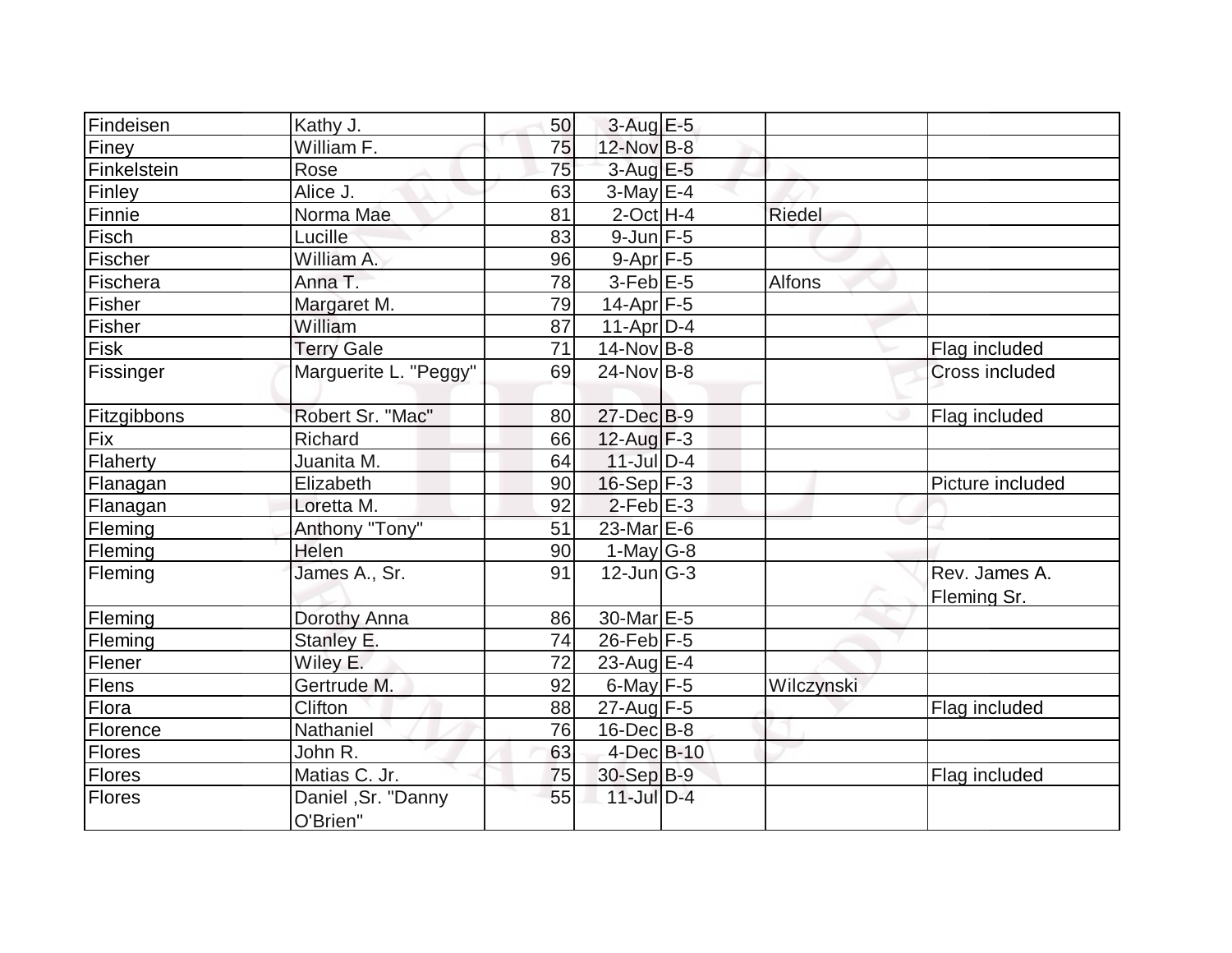| Flores        | <b>Adela Montez</b>    | 81 | $3-Nov$ B-8       |       |          |                             |
|---------------|------------------------|----|-------------------|-------|----------|-----------------------------|
| Flores        | Gloria                 | 77 | $7$ -Feb $ H$ -5  |       |          |                             |
| <b>Flores</b> | Sammy D.               | 75 | 31-Aug E-5        |       |          | Flag included               |
| Flores        | Kelly M.               | 35 | $1-Feb D-6$       |       |          |                             |
| <b>Flory</b>  | <b>George Lawrence</b> | 61 | $13$ -Aug F-4     |       |          | Picture included            |
| Floyd         | <b>Helen Frances</b>   |    | 64 Janaury        | $E-3$ |          |                             |
|               |                        |    | 26                |       |          |                             |
| Flude         | Catherine              | 97 | $4-NovB-8$        |       | Ulrich   | <b>Full name Catherine</b>  |
|               |                        |    |                   |       |          | <b>Danford Ulrich Flude</b> |
| Flute         | Lorraine               | 78 | $26$ -Dec $B-9$   |       |          |                             |
| Flynn         | Iris M.                | 55 | 30-Nov B-11       |       |          |                             |
| Flynn         | Kenneth W.             | 78 | 30-Sep B-9        |       |          | Flag included               |
| Flynn         | <b>Iris</b>            | 55 | 8-Dec B-10        |       |          | Picture included            |
| Foeller       | Janusch "John" "Red"   | 72 | $28$ -Aug $I - 4$ |       |          |                             |
| Foley         | Elizabeth I. "Bettie"  | 86 | 26-Feb F-5        |       |          |                             |
| Foley         | Mary Eva               | 90 | $9-Sep$ E-4       |       | Dyar     |                             |
| Follrad       | William                | 56 | $31$ -Jul I-4     |       |          |                             |
| Foltz         | Cecil D., Sr.          | 66 | 13-Mar 1-5        |       |          |                             |
| Forbes        | Dorothy Burt "Dot"     | 84 | 6-May $F-5$       |       | Van Horn |                             |
| Ford          | Richard A.             | 73 | $17$ -May E-3     |       |          |                             |
| Ford          | <b>Irene Marie</b>     | 70 | $16$ -Jan $ G-5 $ |       |          |                             |
| Ford          | Henry                  | 56 | 16-May $D-4$      |       |          |                             |
| Ford          | Lucille                | 84 | $2$ -May $D-4$    |       |          |                             |
| Foreman       | <b>Richard (Dick)</b>  | 62 | 19-Aug $F-4$      |       |          |                             |
| Foreman       | Mary Jane              | 69 | $28$ -Jan F-5     |       |          |                             |
| Fork          | <b>Richard Kenneth</b> | 72 | $21$ -Aug I-4     |       |          | Flag and Masonic            |
|               |                        |    |                   |       |          | emblem/ "Kenny"             |
|               |                        |    |                   |       |          | "The Dude"                  |
| Formoso       | Joseph                 | 74 | 21-Nov B-9        |       |          |                             |
| Forney        | Ronald D.              | 70 | 14-Aug I-6        |       |          |                             |
| Forsberg      | Elva                   | 90 | $25$ -Dec $B$ -6  |       |          |                             |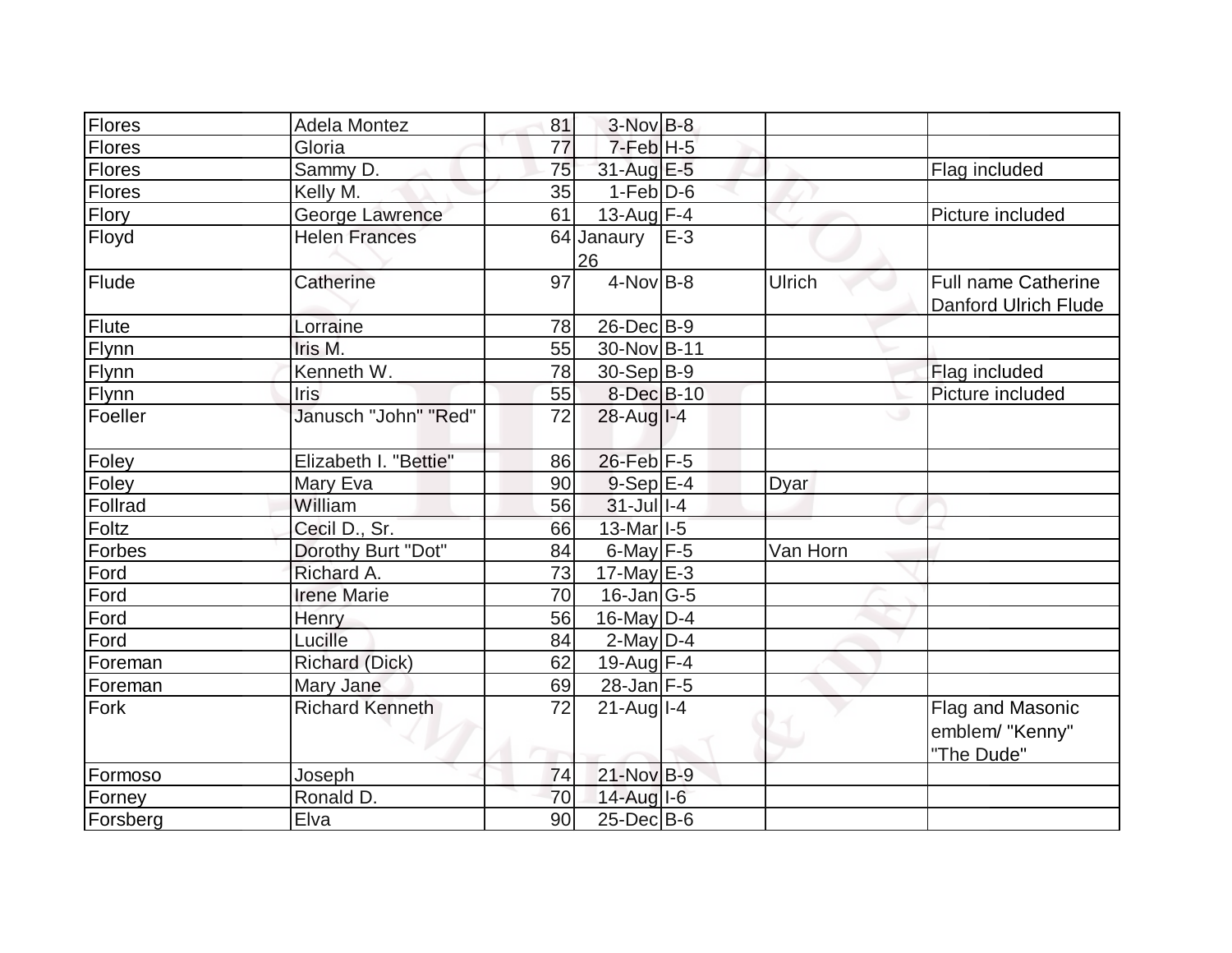| Forsberg   | Irene                               | 97     | $23$ -May $E-3$   |         |                                                     |
|------------|-------------------------------------|--------|-------------------|---------|-----------------------------------------------------|
| Fortier    | Maybelle E.                         | 88     | 13-Nov B-10       |         |                                                     |
| Fortin     | Levern                              | 96     | 25-Apr D-4        |         |                                                     |
| Fortunak   | Richard C., Sr.                     | 84     | $5-Sep D-5$       |         | Flag included                                       |
| Foster     | Donald W. Sr.                       | 51     | 29-Aug $D-7$      |         |                                                     |
| Foster     | Richard H.                          | 89     | 24-Feb $E-5$      |         |                                                     |
| Foster     | <b>Wallace Jefferson</b><br>"Wally" |        | $21$ -Mar $D-7$   |         |                                                     |
| Foster     | Irene E.                            | 89     | $15$ -Jul $F-5$   |         |                                                     |
| Foster     | Sarah Ellen                         |        | $12$ -Aug F-4     | Garten  |                                                     |
| Foster     | Myrtle E.                           | 93     | $3-Mar$ F-5       |         |                                                     |
| Foust      | Elda                                | 86     | $1-Mar$ $E-2$     |         |                                                     |
| Foust      | Lucille                             | 83     | $9$ -Jul $F-9$    |         |                                                     |
| Fowerbaugh | Raymond                             | 75     | $7$ -Jul $F$ -5   |         | Msgr. F. Raymond<br>Fowerbaugh/ Picture<br>included |
| Fowle      | William E. "Bill"                   | 91     | $27$ -Jun $D-5$   |         |                                                     |
| Fox        | Rosemary F.                         | 85     | $23$ -Apr $ I-5 $ |         | Rosemary F. (Fox)<br>Gage / Picture<br>included     |
| Fox        | Williadean                          | 75     | $10$ -Oct $ D-5 $ |         |                                                     |
| $F_{OY}$   | Emma K.                             | 76     | $13$ -Dec $B-9$   | Lake    |                                                     |
| Frailey    | Emma Louise                         | 97     | $21$ -Jul $F-4$   |         |                                                     |
| France     | <b>Kaden Michael</b>                | Infant | 18-May $E-6$      |         | Full name Kaden<br><b>Michael Clark France</b>      |
| Francis    | Thomas E.                           | 46     | $27$ -Jan $E-4$   |         |                                                     |
| Francis    | Joshua J.                           | 21     | $9-Nov B-9$       |         |                                                     |
| Francis    | Brian M.                            | 35     | $11-Feb$ $F-5$    |         |                                                     |
| Francisco  | William "Bill"                      | 69     | $6$ -Jun $D-5$    |         |                                                     |
| Francisey  | Marilyn Jeanne                      | 43     | $3-Mar$ F-5       | Henning |                                                     |
| Franczyk   | Benedict "Ben"                      | 85     | $20$ -Jan $E-3$   |         |                                                     |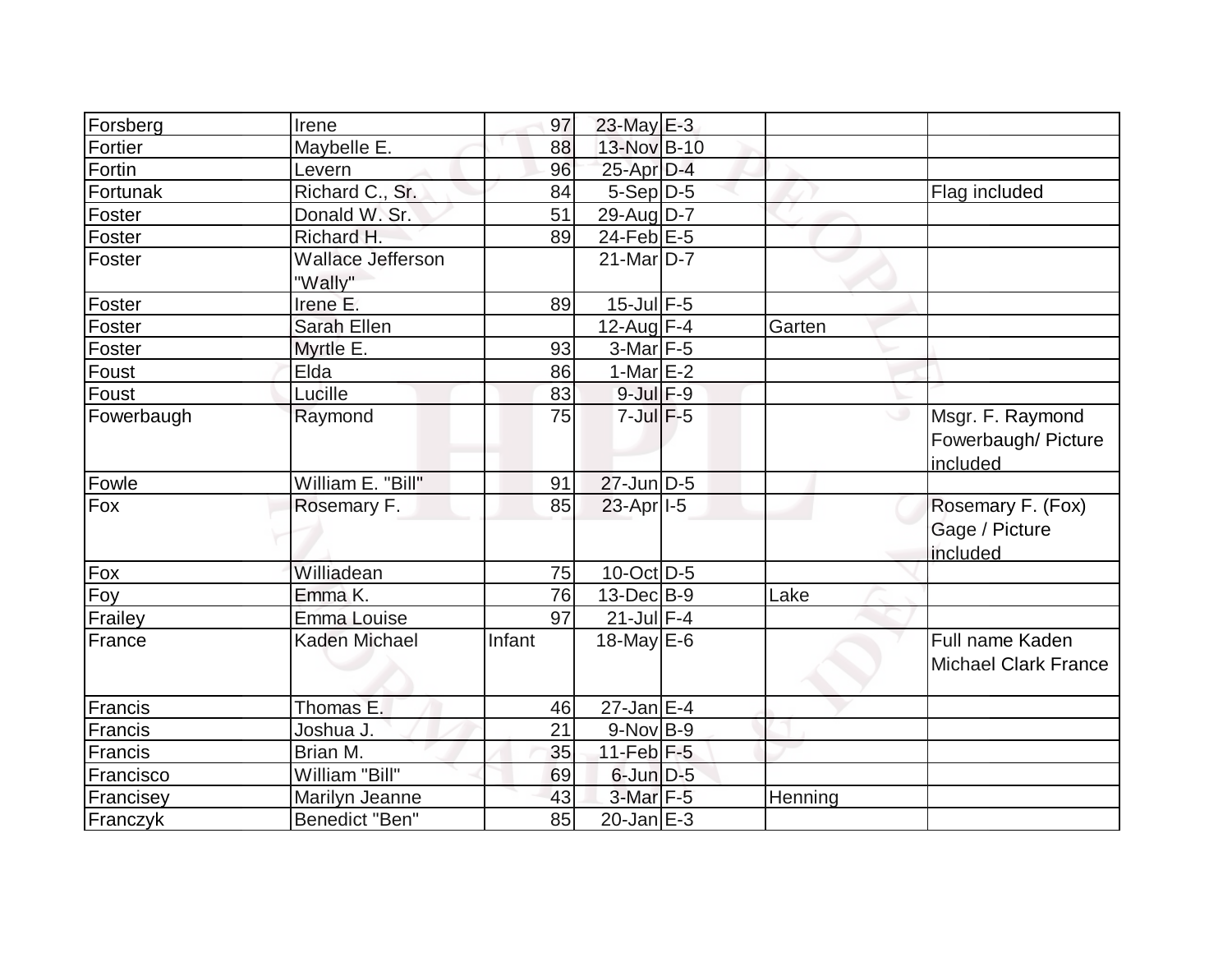| Franklin         | Jimmy L.                 | 49 | $8$ -Jan $F-4$            |               |                  |
|------------------|--------------------------|----|---------------------------|---------------|------------------|
| Franklin         | Helen M.                 | 85 | 30-Nov B-11               |               |                  |
| Franklin         | Rosemary                 | 69 | $2$ -Apr $F-5$            |               | Picture included |
| Franko           | Eugene J.                | 63 | $16$ -Dec $B$ -9          |               |                  |
| Franovich        | Rudolph                  | 90 | $5$ -Feb $ G-5 $          |               |                  |
| Fransen          | June L.                  | 81 | $5$ -Jun $H$ -5           |               |                  |
| Franzman         | Russell F.               | 74 | $24$ -Jun F-5             |               | Flag included    |
| Frasure          | Ralph                    | 65 | $24$ -Jul <sub>G</sub> -3 |               |                  |
| Frayer           | Callie "Jan"             | 61 | $10$ -Oct $ D-5 $         |               |                  |
| Frayer           | William Robert, Jr.      | 70 | $5 - Aug$ F-5             |               |                  |
| Frazier          | John Allen               | 78 | $17-Oct$ D-6              |               |                  |
| Frazo            | Gary D. Sr.              |    | $19-Nov$ B-8              |               |                  |
| Frazzini         | Henry V.                 | 65 | $8$ -Oct G-5              |               |                  |
| Freckelton       | JoAnn                    | 62 | $3$ -Jul $ G-4 $          | <b>Miller</b> |                  |
| Freckelton       | Raymond G.               | 69 | $6$ -Jan $E$ -5           |               |                  |
| Frederick        | <b>Blanche "Pee Wee"</b> | 91 | $14$ -Jul $F-4$           |               |                  |
| Fredericks       | Louis M.                 | 83 | 30-Oct B-10               |               | K of C symbol    |
| Fredianelli      | Joseph G.                | 29 | $16$ -Dec $B-9$           |               |                  |
| Fredrickson      | Thelma L.                | 76 | $7$ -Jul $F-4$            |               |                  |
| Freehauf         | Betty L.                 | 73 | $3-Jan G-5$               |               |                  |
| Freeman          | Lena                     | 99 | 28-Apr F-5                |               |                  |
| Freeman          | Bobby Lee, Sr.           | 40 | $22$ -Jul F-4             |               |                  |
| Frego            | Elizabeth "Betty"        | 80 | $30$ -Apr $G-5$           | Panozzo       |                  |
| French           | Richard L.               | 76 | 30-Sep B-9                |               |                  |
| <b>Frentress</b> | <b>Ruby Irene</b>        | 99 | $6$ -Feb $E$ -5           |               |                  |
| Frey             | Jeffrey A.               | 33 | $2$ -Jun $F - 5$          |               |                  |
| Frey             | Glen F., Sr.             | 80 | $30$ -Jan $ E-5 $         |               | Flag included    |
| Frey             | Bonnie M.                | 80 | $5$ -Jun $H$ -5           |               |                  |
| Freyek           | Frances J.               |    | 26-May F-5                | <b>Baliga</b> |                  |
| Freyek           | Freyek J.                |    | $25$ -May $E$ -5          | Baliga        |                  |
| Frick            | Jerry (H. Gerald)        | 67 | $10$ -Feb $E-5$           |               |                  |
| Fricke           | Alice Margeurite         | 96 | $22$ -Oct $ G-4 $         | <b>Holst</b>  |                  |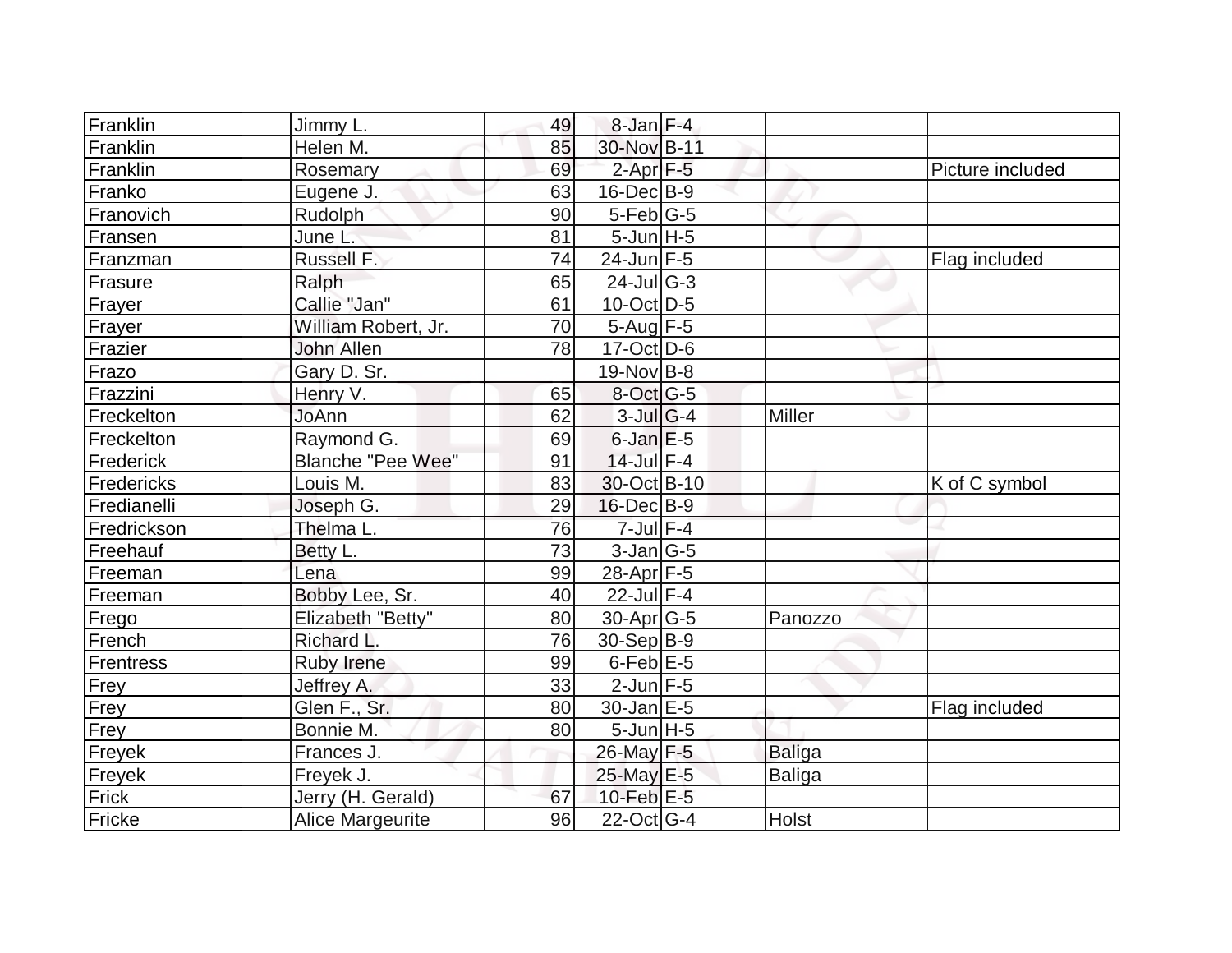| Fricke        | Alice                               | 96     | $21$ -Oct F-4      |            |                                              |
|---------------|-------------------------------------|--------|--------------------|------------|----------------------------------------------|
| Frickman      | Ruby Mae "Granny"                   | 69     | $13$ -Jul $E-4$    | Luna       | Full name Ruby Mae<br><b>Kelley Frickman</b> |
| Friedland     | <b>Sigurd Gustave</b>               | 83     | 19-Dec B-9         |            |                                              |
| Friedman      | <b>Michael Edward</b>               | Infant | $5-Feb G-5$        |            | <b>Baby Michael Edward</b><br>Friedman       |
| Fritts        | O. Berneice                         | 79     | 18-Jul D-4         |            |                                              |
| Frohock       | Noma L.                             | 70     | $27-Sep$ $E-3$     |            |                                              |
| Fronczak      | Lorraine A.                         | 80     | $7$ -Dec $B$ -11   |            |                                              |
| Frost         | <b>Gladys Marion</b>                | 82     | $6$ -Jun $D-5$     |            |                                              |
| Frump         | John W.                             | 86     | 10-May $E-3$       |            | Flag included                                |
| <b>Fry</b>    | <b>Pearl Marie</b>                  | 99     | $14$ -Nov B-8      |            | Picture included                             |
| Fry           | Jennie M.                           | 87     | $20$ -Feb $ F - 7$ |            |                                              |
| Fuehrmeyer    | Orletta B.                          | 82     | $31$ -Mar $F-6$    | Gindl      |                                              |
| Fugate        | <b>Billie Sue</b>                   | 61     | $12$ -Oct $E-4$    |            |                                              |
| Fugger        | Geraldine D.                        | 71     | $21$ -May F-6      | Carlassare |                                              |
| Fuhrmark      | Agnes M.                            | 88     | $13$ -Feb $E$ -5   |            |                                              |
| Fuka          | Robert K. Sr.                       | 75     | $25$ -Jan D-4      |            | Flag included                                |
| Fulkerson     | Michael F. "Mike"                   | 55     | $26-Sep D-4$       |            |                                              |
| Fuller        | Fredrick Darnail, Jr.<br>"Do-Dirty" | 19     | 29-Aug $D-7$       |            |                                              |
| Fultz         | Delbert D.                          | 49     | $1$ -Jan $F-5$     |            |                                              |
| <b>Furlow</b> | Barbara L.                          | 56     | $10$ -Jun $E-4$    | Mangum     |                                              |
| Fushimi       | Maria O.                            | 90     | $5-Aug$ F-4        |            |                                              |
| Fusko         | Rudolph K. "Butch"                  | 66     | $22$ -Dec $B-9$    |            |                                              |
| <b>Fuss</b>   | Norbert L.                          | 62     | $27$ -Apr $E$ -5   |            |                                              |
| Gabe          | Louise E.                           | 89     | 10-Sep $E-4$       |            |                                              |
| Gabos         | Theodore J.                         | 79     | $21$ -Feb $I-5$    |            |                                              |
| Gabrielse     | Steve J.                            | 75     | $1$ -May G-8       |            |                                              |
| Gaddy         | Dale E.                             | 69     | $1$ -May G-8       |            |                                              |
| Gadzala       | Andrew A.                           | 87     | 30-Oct B-11        |            |                                              |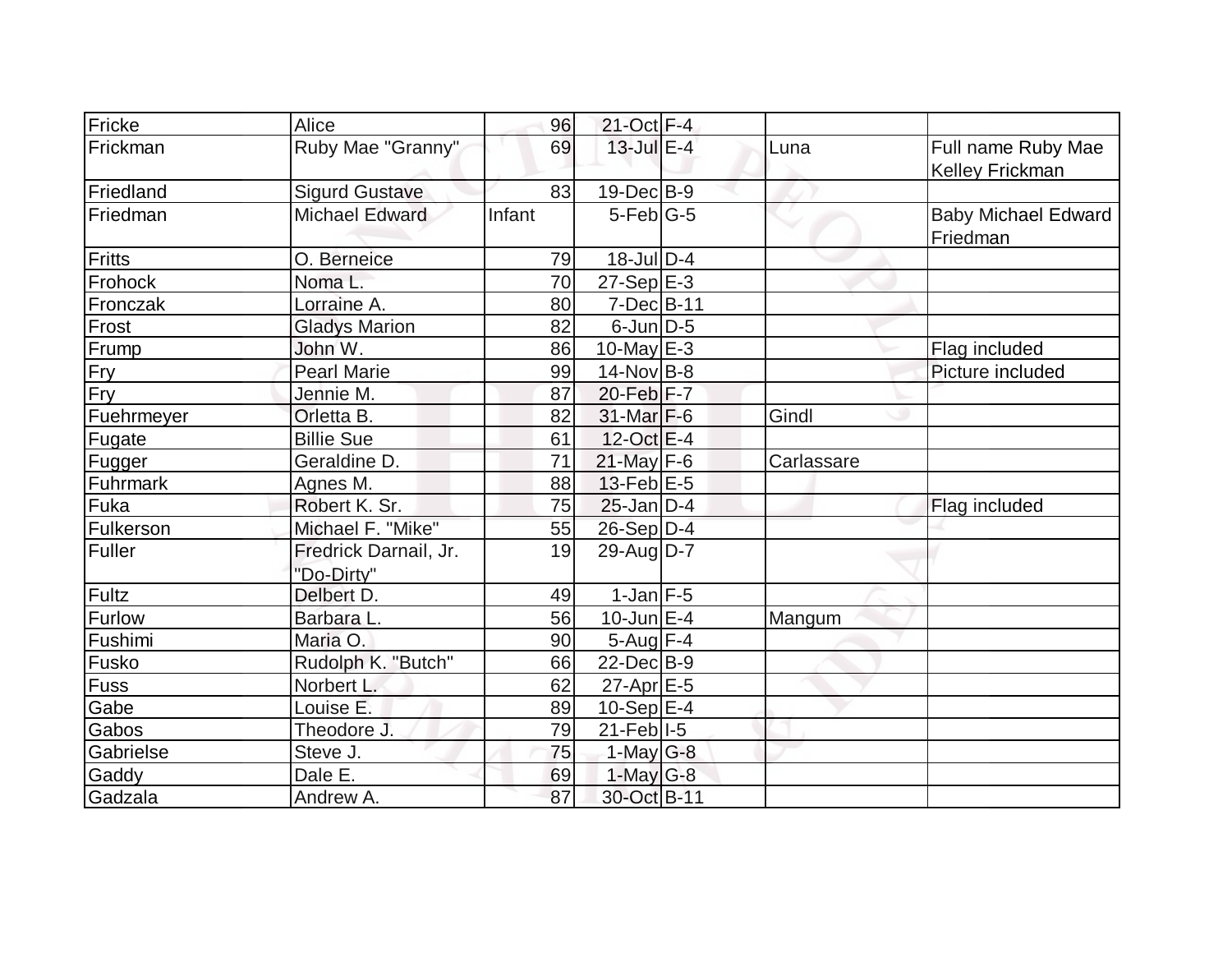| Gage      | Rosemary F.                  | 85                                   | 24-Apr <sub>1-5</sub>    |               | Rosemary F. (Fox)<br>Gage / Picture<br>included |
|-----------|------------------------------|--------------------------------------|--------------------------|---------------|-------------------------------------------------|
| Gaglio    | Ethel                        | 81                                   | $16$ -Jan $ G-5 $        | <b>Bajusz</b> |                                                 |
| Gail      | William A.                   | 83                                   | $9$ -May $D-4$           |               |                                                 |
| Gaines    | Jeanne                       | 77                                   | 20-Jun D-4               |               |                                                 |
| Gainski   | Helen                        | 97                                   | $31$ -Aug $E-5$          | Pietrzak      | Fulll name Helen<br>Gainski Lovison             |
| Gajewski  | <b>Edward Jon</b>            | 80                                   | $12$ -Dec $B-9$          |               |                                                 |
| Gajewski  | Albert P.                    | 65                                   | $27$ -May F-5            |               |                                                 |
| Gajewski  | <b>Frank Peter</b>           | 73                                   | $6$ -Apr $E$ -5          |               |                                                 |
| Galik     | Mary                         | 93                                   | 11-Dec B-10              | Novath        |                                                 |
| Gallagher | Betty J.                     | 73                                   | $9$ -Aug $E-2$           |               |                                                 |
| Gallagher | Elsie C.                     | 90                                   | $11-Feb$ F-5             | Rosenquist    |                                                 |
| Galletti  | <b>Bernice</b>               | 89                                   | $21$ -Feb I-5            |               |                                                 |
| Galloza   | Guadalupe                    | 85                                   | $14$ -Jan F-5            |               |                                                 |
| Galster   | Carol R.                     | 68                                   | $27$ -Jan E-4            |               | <b>Cross and Picture</b><br>included            |
| Galvin    | <b>Timothy Patrick</b>       | 66                                   | $24$ -Jul G-3            |               |                                                 |
| Gamblin   | George W.                    | 54                                   | $13$ -May F-5            |               |                                                 |
| Gamez     | Frank "Monte"                | 52                                   | $10$ -Nov B-9            |               | Flag included                                   |
| Gamez     | Robert "Bob"                 | 71                                   | 21-Oct F-4               |               | Picture included                                |
| Gangard   | Clarence A.                  | 89                                   | $14$ -May F-6            |               |                                                 |
| Gannuscio | Ellen F.                     | 75                                   | $9$ -Jan F-5             | Larson        |                                                 |
| Ganser    | Marjorie M.                  | 80                                   | $9-Nov B-9$              |               |                                                 |
| Gant      | <b>Albert Norman</b>         | $\overline{7}$<br>r5dr5tr5te<br>rvg8 | $3-Sep$ $E-5$            |               | Flag included                                   |
| Gant      | William Grant, Jr.<br>"Slim" | 58                                   | $3-Sep \, E-5$           |               | Picture included                                |
| Gant      | Patricia M.                  | 70                                   | 18-Nov B-8               | Schmidt       |                                                 |
| Garay     | Manuel P.                    | 94                                   | $\overline{15}$ -Jul F-5 |               |                                                 |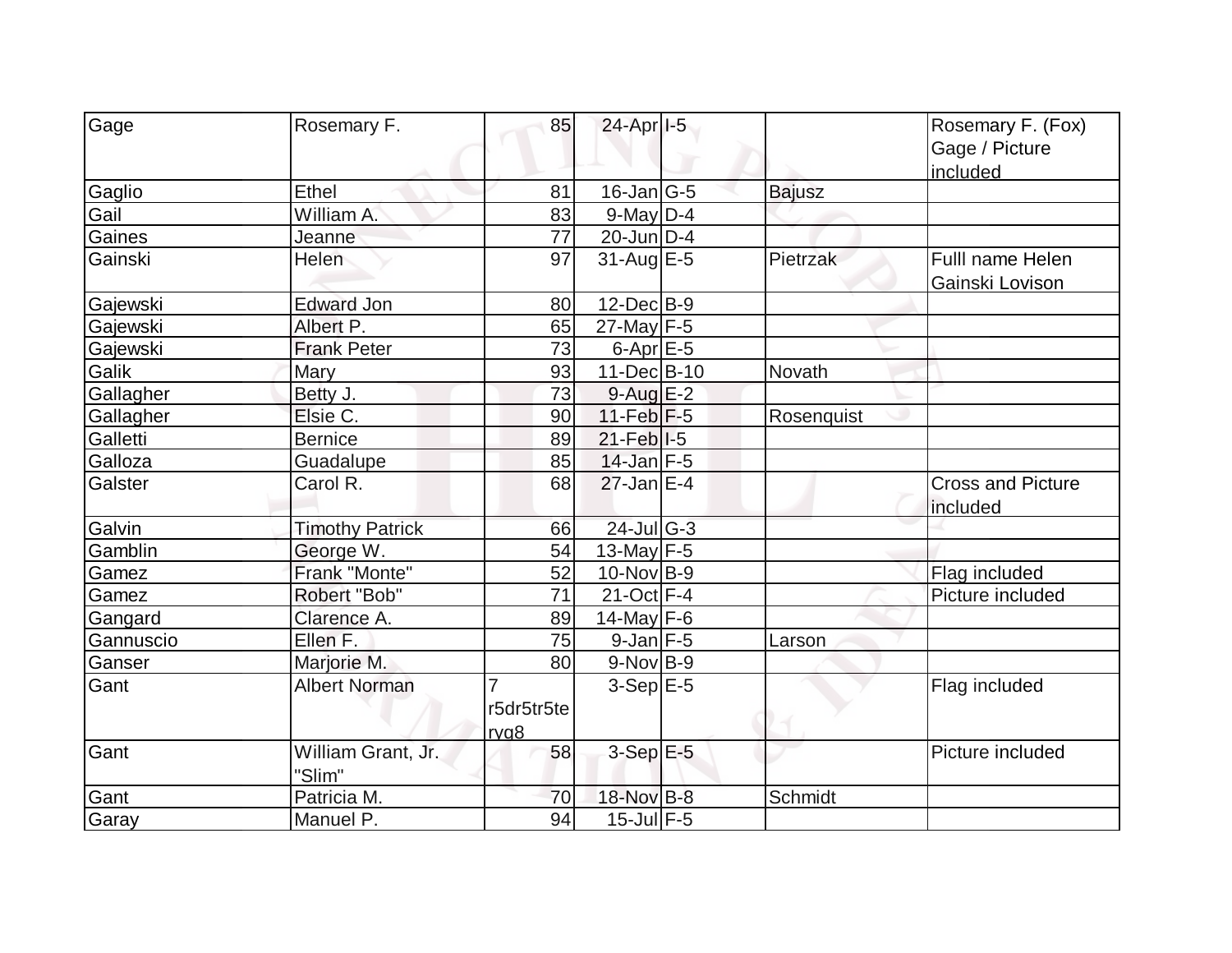| Garcia     | Abraham, Jr. "Bomy"<br>"Abe" | 39              | $29$ -Mar $E-3$          |                |                                           |
|------------|------------------------------|-----------------|--------------------------|----------------|-------------------------------------------|
| Garcia     | Darla K.                     | 37              | 25-Nov B-4               |                |                                           |
| Garcia     | Consuelo "Connie"            | 81              | $13$ -Mar <sub>1-5</sub> | <b>Ornelas</b> |                                           |
| Garcia     | Manuel A. "11-year-<br>old"  | 50              | $15$ -Oct $ G-4 $        |                |                                           |
| Gard       | Sarah J.                     | 32              | $1-Dec$ B-8              |                |                                           |
| Gardenhire | Willie R.                    | 71              | $21$ -Mar $ D-6 $        |                |                                           |
| Gardner    | <b>Helen Burnette</b>        | 86              | 22-Jan F-4               |                |                                           |
| Gardner    | Sarah                        | 88              | $11-Apr D-4$             |                | Star of David included                    |
| Gardner    | Daniel P.                    | 64              | 27-Aug F-5               |                |                                           |
| Gardner    | Sharon R.                    | 63              | $16$ -Jun $F - 5$        |                |                                           |
| Garfias    | Margarita "La Tia"           | 77              | $8$ -Mar $E-3$           |                | Full name Margarita<br>Garfias Alamillo   |
| Garland    | Carolyn S.                   | 61              | $3$ -Jan $ G-5 $         |                |                                           |
| Garloff    | Darline E.                   | 89              | $19-Sep D-5$             |                |                                           |
| Garriott   | Leo Orr "The Ramod"          | 93              | 29-Apr E-5               |                |                                           |
| Garrison   | Paul G.                      | 67              | $21-Oct$ F-4             |                |                                           |
| Garrison   | Ann                          | 79              | $2$ -May $D-4$           |                |                                           |
| Garton     | Lois E.                      | 73              | $9-Sep$ $E-3$            | Pease          | Full name Lois E.<br><b>Garton Barker</b> |
| Garvey     | Adam B.                      | 19              | $28-Sep$ $E-4$           |                |                                           |
| Garza      | Manuel                       | 70              | $14$ -Oct F-5            |                |                                           |
| Garza      | Israel T.                    | 80              | $16$ -Dec $B-9$          |                | Picture included                          |
| Garza      | Alfonso B.                   | 69              | $26$ -Feb $F-4$          |                | Flag included                             |
| Garza      | Matthew Lee "Matt"           | 20              | $28-Sep$ $E-4$           |                |                                           |
| Gashtevich | Christ "Riste"               | 75              | $24$ -Jan H-4            |                | Cross included                            |
| Gasic      | <b>Branko</b>                | 80              | 11-Dec B-10              |                |                                           |
| Gaskell    | Margaret A. "Tootie"         | 73              | $3$ -Oct $D-5$           | Grimler        |                                           |
| Gaspar     | Emil J."Lefty"               | $\overline{87}$ | $20$ -Jun $D-4$          |                | Flag included                             |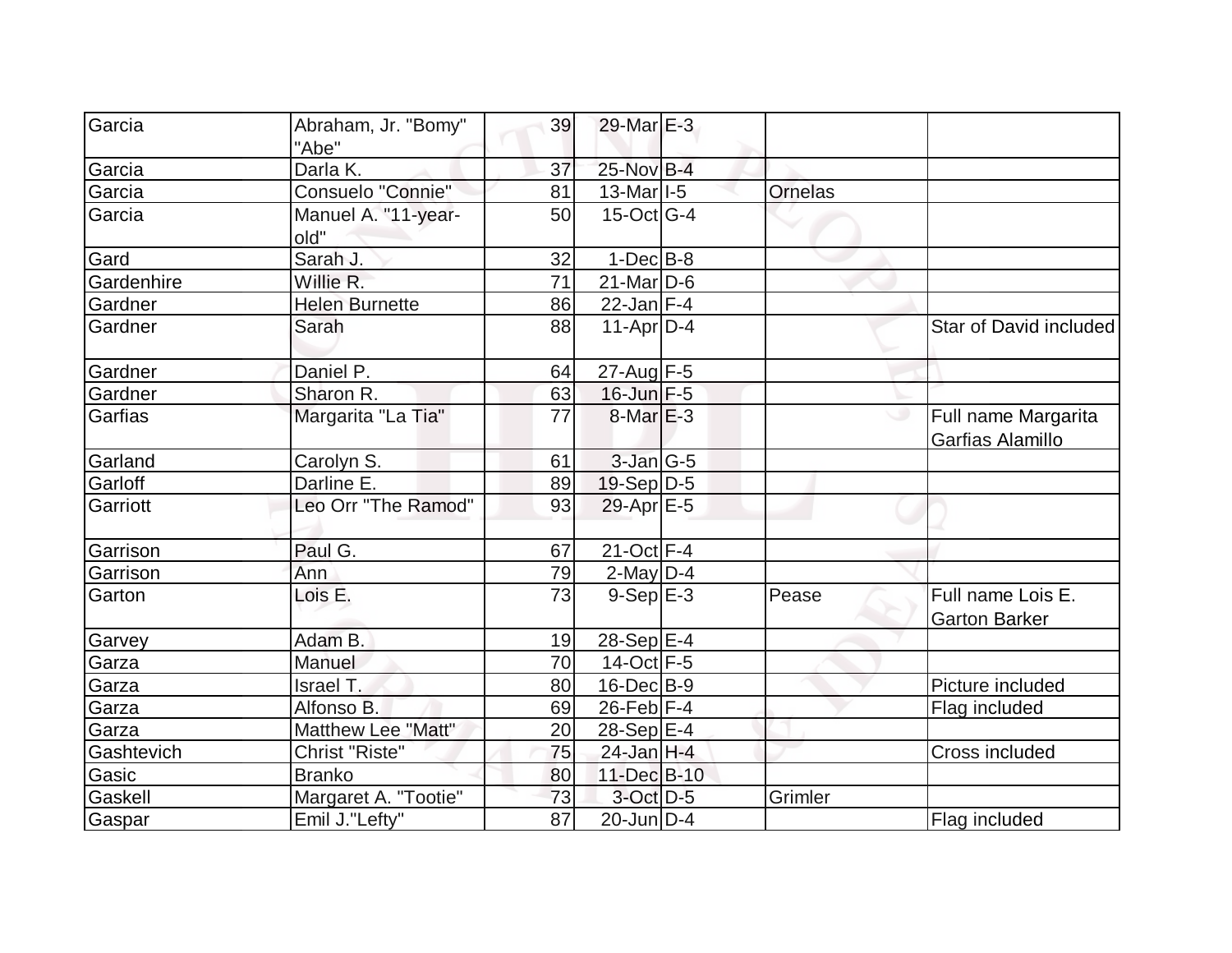| Gasparovic | Joseph W.             | 96       | 14-Apr F-6            |               | Picture included        |
|------------|-----------------------|----------|-----------------------|---------------|-------------------------|
| Gass       | Kerry A.              | 22       | 28-Feb H-5            |               |                         |
| Gasser     | Robert "Bob"          | 78       | $10$ -Jun $E-4$       |               | Full name Robert        |
|            |                       |          |                       |               | <b>Carpenter Gasser</b> |
| Gast       | Mildred V.            | 79       | 31-Aug E-5            |               |                         |
| Gast       | Alice A.              | 96       | 29-Dec B-8            |               |                         |
| Gast       | James E. "Bubba"      | 65       | $1-Jan$ $F-5$         |               |                         |
| Gast       | David A. "Duke"       | 69       | $18$ -Feb $F-5$       |               | Picture included        |
| Gast       | James Richard "Jim"   | 71       | 17-Apr <sub>1-5</sub> |               |                         |
| Gatlin     | Patricia Louise       | 67       | $27-Oct$ B-8          |               | Picture included        |
| Gatto      | Melissa R.            | 5 months | $8$ -Mar $E - 3$      |               |                         |
| Gaudiose   | Hazel "Sunny"         | 89       | 11-Aug $E-4$          |               |                         |
| Gaughan    | <b>Iris</b>           | 92       | 31-Mar F-5            |               |                         |
| Gauthier   | Loretta Agnes         | 84       | 25-Oct B-13           | Loesch        |                         |
| Gauthier   | <b>Gerald Gene</b>    | 88       | $2$ -Nov $B-10$       |               |                         |
| Gavelek    | <b>Dolores</b>        | 76       | 12-Oct E-4            | Patterson     |                         |
| Gawor      | Joseph C., Sr.        | 83       | $8$ -Jul $F-4$        |               | Flag included           |
| Gayda      | Richard J.            | 73       | $3$ -Feb $E$ -6       |               | Picture included        |
| Gayer      | Rena M.               | 79       | $19$ -Feb $ F-4$      |               |                         |
| Gaza       | <b>Mildred Rose</b>   |          | $5-Sep D-5$           | Kuzmar        |                         |
| Gearring   | Flora J.              | 90       | $18-Nov$ B-8          | Covelli       |                         |
| Gebe       | Arlene C.             | 66       | $8$ -Oct $ G-5 $      | <b>Dudek</b>  |                         |
| Gebhardt   | Carroll H.            | 91       | $21-Nov B-9$          |               | Flag included           |
| Gederian   | <b>Charles</b>        | 77       | $21$ -Mar $ D-6$      |               | Flag included           |
| Geisen     | <b>Robert Emil</b>    | 75       | $7$ -Jan $ F-4 $      |               |                         |
| Geisen     | Marilyn E.            | 66       | 10-Apr <sub>1-4</sub> | Foss          | Picture included        |
| Geitz      | <b>Kenneth Lloyd</b>  | 75       | $14$ -Jan $F-5$       |               | Captain Kenneth         |
|            |                       |          |                       |               | Lloyd Geitz, USN,       |
|            |                       |          |                       |               | retired                 |
| Gentry     | <b>William Emeral</b> | 88       | $14$ -Jul $F-5$       |               | Flag included           |
| Georgas    | Doris P.              | 79       | $3-May$ $E-4$         | <b>Tokash</b> |                         |
| George     | Gerald G. "Buddy"     | 70       | 20-Dec B-9            |               |                         |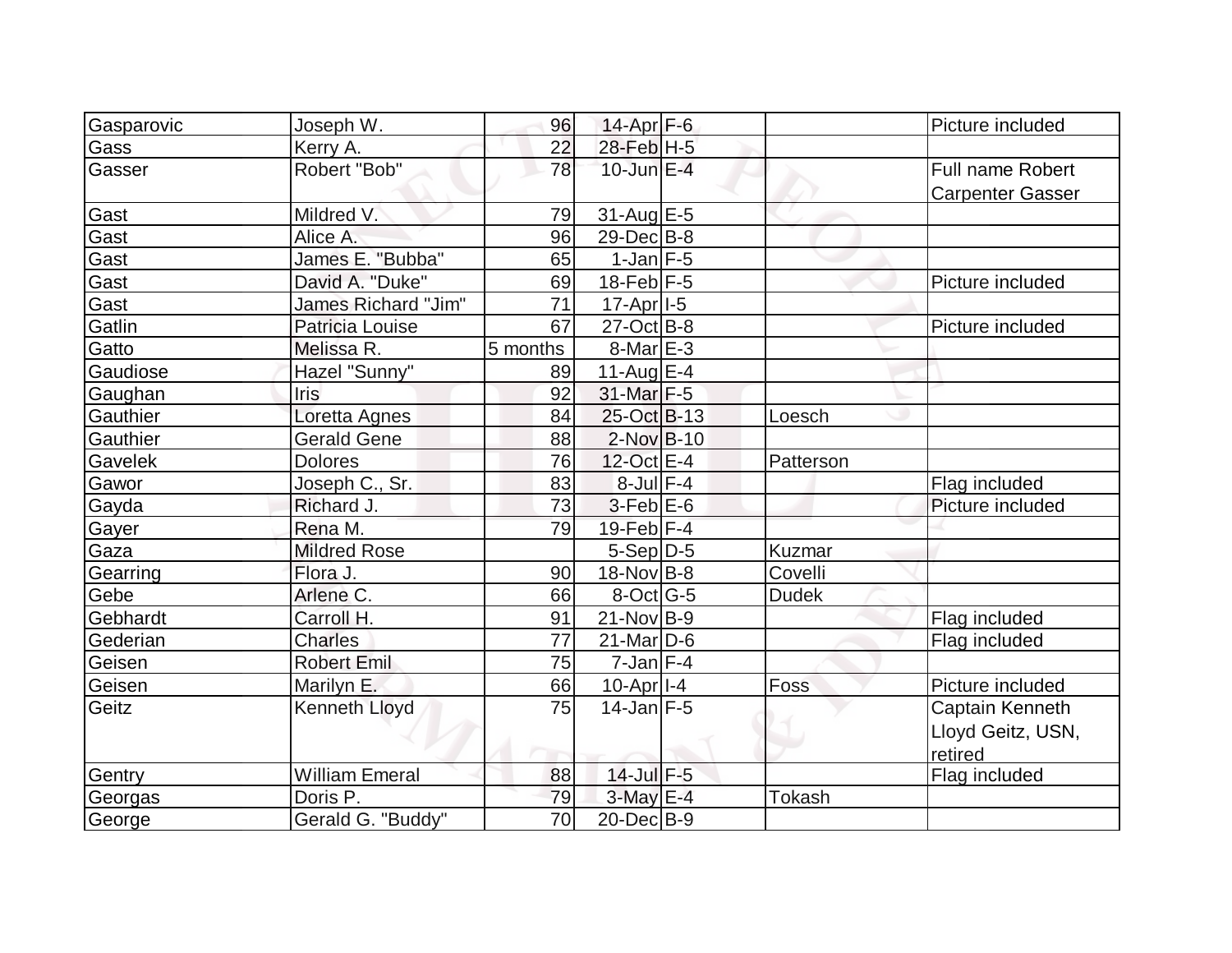| George    | Guido "Giorgio"         | 78 | 23-Oct   I-5                          |         | Flag included            |
|-----------|-------------------------|----|---------------------------------------|---------|--------------------------|
| George    | Eleanor                 | 85 | $27$ -Feb $ G-5 $                     | Gaydos  |                          |
| Georgis   | Pete D.                 | 60 | 30-Nov B-11                           |         | <b>Cross and Picture</b> |
|           |                         |    |                                       |         | included                 |
| Georgis   | Pete                    | 60 | $12$ -Dec $B-9$                       |         | Picture included         |
| Geras     | Sophie I.               | 73 | $5$ -Jan $E-3$                        |         |                          |
| Gerlach   | Lorraine P.             | 81 | 20-Mar <sub>1-5</sub>                 |         |                          |
| Gerold    | Edith                   | 90 | $30-Sep B-9$                          | Berg    | Cross included           |
| Gerrard   | Jerry A.                | 53 | $18$ -Dec $B$ -8                      |         |                          |
| Gertz     | Donald V.               | 71 | 28-Oct B-9                            |         | Flag included            |
| Gesmond   | Marie A.S. F. O.        | 90 | $28$ -May F-9                         | Plesha  |                          |
| Gessler   | <b>Bessie Elizabeth</b> |    | 8-Oct G-5                             | Hubeny  |                          |
| Getty     | Gerald W.               | 92 | $3$ -Mar $F-5$                        |         |                          |
| Geyer     | Robert, Sr.             | 85 | $8-Auq$ D-4                           |         |                          |
| Geyer     | <b>Ruth Rosalie</b>     | 92 | $26$ -Apr $E-3$                       |         |                          |
| Giannoni  | Harold "Geno"           | 65 | 28-Mar D-5                            |         | Flag included            |
| Gianotti  | Sharon                  | 64 | $25$ -Jan $D-4$                       | Ludlam  |                          |
| Gibbons   | John R.                 | 65 | $9-Apr$ F-5                           |         | John R. Gibbons          |
|           |                         |    |                                       |         | (Ret. CPD) / Flag        |
|           |                         |    |                                       |         | included                 |
| Gibbs     | McKinley , Sr.          |    | $18$ -Apr $D-4$                       |         | Picture included         |
| Gibson    | <b>William Warren</b>   | 86 | $9-Sep$ $E-4$                         |         |                          |
| Gibson    | <b>Shirlene</b>         | 74 | 24-Aug E-4                            |         |                          |
| Gibson    | <b>Judith Ann</b>       | 59 | $19-Nov B-8$                          | Utpatel |                          |
| Giegerich | Virginia "Gradma        | 88 | $22$ -Mar $E-3$                       |         |                          |
|           | Honey"                  |    |                                       |         |                          |
| Giemzik   | Richard                 | 71 | $9-SepE-4$                            |         | Flag included            |
| Gierczyk  | Edward                  | 80 | $17$ -Oct $ D-6 $                     |         |                          |
| Giesken   | Gabriel                 | 91 | 30-Oct B-11                           |         | <b>Sister Gabriel</b>    |
|           |                         |    |                                       |         | Giesken, P.H.J.C.        |
| Gifford   | Dennis Lee              | 61 | $14$ -Feb <sup><math>1-5</math></sup> |         |                          |
| Giglio    | James A. "Jim"          | 50 | $10$ -Jun $E-4$                       |         |                          |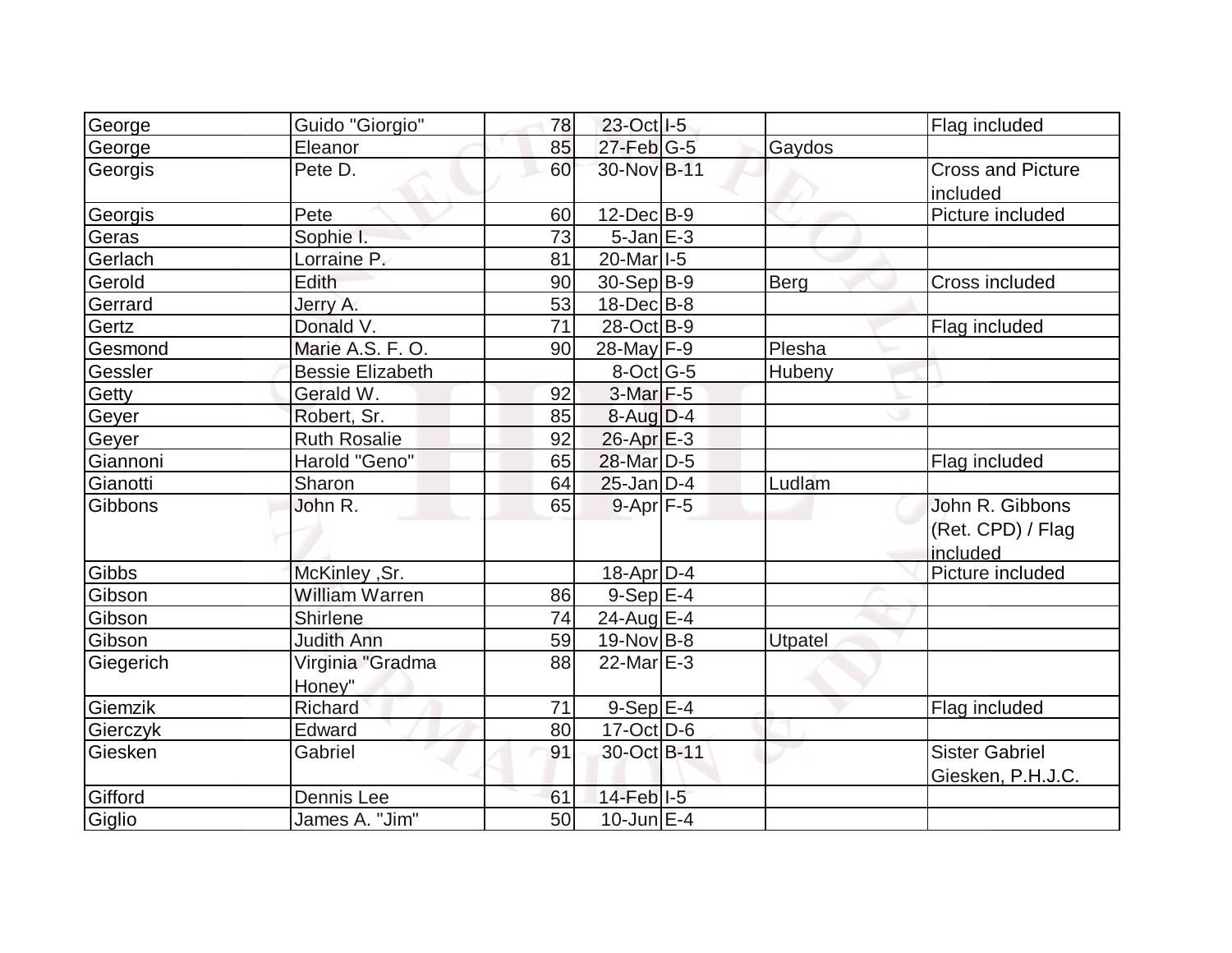| Giglio    | Jennie               | 88  | 18-May E-6                          | Fillippo    |                  |
|-----------|----------------------|-----|-------------------------------------|-------------|------------------|
| Gigliotti | Dominick J.          | 69  | $17 - Jan$ <sup>1-5</sup>           |             |                  |
| Gigliotti | Frances              | 87  | 4-Feb <sup>F-5</sup>                | Ferrantella |                  |
| Gikas     | Thomas P.            | 45  | $4$ -Nov $B-9$                      |             |                  |
| Gilbert   | Frank Delano, Sr.    | 70  | 26-Oct B-10                         |             |                  |
| Gilbey    | Mary C.              | 70  | $27$ -May F-5                       |             |                  |
| Gilland   | James G.             | 66  | $9-Oct$ <sup><math>1-5</math></sup> |             |                  |
| Gillespie | M. Irene             | 87  | $4$ -May $E-4$                      |             |                  |
| Gillum    | Marcella "Marcy"     | 69  | $15-Sep$ E-5                        |             |                  |
| Gilman    | Jack E.              | 82  | 4-May E-4                           |             |                  |
| Gilmartin | James F. Jr.         | 50  | 28-Jun E-2                          |             |                  |
| Gilmore   | Kathleen             | 44  | $10$ -Jun $E-4$                     |             |                  |
| Gima      | John M.              | 59  | $21-Sep$ $E-5$                      |             | Flag included    |
| Ginay     | John J.              | 90  | $9$ -Dec $B$ -9                     |             | Flag included    |
| Gindl     | Marie S.             | 105 | $18$ -Apr $D-4$                     | Redar       |                  |
| Gingerich | Owen Edward          | 67  | $7$ -Mar $D-4$                      |             |                  |
| Gingerich | Irvin L.             | 95  | 11-May $D-5$                        |             |                  |
| Girman    | Gene "Beano"         |     | $5$ -Mar $F$ -6                     |             | Picture included |
| Girman    | Evelyn L.            | 78  | $10$ -Jun $E-4$                     |             | Flag included    |
| Girot     | <b>Helen Mae</b>     | 82  | $14$ -Apr $F$ -5                    |             |                  |
| Gladdis   | Joseph "Oja"         | 93  | $31$ -Jan H-5                       |             |                  |
| Glandien  | Hilde                | 76  | $12$ -Feb $ F-4$                    |             |                  |
| Glass     | <b>Betty Ruth</b>    | 72  | $4-Feb$ $F-5$                       |             |                  |
| Glass     | Irene J.             | 89  | 25-Oct B-13                         | Styburski   |                  |
| Glaster   | Carol R.             | 68  | $26$ -Jan $E-3$                     |             |                  |
| Glazewski | Edward               | 82  | 10-Feb $E-5$                        |             | Flag included    |
| Glense    | Roald B.             | 92  | $8$ -Jul $F-4$                      |             | Flag included    |
| Glissman  | <b>Theodore Hale</b> |     | $1$ -Jul $E$ -5                     |             | Picture included |
| Glogowski | Mary Anne            | 90  | 28-Jan F-5                          | Cysson      |                  |
| Glorioso  | Frances M.           | 90  | 17-Nov B-9                          | Covelli     |                  |
| Glos      | Gloria J.            | 72  | 10-Mar F-4                          |             |                  |
| Glova     | Michael              | 79  | $15$ -May $I - 4$                   |             | Flag included    |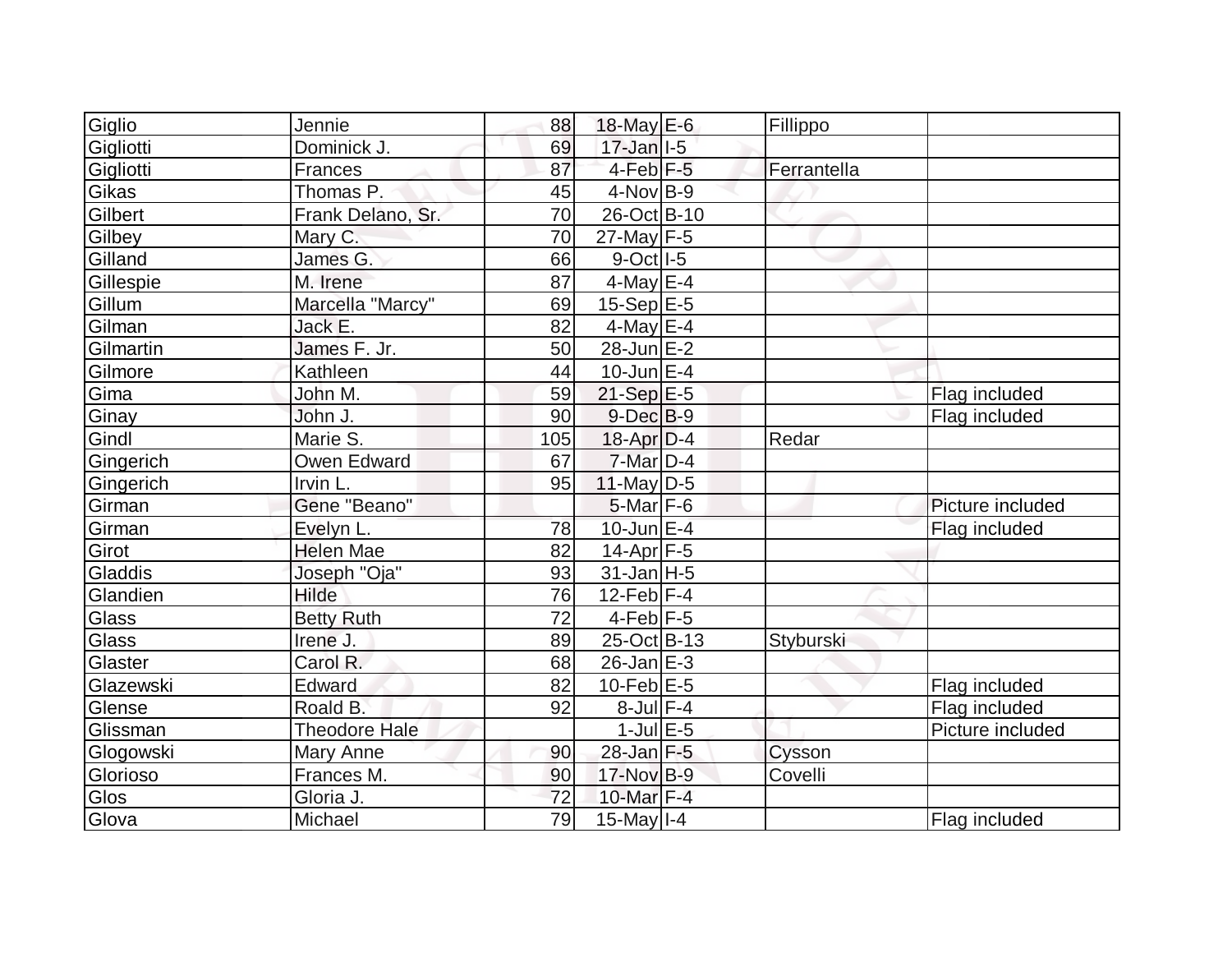| Glow        | Antoinette "Tonee"   | 89 | 14-Sep E-5            | Lach            |                                             |
|-------------|----------------------|----|-----------------------|-----------------|---------------------------------------------|
| Glowacki    | Victoria E.          | 87 | 17-Apr <sub>1-5</sub> | Osmulski        |                                             |
| Glowacki    | Catherine V.         | 97 | 30-Jan E-5            |                 |                                             |
| Glowiszyn   | Cecelia H.           | 85 | $12$ -Feb F-4         | <b>Stawicki</b> |                                             |
| Glowski     | Cecelia              | 84 | $14$ -Augl $-6$       |                 | <b>Full name Cecelia</b><br>Glowski Tomczak |
| Glueck      | Rebecca "Becky"      | 87 | $7 - Aug$   $1 - 4$   |                 |                                             |
| Goad        | Roby                 | 88 | $21$ -May F-6         |                 | Flag included                               |
| Gobin       | <b>Robert Lemuel</b> |    | $4$ -Aug $F-4$        |                 |                                             |
| Gockman     | <b>David Bruce</b>   | 51 | $18$ -Apr $ D-4$      |                 |                                             |
| Godwick     | Alice M.             | 86 | $20$ -Apr $E$ -6      |                 |                                             |
| Godwin      | Julia K.             | 79 | $31$ -Jull-4          |                 |                                             |
| Goedtke     | Charles A.           | 61 | 12-Aug F-4            |                 |                                             |
| Goin        | Robert E.            | 74 | $23$ -Jan $F-6$       |                 |                                             |
| Goin        | Virgil Bronson       | 76 | 19-Oct E-4            |                 |                                             |
| Goin        | Carolyn R.           | 22 | $21$ -Jun $E-4$       |                 |                                             |
| Goldasich   | Annie                | 88 | $6$ -Dec $B$ -9       |                 |                                             |
| Golden      | Agnes M.             | 81 | $10$ -Jan H-5         |                 | <b>Cross included</b>                       |
| Goldie      | Sharol L.            | 65 | $26$ -Feb $F-5$       |                 |                                             |
| Golding     | Robert H.            | 83 | $10-Sep$ $E-4$        |                 | Flag incuded                                |
| Goldman     | Lee                  |    | $7$ -Jul $F$ -5       |                 |                                             |
| Goldsmith   | Greg J.              | 41 | $12$ -Oct $E-4$       |                 |                                             |
| Goldstein   | Lucille              | 82 | $10$ -Nov B-9         | Abrahamson      |                                             |
| Goldstein   | Charlotte            | 92 | $18$ -Apr $D-4$       |                 |                                             |
| Goldsworthy | Donald               | 54 | $7$ -Jun $E-3$        |                 |                                             |
| Golec       | Myra J.              | 54 | $21$ -Jul F-4         |                 | Picture included                            |
| Gomben      | Dorothy H.           |    | 29-Sep B-10           |                 |                                             |
| Gombus      | Ann                  | 81 | $18-Nov$ B-8          |                 | Full name Ann                               |
|             |                      |    |                       |                 | <b>Gombus Fary</b>                          |
| Gomez       | Patricia C.          | 48 | $8$ -Jul $F-4$        |                 |                                             |
| Gomez       | Sandra O. RN         | 35 | $13$ -Jan $E$ -6      |                 |                                             |
| Gomez       | Geraldine E.         | 89 | $6$ -Dec $B-9$        |                 |                                             |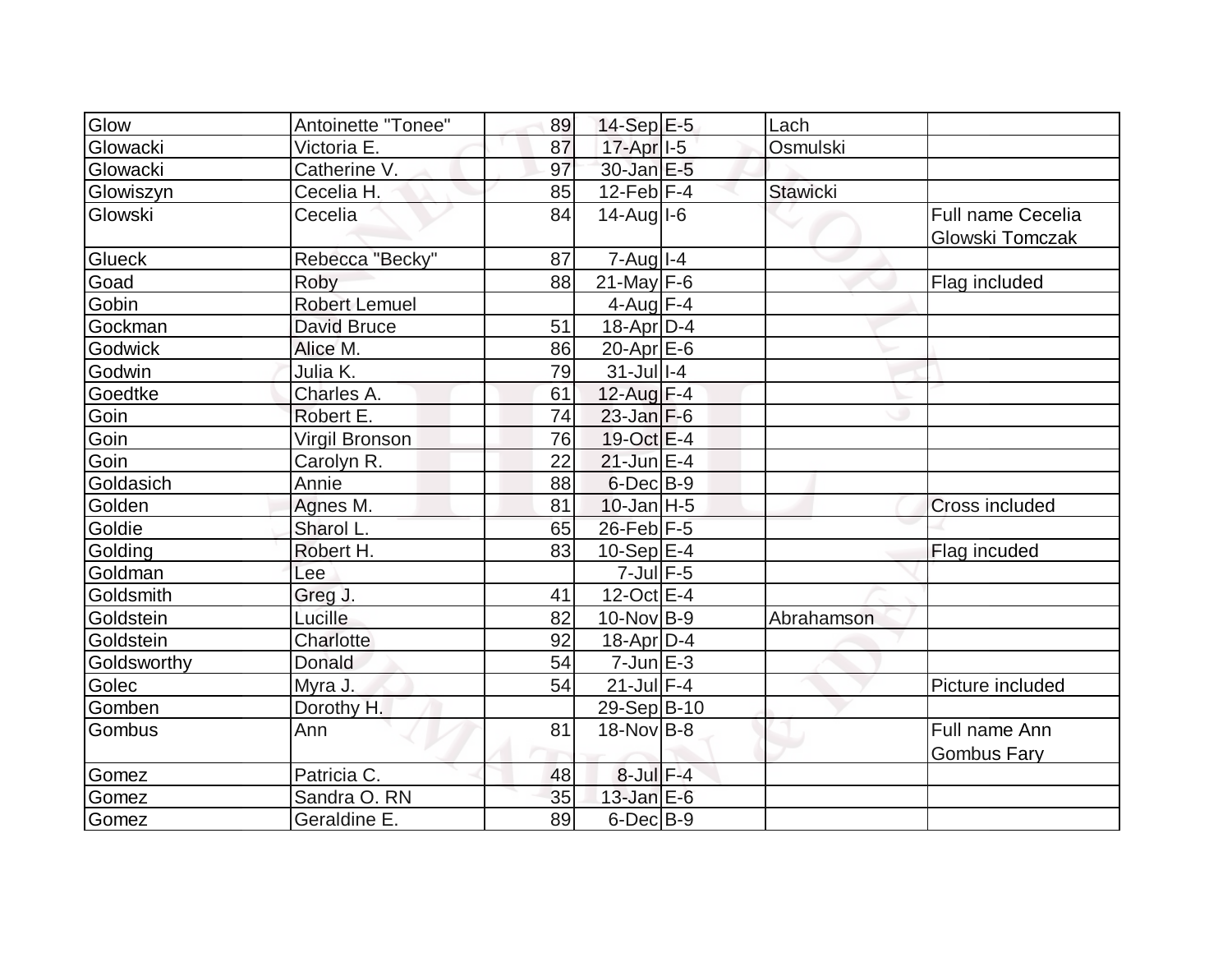| Gomeztagle     | Antonio "Totoy"     | 84 | 16-Nov B-11           |              |                                     |
|----------------|---------------------|----|-----------------------|--------------|-------------------------------------|
| Goncher        | Helen B.            | 85 | $11$ -Feb $F-5$       | Adamkiewicz  |                                     |
| Gonzales       | Gina                | 37 | 11-Aug $E-4$          |              |                                     |
| Gonzalez       | Clotilde (Tilda)    | 71 | $30$ -Jun $F-4$       |              |                                     |
| Gonzalez       | Robert M. "Candy"   |    | $19$ -Mar $ G-5 $     |              |                                     |
| Gonzalez       | Frances C.          | 80 | $1-Sep$ $\boxed{F-4}$ | Castaneda    |                                     |
| Gonzalez       | Rodolfo Pascual     |    | $7 - Apr$ $F - 6$     |              | Picture included<br>"Guitar Man"    |
| Gonzalez       | John R.             | 74 | $10$ -Jun $E - 5$     |              |                                     |
| Gonzalez       | Migdalia            | 53 | $26$ -Jul $E-3$       |              |                                     |
| Gonzalez-Urena | Maria "Trinidad"    | 55 | $31$ -Aug E-6         |              |                                     |
| Gooch          | Mary Ellen          | 72 | 6-May $F-5$           |              |                                     |
| Good           | Anna M.             | 86 | 3-Apr <sub>H-5</sub>  |              | Full name Anna M.<br>(Good) Allen   |
| Goodall        | Junanita            | 36 | $10$ -Jun $E-5$       |              |                                     |
| Goodan         | Anna Irene          | 92 | $26$ -Apr $E-3$       |              |                                     |
| Goode          | Mary B.             | 85 | $3$ -Jan $ G-5 $      | Nastari      |                                     |
| Goodlander     | Gerald "Jerry"      | 85 | $24$ -Jan H-4         |              | <b>Flag and Picture</b><br>included |
| Goodman        | J.L.                | 78 | $8-Sep$ E-3           |              |                                     |
| Goodpaster     | Mary Jane           | 77 | $20$ -Jun $ D-4$      |              |                                     |
| Goodpaster     | Evelyn M.           | 88 | $21$ -Aug I-4         |              |                                     |
| Goodwin        | <b>Ashley Marie</b> | 16 | $13-Sep$ $E-4$        |              |                                     |
| Goodwine       | William K.          | 86 | $13-Oct$ F-4          |              |                                     |
| Gootee         | Don F.              |    | $17$ -Nov $ B-9 $     |              |                                     |
| Gorcos         | Mary                |    | 26-Nov B-6            |              |                                     |
| Gordon         | Mildred M.          | 93 | $10$ -May $E-3$       | Kiersniowski |                                     |
| Gore           | Marjorie L.         | 84 | $19$ -Feb $ F-5 $     |              |                                     |
| Gore           | John R.             | 71 | $27$ -Feb $ G-5 $     |              | Flag included                       |
| Gorlowski      | Frank J.            | 84 | 31-Oct B-10           | Saczawa      | Flag included                       |
| Gosnell        | Wanda L.            | 66 | $2$ -Jun $F - 5$      |              |                                     |
| Gough          | Ivan Jr. "JR"       | 63 | 26-May F-5            |              |                                     |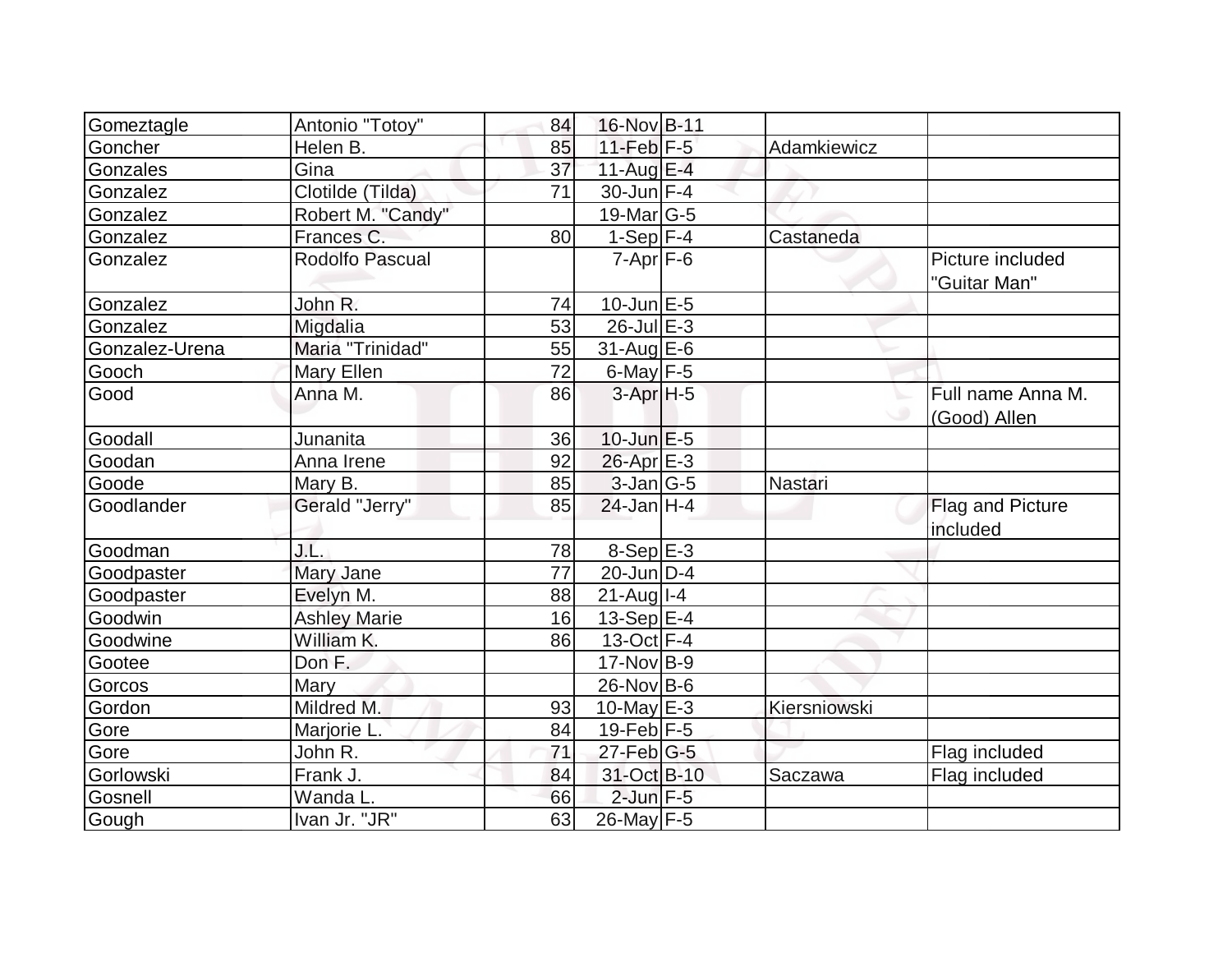| Govert     | Stephanie L.                     | 25 | $17$ -Dec $B$ -6  |           |                                                         |
|------------|----------------------------------|----|-------------------|-----------|---------------------------------------------------------|
| Govert     | Margaret F.                      | 86 | 28-Jan F-5        |           |                                                         |
| Govert     | Thomas R. "Ducky"                | 56 | 25-Jul D-5        |           |                                                         |
| Grabelle   | Bruno "Barney"                   | 83 | $6$ -Oct $F-4$    |           | Flag included                                           |
| Grabowski  | Stephan M. "Steve"               | 77 | $22$ -Jul $F-4$   |           |                                                         |
| Grabowski  | Donna Marie                      | 62 | $11$ -Jan $ D-4 $ |           |                                                         |
| Grace      | Clifford                         | 70 | $7$ -Oct $E-4$    |           |                                                         |
| Graczyk    | Clara E.                         | 91 | $1-Aug D-5$       | Kaegebein |                                                         |
| Graczyk    | Daniel                           | 56 | $17 - Jun$ $F-5$  |           |                                                         |
| Gradek     | Stanley A.                       | 84 | $15$ -Jul $F-5$   |           | Flag included                                           |
| Gradek     | John R.                          | 64 | $3-May$ $E-4$     |           |                                                         |
| Graegin    | <b>Betty</b>                     | 77 | $15$ -May $I - 4$ |           |                                                         |
| Graf       | Raymond E.                       | 89 | $23$ -Feb $E-3$   |           | Flag included                                           |
| Graham     | Chester E. "Moe"                 | 84 | $16-Sep$ F-4      |           | Flag and Masonic<br>emblem included                     |
| Grahm      | Jane                             | 82 | $13$ -Mar $D-4$   | Shreve    |                                                         |
| Gramps     | Mary "Marge"                     | 77 | $16$ -Jul $F-6$   |           |                                                         |
| Grandfield | Victoria J.                      |    | $27$ -Jan $E-5$   |           |                                                         |
| Granger    | Ann                              | 61 | 28-Dec B-9        | Wynkoop   |                                                         |
| Grankowski | Robert L., (Retired C.<br>F. D.) | 79 | $2$ -Aug E-4      |           | Flag / Abraham<br>Lincoln 4th Degree<br>emblem included |
| Gransinger | Joseph F.                        | 88 | $27$ -Jan E-4     |           |                                                         |
| Grant      | <b>Arland Laverne</b>            | 69 | $27$ -Nov $ B-8$  |           | Flag included                                           |
| Grant      | Thomas L.                        | 67 | $19$ -Jan $E-3$   |           |                                                         |
| Grant      | Maxine "Mickey"                  | 85 | 24-Aug E-4        | Rojahn    |                                                         |
| Grant      | <b>Marion</b>                    | 60 | $8$ -Jun $E$ -6   |           |                                                         |
| Grant      | Mary Jo                          | 54 | $4$ -Feb $F-5$    |           |                                                         |
| Gratteau   | Andrea                           |    | $25$ -Jul $D-5$   | Egnatz    | Picture included                                        |
| Graves     | <b>Ryan Devin</b>                | 21 | $17$ -Apr $F-5$   |           |                                                         |
| Graves     | Evelyn Lorrayne                  | 24 | 25-Jul D-5        |           |                                                         |
| Gray       | Robert J. "Grizz"                | 61 | 25-May E-5        |           |                                                         |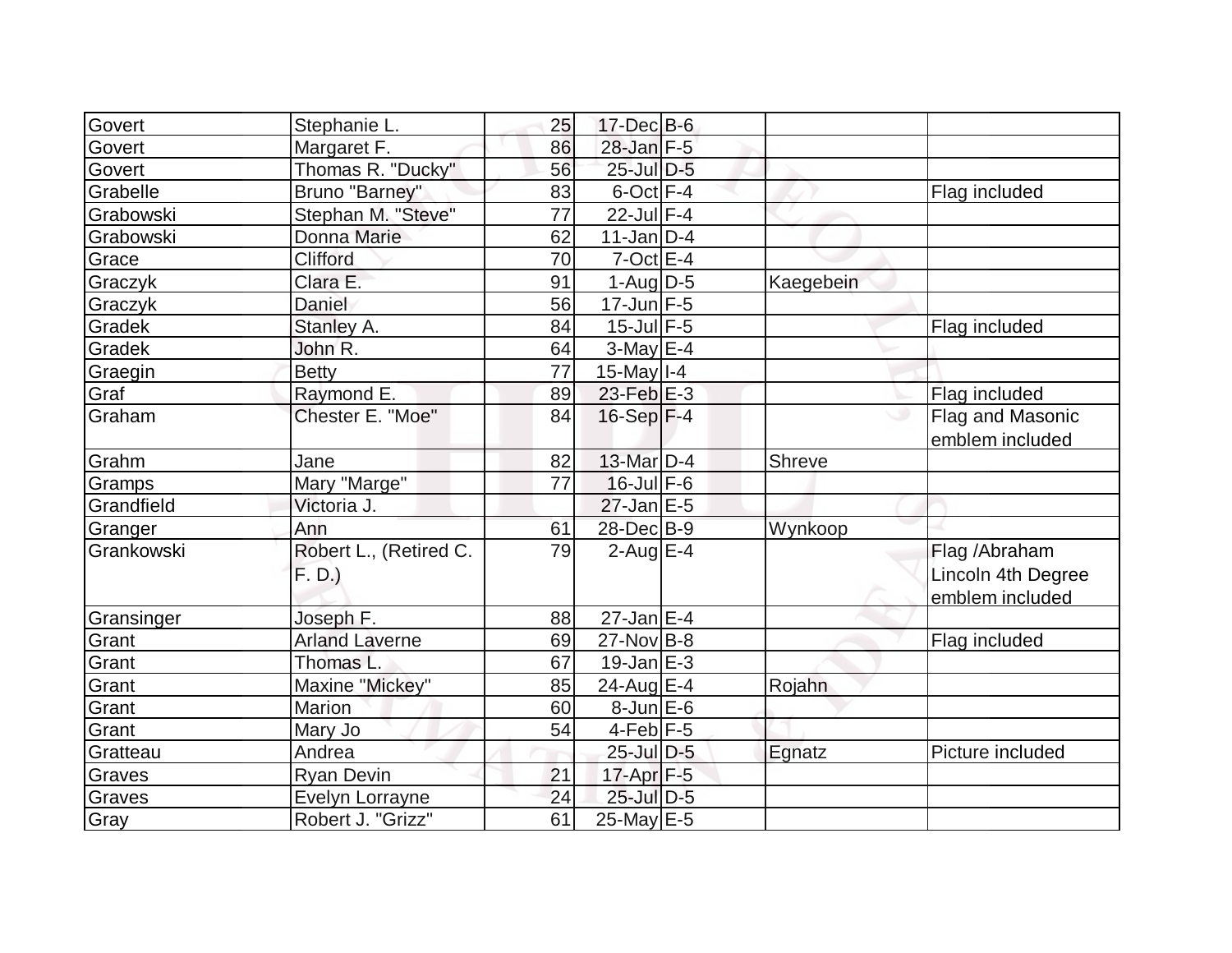| Gray        | Ray                    | 77     | $17$ -Apr $ I-5 $         |              | Flag included         |
|-------------|------------------------|--------|---------------------------|--------------|-----------------------|
| Gray        | James A.               | 77     | 8-Apr <sub>F-5</sub>      |              | Abraham Lincoln 4th   |
|             |                        |        |                           |              | Degree emblem         |
|             |                        |        |                           |              | included              |
| Graystone   | <b>Robert James</b>    | 58     | 1-Mar $E-2$               |              | Flag included         |
| Grcevich    | Andrew J.              | 79     | $14$ -Feb $ I-5 $         |              | Flag included         |
| Greely      | Diane M.               | 53     | $1-AprE-5$                |              |                       |
| Green       | Luedora                | 72     | 18-Aug F-4                | <b>Clark</b> |                       |
| Green       | Helen C.               |        | $27-Sep$ $E-3$            |              |                       |
| Green       | <b>Bruce Milton</b>    |        | $9$ -May $D-4$            |              |                       |
| Green       | Donald C.              | 92     | $5$ -Feb $ G-5 $          |              | Flag included         |
| Green       | Laura Ann              | 40     | $27-Sep$ E-2              |              |                       |
| Green       | <b>Robert James</b>    | 56     | $17 - Jan$ <sup>1-5</sup> |              |                       |
| Green       | Marjorie Jean "Marge"  | 78     | $16$ -May $D-4$           |              | ۰                     |
| Green       | <b>Stacy</b>           |        | 6-Nov B-10                | Skoronski    |                       |
| Green       | <b>Nathanael James</b> | Infant | $6$ -Nov $B$ -10          |              |                       |
|             | Edward                 |        |                           |              |                       |
| Greenan     | Dorothy I.             | 93     | $3$ -Dec $B$ -8           | <b>Smith</b> |                       |
| Greene      | Richard S.             | 69     | $29$ -Feb $ D-5$          |              |                       |
| Greene      | Nancy J.               | 61     | $13$ -Mar <sub>1-5</sub>  | Scholebo     |                       |
| Greene      | Guy Herbert, Jr.       | 57     | $10$ -Oct $ D-6 $         |              | Flag included         |
| Greenes     | Barbara M.             | 64     | 23-Nov B-11               |              |                       |
| Greenwell   | Barbara A.             | 67     | 27-Aug F-5                |              | <b>Cross included</b> |
| Greenwold   | Andrey                 | 84     | $10$ -Dec $B - 9$         |              |                       |
| Gregg       | Miriam N.              | 76     | $17-Feb$ $E-3$            |              |                       |
| Gregg       | Loretta C.             | 86     | 26-May F-5                |              |                       |
| Gregoline   | Barbara Ray "Bobbie"   |        | 17-Sep $ E-4 $            |              |                       |
| Gregorowicz | Ben L.                 | 82     | $9$ -May $D-5$            |              |                       |
| Gregory     | Louise                 | 84     | 17-Sep E-5                | Wright       |                       |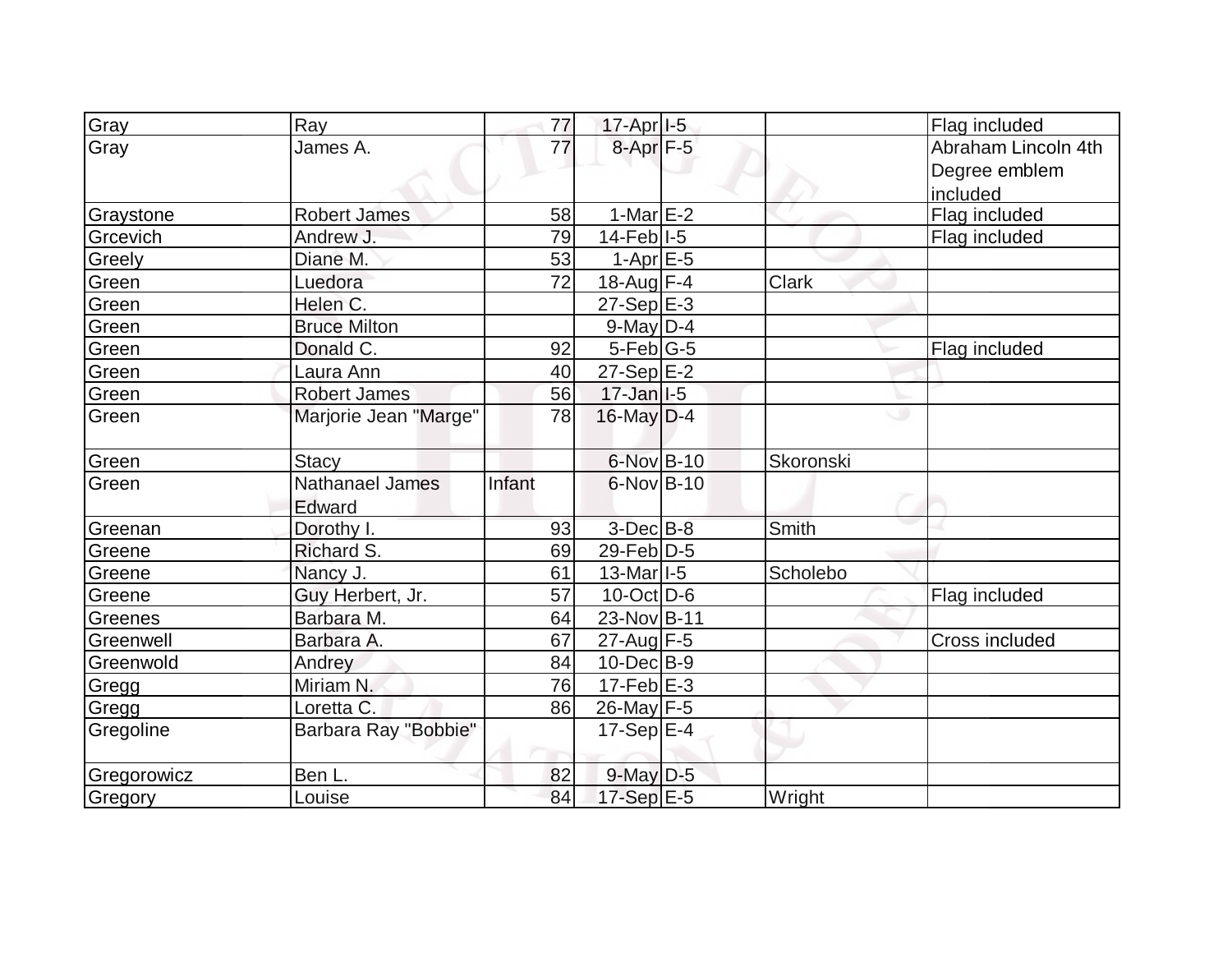| Greichunos | Jean                           | 79 | $16-Sep$ F-3                |           | Full name Jena<br>(Greichunos) Dwardy           |
|------------|--------------------------------|----|-----------------------------|-----------|-------------------------------------------------|
| Greiner    | Regina                         | 90 | 13-Feb $E-5$                |           |                                                 |
| Grembowicz | Carol Ann                      | 65 | $2$ -Nov $B$ -10            | Grabowski |                                                 |
| Grenchik   | Helen "Nee Nee"                | 90 | $22$ -Oct G-5               |           |                                                 |
| Grenda     | Joseph M.                      | 77 | 26-Oct B-10                 |           |                                                 |
| Grenda     | Edward S.                      |    | 20-Mar <sub>1-5</sub>       |           | Flag included                                   |
| Gretz      | Grace M.                       | 90 | $7$ -Jul $F$ -5             |           |                                                 |
| Greven     | <b>Eugene George</b><br>"Geno" | 54 | $5$ -May $F-5$              |           |                                                 |
| Griechen   | Eugene S.                      | 75 | $27-Oct$ B-9                |           |                                                 |
| Griffin    | James J.                       | 44 | $15-Sep$ $E-4$              |           |                                                 |
| Griffin    | Willie Jr.                     | 67 | $2$ -Feb $E-3$              |           |                                                 |
| Griffin    | <b>Robert Michael</b>          | 90 | $11-Apr D-4$                |           |                                                 |
| Griffin    | Nicholas Lee, Sr.              | 55 | $6 - Apr$ $E - 5$           |           |                                                 |
| Griffin    | Lorraine D.                    | 75 | $22$ -Jan F-4               | Wolf      |                                                 |
| Griffin    | Kathleen                       | 61 | $26$ -Feb $ F-4$            |           | Full name Kathleen<br><b>Griffing Bretinger</b> |
| Griffin    | Louise M.                      | 87 | 11-Aug $E-4$                | Fabris    |                                                 |
| Griffith   | Pearl M.                       | 72 | $3-Mar$ F-5                 |           |                                                 |
| Griga      | Joseph A.                      | 88 | $10$ -Jul $\overline{G}$ -5 |           |                                                 |
| Griggs     | Warren A., Sr.                 | 78 | $11-Apr D-4$                |           | Flag included                                   |
| Grimes     | <b>Bobby Leon</b>              | 62 | $27$ -Jun $D-5$             |           |                                                 |
| Grimmet    | Donald                         | 68 | $22$ -Nov B-9               |           |                                                 |
| Grimmett   | <b>Donald Ray</b>              | 68 | $1-Nov B-11$                |           |                                                 |
| Grindey    | Herbert W.                     | 84 | 10-May $E-3$                |           | Flag included                                   |
| Griner     | Chad C.                        | 20 | $3$ -Aug E-5                |           |                                                 |
| Griswold   | Susan V.                       | 42 | $20$ -Jan $E-3$             |           |                                                 |
| Gritton    | Robert Joseph                  | 53 | $25$ -Jan $D-4$             |           |                                                 |
| Groat      | Lucille D. "Lucy"              | 75 | 29-Aug D-7                  | Menzyk    |                                                 |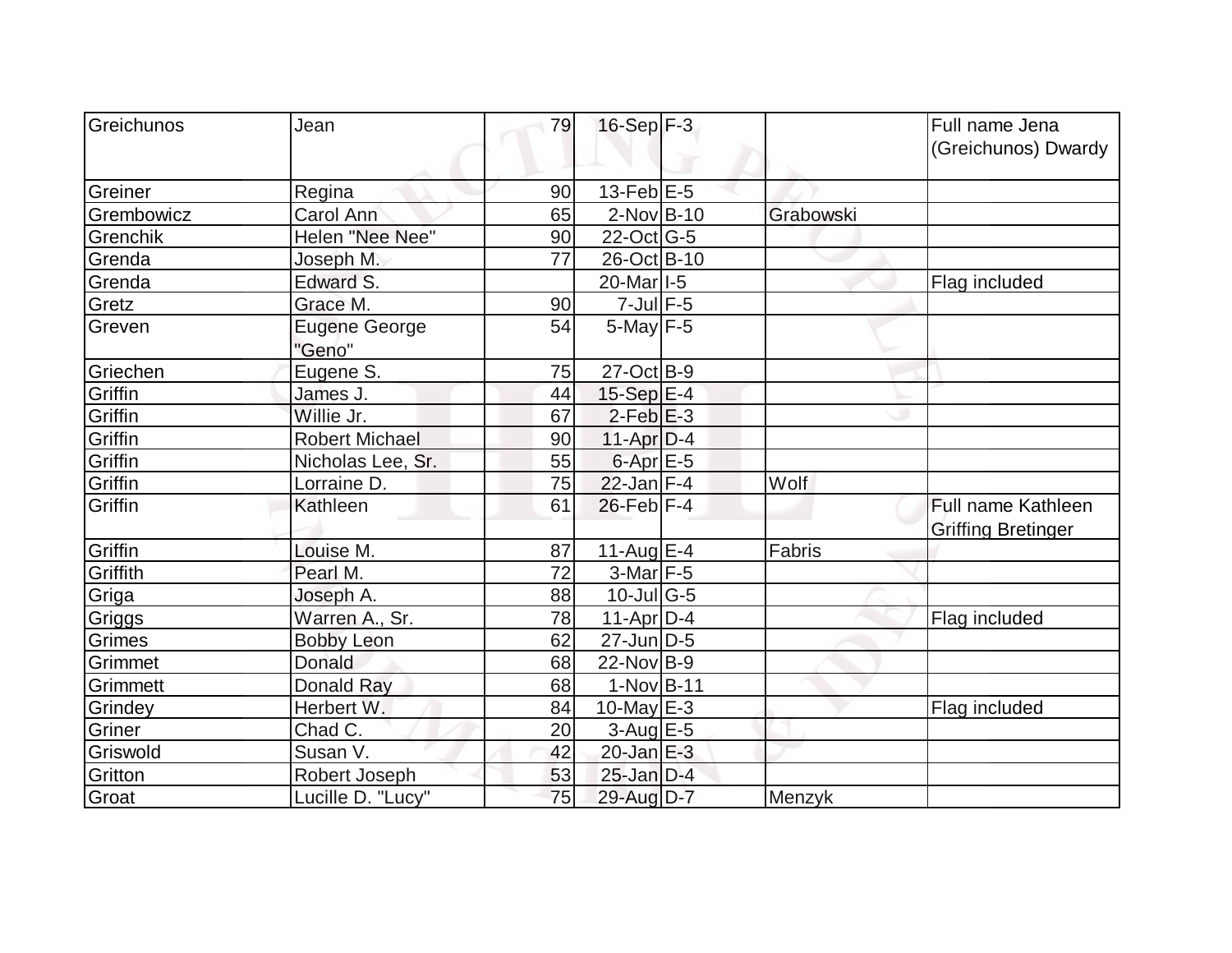| Groat       |                      |    |                      |               |                                      |
|-------------|----------------------|----|----------------------|---------------|--------------------------------------|
|             | Catherine E.         | 98 | $29$ -Feb $D$ -6     | <b>Becker</b> | <b>Full name Catherine</b>           |
|             |                      |    |                      |               | E. Groat Shostrom                    |
| Grodetz     | Dollie A.            | 85 | 8-Apr <sub>F-5</sub> | Havron        |                                      |
| Groesche    | Doris M.             | 86 | $21-Sep$ E-5         |               |                                      |
| Groff       | Elizabeth C. "Toots" | 87 | 31-Aug E-5           |               |                                      |
| Grop        | Josephine C. "Josie" | 76 | $12$ -Oct $E-4$      |               |                                      |
| Gropper     | Mitchell Ross, M.D.  |    | 21-Dec B-11          |               | Star of David included               |
| Gross       | Leona E.             | 91 | $25$ -May E-5        |               |                                      |
| Gross       | <b>Albert</b>        | 78 | 11-Sep $ F-4 $       |               | Flag included                        |
| Grossman    | Ruth Kathryn         | 81 | $10$ -Feb $E-5$      | Wright        |                                      |
| Groves      | Gerry A.             | 41 | $18$ -JulD-4         |               |                                      |
| Grskovich   | Antonia              | 95 | 29-Jun E-6           |               |                                      |
| Grubach     | Mary                 | 89 | $8-Aug$ D-5          | Molson        |                                      |
| Grubbe      | George <sub>P.</sub> | 85 | $4$ -Oct $E-4$       |               | Flag included                        |
| Grubnic     | Milan "Milenko"      | 43 | 17-Nov B-9           |               | <b>Cross and Picture</b><br>included |
| Gruchmal    | Sue J.               |    | $10$ -May $E-3$      |               |                                      |
| Gruchmal    | Eleanor L.           | 80 | $2$ -Aug E-4         |               |                                      |
| Gruendel    | Dorothy Mae          | 83 | 15-Mar $E-4$         |               |                                      |
| Grunhardt   | George A.            | 75 | $22$ -Jul $F-4$      |               | Flag included                        |
| Grupp       | Louis J.             | 91 | $11-Feb$ F-5         |               |                                      |
| Gruszka     | Victor S.            | 91 | $22$ -Feb $ D-6$     |               |                                      |
| Grynovich   | Helen B.             | 82 | $12$ -Jul $E-3$      | Hocza         |                                      |
| Grzelak     | Phyllis T.           |    | $7-Feb$ H-5          | Kostanski     |                                      |
| Grzesiak    | Zenon B.             | 81 | $16$ -Mar $E-5$      |               | Flag included                        |
| Grzeskowiak | Theodore, Jr.        |    | $6$ -Jan $E$ -5      |               | Flag included                        |
| Guadiana    | Palmira              | 73 | $12-Oct$ E-4         | Aguero        |                                      |
| Guajardo    | Manuel, Jr.          | 46 | $26$ -Jan $E-3$      |               |                                      |
| Guell       | Virginia R. "Jean"   | 81 | 26-Feb F-5           |               |                                      |
| Guell       | Lawrence A.          | 78 | 12-Feb $F-4$         |               | Flag included                        |
| Guerrero    | Maria E.             | 83 | 28-Aug I-4           | Osante        |                                      |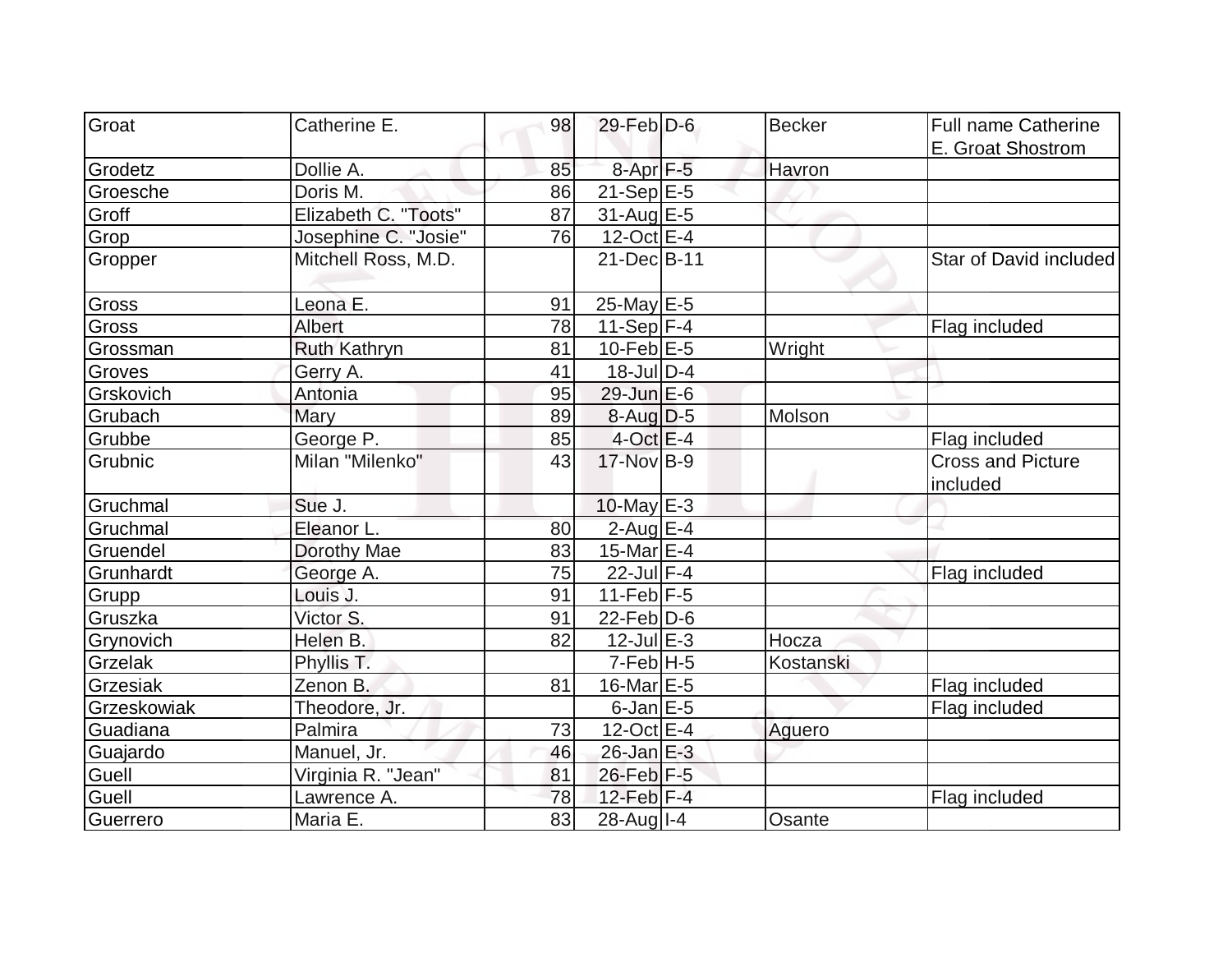| Guettner    | William W.               | 83 | 20-Aug B-10      |           |                       |
|-------------|--------------------------|----|------------------|-----------|-----------------------|
| Guetzloff   | Jessica L.               | 31 | $28$ -Jun $E-3$  | Gibson    |                       |
| Guilford    | Rosalyn Mae              | 85 | 24-Aug E-5       | Patberg   |                       |
| Guillemette | <b>Margurite Marie</b>   | 84 | $7$ -Jul $F$ -5  |           | Picture included      |
| Guiltner    | Tiann R.                 | 41 | 15-Nov B-10      | Raber     |                       |
| Guinn       | Fay H.                   | 78 | $14$ -Jan F-5    |           | Flag included         |
| Gulczynski  | Casimir J. "Casey"       | 80 | $27$ -Apr $E$ -5 |           | Flag included         |
| Gulley      | Margaret "Marge"         | 83 | $30$ -Aug $E-3$  | Gordon    |                       |
| Gulota      | Frances M.               | 84 | $27$ -May F-5    | Rose      |                       |
| Gunning     | Robert T., Sr."The       | 79 | $29$ -Mar $E-3$  |           | Flag included         |
|             | King"                    |    |                  |           |                       |
| Gunter      | Berna L.                 | 84 | $16-Sep$ F-4     |           |                       |
| Guraly      | Joseph                   | 85 | $4$ -Jul $D-5$   |           | Flag inlcuded         |
| Gurbach     | <b>Margaret Therese</b>  | 67 | $3-May$ $E-4$    | Pieters   |                       |
| Guritz      | Emmelene                 | 65 | $7-Feb$ H-5      |           |                       |
| Gurtatowski | Eugene P.                | 80 | $8$ -Jan $F-4$   |           | Flag included         |
| Guse        | Lavern E.                | 80 | $7-Nov$ B-8      |           |                       |
| Guska       | Dusan                    | 85 | $1-Dec$ B-9      |           | <b>Cross included</b> |
| Gussman     | George K., Sr.           | 75 | $5$ -Nov $B$ -8  |           |                       |
| Gussman     | Katherine                | 74 | $31$ -Dec $B-9$  |           |                       |
| Gustafson   | <b>Ruth</b>              | 94 | $4$ -Feb $ F-5 $ |           |                       |
| Gustis      | Joan A. "Gramma<br>Dear" | 89 | $6$ -Jan $E$ -6  | Puchkoras |                       |
| Gutierrez   | Rafael A.                | 43 | $9$ -Mar $E-5$   |           |                       |
| Gutterman   | Dorothy Levy             | 89 | 26-Jun I-5       |           |                       |
| Guy         | Matthew R.               | 24 | $23$ -Jul $F-4$  |           |                       |
| Guzior      | Daniel                   | 57 | $25$ -Jul $ D-5$ |           | Picture included      |
| Guzman      | Leonardo Jr. "Lenny"     | 53 | $6$ -Oct $F-4$   |           |                       |
| Haag        | Lawrence A.              | 74 | 20-Apr E-5       |           |                       |
| Haan        | Grace M.                 | 86 | 29-Dec B-7       |           |                       |
| Haas        | <b>Anne Marie</b>        | 75 | 18-Aug F-4       |           |                       |
| Habzansky   | Joseph "Joe"             | 82 | $6$ -Nov $B$ -10 |           | Flag included         |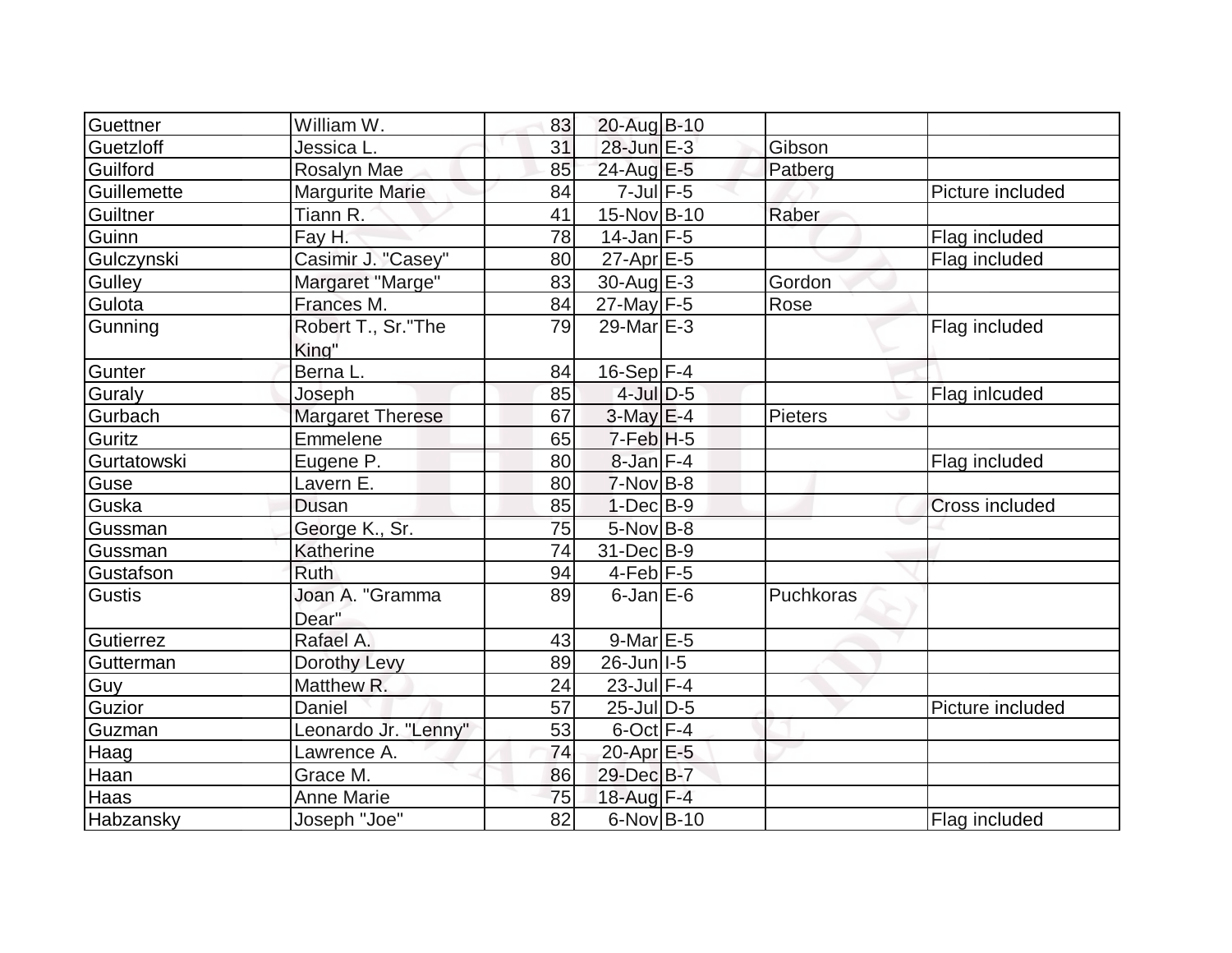| Hac              | <b>Stella</b>        | 89      | $4$ -Jul $D-5$        |            |                                     |
|------------------|----------------------|---------|-----------------------|------------|-------------------------------------|
| Hackett          | Rose                 | 62      | $15$ -Jan $F-6$       |            |                                     |
| <b>Hackett</b>   | Catherine E.         | 71      | $23$ -Jun $F-5$       |            |                                     |
| Haddad           | William Louis, Sr.   | 82      | 20-Nov B-11           |            | <b>Flag and Picture</b><br>included |
| Haddad           | James A.             | 54      | 17-Aug $E-4$          |            | Flag included                       |
| Haddad           | <b>Richard L</b>     | 87      | $11-Feb$ $F-6$        |            | Picture included                    |
| Haddix           | Doris "Dori"         | 58      | $28$ -Jun $E-3$       | Kolvek     |                                     |
| Haddon           | Ruby L.              |         | 30-Jul F-4            |            |                                     |
| Haddon           | James C., Jr.        | 70      | $10$ -Jun $E - 5$     |            | Flag included                       |
| Hageman          | David Allen          | 40      | $27$ -Apr $E$ -5      |            |                                     |
| Hagen            | Joneen Grace         | 59      | $1-Apr$ E-5           | Van Zuidam |                                     |
| Hager            | <b>Steven James</b>  | 37      | $5$ -Jul $E-3$        |            |                                     |
| <b>Hailey</b>    | Dorothy Ann "Dot"    | 65      | $26$ -Feb $ F-4$      |            |                                     |
| Haines           | James F., Jr.        | 46      | 28-Jul F-5            |            |                                     |
| Hajda            | Edward F.            | 83      | $7$ -Jan $F-5$        |            |                                     |
| Hajden           | Ann A.               | 84      | 13-Aug $F-4$          | Kosik      |                                     |
| Halascsak        | Rose M.              | 95      | 30-Mar E-5            |            |                                     |
| Hale             | Ronald C. "Ron"      | 70      | $7-Feb$ H-5           |            | Flag included                       |
| Hale             | Betty D.             |         | 20-Mar <sub>1-5</sub> |            |                                     |
| Hale             | Laverene             | 92      | 26-Oct B-11           |            |                                     |
| <b>Hales</b>     | <b>Mary Mildred</b>  | 88      | 12-May $F-4$          |            | Flag included                       |
| <b>Hales</b>     | Homer H.             | 82      | $19$ -Aug F-4         |            |                                     |
| <b>Haley</b>     | Robert D. "Bob"      | 67      | $1-Nov B-11$          |            |                                     |
| Halfman          | Esther B.            | 89      | $1$ -Jul $E$ -5       | Huseman    |                                     |
| <b>Halfpenny</b> | Evelyn M.            | 95      | 13-Jul E-4            |            |                                     |
| <b>Halkitis</b>  | John Michael         | 3 weeks | $22$ -May $I - 5$     |            |                                     |
| Hall             | Jane                 | 57      | $28$ -Jan $E-4$       |            |                                     |
| Hall             | Dorothy M.           | 87      | $7$ -Apr $F - 7$      |            |                                     |
| Hall             | Edward G. "Big Ed"   |         | 30-Jun F-6            |            | Flag included                       |
| Hall             | Delver C., Jr. "Del" | 69      | $17$ -Jan $ I-5 $     |            |                                     |
| Hall             | Clarence             |         | $4$ -Oct $E - 4$      |            |                                     |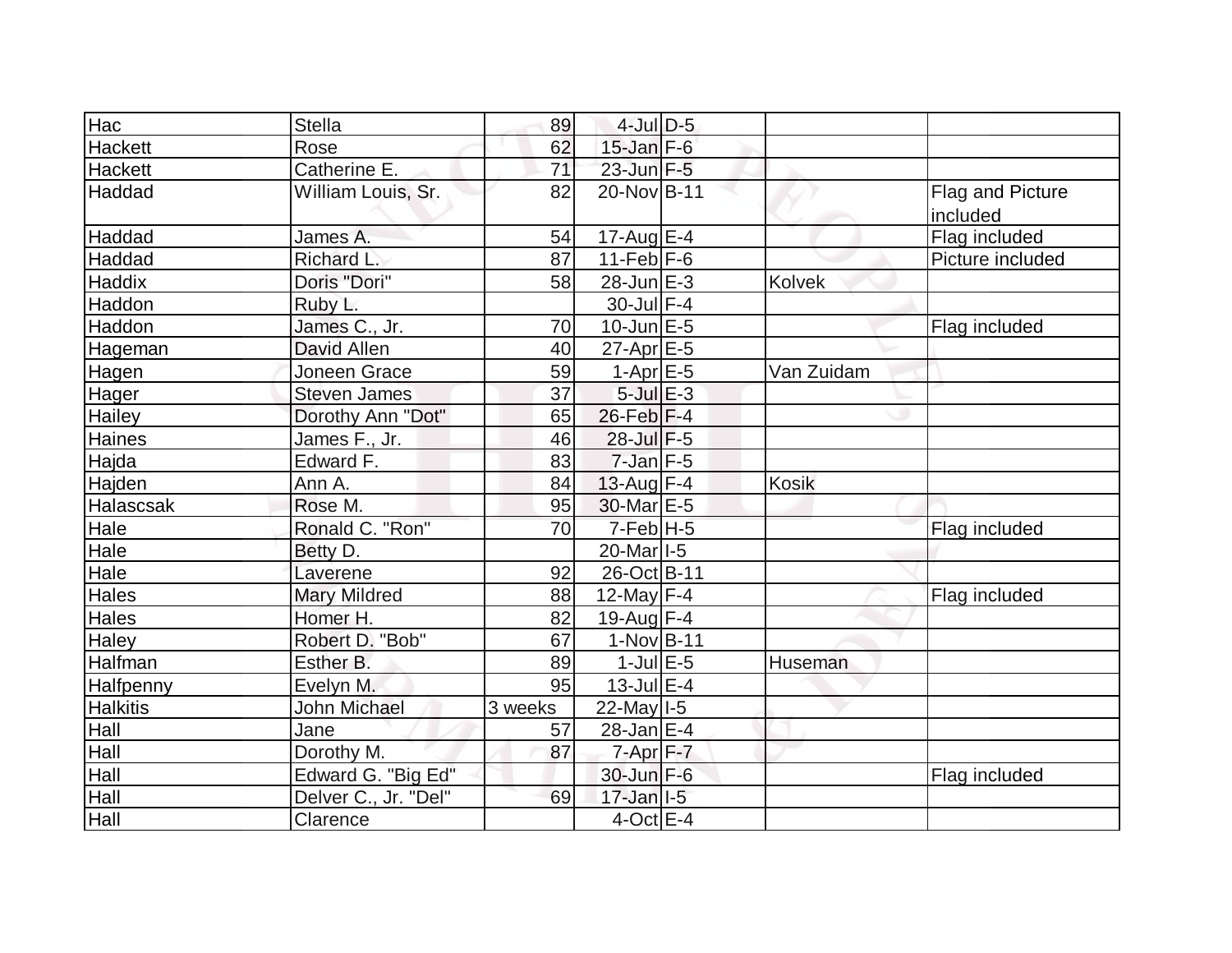| Hall           | Patrick J.                           | 80                         | $13$ -Jan $E$ -6          |           |                                            |
|----------------|--------------------------------------|----------------------------|---------------------------|-----------|--------------------------------------------|
| Hall           | Alvin L.                             | 56                         | $2$ -Jan $F-3$            |           |                                            |
| Hall           | <b>Gladys Fern</b>                   |                            | $15$ -Aug $D-5$           | Robinson  | Picture included                           |
| Hall           | Steven H.                            | 40                         | $17 - Jan$ <sup>1-5</sup> |           |                                            |
| Halon          | <b>Boleslaus Joseph</b><br>"William" | 81                         | $30$ -May D-5             |           |                                            |
| Halupniczak    | <b>Frances</b>                       | 77                         | $3-Mar$ F-5               | Plebanski |                                            |
| <b>Haluska</b> | <b>Nick</b>                          | 88                         | $26$ -May F-5             |           |                                            |
| Hamady         | Donald Raymond                       | 69                         | 12-Oct E-4                |           |                                            |
| Hamady         | Andrew                               | 95                         | $30$ -Jun F-5             |           |                                            |
| Hamel          | Walter "Jim"                         | 70                         | $23$ -Jun $F-5$           |           |                                            |
| Hamer          | Wilma J. "Willie'                    | 63                         | 21-Dec B-11               |           |                                            |
| Hammen         | James                                |                            | 12-Feb $F-4$              |           |                                            |
| Hammen         | Wanda                                |                            | $27$ -Feb $ G-5$          | Mounts    |                                            |
| Hammen         | Joseph                               |                            | $12$ -Feb $ F-4$          |           |                                            |
| Hammen         | Daniel                               |                            | $12$ -Feb $ F-4$          |           |                                            |
| Hammen         | Nicholas                             |                            | $12$ -Feb F-4             |           |                                            |
| <b>Hammers</b> | Mildred F.                           | 76                         | $23$ -Apr $F-8$           |           |                                            |
| Hammersmith    | Mary (Powell)                        |                            | $15$ -Jan F-6             |           |                                            |
| Hammond        | Daniel J.                            | 58                         | $1$ -Jul $E$ -5           |           | (Retired CPD)                              |
| Hammond        | Ailene                               | 85                         | $9-Apr$ F-5               |           |                                            |
| Hamnik         | Kaleigh Jan                          | 4<br>mths/7da<br><b>VS</b> | $1-Apr$ $E-5$             |           |                                            |
| Hampton        | Louise S.                            | 92                         | $16$ -Jan $ G-5 $         |           |                                            |
| Hampton        | Sherritta                            | 43                         | $30 - Jan \, E - 5$       |           |                                            |
| Hanas          | Brian W.                             | 45                         | $14$ -Oct $F-5$           |           |                                            |
| Hanchar        | Genevieve M.                         | 82                         | 28-Nov B-10               |           |                                            |
| Hand           | Virginia F.                          | 86                         | $1-Dec$ B-9               |           |                                            |
| Haney          | William Randolph                     | 75                         | 23-Jul F-4                |           |                                            |
| Haniotis       | Rose                                 | 88                         | $9$ -Jan $F-5$            |           | <b>Full name Rose</b><br>(Kravas) Haniotis |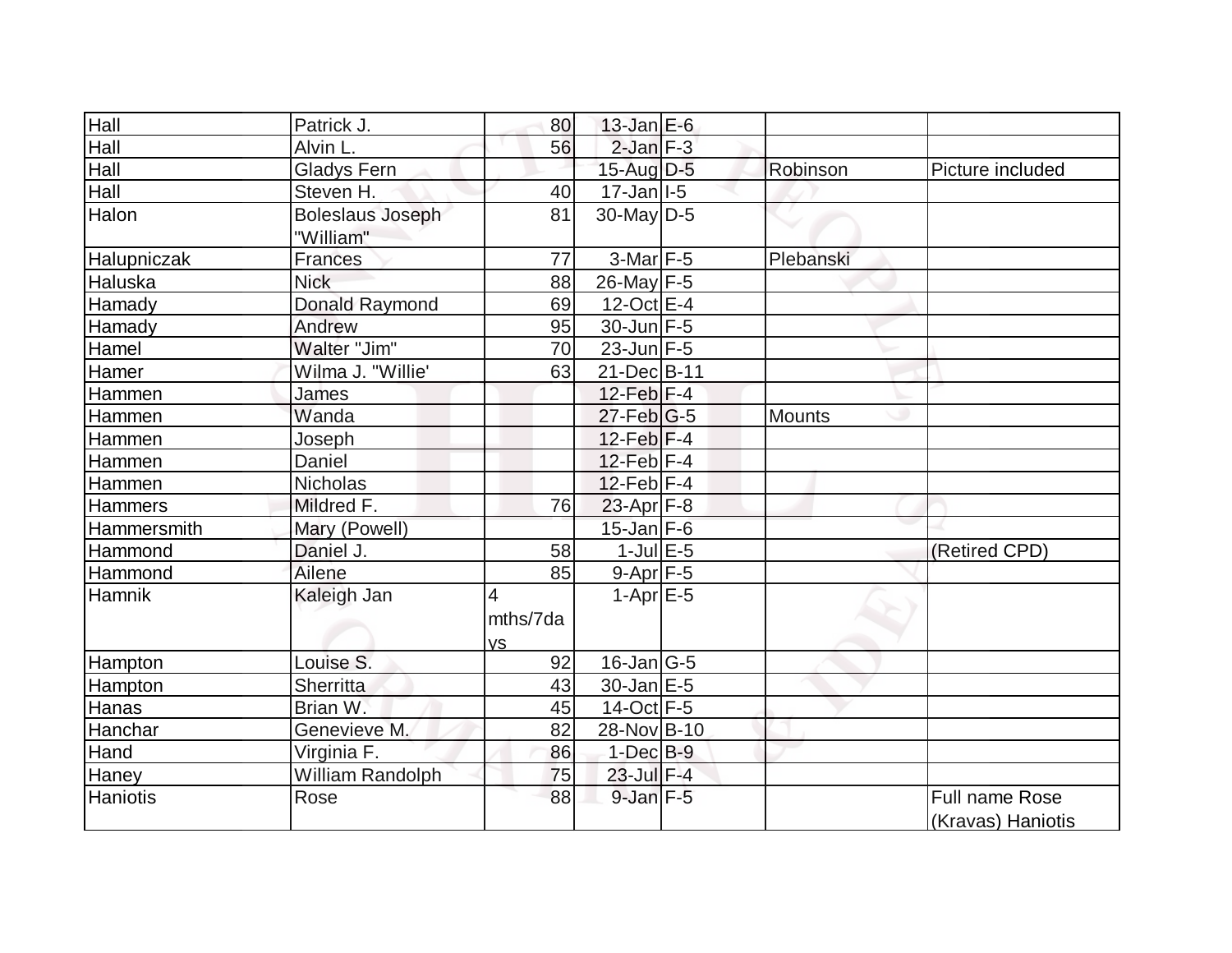| Hank            | Nancy C.              | 61 | $5$ -May $F-5$        |               |                  |
|-----------------|-----------------------|----|-----------------------|---------------|------------------|
| <b>Hankins</b>  | Louis L.              | 79 | $7-Nov$ B-8           |               |                  |
| Hankwitz        | Irene                 | 87 | $7-NovB-8$            |               |                  |
| Hanley          | Linda L.              | 68 | 20-Mar <sub>1-5</sub> |               |                  |
| Hanlon-Williams | Joanne                | 71 | $8-Feb D-5$           |               |                  |
| Hanna           | Jerald N.             | 86 | $14$ -Feb $ I-5 $     |               |                  |
| Hannon          | Mary L.               | 79 | $3-Feb$ $E-6$         |               |                  |
| Hannon          | Richard A. "Dick"     | 81 | 23-Sep $F-4$          |               |                  |
| Hansen          | Robert J.             |    | $12-Sep D-5$          |               |                  |
| Hansen          | Ernest H.             | 66 | $11-Feb$ $F-6$        |               | Flag included    |
| Hansen          | Russell G.            | 76 | $24$ -Aug E-4         |               | Flag included    |
| Hansen          | Charles               | 74 | $12$ -Oct $E-4$       |               |                  |
| Hansen          | <b>June Marie</b>     |    | $15$ -May $I-5$       |               |                  |
| Hansen          | Henry W., Sr.         |    | $9$ -Aug $E-2$        |               |                  |
| Hansen          | Earl C.               | 77 | $2$ -Dec $B-11$       |               |                  |
| Hansen          | Carl V. III "Skip"    | 69 | 26-Aug F-4            |               |                  |
| Hansen          | Linda K.              | 56 | $17$ -Apr $ I-5 $     |               |                  |
| Hansen          | Constace E. "Connie"  | 80 | $25$ -Jun $F-5$       | <b>Curtis</b> |                  |
|                 |                       |    |                       |               |                  |
| Hansen          | Charles E.            | 62 | $31$ -Mar F-6         |               |                  |
| Hansen          | <b>Walter Alan</b>    |    | $1-Feb D-6$           |               |                  |
| Hanson          | <b>Madeline Mary</b>  | 72 | $25$ -Dec $B$ -6      | Vanzo         |                  |
| Hanyicska       | Susan D.              | 89 | $21$ -Jun $E-4$       |               |                  |
| Harbaugh        | George W.             | 80 | $13$ -Jul $E-4$       |               | Flag included    |
| Hardesty        | Carol E               | 89 | 24-Mar F-5            |               | Cross included   |
| Harding         | <b>Richard Edward</b> | 63 | $16$ -Jan $ G-5 $     |               |                  |
| Hardison        | <b>Brenda Lee</b>     | 45 | $8$ -Jun $E$ -6       |               | Picture included |
| Hardt           | Elsie M.              | 89 | 9-Aug E-2             |               |                  |
| <b>Hardwick</b> | William P. "Bill"     | 67 | $17$ -Jun $F - 5$     |               |                  |
| Hardy           | John                  | 93 | 31-Mar F-6            |               |                  |
| Harger          | Juanita               | 92 | 13-Oct F-4            | <b>Myers</b>  |                  |
| Harkel          | Robert J.             | 75 | $27$ -Jan $E$ -5      |               |                  |
|                 |                       |    |                       |               |                  |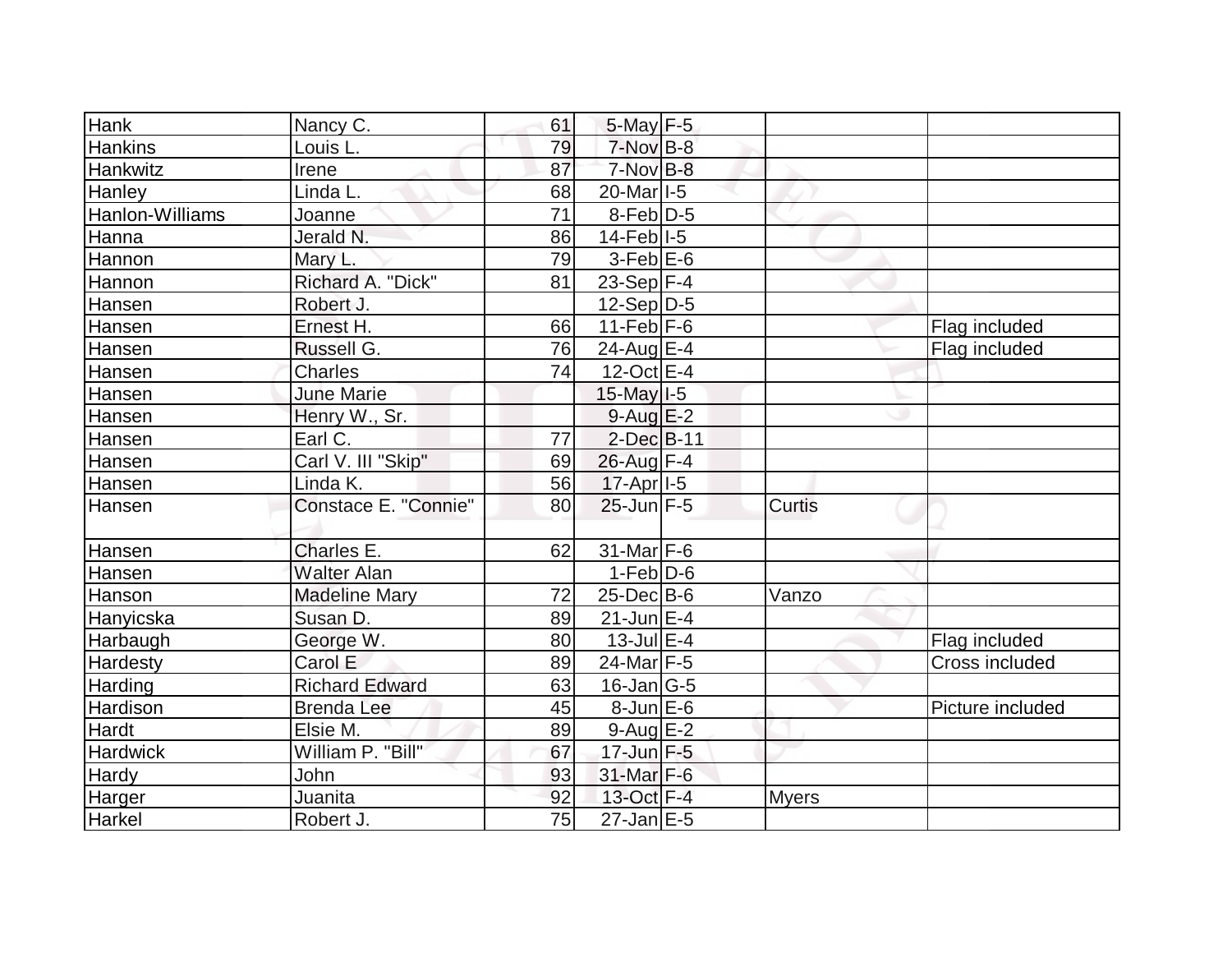| Harkenrider       | Gregory                  | 56 | $7-Nov$ B-8       |            |                                         |
|-------------------|--------------------------|----|-------------------|------------|-----------------------------------------|
| Harlan            | Charles Neal, Sr.        | 62 | 30-Mar E-5        |            | Picture included                        |
| Harman            | David A.                 |    | 1-Nov B-11        |            | Flag included                           |
| Harmon            | Kelly L.                 | 60 | $26$ -Dec $B-9$   |            |                                         |
| Harmon            | Margaret Louise          | 80 | $16$ -May D-5     | Snow       |                                         |
| Harper            | <b>Ruth Illeen</b>       | 80 | $11-Sep$ F-4      | Carr       |                                         |
| Harper            | Shari                    | 41 | $1-Nov B-11$      |            | Full name Shari<br><b>Harper Ebbens</b> |
| <b>Harrington</b> | <b>Catherine Marie</b>   | 83 | $4$ -Jan D-4      | Huddleston |                                         |
| Harrington        | Patricia L. "Pat"        | 58 | $17$ -Nov $ B-9 $ |            |                                         |
| Harrington        | Carol J.                 | 74 | $7$ -Jan $ F-5 $  |            |                                         |
| <b>Harris</b>     | <b>Charles "Charlie"</b> | 76 | $17$ -Jun $F-5$   |            |                                         |
| <b>Harris</b>     | Merle R.                 | 82 | $3-Dec B-8$       |            | Flag included                           |
| <b>Harris</b>     | Eddie A.                 | 59 | $4$ -JulD-5       |            |                                         |
| Harris            | Floie R.                 | 79 | $10$ -Dec $B$ -8  |            |                                         |
| <b>Harris</b>     | Louise                   | 95 | $15$ -Jul $F-5$   |            |                                         |
| <b>Harris</b>     | Helen G.                 | 79 | $12$ -Nov B-8     |            | Picture included                        |
| <b>Harris</b>     | Joseph W.                | 81 | $25$ -May E-5     |            | Flag included                           |
| <b>Harris</b>     | Paul                     | 88 | $6$ -Apr $E$ -4   |            |                                         |
| <b>Harris</b>     | Gertrude E.              | 89 | $17$ -Jul G-4     | Mikulski   |                                         |
| Harrison          | Thomas Wayne             | 56 | $9$ -Mar $E - 5$  |            |                                         |
| Harris-Rhodes     | <b>Karen Elsie</b>       | 48 | $2$ -Dec $B$ -12  |            |                                         |
| <b>Harsy</b>      | Mark B.                  | 46 | $15$ -Jul $F-5$   |            |                                         |
| Hart              | Lorene L.                | 95 | $11-Feb$ F-6      |            |                                         |
| Hart              | <b>Janet Marie</b>       | 81 | $12$ -Nov B-8     |            |                                         |
| Hart              | Mary Lou                 | 81 | $18$ -Dec $B$ -8  |            |                                         |
| Harti             | Janet E.                 | 81 | $8-Sep E-4$       |            |                                         |
| Hartleroade       | Betty J.                 | 75 | $28$ -Dec $B$ -8  |            |                                         |
| <b>Hartlerode</b> | <b>Charles Elwood</b>    | 77 | $30$ -Aug $E-3$   |            | Flag included                           |
| Hartline          | Jean C.                  | 73 | $1-Feb D-6$       |            |                                         |
| Hartman           | Richard H., Sr.          | 67 | $3$ -Jan $G-5$    |            | Flag included                           |
| Hartog            | Nellie Den               | 90 | $22$ -May I-5     |            |                                         |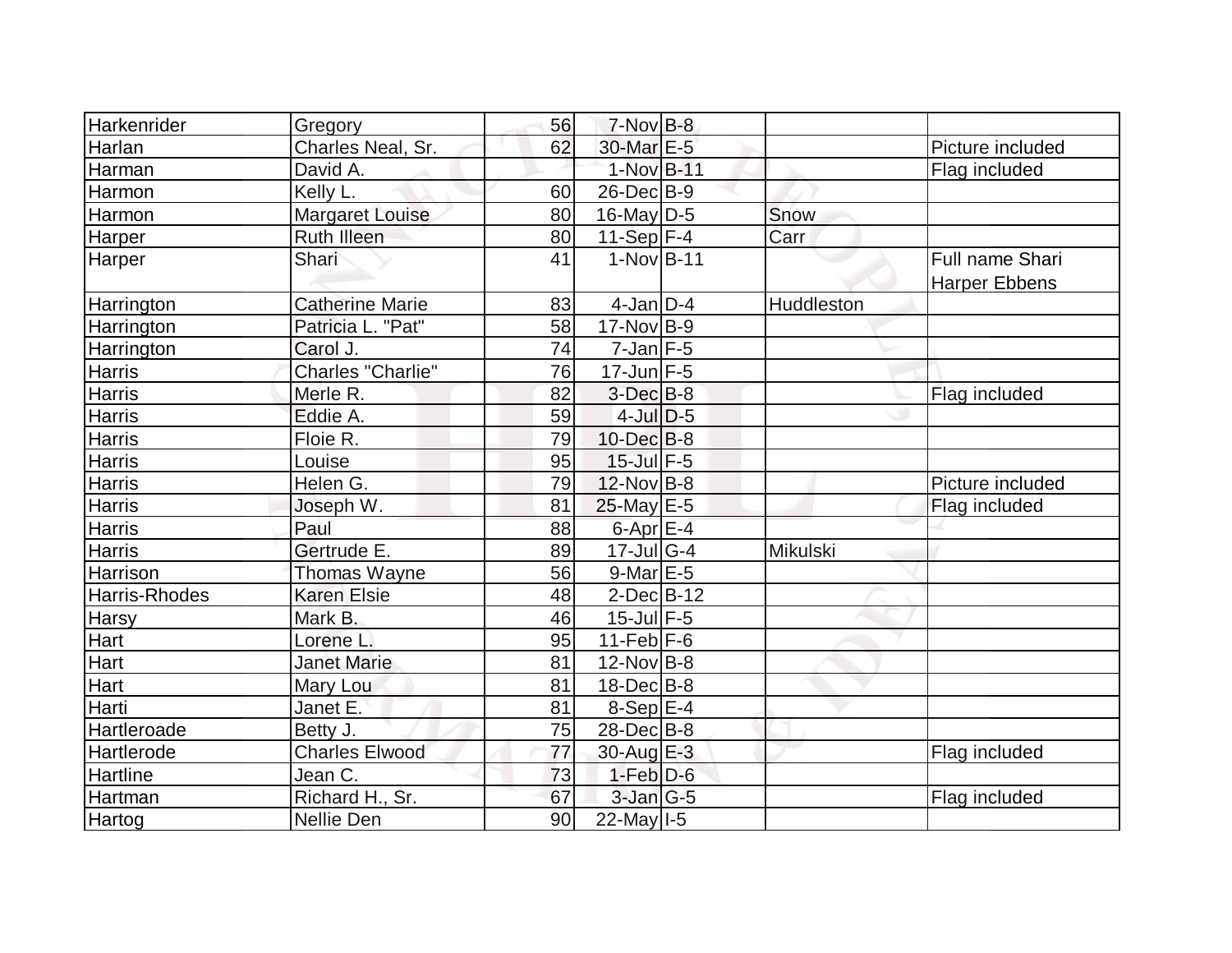| <b>Harwood</b> | <b>Robert Edwin</b>     | 73              | $6$ -Oct $F-4$          |                 |               |
|----------------|-------------------------|-----------------|-------------------------|-----------------|---------------|
| Harwood        | Kimberly J.             | 33              | $17$ -Jan $ I-5 $       |                 |               |
| Hasiak         | <b>Leonard William</b>  | $\overline{77}$ | $20$ -Jan $E-3$         |                 |               |
| <b>Haskins</b> | Brenda A.               | 16              | $30$ -Jan $E-5$         |                 |               |
| <b>Haskins</b> | William L.              | 73              | 8-Nov B-10              |                 | Flag included |
| Hasley         | <b>Betty Jane</b>       | 79              | $10$ -Jan $ H-5 $       | Young           |               |
| Hass           | Carol Fay               | 70              | $28-Sep$ <sup>E-5</sup> |                 |               |
| Hasselbring    | <b>Jill Laverne</b>     | 73              | $4-Sep H-3$             |                 |               |
| Hassen         | Steve J.                | 86              | $8$ -Jan F-5            |                 | Flag included |
| Hatch          | Jeremy K.               | 33              | $2$ -Oct H-4            |                 |               |
| Hatke          | Gerald E.               | 68              | $4$ -Mar $ F-4 $        |                 | Flag included |
| Hauber         | Billie M.               | 67              | $29$ -Jan F-5           |                 |               |
| Haugan         | Juanita Marie           | 76              | 27-Oct B-9              |                 |               |
| Haugh          | Dennis John             | 60              | $22$ -Apr $E-5$         |                 |               |
| Haughee        | Meaghan Elizabeth       |                 | $17-Apr$ <sup>1-5</sup> |                 |               |
| <b>Hawkins</b> | Robert W.               | 76              | 29-Sep B-10             |                 |               |
| <b>Hawkins</b> | Eddy A.                 | 79              | 20-May F-5              |                 | Flag included |
| <b>Hawkins</b> | Gerald E.               | 81              | $4$ -Mar $ F-5 $        |                 |               |
| <b>Hawkins</b> | Gertrude                | 77              | 30-Nov B-11             | Searcy          |               |
| <b>Hawkins</b> | Alison                  | 40              | 22-Nov B-10             | Olah            |               |
| <b>Hawks</b>   | Frank Mixon, SR.        | 84              | $3-Nov$ B-8             |                 |               |
| Hawley         | Mary "Violet"           | 100             | $9-Sep$ $E-4$           |                 |               |
| Haworth        | Eva Fern                | 96              | 29-Dec B-8              |                 |               |
| Hawryszkow     | Betty W.                | 79              | $1$ -Jun $E-3$          |                 |               |
| Hawthorne      | Paul A.                 | 41              | 20-Mar <sub>1-5</sub>   |                 |               |
| Hayden         | <b>Leonard Anderson</b> | 77              | $15$ -Jul $F$ -6        |                 |               |
| Hayden         | Lynelle E.              | 46              | $14$ -Aug I-6           | <b>Duquette</b> |               |
| Hayduk         | Joseph                  | 76              | $26$ -Jun I-5           |                 |               |
| <b>Hayes</b>   | Josephine               | 74              | $2$ -Jul $F-4$          |                 |               |
| Hayes          | Domicilla "Dottie"      | 77              | 20-Dec B-9              |                 |               |
| <b>Hayes</b>   | Herbert H.              | 49              | 14-Dec B-11             |                 |               |
| Hayes          | Evelyn                  | 93              | 26-Oct B-11             | Swanson         |               |
|                |                         |                 |                         |                 |               |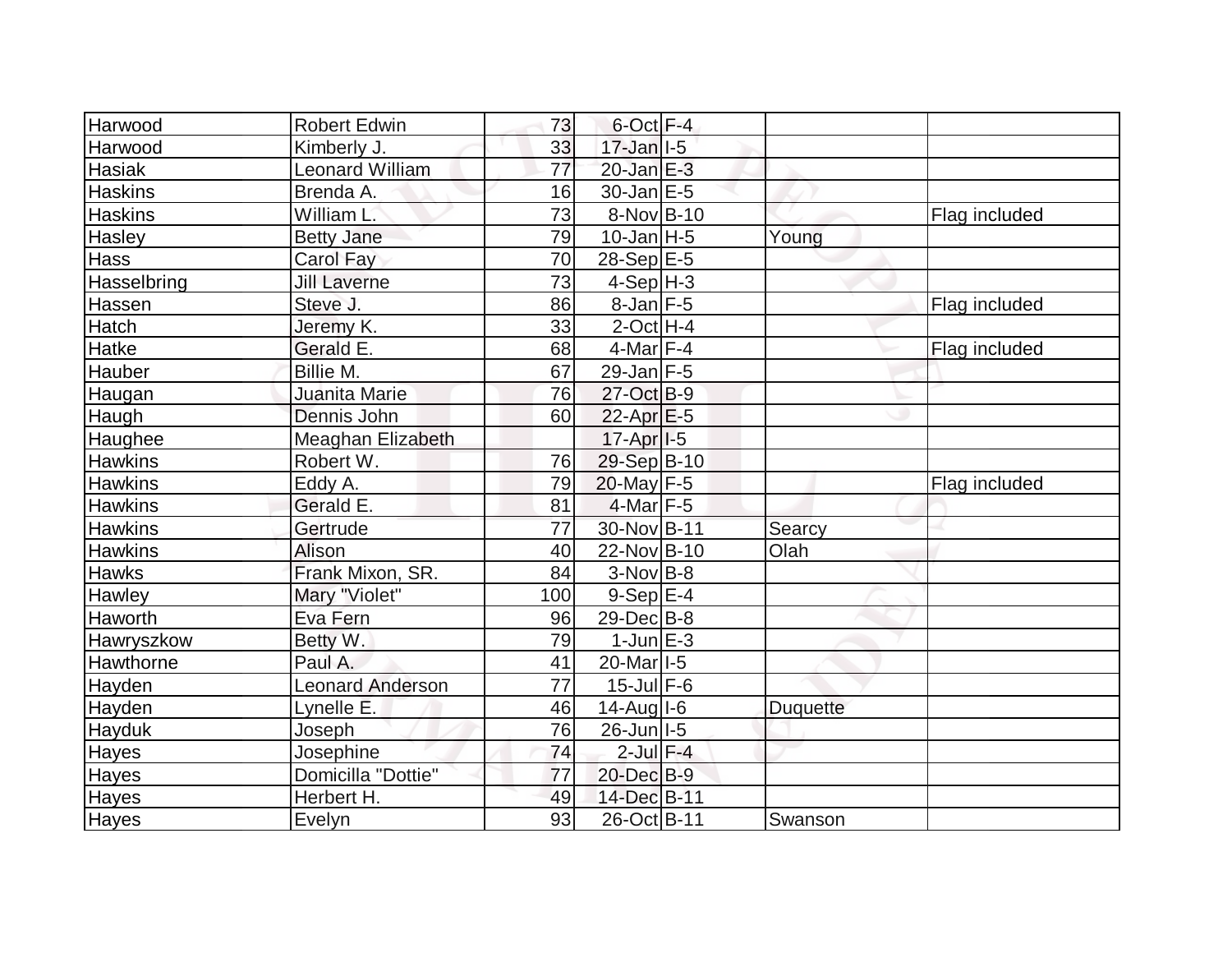| <b>Hayes</b>   | Floyd M.             | 85 | 8-Nov B-10        |              |                        |
|----------------|----------------------|----|-------------------|--------------|------------------------|
| <b>Haynes</b>  | Letha I. "Jeri"      | 99 | 20-Jun D-4        | DeLong       |                        |
| Haynes         | Paul Everett         | 82 | $13$ -Jul $E-4$   |              | Flag included          |
| <b>Hays</b>    | Beryl L.             | 72 | $10$ -Aug $E-4$   |              | Picture included       |
| Hayward        | Alwill M. "Buddy"    | 83 | 26-Oct B-10       |              | Flag included          |
| Hayward        | Susan L.             | 55 | $26$ -Feb $F-5$   |              |                        |
| Head           | Robert T.            | 62 | $19-Nov$ B-8      |              |                        |
| Headley        | Walter <sub>R.</sub> |    | $15$ -Jan F-6     |              |                        |
| Heagy          | J. Michael           | 60 | $10$ -Dec $B - 9$ |              |                        |
| Healey         | James L. "Mailman"   | 60 | $8$ -Jun $E$ -6   |              | Flag included          |
| Heard          | Faye L.              | 91 | $2$ -Jan $F-3$    |              |                        |
| Heard          | Grover, Sr.          | 74 | $2$ -May D-5      |              |                        |
| Hearn          | <b>Janet Marie</b>   | 59 | $7$ -Dec $B$ -10  |              |                        |
| Heaton         | Elizabeth A.         | 84 | $20$ -Jun $D-4$   |              | Picture included       |
| Heaton         | Elizabeth A.         | 84 | $29$ -Feb $D-5$   |              | Picture included       |
| Hebbring       | William A.           | 55 | 23-Nov B-11       |              | Flag included          |
| <b>Heck</b>    | Daniel E.            | 72 | $16-Sep$ F-4      |              |                        |
| <b>Heck</b>    | Thomas V., Sr.       | 69 | $14$ -Apr $F-5$   |              |                        |
| <b>Hecker</b>  | Danny F.             | 46 | $18$ -Jul $D-4$   |              | Flag included          |
| Hecker         | Gladys M.            | 98 | $19$ -Jan $E-3$   | Martin       |                        |
| <b>Heckner</b> | Louis J.             | 69 | $26$ -Aug $F-4$   |              |                        |
| <b>Hedges</b>  | Jerry 'PawPaw"       | 63 | $24$ -Jan H-4     |              |                        |
| Hedin          | Katherine L.         | 85 | 27-Aug F-5        | Waldner      |                        |
| Hedstrom       | Edwin F.             | 67 | $14$ -Jul $F-5$   |              | Flag included          |
| Heffelfinger   | Ann E.               | 84 | $6$ -May $F-6$    |              |                        |
| <b>Hefner</b>  | Dean L.              | 50 | $16$ -Jun $F-6$   |              |                        |
| Hegyi          | Moses                | 90 | $9$ -May $D-4$    |              |                        |
| Heichler       | Elsa                 | 95 | $20$ -Dec $B-9$   |              | Star of David included |
| Heimberger     | Lawrence E. "Larry"  | 81 | 22-Sep E-4        |              | Flag included          |
| Hein           | Nelda                | 79 | $2$ -Jun $F-5$    |              |                        |
| Heinkel        | Valerie              | 99 | $26$ -Jul $E-3$   | <b>Kosak</b> |                        |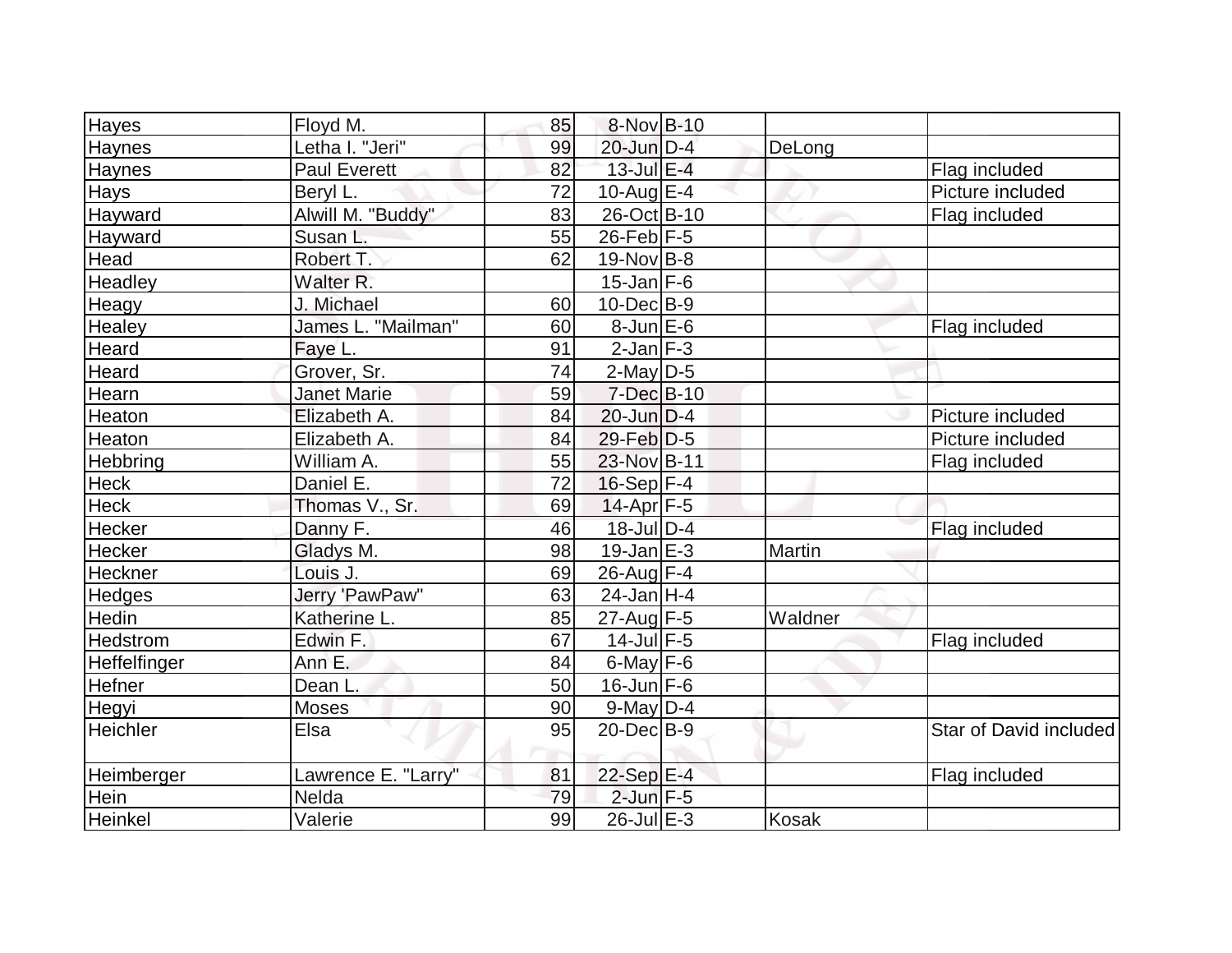| Heisterberg      | Jeanette             | 89       | $16-Sep$ F-4      | Hoblitzel |                                                         |
|------------------|----------------------|----------|-------------------|-----------|---------------------------------------------------------|
| Hejmej           | Lorraine J.          | 78       | $1-Aug$ D-6       | Kimmet    | Lorraine J. VanDerbilt<br>(Hejmej) / Pictue<br>included |
| Helper           | Olive June           | 91       | $8-Sep$ $E-4$     |           |                                                         |
| Helt             | <b>Russell Morey</b> | 85       | $7$ -Jul $F$ -5   |           | Flag included                                           |
| Heminger         | Louis J.             | 64       | $6$ -May $F-6$    | Zeller    |                                                         |
| Heminger         | Elizabeth L.         | 4 months | $11$ -Jul D-4     |           |                                                         |
| Hemmerich        | Lewie Joseph         | 91       | $4$ -Mar $ F-5 $  |           | Picture included                                        |
| Henderlong       | Virginia A.          | 89       | $22$ -Dec $B-9$   | Whalen    |                                                         |
| Henderson        | <b>Beebe</b>         | 69       | $29$ -Jan F-5     |           |                                                         |
| Henderson        | Marilyn Louise'      | 75       | 18-May $E-6$      |           |                                                         |
| Henderson        | Mary                 | 41       | $6$ -May $F-6$    | Krstevski | <b>Cross included</b>                                   |
| <b>Hendricks</b> | Catherine A.         | 70       | $4$ -Jul $D-5$    |           |                                                         |
| <b>Hendricks</b> | James L.             | 54       | $3-NovB-8$        |           | Picture included                                        |
| <b>Hendricks</b> | Anne                 | 82       | 24-Feb E-4        |           |                                                         |
| Hendrickson      | Ralph E.             | 72       | $1-May G-9$       |           | Flag included                                           |
| Hendrickson      | Kimberly L.          | 42       | $22$ -Jul $F-4$   | Parker    |                                                         |
| Hendrix          | Jackson R.           | 93       | 18-Oct E-3        |           |                                                         |
| Henig            | Elizabeth R. "Babe"  | 93       | $3-Jan G-6$       |           | Full name Elizabeth<br>(Henig) McElligott               |
| Henrikson        | Hilding T.           | 83       | $26-Sep D-4$      |           |                                                         |
| Henriquez        | <b>Rita Stella</b>   | 84       | 30-Oct B-11       |           | Picture included                                        |
| Henze            | Sharon Lou "Sherri"  |          | 13-Apr $E-4$      |           |                                                         |
| Hepp             | Henry "Bud"          |          | $14$ -Feb $ I-5 $ |           | Picture included                                        |
| Heredia          | Helen W.             | 65       | 23-Feb $E-3$      |           |                                                         |
| Herendeen        | Tom L.               | 64       | $6$ -May $F-6$    |           | Pastor Tom L.<br>Herendeen                              |
| <b>Herlitz</b>   | Helen J.             | 78       | 18-Oct E-3        |           |                                                         |
| Hernandez        | Valentino V. 'Vale"  | 46       | $4$ -Aug $F-5$    |           | Picture included                                        |
| Hernandez        | Donald "Don"         | 82       | $6$ -Jan $E$ -5   |           |                                                         |
| Herold           | Royal M. Jr. "Roy"   | 76       | $18$ -JulD-4      |           |                                                         |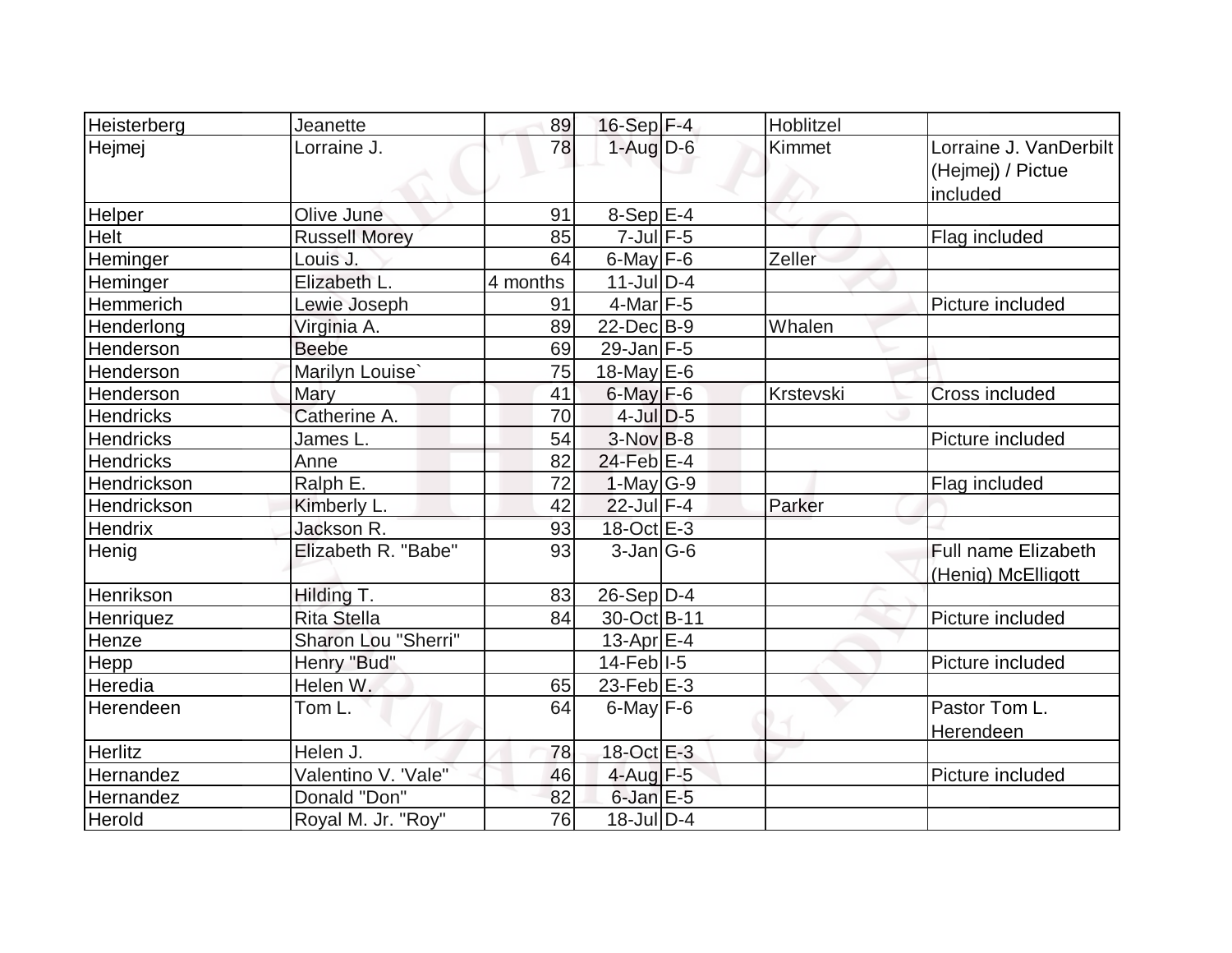| <b>Heroux</b>    | Richard P. "Rick"    | 47 | $2$ -Oct H-4          |              |                                                |
|------------------|----------------------|----|-----------------------|--------------|------------------------------------------------|
| Herr             | Dorothy F.           | 68 | 30-Apr G-5            |              |                                                |
| <b>Herrin</b>    | Marlene L.           | 60 | $1-MarE-3$            | Mecyssne     |                                                |
| Herrold          | Nancy L.             | 63 | $3$ -Aug E-5          | <b>Biggs</b> |                                                |
| Herron           | Norma M.             | 64 | $22$ -Feb $ D-6$      |              |                                                |
| Hershman         | <b>Lester Oliver</b> | 83 | $30$ -Jun F-6         |              |                                                |
| Herzog           | Edwin                | 83 | $7-Nov B-8$           |              |                                                |
| <b>Hester</b>    | Aliece M.            | 82 | $28$ -Jun $E-3$       |              |                                                |
| <b>Hester</b>    | <b>Nancy Darlene</b> | 71 | 21-Oct F-4            |              |                                                |
| Hesterman        | David P.             | 62 | $16$ -May D-5         |              |                                                |
| Hestermann       | <b>Kathleen Mary</b> |    | $15$ -Jul $F-6$       |              |                                                |
| Hetra            | John                 | 84 | 29-Mar <sub>E-4</sub> |              | Flag included                                  |
| Heuer            | Charles F. (Chuck)   | 62 | 19-May F-5            |              |                                                |
| <b>Hibbard</b>   | Charles E., Sr.      | 76 | $15-Sep$ $E-5$        |              | Flag included                                  |
| Hibschman        | Helen L.             | 83 | $11$ -Mar $F-6$       |              |                                                |
| <b>Hickey</b>    | Martha A.            | 88 | $7$ -Jan $F-5$        | Spedus       |                                                |
| Hickman          | Carl E.              | 60 | $21-Apr$ F-4          |              |                                                |
| Hicko            | Scott E., Sr.        | 55 | $25$ -Nov B-5         |              |                                                |
| Hicks            | Diana Lynn           | 42 | 25-Oct B-13           |              |                                                |
| <b>Hicks</b>     | Octavia Zora         | 51 | $2$ -Mar $E$ -5       |              |                                                |
| <b>Hicks</b>     | Duane J.             | 61 | $8$ -Jun $E$ -6       |              |                                                |
| <b>Hicks</b>     | Marian N.            |    | $16$ -Feb $E-4$       | Jurincic     |                                                |
| Hielema          | Arnold "Jack"        | 79 | $9$ -Aug E-2          |              |                                                |
| <b>Higgins</b>   | Gerald               | 87 | $23$ -May D-6         |              |                                                |
| <b>Highlands</b> | <b>Noal</b>          | 70 | $11$ -Apr $D-4$       |              |                                                |
| Hiland           | <b>Frances Lora</b>  | 93 | $22$ -Jun $E-6$       |              | <b>Full name Frances</b><br>Lora (Cook) Hiland |
| Hill             | Phillip              | 87 | $6$ -Oct $F-5$        |              |                                                |
| Hill             | Jason C.             | 26 | $1-AprE-5$            |              |                                                |
| Hill             | Lois J.              | 86 | 13-Jun D-4            | Fowler       |                                                |
| Hill             | Harlene G.           | 84 | 27-Mar I-6            |              |                                                |
| Hill             | Frances "Jean"       | 83 | $2$ -May $D-4$        |              |                                                |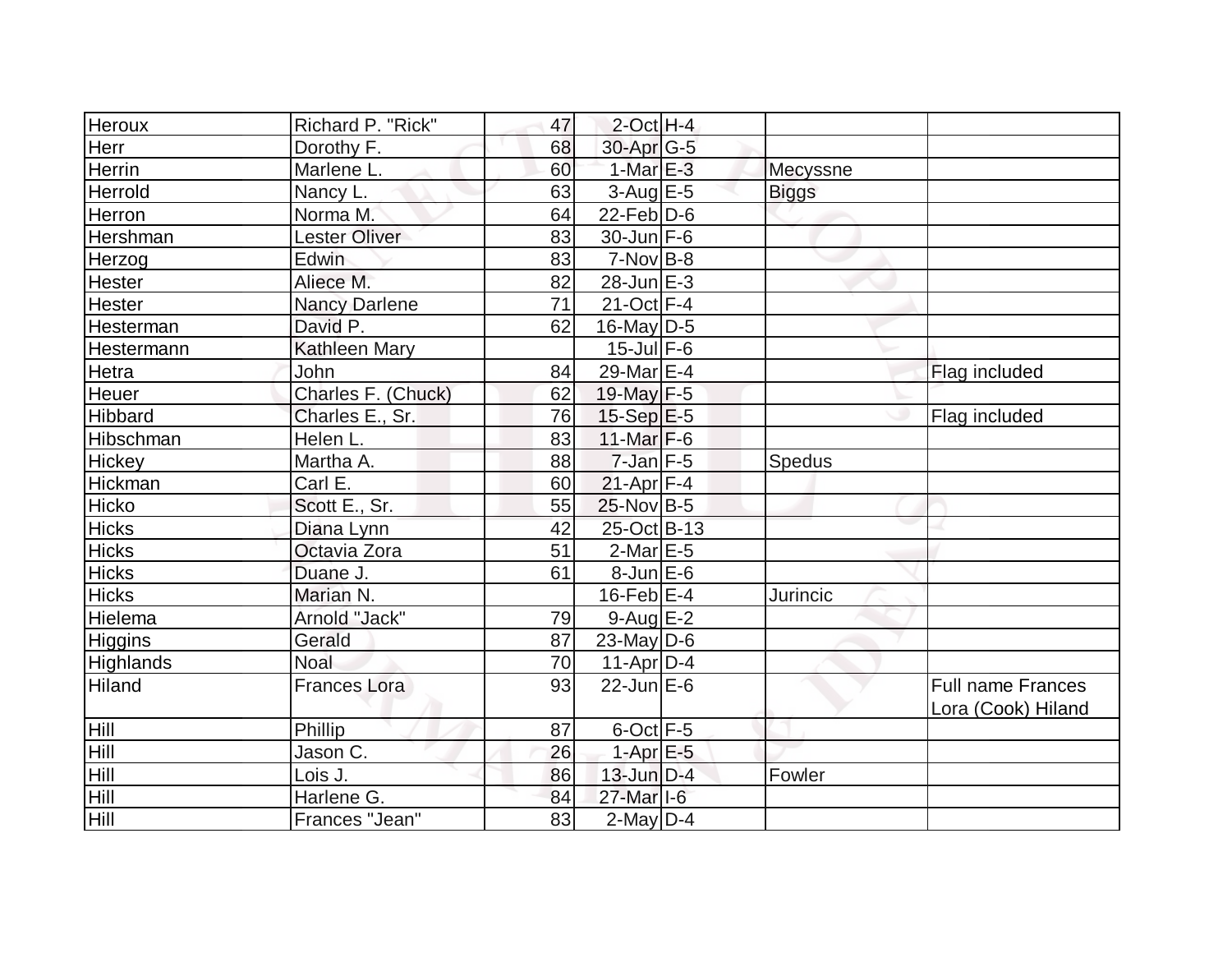| Hill           | Decarol            | 54 | 3-Dec B-9         |              |                       |
|----------------|--------------------|----|-------------------|--------------|-----------------------|
| Hill           | Williamae          | 74 | $9$ -Oct $ I-5 $  |              |                       |
| Hill           | David C. "Hitman"  | 55 | 16-May D-5        |              |                       |
| Hill           | <b>Betty</b>       | 88 | $11$ -JulD-4      | <b>Stone</b> |                       |
| Hill           | Gloria             | 76 | $13$ -May $F-5$   |              |                       |
| <b>Hillard</b> | Justin M. "Bubba"  | 13 | $1$ -Oct $F-4$    |              | Angel included        |
| Hillegonds     | Charles "Ed"       | 93 | 22-Jul F-4        |              | Flag included         |
| <b>Hillis</b>  | Mae                | 88 | $5$ -Aug $F-4$    |              |                       |
| <b>Hillock</b> | <b>Barbara</b>     |    | 10-Mar F-4        | Killham      |                       |
| Himes          | <b>Ethel Craig</b> | 92 | $23$ -May D-6     |              |                       |
| Hinchley       | Linda Kay          | 54 | $16$ -Dec $B$ -8  |              | Full name Linda Kay   |
|                |                    |    |                   |              | <b>Bruns Hinchley</b> |
| Hindlebaugh    | <b>John Albert</b> |    | 4-Jan             |              |                       |
| Hindman        | Janet S.           | 80 | 24-Nov B-9        |              |                       |
| <b>Hinds</b>   | Catherine "Katie"  | 54 | $11$ -Aug $E-4$   |              |                       |
| Hindson        | Bonnie J.          | 52 | $9$ -Aug $E-3$    |              |                       |
| Hine           | Clarke F.          | 90 | $4$ -Apr $D-5$    |              |                       |
| <b>Hines</b>   | Georgia E.         | 78 | $2$ -Jan $F-3$    |              |                       |
| Hinkel         | Dorothy F.         | 88 | 20-May F-5        |              |                       |
| Hinkle         | <b>Judith</b>      | 65 | 19-Aug F-4        | Poliquin     |                       |
| Hinton         | Jacky L. "Jack"    | 68 | $4$ -Mar $ F-5 $  |              | Flag included         |
| Hipp           | Don                | 62 | $20$ -Apr $E$ -6  |              | Flag included         |
| Hirschmann     | Julia Krammer      | 87 | 5-Mar F-5         |              |                       |
| Hisey          | Eleanor C.         | 96 | $2$ -Jun $F-5$    |              |                       |
| Hitdlebaugh    | <b>John Albert</b> |    | $4$ -Jan $D-4$    |              |                       |
| <b>Hitson</b>  | Harold H.          | 87 | $8$ -Dec $B$ -10  |              |                       |
| Hittle         | Phillip E.         | 65 | $20$ -Jul $E-4$   |              |                       |
| <b>Hittle</b>  | Anna L.            | 91 | $22$ -May $I - 5$ | Janicina     |                       |
| Hjertquist     | Robert A.          | 81 | $21$ -Jul $F-4$   |              | Flag included         |
| Hobson         | Ronald (Popsi)     | 71 | 2-Nov B-11        |              | Flag included         |
| Hobson         | Melody K.          | 38 | 31-Aug E-5        |              |                       |
| Hocott         | Ben J.             | 75 | 13-Nov B-11       |              | Flag included         |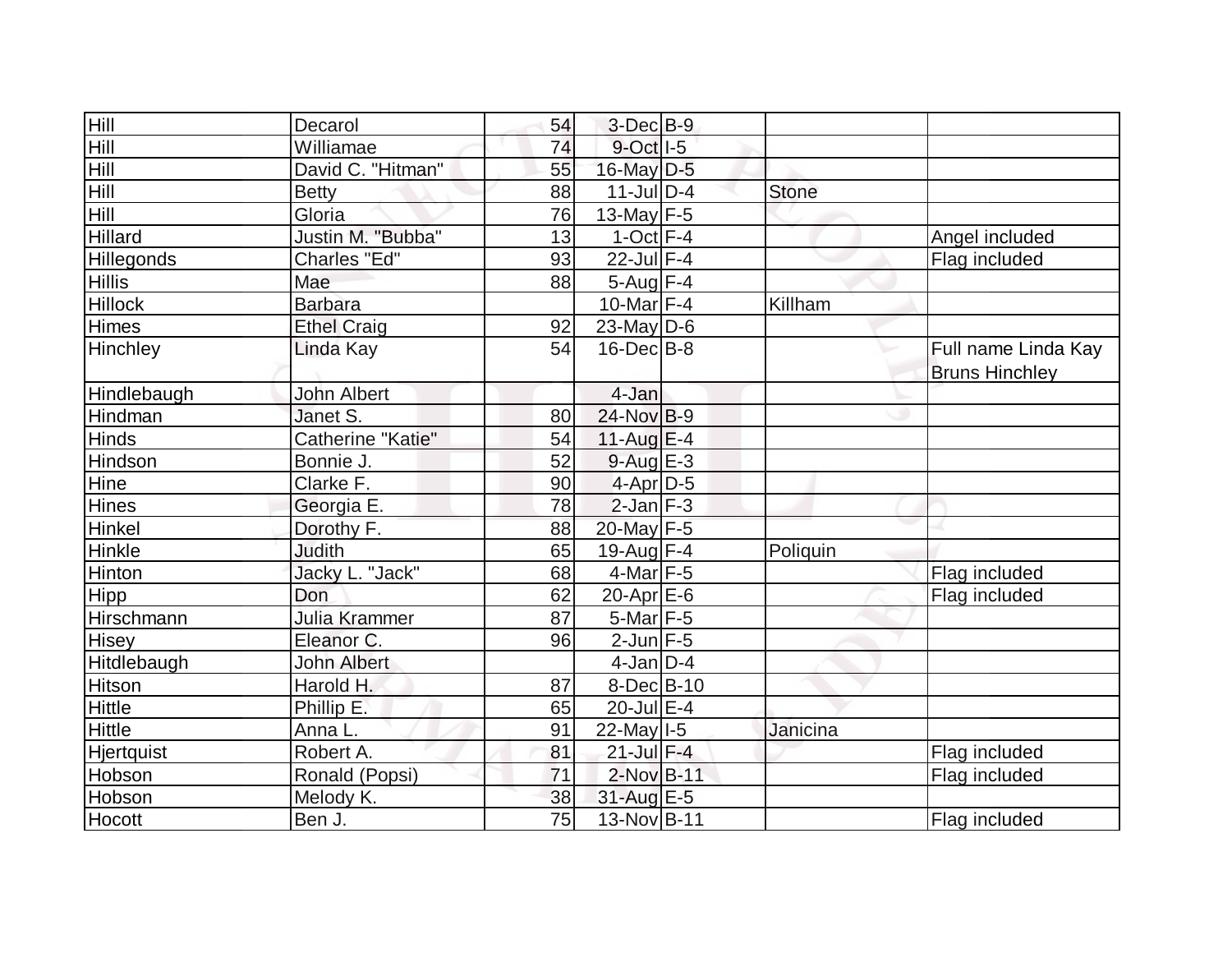| Hodges           | Dorothy Octavia        |     | $1-Auq$ D-5       | Caliman       |                                              |
|------------------|------------------------|-----|-------------------|---------------|----------------------------------------------|
| Hoekstra         | Donald K.              | 65  | 16-May D-5        |               |                                              |
| <b>Hoess</b>     | Billie T.              | 100 | $21$ -May F-6     |               |                                              |
| Hoff             | Mary Jane              | 85  | $11$ -May D-5     | Nelleman      |                                              |
| Hoffman          | Elizabeth E.           | 92  | $24$ -Jun $F-5$   |               |                                              |
| Hoffman          | Ellen J.               | 86  | $3$ -Jul G-4      | <b>Kuchta</b> | Full name Ellen J.<br><b>Hoffman Perkins</b> |
| Hoffman          | <b>Betty Bennett</b>   | 91  | $15$ -Feb $ D-5$  |               |                                              |
| Hoffman          | Earl R.                | 94  | $2$ -May $D-5$    |               |                                              |
| Hoffman          | Adeleine M.            | 74  | $10$ -May $E-3$   | Hensely       |                                              |
| Hoffman          | Donald W.              | 67  | $11$ -Jan $ D-4$  |               |                                              |
| Hoffner          | Wesley T.              | 69  | $7$ -Jan $ F-5 $  |               |                                              |
| <b>Hofmiller</b> | Joseph P.              | 101 | $5-Feb G-5$       |               |                                              |
| Hogarth          | <b>Grace Emeline</b>   |     | $2$ -May $D-5$    | Dunbar        |                                              |
| Hohneck          | Mark Allen             | 43  | 30-Oct B-11       |               |                                              |
| Hohner           | Lois F.                | 85  | 28-Sep E-5        |               | Full name Lois F.<br>(Kletz) Hohner          |
| Hojnacki         | Sarah                  | 92  | $4$ -Dec $B$ -10  | Spychalski    |                                              |
| Holajter         | Theresa                | 84  | $27$ -Nov B-8     |               |                                              |
| Holbrook         | Jennie L.              | 74  | 25-Aug F-4        |               |                                              |
| Holden           | David N.               | 40  | $26$ -Dec $B-9$   |               |                                              |
| Holden           | <b>Florence Vivian</b> | 93  | $31$ -Aug $E-5$   |               | Picture included                             |
| Holesapple       | <b>Evelyn Laverne</b>  | 76  | $10$ -Jun $E - 5$ |               |                                              |
| <b>Holestak</b>  | Jon F.                 | 59  | $6$ -Feb $E$ -5   |               |                                              |
| Holiusa          | Sofija "Sophie"        | 90  | $4$ -Oct $E - 3$  |               |                                              |
| Holland          | Jerry Kenneth          | 58  | $26$ -Feb F-5     |               |                                              |
| Holland          | James C.               | 74  | $6$ -Jul $E-3$    |               |                                              |
| Holland          | Irene Virginia         | 81  | $5$ -Jul $E-3$    |               |                                              |
| Holland          | David                  | 84  | 27-Oct B-9        |               |                                              |
| Holler           | Earlien M.             | 88  | 10-Nov B-9        |               |                                              |
| Holler           | Harold C.              | 86  | $6$ -Mar $H - 5$  |               |                                              |
| Holley           | Dorothy J.             | 75  | $14$ -Nov B-8     |               |                                              |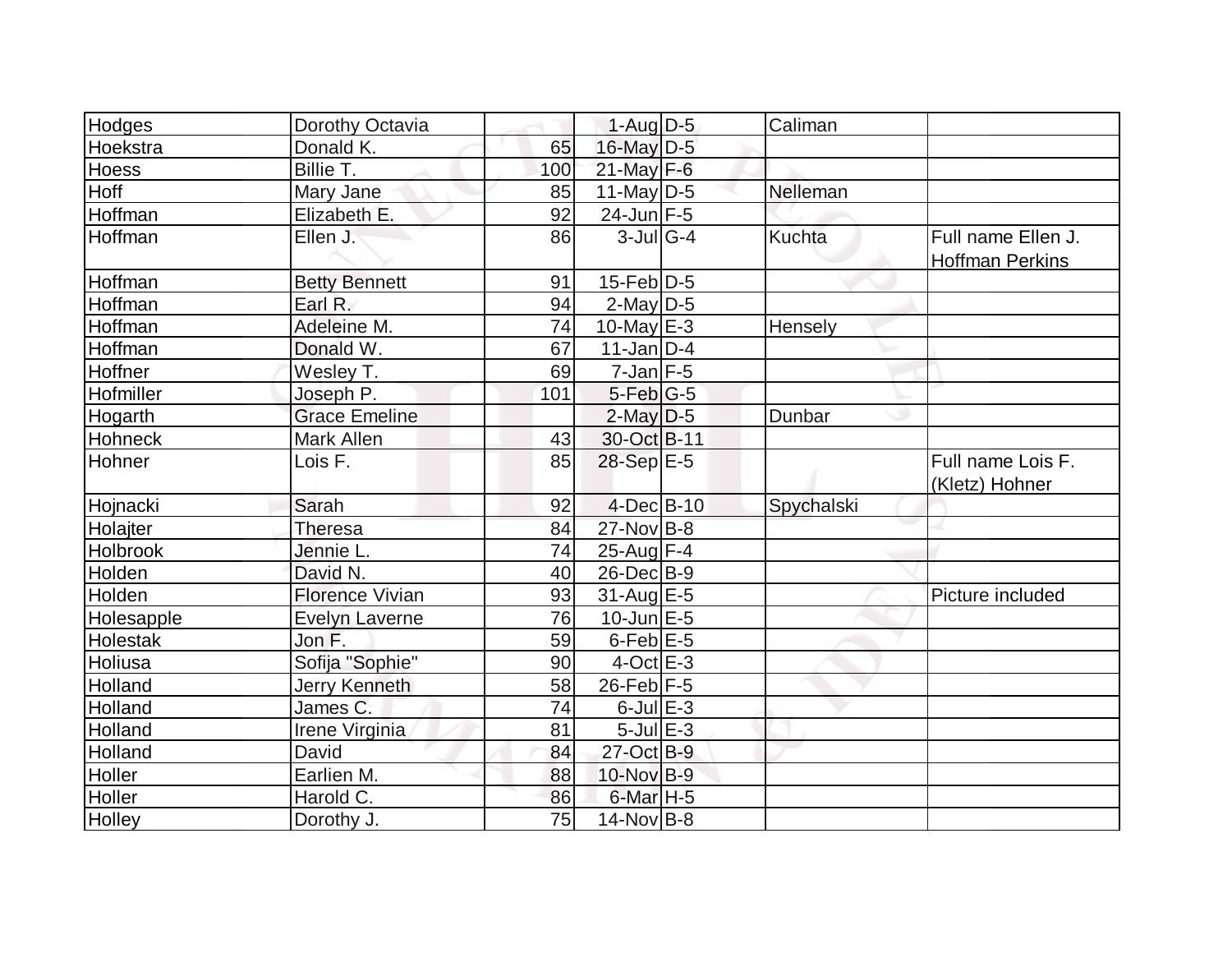| Holley        | <b>Betty Jane</b>                   | 81 | $25$ -Apr $D-4$  |               |                            |
|---------------|-------------------------------------|----|------------------|---------------|----------------------------|
| Hollinger     | Lester S.                           | 90 | 28-Jun E-3       |               |                            |
| <b>Hollis</b> | Jaunieta E.                         | 86 | 22-May I-5       | Towne         |                            |
| <b>Hollis</b> | Virginia                            | 66 | $21-Sep$ $E-5$   | Salomon       |                            |
| Holman        | Mary F.                             | 89 | 18-Sep F-4       | Charnago      |                            |
| Holmberg      | Robert A.                           | 80 | $17-Apr$   $-5$  |               | Flag included              |
| Holme         | Earnest "Lyle" *                    | 70 | $20$ -Jun $D$ -4 |               |                            |
| Holme         | Ernest "Lyle"                       | 70 | $21$ -Jun $E$ -4 |               |                            |
| Holmes        | James A.                            | 43 | $9$ -Dec $B$ -8  |               |                            |
| Holom         | <b>Stella</b>                       | 83 | $13-Oct$ F-4     | Hotkiewicz    |                            |
| Holstrom      | Katherine M.                        | 91 | $18$ -Jun $F-5$  |               |                            |
| Holt          | Eunice L. "Tim"                     | 86 | 24-Feb $E-5$     |               | Flag included              |
| Holt          | Clifford O., Sr.                    | 69 | 11-Nov B-9       |               |                            |
| Holt          | Mary Ann                            | 52 | $18$ -Dec $B$ -8 |               | Picture included           |
| Holtz         | Patrick K.                          | 72 | $16$ -Jun $F-6$  |               | Flag included              |
| Holupkovic    | Marie                               | 91 | $11$ -May D-5    |               |                            |
| Holzbach      | Andrew A.                           | 92 | 13-May $F-5$     |               |                            |
| Holzwarth     | Alma May                            | 94 | $21$ -Jun $E-4$  |               |                            |
| Homco         | Monica                              | 52 | $18-Sep$ F-4     |               | Picture included           |
| Homeier       | Wayne A.                            | 55 | $9$ -Dec $B$ -9  |               |                            |
| Homme         | <b>James Mandt</b>                  | 73 | $3-Sep$ E-5      |               |                            |
| Honeycutt     | <b>Rosemary Penelope</b><br>"Penny" | 59 | $12$ -Feb $F-4$  |               |                            |
| Hood          | <b>William Charles</b>              |    | 25-Aug F-4       |               | Masonic emblem<br>included |
| Hood          | Carolyn Ann                         | 69 | 8-Nov B-10       |               |                            |
| Hook          | Joseph                              | 71 | $14$ -Oct F-5    |               |                            |
| Hoover        | Kenneth Joseph                      | 80 | $9$ -Jul $F-9$   |               | Flag included              |
| Hoover        | Peggy                               | 80 | $18$ -Jul $D-4$  | <b>Boyden</b> |                            |
| Hoover        | Howard                              | 86 | 18-Mar F-6       |               |                            |
| Hoover        | <b>Dianne</b>                       | 65 | 14-Nov B-9       | Paarlberg     |                            |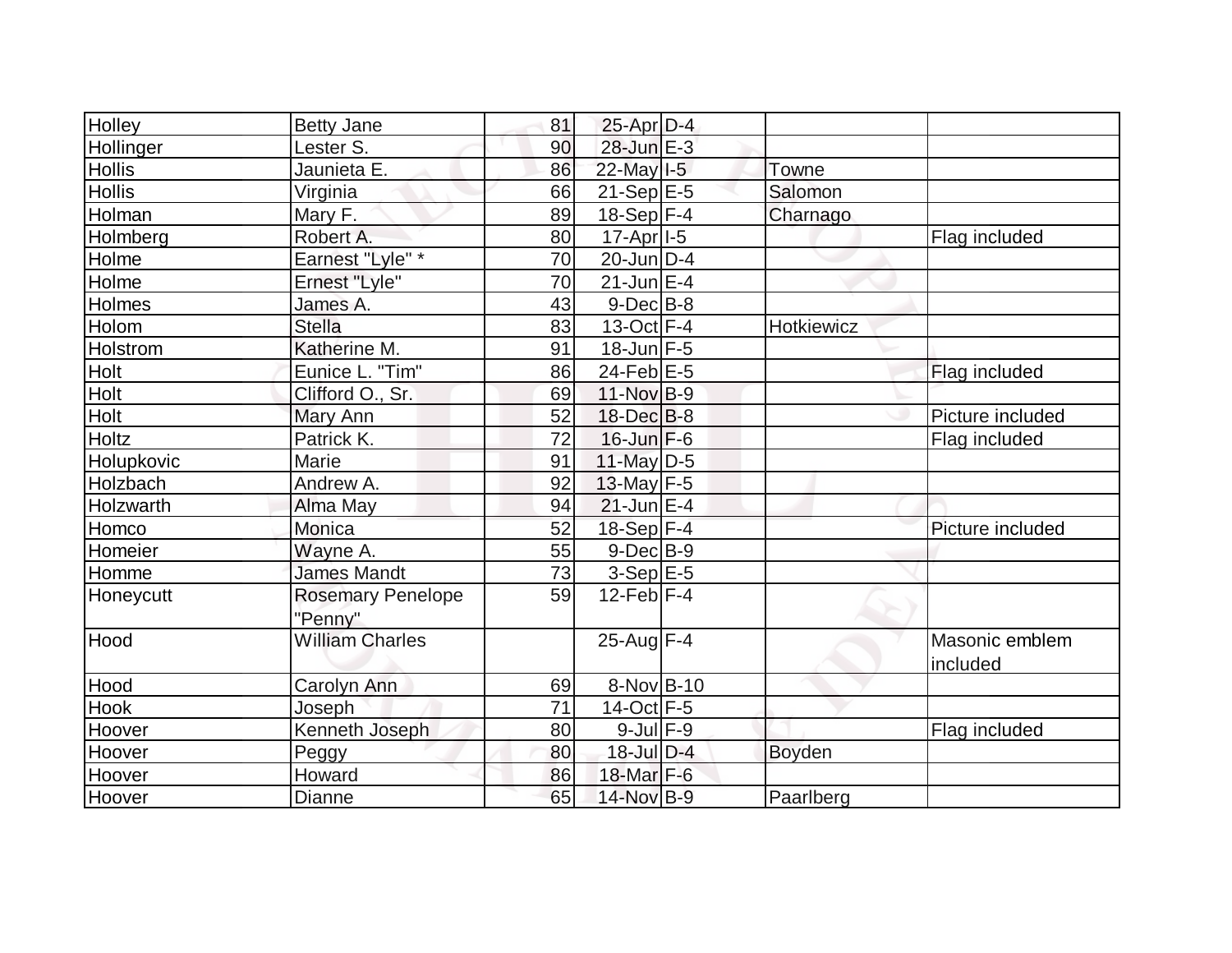|                   |                  |     | $1-Feb D-6$           |                |                          |
|-------------------|------------------|-----|-----------------------|----------------|--------------------------|
| Hoover            | Angie L.         | 69  |                       |                | <b>Cross and Picture</b> |
| <b>Hopek</b>      | Stanley R.       | 90  | 25-Mar F-5            |                | included                 |
| <b>Hopkins</b>    | Marion L.        | 90  | 28-Feb F-5            |                | Cross included           |
|                   | Robert E., Jr.   | 56  | $3-Dec B-9$           |                | Flag included            |
| Hopper<br>Hopson  | Jeannette Irene  | 79  | $22$ -Aug $D-4$       |                |                          |
|                   | "Jean"           |     |                       |                |                          |
| Horan             | Ruth M.          | 89  | $8-Sep$ E-4           |                |                          |
| Horn              | Dorothy J.       | 80  | 29-Apr <sub>E-5</sub> |                |                          |
| Horn              | Anna L.          | 103 | $11$ -Jun $F - 7$     |                |                          |
| Horn              | Lori Jean        | 46  | $20$ -May F-5         | McConnell      |                          |
| Horne             | Emma Jean        | 78  | $28$ -Jun $E-3$       |                |                          |
| Horsby            | Virginia D.      | 81  | $30$ -Jan $E-5$       |                |                          |
| Horton            | Florence E.      | 85  | $2$ -Jan $ F-3 $      | Scharbach      |                          |
| Horvath           | Bernice S.       | 83  | $5$ -Oct $E-4$        |                |                          |
| Hoselton          | <b>Edith Mae</b> | 85  | $2$ -Jan $F-3$        |                |                          |
| Hostetler         | Orla E.          | 84  | 24-Apr <sub>1-5</sub> |                |                          |
| <b>Houck</b>      | Joan             | 72  | $12$ -Oct $E-4$       |                |                          |
| Houdek            | Gene A.          | 64  | $4$ -Jun $F - 5$      |                |                          |
| Hough             | Neil A.          | 85  | 29-Aug D-7            |                | Flag included            |
| Houldson          | Robert T. "Bob"  | 75  | $14-Sep$ E-5          |                | Flag included            |
| Houtsma           | Alfred "Al"      |     | $3-May$ $E-4$         |                | Flag included            |
| Houwing           | Pauline          | 83  | 21-Dec B-11           | <b>Shutts</b>  |                          |
| Hovey             | Jean A.          | 72  | $20$ -Apr $E$ -6      |                |                          |
| Howard            | Lola M.          | 78  | $16$ -Oct $ I-6 $     |                |                          |
| Howard            | Dennis R.        | 53  | 3-Nov B-8             |                |                          |
| Howard            | Violet L.        | 84  | $24-Sep$ F-4          | Granger        |                          |
| Howell            | Mary (Hill)      | 83  | $9$ -Jan $F-5$        | Ault           |                          |
| Howerton-Pawloski | Diane A.         |     | 19-Aug F-4            | <b>Schmidt</b> |                          |
| Howland           | Marion           | 76  | $5-Nov$ B-8           | Lariccia       |                          |
| <b>Hrebec</b>     | Joan K.          | 65  | 20-Oct E-4            |                |                          |
| <b>Hritz</b>      | Debra Jeane      | 53  | 24-Apr <sub>1-5</sub> | Piekarczyk     |                          |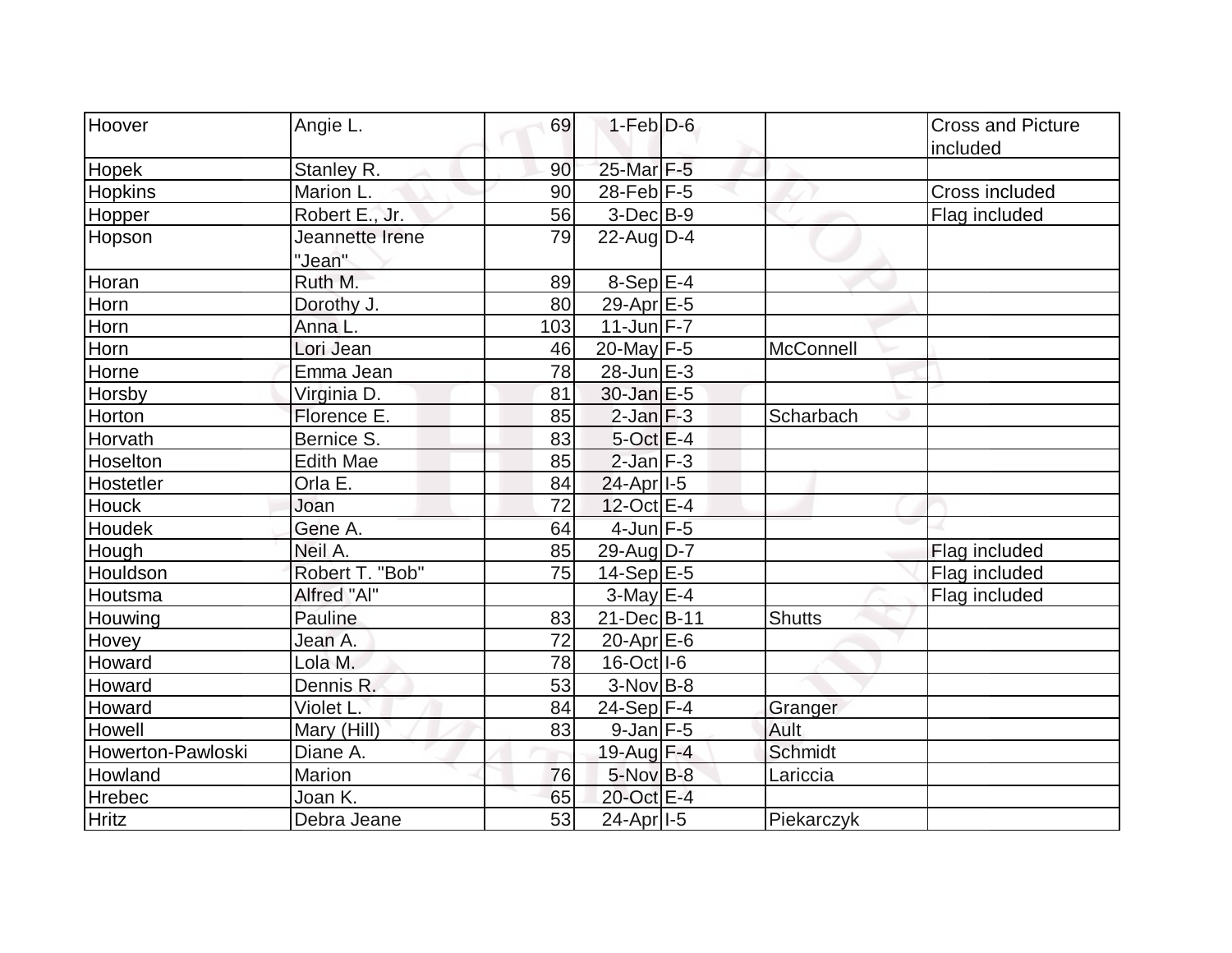| Hubbard        | Michelle Ann         | 45 | 28-Jan F-5            | Rusinski     |                                          |
|----------------|----------------------|----|-----------------------|--------------|------------------------------------------|
| Hubbard        | <b>Otis Deneen</b>   | 70 | $17-Sep$ E-5          |              |                                          |
| Huber          | Charles A. "Charlie" | 71 | $12$ -Apr $E-2$       |              |                                          |
| Huber          | Terry L., Sr.        | 58 | $4$ -Aug F-5          |              |                                          |
| Hubler         | Judith A.            | 68 | $27-Sep$ $E-3$        |              |                                          |
| <b>Hudock</b>  | John Robert          | 71 | 26-Dec B-10           |              |                                          |
| Hudson         | Bonnie J.            | 54 | $11-Oct$ E-3          | <b>Tatum</b> | Full name Bonnie J.<br>Chase-Hudson      |
| Hudson         | Betty P.             | 74 | $7-Nov B-8$           |              |                                          |
| Hudson         | Marie                | 87 | $29$ -Feb $D-5$       |              |                                          |
| Hudson         | Samuel W.            | 85 | 8-Dec B-11            |              |                                          |
| Hudson         | Della M.             | 80 | $26$ -Mar $ G-4 $     |              |                                          |
| Hugg           | <b>Sarah Maxine</b>  | 77 | $3-Apr$ H-5           |              |                                          |
| Hughes         | Leonard              | 76 | $12$ -Jun $ G-3 $     |              |                                          |
| <b>Hughes</b>  | Dolres A.            | 66 | $21-Nov$ B-9          |              |                                          |
| Huhta          | Jordan Michael       | 9  | 12-May F-4            |              |                                          |
| Huish          | Paul E.              | 72 | $17$ -Mar F-5         |              |                                          |
| Huizenga       | James A.             | 73 | $9$ -Jul $F-9$        |              |                                          |
| Huizenga       | Rena                 | 86 | 5-Apr E-4             | Boomsma      |                                          |
| <b>Hulford</b> | Calvin O.            | 82 | $20$ -Dec $B-9$       |              |                                          |
| <b>Hulitt</b>  | Jessie               | 79 | $15$ -Jul $F-6$       |              |                                          |
| Hunley         | James H.             | 81 | $8-Apr$ F-5           |              | Masonic emblem<br>included               |
| Hunter         | Clyde, Sr.           | 76 | 28-Oct B-9            |              |                                          |
| Huntington     | Diane N.             | 23 | $2$ -Dec $B$ -11      |              |                                          |
| Hupke          | Josephine            | 90 | $25$ -Jan $D-4$       |              |                                          |
| <b>Hupp</b>    | Ethel E.             | 86 | $18$ -JulD-4          |              |                                          |
| <b>Hurst</b>   | Viola E.             | 96 | $7$ -Jan $ F-4 $      |              | Full name Viola E.<br><b>Hurst Darby</b> |
| <b>Hurst</b>   | Luanne Lynn          | 36 | 26-Mar <sub>G-5</sub> |              |                                          |
| <b>Husiar</b>  | June D.              | 72 | $4-Sep$ H-4           |              | Full name June D.<br><b>Reed Husiar</b>  |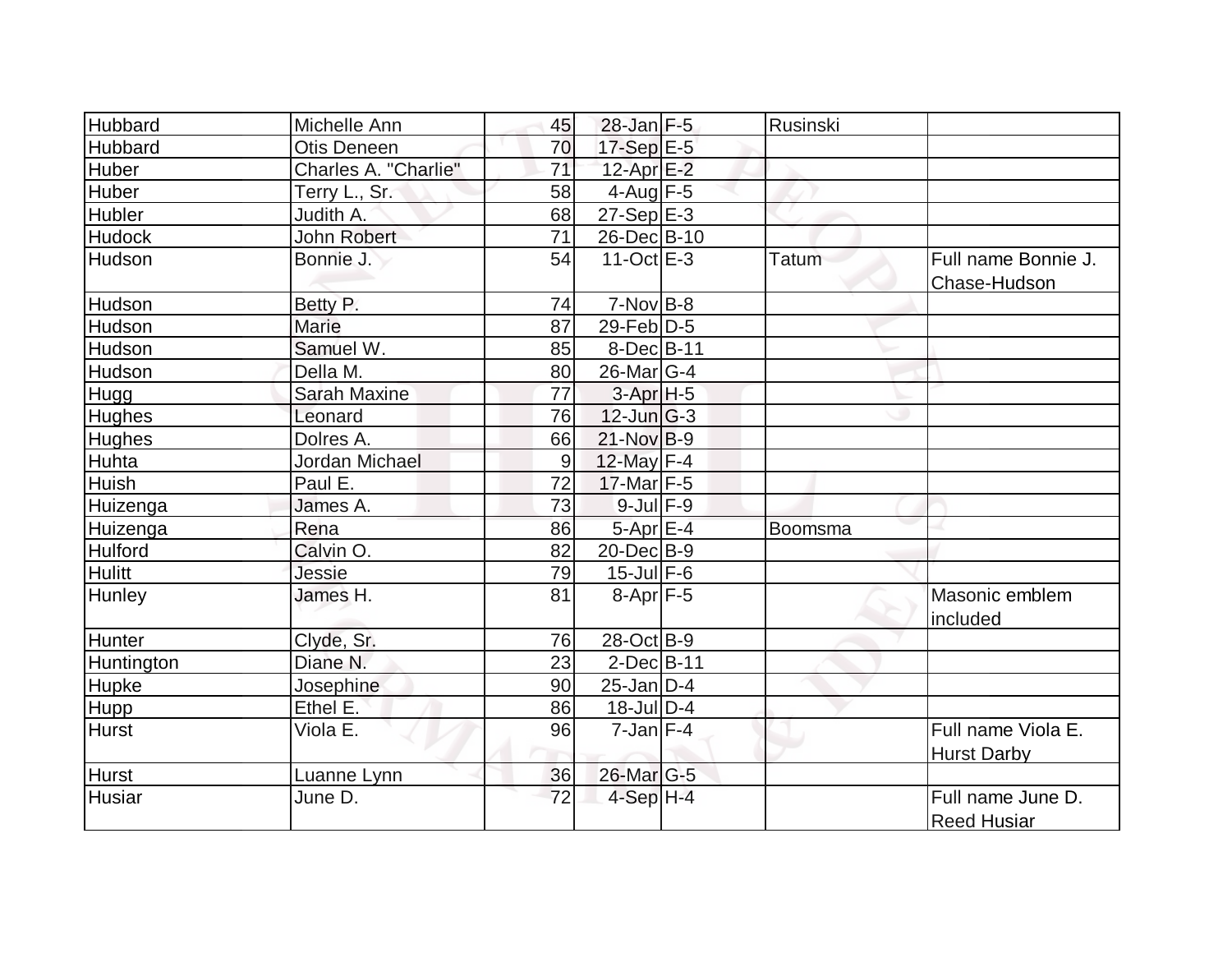| <b>Husk</b>       | <b>Ruth Lillian</b>   | 93  | 22-May I-5        | Hammond            |                       |
|-------------------|-----------------------|-----|-------------------|--------------------|-----------------------|
| Hutcheson         | <b>Henry Louis</b>    | 44  | 11-Nov B-9        |                    |                       |
| <b>Hutchins</b>   | Baird M.              | 76  | $9-Sep$ $E-4$     |                    |                       |
| <b>Hutfilz</b>    | lilene                | 81  | $22$ -Aug $D-4$   |                    |                       |
| Hutton            | Paul E.               | 66  | $4$ -JulD-5       |                    |                       |
| Hutton            | Marie A.              | 100 | $6$ -Jan $E$ -5   |                    |                       |
| Huwig             | Josephine N.          | 89  | $9-Nov B-9$       |                    |                       |
| <b>Ibarra</b>     | Josephine R.          | 70  | $15$ -Jan F-6     | Ramirez            |                       |
| <b>Ihnat</b>      | Joseph "Iggy"         | 77  | $10$ -Aug $E-4$   |                    | Flag included         |
| $l$ llic          | Peter                 | 56  | $25$ -Jun $F-5$   |                    | Flag incuded          |
| Imburgia          | Frieda R.             | 58  | $18$ -Apr $ D-5$  | John               |                       |
| Imes              | Edmund M. "Eddie"     | 76  | $9$ -Mar $E-5$    |                    | Flag included         |
| <b>Imlay</b>      | Chad L.               | 72  | 20-Oct E-4        |                    | Flag included         |
| Immerfall         | James J.              | 58  | 29-Dec B-7        |                    | Flag included         |
| Imrie             | Frances               | 83  | $6$ -May $F-6$    | Sabat              |                       |
| Ingram            | Julia A.              | 61  | 29-Oct B-9        | Grimes             |                       |
| Irenland          | William               | 88  | 12-Dec B-10       |                    |                       |
| Irk               | Veronica Elizabeth    | 96  | $27$ -Jan $E-5$   | <b>Durbak</b>      |                       |
| <b>Isaacs</b>     | Gloria J              | 61  | 30-Jun F-5        |                    |                       |
| <u>Ison</u>       | Earl Jr.              | 59  | $8$ -Jul $F-4$    |                    |                       |
| <b>Issacs</b>     | William A. Jr. "Bill" | 74  | $11-Nov B-9$      |                    |                       |
| <b>IvanKovich</b> | <b>Bozidar</b>        | 81  | $16$ -Aug $E-3$   |                    | <b>Cross included</b> |
| Ivasiecko         | Elizabeth A.          | 80  | $20$ -Jun $ D-4$  | Kuzma              |                       |
| <b>Ivlow</b>      | Charles Nicholas, Jr. | 67  | $14-Sep$ $E-5$    |                    |                       |
| Iwinski           | Norbert P.            | 75  | $11$ -Jun F-7     |                    | Flag included         |
| Jabaay            | Glenn Sr.             | 70  | 16-Oct I-6        |                    | Flag included         |
| Jabb              | Evelyn                | 84  | 29-Oct B-9        | Mabrey             |                       |
| Jabczynski        | Barney J., Jr.        | 76  | $28$ -Aug $I - 4$ |                    | Flag included         |
| Jablonski         | John Paul "Jabo"      | 65  | $2$ -Feb $E-3$    |                    |                       |
| Jablonski         | David Michael         | 55  | $1-Aug$ D-5       |                    |                       |
| Jacek             | Mary J.               | 85  | 15-Mar E-4        | <b>Tworkiewicz</b> |                       |
| Jackomis          | Helen M.              | 95  | $23$ -Dec $B$ -8  |                    |                       |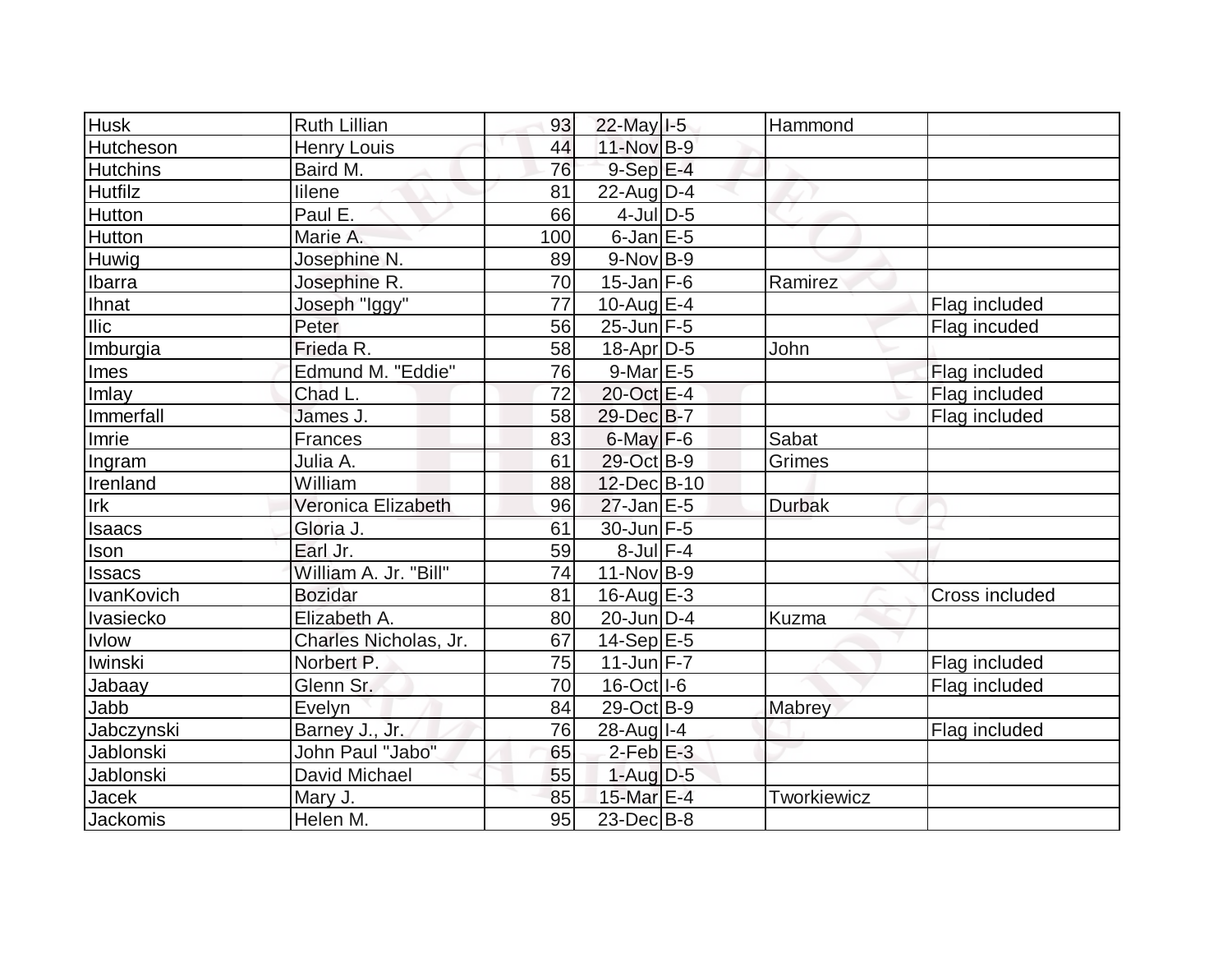| Jackovich   | Alexander J.                   | 78 | 12-May $F-4$                            |            | Cross included                   |
|-------------|--------------------------------|----|-----------------------------------------|------------|----------------------------------|
| Jackson     | Willie                         | 81 | $27$ -Jan E-5                           |            |                                  |
| Jackson     | Robert James, Jr. "Bo<br>Jack" | 58 | 13-Sep $E-4$                            |            |                                  |
| Jackson     | Amel "PaPa"                    | 79 | $4$ -Oct $E$ -4                         |            |                                  |
| Jackson     | Audrey G.                      | 54 | 18-Nov B-9                              |            | Flag included                    |
| Jackson     | Freda M.                       | 97 | 14-Dec <sup>B-11</sup>                  |            |                                  |
| Jackson     | Oyidal                         | 90 | $3-Mar$ F-5                             | Marvel     | Full name Oyidal                 |
|             |                                |    |                                         |            | Shewmaker Isakson                |
| Jackson     | <b>Charles</b>                 | 79 | 26-Oct B-9                              |            |                                  |
| Jackson     | Gregory                        | 50 | $3$ -Jun $E$ -5                         |            |                                  |
| Jacobs      | Harry J.                       | 78 | 31-Mar F-6                              |            | Flag included                    |
| Jacobs-Ross | Debra                          | 39 | $7$ -Oct $E - 4$                        |            | Picture included                 |
| Jacusis     | George M.                      | 59 | $19-Oct$ $E-4$                          |            |                                  |
| Jaeger      | Donald B.                      | 68 | $18$ -Jul $E$ -5                        |            |                                  |
| Jaeger      | Dale H.                        | 64 | 27-Mar I-6                              |            |                                  |
| Jaeger      | Trudy                          | 57 | 14-Dec B-10                             |            | Full name Trudy Ellis-<br>Jaeger |
| Jager       | Eileen                         | 62 | $9$ -Jan $F$ -5                         | Coady      | Cross included                   |
| Jagiela     | Euphemia (Adeline)             | 90 | $17$ -Jun $F-5$                         |            |                                  |
| Jahnz       | Lula Mae                       | 88 | $19$ -Aug F-4                           |            |                                  |
| Jakubczyk   | <b>Muriel Jeanne</b>           | 78 | $13$ -Mar <sub><math> I-5 </math></sub> |            | Flag included                    |
| Jakubik     | Rolena M.                      | 64 | $5$ -Jul $E-3$                          | Jallo      |                                  |
| Jakubowicz  | Helen                          | 84 | 7-May F-7                               | Kolodziej  |                                  |
| James       | Shelby L.                      | 58 | $5$ -Mar $ F-5 $                        |            |                                  |
| James       | Thelma                         | 91 | 22-Mar E-3                              | Wilson     |                                  |
| James       | Harry Gilbert, Jr.             | 91 | 30-Jul   I-4                            |            | Flag included                    |
| James       | Thomas W. "TJ"                 | 72 | $19$ -Jan $E-3$                         |            | Flag included                    |
| James       | Charlotte M.                   | 80 | $23$ -Jan F-6                           | Polizzotto |                                  |
| James       | Elizabeth Ann                  | 93 | $17 - Jan$ <sup>1-5</sup>               | Karaffa    |                                  |
| Jamrose     | Stanley T.                     | 83 | 18-Feb F-5                              |            | Flag included                    |
| Jamroz      | Peter                          | 91 | 23-Oct   I-5                            |            |                                  |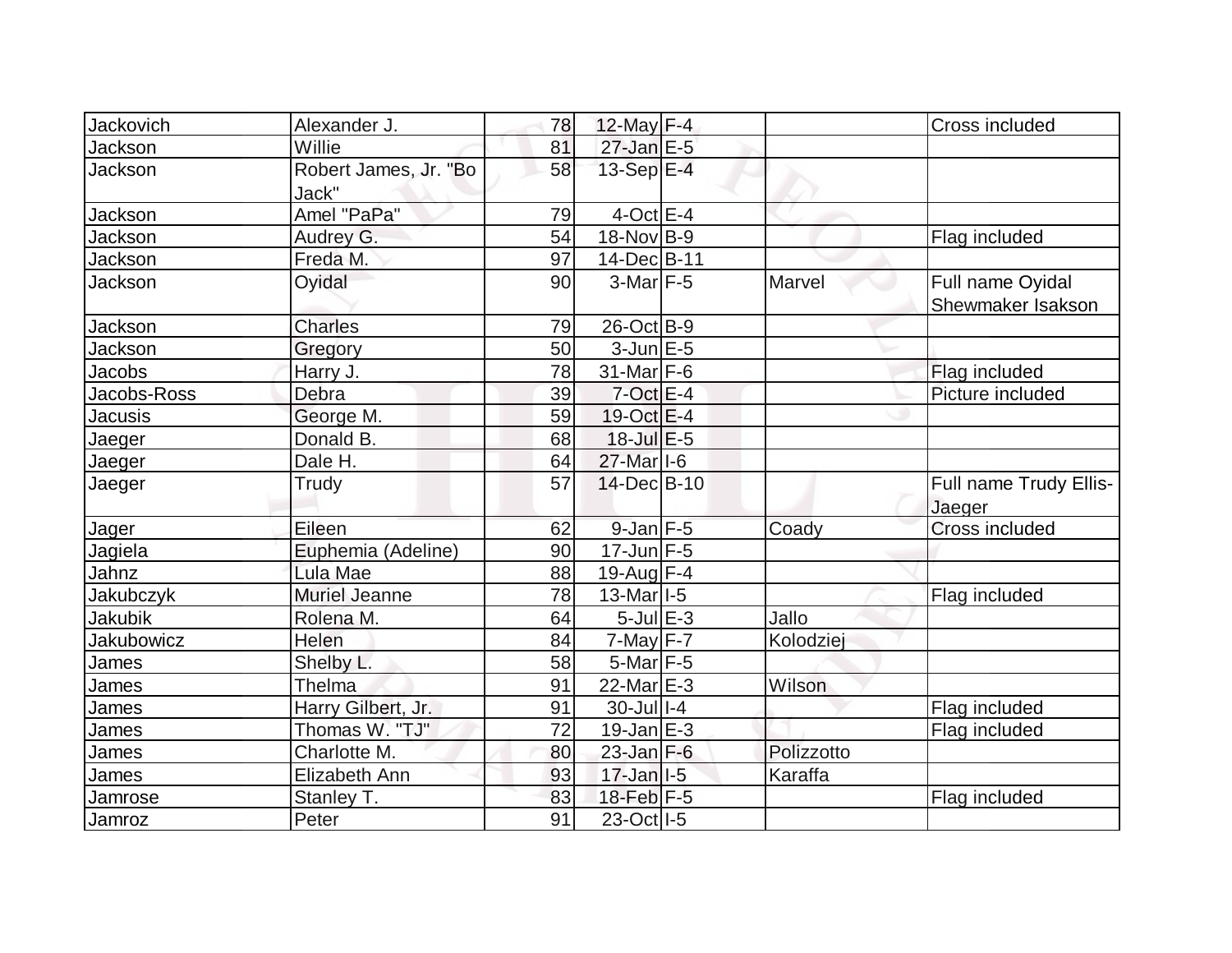| Jamroz         | Marie                   | 79              | 16-Nov B-11               | <b>Banik</b>  |                  |
|----------------|-------------------------|-----------------|---------------------------|---------------|------------------|
| Jana           | Edward J.               | 90              | $5$ -May $F-5$            |               |                  |
| Janek          | Jason "Baby Jay"        | 24              | 27-May F-5                |               |                  |
| Jania          | Helen V.                | 78              | $9$ -May $D-4$            | <b>Baliga</b> |                  |
| Jania          | Frank A. "Butch" "Big   | 58              | $17 - Jan$ <sup>1-5</sup> |               | Flag included    |
|                | Frank"                  |                 |                           |               |                  |
| Janicek        | Jeanette R.             | 45              | 27-May F-5                |               |                  |
| Janiga         | Robert S. "Bob"         | 63              | $4$ -Jan $D-4$            |               |                  |
| Janik          | Mary M.                 | 82              | $7$ -Jan $F-5$            | Duhon         |                  |
| Janik          | Cecelia                 | 91              | $12$ -Oct $E-4$           |               |                  |
| Janik          | Sally                   | 90              | $4$ -Apr $D-5$            |               |                  |
| Jankovich      | Winnifred               | 95              | $9$ -Mar $E - 5$          |               |                  |
| Jankowiak      | Paul F.                 | 48              | 10-Mar F-5                |               |                  |
| Jankowski      | Evelyn                  | 85              | $30$ -Jun F-4             | <b>Kus</b>    |                  |
| Jannasch       | Elizabeth Ann           | 82              | 29-Aug D-7                |               |                  |
| Jannosi        | liona                   | 78              | 24-Jun F-5                |               |                  |
| Jansky         | Margaret                | 81              | $28$ -Feb F-5             |               |                  |
| Jansky         | <b>Adeline Agnes</b>    | 88              | $23$ -Feb $E-3$           | Long          |                  |
| Jansma         | Peter                   | 97              | 12-Jul E-3                |               |                  |
| Jansma         | Elliott R. Jr. "Junior" | $\overline{77}$ | $9$ -Feb $D-4$            |               | Flag included    |
| Janssen        | Luanne                  | 70              | $11$ -Jan $ D-4$          |               |                  |
| Jantz          | Jean Marjorie           | 83              | $26$ -Aug F-4             |               |                  |
| Jaros          | Mary                    | 85              | $17-Cct$ D-6              | Peters        |                  |
| Jaros          | Frank J.                | 86              | $12-Sep D-5$              |               | Flag included    |
| Jaroscak       | Donald R.               | 66              | $5$ -May $F - 5$          |               |                  |
| Jarvis         | Robert T.               | 64              | $6$ -Nov $B$ -11          |               |                  |
| Jasch          | Alice K.                | 68              | 20-Sep $E-4$              | Fairley       |                  |
| Jasnic         | Dragoljub               | 80              | $15$ -Jan F-6             |               | Cross included   |
| <b>Jatczak</b> | Frances B.              | 68              | $22$ -Jun $E-6$           |               |                  |
| Jawrowski      | Chester J.              | 86              | 23-Sep F-4                |               | Flag and Picture |
|                |                         |                 |                           |               | included         |
| Jazak          | Walter S.               | 82              | $14$ -Apr $F-6$           |               | Flag included    |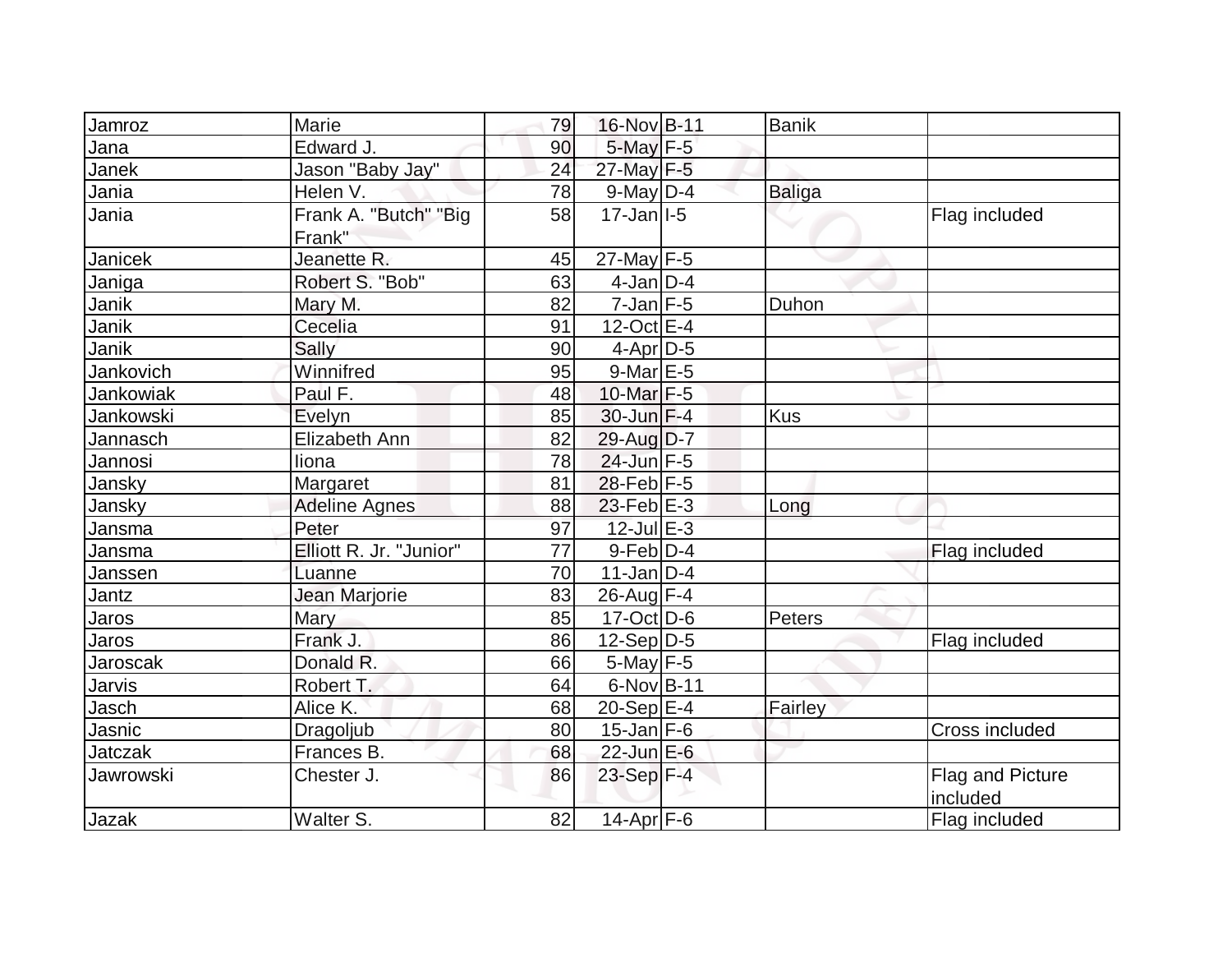| Jazwierski         | Richard J.            |                 | $12$ -Jan $E-2$         |            |                  |
|--------------------|-----------------------|-----------------|-------------------------|------------|------------------|
|                    |                       | 56              |                         |            | Flag included    |
|                    | "Hollywood"           |                 |                         |            |                  |
| Jazyk              | Irene                 | 92              | $8$ -Jun $E$ -6         |            |                  |
| <b>Jeffers</b>     | Henrietta             | 61              | $13$ -Feb $ E-5 $       |            |                  |
| Jeka               | Pauline M.            | 84              | $23$ -Feb $E-3$         | Pintar     |                  |
| Jeka               | <b>Leonard Joseph</b> | 81              | $2-Sep$ $E-4$           |            | Flag included    |
| Jeka               | Bernard J.            | 87              | $7-Feb$ H-5             |            | Flag included    |
| Jelaca             | Mary (Pera)           | 91              | $17$ -Jun F-5           |            |                  |
| Jelenek            | Agnes                 | 87              | 13-Aug F-4              |            |                  |
| Jelks              | Ruby L.               | 77              | $21$ -Jan $F-6$         |            |                  |
| Jelusich           | Eve M.                | 86              | 19-Apr $E-4$            |            |                  |
| Jemenko            | Deanna L.             | 38              | $9$ -Jan $ F-5 $        |            |                  |
| Jendra             | Kenneth               | 46              | $3$ -Aug $E$ -5         |            |                  |
| Jenkins            | Margaret              | 66              | $13$ -Jun $D-4$         | Primich    |                  |
| <b>Jenkins</b>     | Russell M.            |                 | 30-Sep B-9              |            |                  |
| <b>Jenkins</b>     | Thurman               | 67              | 16-Oct I-6              |            | Flag included    |
| <b>Jermolowicz</b> | Antoinette T.         | 80              | $23$ -May D-6           | Kosteba    |                  |
| Jernas             | Edna L.               | 89              | $19-Nov B-9$            |            |                  |
| Jessen             | Leona                 | 64              | $6-Sep$ E-3             | Anaszewicz |                  |
| Jewell             | Frederick D.          | 84              | $20$ -Jan $E-4$         |            | Flag included    |
| Jimenez            | Laola Genevieve       | 74              | $7-Feb$ H-5             |            | Picture included |
| Jimenez            | Gilbert "Twiggy"      | 50              | $1$ -Jul $E$ -5         |            |                  |
| Jimenez            | Santiago A.           | 79              | $15$ -Jun $E$ -5        |            |                  |
| Jocus              | <b>Tadeus "Noel"</b>  | 57              | $10$ -Mar $F-5$         |            |                  |
| Johannsen          | Werner                | 84              | 29-Apr E-5              |            | Flag included    |
| Johnican           | <b>Buck</b>           | 79              | $6$ -Oct $F - 5$        |            |                  |
| Johns              | Rose Miracle          | 81              | $27-Sep$ <sup>E-3</sup> |            |                  |
| Johns              | <b>Myrtle</b>         | 85              | $21$ -Nov $ B-9 $       |            |                  |
| Johnsen            | Arleigh W., Sr.       | 86              | 21-May F-7              |            |                  |
| Johnson            | Gerald P. Sr.         |                 | $11$ -Jan $D-4$         |            |                  |
| Johnson            | O.L., (Rev.)          | 91              | $7-Sep$ $F-3$           |            |                  |
| Johnson            | Donald "Duck"         | $\overline{37}$ | $7$ -Jul $F$ -5         |            |                  |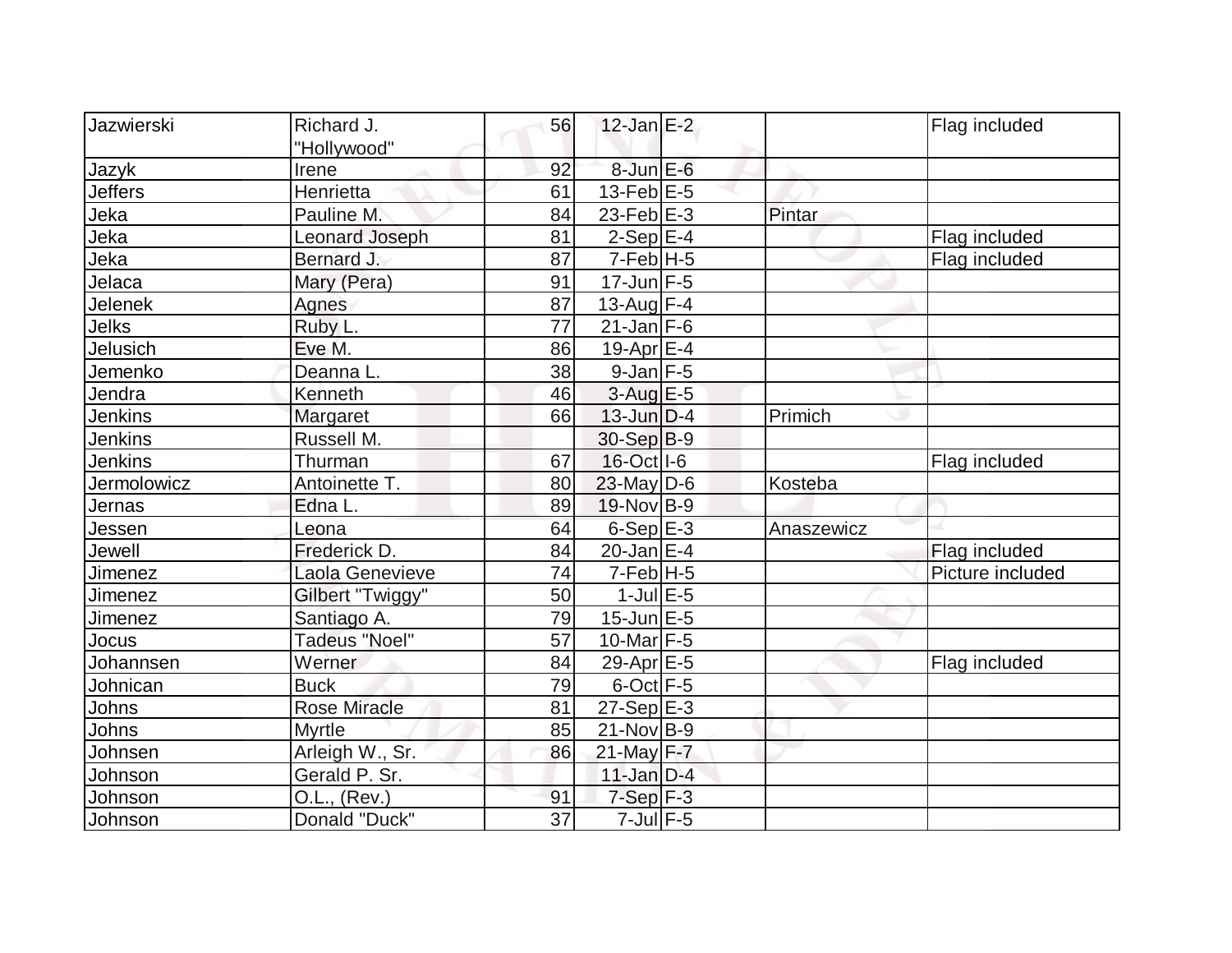| Johnson | Dorothy Lorraine       | 82 | $9-Nov$ B-9       |                 |                  |
|---------|------------------------|----|-------------------|-----------------|------------------|
| Johnson | Paul A.                | 66 | $8$ -May $1-5$    |                 | Flag included    |
| Johnson | Margaret "Peggy"       |    | $12$ -Oct $E-4$   | <b>Bueschel</b> |                  |
| Johnson | <b>Charles Earling</b> | 81 | 29-Oct B-9        |                 |                  |
| Johnson | Charles J.             | 44 | $16$ -Mar $E-5$   |                 |                  |
| Johnson | Harold D.              | 92 | $19$ -Feb F-5     |                 |                  |
| Johnson | Curtis W. Sr.          | 53 | $13$ -Jan $E$ -6  |                 |                  |
|         | "Junkyard"             |    |                   |                 |                  |
| Johnson | Larry L.               | 57 | $3-Feb$ $E-6$     |                 | Flag included    |
| Johnson | Glenn A.               | 73 | $27$ -Jun $D-5$   |                 | Picture included |
| Johnson | <b>Mark Steven</b>     | 47 | $19$ -Dec $ B-10$ |                 |                  |
| Johnson | Lillian                | 93 | $17 - Dec$ B-6    |                 |                  |
| Johnson | Edwin A.               | 88 | $6$ -Dec $B$ -10  |                 |                  |
| Johnson | <b>Clifford</b>        | 84 | $4-Apr D-5$       |                 | Flag included    |
| Johnson | Dean W.                | 85 | $23$ -Feb $E-3$   |                 | Flag included    |
| Johnson | Lowell H.              | 69 | $26$ -Jul $E-3$   |                 |                  |
| Johnson | <b>Trevor Allen</b>    |    | 23-Oct I-5        |                 |                  |
| Johnson | <b>Kenneth William</b> | 81 | $22$ -Dec $B-9$   |                 |                  |
| Johnson | Christopher            | 28 | 23-Nov B-10       |                 |                  |
| Johnson | Stanley E.             | 82 | $23$ -Jan F-6     |                 |                  |
| Johnson | Robert C. "Bob"        | 82 | $19$ -Feb F-5     |                 |                  |
| Johnson | Jacob Thomas "Jake"    | 9  | $23$ -Apr $F-8$   |                 |                  |
| Johnson | Vergene P.             | 83 | 13-Sep $E-4$      |                 |                  |
| Johnson | Arthur J.              | 71 | $5$ -Jun $H - 5$  |                 |                  |
| Johnson | Emily                  | 9  | 28-Nov B-10       |                 |                  |
| Jones   | David Lee              | 57 | 15-Nov B-10       |                 |                  |
| Jones   | Bernard "Bubba"        | 75 | 10-Mar $F-5$      |                 |                  |
| Jones   | Anna Sue               | 80 | 8-Dec B-11        |                 |                  |
| Jones   | Cynthia Faye           | 55 | 14-Dec B-11       |                 |                  |
| Jones   | Kermit William         | 75 | 7-Dec B-11        |                 | Flag included    |
| Jones   | Esther N.              | 81 | $16$ -Jan $ G-5 $ | Sweeny          |                  |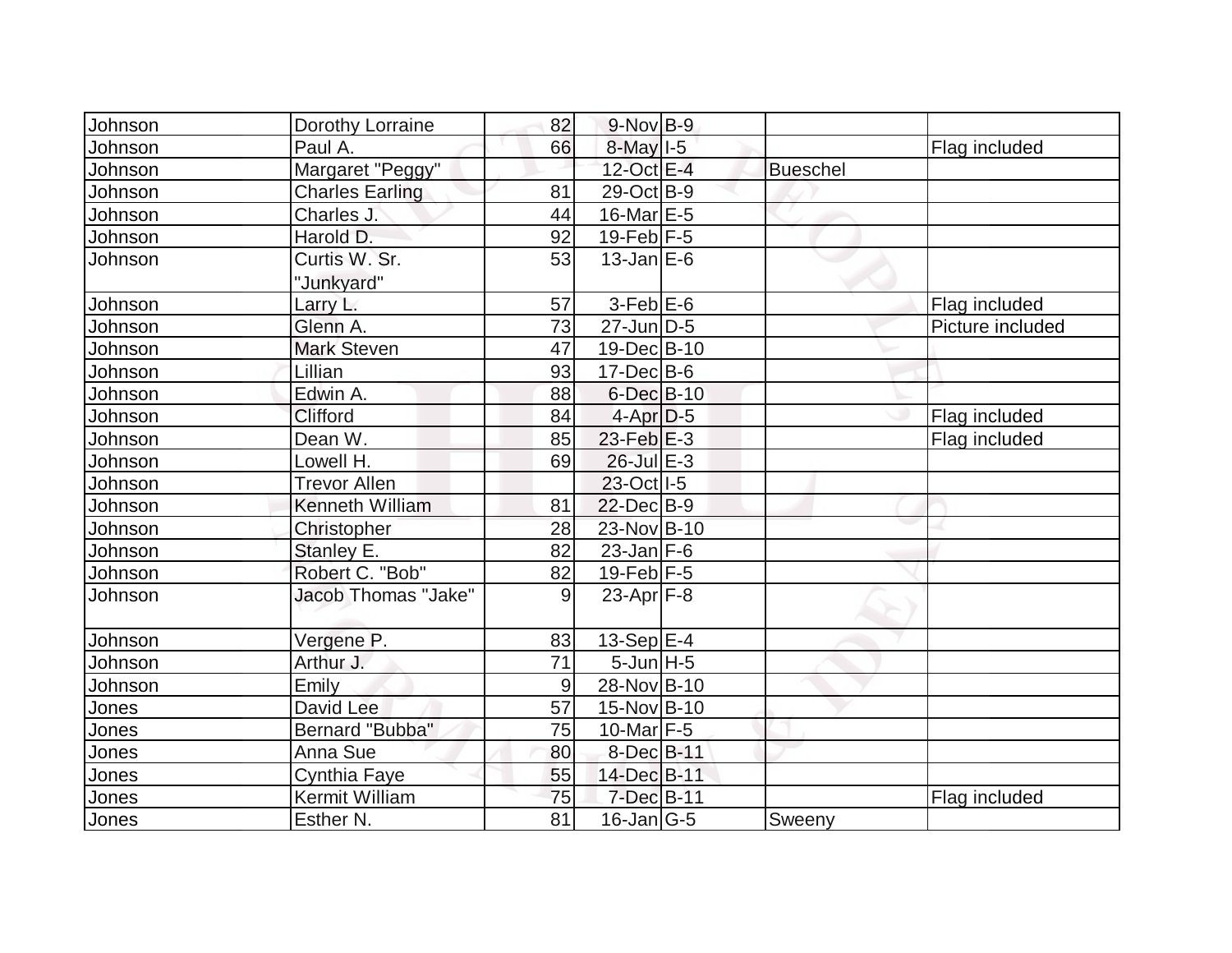| <b>Jones</b> | William Kenyon, Jr.           |        | 19-Dec B-10           |          |                                                 |
|--------------|-------------------------------|--------|-----------------------|----------|-------------------------------------------------|
| Jones        | Judith E.                     | 61     | 13-Apr E-4            | Lenhart  | Full name Judith E.<br>Kukler/Jones             |
| Jones        | <b>Maddeson Marie</b>         | Infant | $30$ -Jan $E$ -6      |          |                                                 |
| Jones        | Monty R.                      | 53     | $28$ -Jan F-5         |          |                                                 |
| Jones        | Edward                        | 85     | $17-Feb$ $E-3$        |          |                                                 |
| Jones        | Shirley Faye "Ticky"          | 43     | 14-May $F-6$          |          |                                                 |
| Jones        | Samuel D.                     | 61     | $3-Feb$ $E-6$         |          |                                                 |
| <b>Jones</b> | Leona M.                      | 85     | $10$ -Jul G-5         |          |                                                 |
| Jones        | <b>Jewell Maxine</b>          | 89     | $27$ -May F-5         |          |                                                 |
| <u>Jones</u> | Thomas P.                     | 86     | $2$ -Aug $E-4$        |          | Flag included                                   |
| Jones        | William K. "Mr. Bill"         | 85     | 19-May F-5            |          | Flag included                                   |
| Jones        | Ida M.                        | 82     | $23$ -Mar $E-6$       |          | <b>Cross and Picture</b><br>included            |
| Jones        | David L.                      | 45     | $22-Sep$ E-4          |          |                                                 |
| Jones        | <b>Michael Thomas</b>         | 26     | 22-Sep E-4            |          |                                                 |
| Jones        | Jennifer A.                   | 19     | $16$ -Oct $ I-6 $     |          |                                                 |
| Jones        | Zaris E.                      | 63     | $1-May G-9$           |          |                                                 |
| Jones        | Marian F.                     | 84     | 8-Apr F-5             |          |                                                 |
| Jonkman      | Thelma                        | 73     | $21$ -Jul F-4         |          |                                                 |
| Jonkman      | Charmaine "Char"              | 65     | 28-Mar <sub>D-4</sub> |          |                                                 |
| Jordon       | Aulonte' Dwayne<br>(Booker T) | 3      | $30$ -Jan $E$ -6      |          | Full name Aulonte'<br>Dwayne Sanders-<br>Jordon |
| Jordon       | <b>Robert</b>                 | 70     | $17-Oct$ D-6          |          | Flag included                                   |
| Jordon       | Helene                        | 93     | $4$ -Jan $D-4$        |          |                                                 |
| Joseph       | Mary Virginia                 | 84     | $23$ -Jan F-6         |          |                                                 |
| Joshua       | Roosevelt "Josh"              |        | $31$ -Mar F-6         |          |                                                 |
| Josleyn      | Willilam R. "Red"             | 80     | $26$ -Jul $E-3$       |          | Flag and Masonic<br>emblem included             |
| Jovicic      | Mijo                          | 57     | 23-Dec B-7            |          | Cross included                                  |
| Joy          | Victoria M.                   | 88     | $9$ -Jun $F - 5$      | Pistello |                                                 |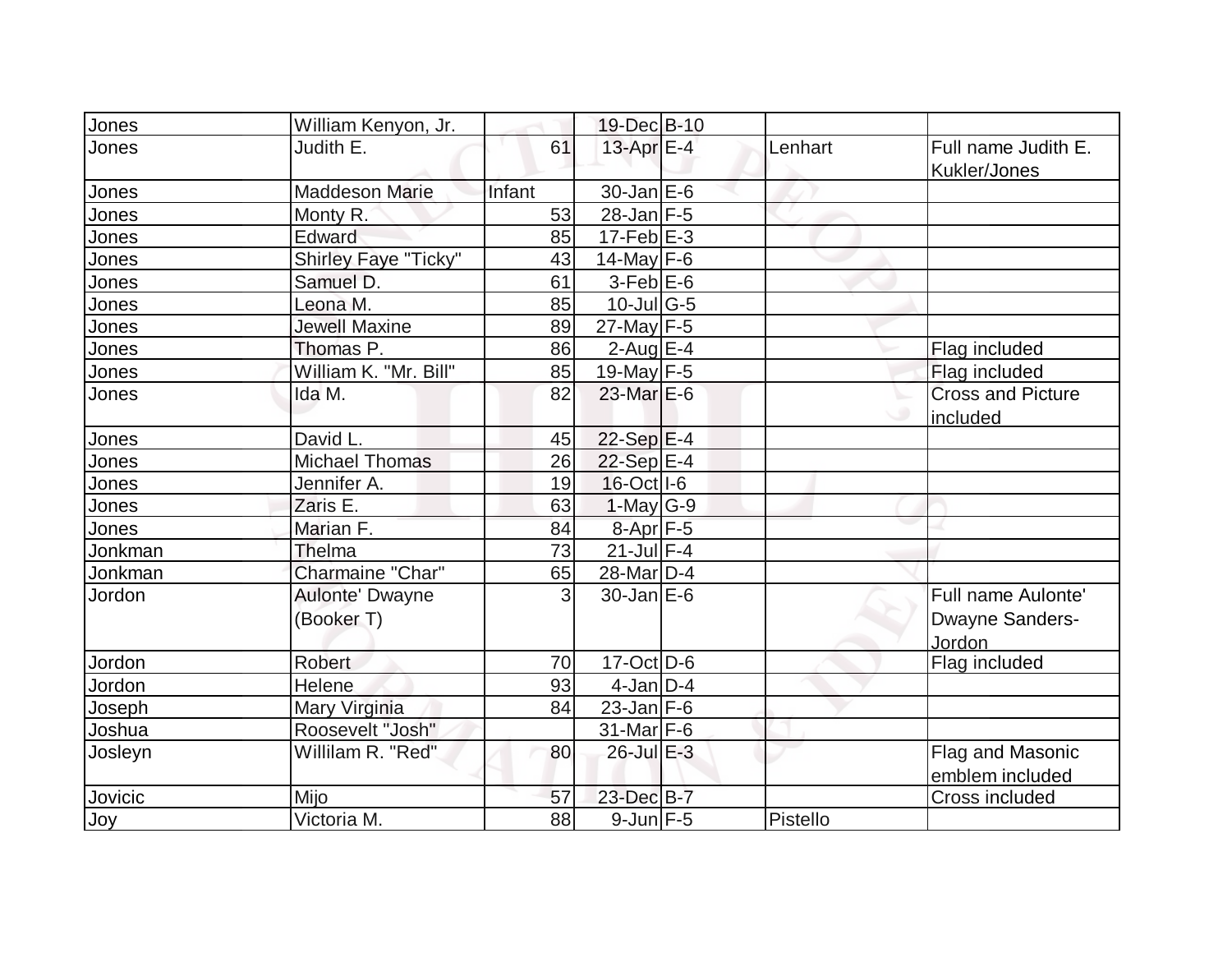| Joyce           | <b>Mary Theresa</b>  | 61 | $9$ -May $D-4$           |            |                                                                     |
|-----------------|----------------------|----|--------------------------|------------|---------------------------------------------------------------------|
| Joyce           | Willilam H.          | 95 | $21$ -May F-7            |            |                                                                     |
| Juarez          | Mary                 |    | $19$ -Jan $E-3$          | Mazzola    |                                                                     |
| Jubinsky        | Paul                 | 89 | $28$ -Feb $H - 5$        |            |                                                                     |
| Juda            | Marie                | 97 | $5$ -Jul $E$ -3          |            |                                                                     |
| Jungels         | Herbert J.           | 75 | $16$ -Feb $E-4$          |            |                                                                     |
| Junge-Rollins   | Jean D.              | 73 | $18$ -JulD-4             |            | Full name Jean D.<br>Junge-Rollins                                  |
| <b>Juodakis</b> | Steve (Stepas)       | 96 | $8-Sep$ E-4              |            |                                                                     |
| Jurek           | Joseph J., Sr.       | 67 | $2$ -Jan $F-3$           |            |                                                                     |
| Jurich          | Joanne M.            | 42 | $24$ -Mar F-5            | Petyo      |                                                                     |
| <b>Justak</b>   | Ann M.               | 86 | $21$ -Mar $ D-6$         | Kenda      |                                                                     |
| Justine         | Violet P.            | 88 | $6$ -Oct $F - 5$         | Piotrowski | Full name Violet P.<br>╰<br>پ<br>Justine (nee Valerie<br>Pitrowski) |
| Kaczmark        | <b>Etta Ellen</b>    | 80 | 12-Apr $E-4$             |            |                                                                     |
| Kaczorowski     | Isabel               | 87 | $1$ -Jan $ F-5 $         |            |                                                                     |
| Kadas           | William E.           | 76 | $27$ -Nov B-8            |            | Flag included                                                       |
| Kado            | Sharon L.            | 59 | $11$ -May D-5            |            |                                                                     |
| Kadron          | Victoria             | 84 | $22$ -Mar $E-3$          |            |                                                                     |
| Kaegebein       | Hilda                | 89 | $3-Oct$ D-5              |            |                                                                     |
| Kail            | John D.              | 75 | $3-Nov$ B-8              |            |                                                                     |
| Kain            | Allen R.             | 63 | $25$ -Jan $D-5$          |            |                                                                     |
| <b>Kaiser</b>   | Dorothy I."Dolly"    |    | $15$ -Jul $F-6$          |            |                                                                     |
| Kaiser          | Mary                 | 85 | 8-Nov B-10               |            |                                                                     |
| Kaiser          | Betty J.             | 72 | $21$ -Mar $D-7$          | Peterson   |                                                                     |
| Kaiser          | Clayton A.           | 85 | $1-May G-9$              |            | Flag included                                                       |
| Kalanarhos      | Afrodite T.          | 74 | $7 - Aug$ <sub>1-4</sub> |            |                                                                     |
| Kalb            | Vera <sub>L.</sub>   | 98 | $1$ -Dec $B-9$           |            |                                                                     |
| Kalbac          | <b>Charles</b>       | 96 | $8$ -Aug $D$ -5          |            |                                                                     |
| Kalbe           | Marian M.            | 61 | $3$ -Feb $E$ -6          |            |                                                                     |
| Kaldahl         | <b>Erling Norman</b> |    | $14$ -Aug $I$ -6         |            |                                                                     |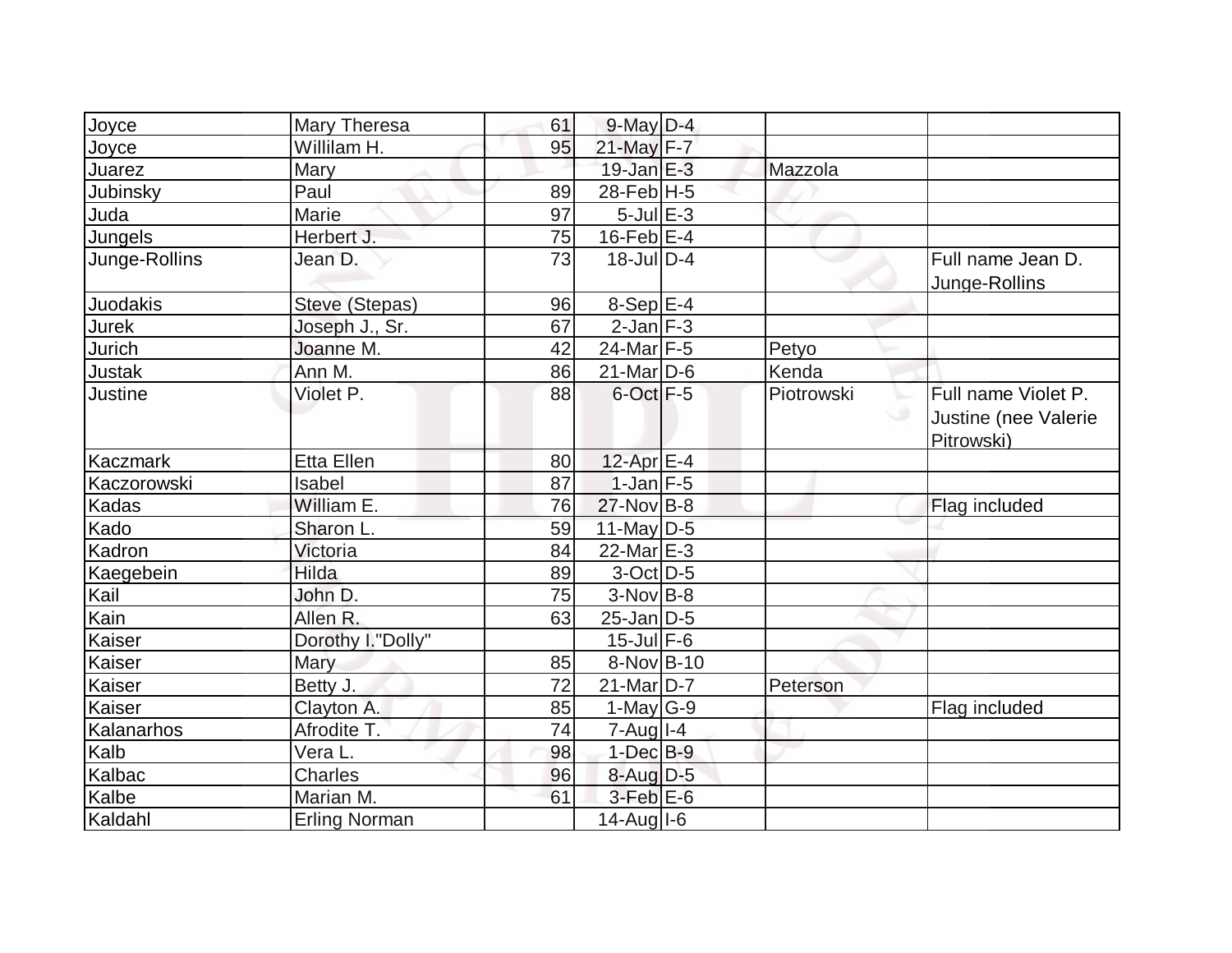| Kaleth          | Helen T.             | 84  | $17$ -Jul G-4     |                |                     |
|-----------------|----------------------|-----|-------------------|----------------|---------------------|
| Kaley           | Edith G.             | 91  | $5$ -Mar $F - 5$  |                |                     |
| Kalinowski      | Fred "Koly"          | 76  | $20$ -Jan $E-4$   |                | Flag included       |
| Kalinowski      | Rose M.              | 79  | $11-Sep$ F-4      | <b>Budziak</b> |                     |
| Kalkof          | Walter H., Jr.       | 83  | 30-Sep B-9        |                |                     |
| <b>Kalleres</b> | Tula                 |     | $13$ -Mar $ I-5 $ |                | Flag included       |
| Kalogeras       | Kaliope              | 57  | 19-Dec B-10       |                |                     |
| Kalos           | <b>Bertha</b>        | 90  | $16$ -Feb $E-4$   | Chono          |                     |
| Kamin           | Frank S.             | 93  | 8-Dec B-11        |                |                     |
| Kaminski        | Elizabeth F.         | 81  | $10$ -Feb $E$ -5  | Stol           |                     |
| Kaminski        | Margaret             | 85  | $27$ -Aug F-5     | Smotrilla      |                     |
| Kaminski        | Stella T.            | 83  | $14$ -Jul $F-4$   | Kijewski       | Full name Stella T. |
|                 |                      |     |                   |                | Kaminski Dellecese  |
| Kaminsky        | Carol J.             | 54  | 10-Jul G-5        | Kosteba        |                     |
| Kammer          | Mary Ann             | 88  | $11-Apr D-4$      |                |                     |
| Kampe           | Viola                | 79  | 19-Oct E-4        | Hassberg       |                     |
| Kamradt         | <b>Scott Michael</b> | 48  | $14$ -Jun $E-4$   |                |                     |
| Kamradt         | Gwendolyn Jean       | 40  | $14$ -Jun $E-4$   | Ashley         |                     |
| Kandalec        | David Allen          | 43  | 24-May E-3        |                |                     |
| Kane            | <b>Kenneth Karl</b>  | 71  | 19-Dec B-10       |                |                     |
| Kaniewski       | Martha               | 90  | $1-May G-9$       |                |                     |
| Kaper           | William "Bill"       | 64  | 23-Sep $F-4$      |                |                     |
| Kaplan          | <b>Eleanor Mae</b>   | 72  | 25-Oct B-14       |                |                     |
| Kaptanovic      | Anthony, Sr.         | 91  | $20$ -Feb $ F-7 $ |                |                     |
| Kaptur          | Eleanor C.           | 83  | $25$ -Apr $D-5$   | Berchinski     |                     |
| Karas           | John G., Sr.         | 78  | 30-Oct B-11       |                | Flag included       |
| Karbarz         | Ann                  | 83  | $3$ -Aug $E - 5$  | Jarecki        |                     |
| Karczewski      | Robert               | 76  | $1-Sep$ F-4       |                | Flag included       |
| Karlovich       | Peter Jr.            | 41  | 29-Apr E-5        |                |                     |
| Karlowsky       | Neva                 | 100 | 13-May F-5        |                |                     |
| Karn            | Rufus M.             | 86  | 29-Dec B-8        |                |                     |
| Karnay          | Lillian C.           | 81  | $21-SepE-5$       |                |                     |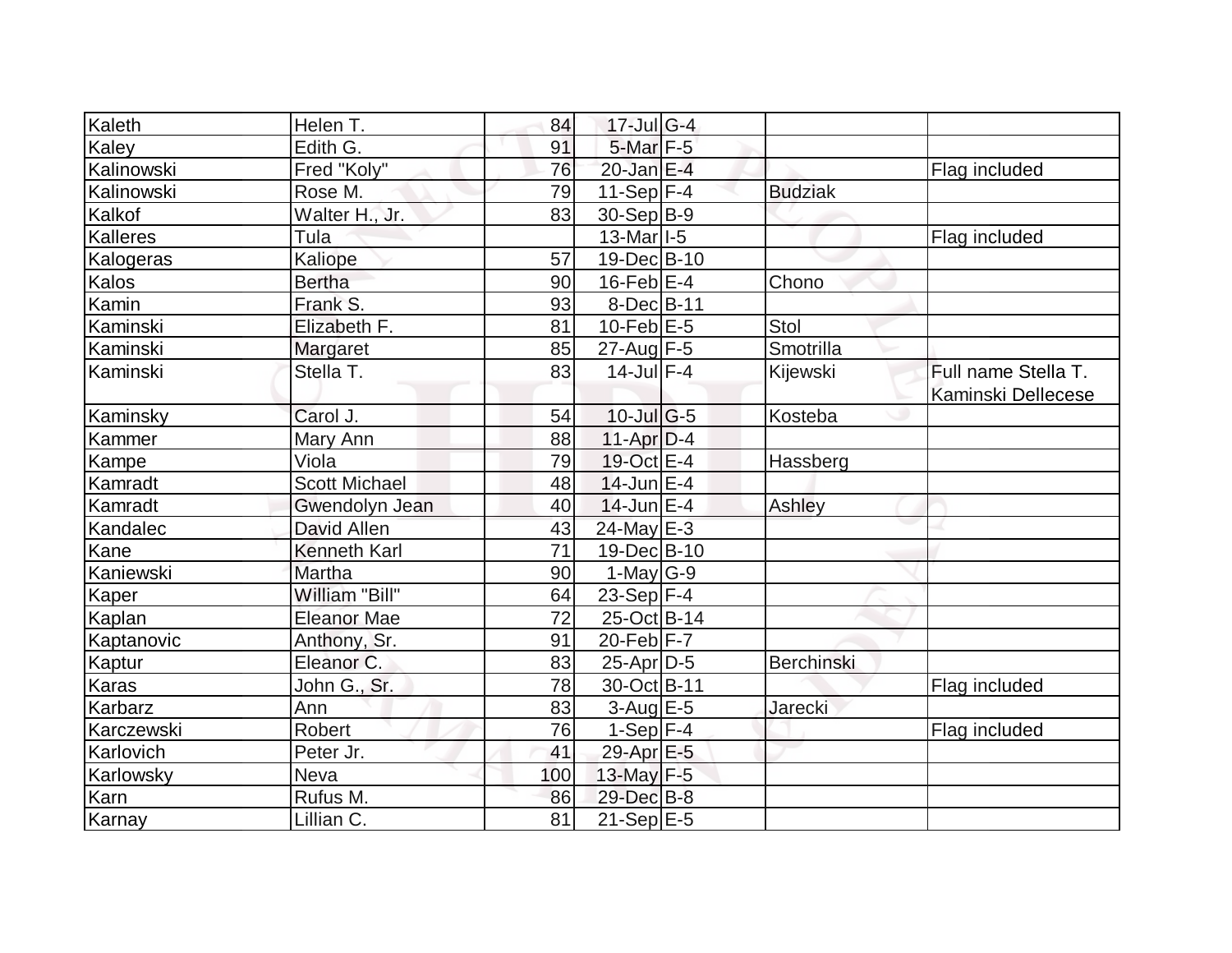| Karow           | Kathlyn B.       |    | $21-Apr$ F-5          |               |                                                  |
|-----------------|------------------|----|-----------------------|---------------|--------------------------------------------------|
| Karp            | James D.         | 52 | 16-Sep F-4            |               |                                                  |
| Karpinec        | John             | 82 | 12-Aug F-4            |               |                                                  |
| Karpinski       | Lena             | 98 | $9$ -Jan $F-5$        | Karpin        | Full name Lena<br>Karpin (Klootwyk)<br>Karpinski |
| Karski          | Edward J.        | 85 | $7-May$ F-7           |               | Flag included                                    |
| Karsten         | Donald J.        | 69 | $28$ -Jun $E-3$       |               |                                                  |
| Karver          | Larry J.         | 54 | 24-Sep $F-4$          |               | Flag included                                    |
| <b>Karzis</b>   | Jane "Yanoula"   | 91 | $9$ -May $D-4$        |               |                                                  |
| Kashak          | Norbert L.       | 87 | $7$ -May $F - 7$      |               |                                                  |
| Kashner         | Robert Allan     | 82 | 29-May I-5            |               |                                                  |
| Kasich          | Zorka            | 82 | $12$ -Jan $E-2$       |               | <b>Cross included</b>                            |
| Kasiewicz       | Joseph P. "Joe"  | 47 | $9$ -May $D-4$        |               | Flag included                                    |
| Kasparian       | Nickola          | 79 | $21-Sep$ $E-5$        |               |                                                  |
| <b>Kasper</b>   | Raymond          | 75 | 28-Jul F-5            |               | Flag included                                    |
| Kasperan        | Albert J.        | 84 | $11$ -Jan $ D-4 $     |               |                                                  |
| Kasprzycki      | Joseph V.        | 86 | $10$ -Jun $E - 5$     |               |                                                  |
| Kassanits       | June E.          | 78 | 19-May $F-5$          |               |                                                  |
| <b>Kaszkur</b>  | Jan              | 84 | 6-Nov B-11            |               |                                                  |
| Kasznia         | Lorraine T.      | 72 | $19$ -Feb $F-5$       | Kozlowski     |                                                  |
| Kaszuba         | John J. "Shadow" | 87 | 21-Mar <sub>D-7</sub> |               |                                                  |
| Kats            | Mardelle L.      | 82 | $2$ -Jan $F-3$        |               |                                                  |
| <b>Katzelis</b> | Cheryl R.        | 60 | $14-Sep$ E-5          |               |                                                  |
| Kauchak         | Eleanore F.      | 96 | $13$ -Jan $E$ -6      | <b>Birmer</b> |                                                  |
| Kavalunas       | Anne C.          | 84 | $14$ -Oct F-5         | <b>Kusyk</b>  |                                                  |
| Kavanaugh       | Nancy M.         | 65 | $9$ -Mar $E-5$        |               |                                                  |
| <b>Kaye</b>     | Helen            | 84 | 29-Dec B-7            |               |                                                  |
| Kazmierski      | Lorene           | 68 | 20-May F-5            |               | <b>Sister Lorene</b><br>Kazmierski               |
| <b>Keck</b>     | Harold William   | 84 | 10-Oct D-6            |               | Flag included                                    |
| Keck            | Gilbert W.       | 53 | $18$ -Apr $D-5$       |               |                                                  |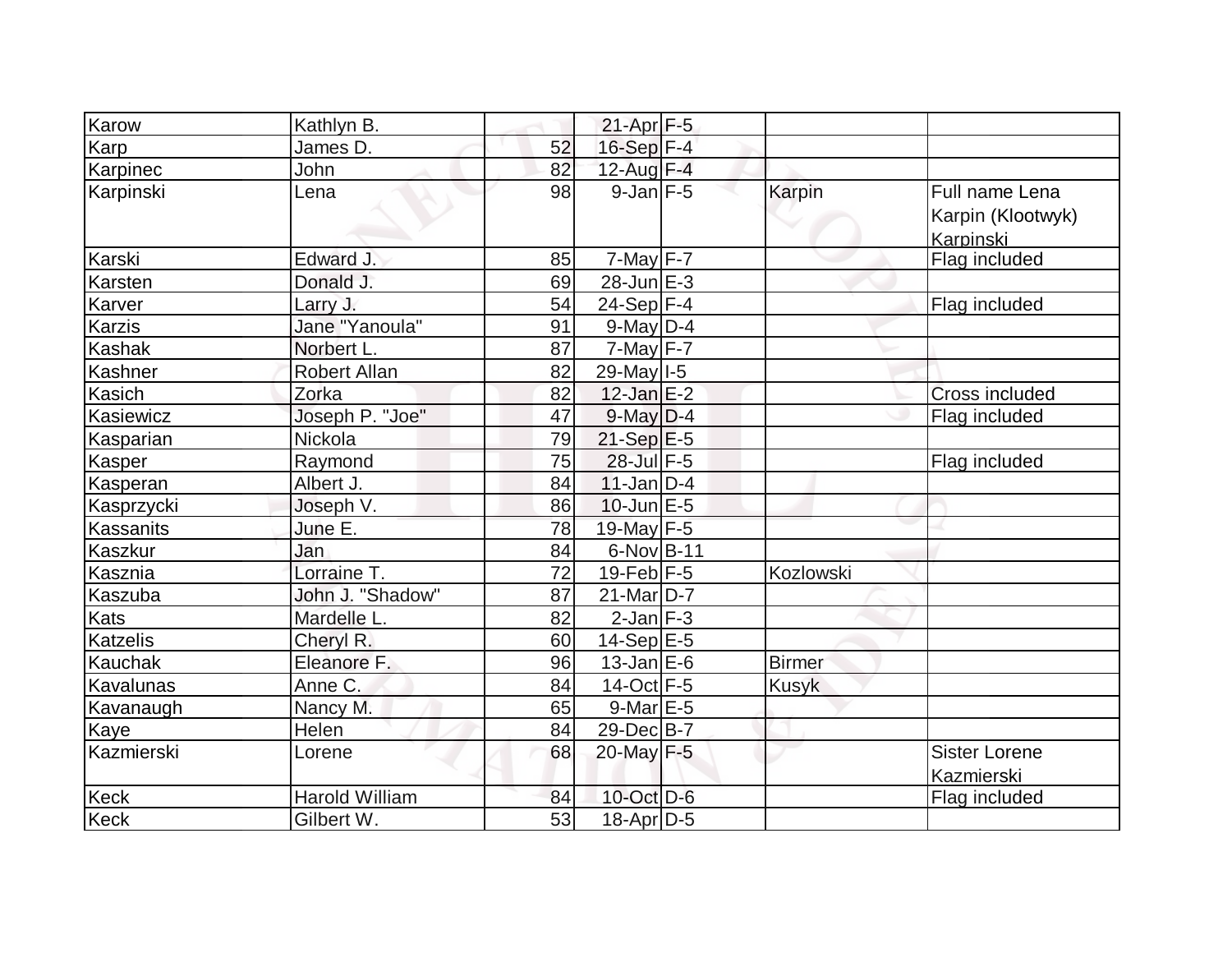| Keck           | Mary Kay                           | 85              | $23$ -Jul $F-4$   |       |                                                      |
|----------------|------------------------------------|-----------------|-------------------|-------|------------------------------------------------------|
| Keckich        | John A.                            | 94              | 20-May F-5        |       |                                                      |
| Keegan         | James                              | $\overline{77}$ | $12$ -Feb $F-5$   |       | <b>Full name Sister</b><br>James Keegan,<br>P.H.J.C. |
| Keene          | Edward                             | 92              | 14-Dec B-11       |       |                                                      |
| Kegebein       | <b>Elaine Geraldine</b><br>"Bunny" | 93              | $12$ -Feb $ F-5 $ |       |                                                      |
| Keifer         | Kenneth "Wayne"                    | 58              | $22$ -Jan F-5     |       |                                                      |
| Keilman        | Allan J.                           | 62              | $14$ -Apr $ F-5 $ |       |                                                      |
| Keilman        | James $\overline{V}$ .             | 62              | $31$ -Mar F-6     |       |                                                      |
| Keilman        | John A.                            | 78              | $8$ -Aug D-5      |       | Flag included                                        |
| Keiser         | James W.                           | 74              | $14$ -Jan F-6     |       |                                                      |
| Keith          | Wilma                              | 86              | $21$ -Jun $E-5$   |       | Full name Wilma<br>ی<br><b>Painter Keith</b>         |
| Keizer         | Sandra L.                          | 61              | $17-Sep$ E-5      |       |                                                      |
| <b>Kekelik</b> | <b>Alice Rita</b>                  | 73              | $4$ -Jan D-4      |       |                                                      |
| Keller         | <b>Jane Beatrice</b>               | 82              | $20$ -Jan $E-4$   |       |                                                      |
| Keller         | Casey E.                           | 14              | 19-Apr E-4        |       |                                                      |
| Kelley         | Larry A.                           | 52              | $21-Sep$ E-5      |       | Flag included                                        |
| Kelley         | Ruby Mae "Granny"                  | 69              | $13$ -Jul $E-4$   | Luna  | Full name Ruby Mae<br><b>Kelley Frickman</b>         |
| Kelley         | Donald F.                          | 83              | $8-SepE-4$        |       | Flag included                                        |
| Kelley         | Enid E.                            | 89              | $17-Feb$ $E-3$    |       |                                                      |
| Kelly          | Marge                              | 84              | $11-Mar$ F-7      |       | Full name Marge<br><b>Kelly Queer</b>                |
| Kelly          | Dorothy L.                         | 69              | 3-Mar F-6         | Tolle |                                                      |
| Kelly          | Adeline "Adelle"                   | 79              | 30-Jul F-4        |       |                                                      |
| Kelsven        | Wayne L.                           | 80              | 26-Dec B-10       |       |                                                      |
| Kemper         | Eugene T. "Gene"                   | 69              | 28-Jan E-4        |       |                                                      |
| Kenar          | <b>Edmund Frank</b>                |                 | $11-Apr$ $D-5$    |       | Flag included                                        |
| Kendall        | Frank                              | 36              | $11$ -Jan D-4     |       |                                                      |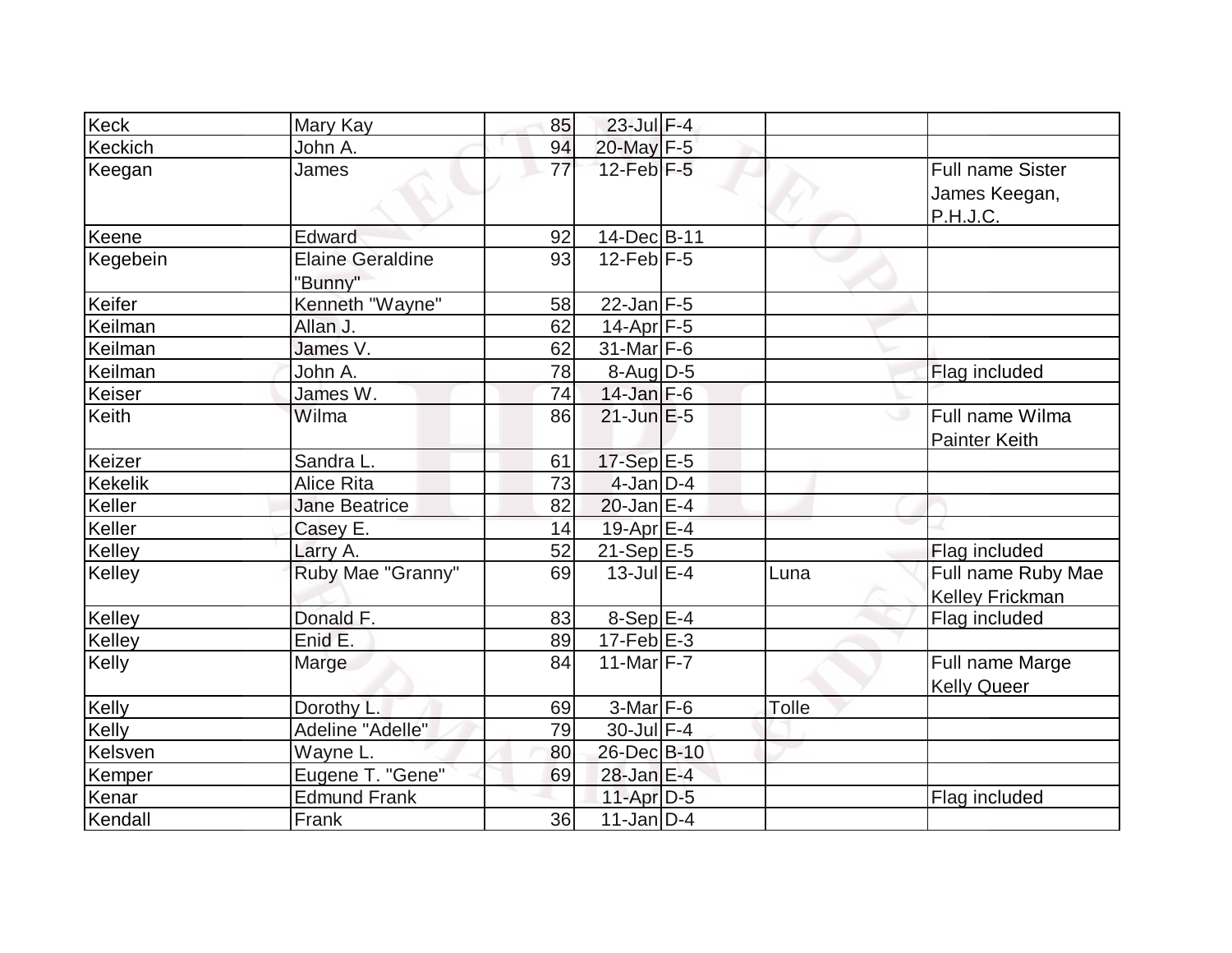| Kendall        | Arnold G.            | 79 | $29$ -Jun $E$ -6      |                | Flag included    |
|----------------|----------------------|----|-----------------------|----------------|------------------|
| Kendall        | <b>Esther</b>        | 78 | 5-Oct E-4             |                |                  |
| Kenders        | Carlene E.           | 52 | 15-May I-5            |                | Flag incuded     |
| Keneson        | George               | 94 | 28-Aug I-4            |                |                  |
| Kenneck        | Virginia Maxine      | 89 | $24-Apr$  -5          |                |                  |
| Kennedy        | Donald L.            | 70 | 18-Mar $F-6$          |                | Flag included    |
| Kenney         | Bruce D.             | 48 | $5$ -Mar $ F-5 $      |                |                  |
| Kennoy         | Martin F.            | 77 | 20-May F-5            |                |                  |
| Kenzie         | Henrietta            | 86 | $16$ -Feb $E-5$       |                |                  |
| Kepner         | Leona Mae            | 93 | 28-May F-9            |                |                  |
| Kerfin         | Julia D.             |    | $12$ -May F-5         | Markez         |                  |
| Kerley         | <b>Betty Ann</b>     | 59 | $22$ -Jun $E-6$       |                |                  |
| Kern           | Mary                 | 84 | $1$ -Jul $E$ -5       | Pensy          |                  |
| Kerns          | Michael A.           | 54 | $9-Apr$ F-5           |                |                  |
| Kerr           | <b>Berverly</b>      | 73 | $19-Apr \mathsf{E-4}$ |                |                  |
| Kestner        | Daniel M.            | 84 | $5$ -Jul $E-3$        |                | Flag included    |
| Ketchmark      | Mary L.              | 90 | $4$ -Mar $ F-5 $      |                |                  |
| Kettell        | Robert J.            | 68 | $8$ -Feb $D-4$        |                |                  |
| Keune          | Kenneth E.           | 74 | 31-Aug E-5            |                |                  |
| Keune          | August W.            | 78 | $26$ -Mar $ G-5 $     |                |                  |
| Kevin          | <b>James Patrick</b> |    | 27-Dec B-10           |                |                  |
| Key            | William S.           | 84 | $14$ -Jul $F-5$       |                |                  |
| Kicho          | Steven               | 83 | $9-Sep$ $E-4$         |                | Flag included    |
| <b>Kickert</b> | Ronald E.            | 73 | $21$ -Aug I-4         |                | Flag included    |
| Kidd           | <b>William David</b> | 77 | $15$ -Dec $B$ -9      |                | Flag included    |
| Kidd           | <b>Maxine Faye</b>   | 76 | $6$ -Jun $D-5$        | <b>Hudnall</b> |                  |
| Kiebowicz      | Joyce                | 79 | 23-Oct I-6            |                | Picture included |
| Kieras         | Helen J.             | 91 | $8$ -Jan F-5          |                |                  |
| Kiester        | James                | 72 | 14-May F-7            |                |                  |
| Kiester        | Joanne               | 72 | $15$ -May $I$ -5      | Pustek         |                  |
| Kietzman       | Marcella             | 84 | $12-Sep D-5$          |                |                  |
| Kilar          | George P.            | 71 | $24-Apr$  -5          |                | Flag included    |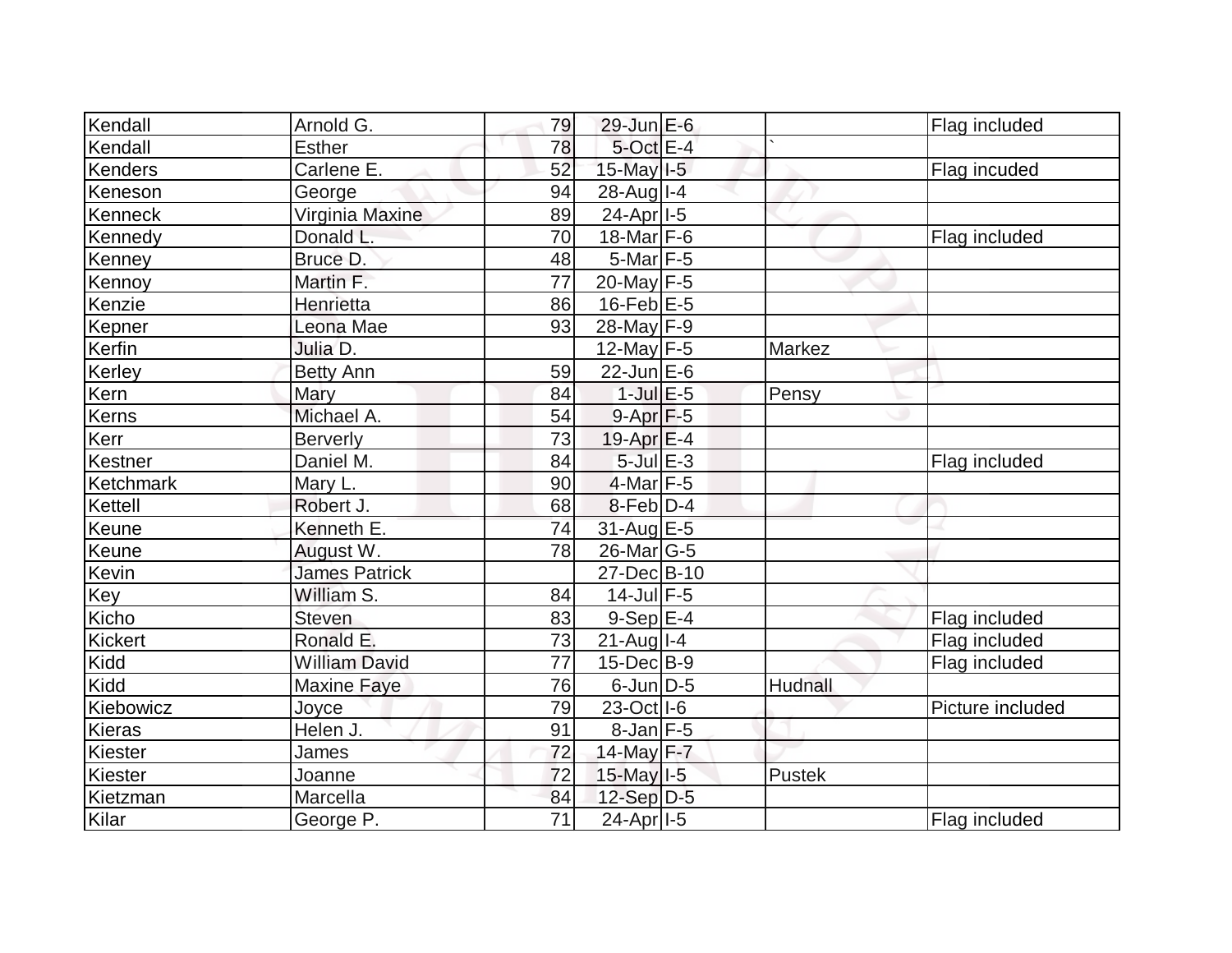| Kilavos       | Geroge Thomas      | 72    | $10$ -Apr $ I-6 $ |                | Cross included          |
|---------------|--------------------|-------|-------------------|----------------|-------------------------|
|               |                    |       |                   |                |                         |
| Kildahl       | Gwen S.            | 86    | $23$ -Jun $F - 5$ |                | Full name Gwen S.       |
|               |                    |       |                   |                | Mangus-Kidahl           |
| Killian       | Leta I.            | 92    | $28-Sep$ E-5      |                | Picture included        |
| Killion       | Mark A.            | 80    | 10-Mar $F-5$      |                | Flag included           |
| Kilpatrick    | Betty L.           | 73    | 30-Mar E-5        |                |                         |
| Kimberling    | Betty B.           | 80    | $6$ -Apr $E$ -5   | Lucas          |                         |
| Kimbrough     | Margaret Anne      | 96    | 29-Jul F-5        | <b>Stevens</b> |                         |
| Kimsey        | Charles W. "Chuck" | 78    | $6$ -Dec $B$ -10  |                | Flag included           |
| Kindt         | George E.          | $F-6$ | $16$ -Apr $ F-6 $ |                |                         |
| King          | Hope G.            | 83    | $2$ -Jan $ F-3 $  |                |                         |
| King          | Kathryn "Kat"      | 46    | 12-Feb $F-5$      | <b>Nix</b>     |                         |
| King          | Harold C.          | 82    | 12-Mar F-7        |                |                         |
| King          | Ruth B.            | 88    | $7$ -May $F-7$    |                |                         |
| King          | Dianne             | 59    | $3$ -Dec $B$ -8   |                |                         |
| King          | Dolores M.         | 73    | $3-Mar$ F-5       | Kotowski       |                         |
| King          | Eugene L.          | 86    | $8-Sep$ $E-4$     |                | Flag included           |
| King          | <b>Oma Estelle</b> | 90    | 29-May I-5        |                |                         |
| Kingma        | Della E.           | 83    | 20-Mar I-5        |                |                         |
| Kingma        | Sam A. "Sambo"     | 77    | $12$ -Jan $E-3$   |                |                         |
| Kingsbury     | George C. "Pa"     | 73    | $12$ -Feb $ F-5$  |                |                         |
| Kinsely       | Edwin W.           | 69    | $16-Sep$ F-4      |                |                         |
| Kinsey        | Earna Mae          | 60    | $28$ -Jan F-6     |                | Cross included          |
| Kirby         | <b>Thomas Tim</b>  | 66    | $19-Nov$ B-9      |                | Flag included           |
| <b>Kirsch</b> | Ella M.            | 85    | 29-Sep B-10       |                |                         |
| Kirschenmann  | Raymond D.         |       | 22-May 1-5        |                |                         |
| <b>Kish</b>   | Mari B.            | 72    | $27$ -Jan $E-5$   | Huha           | Picture included / Full |
|               |                    |       |                   |                | name Mari B. Kish       |
|               |                    |       |                   |                | <b>Barney</b>           |
| Kish          | Sophie             | 86    | 22-Sep E-4        |                |                         |
| Kishler       | Kathryn O.         | 73    | $18$ -Jan D-5     |                |                         |
| Kisling       | Ruth I.            | 85    | $20$ -Feb F-7     |                |                         |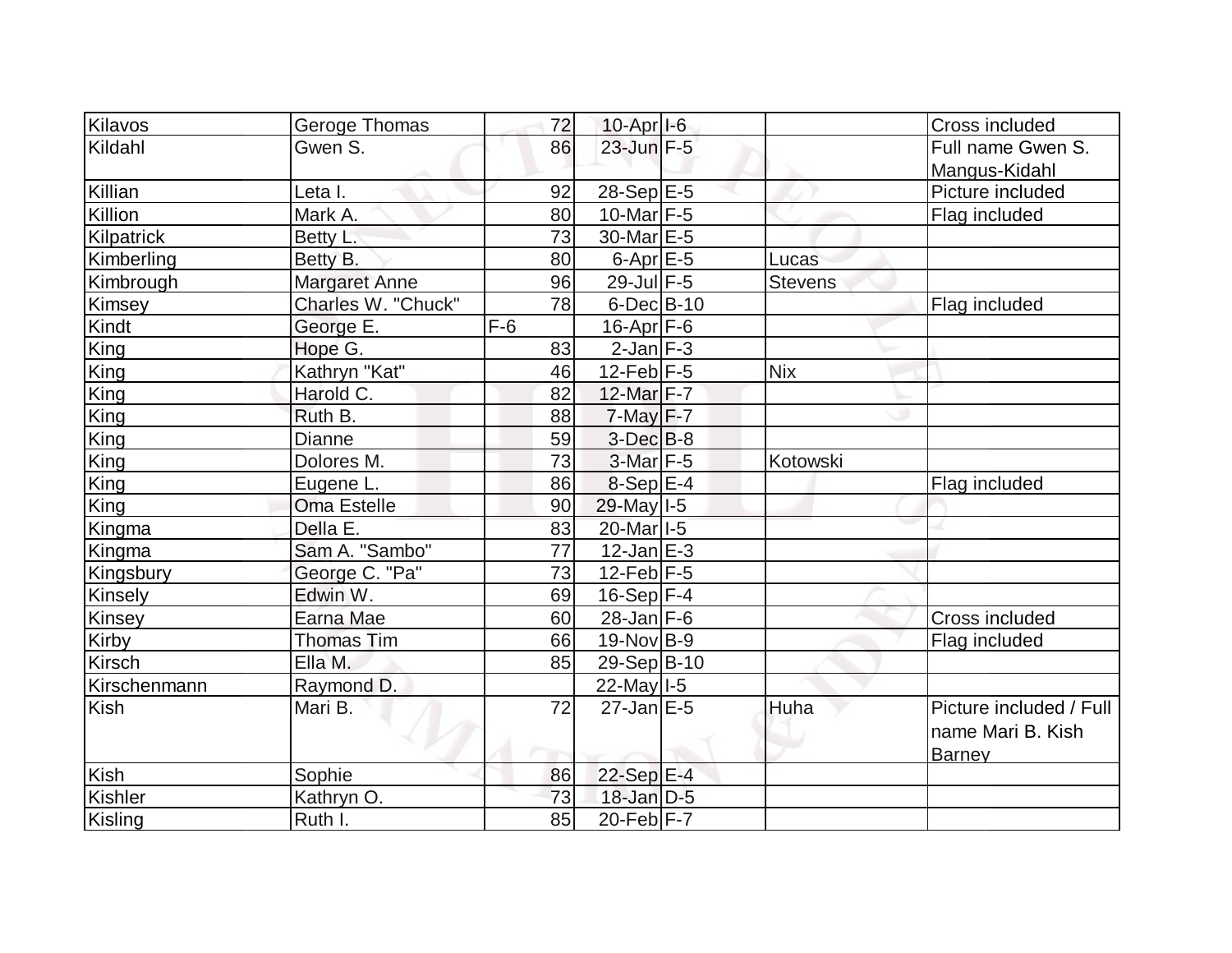| Kissel           | Dorothy R.            | 72 | $4$ -Jan $D-5$    | Sleziak          | Full name Dorothy R. |
|------------------|-----------------------|----|-------------------|------------------|----------------------|
|                  |                       |    |                   |                  | McCathren (Kissel)   |
| Kissinger        | Charles R. "Rich"     | 79 | $2-SepE-3$        |                  |                      |
| <b>Kissinger</b> | Charles R.            | 79 | 22-Aug $D-4$      |                  |                      |
| Kistler          | Olive Mae "Babe"      | 83 | $6$ -Jun $D-5$    |                  |                      |
| Kittredge        | Vesta Ferne           | 88 | $9$ -Jun $F$ -6   | Kraft            |                      |
| Kiwior           | Edward                | 80 | $27$ -Jul $E-4$   |                  |                      |
| Kizman           | Anne                  | 93 | 11-Dec B-11       |                  |                      |
| Klaczak          | Joan E.               | 73 | 8-Nov B-10        | Valentine        |                      |
| Klaczak          | Edward S.             | 82 | $5$ -Jul $E$ -3   |                  | Flag included        |
| Klapkowski       | Alfred E. "Babe"      | 78 | $11-Feb$ F-6      |                  | Flag included        |
| Klaprodt         | Frederick H. "Fred"   | 82 | 8-Aug D-5         |                  | Flag included        |
| Klarich          | John J. Sr.           | 86 | $20$ -Jun $D-4$   |                  | Flag included        |
| Klaub            | <b>Mary Bernice</b>   | 86 | $10$ -Nov $ B-9 $ |                  |                      |
| Klavas           | <b>Clarence Frank</b> | 84 | 28-Dec B-9        |                  |                      |
| Klawinski        | Violet                | 85 | $11$ -Jan $D-4$   |                  | Picture included     |
| Klawitter        | Elaine                | 66 | 24-Aug E-5        | Mach             |                      |
| Klawitter        | Edward D.             | 79 | $6-Sep$ $E-3$     |                  | Flag included        |
| Klazura          | Thomas J.             | 44 | 8-Mar E-3         |                  |                      |
| Kleckner         | Barbara Ann           | 69 | $3-Oct$ D-6       |                  |                      |
| Kleehammer       | Daniel S.             | 72 | $23$ -Jun $F-5$   |                  |                      |
| Klefeker         | Marie (Nemoto)        | 72 | $2$ -Nov B-11     |                  | Picture included     |
| Klein            | <b>Albert</b>         | 83 | $21-Sep$ E-5      |                  | Flag included        |
| Klein            | Litta Ann             | 56 | $5-Sep D-5$       |                  | Cross included       |
| Klein            | Kathryn               | 82 | $9$ -May $D-4$    | <b>McCormick</b> |                      |
| Klein            | Evelyn                | 90 | $13$ -Jan E-6     |                  |                      |
| Klemeyer         | John Louis III        | 73 | $5$ -May $F$ -6   |                  |                      |
| Klemm            | <b>Bethel Dahl</b>    | 93 | $30$ -Apr $ G-5 $ |                  |                      |
| Klemm            | Vernon W.             | 85 | $9$ -Oct $ I-5 $  |                  | Flag included        |
| Klemoff          | Elmer                 | 84 | $16$ -Feb $E-5$   |                  |                      |
| Kleszynski       | Sophie                | 83 | 19-Aug F-4        | Osika            |                      |
| Kletz            | Lois F.               | 85 | 28-Sep E-5        |                  |                      |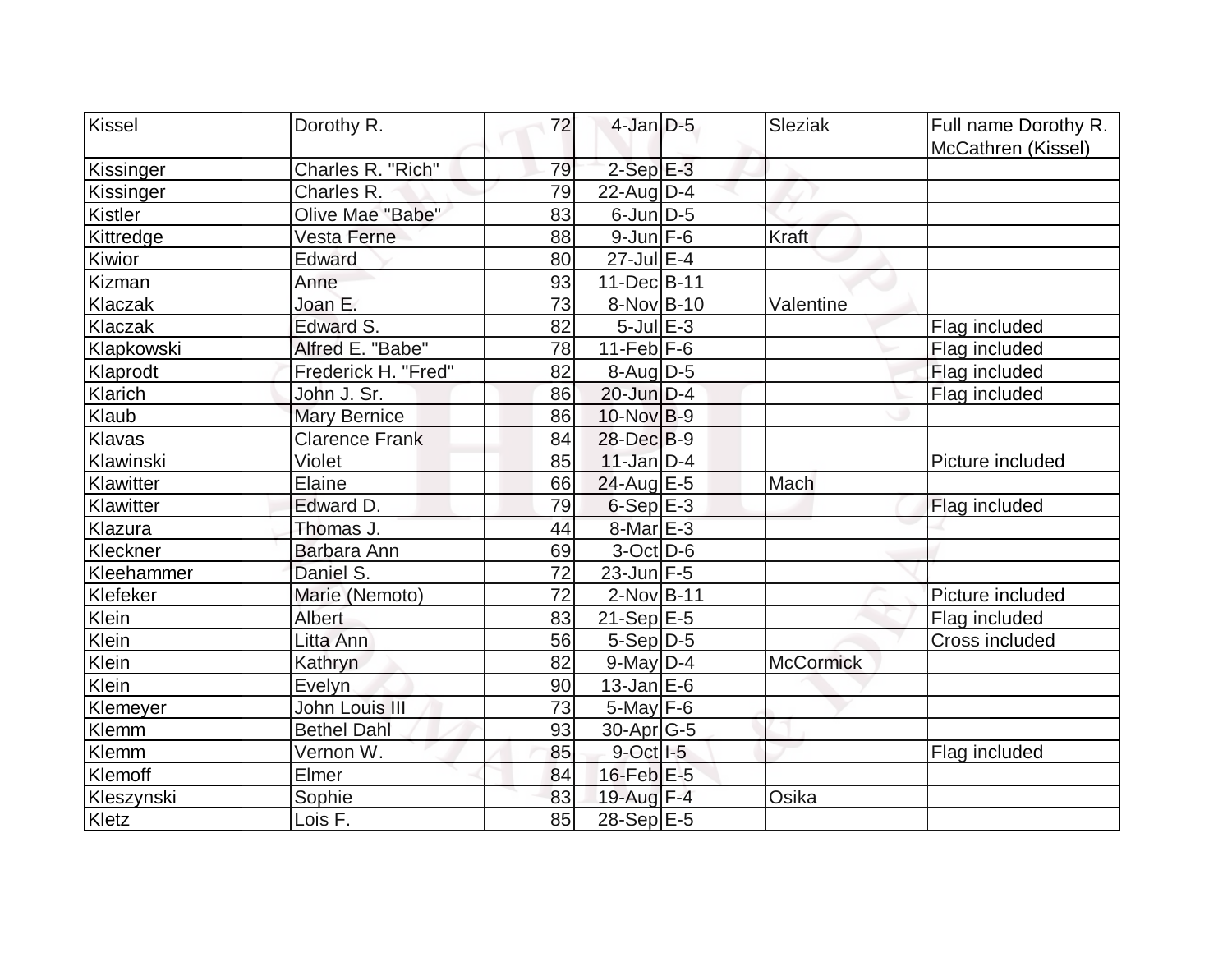| Kletzing      | <b>Helen Marie</b> | 84              | $9-Sep$ $E-5$                          |                  |                                                  |
|---------------|--------------------|-----------------|----------------------------------------|------------------|--------------------------------------------------|
| Klimek        | Elnora M.          | 82              | $21$ -Aug I-4                          |                  |                                                  |
| <b>Klimek</b> | <b>Bernice</b>     | 76              | $11$ -Jun $F - 7$                      | <b>Huss</b>      |                                                  |
| Klingensmith  | Marybelle          | 95              | 26-Oct B-10                            |                  |                                                  |
| Klipp         | Viola L.           | 92              | 22-Sep $E-4$                           |                  |                                                  |
| Klisiak       | <b>Stanley</b>     | 54              | $1$ -May G-9                           |                  | Flag included                                    |
| Klisiak       | Eugene L.          | 78              | $31$ -Mar F-6                          |                  | Flag included                                    |
| Klitzke       | Maxine L.          | 85              | $2$ -Jun $F - 5$                       | Crews            |                                                  |
| Kliza         | Wanda              | 85              | $30$ -Aug $E-3$                        | Sajdera          |                                                  |
| Klootwyk      | Marjorie           | 79              | 30-Nov B-11                            | Lehr             |                                                  |
| Klootwyk      | Lena               | 98              | $9$ -Jan $F-5$                         | Karpin           | Full name Lena<br>Karpin (Klootwyk)<br>Karpinski |
| Klosak        | Jean               | 91              | $18$ -May $E$ -6                       |                  |                                                  |
| Kmak          | Florence A.        | 91              | $28$ -Jan $E-4$                        | Siwinski         |                                                  |
| <b>Kmetz</b>  | Doris L.           | 88              | $25$ -Jan $D-5$                        |                  |                                                  |
| Kmetz         | Joseph P., Sr.     | 85              | $1-MarE-2$                             |                  | Flag included                                    |
| Kmiecik       | Ervin J.           | 82              | $13$ -Mar <sub><math> I-5</math></sub> |                  | Flag included                                    |
| Kneeland      | Helen T.           | 81              | 20-Apr $E-6$                           | <b>Kucharski</b> |                                                  |
| Kneifel       | Harry R., Sr.      | $\overline{77}$ | $22-Sep$ E-4                           |                  |                                                  |
| Knerr         | Helen C.           | 78              | $14$ -Nov B-9                          |                  |                                                  |
| Knight        | Geraldine          |                 | $30$ -Jun F-5                          |                  | <b>Geraldine Shaw</b><br>Knight                  |
| Knight        | Vivian A.          | 67              | $14$ -Apr $ F-6$                       |                  |                                                  |
| Knight        | Hermina            | 68              | $2-Sep$ E-4                            |                  |                                                  |
| Knighton      | Dennis H., Jr.     | 21              | 22-Apr E-5                             |                  |                                                  |
| Knoernschild  | Gary (Rev.)        |                 | $14$ -Nov B-9                          |                  |                                                  |
| Knowles       | Hazel M.           | 78              | 29-Mar E-4                             |                  |                                                  |
| Kobar         | Edward             | 85              | 28-Dec B-10                            |                  | Flag included                                    |
| Kobeszka      | Margaret A.        | 74              | $29$ -Jan $F-5$                        |                  |                                                  |
| Kobza         | Theresa H.         | 88              | $27$ -Mar <sub>1-6</sub>               |                  |                                                  |
| Kocal         | Gertrude           | 81              | $4$ -Mar $ F-5 $                       | Stachelski       |                                                  |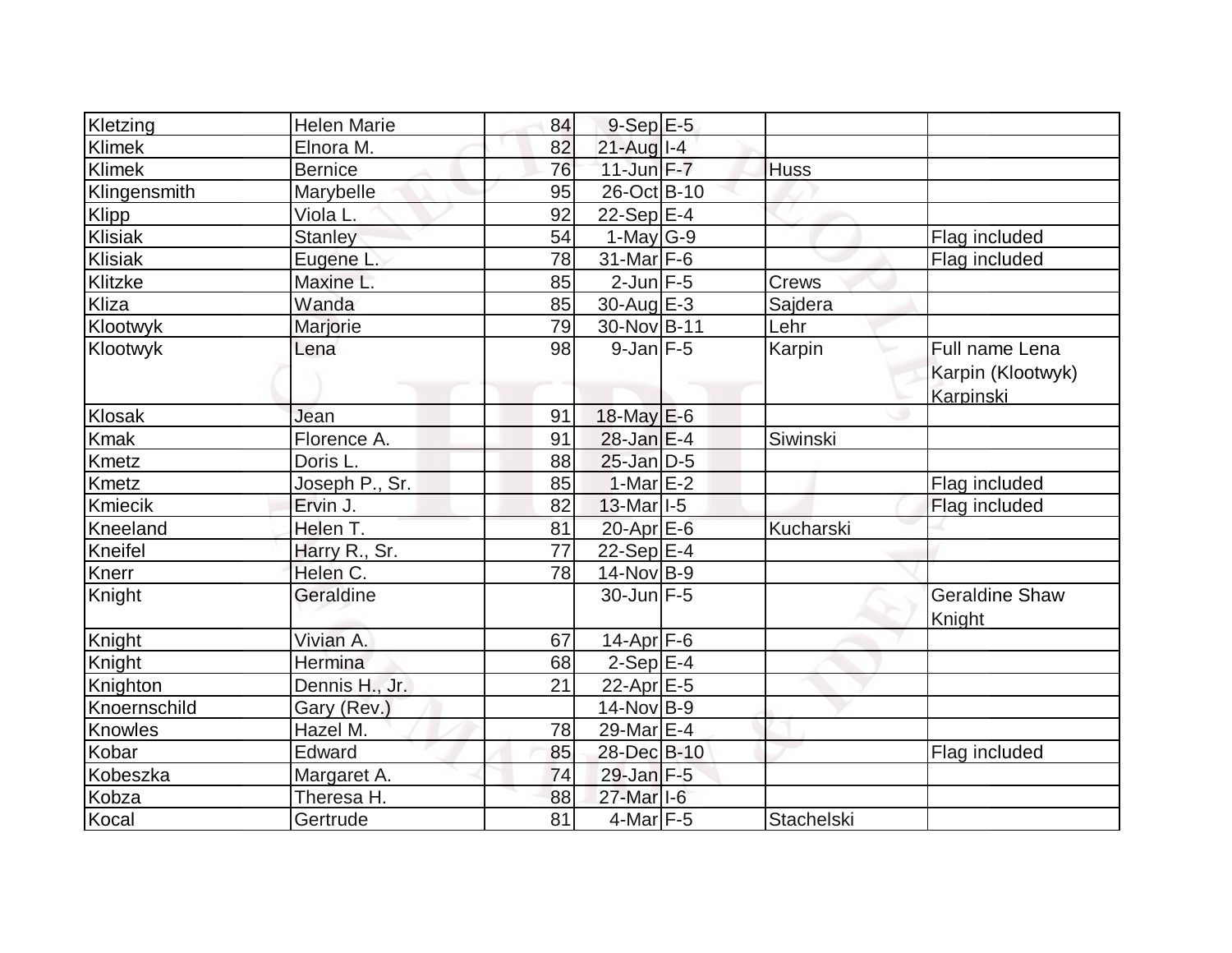| Koch          | David A.           | 65 | $3$ -Jun $E-5$          |            |                                   |
|---------------|--------------------|----|-------------------------|------------|-----------------------------------|
| Koch          | Barbara J.         | 50 | $21-Apr$ F-5            | Korem      |                                   |
| Kocher        | Herbert R.         | 83 | 23-Sep F-4              |            |                                   |
| <b>Kochis</b> | Paul J.            | 84 | $14$ -Apr $ F-6$        |            | Flag included                     |
| Kocsel        | Barbara Ann        |    | $4$ -Oct $E-4$          |            | See Barbara Ann<br>Koves (Kocsel) |
| Koedyker      | Charles G. "Chuck" | 44 | $2$ -Dec $B-11$         |            |                                   |
| Koedyker      | Calvin H. (Dr.)    | 80 | 30-Mar <sub>IE</sub> -5 |            |                                   |
| Koedyker      | Frances M. "Fran"  |    | $4$ -Apr $D-5$          |            |                                   |
| Koehler       | Daniel P.          | 17 | $14$ -Jan F-6           |            |                                   |
| Koeig         | Richard P.         | 82 | $9$ -Aug $E-3$          |            |                                   |
| Koenigs       | Walter W.          | 88 | $23$ -Aug $E-4$         |            |                                   |
| Koepke        | Anna "Babe"        | 85 | $30 - Jan \, E - 6$     |            |                                   |
| Koester       | Vernon W., Jr.     | 74 | $8-Aug D-5$             |            |                                   |
| Koharko       | Daniel N.          | 76 | 24-Aug E-5              |            | Flag included                     |
| Kohl          | Ruth M.            | 76 | 16-Apr F-6              | Luenser    |                                   |
| Kohl          | Marlene Ann        | 58 | 27-May F-5              |            |                                   |
| Kohnen        | Hulda C.           | 90 | 27-Mar I-6              |            |                                   |
| Kolakowski    | Joseph S.          | 90 | 9-Aug E-3               |            | Flag included                     |
| Kolberg       | Rose M.            | 93 | $23$ -Apr $F-8$         |            | <b>Cross included</b>             |
| Kolbert       | Joseph "Joe"       | 93 | 21-Dec B-11             |            |                                   |
| Kolczynski    | Dorothy G.         | 80 | $5$ -Jan $E-3$          | Planer     | Flag included                     |
| Kolesar       | Mary M.            | 90 | 11-Dec B-11             |            |                                   |
| Kolke         | Rose               | 89 | $29$ -Dec $B-9$         | Lis        |                                   |
| Kollada       | Joseph             | 86 | $1-Auq$ D-5             |            |                                   |
| Kolodziej     | Walter R., Sr.     | 82 | $3-Oct$ D-6             |            |                                   |
| Kolodziej     | Shirley A.         | 66 | $14$ -Feb $ I-5 $       | Krause     |                                   |
| Kolodziel     | Dorothy            | 79 | $27$ -Jan $E-5$         | Juszczak   |                                   |
| Kolsut        | Robert E. "Robbie" | 23 | 21-Mar D-7              |            |                                   |
| Koltonski     | Balbina "Irene"    | 84 | $9$ -Jan $F - 5$        | Ospalski   |                                   |
| Kometz        | <b>John</b>        | 91 | 26-Oct B-10             |            | Flag included                     |
| Konopacki     | Bernice R.         | 96 | $21$ -Mar $D-7$         | Mondrowski |                                   |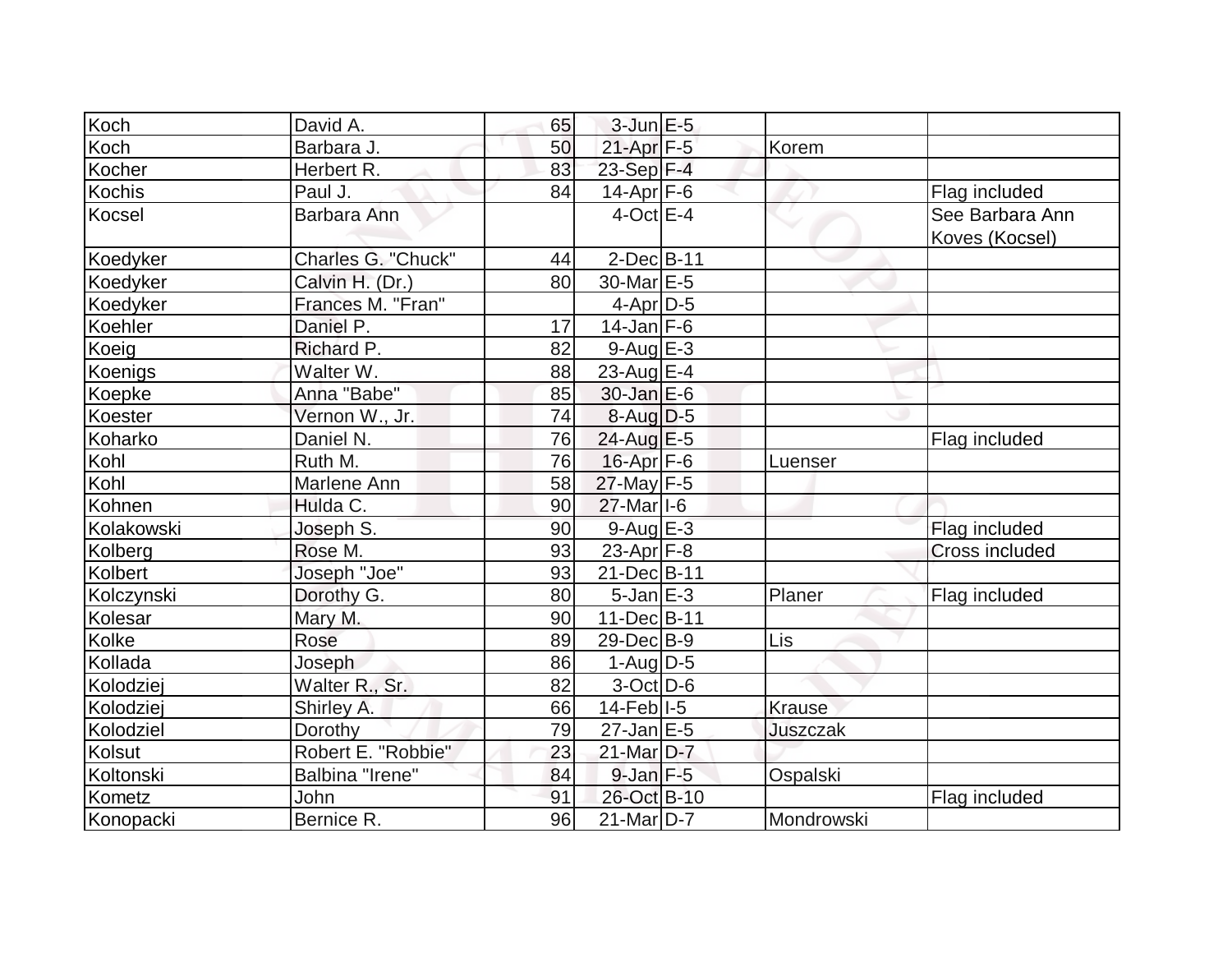| Konowalik    | Elizabeth T.         | 83 | 19-Oct E-4                             |               |                                       |
|--------------|----------------------|----|----------------------------------------|---------------|---------------------------------------|
| Kontol       | James                | 62 | 7-Nov B-9                              |               |                                       |
| Kontor       | Pamela Jo            | 54 | $2$ -Oct $H - 4$                       | Poteet        | Full name Pamela Jo<br>Young (Kontor) |
| Kooima       | Ann C.               | 77 | $4$ -Mar $ F-5 $                       | <b>Nyland</b> |                                       |
| Kooinga      | Louis R. Jr.         | 46 | $17$ -Jun $F-5$                        |               |                                       |
| Koontz       | Dorothy E. "Lehan"   | 86 | $25-Sep$  -3                           |               |                                       |
| Koonz        | Clarence E.          | 78 | 20-Dec B-9                             |               | Flag included                         |
| Koop         | John R.              | 90 | $2$ -Feb $E-3$                         |               |                                       |
| Kooy         | <b>Tunis</b>         | 72 | $4-Feb$ $F-6$                          |               |                                       |
| Kopko        | Mary R.              |    | 28-Nov B-10                            | Ryan          |                                       |
| Kopnicky     | Winifred A.          | 83 | $18$ -May E-6                          |               |                                       |
| Koponpacki   | Bernice R.           | 96 | 20-Mar <sub>1-5</sub>                  | Mondrowski    |                                       |
| <b>Kopp</b>  | Gail A.              | 54 | $29$ -Feb $ D-5$                       |               |                                       |
| Korach       | Bernice M.           | 78 | $27$ -Mar <sub><math> I-6</math></sub> | <b>Butkus</b> |                                       |
| Korem        | Irene Krivaila "Frau |    | $10$ -Feb $E-5$                        |               |                                       |
|              | Korem"               |    |                                        |               |                                       |
| Kormos       | James A.             | 69 | $11$ -May D-5                          |               |                                       |
| Kornas       | Balbina "Bobbie"     | 82 | $28$ -Feb $H - 5$                      | Rymarczyk     |                                       |
| Kortenhoven  | <b>Nicholas</b>      | 89 | $10$ -Oct $ D-6 $                      |               |                                       |
| Korzeniewski | Caroline M.          | 80 | $7$ -Jan $F-5$                         |               |                                       |
| Kosac        | Emory Joseph "Link"  | 93 | 13-May $F-5$                           |               |                                       |
| <b>Kosak</b> | Edwin D., Sr.        | 83 | $6$ -Apr $E$ -5                        |               | Flag included                         |
| Kosakowski   | John H.              | 77 | $3$ -Jul G-4                           |               | Flag included                         |
| Kosarko      | Joan                 | 91 | $21$ -Feb $ I-5 $                      | Sypucinski    |                                       |
| Koschal      | George S.            | 88 | 28-Jul F-5                             |               | Flag included                         |
| Kosek        | Daniel M.            | 51 | 28-Oct B-9                             |               | Picture included                      |
| Kosenka      | Paul P., Jr. "PK"    | 87 | $26-Sep D-4$                           |               | Flag included                         |
| Kosenka      | Mary Magdalen        | 84 | $24$ -Jan H-4                          | Polak         |                                       |
| Koshuta      | Michael              | 72 | $4$ -Nov B-9                           |               |                                       |
| Kosier       | George               | 85 | 29-Dec B-9                             |               | Flag included                         |
| Kosinski     | Cecilia M.           | 83 | $24$ -Mar F-5                          |               |                                       |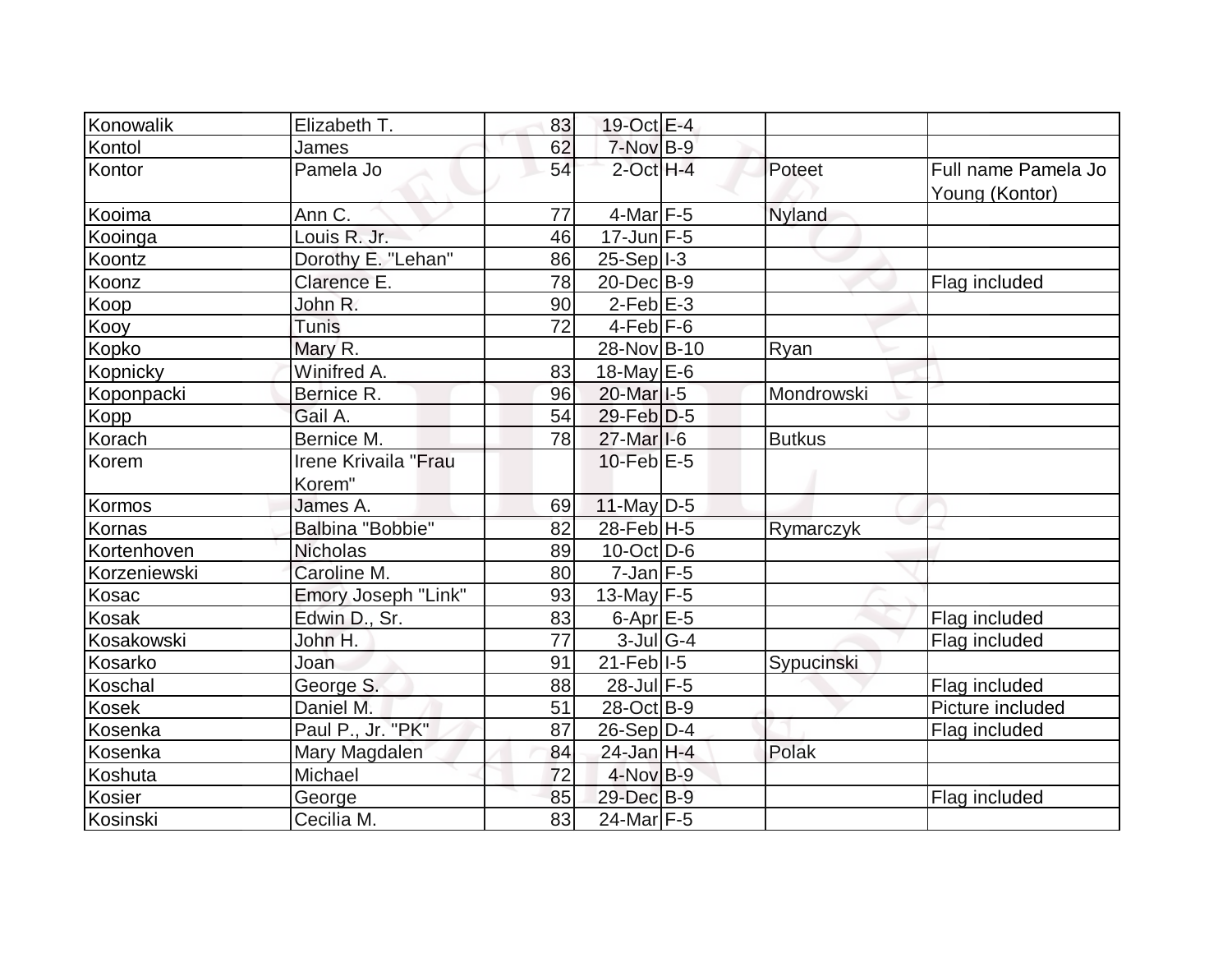| Kosinski       | <b>Anne Marie</b>      | 94 | 8-Dec B-11        |             |                            |
|----------------|------------------------|----|-------------------|-------------|----------------------------|
| Kosinski       | Barbara M.             | 72 | $18-Sep$ F-4      |             |                            |
| Kosior         | <b>Julius</b>          |    | $1$ -Jul $E$ -5   |             |                            |
| Kosior         | Kathleen A.            | 76 | $25$ -Nov B-5     |             |                            |
| Koslow         | William "Bill"         | 83 | $21$ -Mar $ D-7 $ |             |                            |
| Kosovich       | Walter S. "Wally"      | 78 | 29-Sep B-10       |             | <b>Cross included</b>      |
| Koss           | <b>Timothy Raymond</b> |    | $26$ -Apr $E-3$   |             | (Tim the Barber)           |
| Koss           | Brian L.               | 30 | $11$ -Jun $F - 7$ |             |                            |
| Kost           | Claudette              | 68 | $12-Sep D-5$      |             | <b>Full name Claudette</b> |
|                |                        |    |                   |             | <b>Kummerer Kost</b>       |
| Kostelich      | Anton J., Sr.          | 85 | 29-Jul F-5        |             |                            |
| Kostka         | Kathleen I.            | 81 | $15$ -Feb $ D-5 $ | Schlesinger |                            |
| Kostyal        | John J.                | 67 | $1-Apr$ E-5       |             |                            |
| <b>Kotlik</b>  | Chester E.             | 75 | $18$ -Dec $B$ -9  |             |                            |
| Koulianos      | Susan T.               | 52 | $21$ -Feb $ I-5 $ |             |                            |
| Koumoundouros  | Patricia Ann           | 52 | $18$ -Jul $E$ -5  | Paulius     |                            |
| Kovacek        | Frank J.               | 73 | $15$ -Oct G-4     |             | Flag included              |
| Koval          | <b>Basil</b>           | 81 | $9$ -May $D-4$    |             | Flag included              |
| Koval          | Joseph                 | 83 | $6$ -Oct $F - 5$  |             | Flag and Picture           |
|                |                        |    |                   |             | included                   |
| Koval          | Eleanor                | 79 | 12-Dec B-10       |             |                            |
| Kovera         | <b>Bessie</b>          | 78 | $21$ -Jul F-4     | Mantis      |                            |
| Kovera         | Albert J.              | 83 | $27$ -Nov $ B-8 $ |             | Flag included              |
| Koves (Kocsel) | Barbara Ann            |    | $4$ -Oct $E-4$    |             |                            |
| Kowal          | Charles R. "Chuck"     | 74 | $5$ -Jan $E-3$    |             | Flag included              |
| Kowal          | Frances                | 95 | 20-Oct E-4        |             |                            |
| Kowal          | Edward J.              | 74 | $12$ -Feb F-5     |             | Flag included              |
| Kowalczyk      | <b>Genevieve</b>       | 82 | $28$ -Jul $F-5$   |             |                            |
| Kowalczyk      | Louise                 | 76 | 27-Dec B-10       |             |                            |
| Kowalski       | Albin "Bino"           | 90 | 20-Aug B-10       |             |                            |
| Kozakiewicz    | Adeline                | 96 | $12$ -Aug $F-4$   |             |                            |
| Kozlica        | Kay                    | 78 | $17 -$ Jul G-4    |             |                            |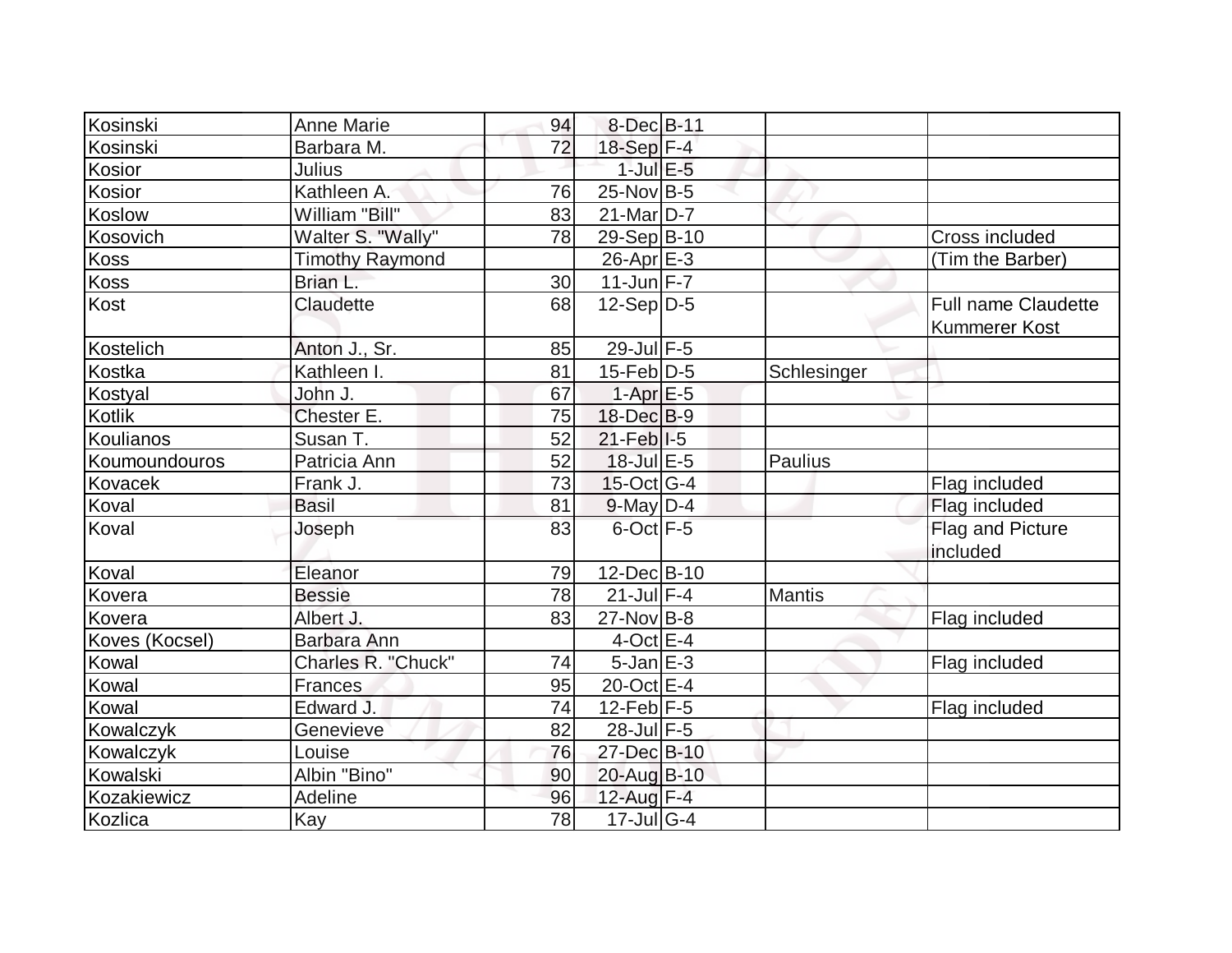| Kozlowski     | Jacqueline M.           | 62 | 11-Aug $E-4$            |                      | Sister Jacqueline M.                              |
|---------------|-------------------------|----|-------------------------|----------------------|---------------------------------------------------|
|               |                         |    |                         |                      | Kozlowski O.S.F.                                  |
| Kozlowski     | Mary C.                 | 92 | $22$ -Jan $F-5$         | <b>Boudi</b>         |                                                   |
| Kozrowski     | Rose                    | 86 | $22$ -Jul $F-4$         | Lascaro              |                                                   |
| <b>Kozub</b>  | Anthony "Tony"          | 85 | $27$ -Feb $ G-6 $       |                      |                                                   |
| Kraemer       | <b>Emeritus William</b> |    | $30$ -Jun $F-5$         |                      | <b>Pastor Emeritus</b><br><b>William Kraemer</b>  |
| Krainovich    | George                  | 73 | $30$ -Jun $F-5$         |                      |                                                   |
| Krajac        | Nicholas Sr. "Nick"     |    | $14$ -Apr $ F-6 $       |                      | Flag included                                     |
| Kral          | Mathias S. "Matt"       | 81 | $18$ -Jan $D-5$         |                      |                                                   |
| Kramer        | Ronald D.               | 58 | $27$ -Feb $ G$ -6       |                      |                                                   |
| Kramer        | Alfred A. "Oscar"       | 88 | $17-Apr$ <sup>1-6</sup> |                      |                                                   |
| <b>Kramer</b> | Harriett                | 93 | $1-Sep$ F-4             | Frey                 |                                                   |
| Kramer        | Laura L. "Lorie"        | 42 | $30$ -Dec $B-9$         | <b>Briones</b><br>ری | Laura L. Kramer<br>(Puentez-Briones) /<br>Picture |
| Kranc         | Felix S.                | 82 | 22-Sep $E-4$            |                      | Flag included                                     |
| <b>Krane</b>  | Frank J.                | 93 | $27$ -Jan $E-5$         |                      | Kof C emblem<br>included                          |
| <b>Kranik</b> | Colette J.              | 75 | 10-Aug $E$ -5           | Kramer               |                                                   |
| <b>Krasek</b> | Ronald L.               | 69 | $25$ -Dec $B$ -6        |                      |                                                   |
| Krasinski     | Henrietta "Harriett"    | 79 | $16$ -Jun $F - 6$       | Kowalkowski          |                                                   |
| Krasowski     | Jamie L.                | 51 | 18-May $E-6$            |                      |                                                   |
| <b>Kraus</b>  | Lawrence                | 51 | $18$ -Jan $D-5$         |                      |                                                   |
| Krause        | Maria M.                |    | $2$ -Mar $E$ -6         |                      |                                                   |
| Krauszowski   | Mitchell S.             | 72 | $2$ -Jul $F-4$          |                      | Flag and Picuture<br>included                     |
| Kravas        | Rose                    | 88 | $8$ -Jan $F-4$          |                      | Full name Roe<br>(Kravas) Haniotis                |
| Kravetz       | John "Dave"             | 85 | 28-Mar D-5              |                      |                                                   |
| Kravicz       | <b>Bernice</b>          | 75 | 22-Jul F-4              |                      |                                                   |
| Krawczyk      | Raymond L.              | 84 | $1$ -Jan $F-5$          |                      |                                                   |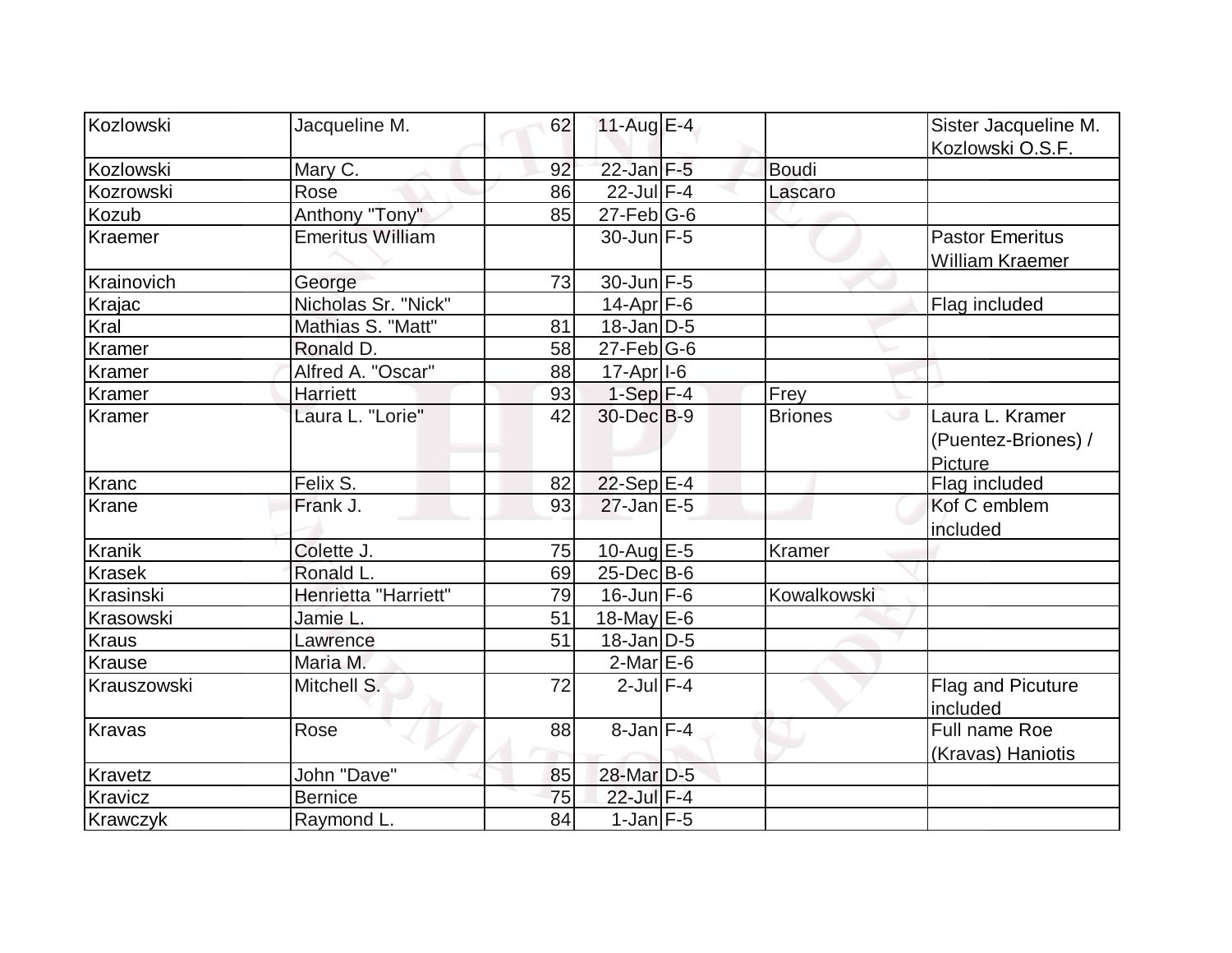|                | Donna J.              | 62 | $4$ -Mar $F-5$      |              |                     |
|----------------|-----------------------|----|---------------------|--------------|---------------------|
| Kraynik        |                       |    |                     |              |                     |
| Kraynik        | Michael Raymond       | 66 | 12-Nov B-9          |              |                     |
| Kraynik        | Michael R., Jr.       | 66 | 10-Nov B-9          |              |                     |
| Krcmaric       | Michael P.            | 47 | $12$ -Jul $E-3$     |              |                     |
| Krecicki       | <b>Audrey</b>         | 47 | $10$ -Oct $ D-6 $   | <b>Cline</b> |                     |
| Krejcir        | <b>Richard "Rick"</b> | 53 | $14$ -Apr $ F-6$    |              | Flag included       |
| Kremarich      | Sally J.              | 56 | 12-Aug $F-4$        |              |                     |
| Kressen        | Donald E.             | 65 | $20$ -Feb F-7       |              |                     |
| Krieger        | Ralph                 | 90 | $6$ -Jan $E$ -5     |              | Flag and Picture    |
|                |                       |    |                     |              | included            |
| Kristel        | Mary B.               | 92 | $7$ -Mar $ D-4$     | Beckman      |                     |
| Kristi         | William F. "Bill"     | 79 | 13-Aug $F-5$        |              | Flag included       |
| Kristoff       | Christian N.          | 84 | $17 -$ JulG-4       |              | Flag and Picture    |
|                |                       |    |                     |              | included            |
| Kristovic      | Genevieve             | 81 | $19$ -Feb $F-5$     | Nastav       |                     |
| <b>Krizmis</b> | Rena Dr.              | 70 | $30$ -Jan $E-6$     |              |                     |
| Krleski        | Krume                 | 60 | $21-Apr$ F-5        |              | Cross included      |
| Krmarich       | Sally J.              | 56 | 13-Aug $F-4$        |              |                     |
| Krol           | Jean T.               | 83 | $12$ -Feb $F-5$     |              |                     |
| Kroledge       | Anthony "Tony"        | 25 | 16-Aug $E-3$        |              |                     |
| Kroll          | <b>Mildred Maxine</b> | 77 | $2$ -Dec $B$ -11    |              |                     |
| Kroll          | Jennie M.             | 87 | $20$ -Feb $ F - 7 $ |              | Full name Jennie M. |
| Krooswyk       | Irene                 | 91 | $25$ -Nov B-5       |              | (Fry) Kroll         |
| Krooswyk       | Kathryn "Kate"        | 97 | $5$ -Oct $E-4$      | Schoon       |                     |
|                |                       |    |                     |              |                     |
| Krooswyk       | Clarence              |    | $5$ -Jun $H$ -5     |              |                     |
| Krooswyk       | Dale T.               | 51 | $20$ -Feb F-7       |              |                     |
| Kroslack       | Sophie Vera           | 86 | $15$ -May $ I-5 $   |              |                     |
| Krueger        | <b>Robert Charles</b> | 52 | $6$ -Oct $F-5$      |              |                     |
|                | "Bobby"               |    |                     |              |                     |
| Krueger        | Alelaide M.           | 91 | $23$ -May $E-3$     | Vieracker    |                     |
| Krueger        | Charlie               | 88 | 1-May G-9           |              |                     |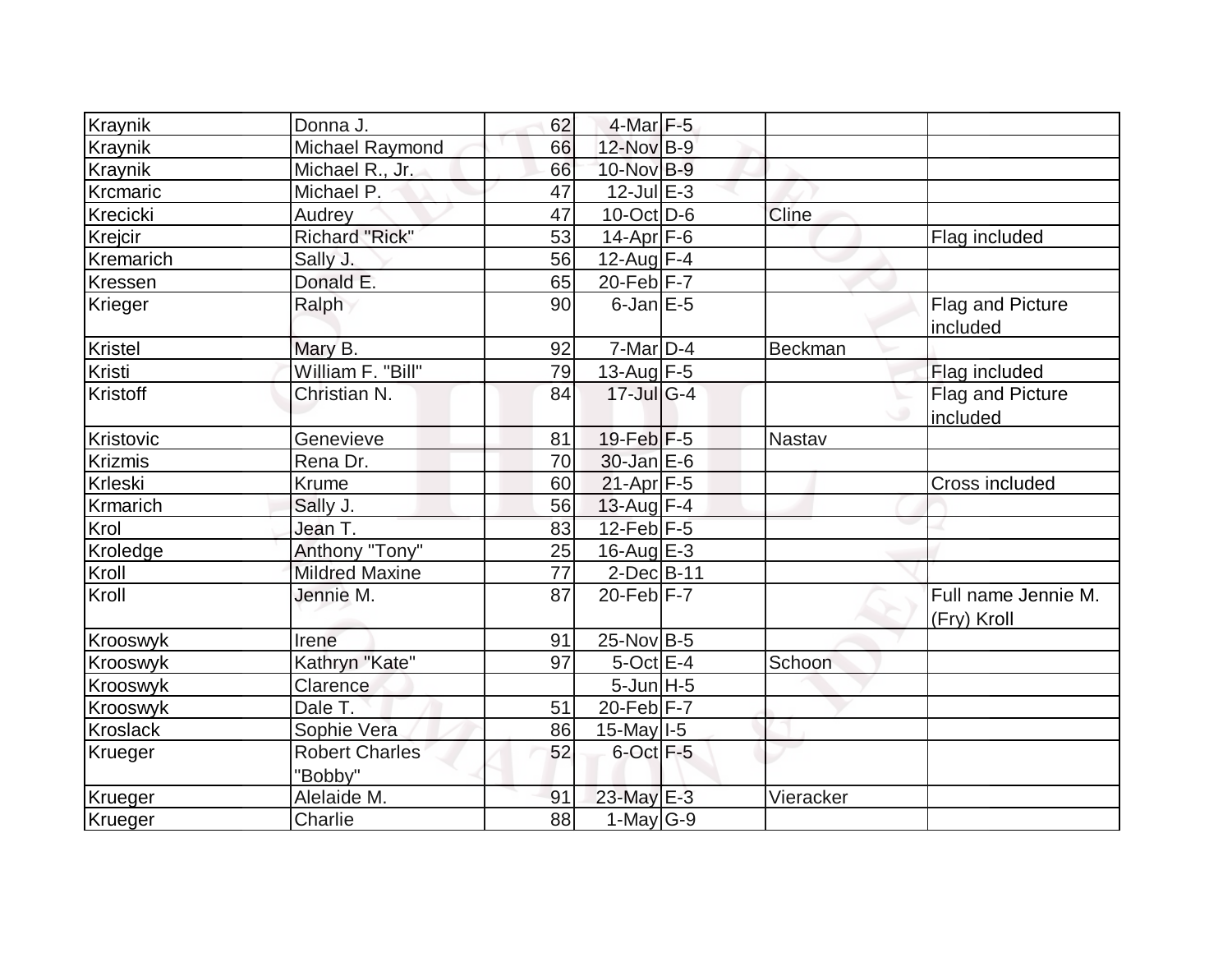| Krueger        | Alice L               | 74  | $5$ -Jun $H - 5$          |              |                                     |
|----------------|-----------------------|-----|---------------------------|--------------|-------------------------------------|
| Krug           | Catherine M.          | 98  | 18-Nov B-9                |              |                                     |
| Kruger         | Belinda S.            | 51  | $3-Nov$ B-8               |              |                                     |
| Kruhalski      | Patricia              |     | $18$ -Jul $D-5$           | Poortinga    |                                     |
| Kruit          | Luke L.               | 73  | $13$ -Mar <sup>1</sup> -5 |              | Flag included                       |
| Krukowska      | S. M. Gracelia C. S.  | 80  | $18-Feb$ F-5              |              | Cross included                      |
|                | F. N.                 |     |                           |              |                                     |
| Krukowski      | Arthur A.             | 84  | $23$ -Feb $E-3$           |              |                                     |
| <b>Krulik</b>  | Daniel H.             | 745 | $11$ -JulD-5              |              |                                     |
| Krumm          | Marlene M.            | 68  | $9$ -May $D-4$            | <b>Bleck</b> |                                     |
| Krupa          | Alice R.              |     | $10$ -Jun $E - 5$         |              |                                     |
| Krupa          | Robert D.             | 74  | $7-Sep$ F-3               |              | Flag included                       |
| Kryda          | Rosemary              | 69  | $17 -$ Jul G-4            | Quinn        |                                     |
| Kubaszak       | Paul L.               | 54  | $3$ -Jul G-4              |              |                                     |
| <b>Kubiak</b>  | Donna J.              | 65  | 11-Dec B-11               |              | <b>Skapik</b>                       |
| <b>Kucek</b>   | Andrew J. "Andy"      | 84  | 19-Mar G-5                |              |                                     |
| Kucer          | Joyce L.              | 63  | $21$ -Mar $D-7$           |              |                                     |
| Kuczwara       | <b>Hattie</b>         | 88  | $21$ -Jul F-4             | Gill         |                                     |
| Kuczwara       | Marie-Therese         | 70  | $12$ -Feb $ F-5 $         |              |                                     |
| Kudla          | Benjamine J.          | 89  | $24$ -Jun F-5             |              |                                     |
| <b>Kudukis</b> | Algart M.             | 78  | $21$ -Aug $I - 4$         |              | Flag included                       |
| Kuhlmann       | Alwin W. "Al"         | 88  | $2-Apr$ F-5               |              | Flag included                       |
| Kuhn           | Joyce F.              | 67  | $6$ -Apr $E$ -5           |              |                                     |
| Kuiper         | Yeta                  | 98  | 27-Dec B-10               |              |                                     |
| Kuipers        | Dorothy Mae (Latulip) | 72  | $16$ -May D-5             |              |                                     |
| Kukla          | Michael "Mac"         |     | $4-Feb$ $F-6$             |              | Flag included                       |
| Kukler         | Judith E.             | 61  | 13-Apr $E-4$              | Lenhart      | Full name Judith E.<br>Kukler/Jones |
| Kukral         | Brenda G.             | 56  | $4$ -Nov B-9              |              |                                     |
| Kulan          | Emily D.              | 84  | 20-Aug B-10               | Hancin       |                                     |
| Kulas          | Thomas M.             | 86  | 19-Aug $F-4$              |              |                                     |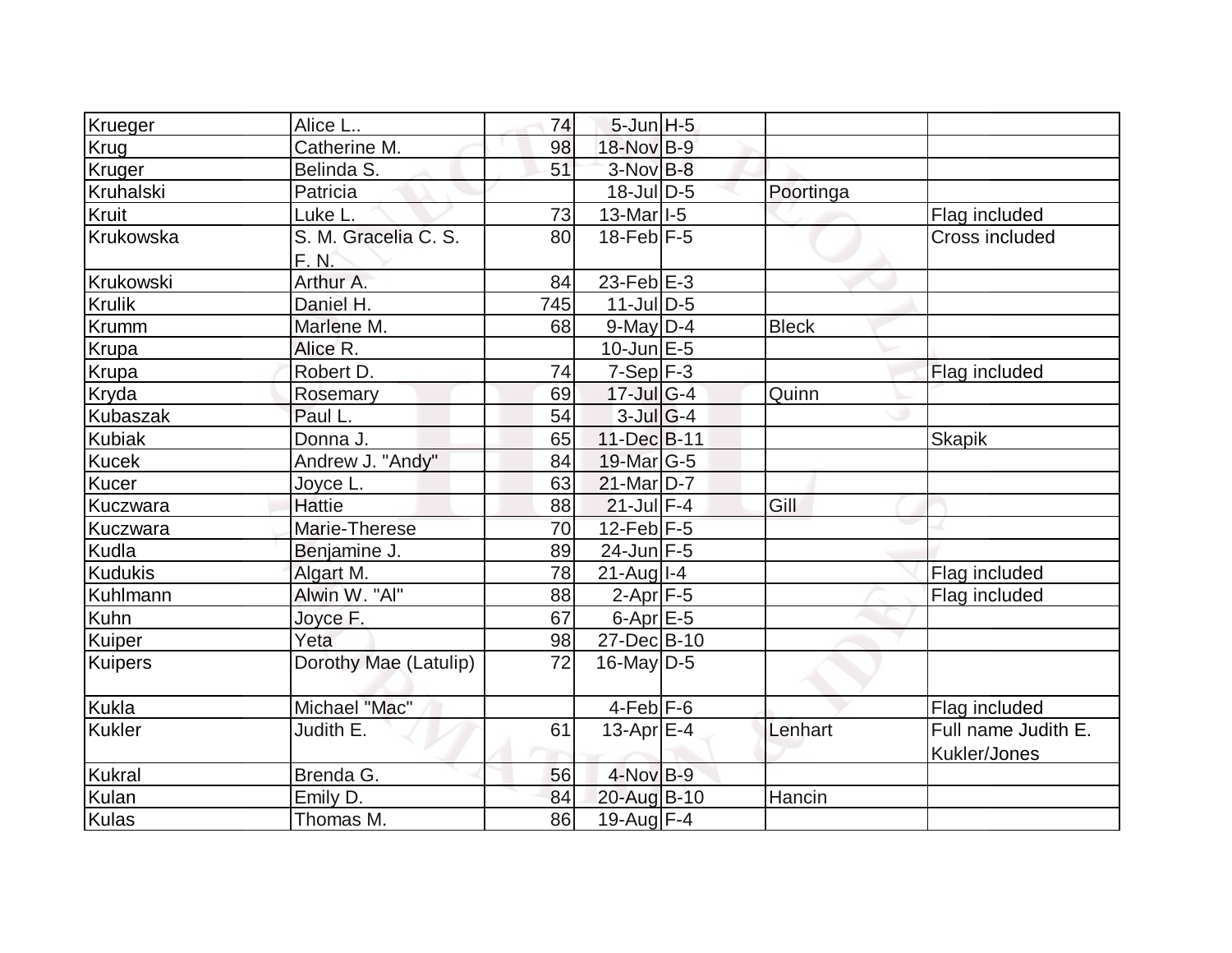| Kun            | Paul                 | 83              | $8$ -May $I$ -5           |               | Flag included  |
|----------------|----------------------|-----------------|---------------------------|---------------|----------------|
| Kunde          | Frederick C.         | 75              | $31$ -Mar $F-6$           |               |                |
| <b>Kunis</b>   | Catherine P.         | 79              | 19-Aug F-4                | Toscano       |                |
| Kunnemann      | Karin Kristina       | 27              | $10$ -Jun $E - 5$         |               |                |
| <b>Kupski</b>  | Sybil A.             | 94              | 29-Jul F-5                | <b>Drazba</b> |                |
| <b>Kurcz</b>   | Frank J.             | 45              | 10-May $E-3$              |               |                |
| <b>Kurker</b>  | Lester H. (Reverend) | 89              | $13$ -Jan $E$ -6          |               |                |
| Kurkowski      | <b>Marie Ellen</b>   | 89              | $12$ -May F-5             |               |                |
| Kurnik         | Josephine            |                 | $21-Nov B-9$              | Topa          |                |
| Kurnik         | <b>Edward "Beef"</b> | 8               | $9$ -Jan $F-5$            |               | Flag included  |
| Kurzinski      | Viola                | 71              | $21$ -Jan F-6             | Weir          |                |
| <b>Kuss</b>    | Alma L.              | 72              | $5-Nov$ B-9               |               |                |
| Kussy          | Margaret             | 89              | $14$ -Jun $E-4$           |               |                |
| <b>Kutchek</b> | Eleanor F. "Dottie"  | 67              | $4$ -Dec $B$ -11          |               | Cross included |
| Kuyper         | <b>Doris</b>         | 74              | $17$ -Aug $E-4$           |               |                |
| Kuzevska       | Luba                 | 78              | $5$ -Mar $F-5$            |               | Cross included |
| Kuzydym        | Allan F.             | 54              | 10-Mar F-5                |               |                |
| Kwansniewski   | <b>Garry Lee</b>     | 66              | $17$ -Apr $ I-6$          |               |                |
| Kwasny         | Marie                | 50              | 18-Jul D-5                |               |                |
| Kwitko         | Deacon Jospeh E.     | 61              | $17 - Jan$ <sup>1-5</sup> |               |                |
| La Vine        | Glen E.              | 72              | $14$ -Jul $F-5$           |               | Flag included  |
| LaBorde        | Kenneth C.           | 77              | $4$ -Jan D-5              |               | Flag included  |
| Laboy          | Vincent              | 55              | $22-Sep$ E-4              |               |                |
| Labs           | Jack A.              | 66              | $23-Sep$ F-4              |               |                |
| Lackey         | Karen L.             | 53              | $19-Oct$ $E-4$            | Carter        |                |
| Lacko          | Louis P.             | 79              | $27$ -Nov $ B-9 $         |               |                |
| Ladd           | Paul H.              | 75              | $12$ -Aug F-4             |               |                |
| Lafreniere     | Regina Helen         |                 | 28-Nov B-11               | Fellens       |                |
| Lager          | Charles R. "Chuck"   |                 | $9$ -Mar $E - 5$          |               | Flag included  |
| Lagestee       | Nelson               | 85              | $21-Apr$ F-5              |               | Flag included  |
| Lagneau        | Bertha Juantia       | 73              | 27-Dec B-10               | Keene         |                |
| Lahey          | Robin                | $\overline{51}$ | $15$ -Dec $B$ -9          |               |                |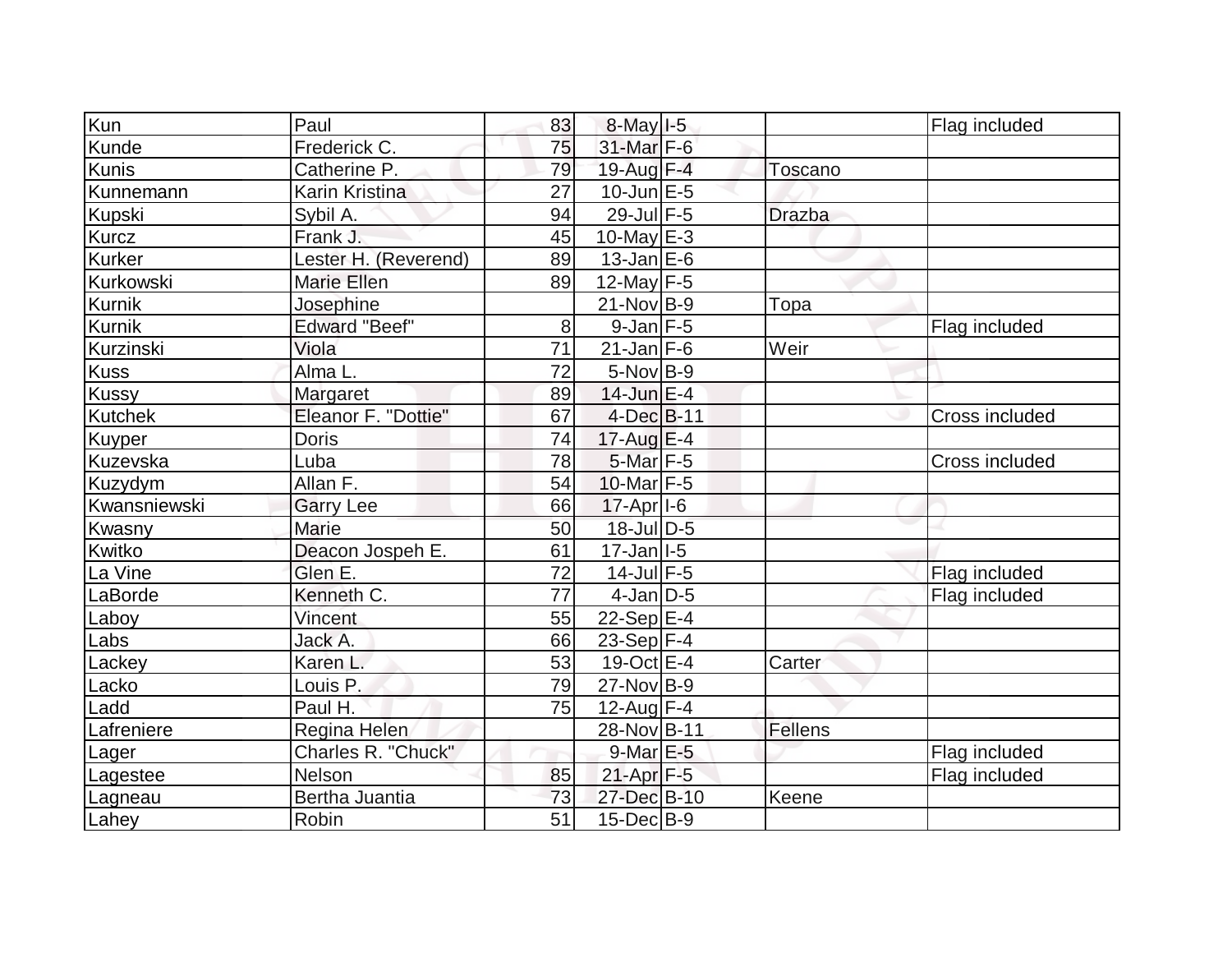| Lain          | James L., Jr. "Butch" | 56 | 16-Oct I-6          |                 |                   |
|---------------|-----------------------|----|---------------------|-----------------|-------------------|
| Laity         | Lucille G.            | 87 | $7-FebH-5$          |                 |                   |
| Lajcin        | Louis J., Jr.         | 48 | $7 - Apr$ $F-6$     |                 |                   |
| Lajcin        | John, Jr.             | 85 | $27$ -Jan $E$ -5    |                 |                   |
| LaMarca       | Richard, Sr. "Dick"   | 67 | $6$ -Aug $F-4$      |                 | Flag included     |
| Lamb          | LD                    | 81 | $7 - Aug$   $1 - 4$ |                 | Flag included     |
| Lamb          | Jacob Ryan            | 5  | $8$ -Jul $F-4$      |                 | Picture included  |
| Lamb          | Eunice R.             | 89 | $31$ -Jull-4        |                 |                   |
| Lambert       | William "Bill"        | 77 | $1-Dec B-10$        |                 | Picture included  |
| Lambton       | Roy                   | 90 | 31-Oct B-10         |                 |                   |
| Lampkins      | Chris D., Jr.         | 17 | $14$ -Jul $F-5$     |                 |                   |
| Landfadt      | Donna Jean            | 81 | $3-Feb$ $E-6$       |                 |                   |
| Landon        | Cornelious, Sr.       | 78 | $1$ -Jan $F-5$      |                 |                   |
| Landowski     | Dorothy               | 92 | $6$ -Aug $F-4$      |                 |                   |
| Landsman      | Micah                 | 23 | $29$ -Jan F-5       |                 |                   |
| Lane          | Richard F.            | 63 | $8$ -Oct G-5        |                 |                   |
| Lane          | Dorothea V.           | 82 | $27$ -Mar $ I-6 $   | Kurzeja         |                   |
| Lane          | <b>Katie</b>          | 70 | $18$ -Mar $F-6$     |                 |                   |
| Lane          | Margaret J.           | 79 | $7$ -Dec $B$ -12    | <b>Trattner</b> |                   |
| Lane          | Mildred J.            | 99 | 19-Dec B-10         |                 |                   |
| Lane          | Shirley M.            | 72 | $1$ -Jun $E-3$      | Lewis           |                   |
| Lang          | David John            | 75 | 29-Sep B-10         |                 |                   |
| Lange         | Marlene M.            | 51 | $20$ -Jan $ E-4 $   |                 |                   |
| Lange         | Louise                | 89 | $5$ -Jul $E-3$      |                 |                   |
| Langel        | Beverly J.            | 77 | $3-Mar$ F-5         | Young           |                   |
| Langley       | Willliam D. "Bill"    | 63 | $6$ -Oct $F-5$      |                 | Flag included     |
| Lang-Pancheri | Vera J.               | 89 | $18-Sep$ F-4        | Hartlerode      | Full name Vera J. |
|               |                       |    |                     |                 | Lang-Pancheri     |
| Langston      | <b>Lindsey Erin</b>   | 21 | $31$ -May E-3       |                 |                   |
| Languna       | Antonio, Sr. "Tony"   | 46 | $29$ -Jan $F-5$     |                 | Cross included    |
| Lanin         | Lester                | 97 | 30-Oct B-12         |                 |                   |
| Lansen        | Dorothy               |    | $4$ -Feb $ F-6$     | Ryder           |                   |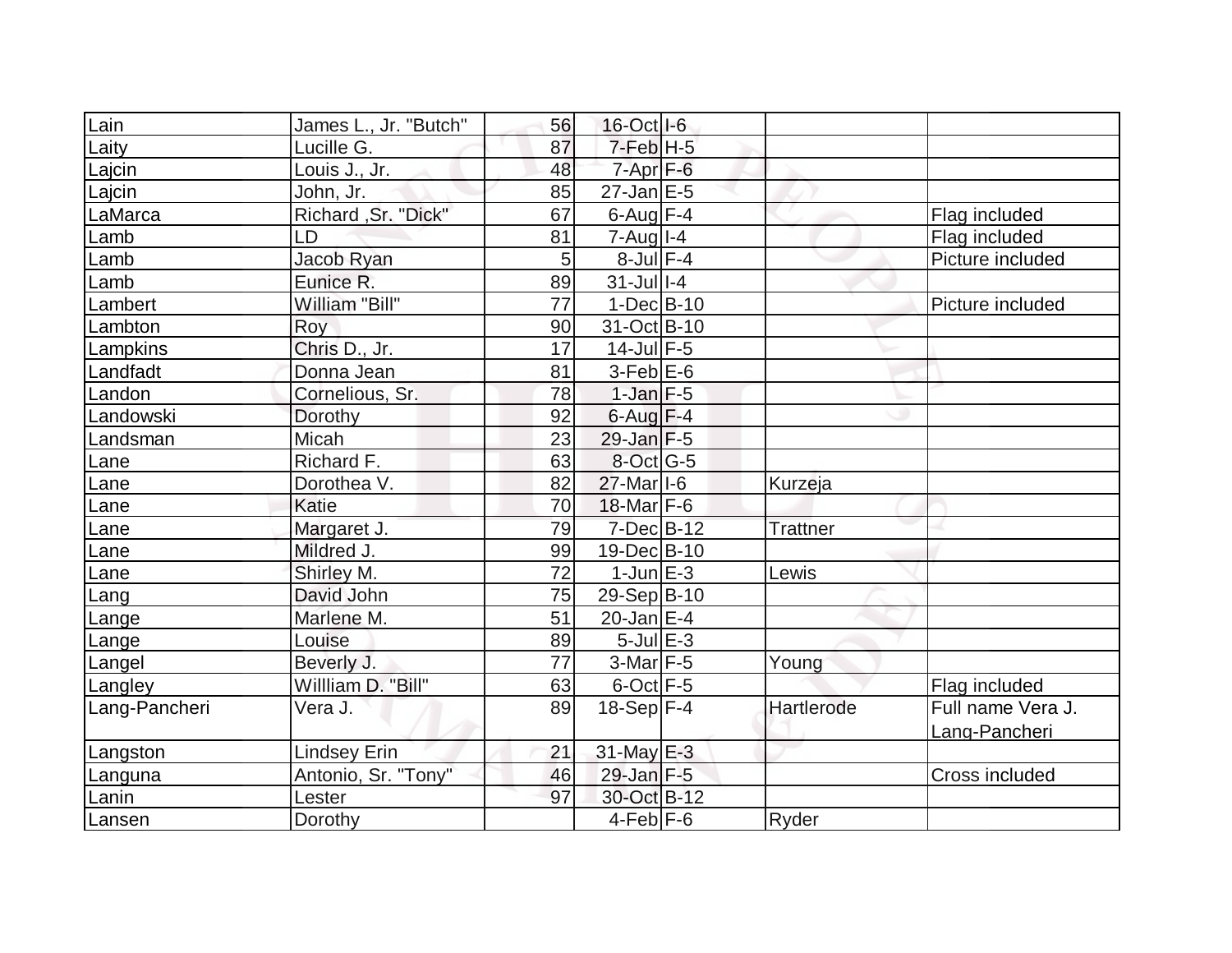| Lanting    | George (Rev.)            | 82       | $20$ -Oct $E-3$   |               | Flag included                         |
|------------|--------------------------|----------|-------------------|---------------|---------------------------------------|
| Lapis      | Jadwiga S.               | 75       | 28-Apr F-5        | Albekier      |                                       |
| Lardydell  | Carlos Enrique "Rick"    | 25       | 26-Apr E-4        |               |                                       |
| Lareau     | Louise                   | 93       | 20-Dec B-10       |               |                                       |
| LaReau     | Clarence "Bud"           |          | $5-Apr$ E-4       |               |                                       |
| Largent    | Lucille M. "Mimi"        | 98       | $9$ -Feb $D-4$    |               |                                       |
| Larkin     | <b>Thomas Walter III</b> | 54       | $4$ -May $E-4$    |               |                                       |
| Larocca    | Rosemarie                | 71       | 24-Mar F-5        |               |                                       |
| Larsen     | Bernice A.               | 88       | $22$ -Jul $F-4$   |               |                                       |
| Larson     | Ann Jane                 | 84       | $17 - Dec$ B-7    |               |                                       |
| Larson     | Richard A.               | 87       | $6$ -Feb $E$ -5   |               |                                       |
| Larson     | Marella                  | 84       | 26-May F-5        |               |                                       |
| Larson     | Grace H.                 | 97       | $1-Oct$ F-4       | Chalmers      |                                       |
| Larson     | <b>Neola</b>             | 77       | $8-Sep$ $E-4$     |               |                                       |
| Larson     | Lucille Irene            | 85       | $22$ -Jan F-5     |               |                                       |
| Larson     | Wanda J.                 | 74       | $25$ -Jun $F-5$   | <b>Brock</b>  |                                       |
| Larson     | Pearl F.                 | 99       | $16$ -Feb $E$ -5  |               |                                       |
| Larson     | Earl W.                  | 91       | $7$ -Oct $E - 4$  |               |                                       |
| Lasbury    | Thomas J.                | 58       | $30$ -Aug E-3     |               |                                       |
| Laspas     | Apolina                  | 89       | $1-Nov$ B-11      |               | Full name Apolina<br>Laspas (Burluka) |
| Laster     | Robert J.                | 80       | $4-Feb$ $F-6$     |               |                                       |
| Laszlo     | Lois Lucille (Jewel)     |          | 30-Nov B-11       |               | Picture included                      |
| Latham     | Marilyn "Rita"           | 75       | $18$ -Feb $ F-5 $ |               |                                       |
| Latiker    | Sandra                   | 52       | $4$ -Jan $D-5$    |               | Cross included                        |
| Latinovich | Milan                    | 59       | $21$ -Jan F-6     |               | Cross included                        |
| Lau        | Harold H.                | 91       | $14$ -Nov B-9     |               |                                       |
| Lau        | Rose C.                  | 73       | $7$ -Jan $F-5$    | <b>Barker</b> |                                       |
| Lauderdale | Waddell G.               | 64       | 20-Jun D-4        |               |                                       |
| Laughlin   | Charmaine M.             | 51       | $8$ -Jan $F-5$    |               |                                       |
| Laurain    | Kylie Lynn               | 5 months | 29-Sep B-10       |               |                                       |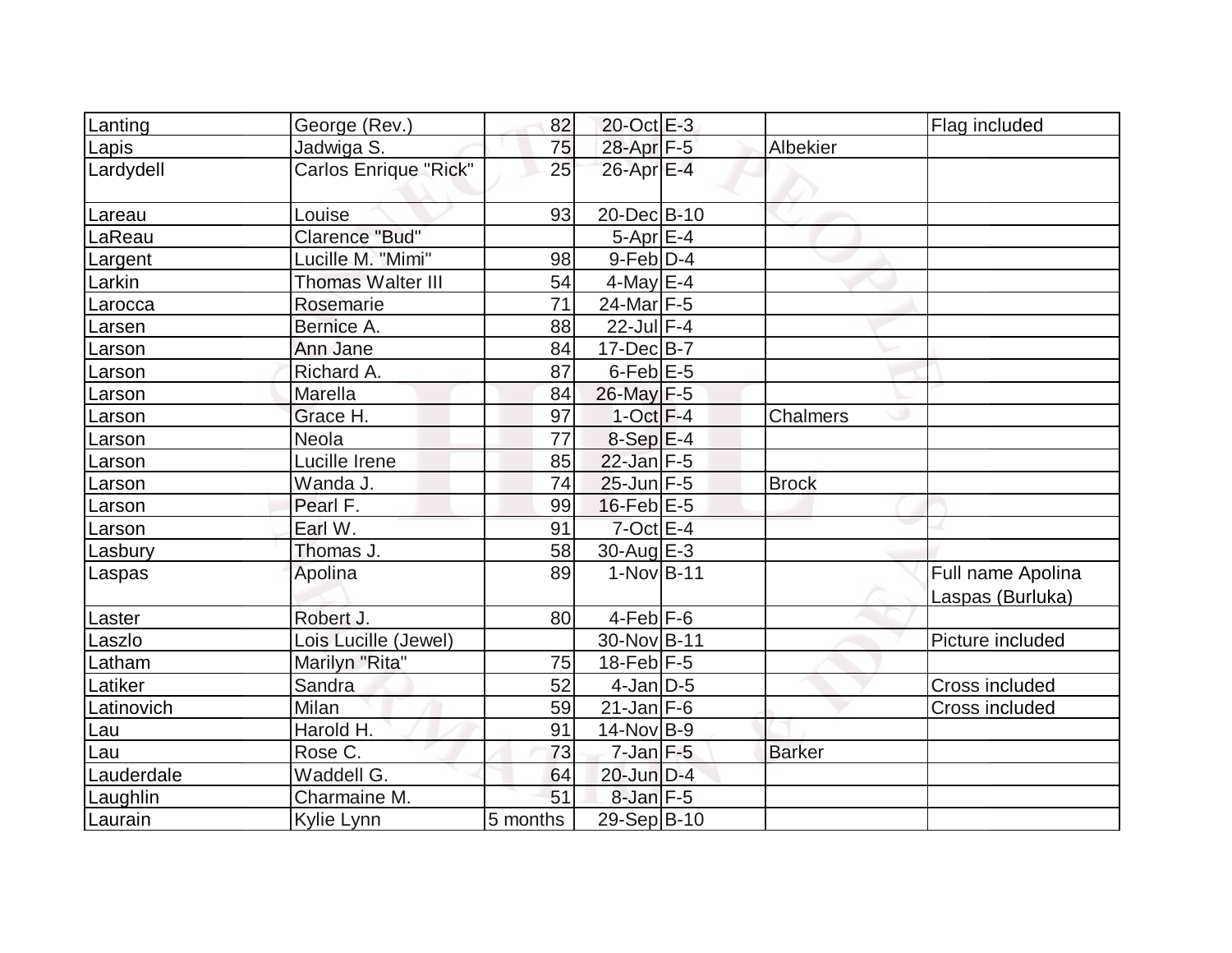| Laurinas   | Withold "Richard"                 | 80 | $7$ -Jan $F-5$    |          | Flag included    |
|------------|-----------------------------------|----|-------------------|----------|------------------|
|            | "Larry"                           |    |                   |          |                  |
| Lauterbach | Anne Elizabeth                    | 93 | 12-Dec B-10       |          |                  |
| LaVelle    | Robert E.                         |    | $13$ -Jul $E-4$   |          | Flag included    |
| Laver      | Jeanette M.                       | 57 | $14-Oct$ F-5      | Pardue   |                  |
| Laverick   | Virginia M.                       | 76 | 13-Nov B-11       | Logullo  |                  |
| Lawhorn    | Lloyd A.                          | 60 | $10$ -Feb $E - 5$ |          |                  |
| Lawley     | Rosa M.                           | 77 | $16$ -Jul $F-6$   |          |                  |
| Lawrence   | Cllyde W.                         | 75 | $19-Nov B-9$      |          | Flag included    |
| Lawrence   | Alvin O.                          | 88 | 15-Nov B-10       |          |                  |
| Lawrence   | Peter M.                          | 85 | $7$ -Jun $E-3$    |          |                  |
| Lawson     | Jason P.                          | 32 | $1-Feb D-6$       |          |                  |
| Lawson     | Pauline R.                        | 74 | $15$ -Feb $D-5$   |          |                  |
| Lawton     | Gene A.                           | 74 | $22$ -Dec $B-9$   |          |                  |
| Layne      | Martha "Sally"                    | 87 | $25$ -Jun $F-5$   | Wasiak   |                  |
| Layne      | <b>Mildred Louann</b>             | 78 | $4$ -Jul $D$ -5   |          |                  |
| Lazar      | Paul Joseph                       | 67 | $10$ -Nov B-9     |          |                  |
| Lazarian   | Bernadine V.                      | 88 | 18-Nov B-9        | Pridovak | Picture included |
| Leach      | Roy H., Sr.                       | 54 | $22$ -Jan F-5     |          |                  |
| Leach      | Diane M.                          | 51 | $28$ -Jan F-6     | Terpstra |                  |
| Leach      | <b>Clebern Herbert</b><br>"Clyde" | 81 | 20-Dec B-10       |          |                  |
| Lease      | Florence                          | 84 | $12$ -Jun $ G-3 $ |          |                  |
| Leathers   | Charles T. "Chuck"                | 46 | $2$ -Jan $F-3$    |          |                  |
| Lebda      | Frank E.                          | 95 | $19$ -Jan $E-3$   |          |                  |
| Ledger     | Lawrence "Corky"                  | 77 | 28-Oct B-9        |          |                  |
| Ledwinka   | <b>Nell</b>                       | 90 | $22$ -Oct G-4     |          |                  |
| Lee        | Robert E. "The                    | 58 | 19-Oct E-4        |          |                  |
|            | General"                          |    |                   |          |                  |
| Lee        | Joan J.                           | 80 | $1$ -Jul $E$ -5   |          |                  |
| Lee        | Winfred S.                        | 85 | $22$ -Aug $D-5$   |          |                  |
| Lee        | Dannie Mack                       | 53 | 30-Nov B-12       |          |                  |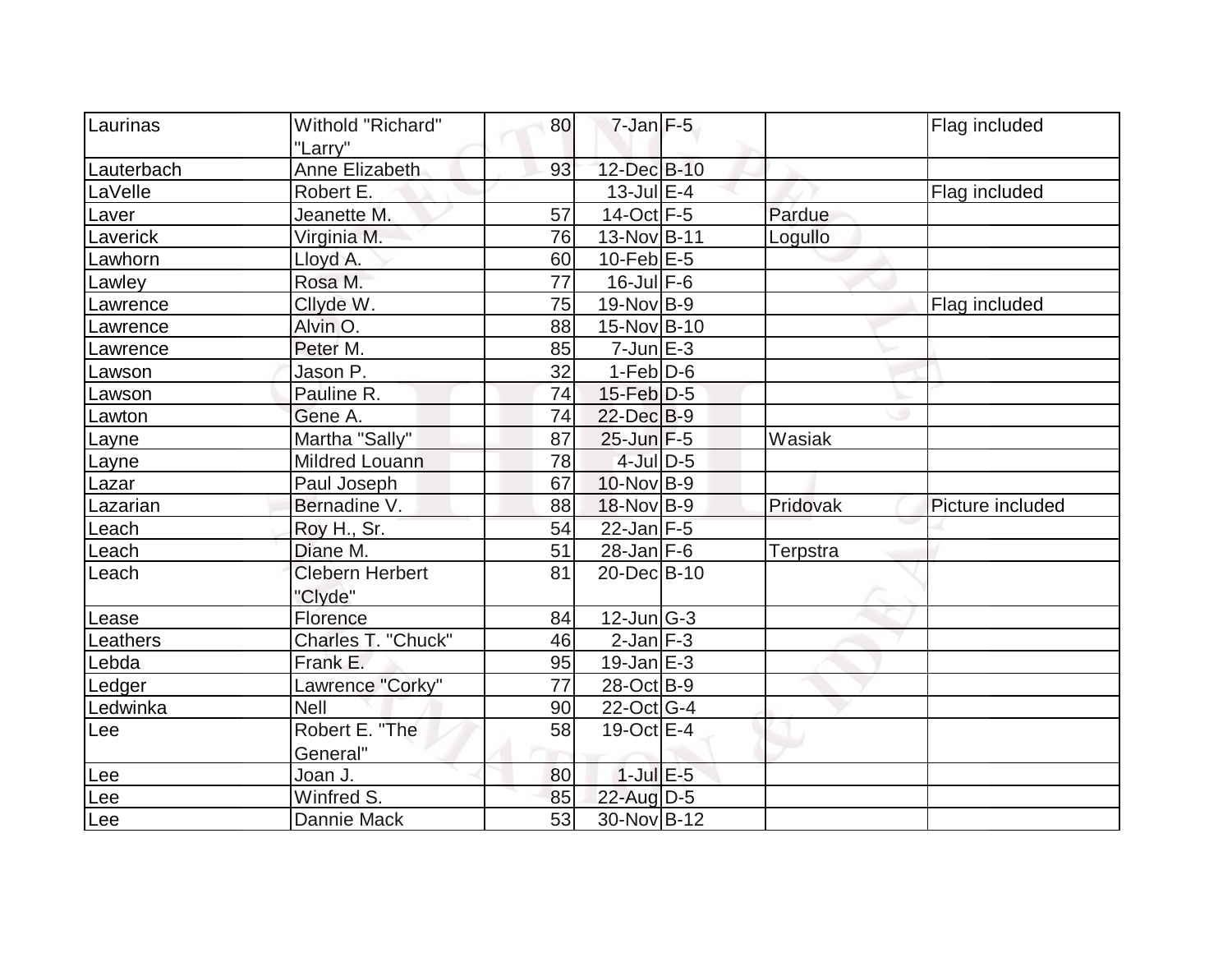| Lee         | Betty W.              | 81 | 19-Dec B-10       |               |                        |
|-------------|-----------------------|----|-------------------|---------------|------------------------|
| Lefkakis    | George A.             | 60 | $1-Aug D-5$       |               |                        |
| Leib        | Robert E., (Rev.)     | 93 | 25-Nov B-5        |               |                        |
| Leihe       | <b>Hubert James</b>   | 96 | $9$ -Jan $F-5$    |               |                        |
| Leininger   | James V.              | 84 | $10$ -May $E-3$   |               |                        |
| Leir        | Angeline C. "Bobo"    |    | 29-Dec B-9        |               |                        |
| Leith       | Dolores A.            | 69 | 21-Nov B-9        |               |                        |
| LeLoup      | William H. "Bill"     | 79 | $18$ -Jan D-5     |               | Flag included          |
| Lemaich     | Thomas M.             | 64 | $9$ -Mar $E$ -5   |               | Flag included          |
| Lemay       | Mathilda E. "Tillie"  | 90 | 30-Nov B-11       |               | Full name Mathilda E.  |
|             |                       |    |                   |               | <b>Cavinder Lemay</b>  |
| Lenard      | Reginald J. "Dick"    | 82 | $4$ -Oct $E-4$    |               |                        |
| Lenard      | Elizabeth K.          | 72 | 27-Jul E-4        |               |                        |
| Leneave     | Dorothy E.            |    | 28-Nov B-11       |               | Cross included         |
| Lennertz    | Gerald W. "Jerry"     | 73 | $18$ -Jun $F-5$   |               |                        |
| Leonard     | <b>Thomas Bernard</b> |    | 27-Jul E-5        |               |                        |
| Leonard     | Goldie M.             | 97 | $10$ -Jan H-5     |               |                        |
| Leonard     | Hattie U.             | 91 | $10$ -Mar $F-5$   |               |                        |
| Leonard     | Helen M.              | 95 | $21-Apr$ F-6      | Pedersen      | Full name Helen M.     |
|             |                       |    |                   |               | <b>Leonard Mercier</b> |
| Leontaras   | <b>Stelianos</b>      | 89 | $23$ -May $E-3$   |               | Cross included         |
| Lerch       | Charles R.            | 74 | $5$ -Feb $ G-5 $  |               |                        |
| Lesar       | Bernadette C.         | 54 | $3-Sep$ $E-5$     | Pleitner      |                        |
|             | "Bernie"              |    |                   |               |                        |
| Lesczynski  | William P.            | 80 | $21$ -Feb $ I-5 $ |               | Flag included          |
| Leslie      | Michelle L.           | 40 | 19-May F-5        | Lockridge     |                        |
| Lesniak     | Lucille C.            | 92 | $20$ -Jan $ E-4 $ |               |                        |
| Lesniewski  | Ignatius "Larry"      | 84 | $10$ -Dec $B-9$   |               | Flag included          |
| Lesnikowski | Estelle M.            | 84 | $6$ -Oct $F-5$    | <b>Kucaba</b> |                        |
| Lessie      | Jack D.               | 85 | $4$ -May E-5      |               |                        |
| Lessner     | Dorothy S.            | 73 | $28$ -Feb $F-5$   | Sekula        |                        |
| Lessner     | Henry J.              | 82 | $9-Sep$ $E-4$     |               | Flag included          |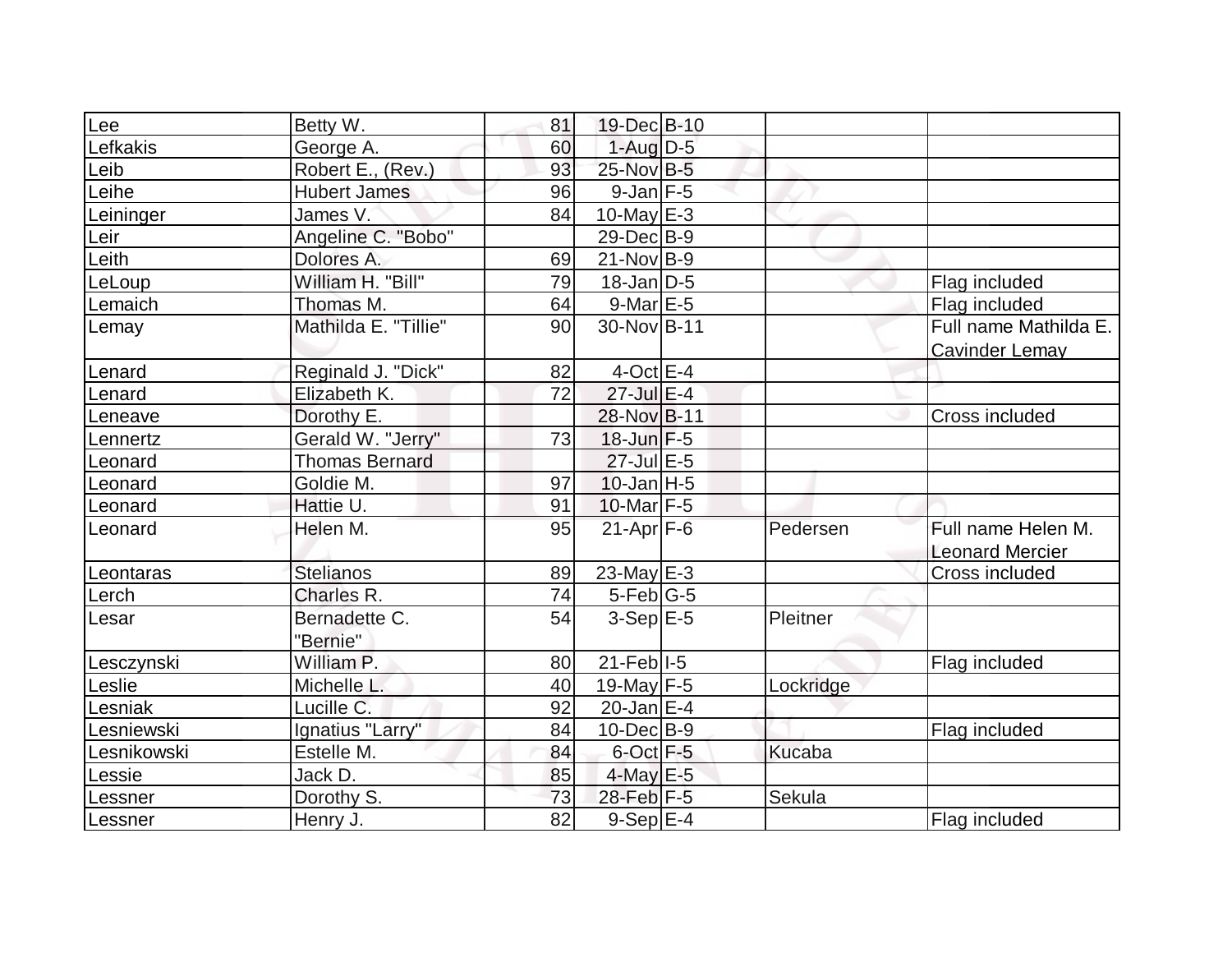| Lestinsky   | Mary E.               | 89 | 4-Mar F-5                 |              |                        |
|-------------|-----------------------|----|---------------------------|--------------|------------------------|
| Leszczynski | Gloria A.             | 69 | $18$ -Jan $D-5$           |              |                        |
| Leto        | Patrick N.            | 78 | 28-Mar D-5                |              |                        |
| Letourneau  | Carol                 | 56 | $13-Oct$ F-5              | Waffler      | <b>Full name Carol</b> |
|             |                       |    |                           |              | Letourneau (Banaski)   |
| Leus        | Raymond               | 55 | 12-May F-5                |              |                        |
| Levenberg   | <b>Doris</b>          | 79 | $1-Apr \nightharpoonup 5$ | Woxland      |                        |
| Levenberg   | Maxine J.             | 90 | $26$ -Nov $B$ -7          | Adams        | Full name Maxine J.    |
|             |                       |    |                           |              | Argus Levenberg        |
| Lewandowski | Rena                  | 91 | 26-Apr E-4                |              |                        |
| Lewandowski | Mary Wanda            | 90 | $25$ -Nov B-5             |              |                        |
| Lewandowski | Christina E.          | 84 | 19-Nov B-9                | Feldhaus     |                        |
| Lewis       | William Richard, M.D. | 77 | 14-Dec B-11               |              | ی                      |
| Lewis       | Henry Jr.             |    | $1$ -Jul $E$ -5           |              |                        |
| Lewis       | Gerald E. "Jerry"     | 55 | $17$ -Nov B-9             |              | Flag included          |
| Lewis       | Wanda Lee             | 78 | $26$ -Jun $ I-5 $         | <b>Stone</b> |                        |
| Lewkowski   | <b>Margaret</b>       | 84 | $11-Nov B-9$              |              |                        |
| Libak       | <b>Mary</b>           | 84 | $17$ -Apr $ I-6 $         |              |                        |
| Licari      | Evelyn M.             | 85 | $25$ -Dec $B$ -6          |              |                        |
| Licheniak   | <b>Mary Rose</b>      | 75 | $26$ -Feb $ F-5 $         |              |                        |
| Lincoln     | Georgenne J.          | 58 | $1$ -Jan $ F-5 $          | Wisner       |                        |
| Lincoln     | James R.              | 36 | $3-Sep$ $E-5$             |              | Picture included       |
| Linde       | Lloyd J.              | 73 | $21$ -Jan F-6             |              | Flag included          |
| Lindemulder | Anna                  | 86 | $17 - Jan$ <sup>1-5</sup> |              |                        |
| Lindemulder | Peter Jr.             | 50 | 21-Dec B-11               |              |                        |
| Linden      | Sharon L.             | 62 | $12$ -Oct $E-5$           | Ervin        |                        |
| Lindgren    | Howard E.             | 68 | $31$ -Mar F-6             |              |                        |
| Lindley     | Sherri Lee            | 43 | 27-Dec B-10               |              |                        |
| Lindman     | Alyce C.              | 90 | $17$ -Oct $D-6$           |              |                        |
| Lindman     | Alyce C.              | 90 | $5-Sep D-5$               |              |                        |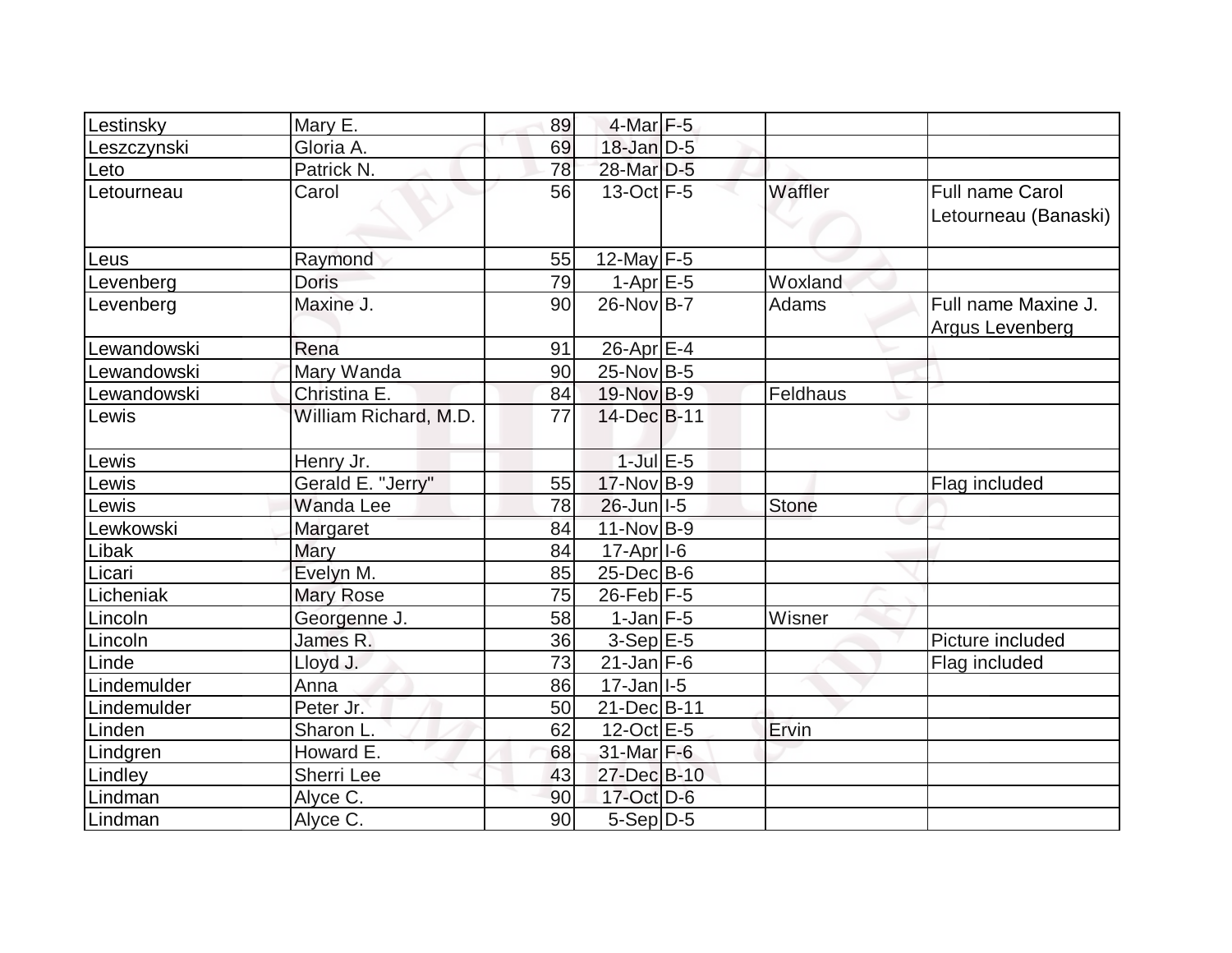| Lindquist  | <b>Hester</b>       | 91              | $11-Apr D-5$            |               |                        |
|------------|---------------------|-----------------|-------------------------|---------------|------------------------|
| Lindsay    | Kenneth E.          | 86              | $4$ -Jun $F-5$          |               |                        |
| Lindsey    | Gloria Jean         | 61              | 30-Dec B-9              |               |                        |
| Lindsey    | James (Buddy)       | 79              | $2$ -Jan $F-3$          |               |                        |
| Lindsey    | Virginia E.         | 92              | $9-Aug$ E-3             |               |                        |
| Ling       | David G.            | 63              | $19$ -Jan $E-4$         |               | Flag included          |
| Linkimer   | Mabel               | 91              | $5-Feb G-6$             | Stockton      |                        |
| Linkimer   | Ben                 | 97              | $25$ -Jan $D-5$         |               |                        |
| Linn       | John Carl           | 83              | $27$ -Jan $E-5$         |               |                        |
| Lipowski   | Harriet             | 88              | $20$ -Jan $E-4$         | Loniewski     |                        |
| Lippman    | Ann                 | 85              | $22$ -Aug $D-5$         |               | Full name Ann          |
|            |                     |                 |                         |               | Lowenstine Lippman     |
| Lippman    | Golda "Ann"         |                 | $25$ -Aug $F-4$         | Lowenstine    |                        |
| Lis        | Rosemary            | 81              | 27-Oct B-10             | <b>Bartik</b> |                        |
| Lish       | <b>Mary</b>         | 92              | 14-Dec B-11             |               |                        |
| Lisle      | Pearl E.            | 74              | $11-Oct$ <sub>E-3</sub> | Chaffee       |                        |
| Lisowski   | Judith              | 62              | $14$ -Nov B-9           |               | Full name Jusith       |
|            |                     |                 |                         |               | Lisowski Maris         |
| Liss       | Richard             | 55              | $1-Nov$ B-12            |               | Flag included          |
| Lisse      | <b>Rosalind</b>     |                 | 23-Oct I-6              |               | Star of David included |
| Lissy      | Vladamir "Loddy"    | 79              | $5$ -Jan $E-4$          |               | Flag included          |
| Listar     | Ana                 | 94              | $21$ -Mar $D-7$         |               |                        |
| Litherland | David E.            | 29              | $8$ -Feb $D-5$          |               | Flag included          |
| Litherland | Winford J.          | 81              | $15$ -Oct G-4           |               |                        |
| Little     | Herman A., Jr.      | 81              | $12-Sep D-5$            |               |                        |
| Livingston | Russell C.          | 30              | $30 - Jan \, E - 6$     |               |                        |
| Lizcano    | Augustina           | 78              | 5-Apr D-6               |               |                        |
| Llant      | Edith <sub>R.</sub> | 70              | $11-Feb$ $F-6$          |               |                        |
| Loar       | Frank H.            | 75              | $9$ -Jan $F-5$          |               | Flag included          |
| Loar       | Dennis J.           | 57              | 18-Nov B-9              |               |                        |
| Locasto    | Lillian             | $\overline{77}$ | $15$ -Jun $E - 5$       | Garrett       |                        |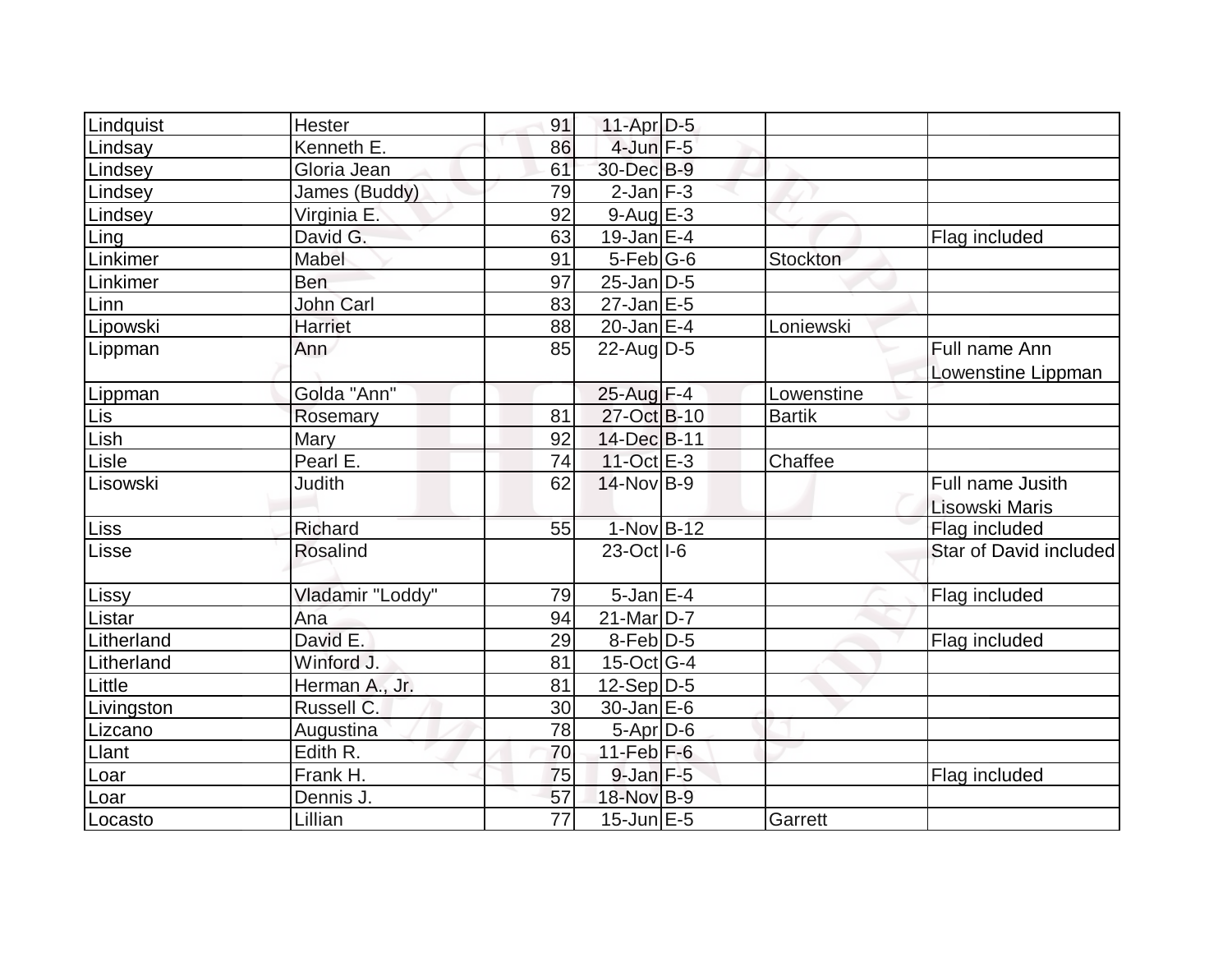| Locasto<br>Betty J.        |                   | 76              | $6$ -May $F$ -6           |                   |               |
|----------------------------|-------------------|-----------------|---------------------------|-------------------|---------------|
| Victor A.<br>Lochmandy     |                   | 87              | 26-Oct B-11               |                   |               |
| Loden                      | Walter E.         | 94              | 27-Oct B-10               |                   |               |
| Lofrano<br>Helen L.        |                   | 62              | $6$ -Dec $B$ -10          | <b>Myszkowski</b> |               |
| Logan                      | Sandra L.         | 64              | $17 - Jan$ <sup>1-5</sup> |                   |               |
| Logothetis                 | Helen Anastasia   | 65              | $10$ -Jan $ H-5$          |                   |               |
| Sam S.<br>Loiacano         |                   | 83              | $17$ -Jun $F-5$           |                   | Flag included |
| Helen<br>London            |                   | 82              | $17-Oct$ D-6              |                   |               |
| Carrie<br>Long             |                   | 74              | 30-Nov B-11               |                   |               |
| Long                       | Marion "Pat"      | 75              | 18-May $E-6$              |                   |               |
| Richard<br>Long            |                   | 10 days         | $30$ -Jun F-5             |                   |               |
| Long                       | Thomas S.         | 82              | $21$ -May F-7             |                   |               |
| Naomi<br>Long              |                   | 91              | 26-Dec B-10               |                   |               |
| Mae<br>Long                |                   | 84              | $29$ -Jun $E$ -6          |                   |               |
| Marcia<br>Longawa          |                   | 73              | $1$ -Jun $E-3$            |                   |               |
| Elaine<br>Longfield        |                   | 66              | 24-Aug E-5                |                   |               |
| Lonkar                     | <b>Emil James</b> | 81              | 17-Apr <sub>1-6</sub>     |                   |               |
| Lonts<br>Evelyn            |                   | 82              | $9$ -May $D$ -5           | Doorn             |               |
| Loper                      | Carolyn M.        | 51              | $15$ -Jan $F$ -6          |                   |               |
| Concetta<br>Lopez          |                   | $\overline{72}$ | $11-Apr D-5$              | Novello           |               |
| Mary Lou<br>Lopez          |                   | 74              | 20-Nov B-12               |                   |               |
| Lorden                     | Dorothy Mae       | 72              | $27$ -Aug F-5             |                   |               |
| Lore                       | Nicolo V. "Nick"  | 65              | $4$ -Apr $D-5$            |                   | (aka Wayne    |
|                            |                   |                 |                           |                   | Thornburg)    |
| Lorenz<br><b>Frances</b>   |                   | 76              | $5-Aug$ F-4               | <b>Kmiotek</b>    |               |
| Lorenzen                   | Wylene "Willi"    | 69              | $2$ -Feb $E-4$            |                   |               |
| Loscaro                    | Joseph "Dago Joe" | 86              | 24-Oct D-5                |                   |               |
| Loser                      | Mary Ruth         |                 | 4-Aug $F-5$               | Laughman          |               |
| David C.<br>Loser          |                   | 71              | $21$ -Jan F-6             |                   | Flag included |
| <b>Esther</b><br>Lotkowski |                   | 83              | $19$ -Jan $E-3$           |                   |               |
| Lotter                     | Virginia T.       | 63              | $5$ -Jul $E-3$            |                   |               |
| Wilbur R.<br>Lottes        |                   | $\overline{77}$ | $3-May$ $E-4$             |                   | Flag included |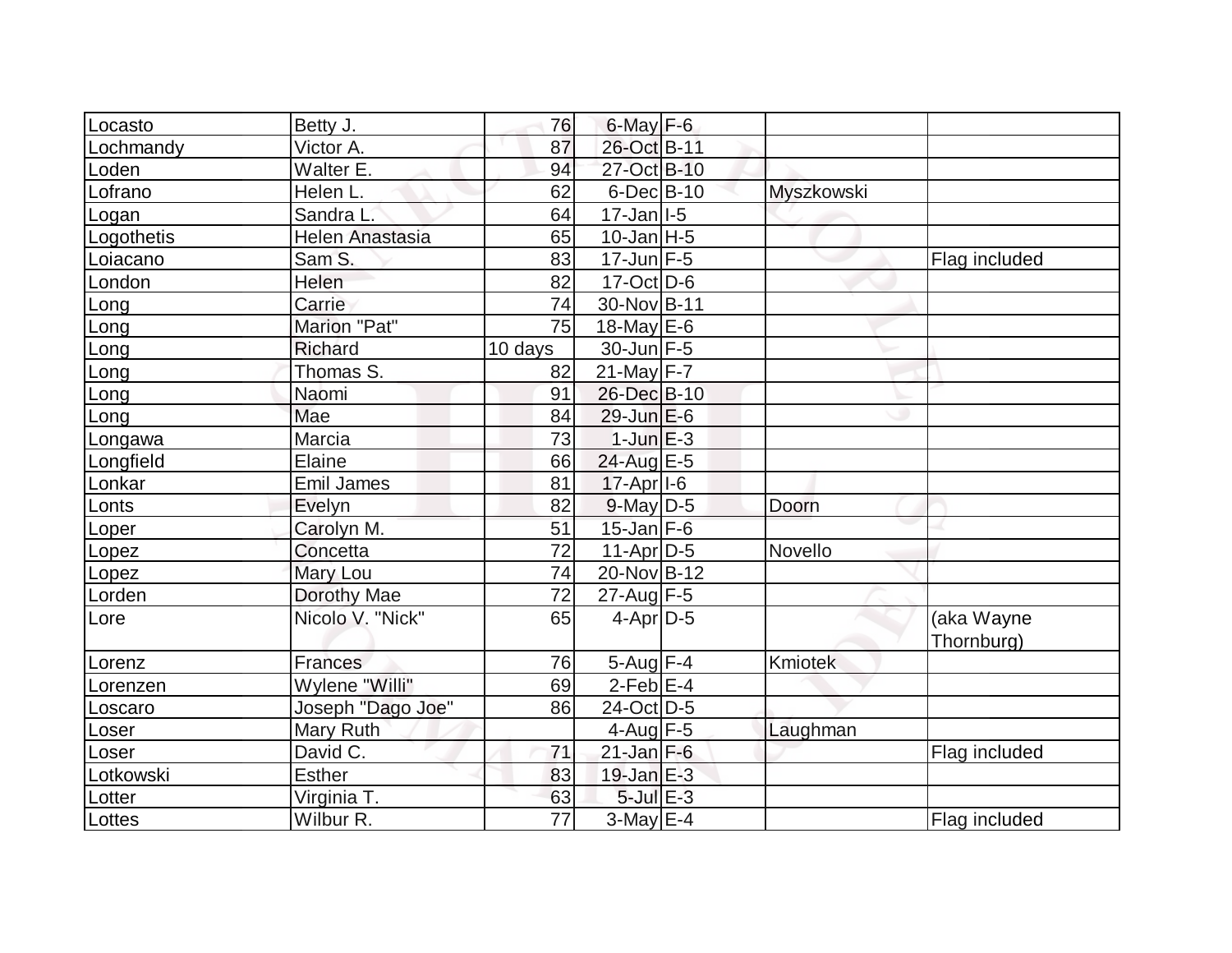| _otz       | <b>Shirley Ann</b>         | 80 | $17$ -Jun $F-5$   |           |                            |
|------------|----------------------------|----|-------------------|-----------|----------------------------|
| Loubaugh   | Rosalie                    |    | 26-May F-5        |           |                            |
| Lounges    | Gabrelle I.                | 80 | 10-May E-4        |           | <b>Full name Gabrielle</b> |
|            |                            |    |                   |           | I.Lounges                  |
|            |                            |    |                   |           | (DeDobbelaere)             |
| Lovell     | Phyllis J.                 | 77 | $23$ -Jun $F-5$   |           |                            |
| Lovely     | Irene                      | 65 | $12$ -Oct $E - 5$ |           |                            |
| Lovin      | <b>Clifford Earl "Pork</b> | 63 | $9-AugE-3$        |           |                            |
|            | Chops"                     |    |                   |           |                            |
| Lovin      | William H.                 |    | $10$ -Aug $E$ -5  |           | Picture included           |
| Lovison    | Helen                      | 97 | $31$ -Aug E-5     | Pietrzak  | Full name Helen            |
|            |                            |    |                   |           | Gainski Lovison            |
| _owe       | Sophie                     | 80 | 22-May I-5        |           |                            |
| owe.       | Thad                       | 88 | $21$ -Feb $ I-5 $ |           |                            |
| _owery     | Diana L.                   | 49 | $27$ -Jan $E-5$   |           |                            |
| _owman     | Vance D.                   | 93 | $1$ -Jul $E$ -6   |           |                            |
| _owrey     | Rosalie C.                 | 82 | 19-Dec B-10       |           |                            |
| _oy        | Sarah M.                   | 97 | 23-Aug $E-4$      |           |                            |
| _oza       | Jeffrey W.                 | 74 | 5-Dec B-11        |           |                            |
| Lozanovski | Blagoj                     | 50 | $2$ -Jun $F - 5$  |           | <b>Cross included</b>      |
| Lube       | Michael                    | 61 | $18$ -Jul $D-5$   |           |                            |
| Lubotina   | Lucille M.                 | 80 | $1-Aug$ $D-5$     |           |                            |
| Lucarelli  | Brenda J.                  |    | $21$ -May F-7     |           | Brenda J. Rotz             |
|            |                            |    |                   |           | Lucarelli / Picture        |
|            |                            |    |                   |           | included                   |
| Lucas      | <b>Betty Jane</b>          | 81 | $30-Sep B-9$      |           |                            |
| Lucas      | John                       | 75 | $15$ -May $I$ -5  |           | Flag included              |
| Lucas      | Dolores F.                 | 66 | $22$ -May $I-5$   | Abatie    |                            |
| Lucas      | Leola                      | 75 | $11$ -Jul $D-5$   | Ratcliffe |                            |
| Lucas      | <b>Timothy Wayne</b>       |    | 20-Aug B-10       |           | Flag included              |
| Lucas      | <b>Betty Jane</b>          | 81 | $1$ -Oct $F-4$    |           |                            |
| Luce       | Opal M.                    | 91 | $19$ -Jun $ I-5 $ |           |                            |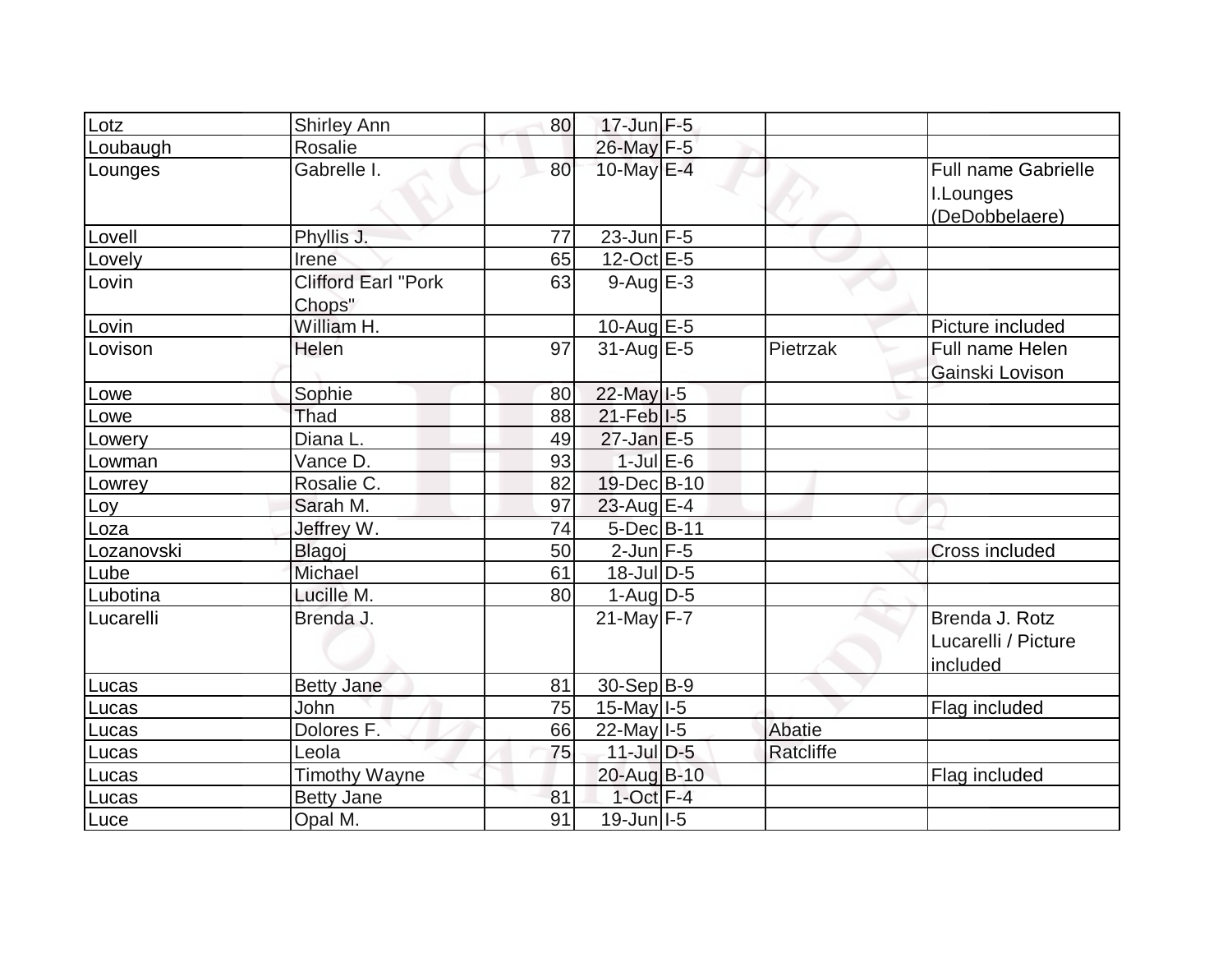| Luckett           | Jarvele               | 20 | 15-Jul F-6                        |               |                 |
|-------------------|-----------------------|----|-----------------------------------|---------------|-----------------|
| Luckett           | Bessie L.             | 83 | $21$ -Jan F-6                     |               |                 |
| Ludington         | Clara                 | 85 | $8$ -Jul $F-4$                    | Anders        |                 |
| Ludwig            | Irene H.              | 86 | $5$ -May $F$ -6                   |               |                 |
| Luedtke           | <b>Michael Shane</b>  | 28 | 20-Aug B-10                       |               |                 |
| Lugo              | David R.              | 40 | 1-May $G-9$                       |               |                 |
| Lukas             | George                | 81 | $8-Sep$ E-4                       |               |                 |
| Lukasik           | Dolores Josephine     | 71 | $7-Nov$ B-9                       | Jaryszak      | "Beloved Busha" |
| Lukes             | James                 | 82 | 23-Jul F-4                        |               |                 |
| Lukes             | Robert F.             |    | 16-Oct I-7                        |               | Flag included   |
| Luketich          | Catherine G.          | 67 | $21$ -Jul $F-4$                   |               |                 |
| Lukosik (Lukasik) | Raymond P.            | 85 | $1$ -Jun $E - 3$                  |               | Flag included   |
| Lukowski          | Lois E.               | 68 | $10$ -Jul $\overline{\text{G-5}}$ |               |                 |
| Lula              | <b>Evelyn Harriet</b> | 89 | $6$ -Jul $E$ -3                   | Kurzydym      |                 |
| Lundgren          | Norman P. "Ace"       | 81 | $1-Sep$ F-4                       |               | Flag included   |
| Lundington        | Clara Belle           | 85 | $15$ -Jun $E-5$                   |               |                 |
| Lundquist         | John W.               | 61 | $20$ -Jan $E-3$                   |               |                 |
| Lunsford          | <b>Kathryn</b>        | 71 | $17 - Jan$ <sup>1-5</sup>         | Whited        |                 |
| Luoma             | Janet                 | 67 | 22-Oct G-4                        |               |                 |
| Luptak            | Catherine             | 81 | $17 -$ Jul G-4                    | <b>Hansen</b> |                 |
| Lush              | Thomas B.             | 82 | $13$ -Jan $E-6$                   |               |                 |
| Lusk              | <b>Fannie Mae</b>     | 89 | $26-Sep D-4$                      | Worthen       |                 |
| Lustgarten        | <b>Robert Walter</b>  | 80 | $12-Sep D-5$                      |               |                 |
| Lyle              | Clyde S.              |    | $30-Sep B-9$                      |               |                 |
| Lynch             | William J.            | 75 | $5$ -Jun $H - 5$                  |               |                 |
| Lynch             | Margaret              | 74 | $21$ -Jul $F-5$                   |               |                 |
| Lynott            | Olive O. "Mickey"     | 85 | $4-Feb$ $F-6$                     |               |                 |
|                   |                       |    |                                   |               |                 |
|                   |                       |    |                                   |               |                 |
|                   |                       |    |                                   |               |                 |
|                   |                       |    |                                   |               |                 |
|                   |                       |    |                                   |               |                 |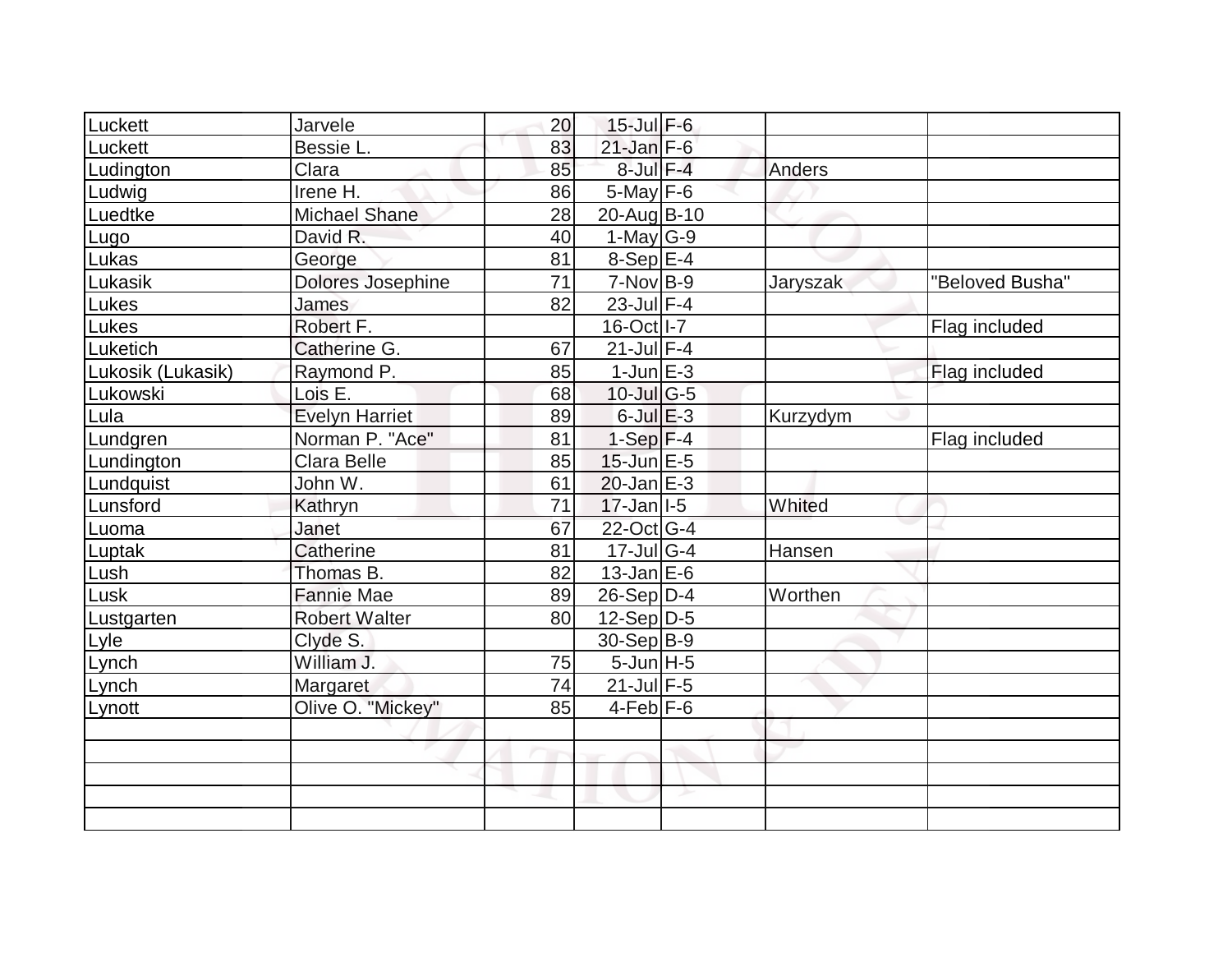| <b>Surname</b>  | <b>Given</b>          | Age    | <b>Date</b>             | Page | <b>Maiden</b>   | <b>Note</b>      |
|-----------------|-----------------------|--------|-------------------------|------|-----------------|------------------|
| Maatman         | Evelyn C.             | 96     | $18$ -Jun $F-5$         |      | Smith           |                  |
| MacDonald       | James J.              | 94     | 14-Nov B-9              |      |                 | Flag included    |
| Mace            | Bernice C.            | 80     | $4$ -Jan $ D-5 $        |      |                 | Flag included    |
| Macheta         | Theodore, Jr. "Ted"   | 79     | $26$ -Mar $ G-6$        |      |                 |                  |
| Machnik         | Edward J.             | 77     | 20-Nov B-11             |      |                 |                  |
| <b>Mack</b>     | Robert B.             | 89     | $23$ -Jan F-6           |      |                 |                  |
| <b>Mackanos</b> | Adle L.               |        | 26-Oct B-9              |      |                 | Picture included |
| MacLaverty      | <b>Terence Stuart</b> | 60     | $7-Mar$ D-4             |      |                 |                  |
| Maclin          | <b>Brenda Joyce</b>   |        | $1-Apr$ $E-5$           |      |                 |                  |
| <b>Macnak</b>   | Mary J.               | 86     | $12$ -May F-5           |      |                 | Picture included |
| Maday           | Ruphina "Ruth"        | 83     | $16$ -Jun $F-6$         |      |                 |                  |
| Maddeson        | <b>Maddeson Marie</b> | Infant | $29$ -Jan $F-5$         |      |                 |                  |
| Madejowski      | Lillilan V.           | 79     | $5$ -Jul $E$ -3         |      | <b>Hudzik</b>   |                  |
| Madigan         | Cynthia L.            | 50     | $9$ -Jun $F-6$          |      | <b>Stablein</b> |                  |
| Madison         | Agnes                 | 94     | $5$ -Aug $F-4$          |      |                 |                  |
| Madrigal        | Servando "Servie"     | 53     | $3$ -Jan $ G-5 $        |      |                 |                  |
| Madsen          | <b>Betty Joan</b>     | 63     | $11$ -Jun $F - 7$       |      | Ferrell         |                  |
| Madsen          | Jackie L.             | 74     | 11-Nov B-9              |      |                 | Flag included    |
| Magalski        | Harry P.              | 74     | 19-Nov B-9              |      |                 | Flag included    |
| Mager           | Blanche L.            | 76     | $11$ -May $ D-5$        |      |                 |                  |
| Maggi           | Leo                   | 71     | $21$ -Aug I-4           |      | Srakovcic       |                  |
| Maggio          | Slyvester             | 91     | 13-May $F-6$            |      |                 |                  |
| Magnavite       | Josephine C.          | 94     | $11-Feb$ F-6            |      | Mirabelli       |                  |
| Magno           | <b>Bennie</b>         | 86     | 6-Nov B-11              |      |                 |                  |
| Mahaffey        | Arthur E.             | 79     | $28$ -Jun $E-3$         |      |                 |                  |
| Mahan           | Waymon R.             | 93     | $18-Oct \overline{E-3}$ |      |                 |                  |
| Maher           | Michael F., Sr.       | 68     | $9-Auq$ $E-3$           |      |                 |                  |
| Mahnke          | Arthur F.             | 81     | $23$ -Jan F-6           |      |                 | Flag included    |
| Maida           | Lucille A. "Boots"    | 74     | 31-Oct B-10             |      |                 |                  |
| Mair            | Thomas Kelly "T.K."   | 73     | 18-Apr D-5              |      |                 | Cross included   |
| Majerik         | John M., Sr.          | 76     | $20$ -Oct $E-4$         |      |                 |                  |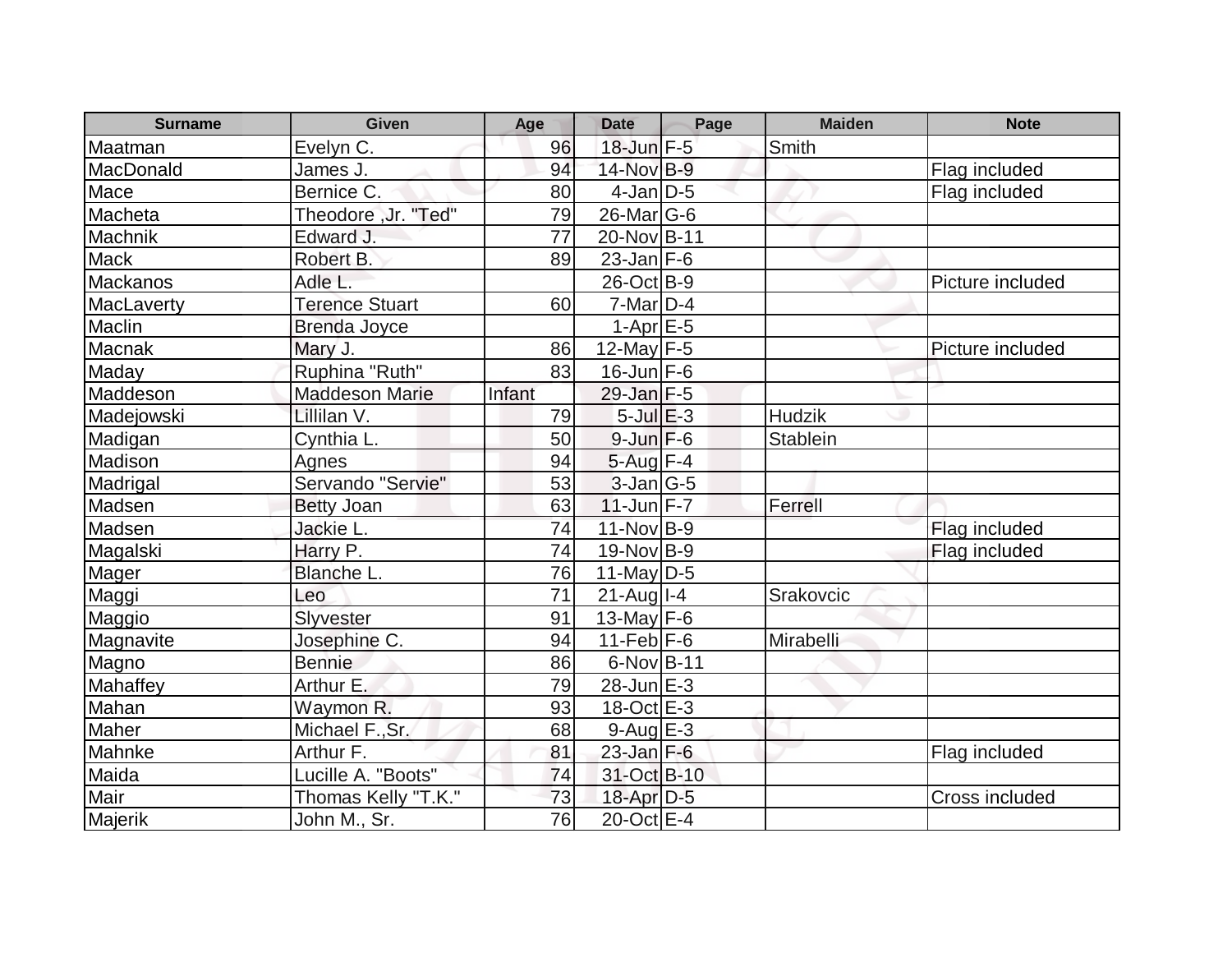| Majewski        | Lawrence             | 89              | $5-Sep D-5$       |           |                                         |
|-----------------|----------------------|-----------------|-------------------|-----------|-----------------------------------------|
| Majewski        | Patricia             | 65              | $1$ -Jan $F - 5$  | Dybowski  |                                         |
| Majewski        | Catherine            | 84              | 6-Apr E-5         | Kondracki |                                         |
| Majewski        | Norbert              | 72              | $23$ -May D-7     |           | Flag included                           |
| <b>Makarek</b>  | Anatol               | 90              | $19$ -Jun $ I-5 $ |           |                                         |
| <b>Makis</b>    | Milan M.             | 83              | 20-Jul E-4        |           |                                         |
| Makis           | Anne                 | 76              | $26$ -May F-5     |           |                                         |
| Mako            | James J., Sr.        | 82              | $30$ -Apr $ G-5 $ |           | Flag included                           |
| Maksymuk        | Wolodymyr "Wally"    | 72              | 23-Sep F-4        |           |                                         |
| Malagon         | Antonio              | 83              | $18$ -Dec $ B-9 $ |           |                                         |
| Malak           | Michael R. "Junior"  | 62              | 18-Nov B-9        |           |                                         |
| <b>Malak</b>    | Chestine H.          | 89              | $1$ -Jan $F-5$    |           |                                         |
| <b>Malarik</b>  | Jason Ryan           | 23              | $16$ -Apr $F-6$   |           |                                         |
| Malayter        | Grace L.             | 92              | $14$ -Apr $F-5$   | Kaiser    |                                         |
| Malayter        | Mary                 | 91              | $2$ -Oct H-4      |           |                                         |
| Malcom          | Robert "Bob"         | 64              | $23$ -Feb $E-3$   |           |                                         |
| Maldonado       | Jose' Luis           |                 | $19$ -Jun $ I-5 $ |           |                                         |
| Malecki         | <b>Bernard "Ben"</b> | 81              | 22-Jul F-5        |           | Flag included                           |
| Malecki         | Eleanore B.          | 78              | $11-Oct$ $E-3$    | Kaminski  |                                         |
| <b>Maletick</b> | James "Big Jim"      | $\overline{73}$ | 16-Nov B-11       |           | Flag included                           |
| Malinich        | Michael              | 90              | $9$ -May $D-4$    |           |                                         |
| Mallard         | Christopher C.       | 38              | 20-Aug B-10       |           |                                         |
| Mallonee        | Ronald D.            | 50              | $27$ -May F-5     |           |                                         |
| Malmquist       | Evelyn               | 88              | $29$ -Jan F-5     | Sanz      |                                         |
| Malo            | Mary Angela          | 93              | $8$ -Feb $D-5$    | Pavlish   |                                         |
| Malocha         | Susan E.             | 61              | $3$ -Jun $E - 5$  |           | Full name Susan E.<br>Malocha (Wszolek) |
| Maloian         | Arpina               | 78              | $29$ -Feb $ D-5$  |           |                                         |
| Malonado        | Jose' Luis           |                 | $20$ -Jun $D-4$   |           |                                         |
| Malone          | Eleanore J. "Dolly"  | 73              | $23$ -Feb $E-3$   |           | Picture included                        |
| Malone          | Mildred M.           | 85              | $17$ -Jan $ I-5 $ |           |                                         |
| Malott          | Robert L.            | 65              | 30-Mar E-4        |           | Flag included                           |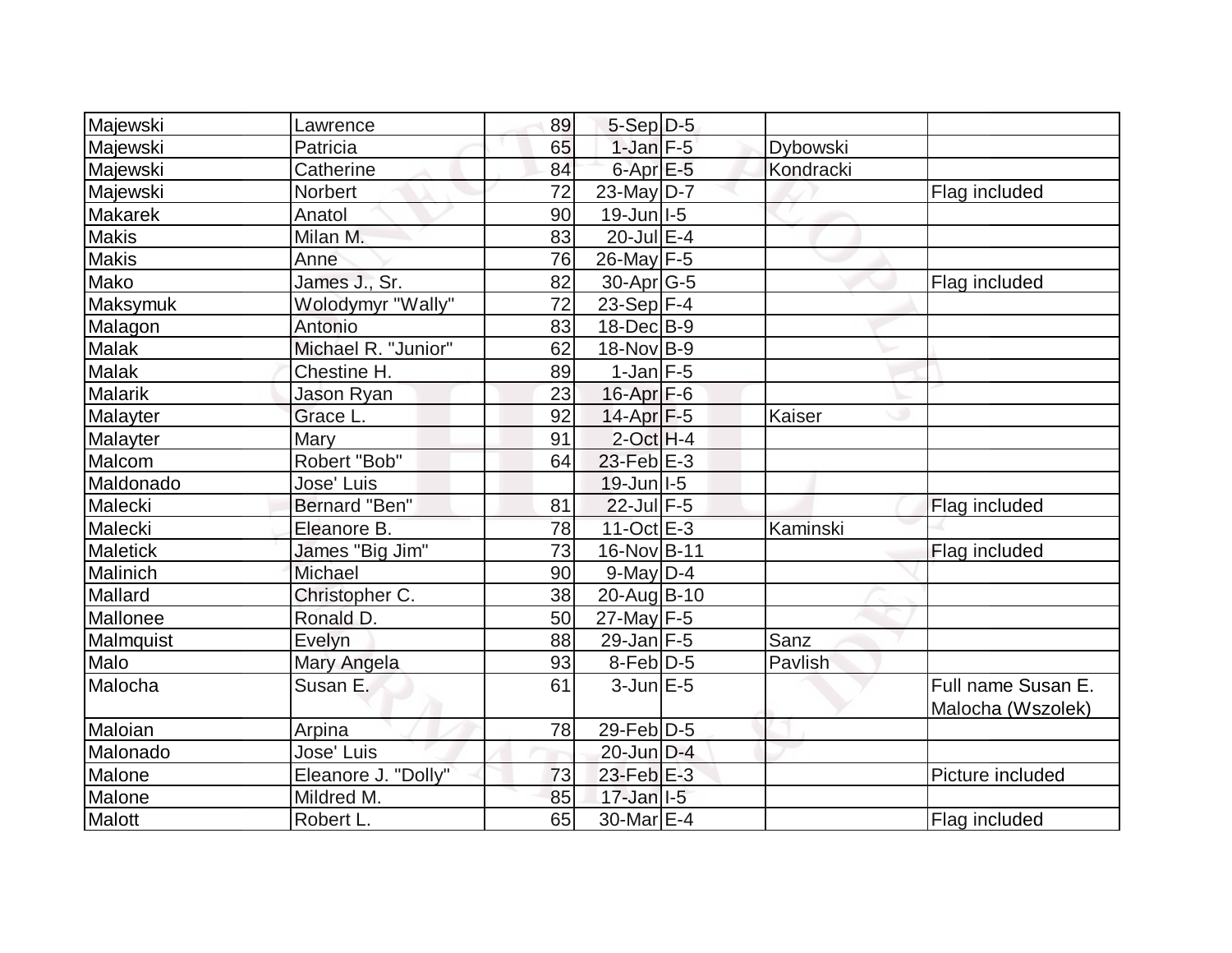| Malovich       | Phillip L.            | 61 | 27-Nov B-9            |         |                                                      |
|----------------|-----------------------|----|-----------------------|---------|------------------------------------------------------|
| Mamula         | Rudy J.               | 51 | $7$ -Jan $F - 5$      |         |                                                      |
| Mance          | Margaret M.           | 89 | 24-Jan H-4            |         |                                                      |
| Mancera        | George F.             | 70 | $14$ -Jul $F-5$       |         |                                                      |
| Mancilla       | Veronica              | 60 | $24$ -Jun F-5         |         |                                                      |
| Mangiaracina   | Jasper                | 91 | $13$ -Apr $E-4$       |         | Jasper (Raceina)<br>Mangiaracina / Flag<br>included  |
| Mangiaracina   | Margaret              | 80 | $16$ -Feb $E$ -5      | Mancino | Full name Margaret<br><b>McGrath</b><br>Mangiaracina |
| Mangini        | Kathryn J. "Kathy"    | 52 | $9$ -Mar $E-5$        |         |                                                      |
| Mangone        | Dominic M.            | 83 | $9$ -Jun $F - 6$      |         |                                                      |
| Mangus-Kildahl | Gwen S.               | 86 | $27$ -Jun $D-5$       |         | Full name Gwen S.<br>ی<br>Mangus-Kildahl             |
| Mani           | Jane E.               | 62 | 15-Feb D-5            |         |                                                      |
| Manion         | Matthew               | 80 | 12-Oct E-5            |         | Flag included                                        |
| Manion         | Mary Lou              | 79 | $19$ -Feb $F-5$       |         |                                                      |
| <b>Manis</b>   | Jane E.               | 62 | $17-Feb$ $E-3$        |         |                                                      |
| Maniscalco     | Sammy "Sam"           | 88 | 28-Feb H-5            |         |                                                      |
| Mankowski      | Jueldean "Gerrie"     | 77 | $24$ -Feb $E-5$       |         |                                                      |
| Manley         | Darryl                | 55 | 28-Mar <sub>D-5</sub> |         |                                                      |
| Mann           | Ruth E.               | 90 | $7$ -Oct $E-4$        |         |                                                      |
| Mann           | Mark T.               | 52 | 18-Aug F-4            |         |                                                      |
| Mann           | <b>Phillip Steven</b> | 24 | $8$ -Aug D-5          |         |                                                      |
| Manning        | Patricia A.           | 82 | 24-Oct D-5            |         |                                                      |
| Mannion        | Robert E.             | 79 | 24-Sep $F-4$          |         |                                                      |
| Manns          | Susan "Sue"           | 44 | $21$ -Jan F-6         |         |                                                      |
| Manns          | Morris                | 77 | $2$ -Jul $F-4$        |         |                                                      |
| Manojlovich    | Vaso                  | 84 | $23$ -May $D-7$       |         |                                                      |
| Manoski        | Sophie T.             | 87 | 29-Jan F-5            |         |                                                      |
| Mansfield      | Evelyn                | 68 | $2$ -Jun $F - 5$      |         |                                                      |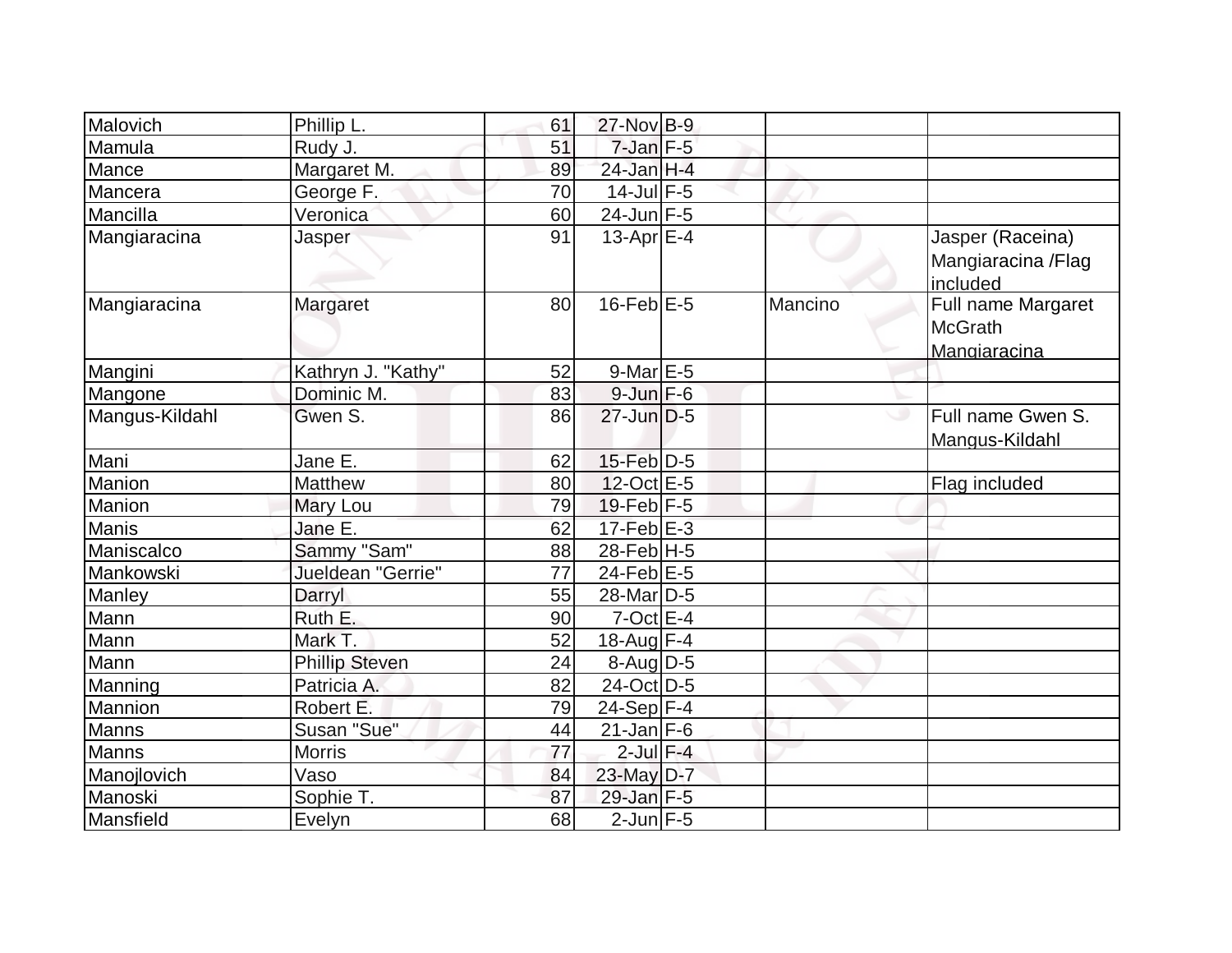| Mantel          | Joseph               | 80 | $17-Oct$ D-6                         |  |                  |
|-----------------|----------------------|----|--------------------------------------|--|------------------|
| Manthey         | <b>Jessie Hazel</b>  | 90 | $5$ -Jul $E-3$                       |  |                  |
| Mantz           | Luciene Mae          | 93 | $4$ -May $E$ -5                      |  |                  |
| Manuel          | Victoria E. "Vickie" | 77 | $10-Apr$  -6                         |  |                  |
| Manzie (Manzei) | Edward               | 86 | $17 - Jun$ F-5                       |  |                  |
| <b>Maples</b>   | Don Mitchell         | 58 | 29-Dec B-9                           |  |                  |
| Maranto         | <b>Russell</b>       | 75 | $21$ -Feb $ I-5 $                    |  |                  |
| Marcano         | Felix R. "Felo"      | 90 | 21-Dec B-11                          |  |                  |
| Marciniak       | Chester C.           | 79 | $23$ -Jan F-6                        |  | Flag included    |
| Marciniec       | Tony                 | 19 | $18-Oct$ <sub>E-3</sub>              |  |                  |
| Marcinkowski    | <b>Stanley</b>       | 78 | $16$ -May D-5                        |  | Flag included    |
| Marcinkowski    | Vincent P.           | 85 | $14$ -Jun $E-4$                      |  |                  |
| Marcotte        | Isidore A.           | 81 | $20$ -Jun $D-4$                      |  |                  |
| Marcotte        | Isadore A. *         | 81 | $19$ -Jun $ I-5 $                    |  |                  |
| Marcus          | Donna L.             | 60 | $22$ -Feb $D-7$                      |  |                  |
| Marcyjanik      | Martha               | 89 | $6$ -Feb $E$ -5                      |  |                  |
| Margis          | William A.           | 79 | $5$ -Oct $E - 4$                     |  |                  |
| Margison        | Imogene              | 76 | 28-Jul F-5                           |  |                  |
| Margison        | <b>Wayne Edward</b>  | 81 | $21$ -Jul F-5                        |  | Flag included    |
| Margraf         | Charles H. "Charlie" | 58 | 16-Mar $E-5$                         |  |                  |
| <b>Marion</b>   | Stanley W.           | 92 | $6$ -Mar <sub><math>H</math>-5</sub> |  | Flag included    |
| <b>Maris</b>    | Albert "Pops"        | 83 | $28$ -Apr $F-5$                      |  | Flag included    |
| <b>Maris</b>    | <b>Judith</b>        | 62 | $14$ -Nov $ B-9 $                    |  | Full name Jusith |
|                 |                      |    |                                      |  | Lisowski Maris   |
| Marjai          | Magdolna             | 68 | 30-Nov B-12                          |  |                  |
| Markle          | Geraldine S.         | 81 | $1$ -Jun $E-3$                       |  |                  |
| <b>Markley</b>  | <b>John</b>          | 45 | 20-Mar <sub>1-5</sub>                |  | Cross included   |
| <b>Markos</b>   | <b>Steve</b>         | 83 | $12$ -Aug F-4                        |  |                  |
| Markovich       | John S.              | 77 | $7$ -Mar $D-5$                       |  | Flag included    |
| Markowicz       | Helen                | 88 | $11-Sep$ F-4                         |  | Cross incuded    |
| Markowicz       | Mark E.              | 50 | $19$ -Feb $F-5$                      |  |                  |
| <b>Marks</b>    | Edward C.            | 86 | 5-Sep D-5                            |  |                  |
|                 |                      |    |                                      |  |                  |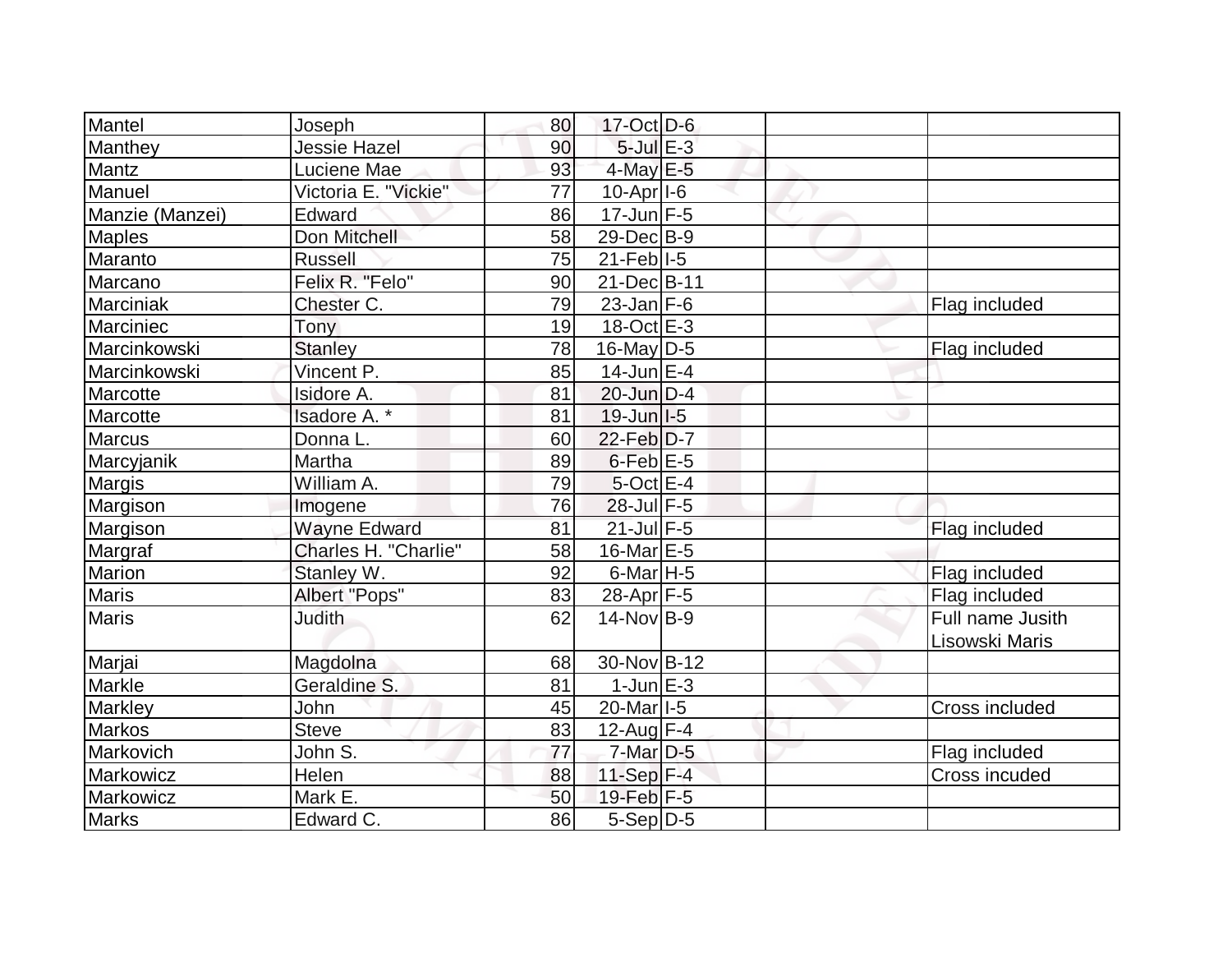| <b>Marks</b>   | Anna Lynn           | 3 months        | $10$ -Feb $E-5$        |           |               |
|----------------|---------------------|-----------------|------------------------|-----------|---------------|
| <b>Marks</b>   | Jimmie W.           | 58              | 29-May I-5             |           | Flag included |
| Markve         | Vivian              | 57              | $20$ -Apr $E$ -6       | Pfeiffer  |               |
| Marley         | Frieda              | 89              | $1-AprE-5$             |           |               |
| Marlin         | <b>Nora</b>         | 61              | 21-Nov B-10            |           |               |
| Marlowe        | Eugene L.           | 69              | $9-Feb$ $E-3$          |           |               |
| Marolewski     | Geraldine C.        | 69              | $9$ -Jun $F$ -6        | Szymanski |               |
| <b>Marrs</b>   | Zelmma N.           | 90              | $16$ -Dec $B-9$        |           |               |
| <b>Marrs</b>   | Margaret            | 89              | $6$ -May $F$ -6        | Gaydos    |               |
| Marsh          | Sophie              | 97              | 10-Mar $F-5$           | Ostrowski |               |
| Marsh          | Gerald E.           | 74              | $3-May$ $E-4$          |           | Flag included |
| Marshall       | Mary S.             | 87              | $7$ -Jun $E-3$         |           |               |
| Marshall       | June R.             | 75              | $1-May$ <sub>G-9</sub> |           |               |
| Marshall       | Jack C.             | 56              | $5-Sep D-5$            |           |               |
| Marshall       | <b>Edward Wayne</b> | $\overline{71}$ | $7 - Jun \nE - 3$      |           | Flag included |
| Marshall       | John M. "Jack"      | 72              | 28-Feb F-5             |           |               |
| Marshall       | Anne Sarah          | 81              | $26$ -Feb F-6          |           |               |
| Marszalek      | Thomas C.           | 64              | $29$ -Jan F-6          |           |               |
| <b>Martens</b> | Melvin E.           | 81              | 29-Jul F-5             |           | Flag included |
| Martignoni     | <b>Thomas</b>       | 82              | $30$ -Jun $F-5$        |           | Flag included |
| Martin         | Linda Lee           | 63              | 16-May D-5             |           |               |
| Martin         | Ellis Henry "Sonny" |                 | $17 - Dec$ B-7         |           | Flag included |
| Martin         | Emma                | 81              | 26-Nov B-7             |           |               |
| Martin         | Delbert E. "Gene"   | 80              | $21$ -Mar $ D-7 $      |           |               |
| Martin         | Marion M.           | 92              | $30$ -Jun F-6          | Coutchie  |               |
| Martin         | Violet M.           |                 | 20-Jul E-4             |           |               |
| Martin         | June Elna           | 78              | $13$ -Aug F-5          |           |               |
| Martin         | Barry R.            | 50              | $7$ -May $F - 7$       |           |               |
| Martin         | Rosie Geneva        | 85              | 13-Mar 1-5             |           |               |
| Martin         | Lillian "Margie"    | 77              | 30-Mar E-5             |           |               |
| Martin         | Suzanne T.          | 55              | 5-Apr E-4              | Wirtz     |               |
| Martin         | <b>Odis Earl</b>    | 78              | $7-Mar$ D-4            |           |               |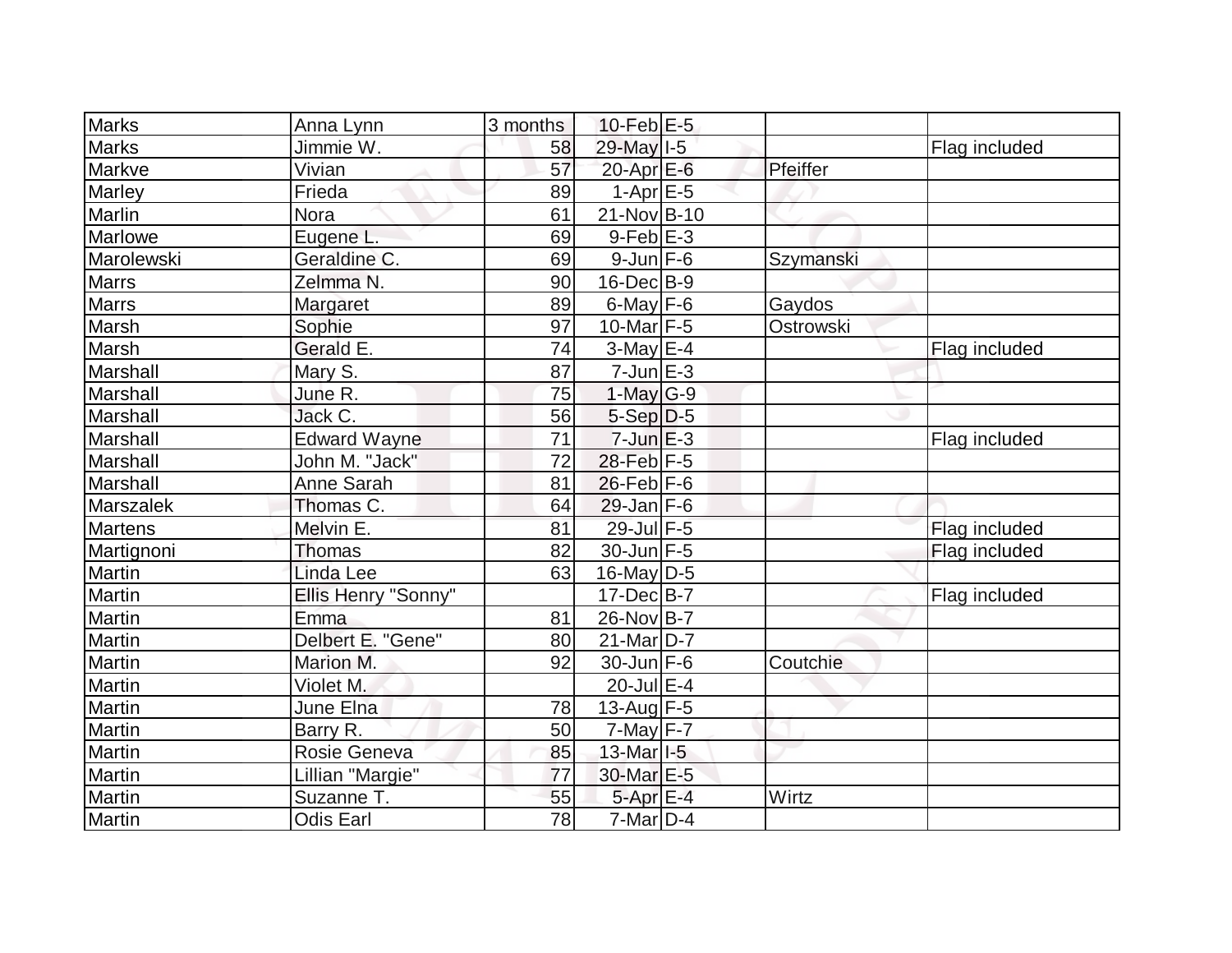| <b>Martin</b>   | Mary Ellen             | 40  | $1$ -Jun $E-3$          |            |                  |
|-----------------|------------------------|-----|-------------------------|------------|------------------|
| Martin          | Elvie Elaine "Ellie"   | 73  | $3$ -May $E-4$          |            |                  |
| Martin          | <b>Dolores</b>         | 70  | 10-Aug $E-5$            | Behn       |                  |
| Martin          | Donald Boyd            | 49  | $17-Nov B-9$            |            | Flag included    |
| Martin          | Ann Louise             | 67  | 30-Nov B-12             |            |                  |
| Martin          | Florence I.            | 88  | $28$ -Jan F-6           |            |                  |
| Martin          | Alvin G., Rev.         | 76  | 27-Dec B-10             |            |                  |
| Martinez        | <b>Bernabe</b>         | 84  | $27$ -Jul $E$ -5        | Rodriguez  |                  |
| <b>Martinez</b> | Catherine Lynn         | 41  | $16$ -Jun $F-6$         | O'Kelly    |                  |
| Martinez        | Joseph "Chato"         | 56  | $7-Feb$ H-5             |            | Picture included |
| <b>Martinez</b> | <b>Maria</b>           | 100 | 29-Nov B-10             |            |                  |
| Martinez        | Raymond A., Jr.        | 52  | $1$ -Jul $E$ -6         |            |                  |
| <b>Martinez</b> | Petra                  | 88  | $10$ -Jul G-5           |            |                  |
| <b>Martinez</b> | Lucille J.             | 50  | $30$ -Jun $F-5$         | Sosa       |                  |
| <b>Martinez</b> | Ramon                  | 37  | $17$ -Mar $F-5$         |            |                  |
| <b>Martinez</b> | Jose A.                | 47  | 19-Sep D-5              |            |                  |
| <b>Martinez</b> | Kenneth W.             | 38  | $17-Apr$ <sup>1-6</sup> |            |                  |
| <b>Martinez</b> | Enrique                | 87  | $12$ -Aug F-4           |            |                  |
| <b>Martinez</b> | Evaristo               | 78  | 25-Apr D-5              |            |                  |
| Martoccio       | Barbara M.             | 65  | $1-Dec$ B-8             | Stuczynski |                  |
| Marzilli        | Darryl                 |     | $22-Sep E-4$            |            |                  |
| Mashura         | Arnold                 | 78  | $27$ -Jan $E-5$         |            | Flag included    |
| <b>Maslar</b>   | Edward Michael, Sr.    | 82  | $22$ -Oct $ G-4 $       |            | Flag included    |
| Maslek          | Frances E.             | 93  | $8$ -Jan $F-5$          |            |                  |
| Mason           | <b>Marinel</b>         | 80  | $11$ -JulD-5            |            |                  |
| Mason           | James C.               | 85  | 22-Oct G-4              |            |                  |
| Mason           | <b>Raine Nathaniel</b> |     | $23$ -Dec $B$ -7        |            |                  |
| Mass            | Ida A.                 |     | $3-Dec$ $B-9$           | Jenef      |                  |
| Massa           | Joseph G.              | 63  | $5$ -Oct $E - 4$        |            | Flag included    |
| <b>Massas</b>   | Samuel                 | 56  | $16-Sep$ F-4            |            |                  |
| Massey          | Robert L.              | 84  | $2$ -Dec $B-11$         |            | Flag included    |
| Massey          | Lonnie R., Sr.         | 61  | 16-Aug $E-3$            |            | Flag included    |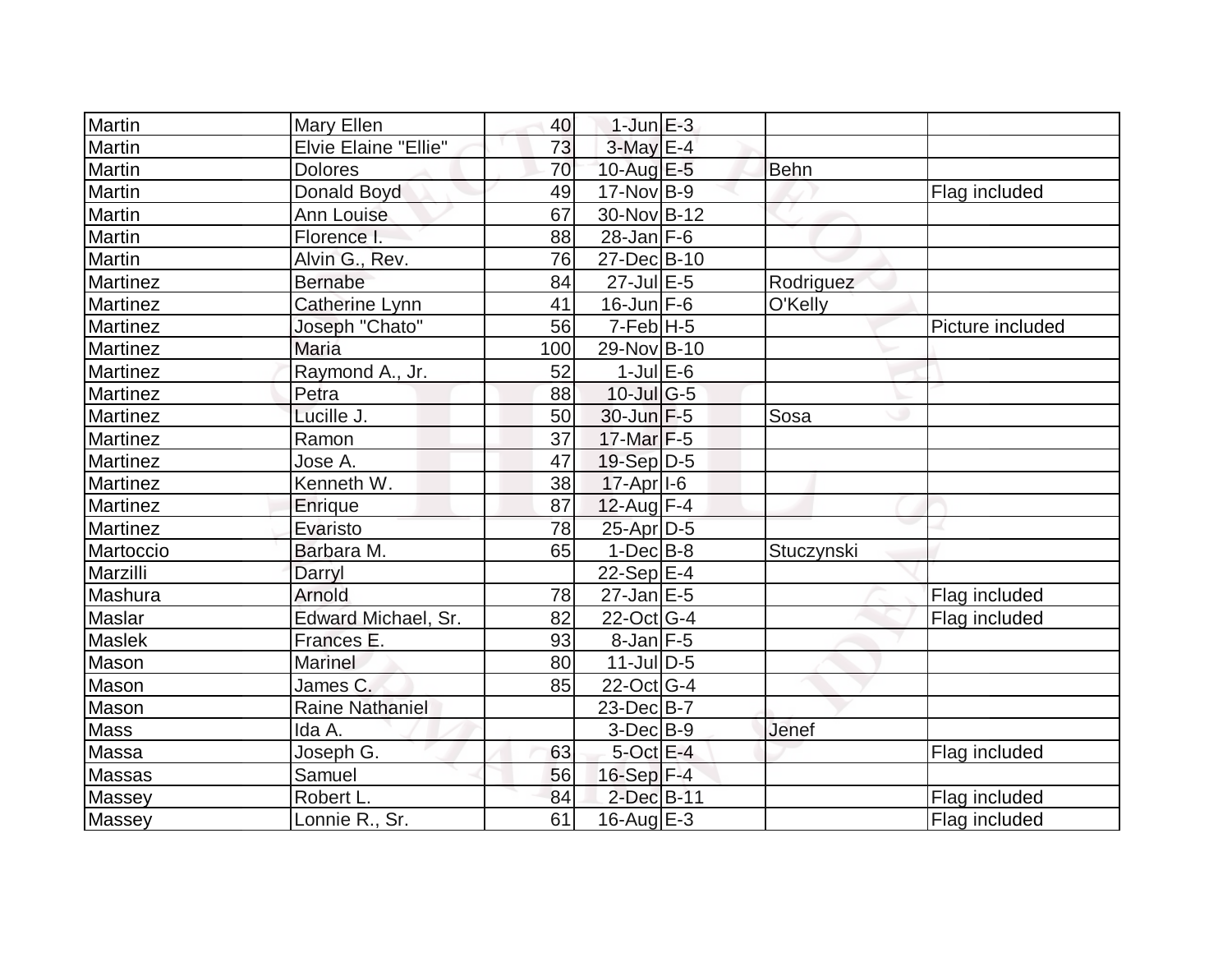|                  | Marvin I.          | 66 | 14-Apr $F-6$             |               |                                     |
|------------------|--------------------|----|--------------------------|---------------|-------------------------------------|
| Massom<br>Masson | Peter Henry        | 86 | 23-Jul F-4               |               | Flag included                       |
| Matchett         | Edward W. "Bill"   | 83 | 7-Dec B-12               |               |                                     |
| Mateo            | Carlos E           | 81 | 28-Dec B-10              |               |                                     |
| <b>Mathas</b>    | Blanche M.         | 82 | 19-Dec B-10              |               |                                     |
| <b>Mathews</b>   | Paul I:            | 84 | $1-Aug D-5$              |               |                                     |
| <b>Mathews</b>   | Michael Ivan       | 47 | 28-Mar <sub>D-5</sub>    |               | Flag included                       |
| <b>Mathews</b>   | Helen L.           | 89 | $18$ -Feb $F-5$          |               |                                     |
|                  |                    |    |                          |               |                                     |
| <b>Mathews</b>   | Doris June         | 85 | 28-Oct B-9               |               |                                     |
| Mathis           | Everett L. "Pete"  |    | $6$ -Mar <sub>H</sub> -5 |               |                                     |
| <b>Matias</b>    | Marlene            | 55 | $25$ -May $E$ -5         |               |                                     |
| Matone           | Joseph W.          | 82 | 18-Jun F-5               |               |                                     |
| Matone           | Joseph W.          | 82 | $12$ -Feb $F-5$          |               |                                     |
| <b>Matos</b>     | Juanita A.         | 38 | $14$ -Jul $F-5$          |               |                                     |
| Matson           | Gladys I.          | 94 | $11-Oct$ $E-3$           | Reid          |                                     |
| Matson           | Myrtle C.          | 90 | $26$ -Feb $F-6$          | <b>Bisso</b>  |                                     |
| <b>Matthews</b>  | Leon               | 90 | $5-Apr$ E-4              |               |                                     |
| Matthews         | <b>Helen Mae</b>   | 50 | $2$ -Jul $F-4$           |               | Picture included                    |
| <b>Matthews</b>  | <b>Martin Leon</b> | 90 | $6$ -Apr $E$ -5          |               | <b>Flag and Picture</b><br>included |
| <b>Mattie</b>    | <b>Stella</b>      | 83 | $27$ -Jun $ D-6$         | <b>Bisbis</b> |                                     |
| <b>Mattox</b>    | Gail R.            | 64 | $4-Sep H-4$              |               |                                     |
| Mattozzi         | Florence W.        | 73 | 20-Mar <sub>1-5</sub>    | <b>Somers</b> |                                     |
| <b>Matusik</b>   | Mary               | 65 | 13-Aug $F-5$             | Gulich        |                                     |
| Matusz           | Olga J.            | 83 | $1-Apr$ $E-5$            | Onyika        |                                     |
| Mauer            | Virginia V.        | 61 | $31$ -Jan H-5            | Nowakowski    |                                     |
| Maul             | Lois               | 83 | 8-Dec B-11               |               |                                     |
| Maull            | Dorothy E.         | 81 | $2$ -May $D-5$           |               |                                     |
| Maurer           | Michael            | 31 | $7 - Aug$ $1 - 5$        |               |                                     |
| Maxwell          | Clyde O.           | 89 | 14-Oct F-5               |               | Masonic emblem<br>included          |
| May              | Dale F.            | 66 | $1-Apr$ $E-6$            |               |                                     |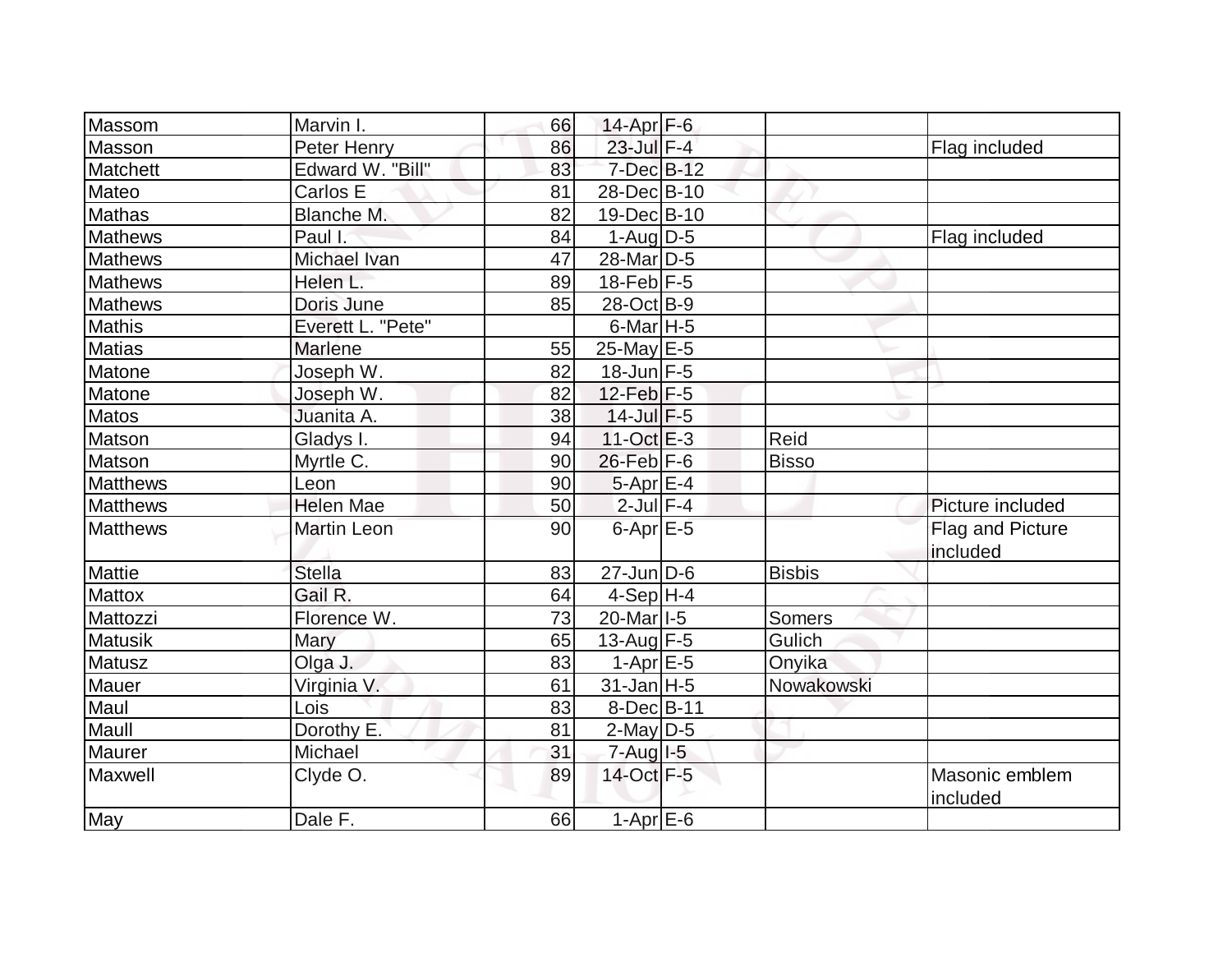| May               | Donald Wayne          | 62 | $8$ -Oct G-4              |                |                      |
|-------------------|-----------------------|----|---------------------------|----------------|----------------------|
| May               | John E.               | 44 | 5-Nov B-9                 |                |                      |
| Maybauer          | Clara J.              | 87 | $13-Sep$ $E-4$            | Polomsky       |                      |
| Mayberry          | Robert A.             | 71 | $2$ -Dec $B$ -10          |                |                      |
| <b>Mayer</b>      | Shirley J.            | 66 | $28 - \text{Feb}$ H-5     | Wyant          |                      |
| Mayhew            | Frank R.              | 80 | $18$ -Feb $F-5$           |                |                      |
| <b>Mays</b>       | Vola Mae              | 77 | $17 - Jan$ <sup>1-5</sup> |                |                      |
| Mazar             | John A.               |    | $18 -$ Jul $E - 5$        |                | Flag included        |
| Mazur             | Stella M.             | 85 | $22$ -Jun $E-6$           |                |                      |
| Mazza             | <b>Anthony Samuel</b> | 82 | $4-Feb$ $F-6$             |                | Flag included        |
| Mazzaro           | Evelyn J.             | 79 | 31-Oct B-10               |                |                      |
| Mazzaro           | Dale A.               | 53 | 11-Feb $F-6$              |                |                      |
| Mazzoni           | Marguerite A. "Peg"   | 75 | $4$ -Nov $B-9$            |                |                      |
| Mazzucca          | <b>Stanley</b>        | 80 | $19$ -Jan $E-4$           |                |                      |
| <b>McAllister</b> | Charles J. "Chuck"    | 76 | $8$ -May $1-5$            |                | Flag included        |
| <b>McCain</b>     | Wilma P.              | 78 | $2$ -May $D-5$            |                |                      |
| <b>McCarthy</b>   | James J.              | 85 | $9-Nov$ B-9               |                |                      |
| <b>McCarthy</b>   | Anna L.               | 43 | $23$ -Jan F-7             | Dillon         | Full name Anna L.    |
|                   |                       |    |                           |                | McCarthy-Sikes-      |
|                   |                       |    |                           |                | Tucker               |
| <b>McCarthy</b>   | Daniel M., Sr.        | 78 | $25$ -Jan D-5             |                |                      |
| <b>McCarty</b>    | Brian C.              | 46 | $20$ -Jan $E-4$           |                |                      |
| <b>McCarty</b>    | Robert, Sr.           | 77 | $10$ -Mar $F-5$           |                | Flag included        |
| <b>McCathren</b>  | Dorothy R.            | 72 | $4$ -Jan $ID-5$           | <b>Sleziak</b> | Full name Dorothy R. |
|                   |                       |    |                           |                | McCathren (Kissel)   |
| <b>McCauley</b>   | Sue Ellen             | 45 | $2$ -Nov $ B-11$          | Karnafel       |                      |
| <b>McCay</b>      | Connie                | 84 | $7-Feb$ H-5               |                |                      |
| McClain           | Jacob S.              | 88 | $16$ -Jan $ G-5 $         |                |                      |
| <b>McClain</b>    | George                | 57 | $18$ -Jun $F - 5$         |                | Flag included        |
| <b>McClaire</b>   | Lyle K. "Buck"        | 69 | $13$ -Mar $D-4$           |                | Flag included        |
| McClellan         | Lois A.               | 78 | 28-Jan E-4                | Underwood      |                      |
| McClellan         | Hilda M.              | 88 | $19$ -Jun I-5             |                |                      |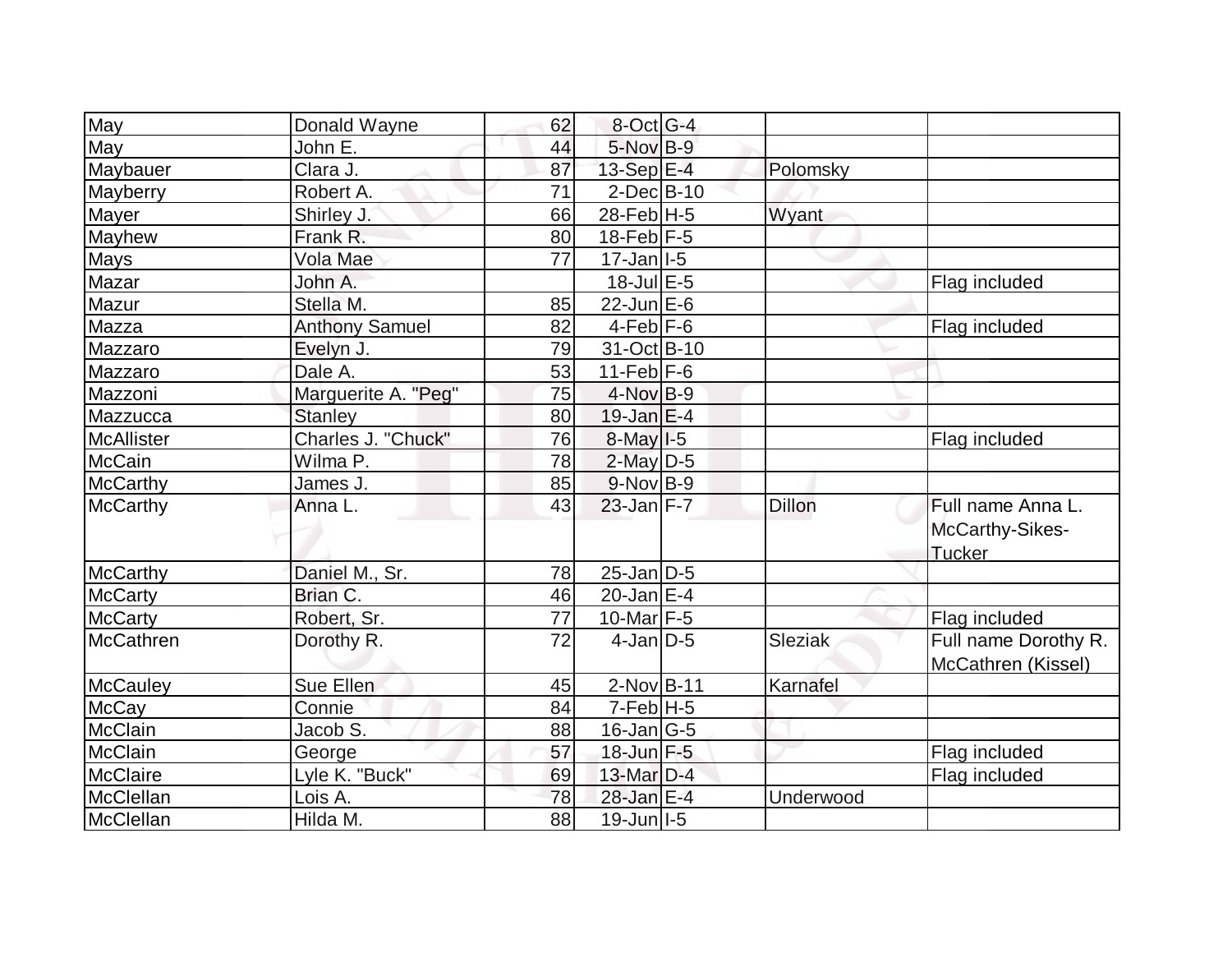| McClure          | Alvina B.              | 76     | 26-Oct B-11             |        |                                                  |
|------------------|------------------------|--------|-------------------------|--------|--------------------------------------------------|
| <b>McColley</b>  | Floyd C., Sr. "Ace"    | 66     | 16-Dec B-9              |        | Flag included                                    |
| <b>McCombs</b>   | Clara V.               | 79     | $5$ -Jun $H-5$          | Reid   |                                                  |
| McConnell        | John P. Jr.            | 80     | 25-Dec B-7              |        |                                                  |
| <b>McConnell</b> | Valerie Lynn           | 24     | 25-Aug F-4              |        |                                                  |
| McCord           | Sarah A.               | 81     | $21-Apr$ F-5            |        |                                                  |
| <b>McCormick</b> | Lisa Anne              | 29     | $3$ -Feb $E$ -6         |        |                                                  |
| <b>McCoy</b>     | Larry                  | 63     | $9-Apr$ $F-5$           |        |                                                  |
| <b>McCoy</b>     | Helen M.               | 67     | 23-Mar $E-6$            | Fuchs  |                                                  |
| <b>McCoy</b>     | Richard W., Sr. "Mac"  | 69     | 13-Nov B-11             |        |                                                  |
| McCoy            | Leo V., M. D.          | 97     | 30-Dec B-9              |        |                                                  |
| McCreight        | David G.               | 42     | 28-Dec B-9              |        |                                                  |
| McCulloch        | <b>Ethel Theresa</b>   |        | $5$ -Jul $E$ -3         |        |                                                  |
| McDaniel         | Hazel L.               | 84     | 27-Dec B-10             |        |                                                  |
| McDillion        | Edward R.              | 88     | $17$ -Feb $E-3$         |        |                                                  |
| McDowell         | <b>Charles William</b> | 68     | $4$ -Oct $E-4$          |        | Flag included                                    |
| McElfresh        | Helen M.               | 75     | $16$ -Jun $F-6$         | Hluska |                                                  |
| McElligott       | Elizabeth R. "Babe"    | 93     | $3$ -Jan $ G-6 $        |        | <b>Full name Elizabeth</b><br>(Henig) McElligott |
| McElmurry        | <b>Frances</b>         | 81     | $25$ -Dec $B$ -6        | Banas  |                                                  |
| McFadden         | Peggy                  | 70     | 29-Dec B-9              | Duhon  |                                                  |
| McFadden         | James F.               | 85     | $17-Apr$ <sup>1-6</sup> |        |                                                  |
| McFarland        | John Ryan              | 21     | $3-Sep$ E-5             |        | Picture included                                 |
| <b>McFee</b>     | Thomas E.              | 83     | $14$ -Aug $I$ -6        |        | Flag included                                    |
| McGee            | Hattie M.              | 89     | $23$ -Apr $F-8$         |        |                                                  |
| <b>McGinley</b>  | B. Ruth                | 82     | $11-Sep$ F-4            |        |                                                  |
| <b>McGinnis</b>  | William "Bill"         | 56     | 4-Aug F-5               |        |                                                  |
| <b>McGowen</b>   | Evelyn                 | 91     | $3$ -Jan $G-5$          |        | Full name Evelyn<br><b>Burden McGowen</b>        |
| McGowen          | Charles                | Infant | 29-Nov B-10             |        |                                                  |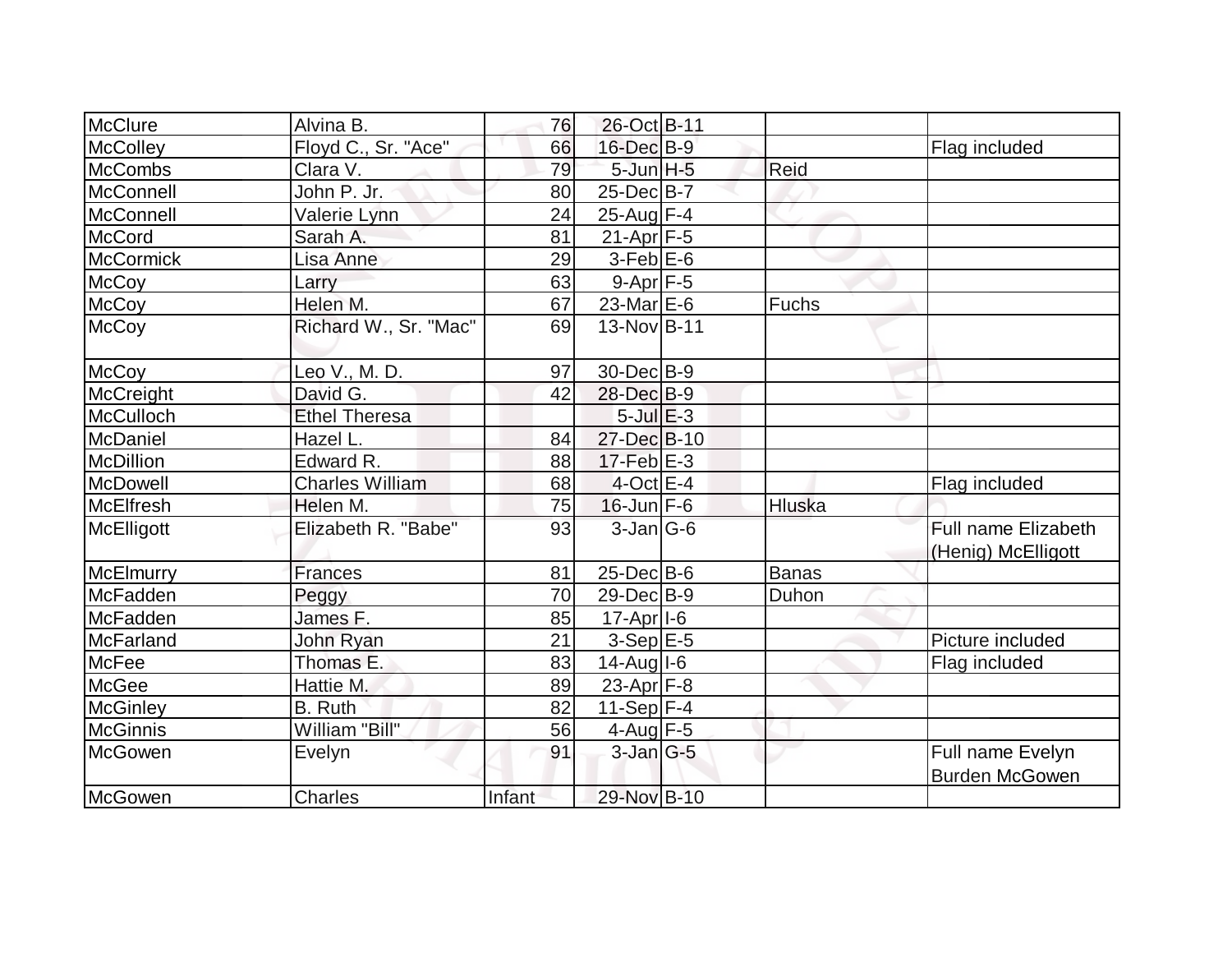| McGrath                        | Margaret               | 80             | $16$ -Feb $E-5$                        | Mancino        | Full name Margaret    |
|--------------------------------|------------------------|----------------|----------------------------------------|----------------|-----------------------|
|                                |                        |                |                                        |                | <b>McGrath</b>        |
|                                |                        |                |                                        |                | Mangiaracina          |
| McGrath                        | John H.                | 82             | $9$ -Mar $E$ -5                        |                | Flag included         |
| <b>McGrath</b>                 | <b>Kelly Elizabeth</b> | 13             | $13$ -Mar <sub><math> I-5</math></sub> |                |                       |
|                                | "Princess"             |                |                                        |                |                       |
| McGrath                        | Dorothy J.             | 74             | $4$ -Mar F-5                           |                |                       |
| <b>McGraw</b>                  | Arthur "Art"           | 88             | $9$ -Jan $F$ -5                        |                | Flag included         |
| McGregor                       | Luck                   | 89             | $13$ -Jun $ D-5$                       |                |                       |
| <b>McGuire</b>                 | Paul                   | 72             | $22$ -May $I - 5$                      |                |                       |
| McHargue                       | <b>Ozella</b>          | 67             | $26-Sep D-5$                           |                |                       |
| McHenry                        | Lillian F.             | 88             | $6$ -May $F-6$                         | Zaleta         |                       |
| McKenzie                       | Evelyn                 | 89             | $25$ -Jan $D-5$                        |                |                       |
| <b>McKinney</b>                | Clyde N.               | 83             | $9$ -Feb $E-3$                         |                | Flag included         |
| McKinney                       | <b>Barbara</b>         | 45             | $15$ -Jan $F-6$                        | <b>Sanders</b> | Picture included      |
| Mckinney                       | Mary G.                | 68             | $7-Feb$ H-6                            |                |                       |
| McKinney                       | Robert C.              | 53             | $31$ -Jan H-5                          |                |                       |
| McLaughlin                     | John C. "Jack"         | 75             | $25$ -Jan $D-5$                        |                | Picture included      |
| McMahan                        | Karen <sub>B.</sub>    | 59             | 22-Jul F-4                             |                |                       |
| <b>McMaster</b>                | June                   | 74             | $16$ -Jul $F - 7$                      | <b>Waters</b>  | Full name June Dilley |
|                                |                        |                |                                        |                | McMaster              |
| McMaster<br>McMillan           | Melvin L. "Mac"        | 71             | $2-Sep$ $E-4$<br>12-Mar $F-7$          |                |                       |
|                                | Ralph O. "Mac"         | 80             |                                        |                |                       |
| <b>McMinds</b>                 | Josephine M. "Jo"      | 96             | $11$ -Jan D-5                          |                | Picture included      |
| McMunn                         | Betty J.               | 79             | $4$ -JulD-5                            |                |                       |
| <b>McNair</b><br><b>McNair</b> | Wayne Donnell Jr.      | 22             | 17-Jun F-5                             |                |                       |
|                                | <b>Thomas</b>          | 87             | 16-Nov B-11                            |                |                       |
| McNamara                       | Madeline L.            | 93             | $8-Sep$ $E-4$                          |                |                       |
| McNaught                       | Jeanette Mary          |                | $9-Nov$ B-9                            | Zerr           |                       |
| <b>McNeil</b>                  | David                  | $\overline{7}$ | $17 - Jan$ <sup>1-5</sup>              |                | Picture included      |
| <b>McNeil</b>                  | Mary A.                | 72             | $8-Apr$ F-5                            |                |                       |
| McNew                          | Hayward L. "Mac"       | 73             | 1-May $G-9$                            |                | Flag included         |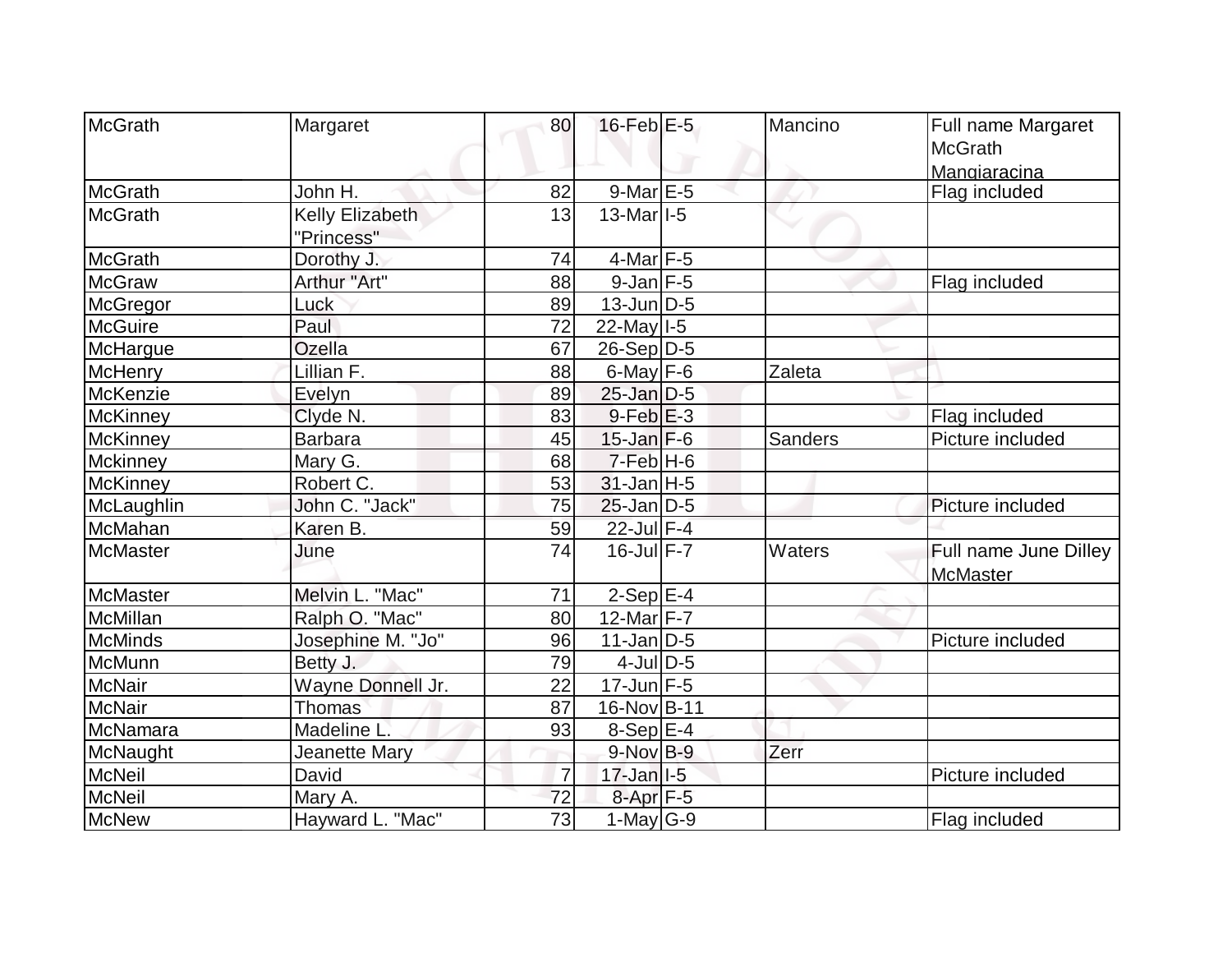| <b>McNew</b>   | Lee Etta             | 68 | 28-Sep E-5        |           |                                              |
|----------------|----------------------|----|-------------------|-----------|----------------------------------------------|
| <b>McNiece</b> | James Taylor         | 56 | $18$ -Jul $D-5$   |           |                                              |
| McPherson      | John Ronald "Ronnie" | 69 | $17 - Jun$ $F-6$  |           | Flag included                                |
| McQuere        | Kenneth G., Rev.     | 86 | $8$ -Oct G-5      |           |                                              |
| <b>McShane</b> | James E.             | 82 | 24-Mar F-5        |           |                                              |
| McWhirter      | <b>Doris Elaine</b>  | 73 | $21-Apr$ F-5      | Wardell   | <b>Doris Elaine</b><br>McWhirter (Welches)   |
| Meacham        | Darrell D.           | 55 | 30-Oct B-11       |           |                                              |
| Mead           | Joseph H.            | 71 | 24-Mar F-5        |           |                                              |
| Meade          | Robert C.            | 73 | 14-May $F-7$      |           |                                              |
| Meader         | Vaughn               | 68 | 30-Oct B-12       |           |                                              |
| Means          | Lois M.              | 84 | $27$ -Aug F-5     |           | Cross included                               |
| Mech           | Harry J.             | 82 | $17$ -Oct $D-6$   |           | Flag incuded                                 |
| Mech           | Jean L.              | 68 | $29$ -Jan $F-6$   | Snodgrass |                                              |
| Mechei         | Martha J., M. D.     | 55 | $26$ -Mar $ G-5 $ |           | Picture and<br>Physicians symbol<br>included |
| Mechnic        | Robert D.            | 57 | $13$ -Feb $E$ -6  |           |                                              |
| Mecklenburg    | Verna                | 98 | $8-Sep$ $E-4$     |           |                                              |
| Medley         | <b>Mary Louise</b>   | 82 | $16$ -Apr $F$ -6  |           |                                              |
| Medved         | Paul F.              | 80 | $6$ -May $F-6$    |           |                                              |
| Meekma         | Harold J. (Bud)      | 81 | $28$ -Jan F-6     |           | Flag included                                |
| <b>Meeks</b>   | Lawrence             | 83 | $4$ -Oct $E-4$    |           |                                              |
| Megales        | <b>Bessie</b>        | 92 | $17$ -Nov B-9     |           |                                              |
| Mehan          | Josephine "Jo"       | 90 | $29$ -Jun $E-6$   |           |                                              |
| Mehan          | John J. "Jack"       | 61 | $29$ -Feb $ D-5$  |           |                                              |
| Mele           | Edna Lois            | 76 | $7$ -Oct $E-4$    |           |                                              |
| <b>Melton</b>  | Jimmie P.            | 75 | $13$ -Jan $E-6$   |           |                                              |
| Melton         | <b>Frances Faye</b>  | 77 | $14-Sep$ $E-5$    |           |                                              |
| Melton         | Marjie R.            | 91 | $21$ -Jan F-6     |           |                                              |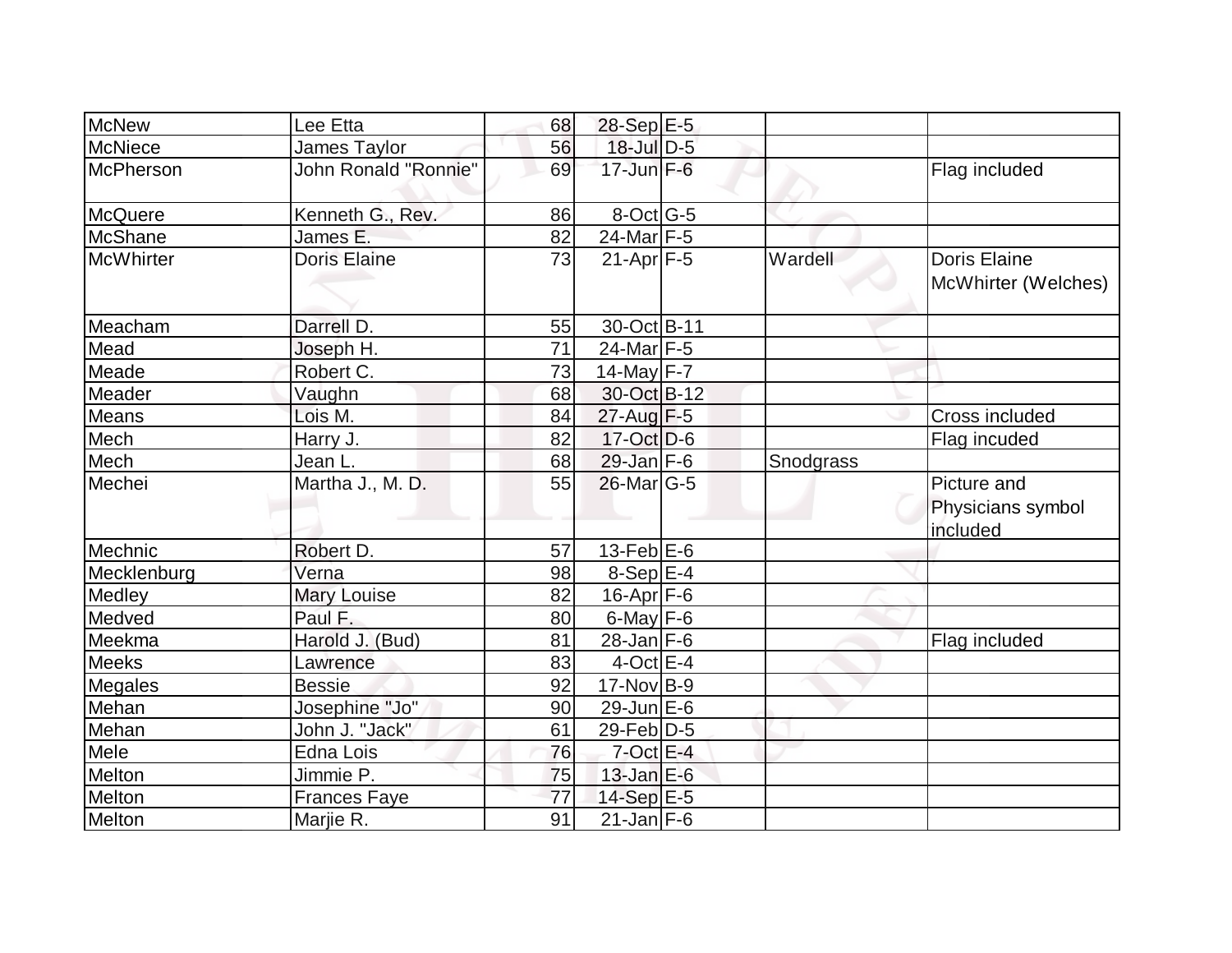| Melton           | Margaret V.           | 71 | $3$ -Jun $E-5$    |          |                        |
|------------------|-----------------------|----|-------------------|----------|------------------------|
| Melton           | Rosemarie K.          | 71 | $9$ -Feb $E-3$    |          |                        |
| Melvin           | Arthur J.             | 54 | $14$ -Apr $F-5$   |          | Flag included          |
| Mendez           | Francisco "Frank"     | 50 | $1-Mar$ $E-2$     |          |                        |
| Mendoza          | Cheryl L.             | 56 | $4$ -Feb $F-6$    |          |                        |
| Mendoza          | Ismael "Smiley'       | 74 | $12$ -Jul $E-3$   |          | Flag included          |
| Mendoza          | Eusebio, Sr.          | 80 | $9$ -Jan $F-5$    |          |                        |
| Mengon           | Bessie K.             | 73 | $23$ -May $E-3$   | Paragina |                        |
| <b>Meppelink</b> | Bertha M.             | 93 | $2$ -Jul $F-4$    |          |                        |
| Mercado          | Maria Candida         | 90 | $28$ -Jan F-6     |          |                        |
| Mercer           | Ronald "Butchy"       | 47 | 21-Nov B-10       |          |                        |
| Mercer           | <b>Bertha</b>         | 93 | $10$ -Dec $ B-9 $ |          |                        |
| Mercier          | Helen M.              | 95 | $21-Apr$ F-5      | Pedersen | Full name Helen M.     |
|                  |                       |    |                   |          | <b>Leonard Mercier</b> |
| Meredith         | Ricky D.              | 44 | 14-Apr F-6        |          |                        |
| <b>Merkel</b>    | John V.               | 83 | $9$ -Dec $B$ -9   |          | Flag included          |
| <b>Merkel</b>    | Ethel M.              | 84 | 19-Dec B-10       |          |                        |
| <b>Merkelis</b>  | Mark E.               | 54 | $11-Nov B-9$      |          |                        |
| Meronek          | Andrew                | 88 | 26-Oct B-11       |          | <b>Father Andrew</b>   |
|                  |                       |    |                   |          | Meronek O.F. M.        |
| <b>Merrick</b>   | <b>Emmett Patrick</b> | 77 | 28-Oct B-9        |          | Flag included          |
| Mervine          | Marie A.              | 87 | $11$ -Mar F-6     |          |                        |
| Messman          | Fred Walter, Jr.      | 70 | 14-Apr F-6        |          |                        |
| Metcalf          | Kathleen              | 94 | $28$ -Jun $E-3$   |          |                        |
| Metsch           | Eugene                | 71 | $17 - Dec$ B-7    |          |                        |
| Metzinger        | Theresa J.            | 35 | $3-Dec B-9$       |          |                        |
| Meyer            | Leslie H.             | 93 | $22$ -Jun $E-6$   |          |                        |
| <b>Meyer</b>     | Marie A.              | 81 | $5$ -Aug $F-4$    | Homco    |                        |
| <b>Meyer</b>     | Ruth LaVerne          | 94 | $3-Feb$ E-6       |          |                        |
| Meyer            | Shirley M.            | 75 | 9-Oct I-5         |          |                        |
| <b>Meyer</b>     | Beverly M.            | 71 | $6$ -Jul $E-4$    | Gerike   |                        |
| Meyer            | Thomas P. "Tom"       | 75 | $25$ -Nov $ B-5$  |          | Flag included          |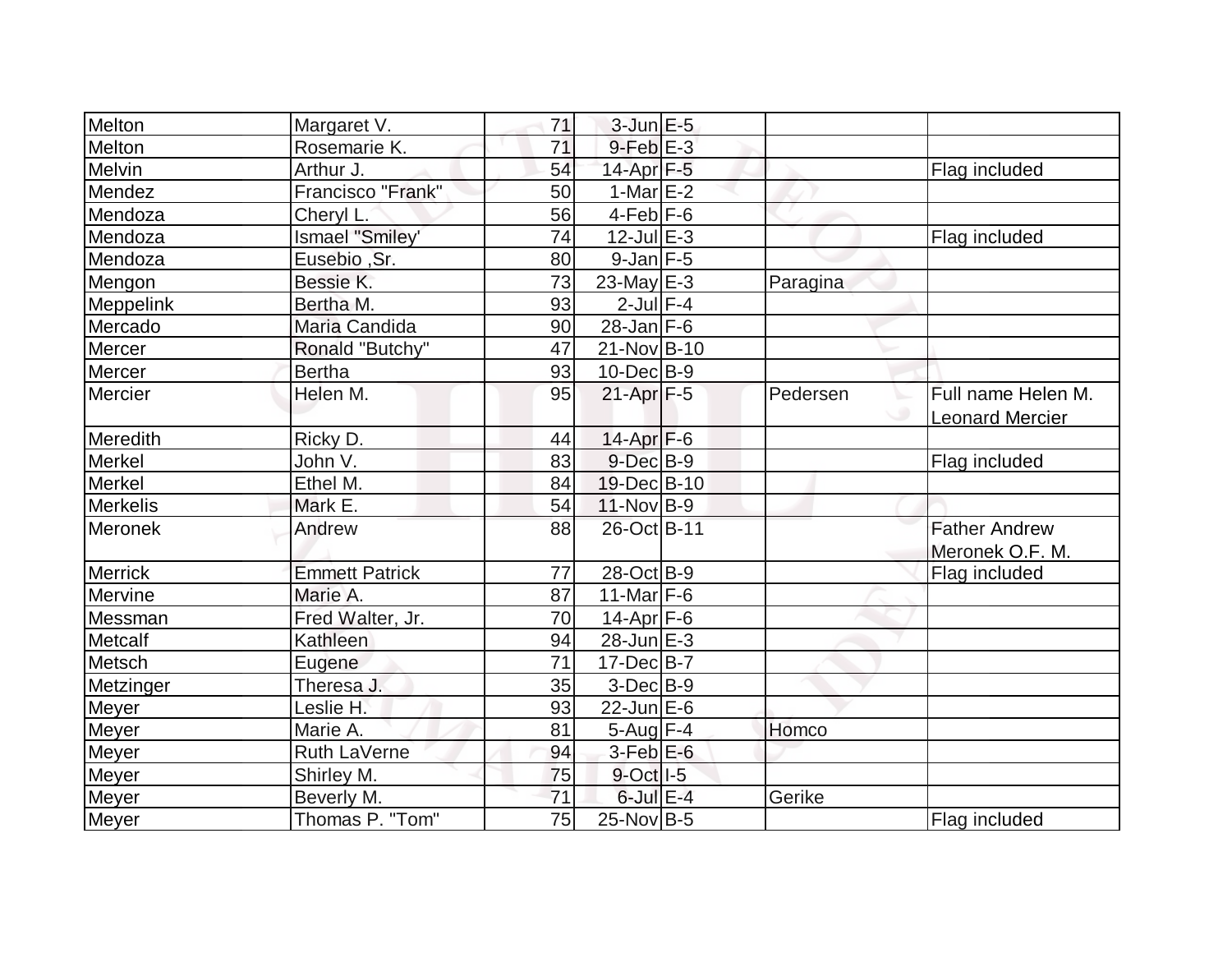| Meyer            | Francis D.           | 97 | 1-Mar $E-2$           |           |                   |
|------------------|----------------------|----|-----------------------|-----------|-------------------|
| <b>Meyer</b>     | Edward J.            | 83 | 21-Jun E-5            |           | Flag included     |
| Meyer            | Russel C.            | 91 | $2$ -Aug E-4          |           |                   |
| <b>Meyers</b>    | Evelyn               | 95 | $2-Sep$ E-5           |           |                   |
| Meylon           | Alexander "Al"       | 83 | $23$ -Mar $E-6$       |           | Flag included     |
| Meyne            | Ronald L.            | 60 | 30-Mar <sub>E-5</sub> |           |                   |
| Michael          | Edgar H.             | 82 | $7 - Aug$ $1 - 5$     |           |                   |
| Michalik         | Josephine T.         |    | 21-Nov B-10           | Stachon   |                   |
| <b>Michiaels</b> | Helen                | 84 | $12$ -Oct $E - 5$     |           |                   |
| Michna           | Emil C.              | 77 | $24-Sep$ F-4          |           |                   |
| Michno           | Catherine            | 94 | $4$ -Apr $D-5$        |           |                   |
| Mickey           | Ruth M.              |    | $22$ -Mar $E-4$       | Nahler    | Flag included     |
| Midkoff          | <b>Victor Layton</b> | 54 | 16-Nov B-12           |           |                   |
| Miecznikowski    | Anthony              |    | $8$ -Aug $D$ -5       |           |                   |
| Miela            | Lenord D.            |    | $7-NovB-9$            |           | Flag included     |
| <b>Miers</b>     | Joseph S., Jr.       | 74 | $11$ -Jun F-7         |           |                   |
| Mihalic          | Michael John, Sr.    | 80 | 31-Aug E-5            |           |                   |
| Mihalic          | John                 | 94 | $18$ -Jun $F-5$       |           |                   |
| Mihalik          | John A.              | 88 | $11$ -May D-5         |           | Flag included     |
| Mihalo           | Mary                 | 89 | $6$ -May $F-6$        | Halajcsik |                   |
| Mikich           | Mary "Mome"          | 73 | $17-Feb$ $E-3$        |           |                   |
| <b>Mikler</b>    | Jennie "Mom"         | 82 | $9-Aug$ $E-3$         |           |                   |
|                  | "Grandma Baba"       |    |                       |           |                   |
| <b>Mikler</b>    | Pamela J.            | 61 | $19$ -May $D-5$       |           |                   |
| <b>Miklos</b>    | George Jr.           | 89 | $2-Apr$ F-5           |           |                   |
| Mikolosko        | George "Sarg"        | 79 | 13-Mar I-5            |           | Flag included     |
| Miksich          | Gertrude F.          | 84 | $14$ -Apr $F$ -5      |           |                   |
| <b>Miksis</b>    | <b>Sheila</b>        | 58 | 29-Nov B-10           |           | Full name Sheila  |
|                  |                      |    |                       |           | (Volkmann) Miksis |
| Mikulich         | Henry J.             | 75 | 13-Oct F-5            |           |                   |
| Milacki          | Nancy M.             | 68 | 15-Dec B-8            |           |                   |
| Milakovic        | Joyce Ruth           | 83 | 23-Oct   I-6          |           |                   |
|                  |                      |    |                       |           |                   |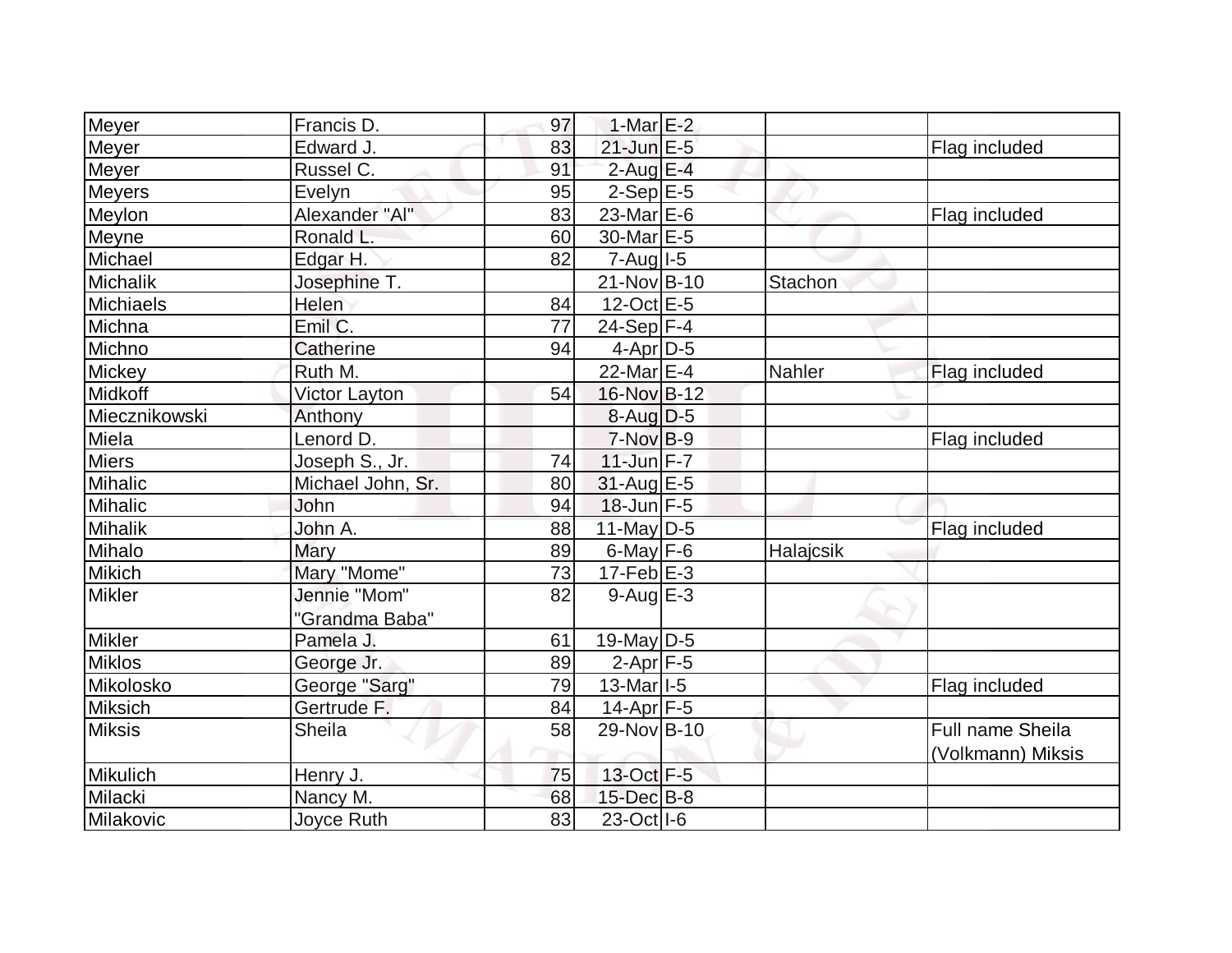| Milanovich    | Joseph                          | 73  | $15$ -Jan $F-6$             |              | Cross included   |
|---------------|---------------------------------|-----|-----------------------------|--------------|------------------|
| Milazzo       | Jennie                          | 85  | $3$ -Oct $D-6$              | Milkovich    |                  |
| <b>Milch</b>  | Olivia A.                       | 78  | 20-Jul E-4                  | Evon         |                  |
| <b>Miles</b>  | Ken Glen                        | 40  | $22$ -Jun $E-7$             |              | Picture included |
| <b>Miles</b>  | Jane "Janette"                  | 77  | $2$ -Jan $ G-6 $            | <b>Dobis</b> |                  |
| Milhahn       | Marguerite I.                   | 99  | 12-May $F-5$                |              |                  |
| <b>Milich</b> | Peter                           | 88  | $13$ -Jun $ D-5$            |              | Cross included   |
| Milkowski     | Richard T.                      | 68  | 26-May F-5                  |              |                  |
| Millender     | Donald L., Sr.                  | 71  | $10$ -Jul $\overline{G}$ -5 |              |                  |
| <b>Miller</b> | <b>Duane Charles</b>            | 71  | $10$ -Dec $ B-9 $           |              |                  |
| Miller        | Timothy R. "Tic"                | 45  | 28-Mar <sub>D-5</sub>       |              |                  |
| <b>Miller</b> | Evelyn E.                       | 95  | 13-Aug F-5                  |              | Picture included |
| <b>Miller</b> | Paula K.                        | 43  | 10-Dec B-9                  |              |                  |
| Miller        | Margaret H.                     | 95  | $25$ -Jul $D-5$             | Fick         |                  |
| <b>Miller</b> | <b>Russell Gerald "Jerry"</b>   |     | $3-Oct$ D-6                 |              | Flag included    |
| <b>Miller</b> | Henry W.                        | 83  | $4$ -Jan $D-5$              |              |                  |
| <b>Miller</b> | Myra Jo                         |     | $22$ -Aug D-5               |              |                  |
| <b>Miller</b> | George B.                       | 48  | 26-May F-5                  |              | Picture included |
| <b>Miller</b> | Ann                             | 93  | $8$ -Jun $E$ -6             | Elo          |                  |
| <b>Miller</b> | Richard K.                      | 51  | 27-Aug F-5                  |              |                  |
| <b>Miller</b> | Orenthous "O.J."<br>"Rent"      | 51  | $13-Oct$ F-5                |              | Picture included |
| <b>Miller</b> | <b>David Charles</b>            | 56  | 13-Nov B-11                 |              |                  |
| Miller        | Melvin                          | 84  | 28-Dec B-10                 |              |                  |
| <b>Miller</b> | <b>Beverly Jeanne</b><br>"Jean" | 83  | $4$ -JulD-5                 |              |                  |
| <b>Miller</b> | Anthony J. "Tony"               | 29  | $12$ -Jul $E-3$             |              |                  |
| <b>Miller</b> | <b>Charles</b>                  | 74  | $21-Apr$ F-5                |              | Flag included    |
| Miller        | Clarence H.                     | 82  | 19-Dec B-10                 |              |                  |
| <b>Miller</b> | Gladys Ingram                   | 101 | $9-Nov$ B-9                 |              |                  |
| Miller        | Eli W.                          | 86  | $25$ -Apr $ D-5$            |              | Flag included    |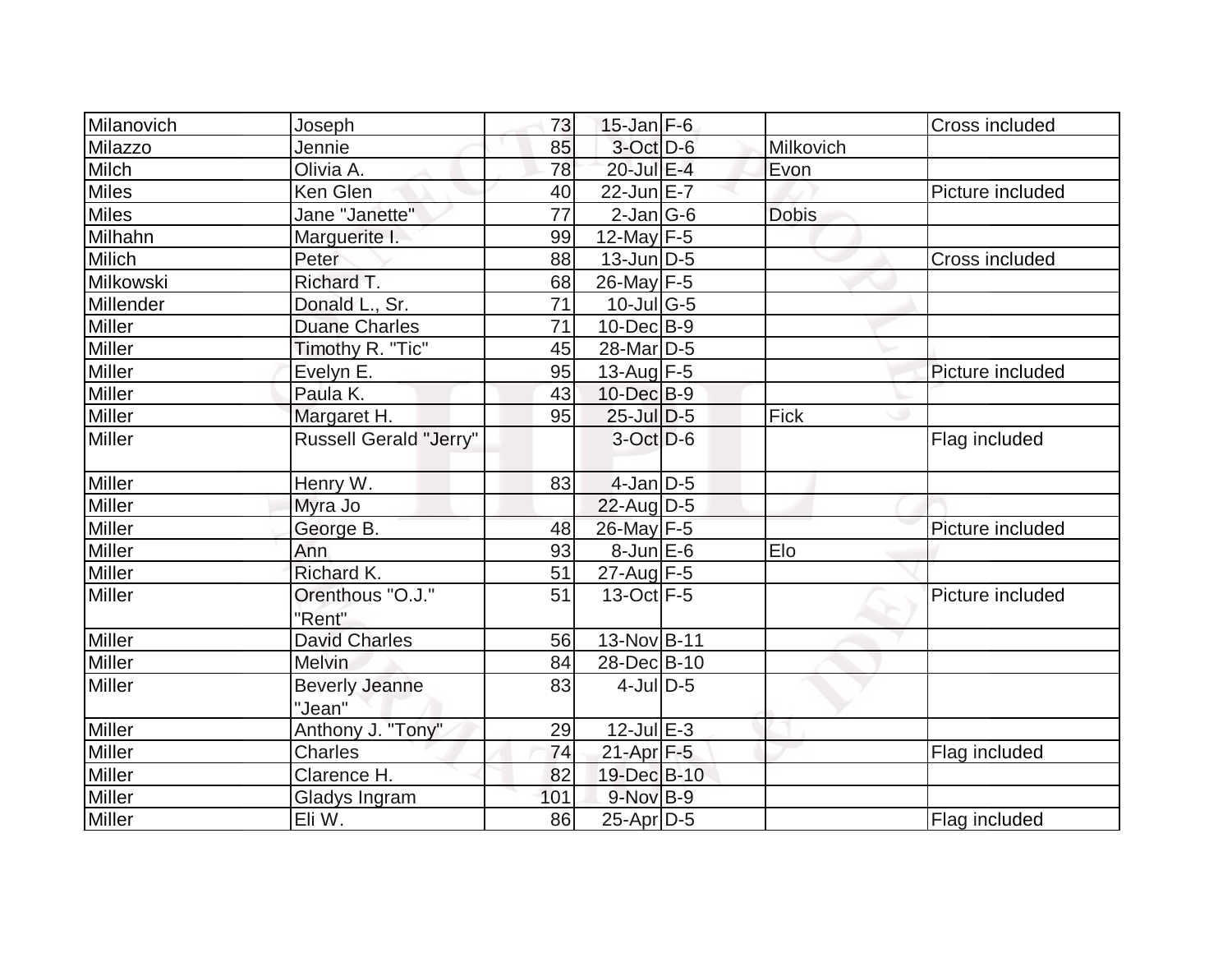|                 | Kenneth C.              |    |                        |               |                      |
|-----------------|-------------------------|----|------------------------|---------------|----------------------|
| Miller          |                         | 79 | $25$ -Apr $D-5$        |               | Flag included        |
| Miller          | Dianne R.               | 55 | $1$ -Jan $F - 5$       | <b>Kusbel</b> | Picture included     |
| <b>Miller</b>   | Vivian Marthella        | 71 | $29$ -Jan $F-6$        | Hubble        |                      |
| Miller          | Dorothy L.              | 87 | $19$ -Aug F-4          |               | Full name Dorothy L. |
|                 |                         |    |                        |               | (Wasserman) Miller   |
| Millington      | Agnes                   | 90 | 11-Nov B-10            |               |                      |
| <b>Millis</b>   | Andrew R.               | 20 | 26-Dec B-10            |               |                      |
| <b>Mills</b>    | Willie "Juanita"        | 85 | 12-Feb $F-5$           |               | Willie Mills (Yates) |
| <b>Mills</b>    | Jessie                  | 91 | $22$ -Aug $D-5$        |               |                      |
| <b>Mills</b>    | <b>Roy Laddie</b>       | 64 | $5-Sep D-5$            |               |                      |
| <b>Mills</b>    | <b>Florence Lucille</b> | 80 | $31$ -May E-3          |               |                      |
| <b>Mills</b>    | Mabel F.                | 75 | 22-Aug $D-5$           | Skomp         |                      |
| Mills (Radloff) | Elsie Anna Paula        | 94 | 8-Nov B-10             |               |                      |
| Millsap         | Josphine A.             | 80 | 11-Mar $F-6$           |               |                      |
| Millsap         | Lester                  | 93 | 30-Mar <sub>IE-5</sub> |               |                      |
| Milne           | Juanita                 | 68 | $16$ -Jul $F - 7$      |               |                      |
| Milosevich      | Doris M.                | 85 | $15$ -Jan $F-6$        | Komenick      | Cross included       |
| Min             | Keith, M.D. (Kunik)     | 61 | $4-Apr$ D-5            |               |                      |
| Minard          | <b>Gladys "Marie"</b>   | 69 | 17-Nov B-10            |               |                      |
| Mindas          | George                  | 82 | 18-May $E-6$           |               |                      |
| Minelli         | Jennie C.               | 92 | 28-Aug I-4             |               |                      |
| <b>Miner</b>    | Cora A.                 | 52 | $14-Sep$ E-5           |               |                      |
| Miniuk          | Anthony S.              | 78 | 12-Aug F-4             |               | Flag included        |
| Minnick         | Andrew D.               | 76 | $1-Auq$ D-5            |               |                      |
| Minniefield     | James Sr.               | 87 | $8$ -Mar $E - 4$       |               |                      |
| <b>Minton</b>   | Robert Fred, Sr.        | 73 | 14-Feb <sup>1-5</sup>  |               |                      |
| Mirabelli       | Edmund R.               | 80 | $4$ -May E-5           |               | Flag included        |
| Miranda         | Angelique M. "Angie"    | 39 | $2$ -Aug $E-4$         |               | Flag included        |
|                 |                         |    |                        |               |                      |
| Miranda         | Rudolfo "Lolo"          | 71 | $10$ -Jul G-5          |               |                      |
| Miranda         | Armando                 | 50 | $3$ -Feb $E - 5$       |               |                      |
| Mish            | Jean C.                 | 83 | $27$ -Jun $D$ -6       | Bernacki      |                      |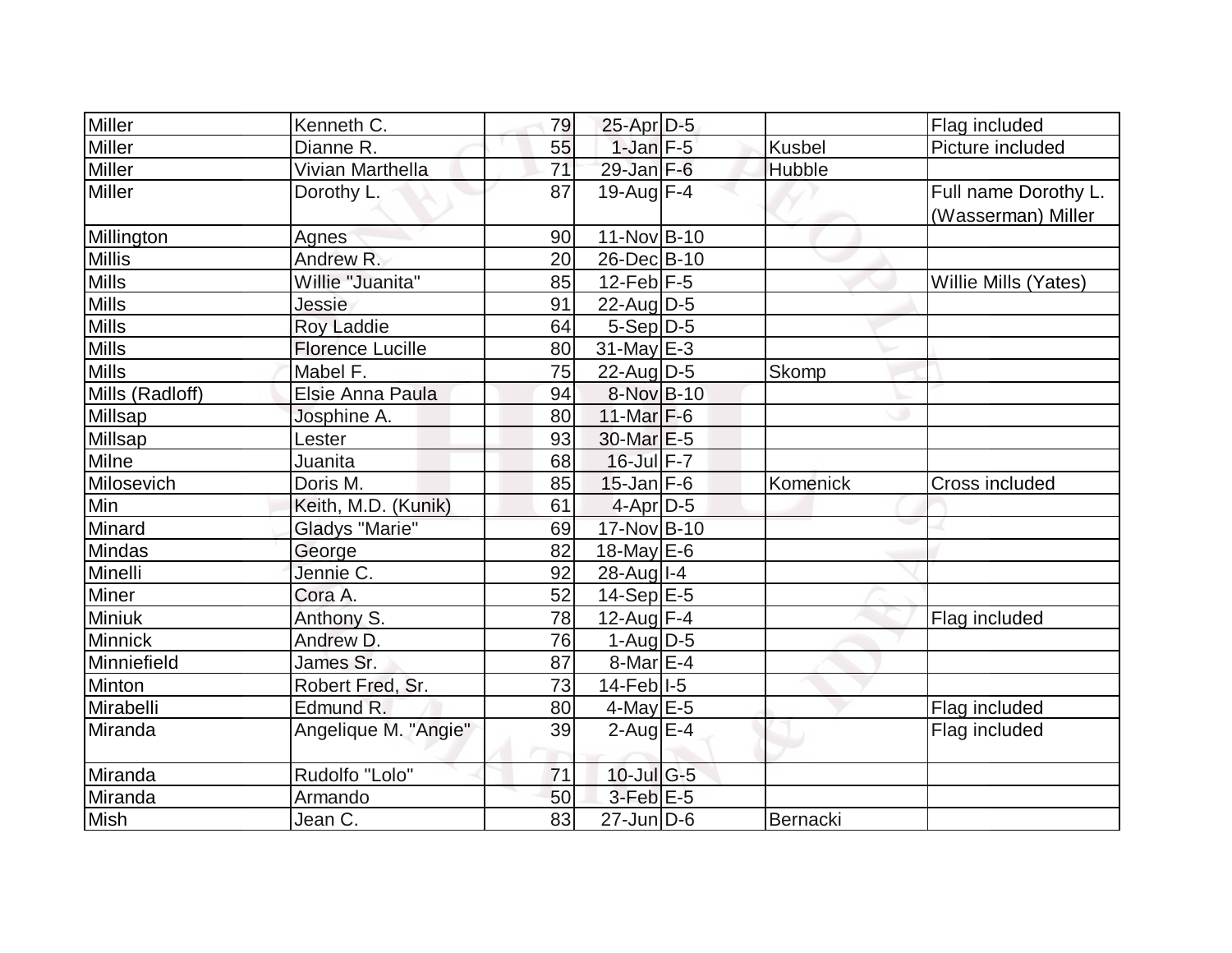| Misiaveg          | Jeremy                | 23 | 30-Mar E-6              |             |                                  |
|-------------------|-----------------------|----|-------------------------|-------------|----------------------------------|
| <b>Misiolek</b>   | Walter J.             | 88 | $25-Sep$ <sup>1-4</sup> |             | Flag included                    |
| <b>Miskimins</b>  | Leona J.              | 88 | $1-May$ <sub>G-9</sub>  |             |                                  |
| Mistovich         | Robert, Sr.           | 85 | $17 - Dec$ B-7          |             | <b>Cross included</b>            |
| Mitchell          | Charlie L.            | 70 | $4$ -Aug F-5            |             | Flag included                    |
| Mitchell          | Geannine A.           |    | $2$ -Mar $E$ -6         |             |                                  |
| Mitchell          | <b>Beulah Mae</b>     | 74 | $26-Sep D-5$            |             |                                  |
| Mitchell          | William E.            | 78 | 11-Nov B-10             |             | Flag included                    |
| Mitchell          | Richard N.            | 85 | $6$ -May $F-6$          |             | Flag included                    |
| Mitchell          | William O'Dell "Bill" |    | 12-Mar $F-7$            |             |                                  |
| Mitchell          | Edward                | 78 | $16$ -Dec $B$ -8        |             |                                  |
| Mitchell          | Rex M.                | 80 | 29-May   I-5            |             | Pastor Rex M.<br><b>Mitchell</b> |
| Mitchell          | Robert M.             | 90 | $1-Aug D-5$             |             | Flag included                    |
| Mitrovich         | Smelia R.             | 89 | $29$ -Jun $E-6$         | Radenkovich |                                  |
| Mizgate           | Stanley J.            | 83 | 21-Oct F-4              |             |                                  |
| <b>Mlacak</b>     | <b>Bertha</b>         | 98 | $5$ -Jan $E-4$          |             | (Bernice Massack)                |
| MIcoch            | Eleanor S.            | 78 | $12$ -Jan $E-3$         | Marczewski  |                                  |
| <b>Mlynarczyk</b> | Mary S.               | 87 | 24-Oct D-5              | Cap         |                                  |
| Mobley            | Eula M.               |    | 21-Mar <sub>D</sub> -7  |             |                                  |
| Modjeski          | Leonard R.            | 83 | 30-Dec B-9              |             | Flag included                    |
| Modrowski         | Roman S., Sr.         | 84 | $2$ -Nov $ B-11$        |             | Flag included                    |
| Moench            | Ernest W.             | 82 | $17$ -May E-3           |             | Flag included                    |
| <b>Moffett</b>    | Lorraine E.           | 86 | $15$ -Jul $F-6$         |             |                                  |
| Moffett           | Ruby                  | 93 | $2$ -May $D$ -6         | Stephenson  |                                  |
| <b>Moffitt</b>    | Irvin L.              | 91 | 28-Nov B-11             |             |                                  |
| Mogck             | <b>Kellen Douglas</b> | 18 | $10$ -Feb $E$ -6        |             |                                  |
| Mokrzycki         | Helen T.              | 88 | $5$ -Jan $E-3$          |             |                                  |
| Mola              | Tony                  | 90 | 23-Nov B-11             |             |                                  |
| Molenda           | Dorothy J.            | 78 | 15-Mar E-4              |             | Cross included                   |
| Molenda           | Edward W. "Pete"      | 81 | 14-May F-7              |             | Flag and Picture<br>included     |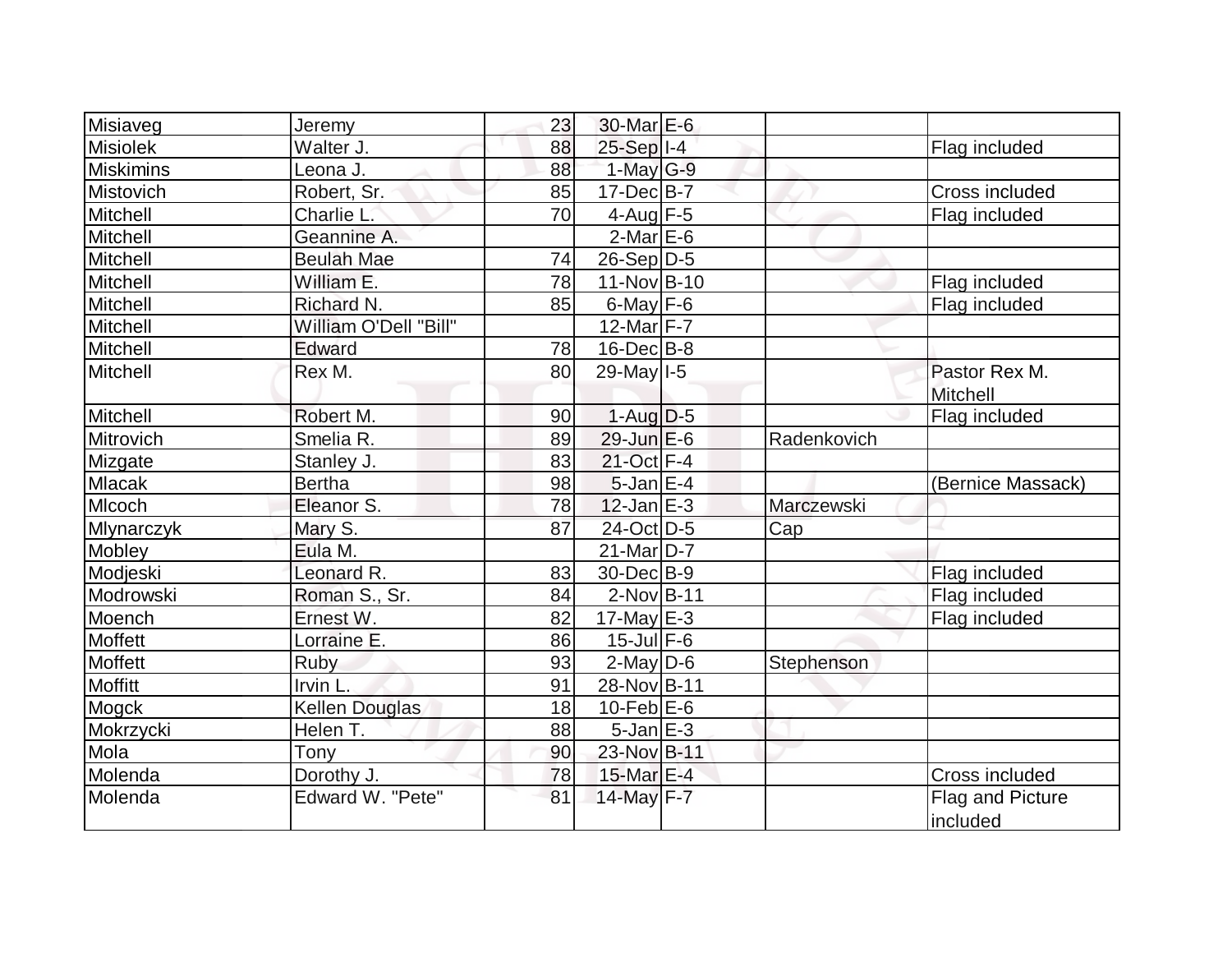| Molinaro       | Lillian J.                | 91 | $18$ -Jan D-5           |                |                                   |
|----------------|---------------------------|----|-------------------------|----------------|-----------------------------------|
| Moline         | Carol Ann                 | 44 | 20-Nov B-12             | Olson          |                                   |
| Moll           | Eleanore H.               | 76 | $16$ -Jul $F - 7$       | Jerzak         |                                   |
| Mollo          | Samuel                    | 91 | 30-Aug E-3              |                |                                   |
| Mollo          | Marie E.                  | 86 | $2$ -Mar $E$ -6         |                |                                   |
| Molnar         | William S.                | 78 | $12$ -Oct $E - 5$       |                | Flag included                     |
| Molson         | Pauline A.                | 64 | 23-Mar <sub>IE</sub> -6 | Petyo          |                                   |
| Monahan        | Marietta                  | 96 | $23$ -Jul $F-5$         |                |                                   |
| Moncado        | James D.                  | 61 | $25$ -Nov B-6           |                | Flag included                     |
| Monea<br>Anne  |                           |    | $3-Mar$ F-4             | Medrea         |                                   |
| Monnier        | Joshua E.                 | 24 | $6$ -Oct $F-5$          |                |                                   |
| Monroe         | Christopher "Chris"       | 88 | 17-Nov B-10             |                |                                   |
| Montalvo       | <b>Juan Cuevas</b>        | 92 | 18-Aug F-5              |                |                                   |
| Montemayor     | Benjamin Jr. "Ben"        | 31 | $4$ -Aug $F-5$          |                | Picture included                  |
| Montgomery     | Yule D.                   | 86 | 15-Mar $E-4$            |                |                                   |
| Montgomery     | Theda M.                  | 85 | $16$ -Apr $F$ -6        | <b>Boswell</b> |                                   |
| Moolenaar      | Doris May                 | 77 | 18-Aug $F-5$            |                |                                   |
| Moon           | Nedalka                   | 45 | $21-Sep$ <sup>E-5</sup> |                | (Suzie Toneff)                    |
| Mooney         | Juanita C.                | 83 | $2$ -Jan $ G-6 $        |                | Picture included                  |
| Moor           | Kenneth C., Sr.           | 79 | $31$ -Aug $E-5$         |                | Flag included                     |
| Moore<br>Amy   |                           | 44 | $1-Feb D-6$             | Switalski      |                                   |
| Moore          | Hedwig "Ida"              | 87 | $17-Feb$ $E-3$          |                |                                   |
| Moore          | Zachary Quentin<br>"Zach" | 43 | $12-Sep D-6$            |                |                                   |
| Moore          | Bertha M.                 | 86 | 18-Feb $F-5$            |                |                                   |
| Moore          | Marilyn P.                | 80 | 28-Feb H-5              |                |                                   |
| Moore          | Gordon <sub>N.</sub>      | 66 | $10$ -Jul G-5           |                | Flag included                     |
| Moore          | Evelyn A.                 | 81 | $1-Dec$ B-10            | Judy           | Full name Evelyn a.<br>Beck-Moore |
| Moore          | <b>Evelyn Louise</b>      | 83 | 8-Jun E-6               |                |                                   |
| Moore<br>Selma |                           |    | $9$ -Feb $E-4$          | Keel           |                                   |
| Ruby<br>Moore  |                           | 80 | $11-Nov B-9$            |                |                                   |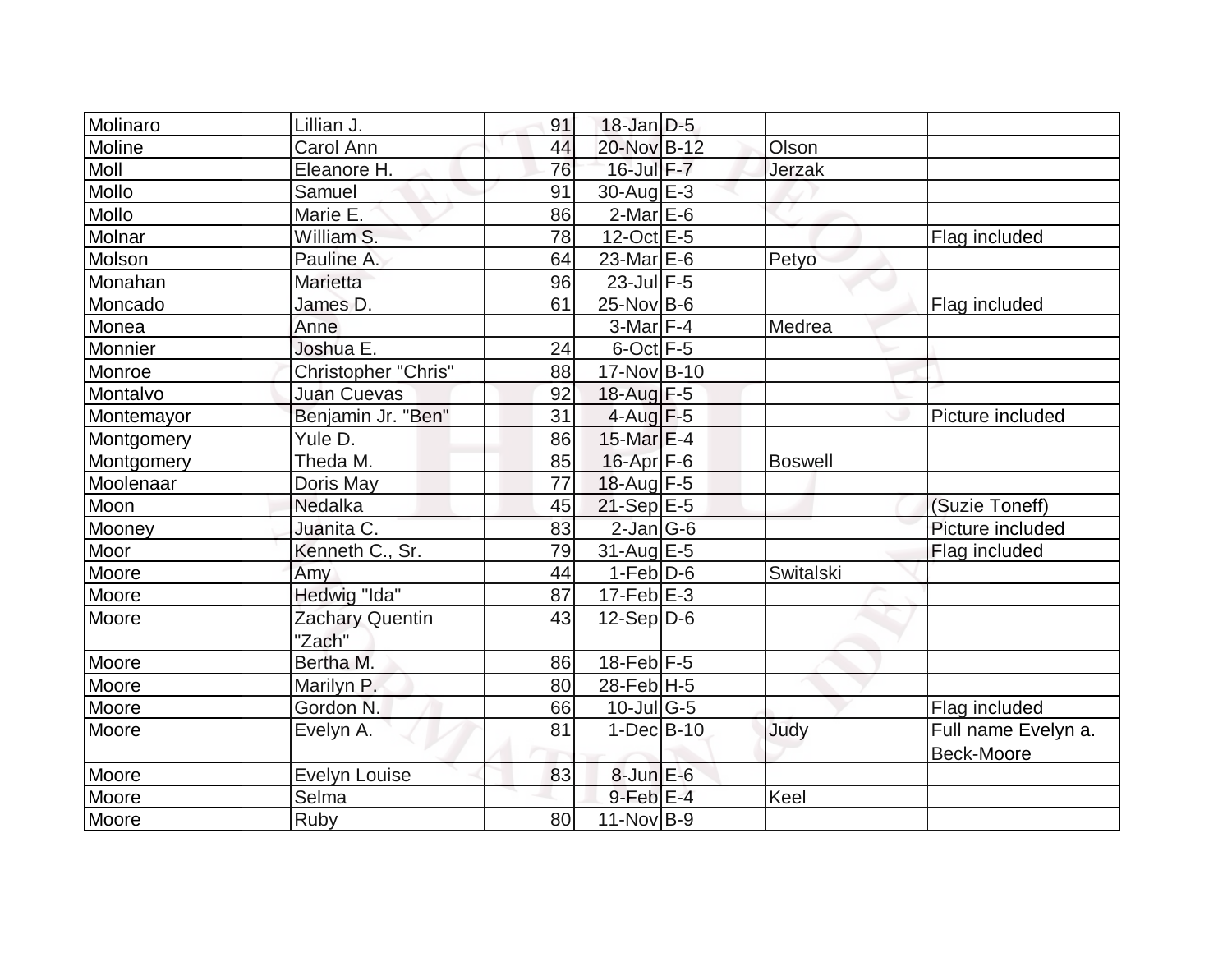| Moore          | Virginia M.                 | 80              | $24-Sep$ F-4              |                 |               |
|----------------|-----------------------------|-----------------|---------------------------|-----------------|---------------|
| Moore          | Richard G.                  | 42              | $13$ -Jan $E-6$           |                 |               |
| <b>Morales</b> | Jose                        | 99              | 13-Dec B-9                |                 |               |
| <b>Morales</b> | Donna                       | 75              | $12-Sep D-6$              | <b>Stimpert</b> |               |
| <b>Mores</b>   | <b>Donald Michael</b>       | 51              | 28-Oct B-9                |                 |               |
| <b>Mores</b>   | Dennis J.                   | 60              | $24$ -Jan H-4             |                 | Flag included |
| Morgan         | June M.                     |                 | $2-Sep$ $E-5$             |                 |               |
| Morgan         | <b>Delores</b>              | 61              | $5$ -Jan $E-4$            | Sanson          |               |
| Morgan         | <b>Joy Ann</b>              | 51              | $3$ -Jun $E$ -5           |                 |               |
| Morgan         | Irene J.                    | 74              | 23-Nov B-11               |                 |               |
| Morgan         | Loretta "Lori"              | 79              | $7$ -May $F-6$            | Weidman         |               |
| Morgan         | June M.                     | 75              | $9$ -Mar $E - 5$          |                 |               |
| Morley         | <b>Colin Godfrey Dennis</b> | 62              | $18$ -Feb $F-5$           |                 |               |
|                |                             |                 |                           | ی               |               |
| <b>Morris</b>  | Walter F., Jr.              | 80              | $15-Sep$ $E-5$            |                 |               |
| <b>Morris</b>  | Robert Lee "Moe"            | 57              | $6$ -Jul $E-4$            |                 |               |
| <b>Morris</b>  | William Jr. "Kojak"         | 58              | $13-Oct$ F-5              |                 |               |
| <b>Morris</b>  | <b>Annette Laverne</b>      | 50              | $2-Sep$ E-5               |                 |               |
| <b>Morris</b>  | George R.                   | 70              | 16-Nov B-12               |                 | Flag included |
| <b>Morris</b>  | Lowell "Tom"                | 61              | $5$ -Jan $E-4$            |                 |               |
| <b>Morris</b>  | <b>Robert Raymond</b>       | 79              | $20$ -Jun $D-5$           |                 |               |
| <b>Morris</b>  | James H. "Skip"             | 81              | $31$ -Aug E-6             |                 | Flag included |
| <b>Morris</b>  | <b>Betty Maxine</b>         | 78              | $2$ -Feb $E$ -4           | Rodgers         |               |
| <b>Morris</b>  | Rose "Woo Woo"              | 89              | $1-Apr$ E-6               |                 |               |
| <b>Morris</b>  | Rae D.                      | 66              | 10-Dec B-10               |                 |               |
| Morrison       | Margaret S.                 | 68              | 4-Apr D-5                 | Head            |               |
| Morrison       | <b>Carol Anne</b>           | 70              | $1$ -Jan $F-5$            | <b>Rife</b>     |               |
| <b>Morrow</b>  | Johnanna Rose               | 86              | $17 - Jan$ <sup>1-6</sup> |                 |               |
| Mortimer       | Kenneth                     | 81              | $21$ -Feb $ I-5 $         |                 |               |
| Moser          | Joseph P.                   | 85              | $6$ -Jul $E-3$            |                 | Flag included |
| Moser          | Amee M.                     | 78              | 29-Dec B-9                |                 |               |
| <b>Moses</b>   | George S.                   | $\overline{72}$ | 22-Nov B-10               |                 |               |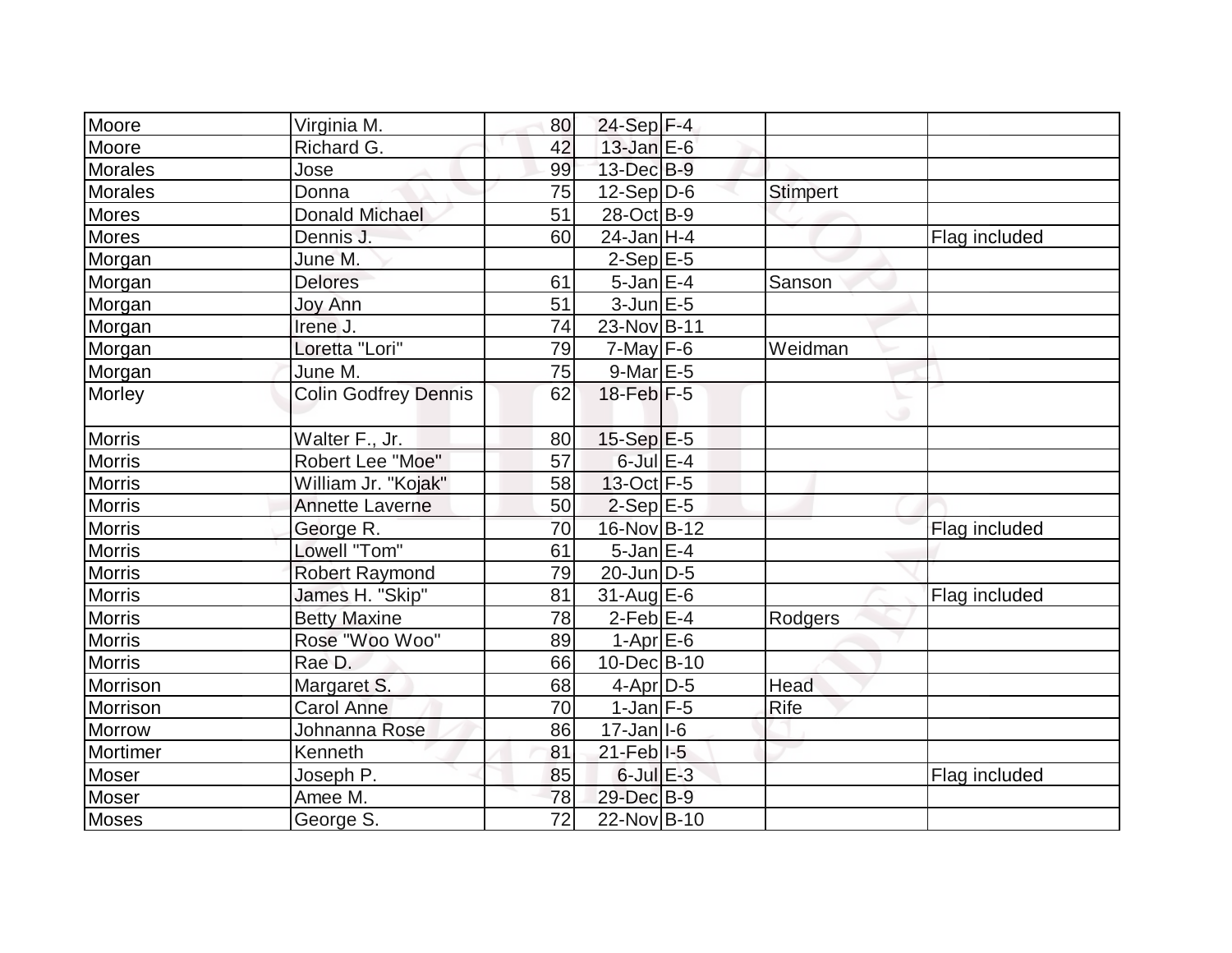| Mosher           | Ruby M.                | 90  | $24$ -Jul G-4     |          |                  |
|------------------|------------------------|-----|-------------------|----------|------------------|
| <b>Moskus</b>    | Ann                    | 82  | $10$ -Oct $D$ -6  |          |                  |
| Mosora           | Jack                   | 84  | $22$ -Jan $F-5$   |          | Flag included    |
| Mosquedaage      | Ofelia                 | 71  | 26-May F-5        |          |                  |
| <b>Moss</b>      | Marla Jo               | 40  | $7$ -Mar $ D-5 $  | Parrish  |                  |
| Mote             | <b>Harriet Mayme</b>   | 91  | $10$ -Jul G-6     |          |                  |
| Motela           | Frank                  | 90  | 15-Mar $E-4$      |          |                  |
| Motsinger        | <b>Stella</b>          | 73  | 11-Aug $E-4$      | Yaridich |                  |
| Motyll           | David T.               | 61  | $15-Sep$ $E-5$    |          |                  |
| Mroz             | Evelyn M.              | 83  | $10$ -Feb $E$ -5  |          |                  |
| Mucha            | Luke <sub>P.</sub>     | 46  | $15$ -Dec $B$ -9  |          | Picture included |
| Mucha            | Stanley C.             | 83  | $7$ -Jan $F-5$    |          | Flag included    |
| Muehlman         | Carl F., Jr.           |     | $4$ -May E-5      |          | Flag included    |
| <b>Muelemans</b> | James M.               | 75  | $17$ -Mar $F-5$   |          |                  |
| Mueller          | <b>Doris Ellouise</b>  | 95  | 20-Dec B-10       |          |                  |
| Muffat           | Donald L.              | 89  | 12-Dec B-10       |          |                  |
| Mugica           | Maria Victoria         | 104 | $15$ -Aug D-5     |          |                  |
| Muha             | Jeanette "Kurcina      | 87  | $23$ -Aug E-4     |          |                  |
| Muha             | Nora D.                | 85  | 5-Apr E-5         |          |                  |
| Muir             | George <sub>C.</sub>   | 85  | $25$ -Jan D-5     |          | Flag included    |
| Mularski         | Estelle A.             | 92  | $21$ -May F-7     | Placheck |                  |
| Mulder           | Ronald J.              | 57  | 12-May $F-5$      |          | Flag included    |
| <b>Mulder</b>    | Edward                 | 95  | 12-May $F-5$      |          |                  |
| Mulflur          | Geraldine              | 97  | $15$ -Feb $ D-5 $ |          |                  |
| Mulholland       | Eugene V. "Gene"       | 88  | $4$ -Jan $D-5$    |          | Flag included    |
| Mulin            | Angelina "Baba"        | 88  | $25$ -Jan $ D-5 $ |          | Cross included   |
| Mullan           | Jeanette M.            | 91  | $12$ -Jun $ G-4 $ | Harbit   |                  |
| Mullaney         | Thomas J.              | 77  | $22$ -Feb $D-7$   |          |                  |
| Mullen           | Richard K.             | 68  | 8-Aug D-5         |          |                  |
| <b>Mullin</b>    | Betty (Mary Elizabeth) | 95  | 18-Oct E-3        |          |                  |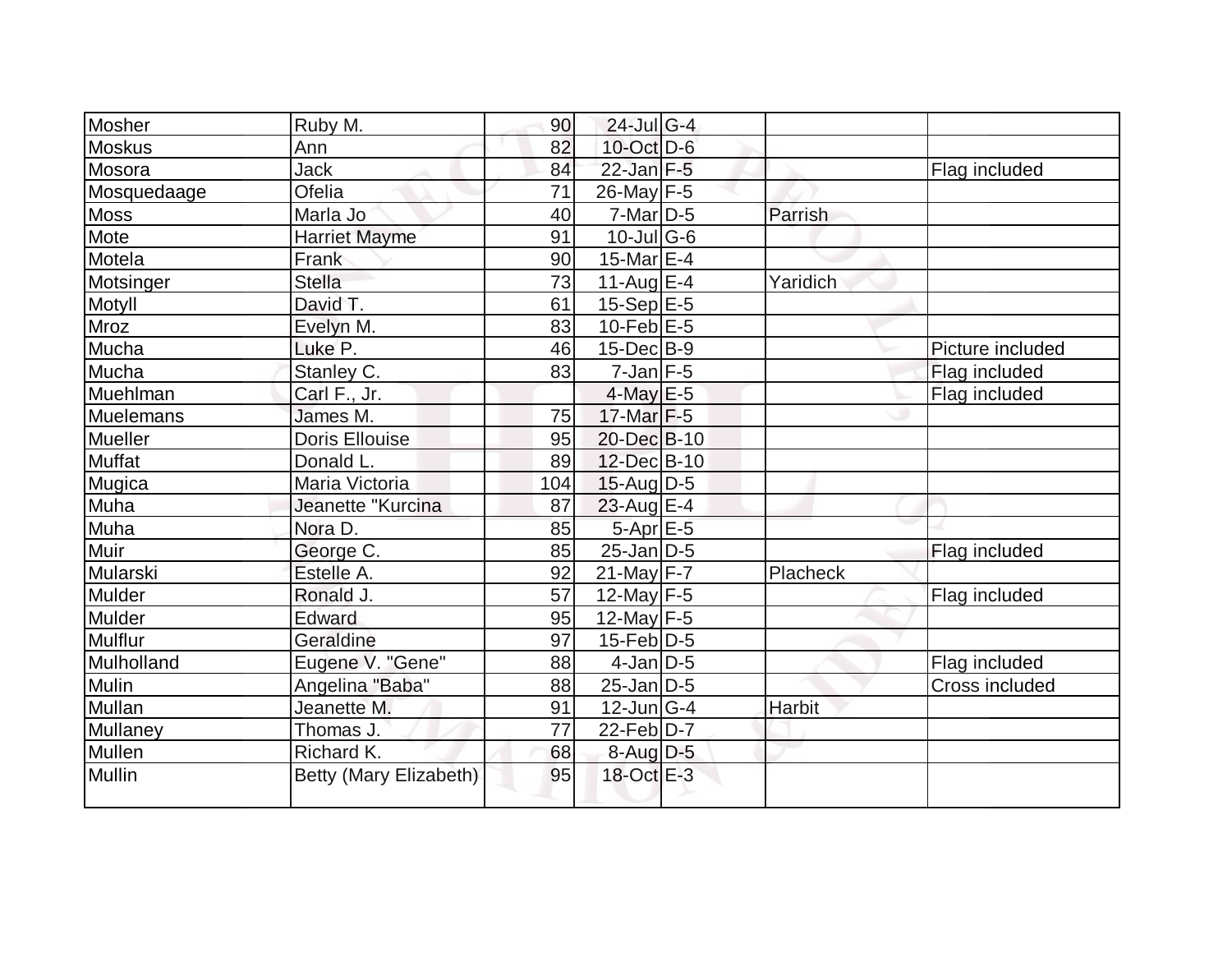| Mullin         | Betty (Mary Elizabeth) | 95 | $9$ -Oct $ I-5 $  |               |               |
|----------------|------------------------|----|-------------------|---------------|---------------|
| Mulvihill      | Alice                  | 47 | 19-Apr $E-4$      |               |               |
| Mulvihill      | Helen T.               | 74 | $20-Sep$ E-4      | <b>Dobosz</b> | Flag included |
| Munari         | Anthony "Tony"         | 65 | $13$ -Jun $D-5$   |               |               |
| Munoz          | Michael                | 62 | $21$ -Jan F-6     |               |               |
| Munoz          | Frank Jr.              | 74 | 13-Nov B-11       |               | Flag included |
| Murakami       | Roy L.                 | 56 | 11-May $E-6$      |               |               |
| <b>Murchek</b> | <b>Paul Curtis</b>     | 65 | $17$ -Mar $ F-5 $ |               |               |
| Murillo        | <b>Nora</b>            | 39 | $12$ -Jun $ G-4 $ |               |               |
| Murin          | Richard J.             | 76 | $13$ -Jun $D-5$   |               | Flag included |
| Murkve         | Jerome G. "Jerry"      | 77 | 20-May F-5        |               |               |
| Murphy         | Thomas J.              | 87 | 18-Mar F-7        |               |               |
| <b>Murphy</b>  | Helen M.               | 90 | $1-Aug D-5$       |               |               |
| <b>Murphy</b>  | Irene E.               | 77 | 11-Nov B-10       | Mika          |               |
| Murray         | Holly L.               | 46 | $3$ -Jul G-4      |               |               |
| Murray         | Dennis P.              | 57 | $20-Sep$ $E-4$    |               | Flag included |
| <b>Murray</b>  | Martin E.              | 60 | $26$ -Feb F-6     |               |               |
| <b>Murray</b>  | Wanda F.               | 62 | $9$ -Feb $E-4$    | Hall          |               |
| Murvhill       | Oma L.                 | 85 | $4$ -Aug F-5      |               |               |
| Musch          | Rosemary               | 57 | 25-Oct B-13       |               |               |
| Muschelewicz   | Joseph F.              | 69 | $26$ -Mar $ G-5 $ |               |               |
| <b>Musial</b>  | Barbara Jean           | 63 | $7$ -Oct $E - 4$  | Czarny        |               |
| <b>Musick</b>  | Herman D.              | 81 | $30-Sep B-9$      |               |               |
| Musuta         | John J.                | 61 | 23-Apr $F-8$      |               |               |
| Muza           | Sylvester J. "Silver"  | 90 | 29-Jan $F-6$      |               | Flag included |
| Muzenjak       | <b>Nettie</b>          | 83 | $11$ -Aug $E-4$   | Szczepanski   |               |
| <b>Myers</b>   | Robert C.              | 47 | $11-Apr D-5$      |               |               |
| <b>Myers</b>   | Robert H.              | 71 | 28-Jul F-5        |               | Flag included |
| <b>Myers</b>   | Ada A.                 | 81 | 10-Aug E-5        |               |               |
| <b>Myslive</b> | Richard P.             | 72 | $10$ -Feb $E$ -6  |               |               |
| Mysliwiec      | Adam J.                | 93 | $26$ -Feb F-6     |               |               |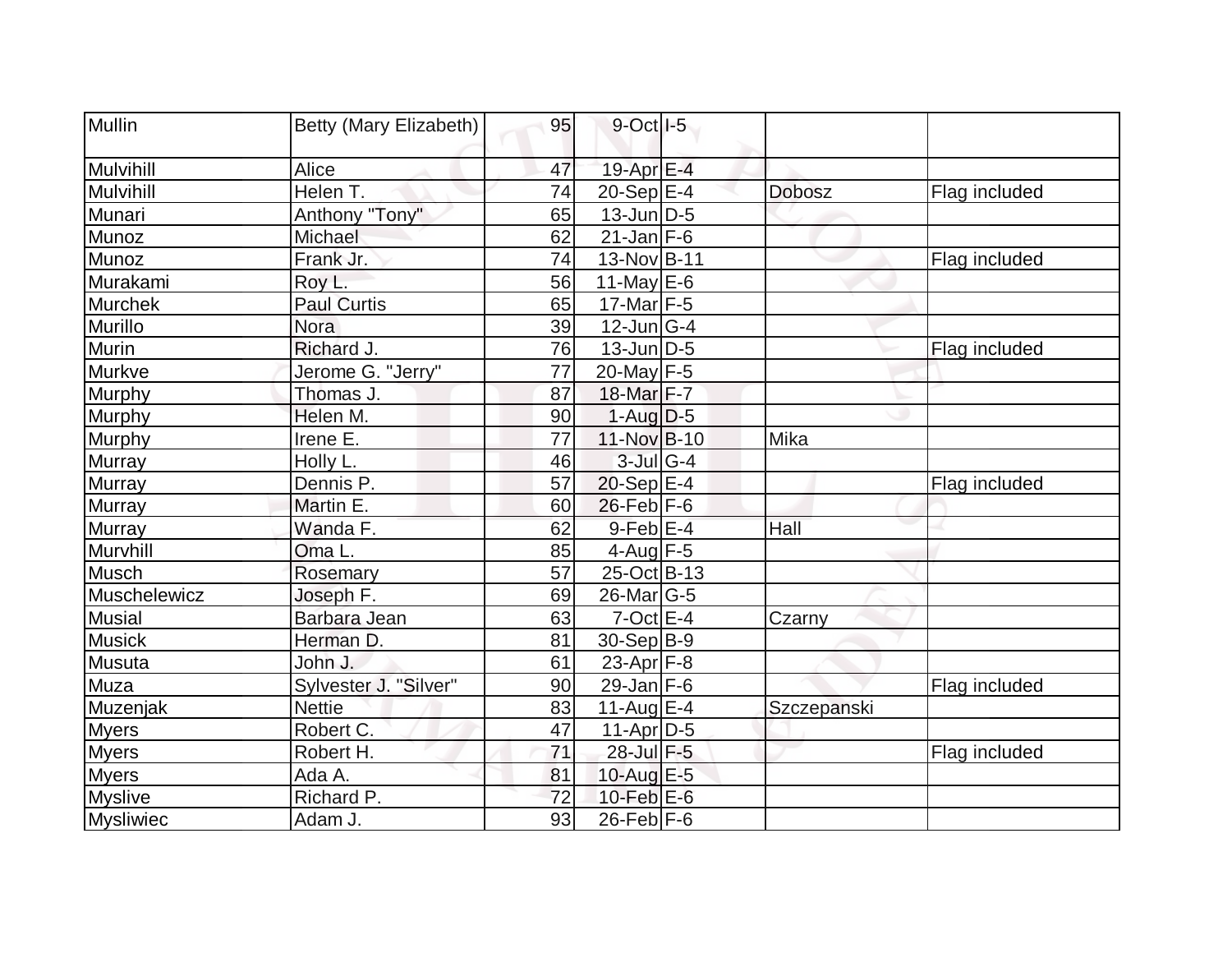| <b>Mysliwiec</b> | Anne C.                 | 90 | $7$ -Jul $F$ -6         | Vallee |                                                     |
|------------------|-------------------------|----|-------------------------|--------|-----------------------------------------------------|
| <b>Mysliwy</b>   | Clarence A.             | 82 | 30-Nov B-12             |        | Flag included                                       |
| Nabhan           | John S.                 | 63 | $15$ -Apr $F$ -5        |        |                                                     |
| Nagdeman         | Irving P.               | 82 | $27$ -Jun $ D-6$        |        |                                                     |
| Nagel            | Augustine "Gus"         | 85 | $10$ -Mar $F-5$         |        | Flag included                                       |
| Nagey            | William                 | 88 | $10-Apr$ <sup>1-6</sup> |        |                                                     |
| <b>Nagy</b>      | Frank L.                | 74 | 29-Jan $F-6$            |        | Flag included                                       |
| <b>Nagy</b>      | Sue                     | 88 | $18$ -Jan D-5           |        |                                                     |
| <b>Nagy</b>      | Robert L.               |    | 26-Oct B-11             |        |                                                     |
| Nagy             | David Allen Jr.         | 24 | $30$ -Apr $G$ -5        |        |                                                     |
| <b>Nalls</b>     | Burley B., Jr. "Butchy" | 48 | $8$ -Dec $B$ -11        |        |                                                     |
| Nance            | Aubrey Chester, Jr.     | 69 | $9 - Apr$ $F - 5$       |        |                                                     |
| Napady           | Samuel J.               | 57 | 18-Nov B-9              |        |                                                     |
| <b>Napier</b>    | Ben C.                  | 90 | $22$ -Jun $E-7$         |        |                                                     |
| <b>Napules</b>   | Antonio R., Sr. "Tony"  | 72 | 10-Nov B-9              |        |                                                     |
| Naramore         | Herman D. "Dan"         | 81 | $9$ -Jul $F-9$          |        | Flag included                                       |
| Narvid           | Albert                  | 79 | 18-May E-7              |        | Flag included                                       |
| Nash             | Joseph S.               | 88 | $2$ -Nov $ B-11$        |        |                                                     |
| Nashkoff         | Ruth C. "Abby"          | 74 | 28-Jul F-5              |        |                                                     |
| <b>Nastav</b>    | Daniel J.               | 43 | $25-Sep$  I-4           |        |                                                     |
| Naughton         | Joseph R.               | 82 | 30-Nov B-12             |        | Flag included                                       |
| Navardauskas     | Alex T.                 | 82 | $1-Auq$ D-5             |        |                                                     |
| Navarro          | Alfred "Bulo"           |    | $26-Sep D-5$            |        |                                                     |
| Navarro          | <b>Manuel Eliseo</b>    | 51 | $5$ -Oct $E - 5$        |        | Flag and Picture<br>included/ "Muchacho"<br>"Manny" |
| Navarro          | Martin, Jr.             | 17 | $11$ -Jun $F - 7$       |        | <b>Picture and Praying</b><br>Hands                 |
| <b>Neeley</b>    | <b>Billy Joe</b>        | 70 | $8$ -Feb $D-5$          |        |                                                     |
| Neeley           | Viola                   | 90 | $8-Apr$ F-5             |        |                                                     |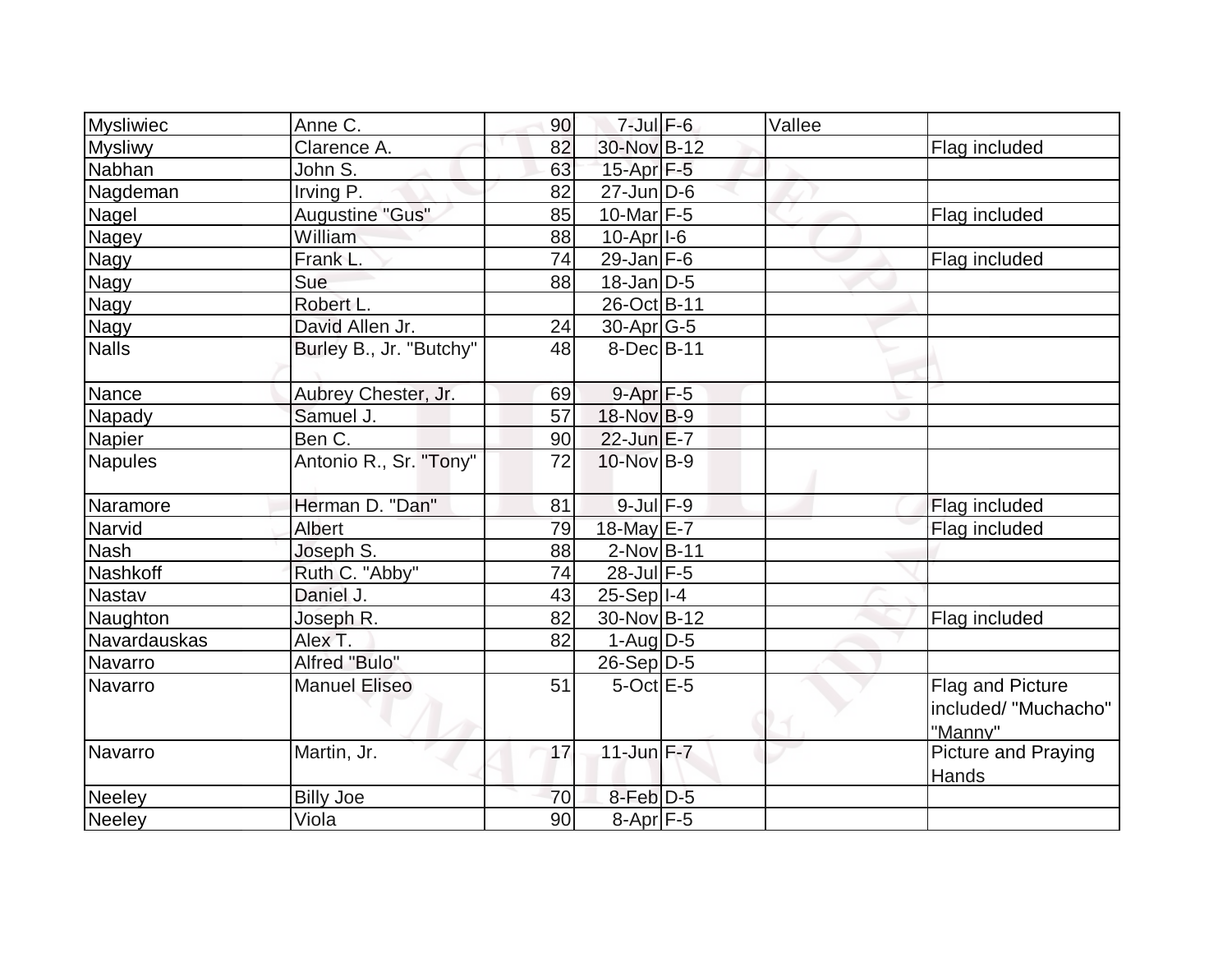| Neeley          | Jack A.             | 67 | $8$ -Feb $D-5$                       |                 |                  |
|-----------------|---------------------|----|--------------------------------------|-----------------|------------------|
| <b>Neely</b>    | James C.            | 61 | $10$ -Jun $E - 5$                    |                 |                  |
| <b>Neering</b>  | <b>Ann Marie</b>    | 83 | 29-Nov B-10                          | Huizenga        |                  |
| <b>Neff</b>     | Virginia            | 94 | $21$ -May F-7                        | Gardner         |                  |
| <b>Neiner</b>   | Ralph S.            | 88 | 15-Mar $E-4$                         |                 |                  |
| Neligan         | Maryann             | 69 | $5$ -Mar $ F-6$                      | <b>Matthews</b> |                  |
| Nelson          | Genevieve           | 84 | $19$ -Feb $ F-5$                     | Swietlik        |                  |
| Nelson          | Paul L.             | 79 | $2$ -Aug $E - 5$                     |                 |                  |
| <b>Nelson</b>   | George H.           | 85 | $9$ -Dec $B$ -9                      |                 |                  |
| <b>Nelson</b>   | Gerie C.            | 82 | $29$ -Jun $E-6$                      |                 |                  |
| <b>Nelson</b>   | <b>Irene Lena</b>   | 94 | $13$ -Jun $ D-5 $                    |                 |                  |
| <b>Nelson</b>   | Geraldine A.        | 78 | $16$ -Jan $ G-5 $                    |                 |                  |
| <b>Nelson</b>   | Irene E.            | 94 | $11$ -Jul $D-5$                      |                 |                  |
| Nelson          | Noel R.             | 70 | $22$ -Jan $F-5$                      |                 |                  |
| <b>Nelson</b>   | Carmen L.           | 87 | 1-Mar $E-2$                          |                 |                  |
| <b>Nelson</b>   | Barbara E.          | 81 | $26-Sep$ D-5                         |                 |                  |
| <b>Nelson</b>   | <b>Ruth Lillian</b> | 76 | $13$ -Apr $E-4$                      |                 |                  |
| <b>Nelson</b>   | Shirley V.          | 69 | $15$ -Jun $E$ -5                     |                 |                  |
| Nelson          | <b>James Arnold</b> | 85 | $7$ -Jan $F-6$                       |                 |                  |
| Nelson          | Glen A.             | 70 | $28$ -Feb $H - 5$                    |                 |                  |
| Nemeth          | Ernest E.           |    | $20-Sep$ <sup><math>E-4</math></sup> |                 |                  |
| <b>Nemitz</b>   | Susanna             |    | $30 - Jan \, E - 6$                  | Frank           |                  |
| Neri            | John S.             | 74 | $27$ -Apr $E$ -5                     |                 | Flag included    |
| <b>Nesmith</b>  | Katricia A.         | 63 | $28$ -Aug $I - 4$                    | Goodwin         |                  |
| <b>Nespo</b>    | Genevieve "Jean"    | 85 | 26-Nov B-7                           |                 |                  |
| Netherton       | Kathleen A.         | 49 | $17-Sep$ <sup>E-5</sup>              |                 |                  |
| Neuman          | Mildred             | 80 | 26-May F-5                           | Hammermeister   |                  |
| <b>Newberry</b> | Robert M.           | 66 | 28-Oct B-9                           |                 | Flag included    |
| Newberry        | June M.             | 80 | 13-Oct F-5                           | Metzger         |                  |
| Newcom          | <b>Willard Leon</b> | 81 | $9$ -Jan $F$ -5                      |                 |                  |
| Newcomb         | Martha Elizabeth    | 79 | 13-Apr $E-4$                         |                 | Picture included |
| Newenhouse      | Marilyn             | 64 | $20$ -Jun $ D-5 $                    |                 |                  |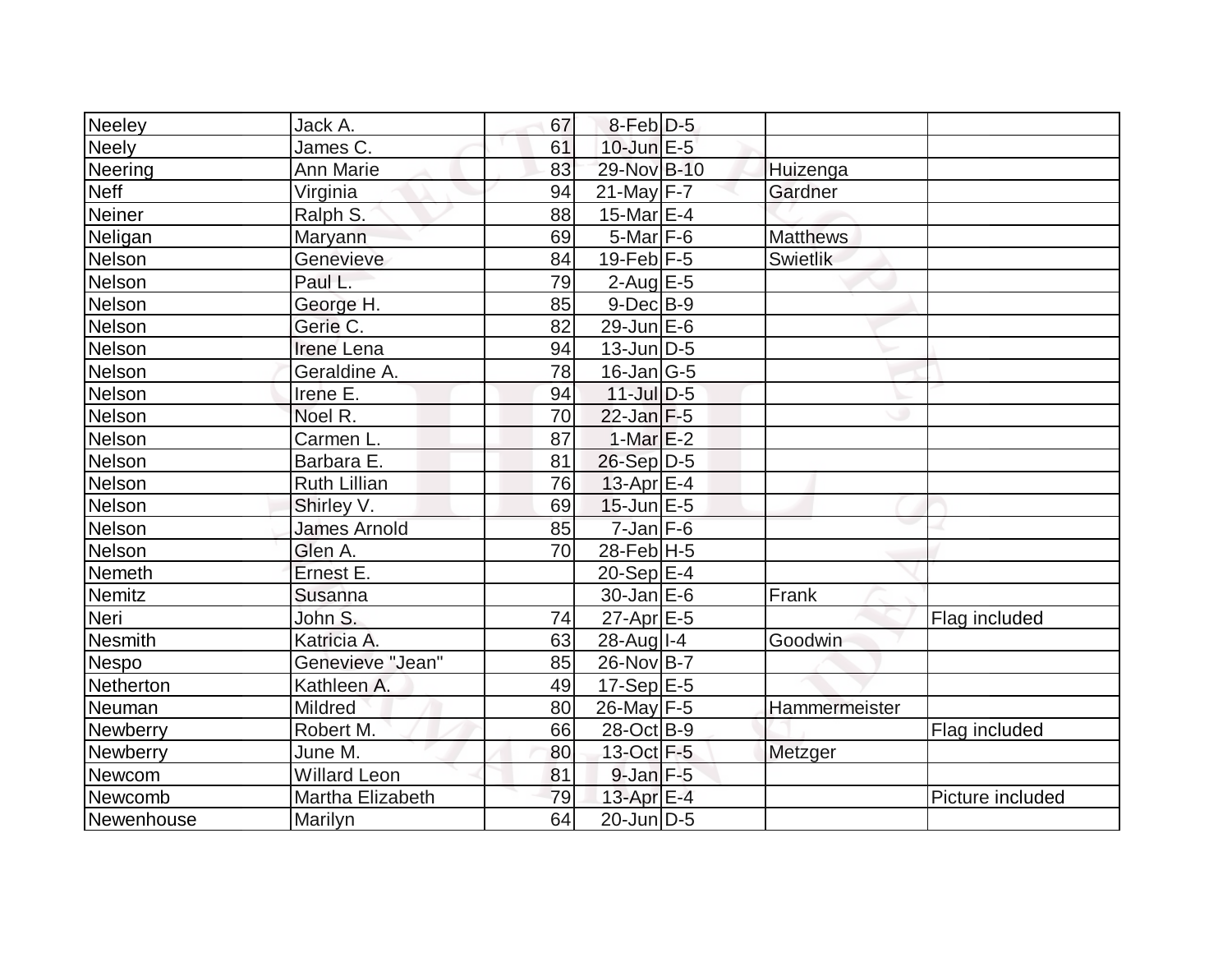| <b>Newlin</b>  | Virginia             | 83 | $11$ -Jul $D-5$        |                   |                   |
|----------------|----------------------|----|------------------------|-------------------|-------------------|
| Newman         | James Alex, Jr.      | 96 | $19$ -Jan $E-4$        |                   |                   |
| Newsom         | Louise               | 78 | 14-Dec B-10            |                   |                   |
| Newton-Hale    | Laverne              | 92 | 26-Oct B-11            |                   |                   |
| Neyhart        | Dorothy C.           | 72 | $20$ -Jul $E$ -5       | Morgan            |                   |
| Neylon         | <b>Paul Francis</b>  | 80 | 11-Oct $E-4$           |                   | Flag included     |
| Nicholas       | Clarence E.          | 70 | $6$ -Feb $E$ -5        |                   | Flag included     |
| Nichols        | Barbara L.           | 49 | $21$ -Jul F-5          | Barker            |                   |
| <b>Nichols</b> | Scott W.             | 46 | $4$ -May E-5           |                   |                   |
| Nicholson      | <b>Gerald Wilson</b> | 84 | $2$ -Jun $F-6$         |                   |                   |
| Nicholson      | Diane E.             |    | $21$ -Jul F-5          | <b>Boroviak</b>   |                   |
| Nicholson      | Deloris "Dee"        | 57 | $8-May$ <sup>1-5</sup> |                   | Picture includedq |
| Nicholson      | Rose A. "Babe"       | 84 | $4$ -Jul $D-5$         | Ventimiglia       | Rose A. Nicholson |
|                |                      |    |                        |                   | (Davis, Brown)/   |
|                |                      |    |                        |                   | Picture included  |
| <b>Nicpon</b>  | Anne M.              | 85 | 19-Mar G-5             | Nowak             |                   |
| Nicpon         | Felix                | 83 | $19$ -Mar $ G-5$       |                   |                   |
| Nidelchoff     | Jane M.              | 74 | $4$ -Oct $E-4$         |                   |                   |
| Nielsen        | James A.             | 74 | 28-Oct B-10            |                   | Flag included     |
| Nielsen        | Joan                 | 65 | 28-Jul F-5             |                   |                   |
| Niemeyer       | <b>Fred Henry</b>    |    | $25$ -Apr $ D-5$       |                   |                   |
| <b>Niep</b>    | Dorothy A.           | 75 | 15-Sep $E-5$           |                   |                   |
| Nierengarten   | Rose                 | 89 | $16$ -May D-5          |                   |                   |
| Niksch         | V. Maxine            | 82 | $13$ -Aug F-5          |                   |                   |
| Nimon          | Jean M.              | 77 | $5-Apr$ $E-5$          |                   |                   |
| Nirtaut        | Genevieve B.         | 86 | 8-Nov B-10             | <b>Szustowski</b> |                   |
| <b>Nitz</b>    | Darrel "Norm"        | 35 | $2-Sep$ $E-5$          |                   |                   |
| <b>Noble</b>   | Elmer "Al"           | 84 | $4$ -Nov B-8           |                   |                   |
| <b>Noe</b>     | James R.             | 63 | 15-Aug $D-5$           |                   | Flag included     |
| Noelita        | Sister M. CSC        |    | 30-Oct B-11            |                   | See Margaret H.   |
|                |                      |    |                        |                   | Deiotte CSC       |
| <b>Nokes</b>   | Elwood               | 87 | 26-Dec B-10            |                   |                   |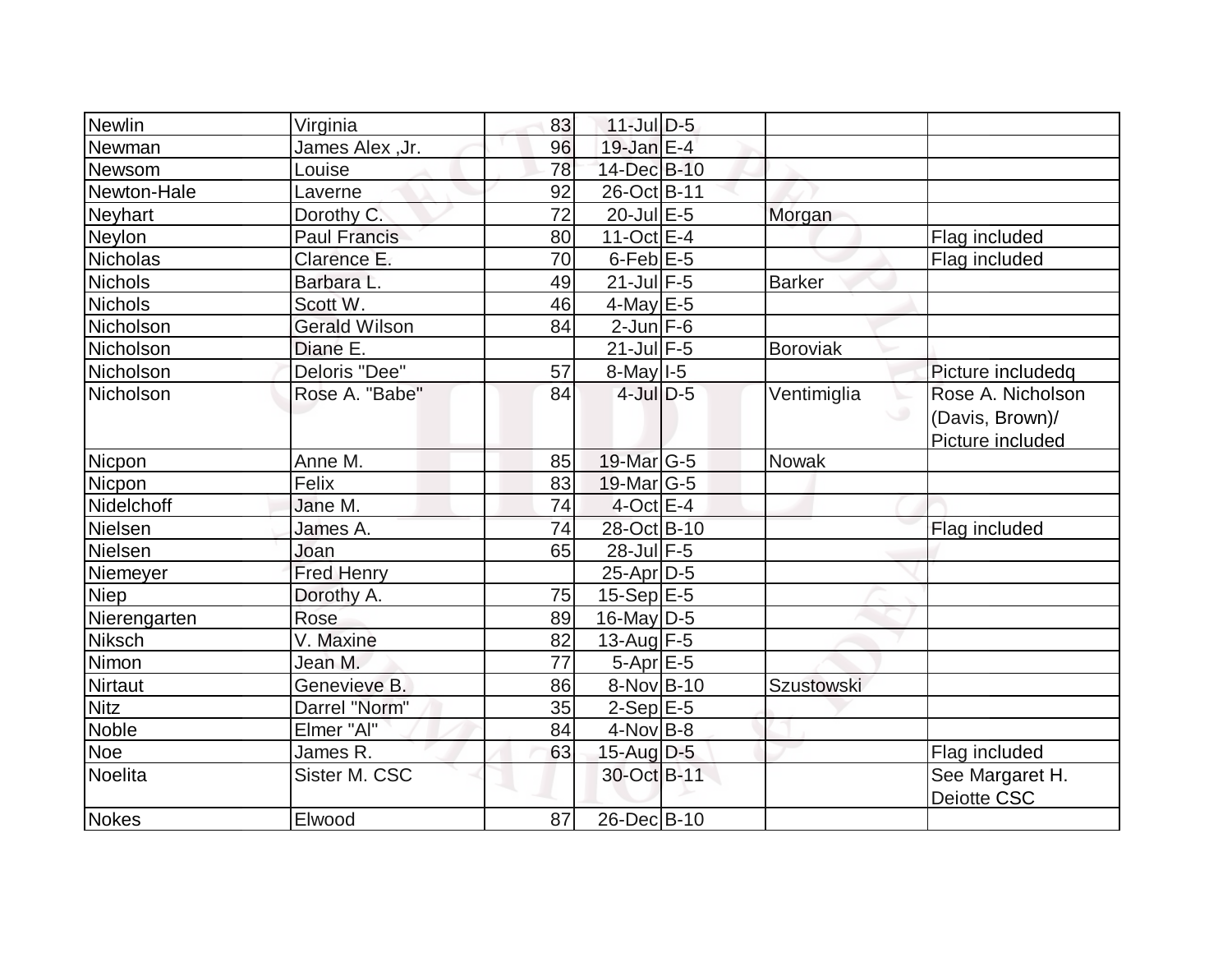| Nokes         | Daisy Ann               | 83 | $17$ -Jun F-6                           |         |                                    |
|---------------|-------------------------|----|-----------------------------------------|---------|------------------------------------|
| Nolan         | Joseph E.               | 40 | 18-Jan D-5                              |         | Flag included                      |
| Noojin        | Jason L. "J-Bone"       | 30 | 24-Nov B-9                              |         |                                    |
| Nordgren      | Jean Nunziato           |    | $30$ -Aug $E-3$                         |         |                                    |
| Norgard       | George R. "Stick"       | 66 | $15$ -Jun $E - 5$                       |         |                                    |
| Norlund       | Victor V.               | 89 | 25-Mar F-6                              |         |                                    |
| Norman        | Anna L.                 | 85 | $21$ -Feb $ I-5 $                       | Lambert |                                    |
| Norman        | Harriet                 | 82 | $14$ -Jan F-6                           | Roeda   |                                    |
| Norman        | <b>Andrew Christian</b> | 13 | $7$ -May $F - 7$                        |         | Picture included                   |
| Norris        | Helen E.                |    | $8$ -Jul $F-4$                          |         |                                    |
| Norsweather   | Linda Ann               | 51 | $12$ -Nov B-9                           | Landon  |                                    |
| Northey       | Edwin E.                | 85 | $13$ -Mar <sub><math> I-5 </math></sub> |         | Flag included                      |
| Norton        | Jesse                   | 80 | 19-May F-5                              |         |                                    |
| Norvell       | Darrell F.              | 70 | $6$ -Aug $F-4$                          |         |                                    |
| <b>Nosich</b> | Dorothy                 | 87 | $14$ -Jul $F-5$                         | Stanich |                                    |
| <b>Nott</b>   | Ronald O.               | 65 | 12-May F-5                              |         |                                    |
| Nott          | Scott A.                | 40 | 18-Apr D-5                              |         | Flag included                      |
| Novak         | Irene G.                | 88 | $29$ -Apr $E$ -5                        | Gadish  |                                    |
| <b>Novak</b>  | Ida                     | 85 | $28$ -Jan F-6                           |         |                                    |
| Novak         | Helen E.                | 85 | $26$ -Mar $ G-5$                        |         |                                    |
| Novak         | Tim S.                  | 46 | $13$ -Mar <sub><math> I-5 </math></sub> |         |                                    |
| Novak         | Helena E.               | 81 | $2$ -Aug E-5                            | Grant   | Flag included                      |
| Novak         | Cecilia Joan            | 63 | $11$ -Jan D-5                           | Kurland |                                    |
| Novak         | Martha                  | 88 | $23$ -May D-7                           |         |                                    |
| Novarro       | Martin Jr.              | 17 | $10$ -Jun $E - 5$                       |         | <b>Cross included</b>              |
| Novosel       | <b>Dorothy Marie</b>    | 83 | $10$ -Oct $ D-6 $                       |         | Full name Dorothy                  |
|               |                         |    |                                         |         | <b>Marie Novosel</b><br>(Winarski) |
| Novosel       | Joseph G., Sr.          | 80 | $27 - Jun$ $D-6$                        |         |                                    |
| Novotny       | James                   | 67 | 27-Oct B-10                             |         |                                    |
| Nowacki       | Lucy                    | 76 | 1-Mar $E-2$                             |         |                                    |
| Nowaczyk      | Robert C.               | 63 | $18-Nov B-9$                            |         | Flag included                      |
|               |                         |    |                                         |         |                                    |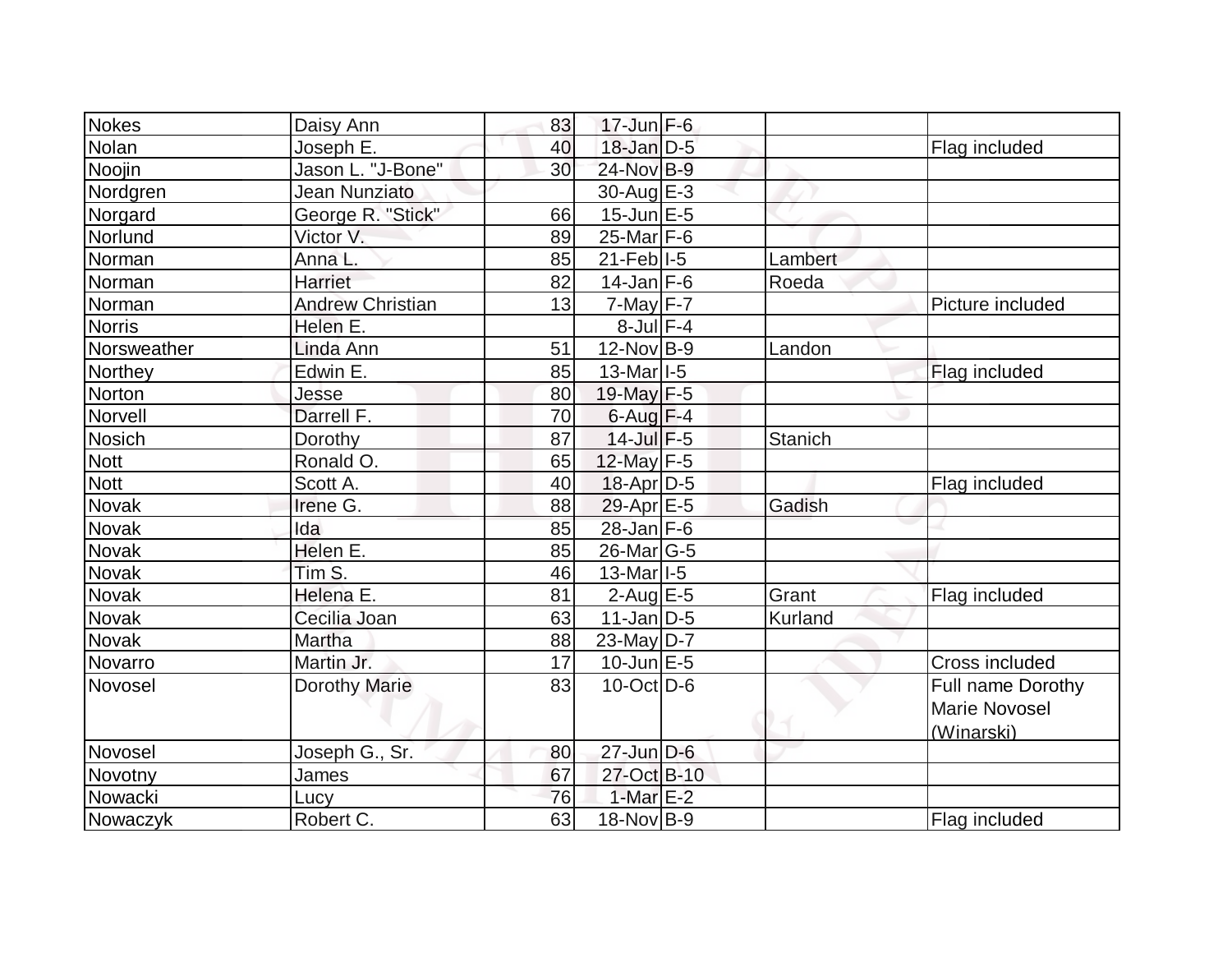| Nowak         | John A.               | 86     | $5$ -Feb $ G$ -6           |              |                                         |
|---------------|-----------------------|--------|----------------------------|--------------|-----------------------------------------|
| <b>Nowak</b>  | Josephine C.          | 73     | 26-May F-5                 |              |                                         |
| Nowak         | Adela J.              | 79     | 29-Jun E-7                 |              |                                         |
| Nowak         | Fred A. "Wimpy"       |        | $2-Feb$ $E-4$              |              | Flag included                           |
| <b>Nowak</b>  | Kathleen Lynn "Kathy" | 43     | $23$ -May D-7              |              |                                         |
| <b>Nowak</b>  | William H.            | 39     | 26-Oct B-11                |              |                                         |
| Nowakowski    | Angeline V. "Angie"   | 51     | $6$ -Jan $E$ -6            |              |                                         |
| Noworyta      | Elizabeth R. "Betty"  | 83     | $18$ -Feb $ F-5 $          | <b>Basso</b> |                                         |
| Nowosinski    | Walter "Stan" "Papa"  |        | 20-Jan $E-4$               |              | Picture included                        |
| Nunnally      | Anthony               | 39     | $13-Oct$ F-5               |              |                                         |
| <b>Nyhoff</b> | Elsie E.              | 91     | $10$ -Feb $E$ -6           |              | Full name Elsie E.<br>(Phillips) Nyhoff |
| Nyland        | Robert A.             | 78     | $8$ -Jul $F-4$             |              |                                         |
| <b>Nytko</b>  | Lottie L.             | 89     | $12$ -Jun $ G-4 $          |              |                                         |
| <b>Nytko</b>  | John A.               | 90     | $30$ -May D-5              |              |                                         |
| Obenchain     | Flora                 | 87     | 25-Dec B-7                 |              |                                         |
| Oboy          | Frank                 | 77     | $6$ -Dec $B$ -10           |              |                                         |
| Obremski      | Jospeh                | 89     | $16$ -Feb $E-5$            |              | Flag included                           |
| O'Brien       | Madison               | Infant | 15-Mar $E-4$               |              |                                         |
| O'Brien       | William J., Jr.       |        | 51 Septemb   E-4<br>er E-4 |              |                                         |
| Ochman        | Helen C "Podge"       | 69     | 29-Dec B-9                 |              |                                         |
| Ochs          | Allan J.              | 63     | 27-Oct B-10                |              |                                         |
| Ochs          | Adeline               | 89     | 20-Dec B-10                |              |                                         |
| Ochwat        | Rose <sub>M.</sub>    | 80     | $3-Feb$ $E-6$              | Slowikowski  |                                         |
| O'Conner      | Sharon                | 80     | 12-Dec B-10                |              | <b>SR. Sharon</b><br>O'Connner, SSND    |
| O'Connor      | Joseph                | 86     | 14-Jul F-5                 |              |                                         |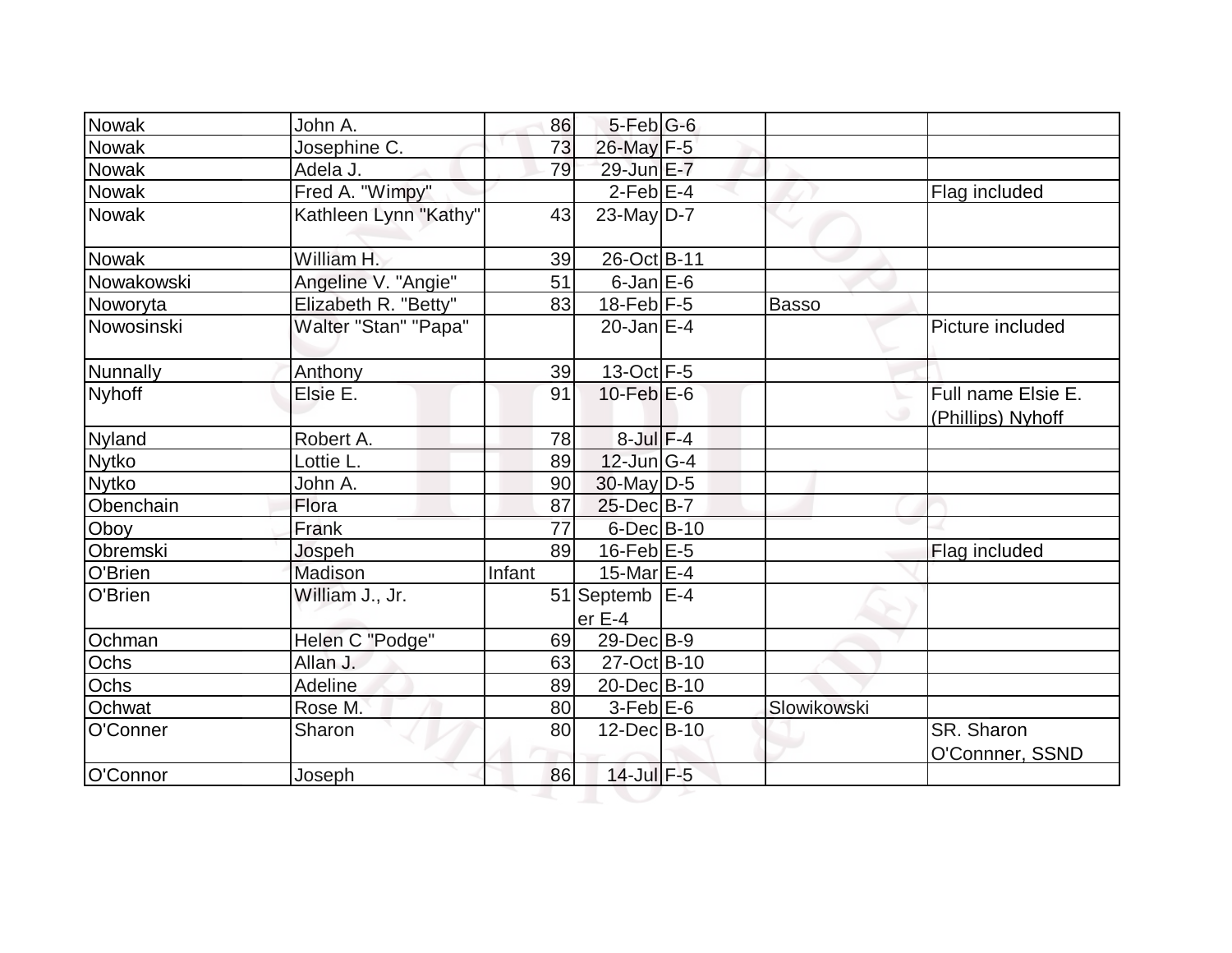| O'Connor                   | <b>Thomas Patrick</b><br>74 | 19-Mar G-5        |               | The Reverend          |
|----------------------------|-----------------------------|-------------------|---------------|-----------------------|
|                            |                             |                   |               | Thomas Patrick O'     |
|                            |                             |                   |               | Connor                |
| O'Connor                   | Thomas Gerald,<br>80        | $21$ -May F-7     |               | Flag included         |
| Sr."Jerry"                 |                             |                   |               |                       |
| O'Connor                   | Marilyn K. "Mimi"<br>65     | $29$ -Jan F-6     | Ribicki       | Flag included         |
| O'Day<br>George W.         | 74                          | 25-Dec B-7        |               | Flag included         |
| O'Dea                      | Joseph T. "Joe"<br>85       | 19-May $F-5$      |               | Cross included        |
| O'Dell                     | 81<br><b>Louis Shirley</b>  | $4$ -Oct $E-4$    | <b>Bickel</b> |                       |
| O'Dell<br>Tonya L.         | 30                          | $12$ -Aug F-4     |               |                       |
| O'Donnell<br>Kleofa        | 85                          | $27$ -Aug F-5     |               | <b>Cross included</b> |
| Verna G.<br>O'Donnell      | 88                          | 25-May E-6        | Shelbourne    |                       |
| O'Donnell<br>Helen M.      | 83                          | $24$ -Feb $E-5$   |               |                       |
| Russell C.<br>Ogan         | 92                          | 12-May $F-5$      |               | Picture included      |
| Kari Elaine<br>Oglesby     | 41                          | $19$ -Aug F-4     |               |                       |
| Kenneth L.<br>Oglesby      | 42                          | 17-Aug E-4        |               |                       |
| Ogorek<br>Jan              | 76                          | $7$ -Mar $D-5$    |               |                       |
| Gilbert C.<br>Ogrentz      | 60                          | 14-Dec B-10       |               | Flag included         |
| O'Hara<br>Cheryl           | 30                          | 19-Apr E-5        |               |                       |
| O'Hara<br>Eileen M.        | 79                          | $19-Apr$ $E-5$    |               |                       |
| O'Hara                     | Harry W., Jr.<br>58         | $13$ -Aug F-5     |               |                       |
| Ohlsen<br>Albert J.        | 81                          | 21-Nov B-11       |               | Flag and K of C       |
|                            |                             |                   |               | Symbol                |
| <b>Ohlsen</b><br>Albert J. | 81                          | 20-Nov B-10       |               | Flag and Masonic      |
|                            |                             |                   |               | emblem included       |
| O'Karen<br>Lillian         |                             | 15-Nov B-10       | <b>Tenney</b> |                       |
| Okeja<br>Irene H.          | 81                          | $31$ -Mar F-7     |               |                       |
| Okeshen<br>James D.        | 46                          | $21$ -Feb $ I-5 $ |               |                       |
| Paul J.<br>Okraj           | 90                          | $5$ -Oct $E - 5$  |               |                       |
| Olah<br>Josephine          | 89                          | $17$ -Jul G-4     |               | Cross included        |
| Olberg                     | <b>Betty Louise</b>         | 18-Jul D-5        |               |                       |
| Olejnik<br>Robert S.       | 63                          | $4$ -Aug $F-5$    |               |                       |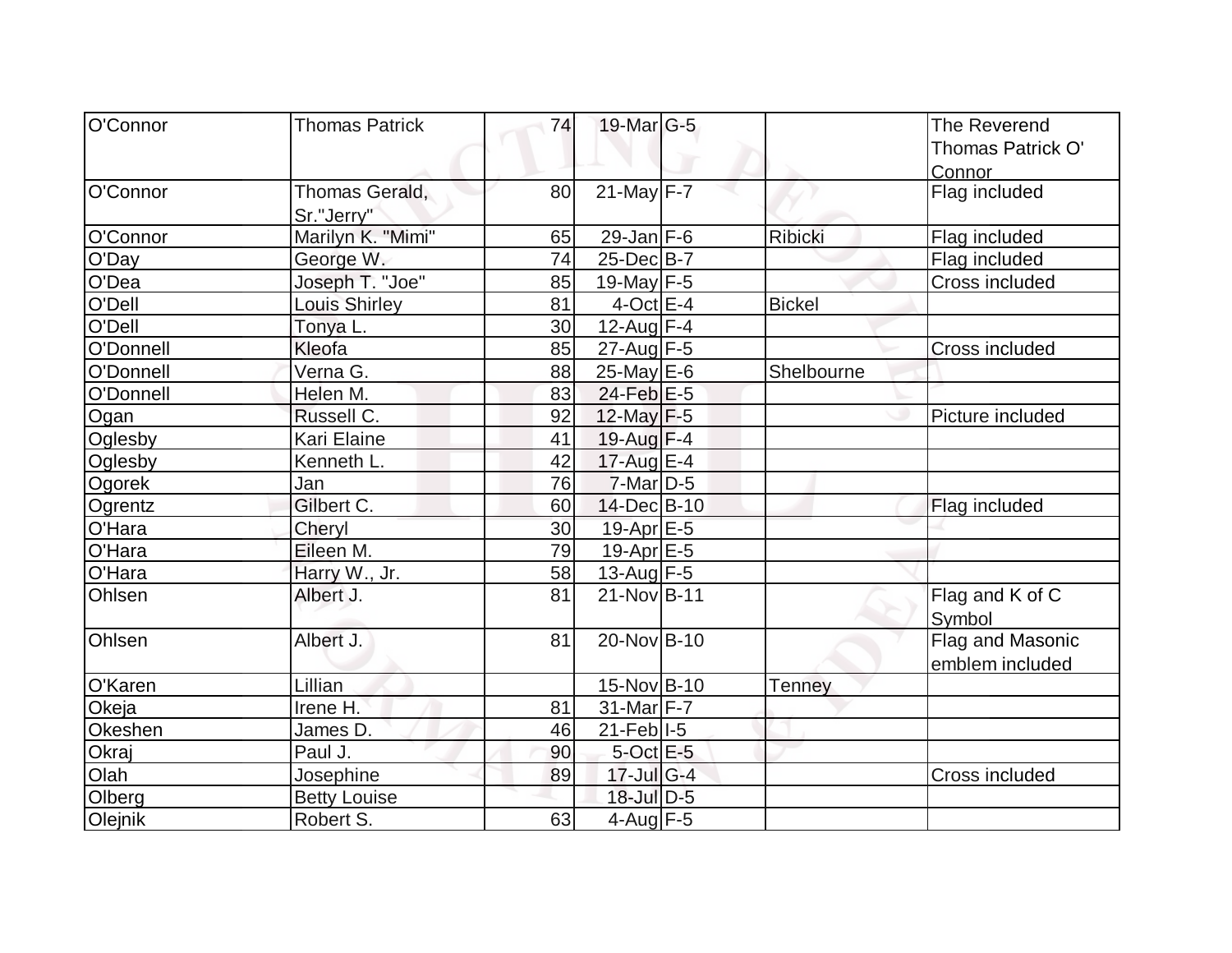| Olejnik      | Michael F.                   | 90 | $2$ -Mar $E$ -6        |               |                          |
|--------------|------------------------------|----|------------------------|---------------|--------------------------|
| Olesek       | Ann                          | 88 | $15$ -Aug D-5          | Wegrzyn       |                          |
| Olesky       | <b>Gerald Casmir</b>         |    | $1-Feb$ $D-6$          |               | Picture included         |
| <b>Olis</b>  | <b>Charles Robert "Uncle</b> | 55 | $7 - Apr$ $F - 7$      |               |                          |
|              | Bob"                         |    |                        |               |                          |
| Oliver       | <b>Charles Edward</b>        | 66 | $18$ -Jun F-6          |               |                          |
| Oliver       | Richard "Red"                | 75 | $21$ -Mar $ D-7 $      |               |                          |
| Oliver       | Earl J.                      | 60 | 13-Jul E-5             |               |                          |
| Oliver       | Z. C. (Cy)                   | 80 | 22-Apr E-5             |               |                          |
| Oliver       | William Jr.                  | 83 | $17 - Dec$ B-6         |               |                          |
| Oliver       | Marian Jean                  | 66 | $21-Oct$ F-4           |               |                          |
| Olovich      | Cecilia C.                   | 86 | $16$ -Jun $F-6$        |               |                          |
| Olsen        | Ruth                         | 81 | $14-Sep$ $E-5$         | Wolff         | Picture included         |
| Olsen        | Alice                        | 89 | $8-Auq$ D-5            | Ebert         |                          |
| Olsen        | Ralph L.                     | 65 | 13-Oct F-5             |               |                          |
| Olsen        | William C.                   |    | $1-May G-9$            |               |                          |
| Olsen        | George K.                    | 82 | $21$ -Jun $E-5$        |               | Flag included            |
| Olson        | <b>Ronald Dale</b>           | 46 | 16-Nov B-12            |               | Picture included         |
| Olson        | Werner O.                    | 94 | $11-Feb$ $F-6$         |               |                          |
| Olson        | Bernice M.                   | 95 | $9-Oct$ <sup>1-5</sup> |               |                          |
| Olson        | Mailyn                       | 79 | 19-Jun I-5             |               | Picture included         |
| Olszewski    | Walter G.                    | 48 | $19$ -Apr $E - 5$      |               |                          |
| Olszewski    | Dolores M.                   | 81 | 16-Nov B-12            |               |                          |
| O'Malley     | Laura E. "Elizabeth"         | 87 | 22-Feb D-7             | <b>Brandt</b> | Flag included            |
| O'Malley     | John F., Sr. (Jack)          | 78 | 31-Mar F-7             |               | Flag included            |
| Onda         | Edward M.                    | 69 | 27-Aug F-5             |               | Flag included            |
| <b>Ondas</b> | Julia "Julie"                | 89 | $1$ -Jul $E$ -6        | Jarek         |                          |
| Ondrovich    | William P.                   | 62 | $25$ -Apr $ D-5$       |               |                          |
| O'Neal       | Richard, Jr.                 | 72 | $4$ -Jun $F - 5$       |               | <b>Cross and Picture</b> |
|              |                              |    |                        |               | included                 |
| O'Neil       | Michael J.                   | 62 | $1$ -Jun $E-4$         |               | Flag included            |
| O'Niones     | Cheryl L. "Cheri"            | 47 | 19-Mar $ G-4 $         |               |                          |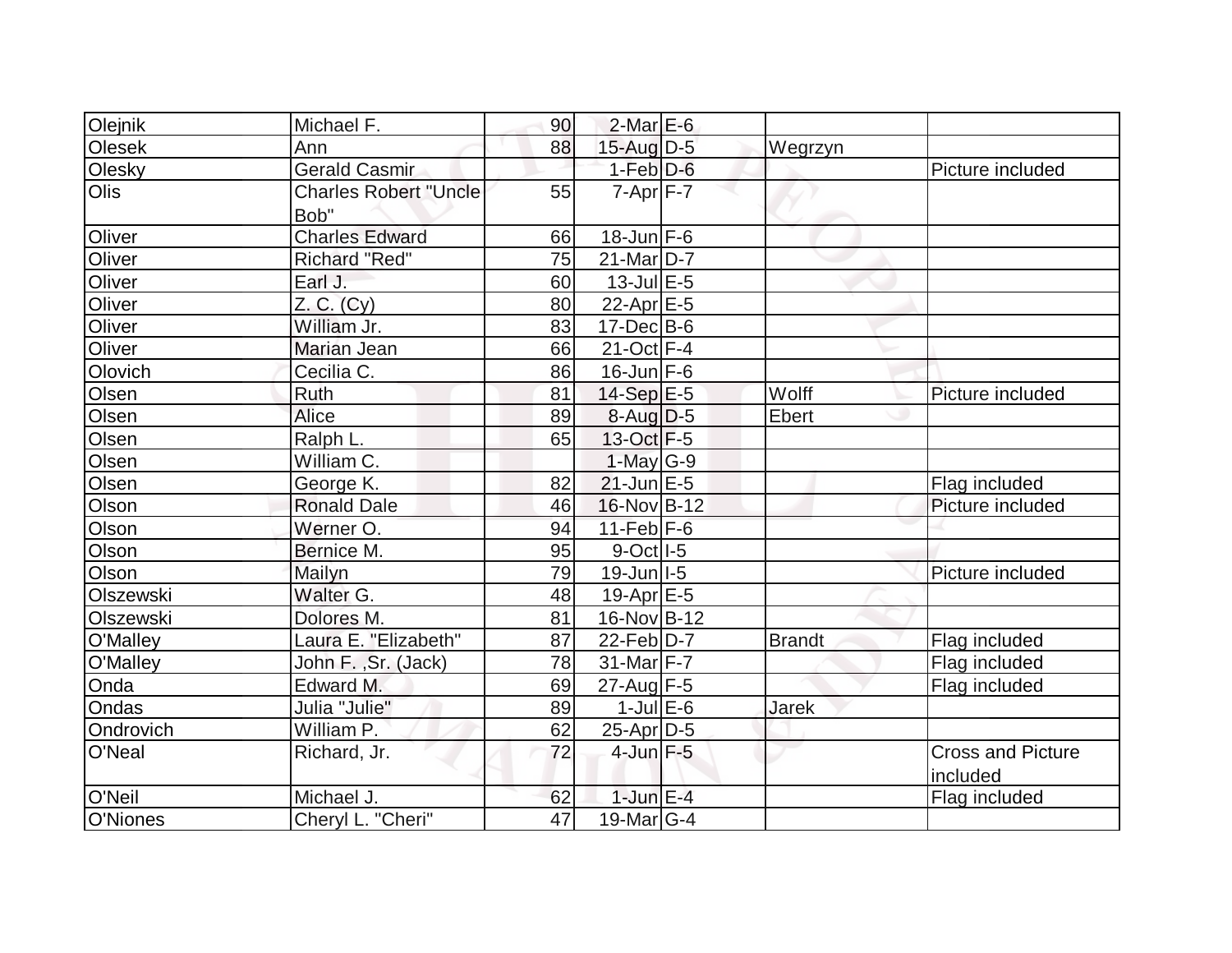| Ooms        | Elizabeth             | 96       | 29-Jul F-6            |              |                                             |
|-------------|-----------------------|----------|-----------------------|--------------|---------------------------------------------|
| Ooms        | Bert "Corey"          | 52       | 23-Oct I-6            |              |                                             |
| Opach       | Miroslawa "Mira"      | 78       | 26-Dec B-10           | Pichorowski  |                                             |
| Opach       | <b>Stanley</b>        | 91       | 10-Apr <sub>1-6</sub> |              |                                             |
| Opat        | Michael P.            | 85       | $11$ -Jan $ D-5 $     |              |                                             |
| Opinker     | <b>Nick</b>           |          | $5$ -May $F-6$        |              |                                             |
| Oppman      | <b>David Dorian</b>   | 47       | 20-Mar <sub>1-5</sub> |              | Flag included                               |
| Oppolo      | Leo M.                | 76       | $6-Sep$ $E-3$         |              |                                             |
| Oppolo      | Elsie I.              | 83       | $11$ -Jun F-7         |              |                                             |
| Opsnow      | Charles R., Jr.       | 60       | $2$ -Mar $E$ -6       |              | Flag included                               |
| Orange      | Homer G.              | 72       | $21$ -Feb $ I-5 $     |              |                                             |
| Orange      | Cynthia W.            | 105      | 16-Mar $E-5$          |              |                                             |
| Orban       | Mary E.               | 92       | $21$ -Jun $E-5$       |              |                                             |
| Orban       | John N.               | 68       | $9$ -Jun $F$ -6       |              |                                             |
| Orellana    | Deborah Ann           | 46       | 5-Dec B-11            | Pappas       |                                             |
| Orolin      | Arnold                | 90       | $9$ -Jan $F-5$        |              |                                             |
| Oros        | Betty L.              | 78       | 16-Sep F-4            |              |                                             |
| Orr         | Gladys H.             | 83       | $21$ -Jan $F-6$       | <b>Kohls</b> |                                             |
| Orr         | <b>Elaine Pigossi</b> | 75       | $7-Nov$ B-9           |              |                                             |
| Orr         | <b>Hugh Alexander</b> | 86       | $3-Oct$ D-6           |              | Flag included                               |
| Ortino      | Lorraine              | 57       | $8$ -Feb $D-5$        | Bogielski    |                                             |
| Ortiz       | Elvira G.             | 74       | $6$ -Jun $D-5$        |              |                                             |
| Ortiz       | Nina Sky              | 5 months | $16$ -Dec $B-9$       |              |                                             |
| Ortiz       | Jesse G.              | 87       | $1$ -Jun $E-4$        |              |                                             |
| Orzechowicz | Martha "Jean"         | 81       | $7-Sep$ F-3           | Siskaninetz  |                                             |
| Orzechowski | Mary Renata (Sister)  |          | 12-Dec B-10           |              | Formerly Sr. Francells                      |
| Osborn      | Dorothy E.            |          | $13$ -Jan $E-6$       | Michaels     | Full name Dorothy E.<br>Osborn (Dillingham) |
| Osborne     | Teresa D.             | 54       | 17-Oct D-7            |              |                                             |
| Osborne     | William E. "Ozzy"     | 62       | 19-Mar $ G-5 $        |              |                                             |
| Osmulski    | Julia                 | 83       | $5$ -Oct $E$ -5       | Marko        |                                             |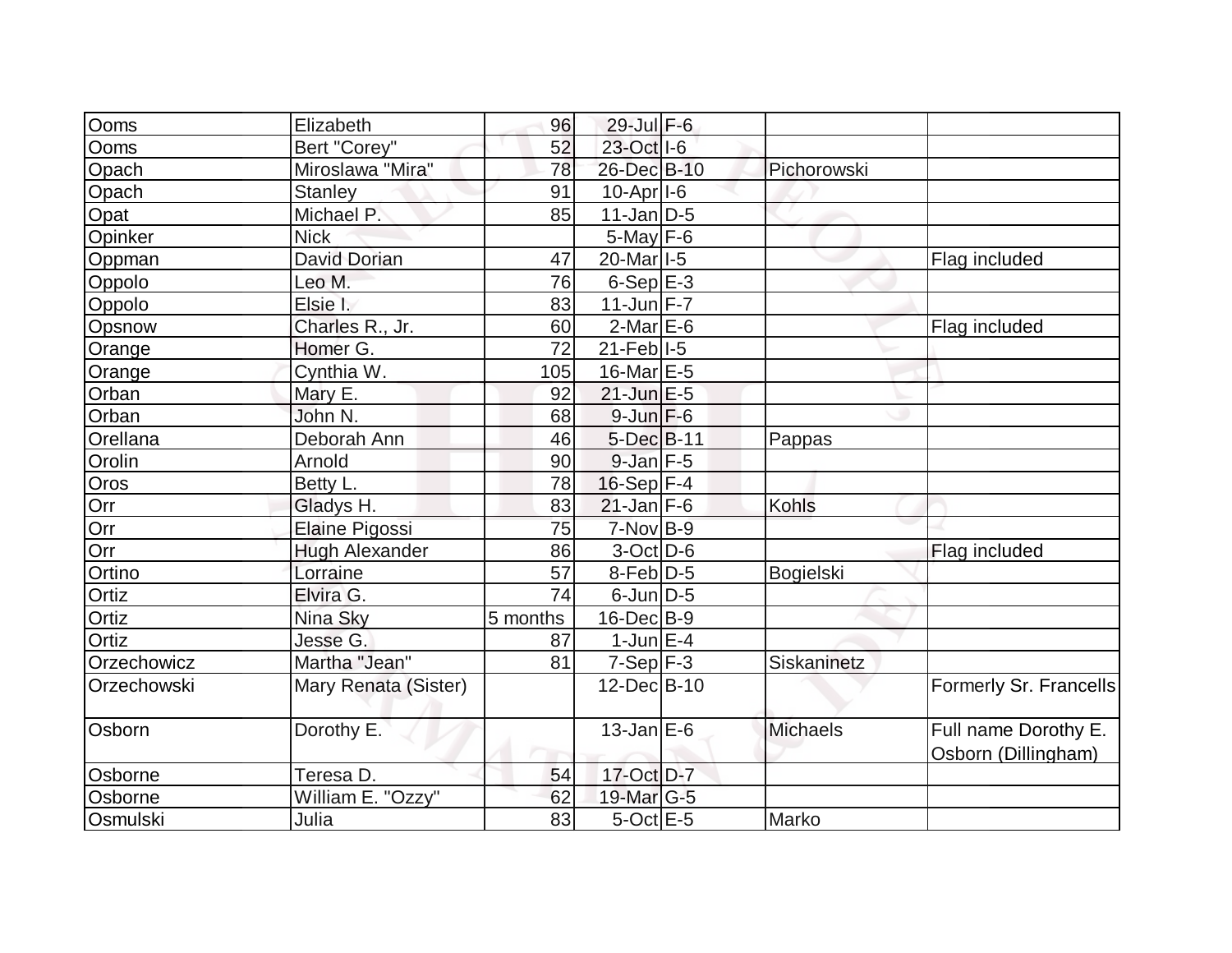| Ossanna         | James J.                  | 64 | $28$ -Jan $E-4$                   |           |                                            |
|-----------------|---------------------------|----|-----------------------------------|-----------|--------------------------------------------|
| Ostaszewski     | Casimer                   | 85 | 24-Nov B-9                        |           | Flag included                              |
| Ostenberg       | William H. V. "Bill"      | 27 | 8-May I-5                         |           |                                            |
| Ostrowski       | Frances J.                | 80 | $11-Apr D-5$                      |           | Full name Frances J.<br>Ostrowski (Spisak) |
| Ostrozovich     | Helen "Baba"              | 76 | 14-May F-7                        |           |                                            |
| <b>Osvatics</b> | William F. "Bill"         | 83 | 30-Jan E-7                        |           | Flag included                              |
| Otero           | Bernardo                  | 79 | $1$ -Dec $B$ -8                   |           |                                            |
| Otis            | George E.                 | 86 | $21$ -Mar $ D-7 $                 |           | Flag included                              |
| Ott             | Robert                    | 57 | 14-Oct $F-5$                      |           |                                            |
| <b>Ottens</b>   | Lawrence Wayne<br>"Larry" | 64 | $19$ -Mar $ G-5$                  |           | Flag included                              |
| Otto            | Jean                      | 83 | $9$ -Jun $F-6$                    |           |                                            |
| Ovaert          | Adela F.                  | 81 | $24$ -Mar F-5                     |           |                                            |
| Overack         | Daniel E., PhD            |    | $21-Apr$ F-5                      |           | Picture included                           |
| Overturf        | L. Franklin, Jr.          | 45 | $20$ -Jun $D-5$                   |           |                                            |
| Owen            | Darrell                   | 88 | $1-Nov B-11$                      |           |                                            |
| Owen            | Darrell L.                |    | $26-Sep D-5$                      |           |                                            |
| Owen            | Carolyn                   | 61 | $28$ -Jan F-6                     |           |                                            |
| <b>Owens</b>    | <b>Roy Edward</b>         | 74 | $13$ -Jan $E$ -6                  |           |                                            |
| Owens           | John E.                   | 68 | $25$ -Nov B-4                     |           |                                            |
| Owings          | Kathleen Ann              | 64 | 19-Feb $F-5$                      | Gilligan  |                                            |
| Oyster          | <b>Rita Jean</b>          | 73 | $5-Feb G-6$                       |           |                                            |
| Ozbolt          | <b>James Tony</b>         | 79 | $6$ -Apr $E$ -5                   |           | Masonic emblem<br>included                 |
| Ozretich-Smith  | Barbara J.                | 61 | 5-Apr E-5                         | Fisher    |                                            |
| Paarlberg       | Willard                   | 87 | $10$ -Jul $\overline{\text{G-5}}$ |           |                                            |
| Paarlberg       | Charles "Chuck"           | 60 | $22$ -Jan F-5                     |           |                                            |
| Pace            | <b>Bonnie Lee</b>         |    | 12-Aug $F-4$                      | Reinhertz |                                            |
| Pachinski       | Dolores M.                | 70 | $15$ -Aug $D-5$                   | Baron     |                                            |
| Pacholski       | Julia A.                  | 89 | 1-Nov B-12                        |           |                                            |
| Packard         | Herta A.                  | 99 | 14-Dec B-10                       |           |                                            |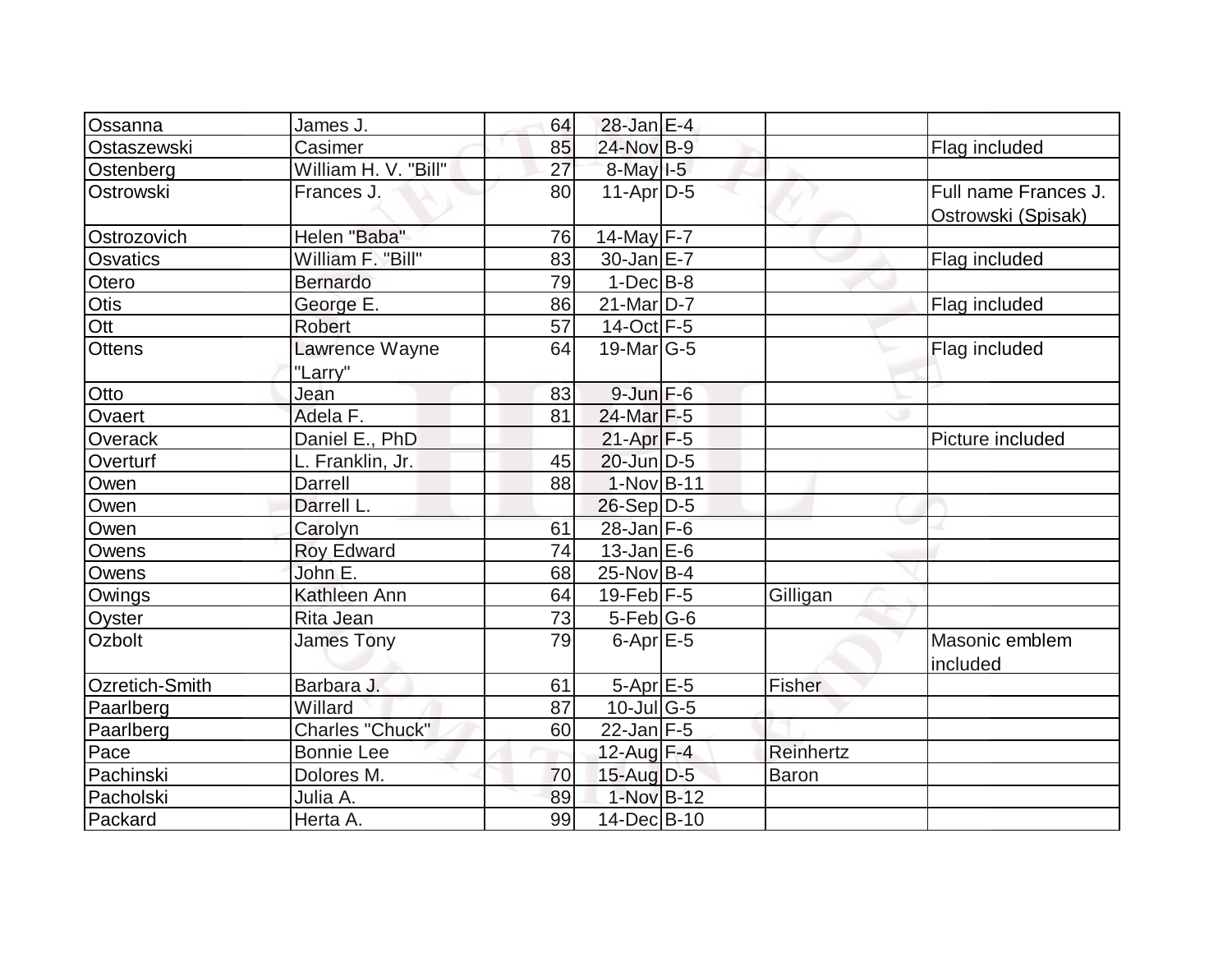| Paetsch    | Kenneth T. "Tom"      | 50     | $27$ -Jan E-6         |                |                                          |
|------------|-----------------------|--------|-----------------------|----------------|------------------------------------------|
| Pafco      | Virginia J.           | 72     | $15$ -Aug $D-5$       | Pinkowski      |                                          |
| Paganis    | Ruth I.               | 87     | 30-Sep B-9            | George         |                                          |
| Paice      | Wayne                 | 93     | 19-Dec B-10           |                |                                          |
| Painter    | Wilma                 | 86     | $21$ -Jun $E-5$       |                | Full name Wilma<br><b>Painater Keith</b> |
| Pajak      | Elizabeth A.          | 90     | $12$ -Jun $ G-4 $     |                |                                          |
| Pala       | <b>Frank Albert</b>   | 89     | $4$ -Aug $F - 5$      |                |                                          |
| Pala       | Wanda                 | 83     | $12$ -Jan $E-3$       | Szczepanik     |                                          |
| Palka      | <b>Stanley</b>        | 84     | $16$ -Mar $E-5$       |                | Flag included                            |
| Pallanti   | William               | 86     | $11-Apr D-5$          |                | Flag included                            |
| Palmer     | Ruby L.               | 95     | 14-Oct F-5            |                |                                          |
| Palmer     | Millee I.             | 78     | $11$ -Jul $D-5$       | Ivan           |                                          |
| Palmer     | Edmund P.             | 89     | $24$ -Jun $F-5$       |                |                                          |
| Palo       | <b>Hunter Allen</b>   | 4 days | $12$ -Jun $G-4$       |                |                                          |
| Paloncy    | Victoria              | 81     | $21-Sep$ E-6          | <b>Stevens</b> |                                          |
| Palonsy    | Victoria <sup>*</sup> | 81     | $20-Sep$ $E-4$        |                |                                          |
| Pals       | Viola                 | 85     | $22$ -Oct G-4         | VanderAA       |                                          |
| Pals       | <b>Herbert</b>        | 88     | $7$ -Oct $E - 4$      |                |                                          |
| Pancheri   | Hugo E.               | 84     | $12$ -Oct $E - 5$     |                | Flag included                            |
| Pancheri   | Vera J.               | 89     | $18-Sep$ F-4          | Hartlerode     | Full name Vera J.<br>Lang-Pancheri       |
| Pandak     | Mary M.               | 80     | 29-Jan $F-6$          | <b>Beres</b>   |                                          |
| Pandorf    | Anne                  | 91     | $23$ -May $E-3$       | Unetich        |                                          |
| Panek      | Arhtur S.             |        | $12-Sep D-6$          |                | Flag included                            |
| Panek      | Linda L.              | 58     | $18$ -Feb $F-6$       | Rohrman        |                                          |
| Pantalon   | John W.               | 77     | 20-Oct E-4            |                |                                          |
| Paolicchi  | Jeanette F.           | 85     | $1$ -Jul $E$ -6       | Gakich         |                                          |
| Papach     | Simone                | 82     | 24-Aug E-5            | Krilich        |                                          |
| Papageorge | <b>Marlene Marie</b>  | 71     | 31-Mar <sub>F-7</sub> | Cole           |                                          |
| Papp       | Ron                   | 44     | $22$ -Jan F-6         |                |                                          |
| Papp       | Elizbeth              | 79     | $9$ -Jul $F-9$        |                |                                          |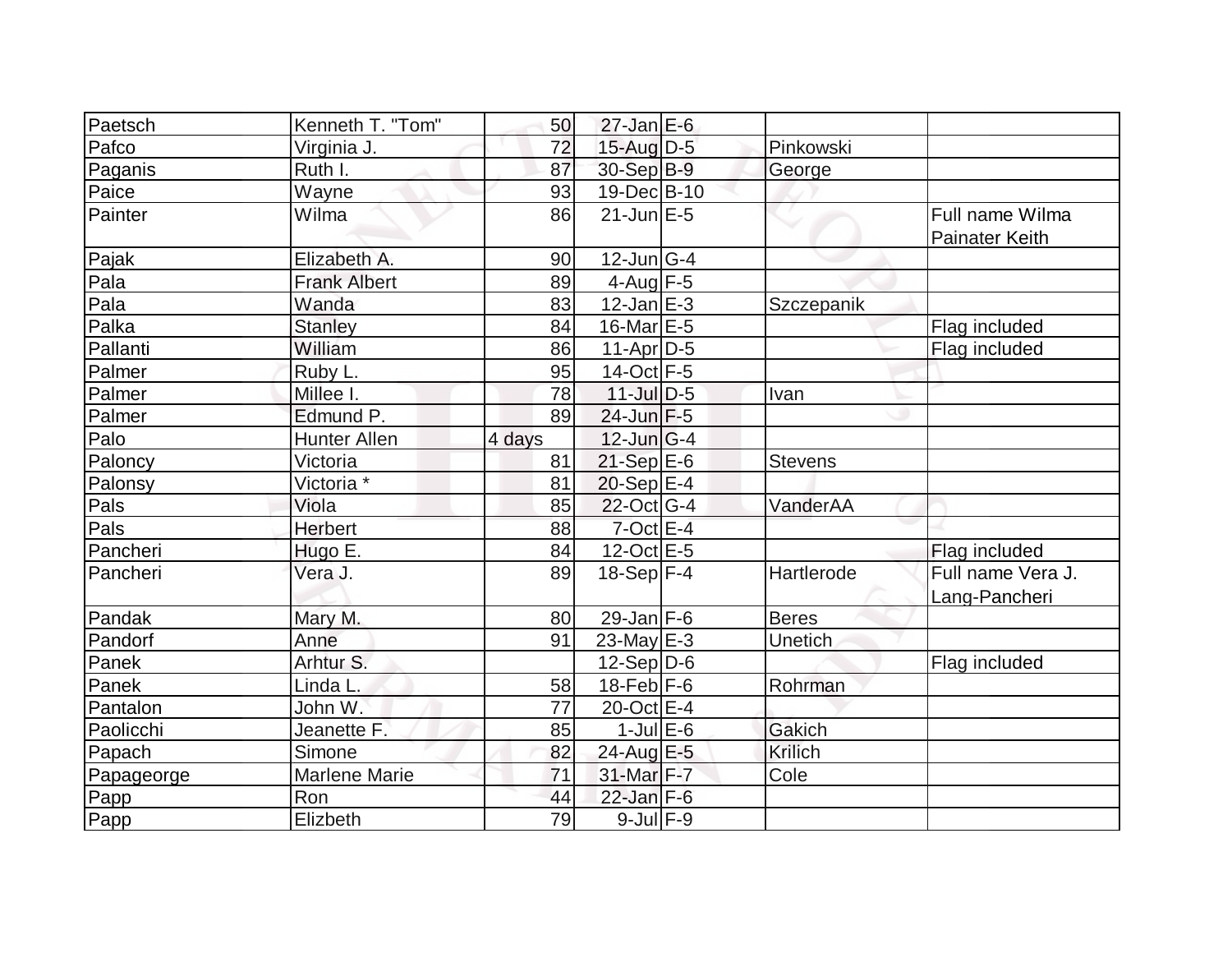| Papp         | Mary B.              | 85             | $14$ -Jun $E-5$       |                |                |
|--------------|----------------------|----------------|-----------------------|----------------|----------------|
| Pappas       | Lynne                |                | $10$ -Mar $F-5$       |                |                |
| Pappas       | Andra D.             | 51             | $28$ -Feb $H - 5$     | Tharp          |                |
| Paragina     | Bob "Bozo"           | 72             | $14$ -Jan F-6         |                |                |
| Paris        | Brian C. "Tweety"    | 36             | $9$ -Jul $F-10$       |                |                |
| Parker       | Allan K.             | 72             | $23$ -Jun $F-5$       |                |                |
| Parker       | Willis C.            | 87             | $9 - Apr$ F-6         |                |                |
| Parker       | Rose Evelyn          | 88             | 29-May 1-5            | Kiernan        | Cross included |
| Parker       | Allan K.             | 63             | 28-May F-10           |                |                |
| Parker       | Carol Ann            | 58             | 18-May E-7            |                |                |
| Parker       | Andrew J., Sr.       |                | $18-Sep$ F-4          |                | Flag included  |
| Parker       | Edwin G.             | 81             | $15$ -Jan $ F-6 $     |                |                |
| Parker       | Kathleen             | 51             | $10$ -Jul G-6         |                |                |
| Parker       | <b>Bessie</b>        | 93             | $22$ -Oct G-4         |                |                |
| Parker       | Tia P.               | $\overline{4}$ | $6$ -Feb $E-5$        |                |                |
| Parker       | Anthony R. "Tony"    | 56             | $7$ -Jun $E-4$        |                | Flag included  |
| Parker       | Talia J.             | 4              | $6$ -Feb $E$ -5       |                |                |
| Parker       | Alma L.              | 88             | $21$ -May F-7         |                |                |
| Parks        | <b>Brandon Scott</b> | 22             | 17-Apr <sub>1-6</sub> |                |                |
| <b>Parks</b> | Cecelia P.           | 91             | $12$ -Jan $E-3$       |                |                |
| Parks        | Lindell R.           | 74             | $7$ -Mar $ D-5$       |                |                |
| Parman       | Deborah Kay          | 52             | 13-Mar D-4            | Dowling        |                |
| Parra        | Ernesto              | 47             | $5-Sep D-5$           |                |                |
| Parzych      | Daisy B.             | 94             | $7$ -Oct $E-4$        |                |                |
| Passauer     | Joseph H. "Pete"     | 77             | $25$ -May E-6         |                |                |
| Pastirik     | Paul V.              | 44             | 29-Jul F-6            |                |                |
| Pastirik     | Helen                | 94             | $7$ -Mar $ D-5 $      | <b>Vickers</b> |                |
| Pastrik      | Joseph Anthony       |                | $10$ -Jun $E - 5$     |                | Flag included  |
| Paswinski    | Benedict F. "Ben"    | 74             | 29-Mar E-4            |                |                |
| Paswinski    | Virgene              | 72             | $10$ -Jun $E-6$       |                |                |
| Patchen      | Anne                 | 100            | 10-Nov B-8            |                |                |
| Pate         | Rosalee A.           | 87             | $30$ -Jun F-5         | Carden         |                |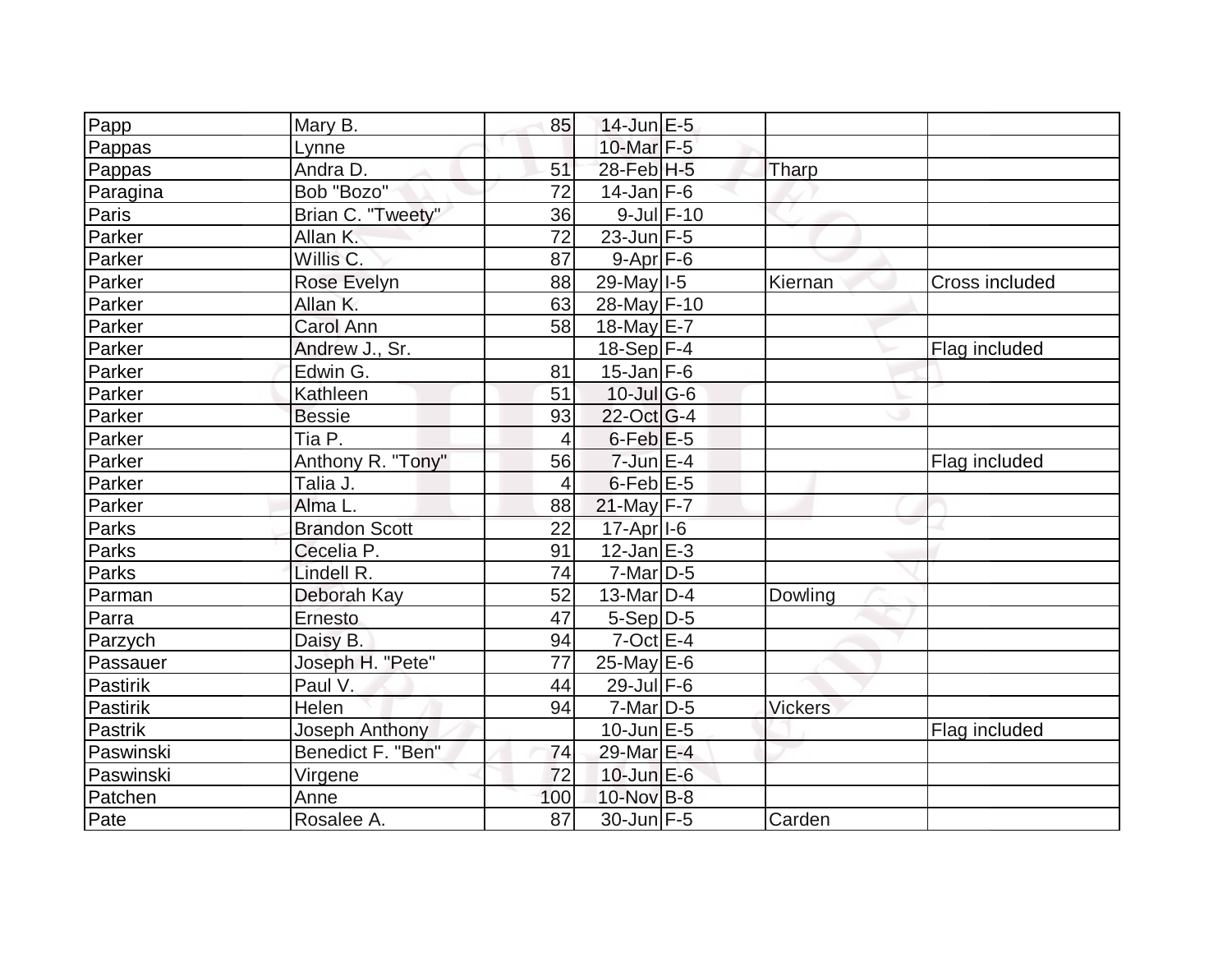| Paterek   | Irene J.            | 84 | $15-Sep$ E-4          | Kaszuba         |                                                        |
|-----------|---------------------|----|-----------------------|-----------------|--------------------------------------------------------|
| Patriarca | Mary G.             | 80 | 4-Nov B-9             | Rogers          |                                                        |
| Patrick   | James               |    | 26-Dec B-11           |                 |                                                        |
| Patridge  | Gladys "Brandy"     | 67 | $1-Sep$ F-4           |                 |                                                        |
| Patterson | Charles E. "Chuck"  | 80 | 26-Oct B-11           |                 |                                                        |
| Patterson | Florence G.         | 97 | 20-Aug B-10           | <b>Relinski</b> | <b>Full name Florence</b><br>G. Ryzewski-<br>Patterson |
| Patterson | Grace A.            | 93 | $6-SepE-3$            |                 |                                                        |
| Patton    | Gerald L.           | 39 | $2$ -Jan $F-3$        |                 |                                                        |
| Patwari   | Induben J.          | 76 | $15$ -Mar $E-5$       |                 |                                                        |
| Paul      | Margaret M.         |    | 11-Oct $E-4$          |                 |                                                        |
| Paul      | Richard F. "Q-Ball" | 68 | 29-Jun E-7            |                 |                                                        |
| Paul      | Greg-Lee L.         | 50 | 27-Dec B-10           |                 |                                                        |
| Pauley    | <b>David Scott</b>  | 43 | $3-Oct$ D-6           |                 |                                                        |
| Paulos    | Gus N.              | 89 | 13-Oct F-5            |                 | Flag included                                          |
| Paulsin   | Irene M.            | 87 | $7$ -Jan $F-6$        | Obremski        |                                                        |
| Paulson   | Lillian H.          |    | $21$ -Dec $B-10$      |                 |                                                        |
| Paulson   | Robert J.           | 83 | 13-Apr $E-5$          |                 |                                                        |
| Paun      | Linda M.            | 92 | $4$ -Mar $F-5$        | Davis           |                                                        |
| Paunovich | Darinka "Dari"      | 47 | $12$ -Feb $ F-5 $     |                 | <b>Cross and Picture</b><br>included                   |
| Pavel     | Wayne Allen "Sonny" | 65 | $11-Feb$ F-6          |                 |                                                        |
| Pavlak    | Joseph A.           | 72 | $9$ -Jun $F$ -6       |                 |                                                        |
| Pavlina   | Woodrow M. "Woody"  | 87 | $29$ -Dec $B-9$       |                 |                                                        |
| Pavlitza  | Mildred             | 90 | 24-Apr <sub>1-6</sub> |                 |                                                        |
| Pavlovich | James J.            | 64 | 16-Jul F-7            |                 |                                                        |
| Pawinski  | Virgene             | 72 | $11$ -Jun $F - 7$     |                 |                                                        |
| Pawlak    | Lucille J.          |    | 23-Apr $F-8$          | Zielinski       |                                                        |
| Pawloski  | Diane A.            |    | 19-Aug F-4            | Schmidt         | See Diane A.<br>Howerton-Pawloski                      |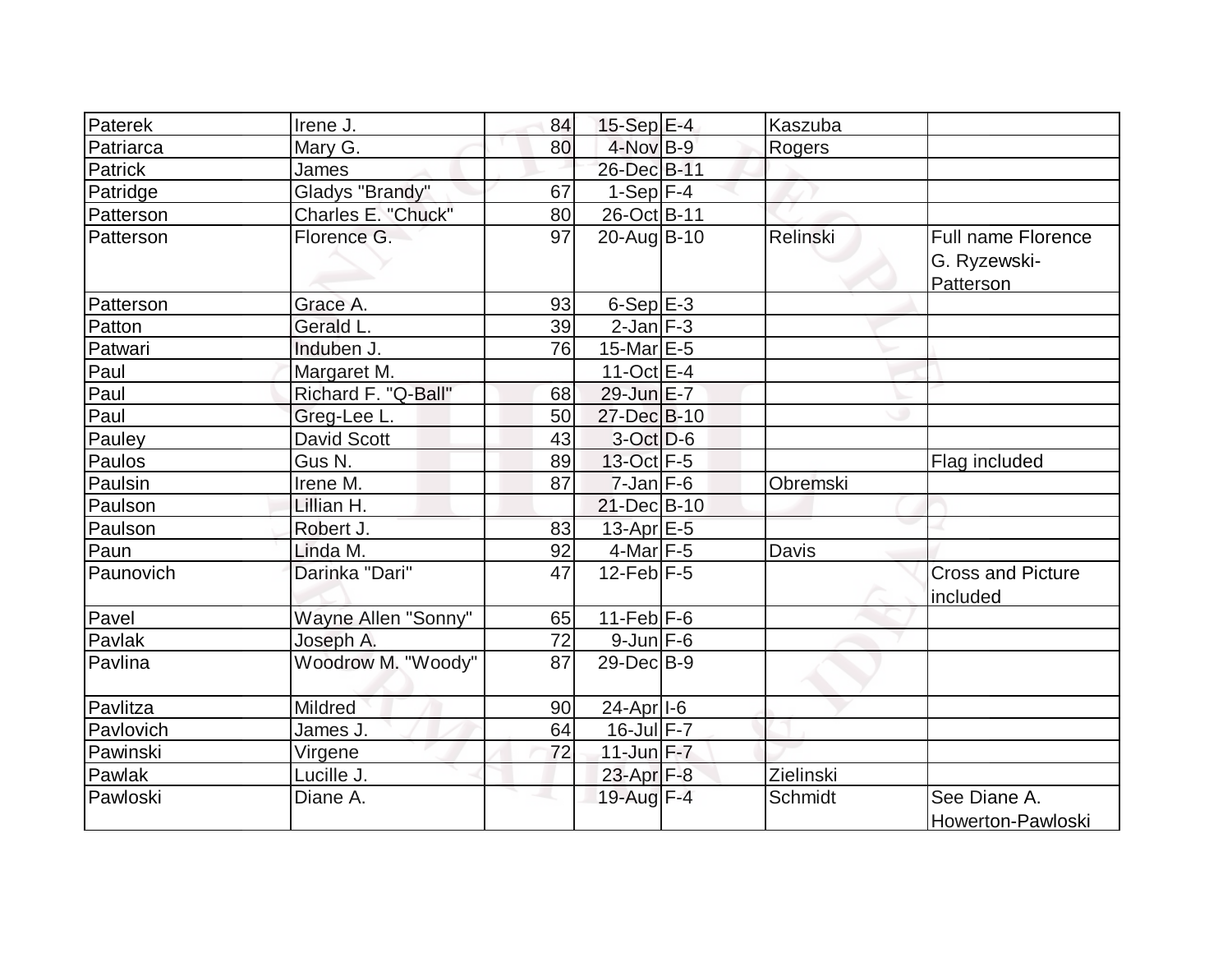| Pawlowski  | Stella                | 79 | 19-May $F-6$              |        |                                       |
|------------|-----------------------|----|---------------------------|--------|---------------------------------------|
| Pawlowski  | Agnes                 | 91 | 20-Nov B-12               | Surdyk |                                       |
| Pawlowski  | Zigismund E.          | 80 | 31-Oct B-10               |        | Flag included                         |
| Paxton     | Kenneth R. "Bob"      | 72 | $7$ -Mar $ D-5 $          |        |                                       |
| Payne      | Paul E.               | 78 | $27$ -Jul $E$ -5          |        |                                       |
| Paz        | Dennis L. "DeDe"      | 55 | 11-May $E-6$              |        | Flag included                         |
| Pazik      | Edward                | 80 | 29-Dec B-10               |        | Flag included                         |
| Pearson    | Charles E.            | 58 | $7$ -Jul $F$ -6           |        | Flag included                         |
| Pecenka    | John                  | 73 | 17-Mar F-5                |        |                                       |
| Pedone     | Ruth Amanda           | 77 | $17 - Jan$ <sup>1-6</sup> |        |                                       |
| Peers      | Daniel R.             |    | $10$ -May $E-3$           |        | Flag included                         |
| Peifer     | Arnold "Arnie"        |    | $8$ -Feb $D-5$            |        | Flag included                         |
| Pejka      | <b>Stanley</b>        | 90 | 14-Apr F-6                |        | Flag included                         |
| Pejnovic   | Milan "Mile"          | 72 | $27$ -Nov $B-9$           |        | <b>Cross and Picture</b><br>included  |
| Pelc       | Frank J.              | 91 | $7 -$ Jul $F - 6$         |        | Flag included                         |
| Pelke      | Donald F.             | 80 | $21-Apr$ F-5              |        |                                       |
| Pelot      | Eugene R., Sr.        | 79 | $7$ -Jun $E-3$            |        |                                       |
| Pena       | Donna                 | 71 | $13$ -Jun $D-5$           |        |                                       |
| Pence      | David Lee             |    | $9$ -Jun $F - 6$          |        |                                       |
| Pendelton  | <b>Charlotte Ruth</b> | 68 | $18-Sep$ F-4              | Hunter |                                       |
| Penegor    | Dorothy M.            | 84 | $21-SepE-6$               |        |                                       |
| Penelope   | Rosemary "Penny"      | 59 | $14$ -Feb $E$ -5          |        |                                       |
| Pennacchia | David Louis           | 47 | 20-Aug B-10               |        |                                       |
| Penner     | Lorraine W.           | 84 | $4$ -Mar $F-5$            | Karver |                                       |
| Penny      | Harold E., Jr. "Hal"  | 70 | $17$ -Aug E-4             |        | Flag included                         |
| Perdew     | Elsie M.              | 92 | $23$ -Jul $F-5$           |        |                                       |
| Perez      | Jovita                | 46 | $28$ -Jul $F-6$           |        |                                       |
| Perez      | Jesus C., Sr. "Chewy" | 29 | $1$ -Jan $F-6$            |        |                                       |
| Perez      | Luis A.               | 19 | $8-Sep$ E-4               |        | PFC. Luis A. Perez /<br>Flag included |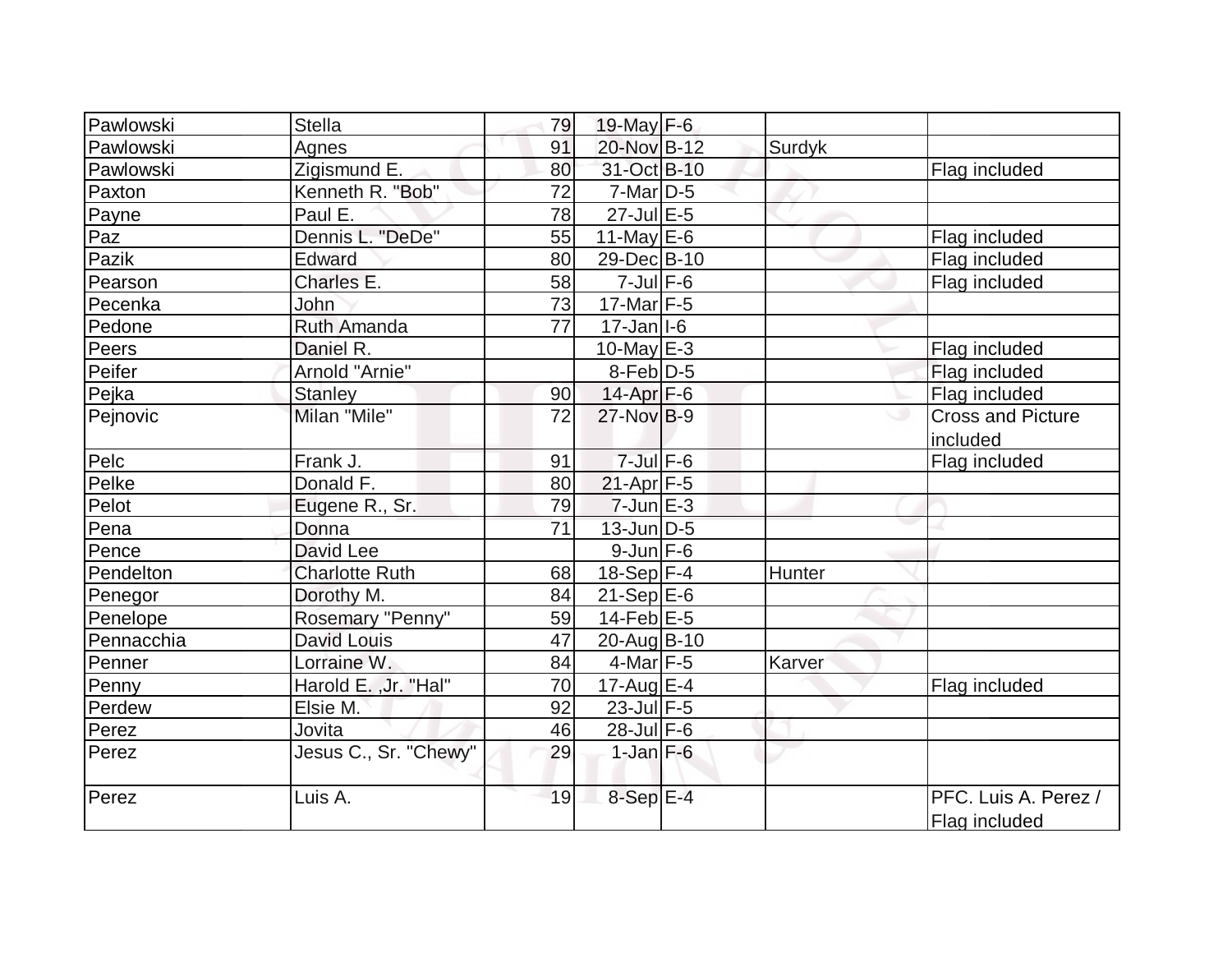| Perez      | Rogelio, Sr.          | 66             | 22-Feb D-7               |                  |                        |
|------------|-----------------------|----------------|--------------------------|------------------|------------------------|
| Perez      | Da 'Veon              | 9              | 25-Mar F-6               |                  |                        |
| Perez      | Joseph A.             | 76             | $21$ -Jul $F-5$          |                  | Cross included         |
| Perez      | Louis Maravilla       | 80             | $21-Oct$ F-4             |                  | Cross included         |
| Perez      | Consuelo              |                | $11-Oct$ E-4             |                  |                        |
| Perez      | Eusebio N., Jr.       | 33             | $18$ -Dec $B-9$          |                  |                        |
|            | "Chico"               |                |                          |                  |                        |
| Perino     | <b>John Frank</b>     | 102            | $27-SepE-3$              |                  |                        |
| Perkins    | Ellen J.              | 86             | $3$ -JulG-4              | Kuchta           | Full name Ellen J.     |
|            |                       |                |                          |                  | <b>Hoffman Perkins</b> |
| Perniciaro | Vincent J.            | 52             | $9$ -Jan $F-5$           |                  |                        |
| Perriera   | Carolyn Sue           | 64             | $30 - Jan \, E - 7$      |                  |                        |
| Perrine    | Cynthia K.            | 39             | $2$ -Feb $E-4$           |                  |                        |
| Perrone    | Jim P.                | 54             | $19$ -Feb $ F-6$         |                  | Flag included          |
| Persenaire | John B.               | 91             | $19$ -Jun $ I-5 $        |                  |                        |
| Person     | <b>Sandra Nell</b>    | 52             | 14-Apr F-6               | _ansdown         |                        |
| Pesic      | Vlajko                | 85             | $27$ -Nov B-9            |                  |                        |
| Petalas    | Anastasia             | 88             | $30$ -Apr $G$ -6         |                  |                        |
| Pete       | Shirley               | 73             | 22-Mar E-4               | Wingo            |                        |
| Peters     | <b>Michael Curtis</b> | 43             | $7-Sep$ F-3              |                  |                        |
| Peters     | <b>Cecil Wayne</b>    | 68             | $1-Dec B-10$             |                  |                        |
| Peters     | Mildred A.            | 81             | $24$ -Jun F-5            |                  |                        |
| Peters     | Dianna R.             | 62             | $6$ -Mar <sub>H</sub> -5 | <b>Barragree</b> |                        |
| Petersen   | Donald H., Sr.        | 64             | 19-May $F-6$             |                  |                        |
| Petersen   | Marcella E.           | 96             | $2$ -Jul $F-4$           | Thyen            |                        |
| Petersen   | Carol                 | 90             | 11-Dec B-10              |                  | Picture included       |
| Peterson   | James A., Jr. "Jimmy" | 62             | $7-FebH-6$               |                  | Picture included       |
| Peterson   | Nellie H.             | 90             | 27-Nov B-9               | Van Gorp         |                        |
| Peterson   | Gloria M.             | 74             | 29-Nov B-10              |                  |                        |
| Peterson   | Aveon Cymone          | $\overline{4}$ | $15$ -Aug $D-5$          |                  |                        |
| Peterson   | Carol C.              |                | $5$ -Mar $F$ -6          |                  | Picture included       |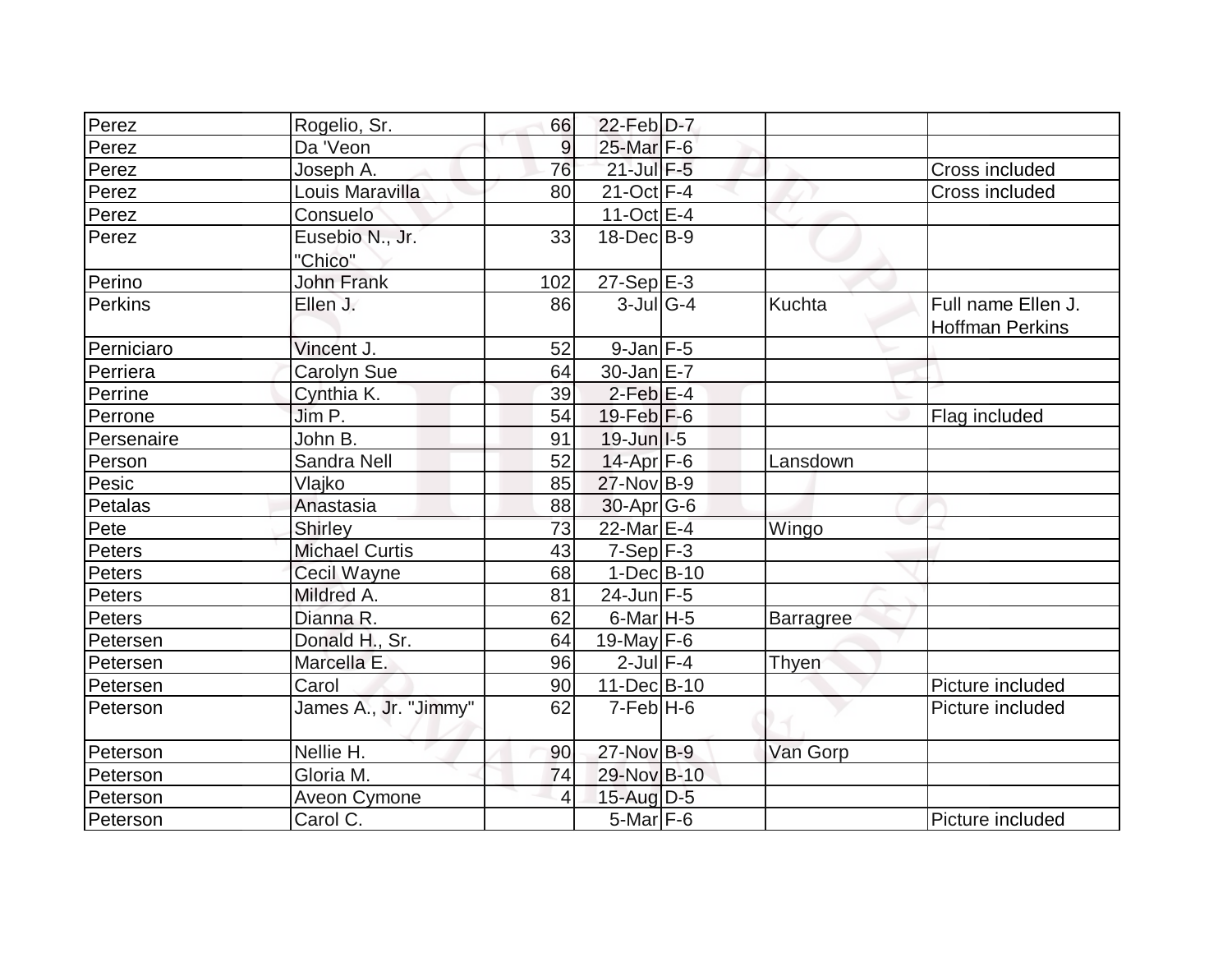| Peterson        | Alice M.             | 79 | $28-Sep$ $E-5$                          | Dooley       |                                         |
|-----------------|----------------------|----|-----------------------------------------|--------------|-----------------------------------------|
| Petho           | Alex S.              | 70 | 28-Apr F-5                              |              |                                         |
| Petkovic        | George J.            | 77 | $3$ -May E-4                            |              |                                         |
| Petre           | Margaret M.          | 71 | $12$ -Jun $ G-4 $                       |              |                                         |
| Petrie          | William              | 84 | $30$ -Jul $F-5$                         |              | Masonic emblem                          |
|                 |                      |    |                                         |              | included                                |
| <b>Petrites</b> | Stanley J., Sr.      | 94 | $13$ -Jan $E$ -7                        |              | Picture included                        |
| Petro           | Catherine            | 89 | $23$ -May D-7                           |              |                                         |
| Petro           | Donald G.            | 66 | $3$ -Jul G-4                            |              |                                         |
| Petro           | George               | 80 | $13$ -Jun $ D-5 $                       |              |                                         |
| Petro           | Stella J.            | 89 | $10$ -Dec $ B-10 $                      |              |                                         |
| Petro           | Paul E.              | 76 | 12-Dec B-10                             |              |                                         |
| Petroskey       | Melanie T.           | 53 | $14$ -Feb $ I-5 $                       |              |                                         |
| Petrou          | Victoria A.          | 90 | $9$ -Mar $E-5$                          |              |                                         |
| Petruska        | Joan A.              | 72 | $9-Sep$ $E-5$                           | Van Hessen   |                                         |
| Petruska        | Kaliroy "Yia Yia"    |    | $9$ -Jan $F$ -6                         |              | Cross included                          |
| Petryshyn       | Genowefa             | 82 | $9$ -Feb $E-3$                          |              |                                         |
| <b>Petts</b>    | Helen Irene          | 96 | $9$ -Mar $E$ -6                         | Dixon        |                                         |
| Petty           | Mary                 | 86 | 23-Mar E-6                              |              |                                         |
| Petyo           | Rose                 | 92 | $13$ -Mar <sub><math> I-5 </math></sub> | Charney      |                                         |
| Peyton          | Rowena <sup>*</sup>  | 92 | $27 - Dec$ B-10                         |              |                                         |
| Peyton          | Rowena               | 92 | $14$ -Dec $ B-11 $                      |              |                                         |
| Pfeiffer        | Elizabeth "Betty"    |    | $26$ -Feb $ F-6$                        |              |                                         |
| Pharms          | Ozzie L. "Nan"       |    | $7 - Aug$ $1 - 5$                       |              |                                         |
| Phelps          | <b>Lillian Elsie</b> |    | $27$ -Nov $B-9$                         |              |                                         |
| Phifer          | Roy D.               | 79 | 14-Oct F-5                              |              | Flag included                           |
| Philbin         | John                 | 63 | $23$ -Jul $F-4$                         |              |                                         |
| Philbin         | Irma N.              | 58 | $17$ -May E-3                           |              |                                         |
| Phillipov       | <b>Phillip Garry</b> | 47 | 25-Dec B-7                              |              |                                         |
| Phillippe       | Mildred A.           | 89 | 12-Mar F-7                              | <b>Burge</b> |                                         |
| Phillips        | Elsie E.             | 91 | $10$ -Feb $E$ -6                        |              | Full name Elise E.<br>(Phillips) Nyhoff |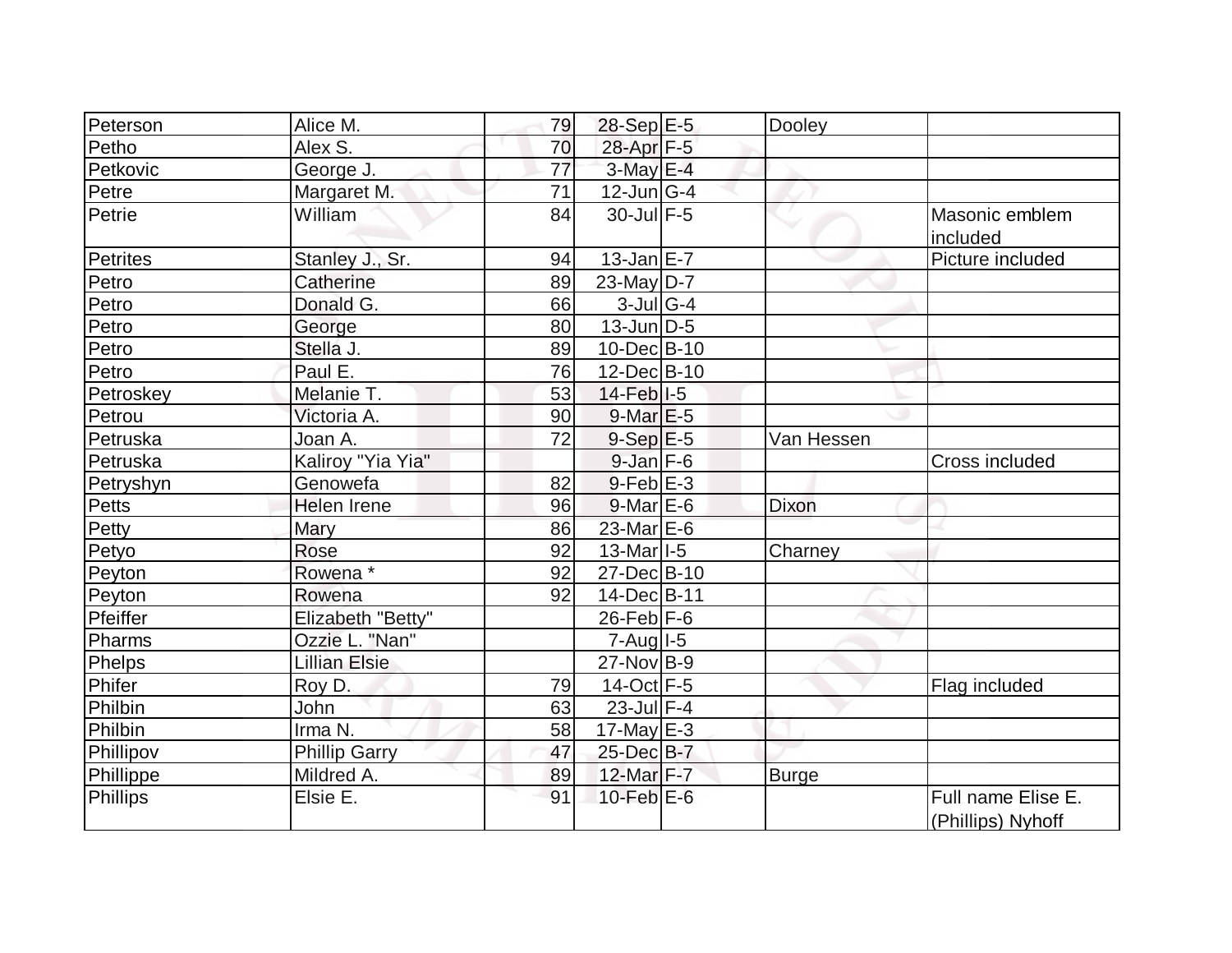| Phillips        | William V.             | 34 | $15$ -Oct G-4             |            |                  |
|-----------------|------------------------|----|---------------------------|------------|------------------|
| Phillips        | <b>Rachel Charlene</b> | 20 | $2$ -Feb $E-4$            |            |                  |
| Phillips        | Emily                  | 63 | $13$ -Mar $ I-6 $         |            |                  |
| Phillips        | Hazel M.               |    | $8$ -Jul $F$ -5           |            |                  |
| <b>Phillips</b> | Madeline C.            | 95 | $26$ -Mar $ G-5 $         |            |                  |
| Philpott        | Jean                   |    | $27$ -Dec $B$ -8          |            | Picture included |
| Phipps          | <b>Jill Suzanne</b>    | 43 | 22-Mar E-4                |            |                  |
| Piaskowy        | Theodore "Ted"         | 48 | $27$ -Jan $E$ -6          |            |                  |
| Piazza          | Esther R.              | 90 | $17$ -Mar $ F-5 $         |            |                  |
| Piccirilli      | Leland                 | 93 | $12-Sep D-6$              |            |                  |
| Piccirilli      | Quentin R. "Pitch"     | 86 | 12-Mar $F-7$              |            |                  |
| Pickering       | <b>Michael David</b>   | 54 | $6-Sep$ $E-3$             |            | Flag incuded     |
| <b>Pickett</b>  | <b>Billy Joe</b>       | 76 | $12$ -Apr $E-3$           |            |                  |
| Piech           | Helen B.               | 90 | $27$ -Nov B-9             | Munda      |                  |
| Piecul          | Bernice M.             | 83 | $21$ -Aug I-4             |            |                  |
| Piegat          | Joseph F., Sr.         | 87 | 27-Aug F-5                |            | Flag included    |
| Piekarz         | Adolph F.              | 82 | $30$ -Mar $E$ -6          |            |                  |
| Pierce          | Georgie M.             | 77 | $1-Nov$ B-12              |            |                  |
| Pierce          | Janelle D.             | 68 | $9$ -Jan $F$ -6           |            |                  |
| Pieron          | Hugh                   | 78 | $4$ -Jan D-5              |            |                  |
| Pierzchalski    | Beverly A.             | 71 | 28-Jun E-3                | Bridegroom |                  |
| Piet            | Frank W.               | 84 | $23$ -Aug $E-4$           |            |                  |
| Pietrowski      | Elizabeth D.           | 83 | $17 - Jan$ <sup>1-6</sup> |            |                  |
| Pietrusinski    | Evelyn G.              | 86 | $16$ -May D-5             | Igleski    |                  |
| Pietrzak        | Steve S.               | 89 | $3-Nov B-9$               |            |                  |
| Piety           | Rowena                 | 69 | $21$ -Feb I-5             |            | Picture included |
| Pigg            | Linda L.               | 55 | $19$ -Jan $ E-4 $         |            | Flag included    |
| Pila            | Phyllis                | 81 | $29$ -Feb $ D-5$          |            |                  |
| Pillman         | Helen V.               | 80 | 13-Oct F-5                |            |                  |
| Pilmore         | Robert W. "Bob"        | 63 | 14-Sep E-5                |            | Flag included    |
| Pinkerton       | Sue                    | 83 | 18-Aug F-5                |            | See Sue Shabaz-  |
|                 |                        |    |                           |            | Pinkerton        |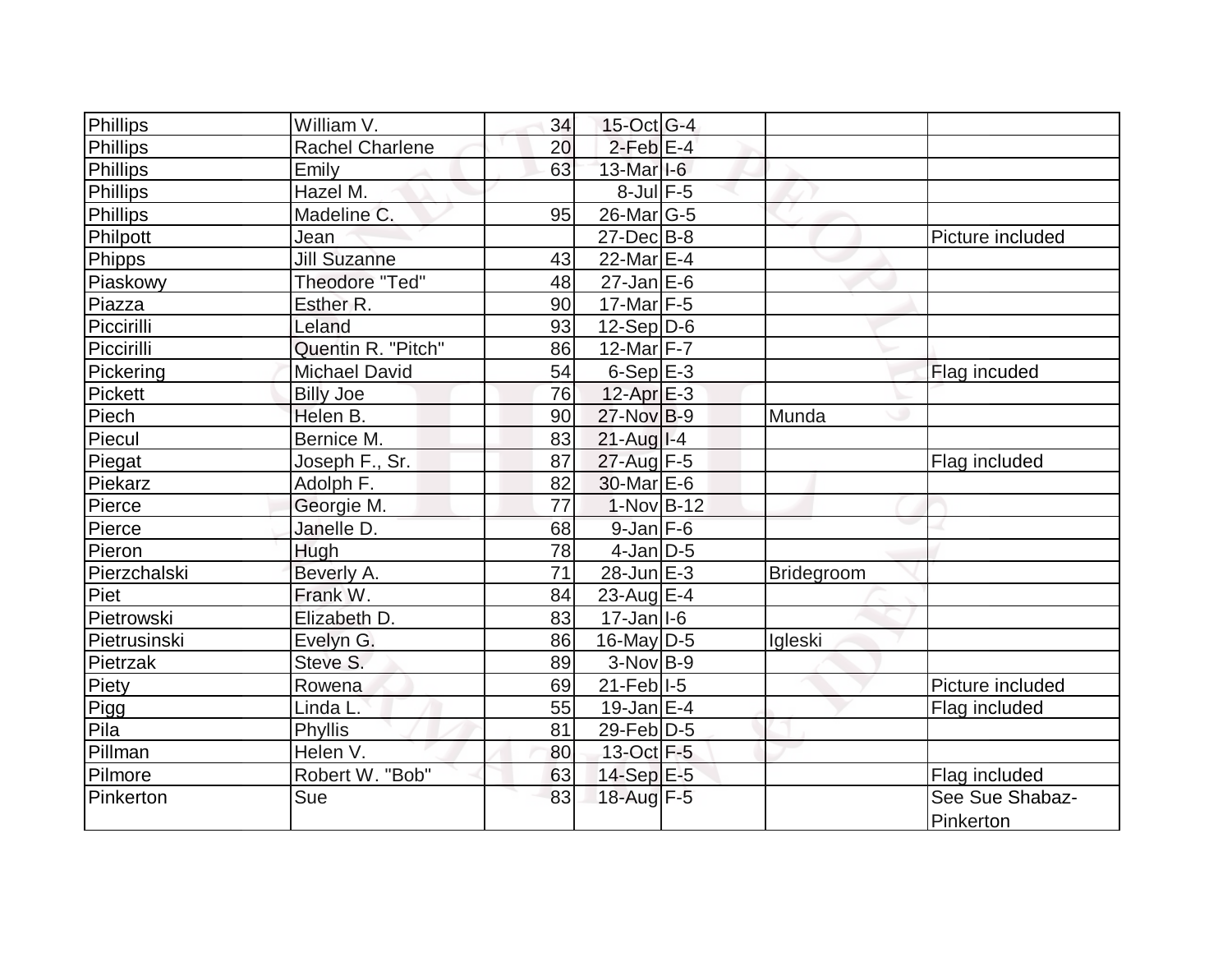| Pirok         | James J.                               | 69 | 23-Oct I-6                  |                  |                                                           |
|---------------|----------------------------------------|----|-----------------------------|------------------|-----------------------------------------------------------|
| Pirtl         | Joseph L.                              | 78 | 12-Oct E-5                  |                  |                                                           |
| Pisarski      | Betty L.                               | 74 | 14-May F-7                  |                  |                                                           |
| Pisciotti     | Mary M.                                | 93 | $6$ -Oct $F - 6$            |                  |                                                           |
| Pisowicz      | Diane J.                               | 65 | 11-Aug $E-4$                | <b>Nemeth</b>    |                                                           |
| Pistro        | Josephine I.                           | 85 | $10$ -Jul $\overline{G}$ -6 | Kowalczyk        |                                                           |
| Pitrowski     | Violet P.                              | 88 | $6$ -Oct $ F-5 $            |                  | Full name Violet P.<br>Justine (Nee Valerie<br>Pitrowski) |
| Pitt          | <b>Ruth Omelia</b>                     | 93 | 14-Dec B-11                 |                  |                                                           |
| Pittman       | Betty F.                               | 83 | 29-Dec B-10                 | Roadlander       |                                                           |
| Pitts         | Jewell                                 | 90 | $12$ -Apr $E-4$             |                  |                                                           |
| <b>Pitts</b>  | Thomas J., Sr.                         | 70 | $14$ -Jul $F-5$             |                  |                                                           |
| <b>Pitts</b>  | Robert Lee "Bob"                       | 76 | 23-Aug E-4                  |                  | Flag included                                             |
| Pivarnik      | Emily R.                               | 75 | $24$ -Jan H-4               | <b>Baran</b>     |                                                           |
| Pivovarnik    | Mary R.                                | 86 | $21$ -Aug I-4               | Kozar            |                                                           |
| Plair         | Julia                                  | 65 | 25-Dec B-7                  |                  |                                                           |
| Plampin       | <b>Geoffrey Christopher</b><br>Michael | 80 | $2$ -Mar $E$ -6             |                  |                                                           |
| <b>Planer</b> | Bertha A.                              | 88 | $15-Sep$ $E-5$              |                  |                                                           |
| Platisha      | Anne                                   | 91 | $10-Sep$ E-4                | Pievac           |                                                           |
| Plawecki      | Thadeus J. "Ted"                       | 54 | 30-Jul F-5                  |                  |                                                           |
| Plebanski     | <b>Bernard</b>                         | 85 | $14$ -Apr $ F-6 $           |                  | Flag included                                             |
| Pleva         | <b>Stacia</b>                          | 98 | 17-May $E-4$                | Skrentny         |                                                           |
| Plumb         | Doris H.                               | 83 | $29$ -AugD-7                |                  |                                                           |
| Pluta         | Stephanie E                            | 93 | 13-Dec B-10                 |                  |                                                           |
| Pluymert      | Earl D.                                | 67 | $3-Feb$ $E-7$               |                  |                                                           |
| Pochos        | Fay C.                                 | 77 | $27$ -Feb $ G$ -6           | Efstathiou       |                                                           |
| Pochron       | Eileen L.                              | 47 | 26-Oct B-11                 |                  |                                                           |
| Poderski      | Helen V.                               |    | $13$ -May F-6               | <b>Twitchell</b> |                                                           |
| Podkul        | Sophie                                 | 78 | 29-Jul F-6                  |                  |                                                           |
| Podraza       | Joseph John                            | 48 | $5$ -Dec $B$ -11            |                  |                                                           |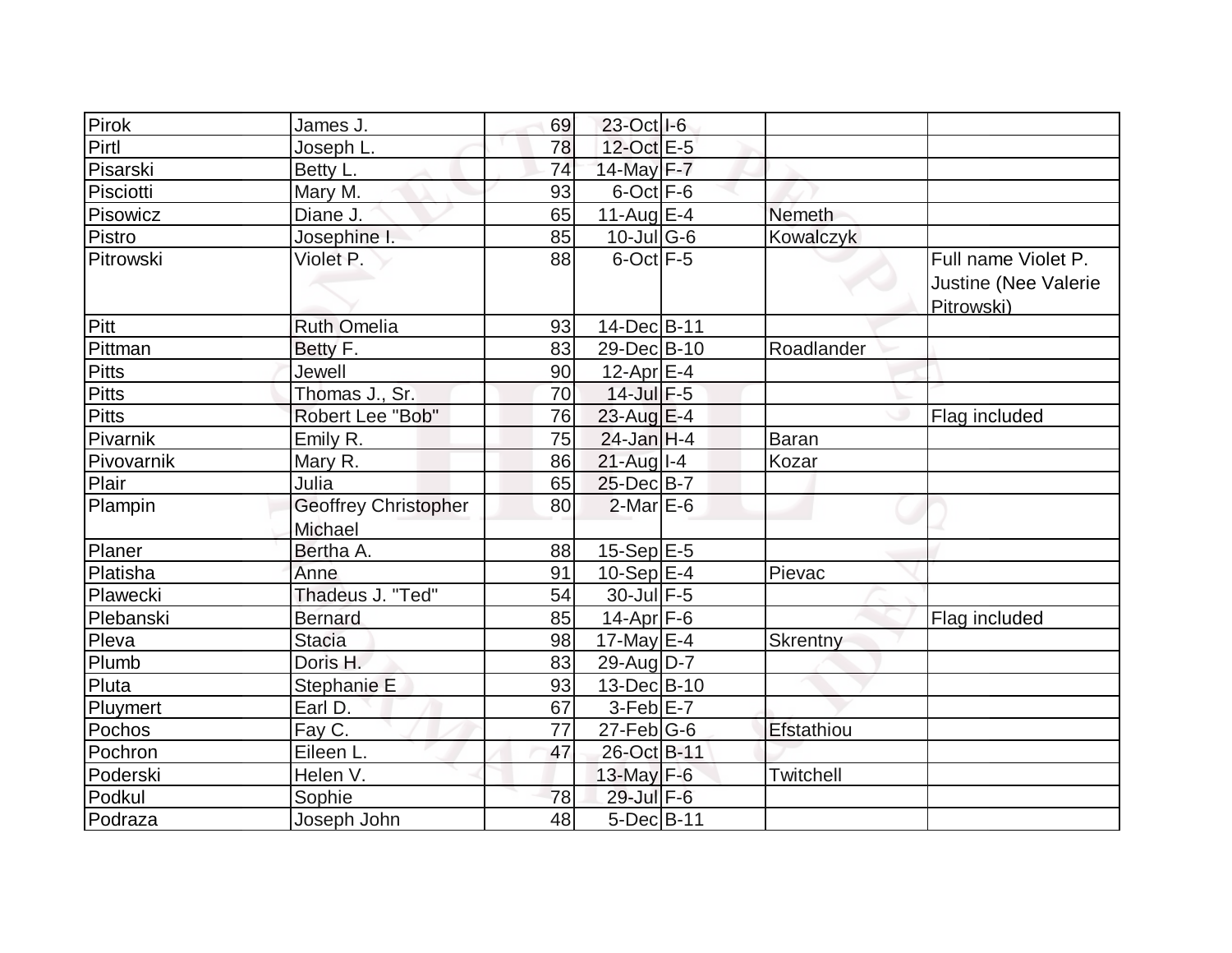| Podrebarac    | Ethel M.                | 83 | $20$ -May F-6                |          |                                                     |
|---------------|-------------------------|----|------------------------------|----------|-----------------------------------------------------|
| Poe           | Willima H.              | 81 | 13-Dec B-10                  |          |                                                     |
| Poe           | Hannah                  |    | $8$ -May $1-5$               |          |                                                     |
| Pokraka       | John                    | 69 | $4-Sep$ H-4                  |          |                                                     |
| Pokrewczynski | Ben P. "Pokers"         | 85 | $28$ -Feb F-5                |          | Flag included                                       |
| Pokrifcak     | <b>Emily Ann</b>        | 89 | 21-May F-7                   | Zamko    |                                                     |
| Poliquin      | <b>Betty Mae</b>        |    | 30-Nov B-10                  | Harmon   | Full name Betty Mae<br>(Dressel) Poliquin           |
| Polite        | Roberta M.              | 66 | $5-Sep$ D-5                  |          |                                                     |
| Polito        | Mary Theresa RN         |    | $12-Sep D-6$                 |          |                                                     |
| Polito        | Patricia A.             | 64 | 29-Mar E-4                   | Freeman  |                                                     |
| Pollack       | Anne N.                 | 86 | 29-Aug D-7                   | Reschan  |                                                     |
| Pollack       | Frank T. "Rabbit"       | 61 | 3-Mar F-5                    |          | Flag included                                       |
| Polster       | Allen W.                | 79 | $8-Feb D-5$                  |          | Flag included                                       |
| Pomfret       | Jennifer Lynn           | 30 | $15$ -Aug $D-5$              | Lassiter |                                                     |
| Pomilia       | Machelle J.             | 43 | 30-Sep B-9                   | Smith    | Machelle J. Poulos-<br>Pomilia/ Picture<br>included |
| Pondo         | Benjamin                | 73 | 12-Oct E-5                   |          |                                                     |
| Pontjeris     | Gus                     | 78 | 11-Feb $F-6$                 |          | Flag included                                       |
| Pool          | Robert D.               | 77 | $19$ -Jan E-4                |          | Flag included                                       |
| Poole         | Greta                   |    | 17-Nov B-10                  |          |                                                     |
| Poole         | <b>Jack William</b>     | 77 | $14$ -Feb $ I-5 $            |          |                                                     |
| Poole         | <b>Katherine Teresa</b> | 21 | 24-Feb <sup></sup> E-5       |          |                                                     |
| Poole         | <b>Billy</b>            | 71 | $27$ -May F-5                |          |                                                     |
| Poole         | Maude L.                | 87 | 21-Dec B-11                  |          |                                                     |
| Popa          | <b>Charles</b>          | 84 | $30$ -Jul $F-5$              |          | Flag included                                       |
| Popagain      | Marie K.                | 77 | $12-Oct$ $E-5$               |          |                                                     |
| Pope          | Betty A.                | 73 | 13-Aug F-5                   |          |                                                     |
| Pope          | Julia B. "Julie"        | 90 | $16-Sep$ F-4                 |          |                                                     |
| Popiela       | Casimir F. "Casey"      | 80 | 1-Nov B-12                   |          | Flag included                                       |
| Poprovich     | A. Diane                | 94 | $\overline{24}$ -Feb $ E-5 $ |          |                                                     |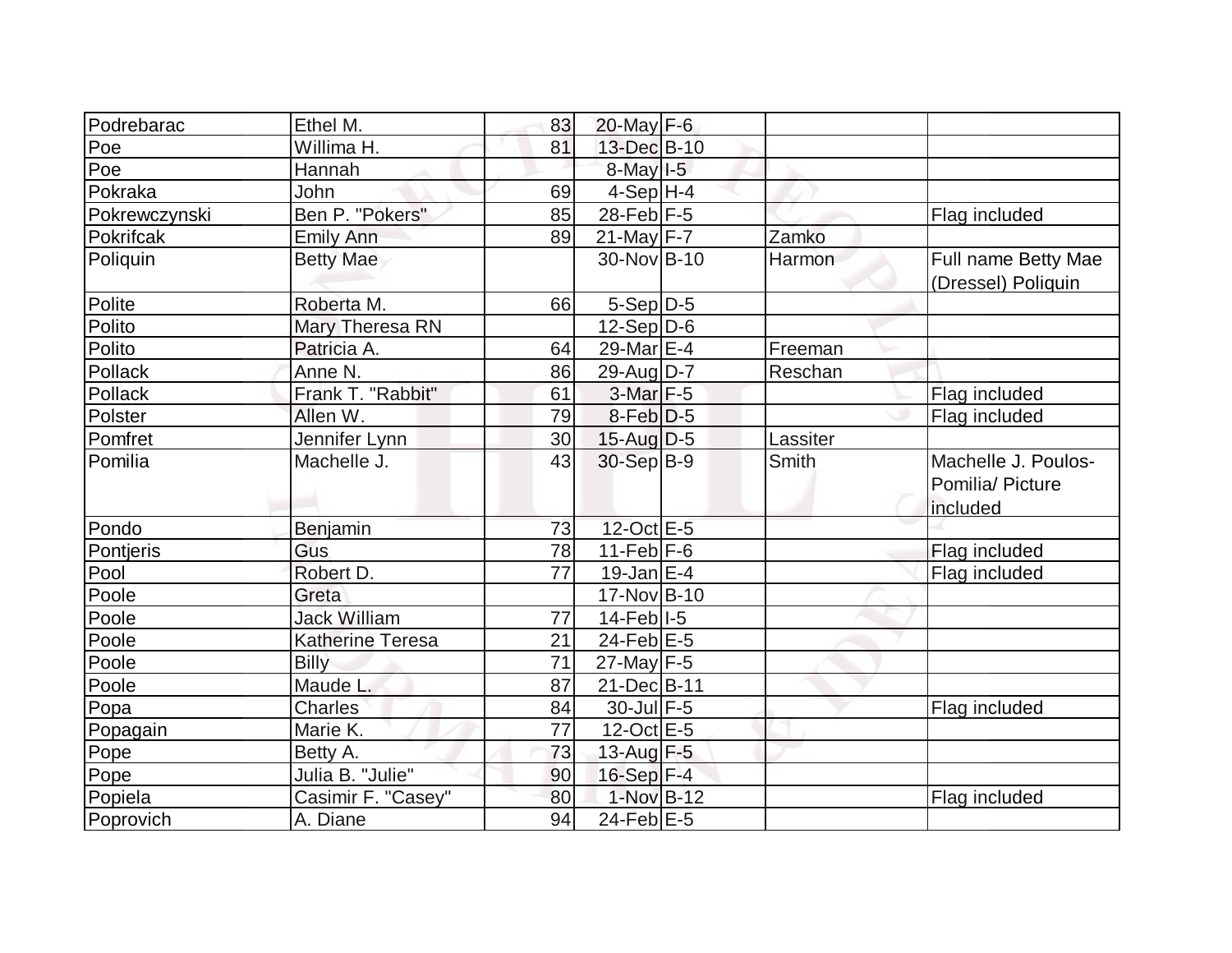| Poracky<br>Irene P.                  | 91     | $22$ -Aug D-5           |               |                         |
|--------------------------------------|--------|-------------------------|---------------|-------------------------|
| Porter<br>Joanne Elizabeth           | Infant | 1-Nov B-12              |               |                         |
| Porubyanski<br>Dolores M.            | 69     | $12$ -Jul $E-3$         | Pataky        |                         |
| Henrietta<br>Posthumus               | 80     | $27-Sep$ <sup>E-3</sup> |               |                         |
| Rena<br>Postma                       | 81     | $25$ -Mar $F-6$         |               |                         |
| Poston<br>Nancy A.                   | 41     | 13-Nov B-11             | Crider        |                         |
| <b>James Ray</b><br>Poteete          |        | $4$ -Jan $D-5$          |               |                         |
| <b>Stanley "Red"</b><br>Potocki      | 90     | 14-Nov B-10             |               | Flag included           |
| Potrebic<br>Olga                     | 86     | $10$ -Marl $F-6$        | Trbovich      | <b>Russian Cross</b>    |
|                                      |        |                         |               | included                |
| Potrzebowski<br><b>Helen Dorothy</b> | 83     | $15$ -Jul $F-6$         |               | Picture included        |
| Georgia Ann "Jo"<br>Potter           | 72     | 28-Nov B-12             | Volkman       |                         |
| Clay, Jr. "Junior"<br>Potter         | 57     | $20$ -Feb $ F-8$        |               | <b>Flag and Picture</b> |
|                                      |        |                         |               | included                |
| Potter<br>Richard S.                 | 57     | 18-Mar F-7              |               | Flag included           |
| Potter<br>Alma H. (Sis)              | 74     | 30-Dec B-10             |               |                         |
| Poulos-Pomilia<br>Machelle J.        | 43     | $30-Sep B-9$            | Smith         | Picture included        |
| Powell<br>Newman Wilson              | 85     | $9$ -Dec $B$ -9         |               |                         |
| Powell<br>George, Jr.                |        | 25-Nov B-5              |               |                         |
| Powell<br>Phyllis G.                 | 79     | $8$ -May $1-5$          |               |                         |
| Helen Irene "Bommy"<br>Powell        | 94     | $13$ -Jun $D-5$         |               |                         |
| Powell<br>Bobby R.                   | 68     | $4-Sep H-3$             |               |                         |
| Powers<br>Larry Joe                  | 56     | $24$ -Jun F-5           |               |                         |
| <b>John Roberts</b><br>Powers        |        | $9-Nov B-9$             |               |                         |
| Edward J.<br>Poweska                 | 75     | 29-May I-5              |               |                         |
| <b>Bruno</b><br>Pradziad             | 85     | 22-Mar $E-4$            |               |                         |
| Prahl<br>Laura Maria                 | 85     | $13-Mar$ <sup>1-6</sup> | <b>Bellin</b> | Picture included        |
| <b>Rita</b><br>Praschak              | 70     | 28-Jul F-5              | Pilipovich    | Full name Rita          |
|                                      |        |                         |               | Praschak Dye            |
| Predenkiewicz<br>Virginia            | 92     | 23-Jul F-5              |               |                         |
| Predovich<br>Virginia L.             | 79     | $14$ -Jan F-5           |               |                         |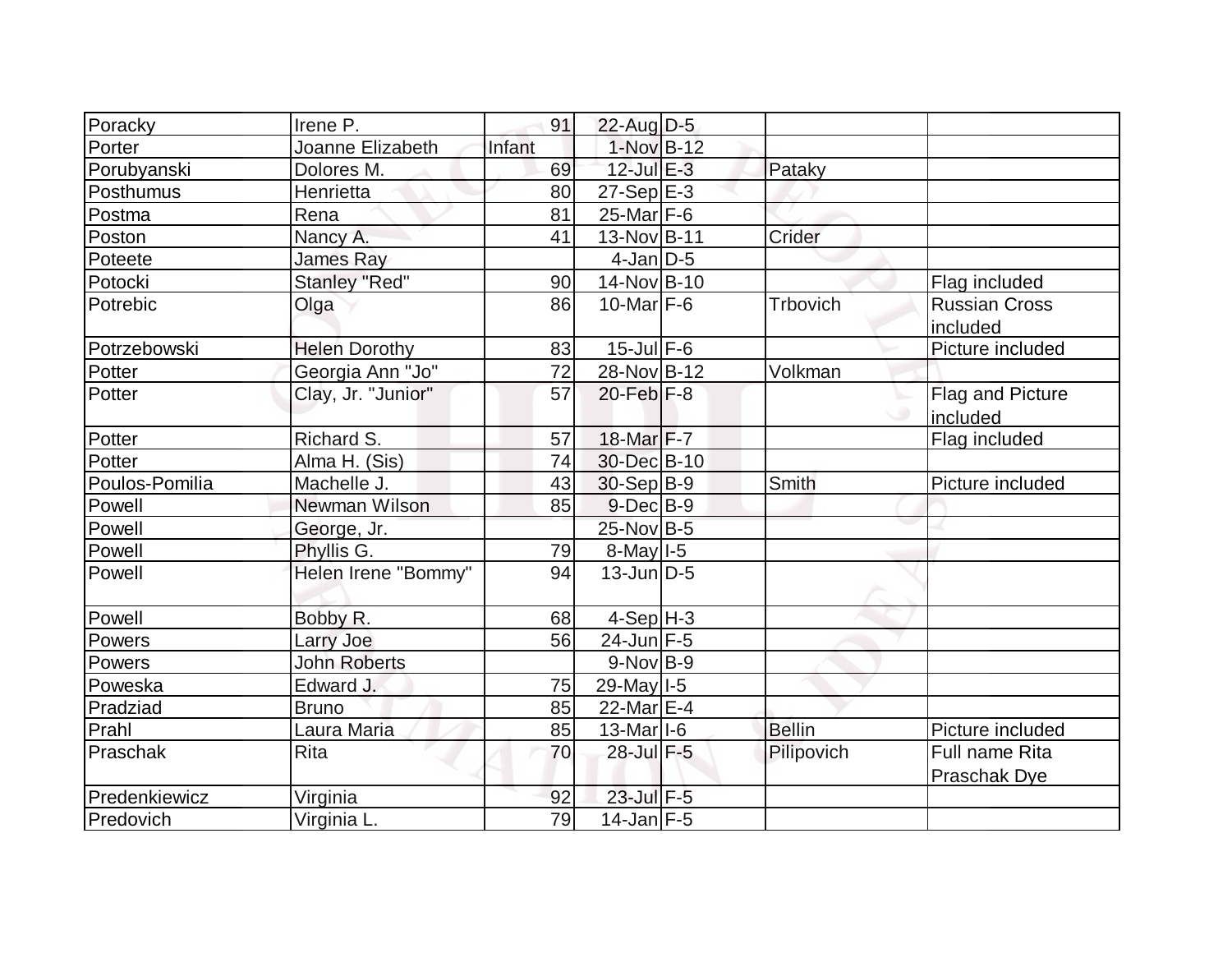| Premuda   | Franklin F., Dr.            | 97              | 16-Dec B-10                            |                  | Flag included                |
|-----------|-----------------------------|-----------------|----------------------------------------|------------------|------------------------------|
| Prentice  | Helen                       | 80              | $7-NovB-9$                             |                  |                              |
| Presco    | Andrew, Jr.                 | 81              | 24-Mar F-6                             |                  | Flag and Picture<br>included |
| Preski    | Audrey M.                   | 82              | $13-Nov B-11$                          |                  |                              |
| Pressler  | Erna (Our Mutti and<br>Omi) | 95              | $13$ -Mar <sub><math> I-6</math></sub> |                  |                              |
| Prezny    | Gloria                      | 73              | 4-Aug $F-5$                            | Jarnigan         |                              |
| Price     | Robert                      | 82              | $22$ -Aug $D-5$                        |                  | Flag included                |
| Price     | Donna R.                    |                 | $21-Nov B-10$                          |                  |                              |
| Prieto    | Linda G.                    | 45              | 29-Dec B-10                            |                  |                              |
| Prigge    | Charles H.                  | 69              | $6$ -May $F - 7$                       |                  |                              |
| Prisby    | Ruth                        | 71              | 31-Dec B-9                             | <b>Bielawski</b> |                              |
| Pritza    | Lucille B.                  | 74              | $16$ -Dec $B-9$                        |                  |                              |
| Probasco  | Ray E.                      | 82              | $22$ -Jan F-6                          |                  |                              |
| Probus    | <b>Helen Louise</b>         | 75              | 13-Dec B-10                            | Miller           |                              |
| Proffitt  | Harlen R.                   | $\overline{77}$ | $4-Sep$ H-4                            |                  | Flag included                |
| Prohosky  | Renee Deanna                | 18              | 13-Sep E-5                             |                  |                              |
| Prokop    | Andrew J.                   | 86              | $11$ -Jan D-5                          |                  |                              |
| Propeck   | Floyd E.                    | 73              | $6$ -May $F - 7$                       |                  | Flag included                |
| Prorok    | Chester F.                  | 86              | $12$ -Jan $ E-3 $                      |                  |                              |
| Prosser   | Ethel B.                    | 84              | $24$ -Feb $E-5$                        |                  |                              |
| Prosser   | Samuel C. "Sam"             | 61              | $9$ -Feb $E-2$                         |                  |                              |
| Province  | Luther "Luke"               | 85              | 12-Aug $F-4$                           |                  |                              |
| Prskalo   | Adam J.                     | 18              | $23$ -Jan $F-6$                        |                  | Picture included             |
| Pruim     | Edward J.                   | 86              | $22$ -Jun $E-7$                        |                  |                              |
| Pruitt    | Helena                      | 90              | $27$ -Feb $ G$ -6                      |                  |                              |
| Pruittt   | Jeanne J.                   | 82              | $2-Sep$ $E-5$                          |                  |                              |
| Prusiecki | Juanita                     | 84              | 26-May F-6                             |                  |                              |
| Prusinski | <b>Stanley</b>              | 88              | 23-Mar E-7                             |                  |                              |
| Pruzin    | Karen A.                    | 47              | $8$ -Aug $D-5$                         | Garden           |                              |
| Pryle     | Grace L.                    | 71              | $14$ -Aug $I$ -6                       | Overholt         |                              |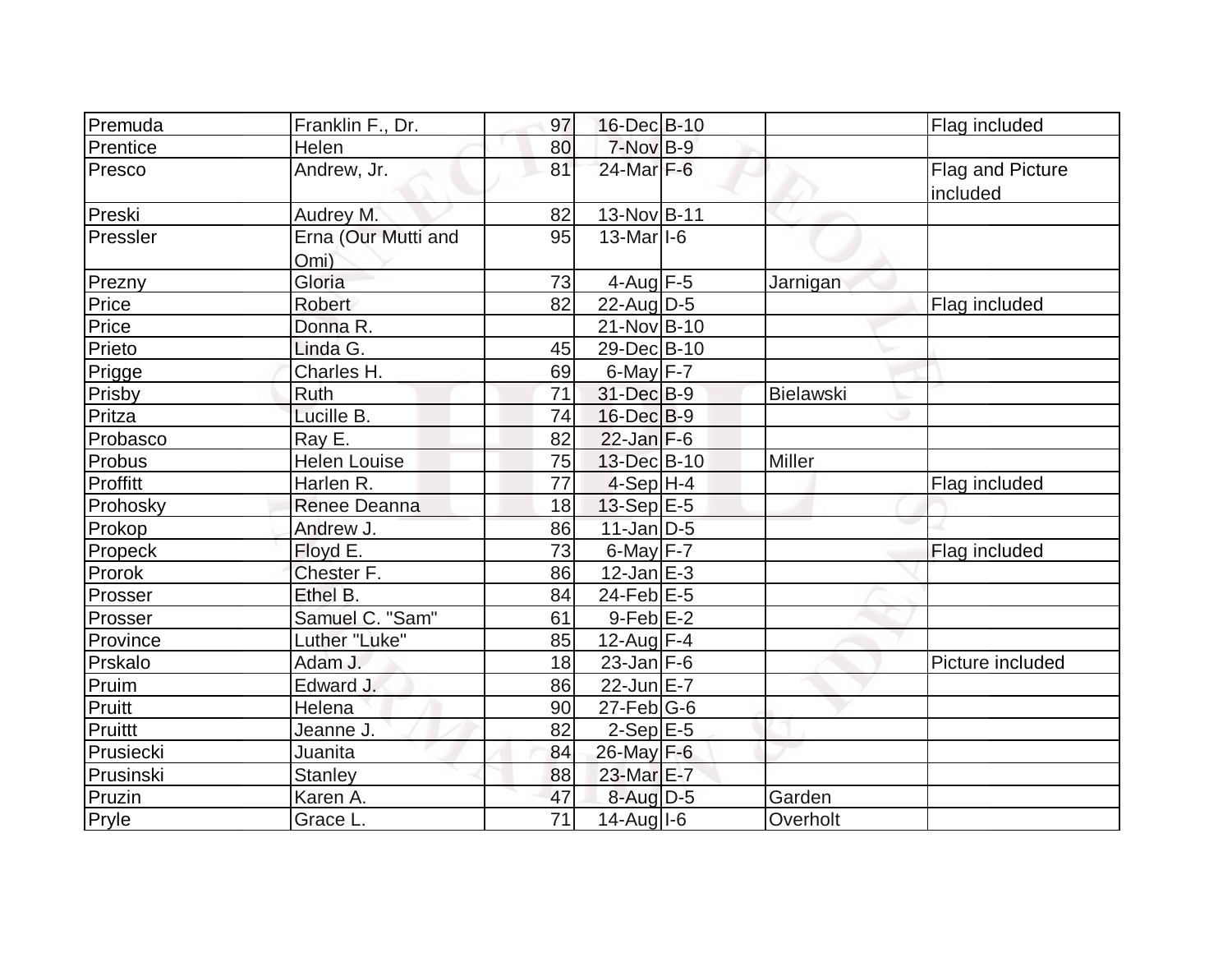| Przekwas   | Ben                  | 87     | 2-Dec B-11        |                | Flag included                          |
|------------|----------------------|--------|-------------------|----------------|----------------------------------------|
| Przeniczny | Walter P.            | 91     | $4$ -Jan $D-5$    | Prenizny       |                                        |
| Przewoznik | Gerald J.            | 56     | $24$ -Apr $ I-6 $ |                |                                        |
| Przybysz   | <b>Betty Jean</b>    | 67     | $18-Oct$ $E-3$    |                |                                        |
| Pudlow     | Emily A.             | 84     | $13$ -Jan $E-7$   |                | Cross included                         |
| Puentez    | Laura L. "Lorie"     | 42     | 30-Dec B-9        | <b>Briones</b> | Laura L. Kramer<br>(Puentez-Briones) / |
|            |                      |        |                   |                | Picture                                |
| Pulaski    | Carol Jean           |        | $3-Apr$ H-5       | Gross          |                                        |
| Pullen     | Paul E.              | 71     | 26-Jun I-5        |                | Flag included                          |
| Puncho     | Patricia Ann         | 72     | $3-Mar$ F-6       | Kenne          |                                        |
| Puntillo   | Anna B.              | 80     | $31$ -May E-3     | Basso          |                                        |
| Puplava    | Lottie M.            | 77     | $26-Sep$ D-5      | Teborski       |                                        |
| Puplava    | <b>Thomas</b>        | 81     | $9 - Apr$ $F-6$   |                |                                        |
| Purnell    | <b>Cecil Edward</b>  | 78     | $26$ -May F-6     |                | Flag included                          |
| Purser     | Gloria               | 68     | 14-Aug I-6        |                |                                        |
| Pusateri   | Anna Marie           | 85     | $1-Apr$ E-6       |                |                                        |
| Pustek     | James J.             | 61     | 19-Nov B-9        |                |                                        |
| Pyle       | Harold "Gene"        | 52     | 22-Apr E-6        |                | <b>Cross and Picture</b><br>included   |
| Pytel      | Julia                | 90     | $1$ -Jul $E$ -6   |                |                                        |
| Quails     | <b>Bruce</b>         | 73     | $19$ -Jan E-4     |                | Flag included                          |
| Quale      | Douglas J.           | 80     | $25$ -Jan $D-5$   |                |                                        |
| Quanstrom  | <b>Tatiana Marie</b> | Infant | $21-Nov B-11$     |                |                                        |
| Queen      | Evelyn Leona         | 96     | $4-Feb$ $F-6$     |                |                                        |
| Queer      | Marge                | 84     | 11-Mar $F-7$      |                | Full name Marge<br><b>Kelly Queer</b>  |
| Quenzler   | Emily T.             | 85     | 15-May I-5        | Czechanski     | Flag included                          |
| Quenzler   | Norman G.            | 83     | $16$ -Oct $ I-6 $ |                | Flag included                          |
| Quesada    | Norma C.             | 61     | 3-Oct D-6         |                |                                        |
| Quinn      | Lola V.              | 90     | $16$ -Jan $ G-6 $ |                |                                        |
| Quirk      | Theresa M.           | 88     | 28-Dec B-10       | Donlin         |                                        |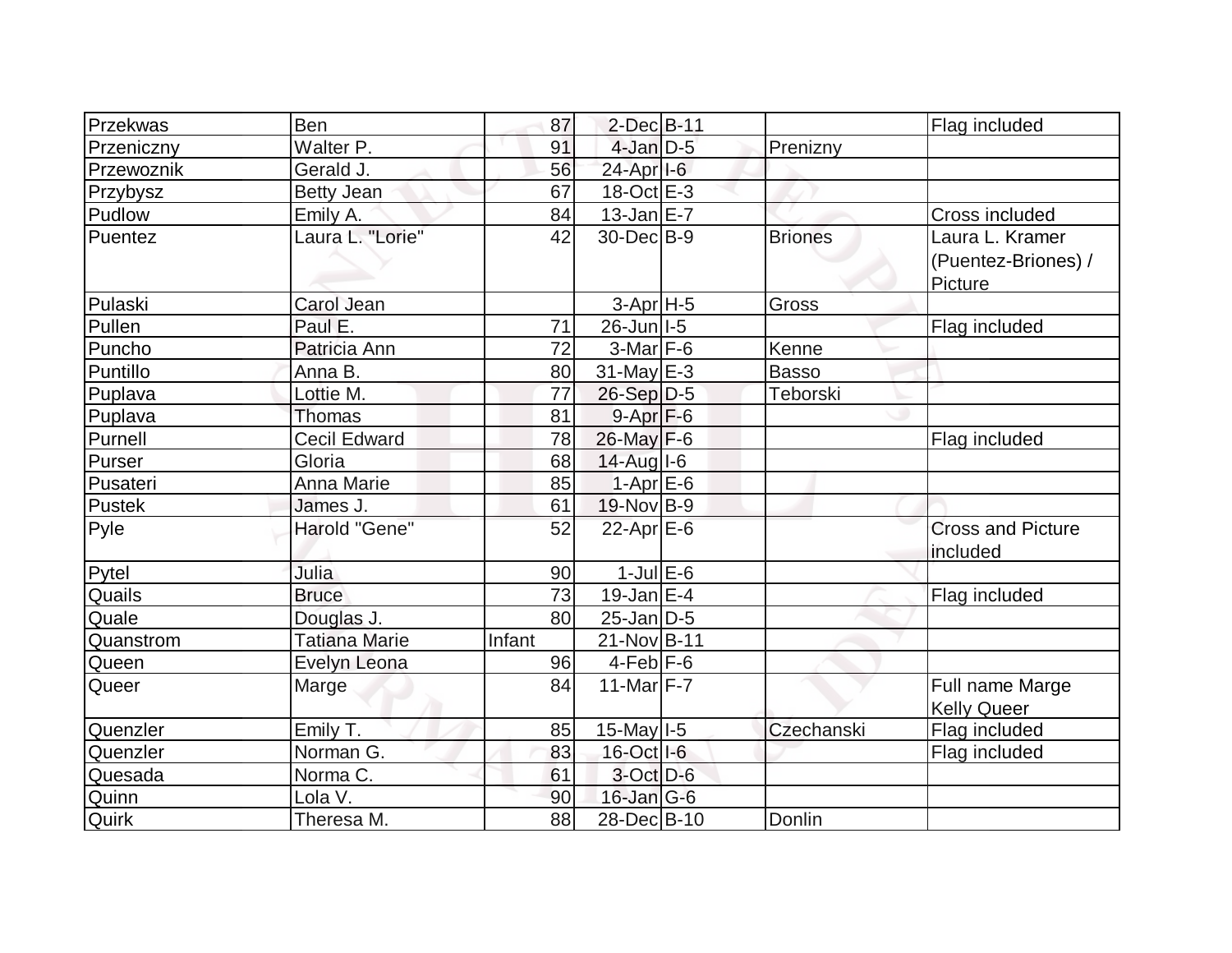|                                                                                                                                                                                                                                                                                                                                                                                                                                    |                                              |      |                                                                                                                                                                                                                                                                                                                                                                                                                                                                                                                              | Flag included                                                     |
|------------------------------------------------------------------------------------------------------------------------------------------------------------------------------------------------------------------------------------------------------------------------------------------------------------------------------------------------------------------------------------------------------------------------------------|----------------------------------------------|------|------------------------------------------------------------------------------------------------------------------------------------------------------------------------------------------------------------------------------------------------------------------------------------------------------------------------------------------------------------------------------------------------------------------------------------------------------------------------------------------------------------------------------|-------------------------------------------------------------------|
|                                                                                                                                                                                                                                                                                                                                                                                                                                    |                                              |      |                                                                                                                                                                                                                                                                                                                                                                                                                                                                                                                              |                                                                   |
| 85                                                                                                                                                                                                                                                                                                                                                                                                                                 |                                              |      |                                                                                                                                                                                                                                                                                                                                                                                                                                                                                                                              |                                                                   |
| 73                                                                                                                                                                                                                                                                                                                                                                                                                                 |                                              |      | Mohoi                                                                                                                                                                                                                                                                                                                                                                                                                                                                                                                        |                                                                   |
| 61                                                                                                                                                                                                                                                                                                                                                                                                                                 |                                              |      |                                                                                                                                                                                                                                                                                                                                                                                                                                                                                                                              |                                                                   |
| 75                                                                                                                                                                                                                                                                                                                                                                                                                                 |                                              |      |                                                                                                                                                                                                                                                                                                                                                                                                                                                                                                                              | Full name Rev.                                                    |
|                                                                                                                                                                                                                                                                                                                                                                                                                                    |                                              |      |                                                                                                                                                                                                                                                                                                                                                                                                                                                                                                                              | <b>Kenneth Raczek</b>                                             |
|                                                                                                                                                                                                                                                                                                                                                                                                                                    |                                              |      |                                                                                                                                                                                                                                                                                                                                                                                                                                                                                                                              | Picture included                                                  |
|                                                                                                                                                                                                                                                                                                                                                                                                                                    |                                              |      |                                                                                                                                                                                                                                                                                                                                                                                                                                                                                                                              |                                                                   |
| 56                                                                                                                                                                                                                                                                                                                                                                                                                                 |                                              |      |                                                                                                                                                                                                                                                                                                                                                                                                                                                                                                                              |                                                                   |
| 54                                                                                                                                                                                                                                                                                                                                                                                                                                 |                                              |      |                                                                                                                                                                                                                                                                                                                                                                                                                                                                                                                              |                                                                   |
| 67                                                                                                                                                                                                                                                                                                                                                                                                                                 |                                              |      |                                                                                                                                                                                                                                                                                                                                                                                                                                                                                                                              | Flag included                                                     |
| 82                                                                                                                                                                                                                                                                                                                                                                                                                                 |                                              |      |                                                                                                                                                                                                                                                                                                                                                                                                                                                                                                                              |                                                                   |
| 73                                                                                                                                                                                                                                                                                                                                                                                                                                 |                                              |      |                                                                                                                                                                                                                                                                                                                                                                                                                                                                                                                              |                                                                   |
| 80                                                                                                                                                                                                                                                                                                                                                                                                                                 |                                              |      |                                                                                                                                                                                                                                                                                                                                                                                                                                                                                                                              |                                                                   |
| 84                                                                                                                                                                                                                                                                                                                                                                                                                                 |                                              |      |                                                                                                                                                                                                                                                                                                                                                                                                                                                                                                                              | Flag included                                                     |
| 77                                                                                                                                                                                                                                                                                                                                                                                                                                 |                                              |      |                                                                                                                                                                                                                                                                                                                                                                                                                                                                                                                              | Flag included                                                     |
| 91                                                                                                                                                                                                                                                                                                                                                                                                                                 |                                              |      |                                                                                                                                                                                                                                                                                                                                                                                                                                                                                                                              |                                                                   |
|                                                                                                                                                                                                                                                                                                                                                                                                                                    |                                              |      |                                                                                                                                                                                                                                                                                                                                                                                                                                                                                                                              | Flag included                                                     |
|                                                                                                                                                                                                                                                                                                                                                                                                                                    |                                              |      |                                                                                                                                                                                                                                                                                                                                                                                                                                                                                                                              |                                                                   |
| 87                                                                                                                                                                                                                                                                                                                                                                                                                                 |                                              |      | Lauerman                                                                                                                                                                                                                                                                                                                                                                                                                                                                                                                     |                                                                   |
| 58                                                                                                                                                                                                                                                                                                                                                                                                                                 |                                              |      |                                                                                                                                                                                                                                                                                                                                                                                                                                                                                                                              |                                                                   |
| $\overline{72}$                                                                                                                                                                                                                                                                                                                                                                                                                    |                                              |      |                                                                                                                                                                                                                                                                                                                                                                                                                                                                                                                              |                                                                   |
| 79                                                                                                                                                                                                                                                                                                                                                                                                                                 |                                              |      |                                                                                                                                                                                                                                                                                                                                                                                                                                                                                                                              |                                                                   |
| 83                                                                                                                                                                                                                                                                                                                                                                                                                                 |                                              |      |                                                                                                                                                                                                                                                                                                                                                                                                                                                                                                                              | Flag included                                                     |
| 74                                                                                                                                                                                                                                                                                                                                                                                                                                 |                                              |      |                                                                                                                                                                                                                                                                                                                                                                                                                                                                                                                              |                                                                   |
|                                                                                                                                                                                                                                                                                                                                                                                                                                    |                                              |      |                                                                                                                                                                                                                                                                                                                                                                                                                                                                                                                              |                                                                   |
| Ignacio "Nacho"<br>Ruth<br>Mary V.<br>Lillian L. "Lili"<br>Harold<br>Ruth P.<br>Norma E.<br>Eleanor<br><b>Nancy Rose</b><br>Kenneth<br>Kenneth, (Rev.)<br>Joseph T.<br>Vickie S.<br>Matthew R., Sr.<br><b>Eleanore Kelley</b><br><b>Betty</b><br>Wanda H.<br>Harry W.<br>Harold R.<br>Mary P.<br>Edmund R., Sr.<br>Joseph A.<br>Dorothy M.<br>Marlene A.<br>Olga<br>Harry W.<br>James I.<br>Verdonna L. "Bootie"<br>James E. "Jim" | 42<br>78<br>94<br>89<br>81<br>86<br>90<br>75 | r 15 | $30$ -Apr $G$ -6<br>13-Oct F-5<br>19-Oct E-4<br>$12$ -Jan $E-3$<br>$3$ -Jan $ G$ -6<br>$29$ -Jan F-6<br>$11$ -Jul $D-5$<br>$9$ -Jan $F$ -6<br>$21$ -Jan F-7<br>$9$ -Dec $B$ -9<br>75 Decebme B-8<br>$22$ -Oct G-4<br>$1-Dec$ $B-10$<br>11-Dec B-11<br>$27$ -Feb $ G-6$<br>$26-Sep D-5$<br>$1$ -Jul $E$ -6<br>$13$ -Jan $E-7$<br>$10$ -Apr $ I-6$<br>$8$ -Jul $F$ -5<br>23-Nov B-11<br>22-Apr $E-5$<br>$19$ -Jun $ I-5 $<br>$21-Nov B-11$<br>$7$ -Oct $E - 4$<br>$10$ -Jul G-6<br>$2$ -Apr $F-6$<br>18-Aug F-5<br>10-Dec B-11 | Eisenhutt<br>Grabowski<br><b>Drusz</b><br>Lesczynski<br>Kratowicz |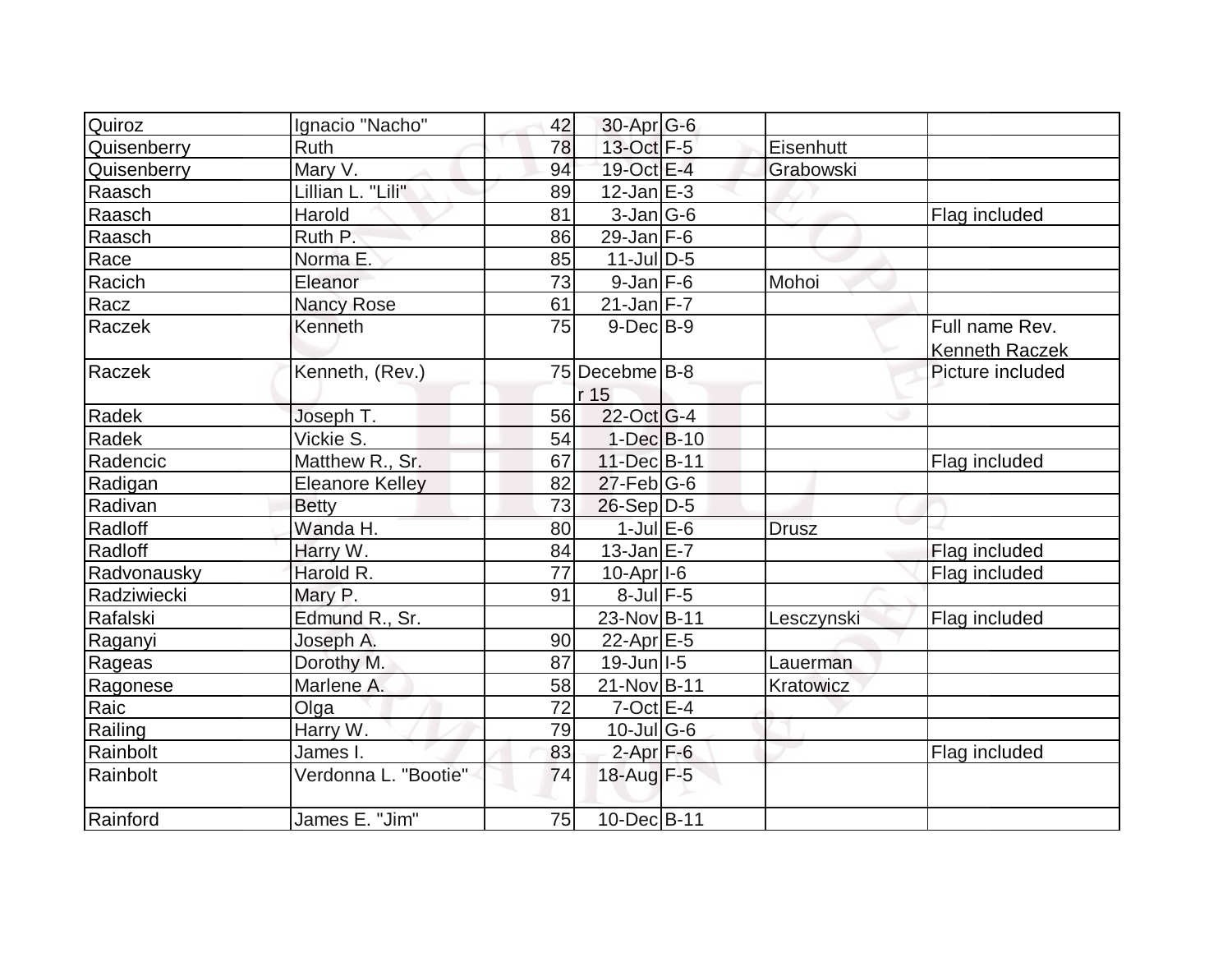| Rainford  | Agnes Angela      | 87 | 15-Mar E-5        |                 |              |                         |
|-----------|-------------------|----|-------------------|-----------------|--------------|-------------------------|
| Rainwater | Theresa G.        | 65 | $21$ -Jan $F-7$   |                 | Mantich      |                         |
| Rajnoch   | Mary              | 82 | 3-Nov B-9         |                 | <b>Sufak</b> |                         |
| Rajnoch   | Clementine        | 81 | $4$ -Mar $ F-5 $  |                 |              |                         |
| Rakich    | <b>Steve</b>      | 88 | $2-SepE-5$        |                 |              |                         |
| Rakochy   | Andrew M.         | 62 | $26$ -Feb $ F-6 $ |                 |              |                         |
| Ramage    | William F. "Bill" | 82 | 31-Oct B-10       |                 |              |                         |
| Rambo     | John H.           | 85 | $19$ -Feb $ F-5 $ |                 |              | Flag included           |
| Rambo     | Goldie R.         | 93 | $6$ -May $F-7$    |                 |              |                         |
| Ramirez   | Leo "the Penguin" | 74 | $27$ -Jan E-6     |                 |              |                         |
| Ramirez   | Manuel R. "Manny" | 71 | 1-Mar $E-4$       |                 |              | Flag included           |
| Ramos     | Nazaria B."Nancy" | 83 | 13-Feb $E-6$      |                 |              | Picture included        |
| Ramos     | Isabel            | 87 | $4$ -Dec $B-11$   |                 |              |                         |
| Ramsey    | Michelle"Shelli"  | 35 | $5$ -Jul $E$ -4   |                 | Ingram       |                         |
| Ramsey    | George Thomas     | 74 | $29$ -Feb $D$ -6  |                 | Wayo/Miterko |                         |
| Ramsey    | Margaret Juanita  | 79 | $11$ -Jan D-5     |                 | Keith        |                         |
|           | "Nita"            |    |                   |                 |              |                         |
| Ramsey    | Anna L.           | 86 | $2-Feb$ $E-4$     |                 | Carlson      |                         |
| Ramut     | <b>Donatille</b>  | 87 | $9$ -Mar $E$ -6   |                 |              | <b>Sister Donatille</b> |
|           |                   |    |                   |                 |              | Ramut, SSJ-TOSF         |
| Randle    | Bill              | 81 | $11$ -JulD-6      |                 |              |                         |
| Randolph  | Malcolm           |    | 23-Nov B-10       |                 |              |                         |
| Randolph  | Aaron F.          | 87 | 26-Oct B-12       |                 |              |                         |
| Randolph  | Malcom F. "Mac"   |    | $21-Oct$ F-5      |                 |              |                         |
| Raney     | Marjorie D.       | 87 | $22$ -May $I - 6$ |                 | Snitchler    |                         |
| Rangel    | Dora              | 83 | $4$ -Mar $F-6$    |                 |              |                         |
| Rangel    | Luis              | 75 | $27$ -Jan $E$ -6  |                 |              | Picture included        |
| Rann      | Cletis            | 94 |                   | $9$ -Jul $F-10$ |              |                         |
| Ranostaj  | Ann               | 97 | $2$ -May $D$ -6   |                 | Galik        |                         |
| Ransom    | Mark A.           | 45 | $13$ -Jul $E-5$   |                 |              |                         |
| Rapchak   | June Charlotte    | 81 | 22-Sep E-4        |                 |              |                         |
| Rapnikas  | Joseph C.         | 69 | $1-Jan$ $F-6$     |                 |              | Flag included           |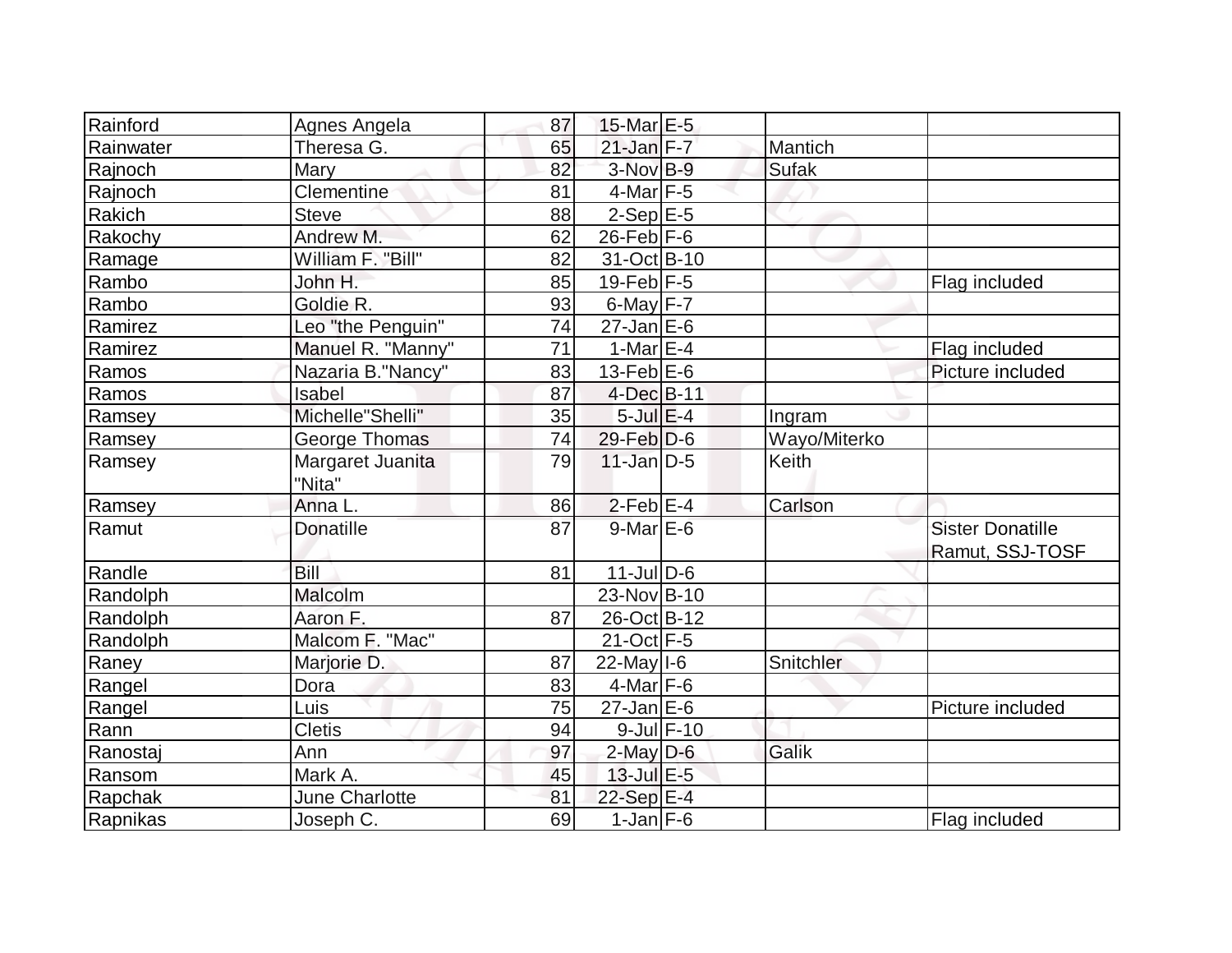| Rasala         | Chester P. "Gump"      | 82 | 18-Nov B-9        |                |                                         |
|----------------|------------------------|----|-------------------|----------------|-----------------------------------------|
| Rasala         | Timothy E.             | 48 | 23-May E-4        |                |                                         |
| Raskovic       | Joka                   | 97 | 28-Mar D-5        |                |                                         |
| Rassel         | Richard P.             | 75 | 30-Dec B-10       |                |                                         |
| Rastovski      | Carolyn                | 52 | $26$ -Mar $ G-5 $ |                | <b>Cross included</b>                   |
| Ratliff        | Arvel                  | 57 | $10$ -Aug $E - 5$ |                |                                         |
| Rausch         | Thelma G.              | 73 | $18$ -Jul $E$ -5  |                |                                         |
| Raymak         | Lawrence               | 70 | $3-Dec B-8$       |                |                                         |
| Raymond        | Yolanda "Lillyan"      | 91 | $22$ -Jan F-6     | Scatena        |                                         |
| Rayner         | John W. Jr. "Bill"     | 71 | 15-Mar E-5        |                |                                         |
| Rea            | Anthony B.             | 80 | 6-Nov B-11        |                |                                         |
| Rea            | Yoshiko                | 74 | $17$ -Jun F-6     |                |                                         |
| Reames         | June E.                | 78 | $28$ -Jan F-6     |                |                                         |
| Reardon        | Edward C. III (Eddie)  | 55 | 27-Oct B-11       |                |                                         |
| Reba           | Martin S. "Dukes"      | 83 | 16-Mar E-5        |                |                                         |
| Recio          | Refugio A.             | 29 | 18-Aug F-5        |                |                                         |
| Reczek         | Stanley P.             | 86 | $15$ -Jun $E-5$   |                | Flag included                           |
| Redmon         | Thomas R.              | 64 | $12$ -Jan $E-3$   |                |                                         |
| Reed           | Rebecca L. "Becky"     | 46 | $10-Sep$ $E-4$    |                |                                         |
| Reed           | June D.                | 72 | $4-Sep$ H-4       |                | Full name June D.<br><b>Reed Husiar</b> |
| Reed           | <b>Timothy Wade</b>    | 44 | 30-Nov B-12       |                |                                         |
| Reed           | Christopher Louis, Sr. | 34 | 30-Nov B-12       |                | Picture included                        |
| Reed           | <b>Helen Pearl</b>     | 90 | $16$ -Jan $ G-6 $ | Schaeffer      | Picture included                        |
| Reed           | Lonnie C.              | 78 | 5-Dec B-11        |                |                                         |
| Reeder         | Ralph                  | 82 | $4$ -Nov B-9      |                |                                         |
| Reese          | Dawn E.                | 48 | 13-Dec B-10       | Freeman        |                                         |
| Reese          | Norman Edward          | 65 | $9$ -May $D$ -5   |                |                                         |
| <b>Refugio</b> | Recio A.III "Fugi"     | 29 | $19$ -Aug $F - 5$ |                |                                         |
| Regas          | Katherine              | 80 | 26-Apr E-4        | <b>Kotakes</b> |                                         |
| Reichert       | Karen                  | 61 | $9$ -May $D$ -5   | <b>Musser</b>  |                                         |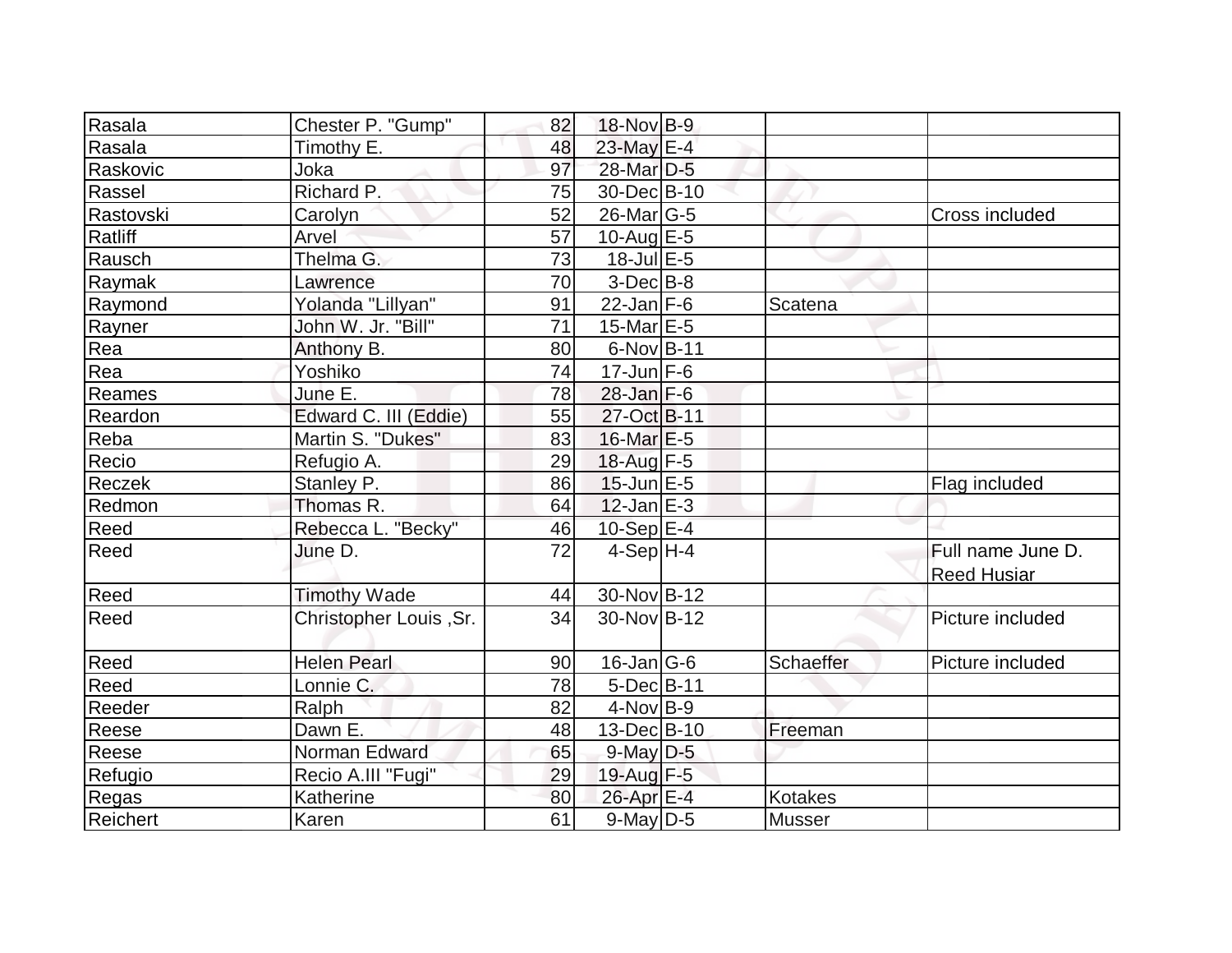| Reichley      | John T.               | 60  | $3-Sep$ E-6       |              | Flag included                                        |
|---------------|-----------------------|-----|-------------------|--------------|------------------------------------------------------|
| Reid          | Gloria Francis        | 70  | 29-Apr E-6        | Hrdina       |                                                      |
| <b>Reilly</b> | Meredith Mae          | 78  | 4-Dec B-11        | <b>Krost</b> |                                                      |
| Reiman        | Pearl T.              | 93  | $30$ -MarlE-6     | <b>Guzek</b> | Abraham Lincoln 4th<br>Degree / and Flag<br>included |
| Reimers       | Lawrence H.           | 73  | $25$ -Jan $D-5$   |              |                                                      |
| Reiner        | Violet                | 83  | $24$ -Jun F-5     |              |                                                      |
| Reinsma       | Jessie                |     | 18-Apr D-5        | Elzinga      |                                                      |
| Reitz         | Thomas W.             | 40  | $21$ -Mar $ D-8 $ |              |                                                      |
| Rejon-Rivera  | Alice M.              | 43  | $18$ -Apr $ D-5$  |              |                                                      |
| Rembert       | Cheryl                |     | 19-Nov B-9        | Pers         | Picture included                                     |
| Rench         | Merle D.              | 79  | 23-Sep F-4        |              |                                                      |
| Rendak        | Alfreda T. "Freda"    | 83  | $23$ -Aug $E-4$   |              |                                                      |
| Rendina       | Evelyn                | 81  | $3$ -Jun $E$ -6   |              |                                                      |
| Rentschler    | Richard C.            | 81  | $20$ -Jun $D-5$   |              |                                                      |
| Repay         | Michael J.            | 88  | 27-Jul E-5        |              | Picture included                                     |
| Repka         | Gerald                | 59  | 11-Mar $F-7$      |              |                                                      |
| Reppa         | John C.               | 48  | $7$ -Oct $E - 4$  |              |                                                      |
| Rescan        | John                  | 85  | $28$ -Feb $H$ -6  |              |                                                      |
| Retson        | <b>Chris Nicholas</b> | 86  | 31-Oct B-9        |              | Flag included                                        |
| Revere        | Alice E.              | 92  | 14-Nov B-10       |              |                                                      |
| Rex           | <b>Eleanore Eva</b>   | 91  | 20-Nov B-12       | Huycke       |                                                      |
| Reyes         | Vicenta               | 76  | 23-Mar E-7        |              | Cross included                                       |
| Reyes         | Robert J.             | 58  | $3-Dec B-9$       |              | Flag included                                        |
| Reynolds      | Glenn E.              | 85  | $15$ -Dec $B$ -9  |              | Picture included                                     |
| Reynolds      | Joseph W.             | 88  | $10$ -Jul G-6     |              |                                                      |
| Reyome        | Mary K.               | 85  | 25-Aug F-4        | Hatch        |                                                      |
| Rhinesperger  | Carl "Joe"            | 100 | $15$ -Feb $D-5$   |              | Masonic emblem<br>included                           |
| Rhoads        | Timothy               | 55  | 13-Jul E-5        |              |                                                      |
| Rhoda         | <b>Thomas Henry</b>   | 59  | 20-Feb $F-8$      |              |                                                      |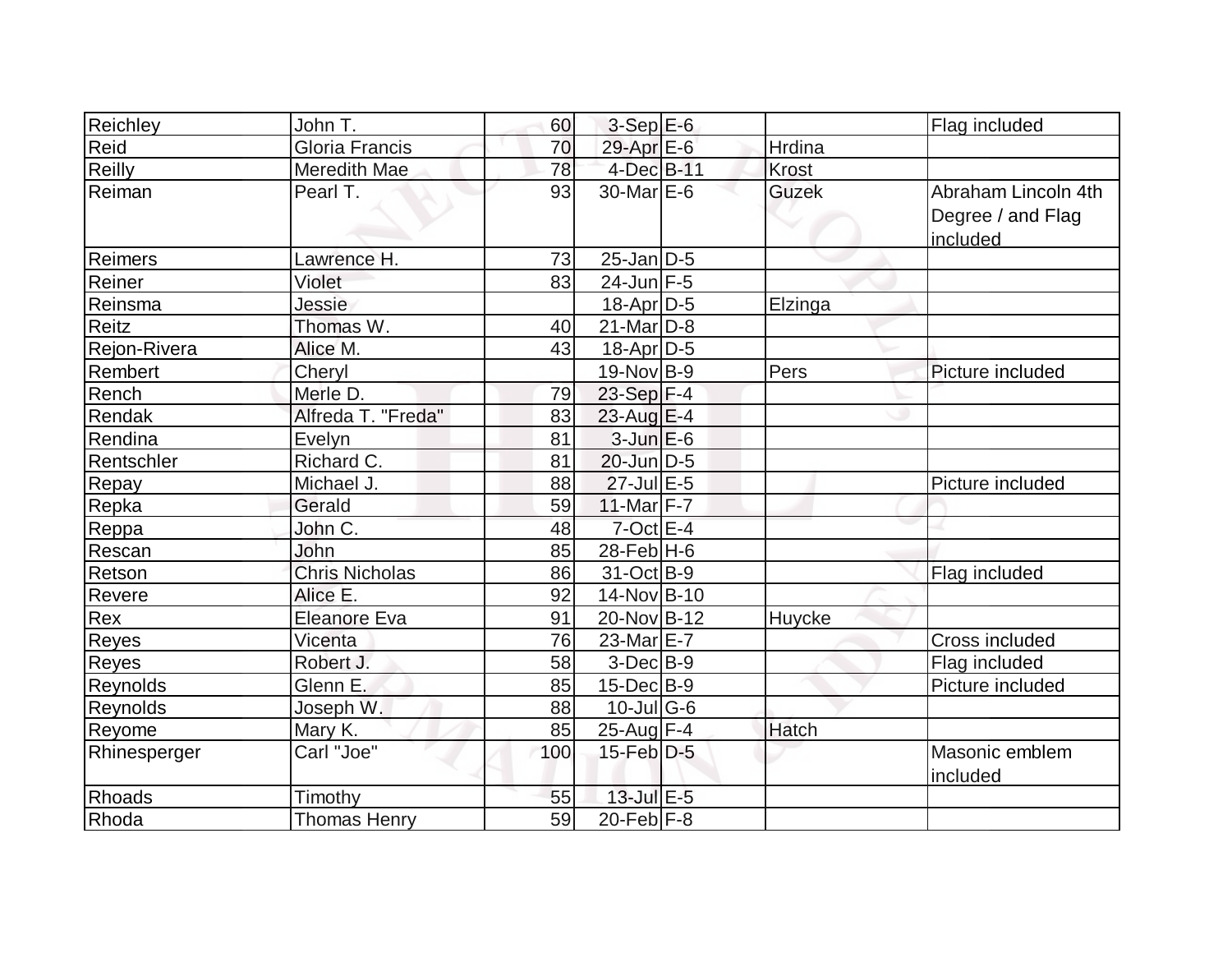| Rhoda           | Lenora                  | 82     | $19-Oct$ $E-4$    |           |                  |
|-----------------|-------------------------|--------|-------------------|-----------|------------------|
| Rhynard         | Krista A.               | 34     | $5$ -Jul $E-4$    |           |                  |
| Riaden          | Chelcia "Chuck"         |        | $10$ -Jan $H-5$   |           |                  |
| <b>Rias</b>     | Larry                   | 48     | $19$ -May F-6     |           |                  |
| Ribota          | Dominic                 | Infant | $26$ -Apr $E-4$   |           |                  |
| Riccardi        | Leo                     | 81     | 16-Dec B-10       |           |                  |
| Rice            | John A.                 | 86     | 29-May   I-5      |           | Flag included    |
| Rice            | Berniece June "Irish"   | 78     | $6$ -Jan $E$ -6   |           |                  |
| <b>Richards</b> | Martha L.               | 74     | $29$ -Jan F-6     |           |                  |
| Richards        | Robert "Doc"            |        | $15$ -Jan F-6     |           |                  |
| Richards        | Jean C.                 | 88     | $13$ -Apr $E-5$   |           |                  |
| <b>Richards</b> | Beverly J.              | 71     | $3-Oct$ D-6       |           |                  |
| <b>Richards</b> | <b>Karl David</b>       | 36     | 23-Dec B-8        |           |                  |
| Richards        | Thomas Lloyd, Sr.       | 64     | $23$ -Aug E-4     | ری        |                  |
|                 | "Hawk"                  |        |                   |           |                  |
| Richardson      | Mary E.                 | 69     | $5$ -Aug $F-5$    |           | Picture included |
| Richardson      | Winifred "Mae"          | 88     | $12$ -Jan $E-3$   | Leonard   |                  |
| Richardson      | <b>Tyreese "Frisco"</b> | 19     | $7-Sep$ F-3       |           |                  |
| Richter         | <b>Diane Marie</b>      | 46     | 22-Sep $E-4$      | Cleary    |                  |
| Rider           | Richard K.              | 81     | $3-Nov B-9$       |           |                  |
| Ridgley         | Dorothy Irene           | 86     | 25-Oct B-14       |           |                  |
| Riebe           | James A.                | 54     | 16-Nov B-12       |           |                  |
| Riebe           | Rose V.                 | 84     | $7-Sep$ F-3       |           |                  |
| Riegle          | <b>Benjamin Thomas</b>  | Infant | $22$ -Jul F-5     |           |                  |
| <b>Riffer</b>   | <b>Harry</b>            | 92     | $11$ -Jul $D$ -6  |           | Flag included    |
| Riggens         | Clyde W., Jr.           | 66     | 28-Oct B-10       |           |                  |
| <b>Riggs</b>    | <b>Jack Paul</b>        | 77     | $17-Oct$ D-7      |           |                  |
| <b>Rigich</b>   | Dorothy M.              | 89     | 26-Dec B-11       |           |                  |
| Rigoni          | Patricia                | 72     | $15$ -Jul $F-6$   |           |                  |
| Rigoni          | Anna Angela             | 80     | $8 - Apr$ $F - 5$ | Zanetello |                  |
| Rigovsky        | Stephan A.              | 88     | 30-Jul F-5        |           | Flag included    |
| <b>Riley</b>    | Roy L.                  | 63     | $6$ -May $F-7$    |           | Flag included    |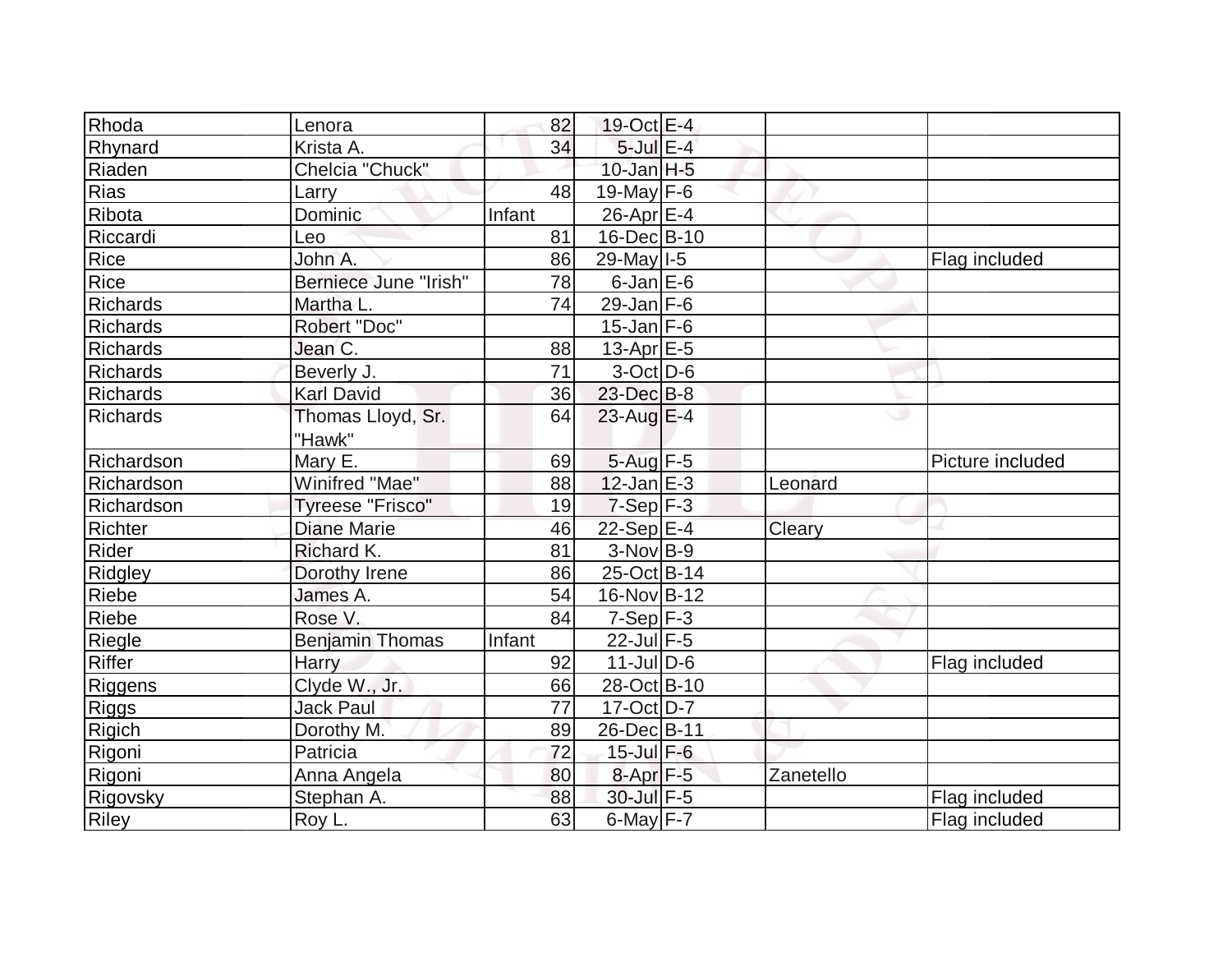| <b>Riley</b>   | Edward J.                        |    | 24-Jun F-5            |           |                        |
|----------------|----------------------------------|----|-----------------------|-----------|------------------------|
| Riley          | Henry L.                         | 88 | 22-Sep E-5            |           |                        |
| Riley          | Charles W., Jr.                  | 64 | $3$ -Jan $G-5$        |           |                        |
| Ring           | Robert A.                        | 61 | $10$ -Jan $ H-5 $     |           | Flag included          |
| Rinkenberger   | Alfhilda O.                      | 90 | 13-May $F-6$          |           |                        |
| <b>Rios</b>    | Bernice C.                       | 84 | $14$ -Apr $ F-6$      | Carnowski |                        |
| <b>Rios</b>    | <b>Shirley (Sulema</b><br>Lopez) |    | $2$ -Oct $H - 4$      |           |                        |
| <b>Rios</b>    | John Roy , Sr.                   | 49 | 31-Oct B-11           |           |                        |
| Ripinsky       | Jeanet                           | 98 | $16$ -May D-5         | Gardner   | Star of David included |
| Risch          | Wilbert "Bill"                   | 57 | 17-Apr <sub>1-6</sub> |           |                        |
| Rising         | Donald F. Jr. "D.R."             | 54 | 17-Nov B-10           |           |                        |
| Ristau         | Charles R.                       | 60 | 23-Oct   I-6          |           |                        |
| Risto          | Dorothy M.                       | 78 | $21$ -Mar $D-8$       |           |                        |
| <b>Ristoff</b> | Toni                             | 80 | 17-Nov B-10           |           | Flag included          |
| <b>Ristoff</b> | Pluma Ann                        | 76 | $3-Apr$ H-5           |           |                        |
| Ritter         | <b>Daniel Charles</b>            | 22 | $22$ -Jul F-5         |           |                        |
| Rivera         | <b>Dislada</b>                   | 72 | 27-Oct B-11           |           |                        |
| Rivera         | Francisco, Sr. "Chito"           | 73 | $11$ -Jul D-6         |           |                        |
| Rivera         | Alice M.                         | 43 | $18$ -Apr $D-5$       | Rejon     |                        |
| Rivera         | <b>Carol Lee</b>                 | 48 | 15-Nov B-10           |           |                        |
| Rivera         | Jesus Cruz, Sr.                  | 82 | $14$ -Jul $F-5$       |           |                        |
| <b>Rivers</b>  | Garnett J. "Pig"                 | 78 | $5$ -Jan $E-4$        |           |                        |
| Rizzo          | Ann Elizabeth                    | 90 | $10-Sep$ E-4          |           |                        |
| Roach          | <b>Gerald "Jerry"</b>            | 59 | 10-Dec B-11           |           |                        |
| <b>Robbins</b> | James G. "Jim"                   | 78 | $12$ -Feb $ F-6 $     |           | Flag included          |
| <b>Robbins</b> | Robert L. "Robbie"               | 47 | 6-Dec B-10            |           |                        |
| <b>Robbins</b> | <b>James Henry</b>               | 86 | 10-Oct D-6            |           | Flag included          |
| <b>Robbins</b> | Evolah                           | 88 | $9$ -Mar $E$ -6       |           |                        |
| Robert         | John Wayne                       | 64 | $8$ -Jul $F$ -5       |           |                        |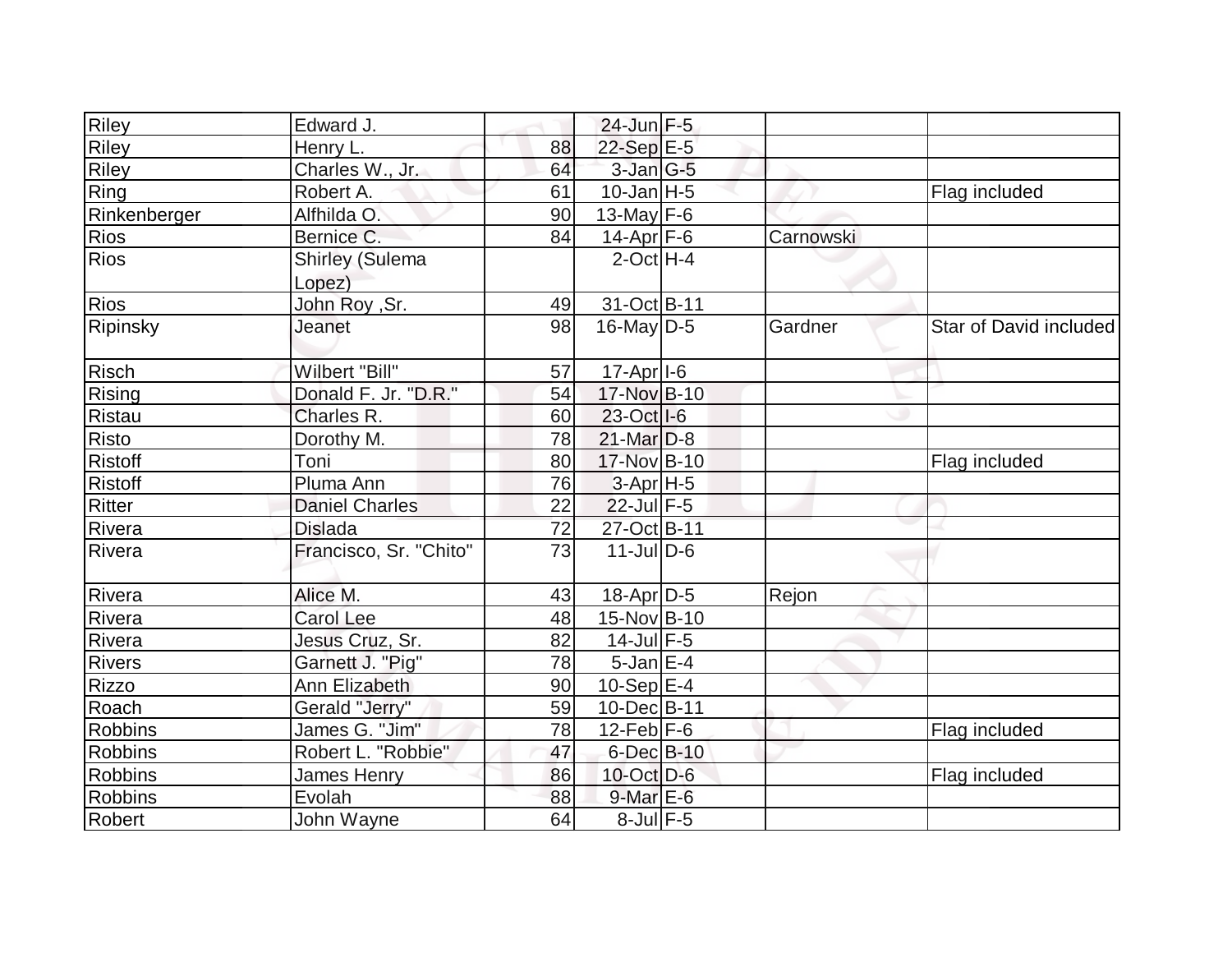| Roberts        | Elizabeth "Betty"                 | 73              | $8$ -Oct G-5            |                 |                          |
|----------------|-----------------------------------|-----------------|-------------------------|-----------------|--------------------------|
| <b>Roberts</b> | Jerry L.                          | 60              | 31-Mar F-7              |                 |                          |
| <b>Roberts</b> | Thomas W.                         | 32              | 10-Nov B-10             |                 | Kof C emblem<br>included |
| Robertson      | Glenn E.                          | 57              | $7-Nov B-9$             |                 | Flag included            |
| Robertson      | Glenn E.                          | 57              | 31-Oct B-11             |                 | Flag included            |
| Robertson      | Charles H. 'Charlie"              | 64              | $3-Mar$ F-6             |                 |                          |
| Robertson      | Daniel M.                         | 25              | $22$ -Oct G-5           |                 |                          |
| Robinson       | Carlos Franklin, Jr.<br>"Bud"     | 83              | $3-Feb$ $E-7$           |                 |                          |
| Robinson       | <b>Donald Franklin</b><br>"Robby" | 75              | $24-Apr$ <sup>1-6</sup> |                 |                          |
| Robinson       | Claudia I.                        | 66              | $7$ -Jun $E-4$          |                 |                          |
| Robinson       | Milton D.                         | 84              | 6-Mar <sub>H-5</sub>    |                 |                          |
| Robinson       | Alice Bessie Jean                 | 75              | $2$ -Jan $F-3$          |                 |                          |
| Robinson       | Georgia L.                        | 83              | $3$ -Jun $E$ -6         |                 |                          |
| Robinson       | Jeffery W.                        | 43              | $15$ -Feb $D-5$         |                 |                          |
| Robinson       | Diana J.                          | 56              | $15$ -Jul $F-6$         |                 |                          |
| Robinson       | Jeffrey A. "Jeff"                 | 27              | 23-Aug E-5              |                 |                          |
| Robinson       | Maxine "Mickey"                   | $\overline{77}$ | $3-Dec$ $B-10$          |                 | Picture included         |
| Robison        | Esmer "Fern"                      | 86              | $5 - Aug$ $F - 5$       |                 |                          |
| Rock           | Betty J.                          | 73              | $14$ -Apr $F-6$         |                 |                          |
| Rocky          | Suzanne "Mimi"                    | 56              | $3$ -Jan $ G$ -6        |                 |                          |
| Rocoff         | Mary                              | 90              | $20$ -Feb $ F-8 $       |                 |                          |
| Rodarte        | Eleanor A.                        | 84              | $6$ -Aug $F-4$          | <b>Bais</b>     |                          |
| Rodgers        | Mary Ruth                         | 76              | 29-Aug D-8              | <b>Jeffries</b> |                          |
| Rodgers        | Norman (Ross)                     | 52              | $23$ -Jan F-6           |                 | Flag included            |
| Rodgers        | <b>Betty Maxine</b>               | 78              | $1-Feb D-6$             |                 |                          |
| Rodgers        | Robert E.                         | 68              | $31$ -Jan $H - 5$       |                 | Flag included            |
| Rodich         | Mary                              | 87              | $15$ -Jan $F-6$         |                 |                          |
| <b>Rodrick</b> | Pearl M.                          | 97              | $1-Feb D-6$             |                 |                          |
| Rodriguez      | Jose P,                           | 76              | $3-Feb$ E-7             |                 |                          |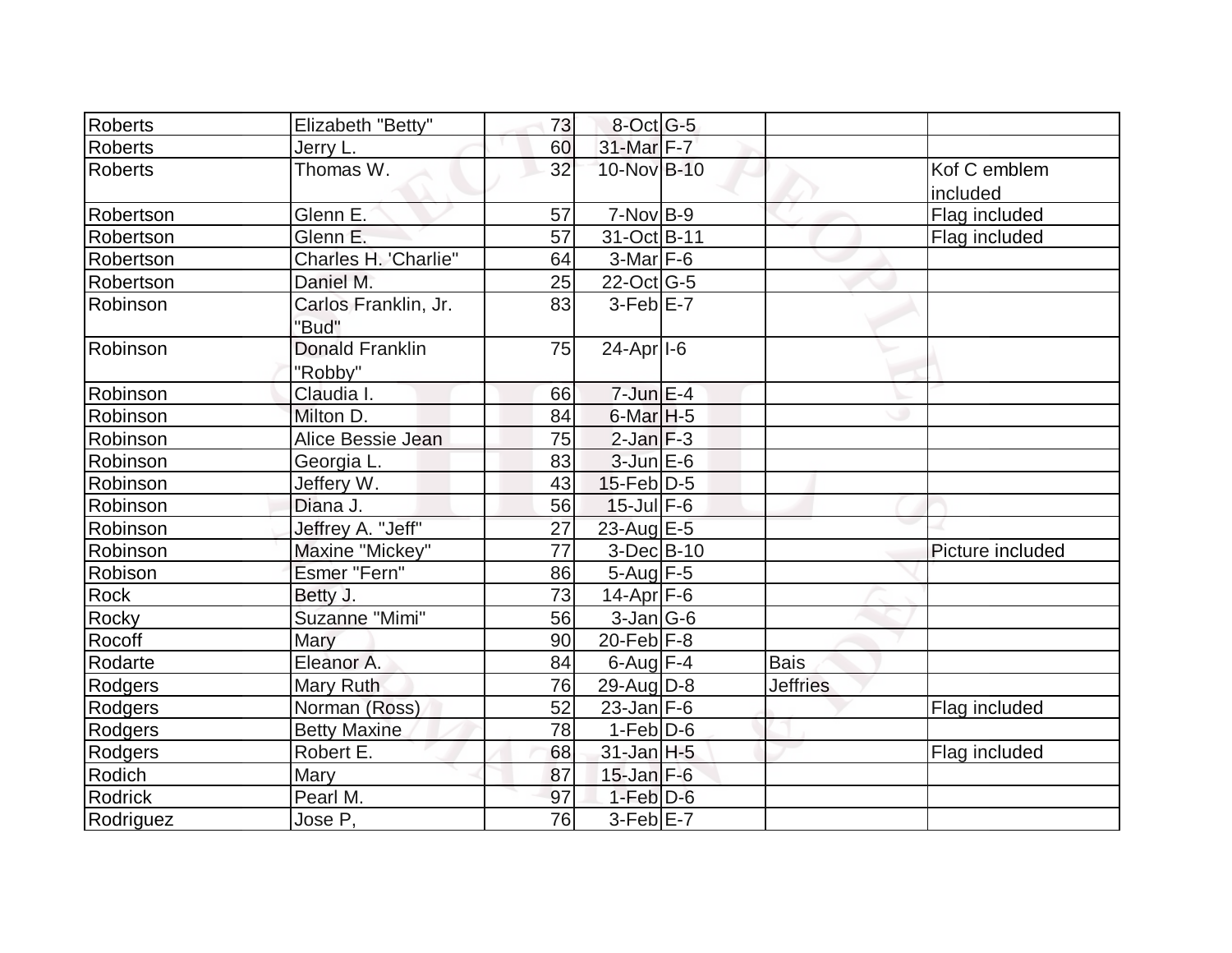| Rodriguez | Jose Luis R.                      | 63 | $18$ -Jul $E$ -5            |              |                                          |
|-----------|-----------------------------------|----|-----------------------------|--------------|------------------------------------------|
| Rodriguez | Emilio, Sr.                       | 84 | 12-Oct E-5                  |              |                                          |
| Roeske    | Louise                            | 88 | 28-Nov B-12                 |              |                                          |
| Roeski    | Alice H.                          | 83 | $29$ -Jun $E-5$             | Sonnenberg   | Full name Alice H.<br>(Roeske) Anderson  |
| Roethler  | Reynold, Sr.                      | 82 | $2$ -May $D-6$              |              | Flag included                            |
| Rogala    | Jeffrey A.                        | 47 | $25$ -Jul $\overline{D}$ -5 |              |                                          |
| Rogalski  | Frances P.                        | 85 | $1-Sep$ F-5                 |              |                                          |
| Rogan     | Barbara A.                        | 71 | 29-Dec B-10                 | Schneider    |                                          |
| Rogers    | <b>Rita Mary</b>                  | 85 | $24$ -Feb $E-5$             | Krief        | Full name Rita Mary<br>Rogers (Seberger) |
| Rogers    | Irene G.                          | 99 | $22$ -AugD-5                | Modrak       |                                          |
| Rogers    | <b>Gary Dean</b>                  | 44 | $5$ -Jan $E-4$              |              |                                          |
| Rojas     | Francisco Miguel Jr.<br>"Frankie" | 21 | 20-Nov B-12                 |              |                                          |
| Rokosz    | Aloysius J., Sr.                  | 79 | $3-Aug$ E-6                 |              | Flag and Picture<br>included             |
| Rokosz    | <b>Wanda Veronica</b>             | 91 | 17-Oct D-7                  |              | Picture included                         |
| Rolfe     | Evelyn                            | 90 | $11$ -Jul $D-6$             | <b>Besse</b> |                                          |
| Rolfe     | Wayne                             | 69 | $27$ -Jun $ D-6 $           |              |                                          |
| Rollilns  | Jean D.                           | 73 | $18$ -Jul $D-4$             |              | Full name Jean D.<br>Junge-Rollins       |
| Rolniak   | William, Jr. "Wally"              | 39 | $7-Feb$ H-6                 |              | Flag included                            |
| Roman     | Nancy L.                          | 76 | $7$ -Mar $D-5$              |              |                                          |
| Roman     | Mirna                             | 85 | $4$ -May E-5                |              |                                          |
| Roman     | Victor J., Sr.                    | 85 | 15-Mar $E-5$                |              | Flag included                            |
| Romanek   | John                              | 82 | $10$ -May $E-4$             |              | Flag included                            |
| Romcevich | Lila F.                           | 85 | $4$ -Jul $D$ -6             |              |                                          |
| Romeli    | Mary L.                           | 79 | 13-Oct F-5                  | Comperini    |                                          |
| Romer     | Anton                             | 89 | 28-Jan E-5                  |              |                                          |
| Romero    | Richard V.                        | 52 | $9$ -Jan $F$ -6             |              |                                          |
| Rongers   | Ellen H.                          | 83 | $5$ -Oct $E$ -5             |              |                                          |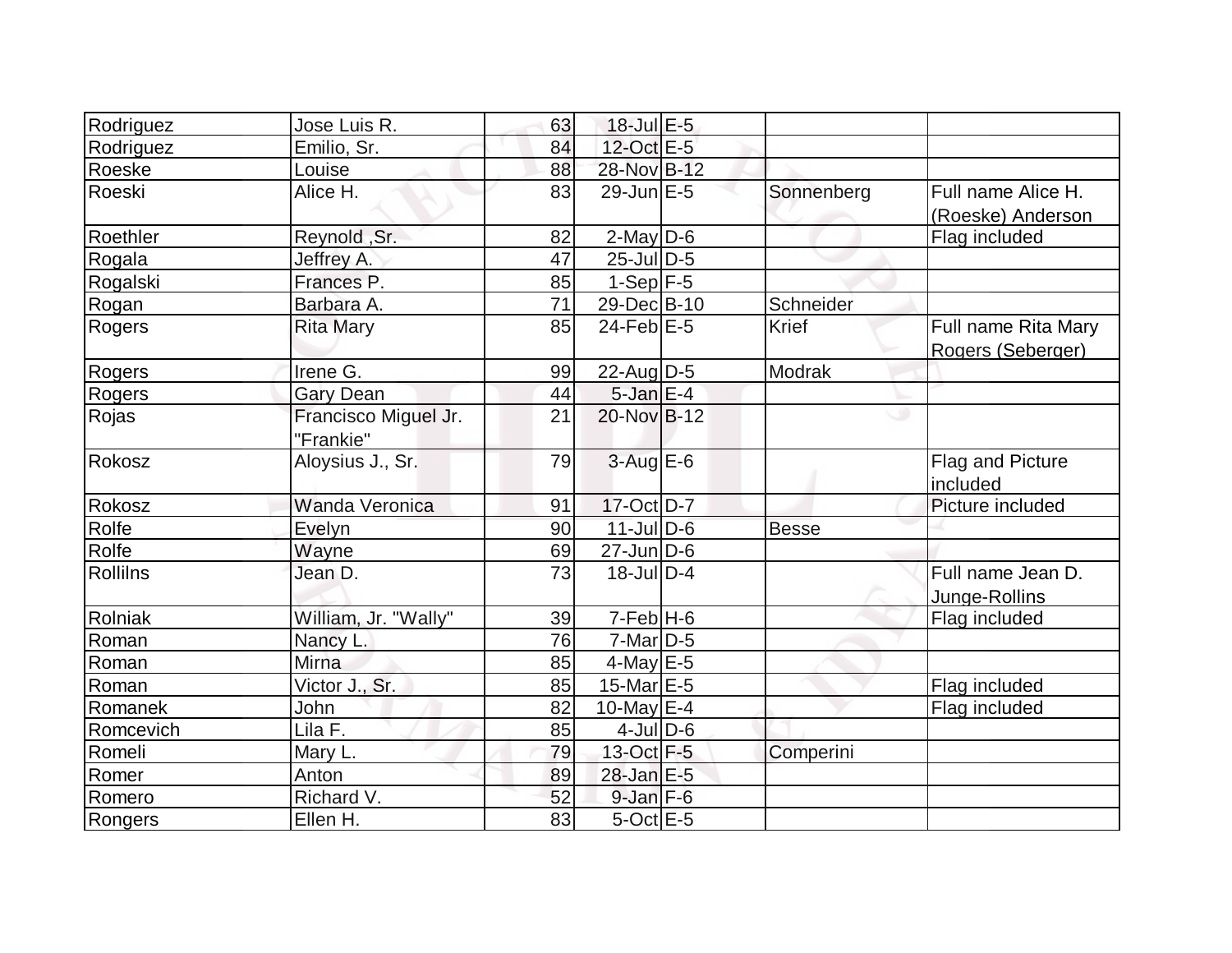| Rooks       | Donald E., Sr.               | 73              | $14$ -Jan F-5             |                 |                        |
|-------------|------------------------------|-----------------|---------------------------|-----------------|------------------------|
| Roper       | Daisy                        |                 | 21-Dec B-11               | Tillotson       | Picture included       |
| Roppolo     | Dolores A., SFO              | 77              | $16$ -Jul $F - 7$         |                 |                        |
| Roque       | Sue O.                       | 73              | $22-Sep$ <sup>E-5</sup>   |                 |                        |
| Roque       | Sue O.                       | 73              | $21-Sep$ $E-6$            |                 |                        |
| Roque       | Joseph C.                    | 65              | $6$ -Feb $E$ -5           |                 | Flag included          |
| Rosa        | Matthew J.                   | 74              | 12-Dec B-11               |                 | Flag included          |
| Rosa        | Catherine "Rina"             | $\overline{77}$ | $6 - Apr$ $E-6$           |                 |                        |
| Rosado      | Margaret                     | 64              | $17 - Jan$ <sup>1-6</sup> |                 |                        |
| Rose        | Willard F. "Bill"            | 83              | $5$ -May $F$ -6           |                 |                        |
| Rose        | Ralph J. Delle               | 73              | $6$ -Feb $E$ -5           |                 |                        |
| Rose        | Sando "Sam"                  | 89              | 10-Nov B-10               |                 |                        |
| Rosenberg   | Leroy                        | 69              | $12$ -Jun $G-4$           |                 |                        |
| Rosendaul   | Dale I.                      | 77              | $26$ -Feb $ F-6 $         |                 | Flag included          |
| Rosenthal   | Robert J.                    |                 | 29-Mar E-4                |                 | Star of David included |
| Rosenthal   | Arnold A.                    | 94              | $12$ -May F-5             |                 |                        |
| Rosenthal   | Robert J.                    |                 | 28-Mar <sub>D-5</sub>     |                 | Picture included       |
| Rosenthal   | Melvin                       | 90              | $2$ -Mar $E$ -6           |                 |                        |
| Rosinia     | Carmella G.                  | 75              | $1-Apr$ E-6               |                 |                        |
| Ross        | Bernadine E.                 | 83              | $18-Sep$ F-5              |                 |                        |
| <b>Ross</b> | <b>Derrius Lester Denard</b> | 22              | 18-May $E$ -7             |                 |                        |
| Ross        | <b>Harold Dean</b>           | 74              | $2$ -Jun $F-6$            |                 |                        |
| <b>Ross</b> | Frances L.                   | 85              | 29-Sep B-11               | <b>Bischoff</b> |                        |
| Ross        | Frank                        | 91              | $2$ -Feb $E$ -4           |                 |                        |
| Ross        | William H. "Pete"            | 59              | $27-Sep$ <sup>E-4</sup>   |                 | Flag included          |
| Ross        | Debra                        | 39              | $7$ -Oct $E - 4$          |                 | Picture incuded        |
| Ross        | Irene A.                     | 87              | $1$ -Jan $F$ -6           | <b>Beckman</b>  | Flag included          |
| Rossi       | Lindo J. "Lindy"             | 91              | 11-Aug $E-5$              |                 |                        |
| Roth        | Mariann                      | 88              | $23$ -Feb $E-4$           | Gorman          |                        |
| Roth        | John H.                      | 86              | 13-Aug $F-5$              |                 | Flag included          |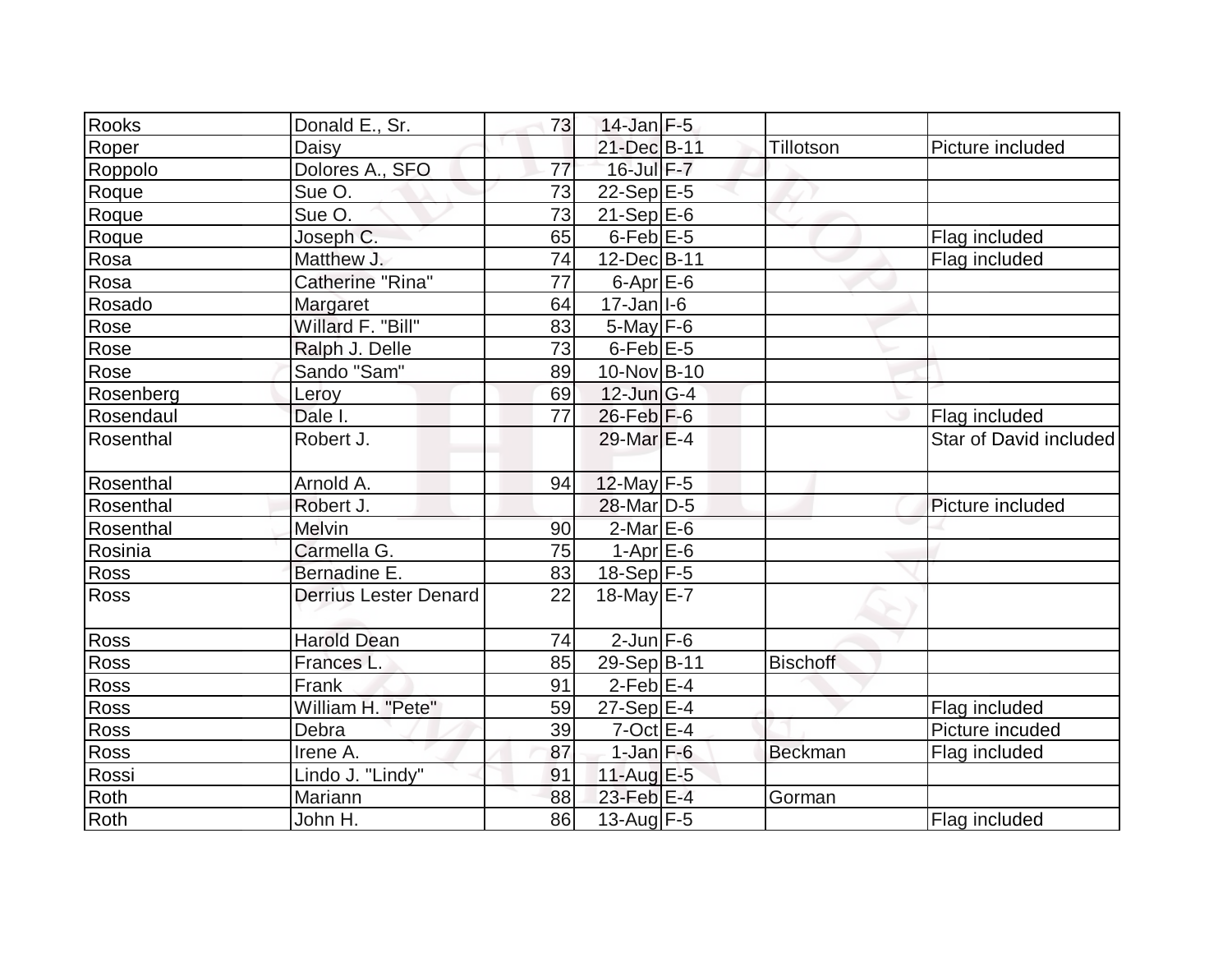| Roth           | Richard G.            | 79              | 27-Mar I-7             |                  | Flag included                   |
|----------------|-----------------------|-----------------|------------------------|------------------|---------------------------------|
| Rotheker       | <b>Theresa</b>        | 84              | 18-Jul E-5             |                  |                                 |
| Rotondi        | Doreen                | 55              | $5$ -Jun $H - 5$       |                  |                                 |
| Rotz           | Brenda J.             |                 | $21$ -May F-7          |                  | Brenda J. Rotz                  |
|                |                       |                 |                        |                  | Lucarelli / Picture<br>included |
| Rousseau       | Stephen L.            | 55              | 18-Mar F-7             |                  | Cross included                  |
| Rovi           | Joseph E.             | 74              | $31$ -Jan H-5          |                  |                                 |
| Roviaro        | Vivian Marie          | 78              | 24-Sep F-4             |                  |                                 |
| Rovy           | Judy                  | 60              | $14$ -Feb $ I-5 $      |                  |                                 |
| Row            | Jessie Leonori        |                 | 19-Dec B-10            |                  |                                 |
|                | <b>Benson</b>         |                 |                        |                  |                                 |
| Rowan          | Alice                 | 90              | $3-Apr$ H-5            | <b>McDermott</b> |                                 |
| Rowe           | Joan T.               | 76              | 13-Dec B-10            |                  |                                 |
| Rowe           | Phillip J.            | 62              | $26$ -May F-6          |                  |                                 |
| Rowe           | Joseph H.             | 70              | 19-Oct E-4             |                  | Flag included                   |
| Rowe           | Marilyn K.            | 67              | $4$ -May E-5           | Nemecek          |                                 |
| Rowley         | <b>Avuonal Jean</b>   | 85              | $15$ -Jun $E$ -6       |                  |                                 |
| Rowley         | Elbert T. "Bert"      | 84              | 18-Jul E-5             |                  |                                 |
| Roye           | Irene                 | 83              | 24-Feb $E-5$           | Otolich          |                                 |
| Rozenich       | Thomas J., Jr.        | 24              | $2-Sep$ $E-5$          |                  |                                 |
| Rubesha        | Frank T.              | 86              | $1-Aug D-6$            |                  |                                 |
| Rubin          | Jake W.               | $\overline{87}$ | $3$ -May $E-4$         |                  |                                 |
| Rubino         | Daniel M.             | 82              | 23-Feb $E-4$           |                  |                                 |
| Rucinski       | Lorraine J.           | 79              | $13$ -Jul $E-5$        | Krisco           |                                 |
| Rudd           | <b>Frances Seljan</b> | 87              | $7$ -Jan $F-5$         |                  | Flag included                   |
| Ruder          | Sally M.              | 65              | $5-Sep D-5$            |                  |                                 |
| <b>Rudloff</b> | Terry J.              | 54              | $9-Oct$ <sup>1-5</sup> |                  |                                 |
| Rudnickas      | Joseph A.             | 81              | $12$ -Jun $ G-4 $      |                  | Flag included                   |
| Ruffle         | Louis S.              | 80              | $4$ -Oct E-5           |                  | Flag included                   |
| Ruge           | Ann                   | 88              | $8$ -Mar $E - 3$       | Fitzgerald       |                                 |
| Ruge           | William C.            | 86              | 23-Feb $E-4$           |                  | Flag included                   |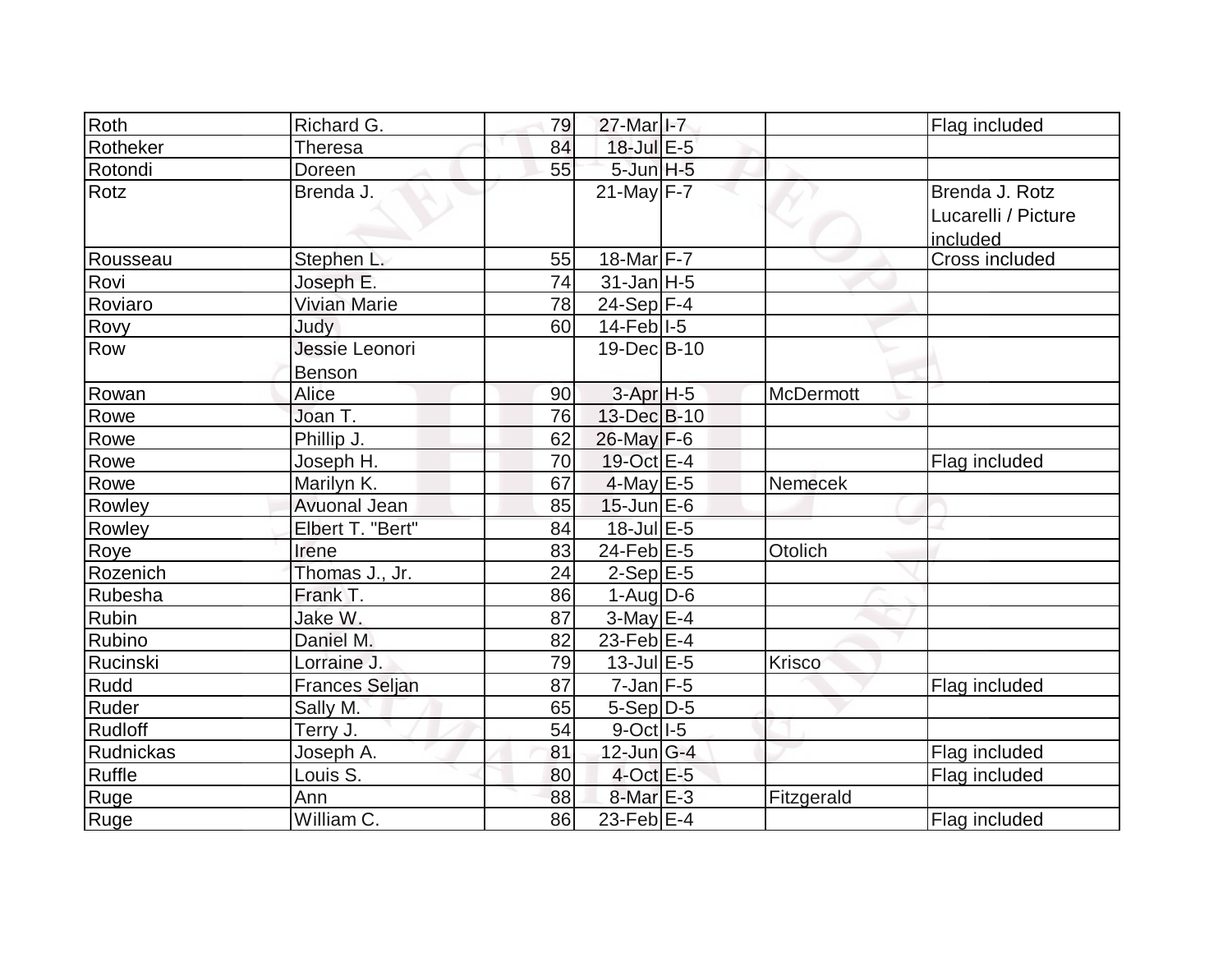| Ruhe           | <b>Esther Elizabeth</b> | 85     | 22-May I-6        | Wyant   |                  |
|----------------|-------------------------|--------|-------------------|---------|------------------|
| Ruiz           | Godeleva "Goldie"       | 76     | $13$ -Feb $E-5$   |         |                  |
| Ruiz           | <b>Gregory Louis</b>    | Infant | $7$ -Jan $F-6$    |         | Angel included   |
| Ruiz           | Rudy T. "Gopher"        | 77     | 11-May $E-6$      |         |                  |
| Ruiz           | Alfonso T. "Bamba"      | 63     | $25$ -Jan $D$ -6  |         |                  |
| Ruman          | Thomas B.               | 51     | $22$ -Jun $E-7$   |         |                  |
| Rumps          | Carl G. Jr.             | 65     | $17$ -Feb $E$ -4  |         | Flag included    |
| Runyan         | Patsy Ruth "Pat"        | 75     | $15$ -AugD-5      |         |                  |
| <b>Rupert</b>  | Robert "Bob"            | 58     | 16-Nov B-12       |         | Picture included |
| Rusak          | <b>Nick</b>             | 82     | 18-Mar F-7        |         | Flag included    |
| Rush           | Phillip                 | 61     | $10$ -Jun $E$ -6  |         |                  |
| Rusin          | Mary E.                 | 80     | $21$ -Jan F-7     |         |                  |
| Rusina         | Ann                     | 86     | 30-Sep B-9        |         |                  |
| Rusnak         | Vera M.                 | 78     | $18$ -Jan D-6     |         | Moeller          |
| Russell        | Thomas E.               | 72     | $27$ -Feb $ G$ -6 |         |                  |
| <b>Russell</b> | Esther E.               | 78     | $10$ -Oct D-6     |         |                  |
| Russell        | Roy E.                  | 64     | $19$ -Feb $ F-6$  |         |                  |
| Russo          | Anthony "Tony"          | 31     | $27$ -May F-6     |         |                  |
| Rust           | Edythe M.               | 90     | 14-Dec B-12       |         |                  |
| Rust           | Jim R.                  | 44     | $31$ -May E-3     |         |                  |
| Rutherford     | LaVerne E.              | 71     | $5$ -Jan $E-2$    | Peppin  |                  |
| Rutledge       | Vera Lee                | 84     | $12$ -Aug F-5     |         |                  |
| Ruzga          | Albert A.               | 83     | $3-Apr$ H-5       |         | Flag inlcuded    |
| Ruzich         | <b>Brian David</b>      | 25     | $21$ -Jul $F-5$   |         | Picture included |
| <b>Ryan</b>    | Emily G.                | 89     | 18-Aug F-5        |         |                  |
| Ryan           | Helen D.                | 85     | $25$ -Mar $ F-6 $ | Demakos |                  |
| Ryan           | Helen P.                | 70     | $20$ -Apr $E$ -6  |         |                  |
| Rybarczyk      | Chester                 |        | $15$ -Jun $E$ -6  |         |                  |
| Rybicki        | Stanley J.              | 85     | 28-Jun E-3        |         |                  |
| Rycerz         | John S. "Doc"           | 56     | $14$ -Apr $F-6$   |         |                  |
| Rydz           | Robert S., Sr.          | 81     | 15-Sep E-4        |         | Flag included    |
| Ryfa           | Anthony R.              | 72     | $7$ -Jan $F-6$    |         | Flag included    |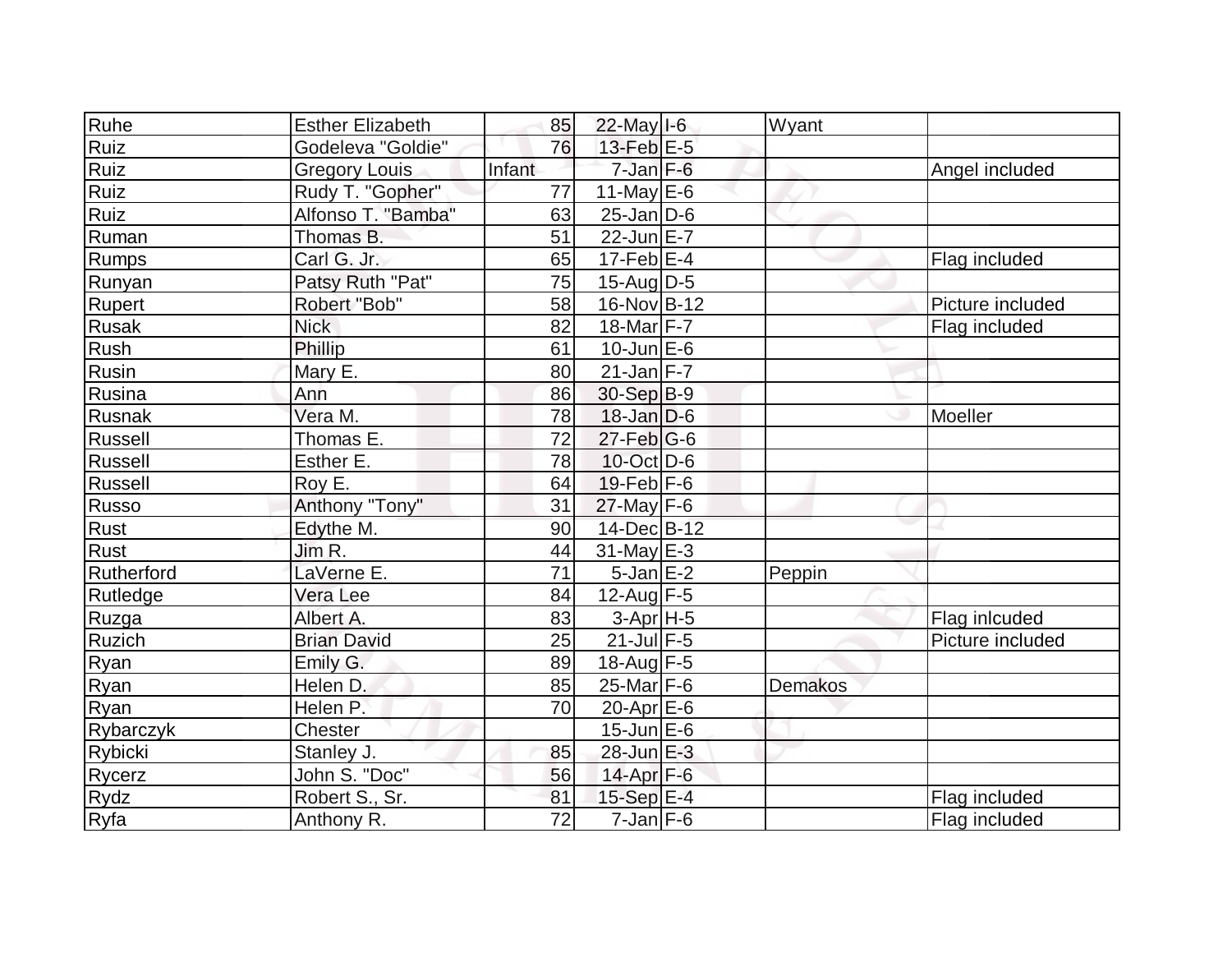| <b>Rys</b>         | Edward R.            | 76     | $3$ -Oct $D-6$          |              | Flag included               |
|--------------------|----------------------|--------|-------------------------|--------------|-----------------------------|
| Ryzewski-Patterson | Florence G.          | 97     | 20-Aug B-10             | Relinski     |                             |
| Rzepczynski        | <b>Stanley John</b>  | 84     | $10$ -Aug $E-5$         |              |                             |
| Rzonca             | <b>Bruno</b>         | 86     | $24$ -Jul G-4           |              |                             |
| Sabaitis           | Wlater J.            | 67     | $23-Oct$ <sup>1-6</sup> |              |                             |
| Sabau              | Peter                | 83     | $26$ -Jun $ I-5 $       |              |                             |
| Sable              | Mary Louise          | 89     | $7 - Dec$ $B-12$        |              |                             |
| Sabo               | John J.              | 96     | $10$ -Oct $ D-6 $       |              |                             |
| Sackman            | Evelyn               | 80     | $11$ -JulD-6            |              |                             |
| Saculla            | Frank C.             | 66     | 13-Nov B-11             |              | Flag included               |
| Sadler             | <b>Irene Lillian</b> | 91     | $7$ -Jul $F$ -6         | Stanislawski |                             |
| Sadowski           | Joseph S., Jr.       | 78     | $21$ -Feb $ I-6 $       |              | Flag included               |
| Sadowsky           | Irene "Nana"         | 90     | 28-Feb H-6              |              | Picuture included           |
| Sagala             | Peter                | 91     | $7 - Aug$ $1 - 5$       |              |                             |
| Sahloff            | Megan Elytha Jean    | 16     | $5$ -May $F-6$          |              |                             |
| Sajda              | Elizabeth "Bette"    | 86     | 28-Nov B-12             |              |                             |
| Saksa              | Mary A.              | 68     | 29-Nov B-10             |              |                             |
| Saladana           | Carlos M.            | 74     | $18$ -Feb $ F-6$        |              |                             |
| Salazar            | Isidoro G.           | 80     | 9-Sep E-4               |              |                             |
| Salazar            | Cleotilda "Tillie"   | 49     | $15$ -Dec $B$ -8        |              |                             |
| Saldivar           | Dolores "Lola"       | 72     | $15-Sep$ $E-5$          |              | <b>Cross included</b>       |
| Salmon             | Clara L.             | 71     | 29-Apr $E-6$            |              |                             |
| Salzman            | Mary A.              | 82     | $8$ -Jan $F$ -6         | Connors      |                             |
| Samaniego          | Rafael               | 88     | $22$ -Jul $F-5$         |              |                             |
| Samara             | Nimer                | 81     | $10$ -Oct D-6           |              |                             |
| Samardzija         | Ruza                 | 82     | $26$ -Jul $E-3$         |              | Cross included              |
| Sample             | Edna Verna           | 84     | 28-Dec B-10             |              |                             |
| <b>Sams</b>        | Katherine            | Infant | Febraury E-7            |              | <b>Baby Angel Katherine</b> |
|                    |                      |        | 3                       |              | Sams / Angel                |
|                    |                      |        |                         |              | included                    |
| Samson             | Lottie               | 91     | 5-Oct E-5               |              |                             |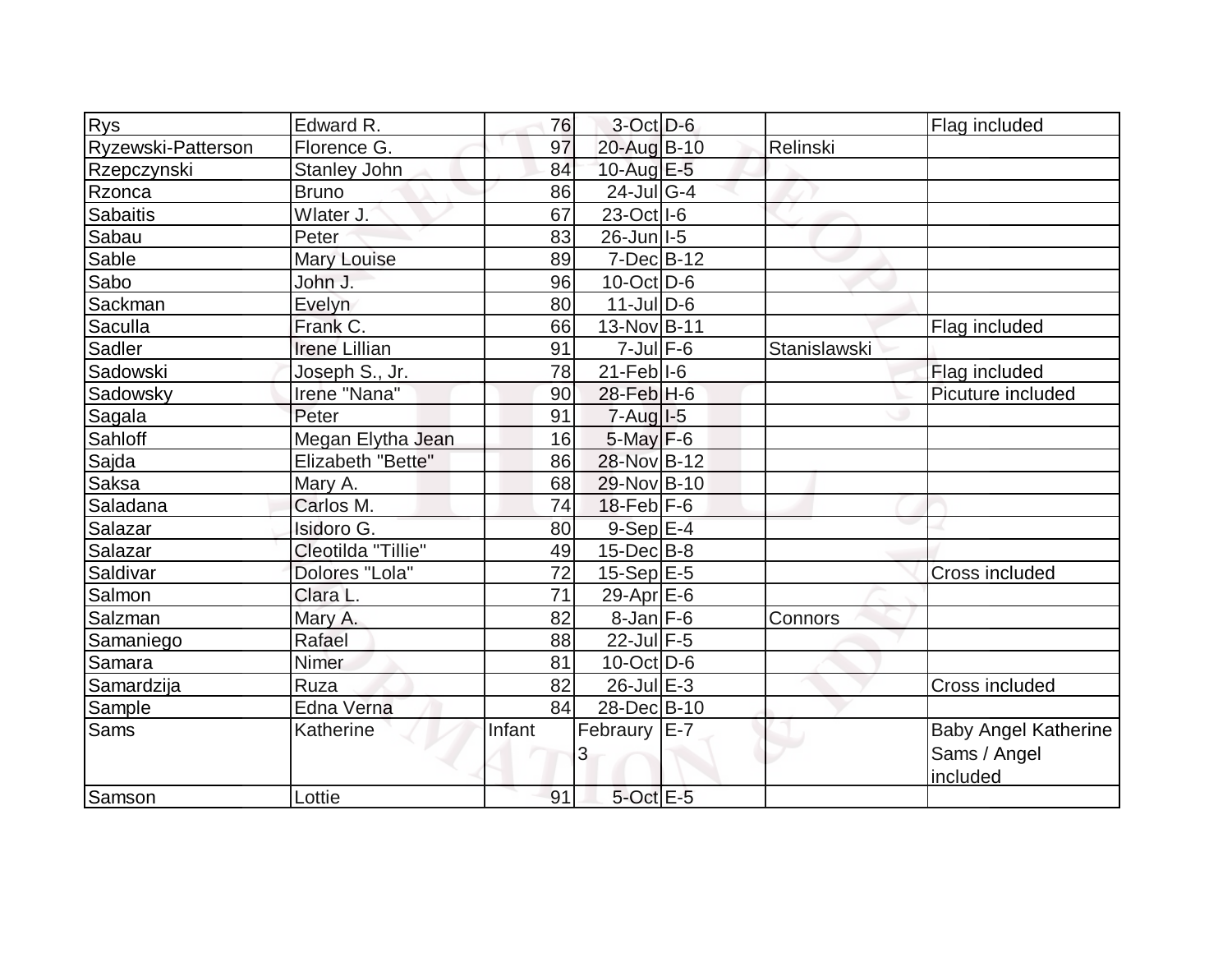| Samuels                         |                            |    |                          |         |               |
|---------------------------------|----------------------------|----|--------------------------|---------|---------------|
|                                 | <b>Arthur Lee "Calumet</b> |    | 20-Apr E-7               |         |               |
| Sam"<br>Samuelson<br>Alice M.   |                            | 87 | $5 - Aug$ $F-5$          | Hacker  |               |
| Samuelson<br>Carl G.            |                            | 66 | $6$ -Apr $E$ -6          |         |               |
| Sanchez                         | Jesse M. "Jesus"           | 66 | 27-Mar   I-7             |         |               |
| Sandberg<br>Dale John           |                            | 63 | 19-Mar $ G-6 $           |         |               |
| Charles R.<br>Sandberg          |                            | 68 | $15$ -Aug $D-5$          |         |               |
| Sanders                         |                            | 95 | $14-Oct$ F-5             |         |               |
|                                 | Raymond (Roman)            |    |                          |         |               |
| Glyna<br><b>Sanders</b>         |                            | 65 | $13-Oct$ F-6             |         |               |
| <b>Mister</b><br><b>Sanders</b> |                            | 74 | $28$ -Jan F-7            |         |               |
| Florence A.<br>Sanders          |                            | 80 | 23-Nov B-10              |         |               |
| Sanders<br>Dorothy              |                            | 75 | $3-Aug$ E-6              |         |               |
| Sanders-Jordon                  | Aulonte' Dwayne            | 3  | $30$ -Jan $E-6$          |         |               |
| (Booker T)                      |                            |    |                          |         |               |
| Sandilla<br>Elizabeth M.        |                            | 85 | 30-Aug E-4               |         |               |
| Sandilla<br>Coral J.            |                            | 86 | 20-Mar I-6               | Schnell |               |
| James P.<br>Sandilla            |                            | 90 | $13$ -Jan $E-7$          |         |               |
| Sandor<br>Mary                  |                            | 97 | $13-Oct$ F-6             | Berenyi |               |
| Sankowski<br>Henry S.           |                            | 84 | 11-May $E-6$             |         | Flag included |
| Sansone<br><b>James Dean</b>    |                            | 73 | 26-Dec B-11              |         |               |
| Carmine<br>Sansone              |                            | 76 | $27$ -Jun $ D-6$         |         |               |
| Sansone<br>Sophie Theresa       |                            | 84 | $14$ -Jul F-5            | Muha    |               |
| <b>Maria</b><br>Santacruz       |                            | 98 | $10$ -Dec $ B-8$         |         |               |
| Ofelia<br>Santacruz             |                            | 75 | $7$ -Oct $E - 5$         |         |               |
| Santos<br>Jose M.               |                            | 52 | $22$ -Dec $B-9$          |         |               |
| Santos                          | Ramon Figueroa             | 62 | $27$ -Jul $E$ -5         |         |               |
| Lillian M.<br>Sanye             |                            | 89 | $6$ -Jun $D-6$           |         |               |
| Sapyta<br>Evelyn A.             |                            | 74 | $12-Sep D-6$             |         |               |
| Sargis<br>John                  |                            | 88 | 20-Jul E-5               |         | Flag included |
| Sarnecki<br>Annette V.          |                            | 87 | 24-Jan H-5               |         |               |
| Sarnecki<br>Anita M.            |                            | 46 | $5$ -Mar $F-6$           |         |               |
| Sassman<br><b>Robert Leland</b> |                            | 67 | $\overline{30}$ -May D-6 |         |               |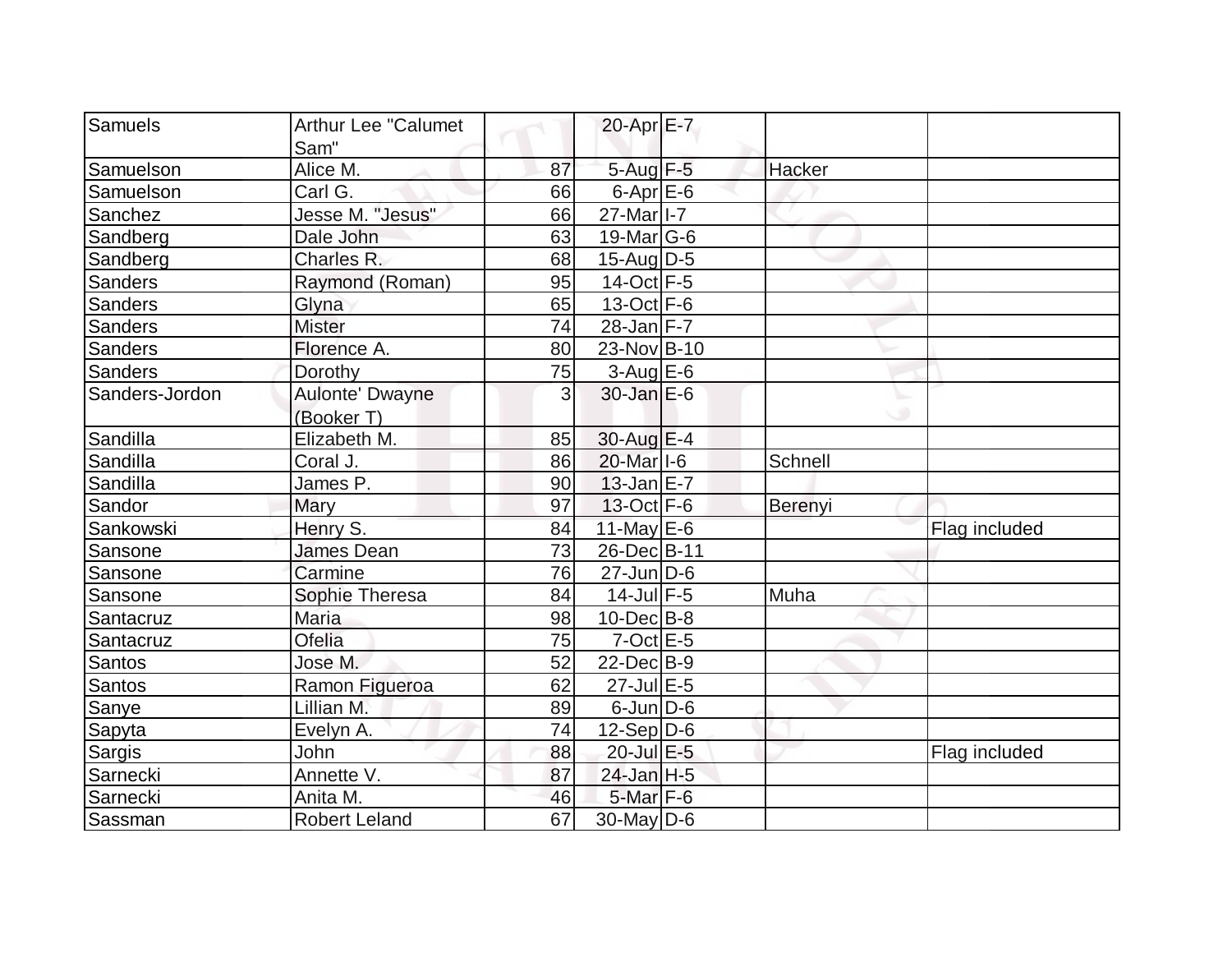| Satkamp     | Susan D.              | 54 | $10-Apr$ <sup>1-6</sup> |          |                       |
|-------------|-----------------------|----|-------------------------|----------|-----------------------|
| Satterfield | Ann                   |    | 22-Feb D-7              |          |                       |
| Satterfield | Charles               |    | 7-Dec B-10              |          |                       |
| Saucedo     | Jesus                 | 79 | $20$ -Apr $E$ -7        |          |                       |
| Saunders    | William Jr. "Peter"   | 52 | 18-May E-7              |          | Cross included        |
| Savich      | Constance "Popadija   | 72 | $14$ -Apr $ F-6 $       |          | <b>Cross included</b> |
|             | Connie"               |    |                         |          |                       |
| Savicz      | Wanda E.              | 84 | $3$ -Jan $ G$ -6        |          |                       |
| Sawicki     | George S.             |    | $13$ -Mar $ D-5$        |          |                       |
| Sawicki     | Edward R.             | 87 | $30$ -Aug $E-4$         |          |                       |
| Sawyer      | Jona K.               | 93 | 28-Oct B-10             |          |                       |
| Saydyk      | Theodore G.           | 91 | $20$ -Jun $ D-5$        |          | Picture included      |
| Sbalchiero  | Joseph A.             | 74 | $10$ -Apr $ I-6 $       |          |                       |
| Scalshas    | Georgia               |    | 23-Mar E-7              |          | Cross included        |
| Scanlon     | Charlie M. Jr. "Angel | 22 | $2$ -Jan F-4            |          |                       |
|             | Face"                 |    |                         |          |                       |
| Scarborough | Raymond L. "Ray"      | 56 | $16$ -Aug $E-3$         |          |                       |
| Scarlett    | Helen L. "Peg"        | 84 | $25$ -Apr $D-5$         |          |                       |
| Scecina     | Alice I.              | 90 | $24-Sep$ F-4            |          |                       |
| Scesney     | Phronnie              | 39 | $3-Nov$ B-9             | Shephard |                       |
| Schab       | Henry J.              | 76 | $24$ -Aug $E-6$         |          | Flag included         |
| Schabel     | Della A.              | 86 | $24$ -JulG-4            |          |                       |
| Schackow    | Arthur B. "Art"       | 63 | $1-Sep$ F-5             |          |                       |
| Schafer     | Robert R. "Bud"       | 83 | $15$ -Jun $E$ -6        |          |                       |
| Schafer     | Sue                   |    | $18$ -Jul $E$ -5        |          |                       |
| Schafer     | Earl Kay              | 79 | $13$ -Jan $E$ -7        |          |                       |
| Schafer     | Stanley S., Jr.       | 69 | $1-Auq$ D-6             |          |                       |
| Schaller    | <b>Betty Camp</b>     |    | 14-Apr F-6              |          |                       |
| Schau       | Marion S.             | 74 | 29-Apr E-6              |          |                       |
| Schaub      | E. Jerome, Sr.        | 74 | 19-Sep D-6              |          |                       |
| Scheckel    | Patricia J.           | 69 | $3-Feb$ $E-7$           |          |                       |
| Scheeringa  | Gilbert               | 81 | 28-May F-10             |          |                       |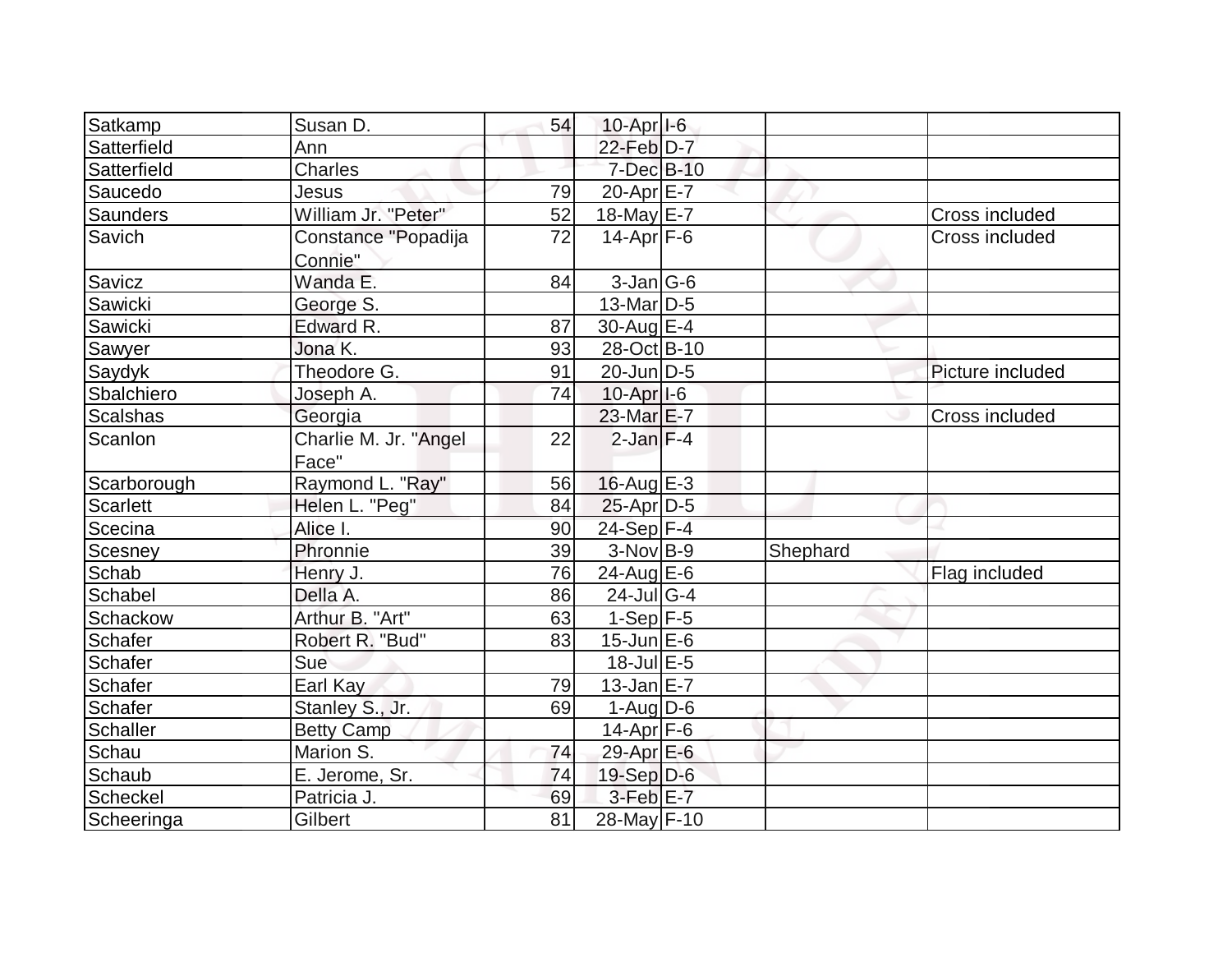| Scheeringa     | Wilma Jean      | 78 | 14-Apr $F-6$                       |          |                                    |
|----------------|-----------------|----|------------------------------------|----------|------------------------------------|
| Scheeringa     | Jacob E.        | 83 | 26-May F-6                         |          |                                    |
| Scheidler      | Jack            | 75 | $4$ -Oct $E - 5$                   |          |                                    |
| Schein         | Hilda P.        | 82 | $13$ -Jul $E-5$                    |          |                                    |
| Schichner      | Ruby            | 98 | 30-Aug $E-4$                       |          |                                    |
| <b>Schiele</b> | Ute             | 65 | $6$ -Nov $ B-11$                   |          |                                    |
| Schiesser      | <b>Thomas</b>   | 77 | $15$ -Feb $D-5$                    |          |                                    |
| Schiesser      | Mary Ann        | 74 | $4$ -Dec $B$ -11                   | Schmal   |                                    |
| Schiesser      | Thomas F.       | 77 | $5$ -Mar $ F-6 $                   |          | Flag included                      |
| Schillaci      | Loretta         | 73 | $26$ -Feb $ F-5 $                  | White    |                                    |
| Schilling      | Timothy         | 52 | $12$ -Nov B-8                      |          | Picture included                   |
| Schima         | Frank E.        | 84 | $27$ -May F-6                      |          | Flag included                      |
| Schlosser      | Charlotte G.    | 90 | $13$ -Apr $E-5$                    |          | Star of David included             |
| Schluntz       | Marsha Francine | 55 | $29$ -Jan F-6                      |          |                                    |
| Schmaker       | Ruth M.         | 97 | $9 - Apr$ $F-6$                    |          |                                    |
| Schmal         | Mary Dennise    | 62 | 28-Dec B-10                        |          | Cross included                     |
| Schmalz        | Theresa R.      | 70 | $7$ -Dec $B$ -11                   | Siuba    |                                    |
| Schmelter      | Ann             | 90 | $3$ -Dec $B$ -8                    |          | Picture included                   |
| Schmelter      | Ann B.          | 90 | 28-Nov B-12                        |          |                                    |
| Schmidt        | Edna L.         | 90 | 29-Mar E-4                         | Wessels  |                                    |
| Schmidt        | Cynthia         | 46 | 18-May E-7                         | Michalak |                                    |
| Schmidt        | Anna T.         | 87 | $8 - Apr$ $F-6$                    | Horvath  | Full name Anna T.<br>Wirtz Schmidt |
| Schmidt        | George A.       | 90 | $15-Sep$ $E-6$                     |          |                                    |
| Schmidt        | Peggy Elizabeth | 57 | 11-Aug $E-5$                       |          | Picture included                   |
| Schmidt        | John F.         |    | 78 Decemeb B-10<br>er <sub>3</sub> |          | Flag included                      |
| Schmidt        | James "Smitty"  | 56 | $4$ -Mar $F-6$                     |          |                                    |
| Schmitt        | Robert J., M.D. |    | $7$ -Dec $B-11$                    |          |                                    |
| <b>Schmitt</b> | Violet K. "Vi"  | 78 | $6$ -Apr $E$ -6                    |          |                                    |
| Schnyder       | Marlene P.      | 68 | $2$ -Jul $F-4$                     |          |                                    |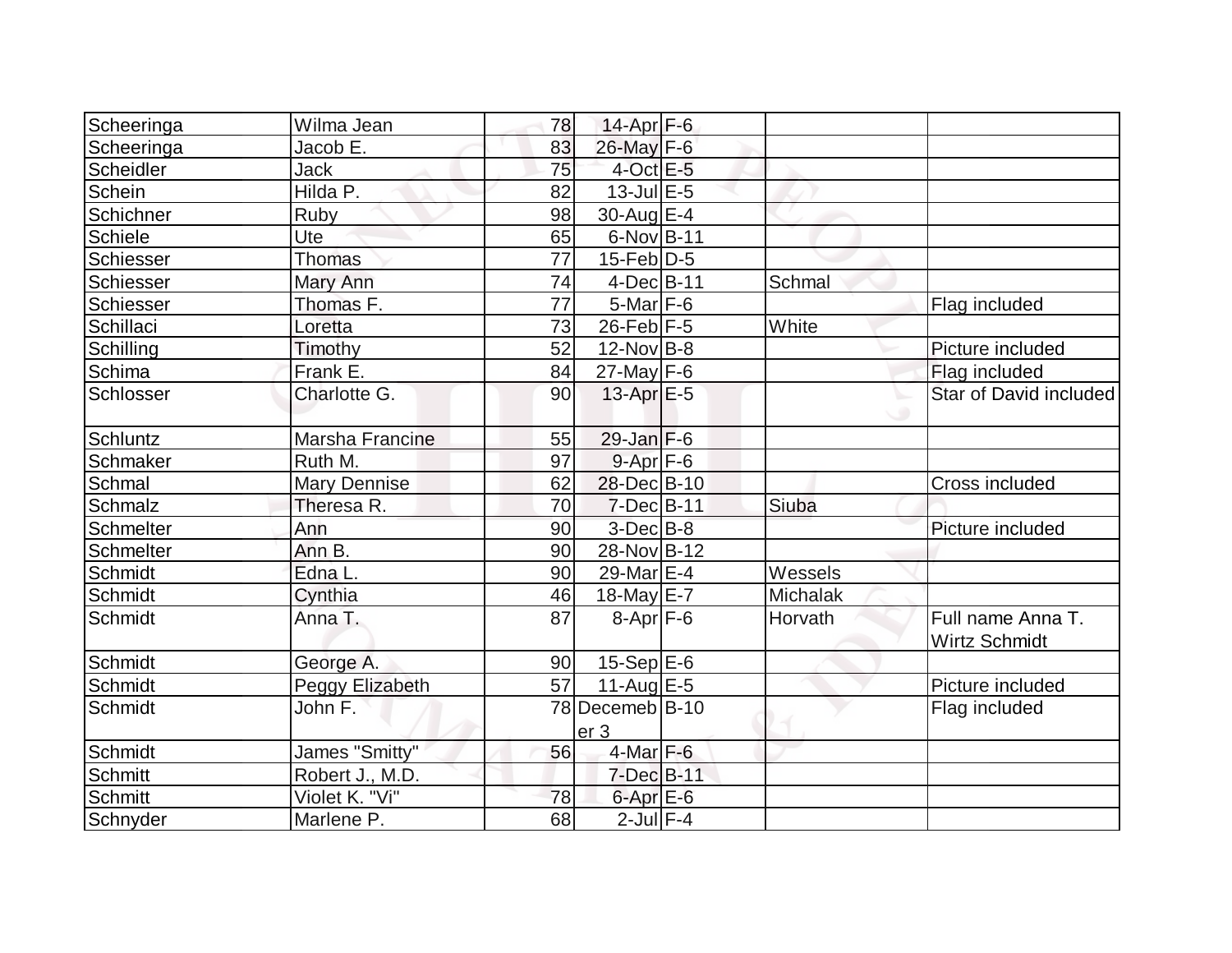| Schohl          | Mary V.               | 82      | 30-Aug E-4                | Gregorovich     |                                             |
|-----------------|-----------------------|---------|---------------------------|-----------------|---------------------------------------------|
| Schoon          | <b>Alan Elizabeth</b> | 6 weeks | $19$ -Jun $ I-6 $         |                 |                                             |
| Schoonover      | Howard                | 63      | 15-Nov B-11               |                 |                                             |
| Schoppel        | Andrew G.             | 85      | $7 - Aug$ $1 - 5$         |                 | Masonic emblem<br>included                  |
| Schrader        | Marie E.              | 79      | $21$ -Mar $ D-8 $         |                 |                                             |
| Schrage         | <b>Doris</b>          | 87      | $12$ -Jan $E-4$           | <b>Smith</b>    | Picture included                            |
| Schreiner       | Augusta (Bessie)      | 93      | $21$ -May F-7             | <b>Bloemer</b>  |                                             |
| Schroeder       | William H.            | 79      | 23-May D-7                |                 |                                             |
| Schroeder       | Janet N.              | 85      | $17 - Jan$ <sup>1-6</sup> | Petoskey        |                                             |
| Schroeder       | Anna                  | 82      | $19$ -Aug F-5             | Boyd            |                                             |
| Schroeder       | John R.               | 36      | $26$ -Apr $E-4$           |                 |                                             |
| Schroeder       | William H., Sr.       |         | $20$ -Jun $D-5$           |                 |                                             |
| Schroeter       | <b>Ellen Agnes</b>    | 98      | 22-Jun E-7                |                 |                                             |
| <b>Schubert</b> | Eugene A.             | 88      | $5$ -Jan $E-2$            |                 |                                             |
| Schucknecht     | Wilbur E. "Grandpa"   | 83      | $17$ -Feb $E-4$           |                 | Flag included                               |
| <b>Schuelke</b> | Gene F. "Gus"         | 75      | $6$ -Feb $E$ -5           |                 |                                             |
| <b>Schulte</b>  | Laverne H.            | 83      | $14$ -Augl-6              |                 |                                             |
| Schultz         | <b>Mary Frances</b>   | 75      | $5$ -Mar $F$ -6           | <b>Shurilla</b> |                                             |
| <b>Schultz</b>  | Olivia Jean           | 61      | 19-Dec B-11               |                 |                                             |
| <b>Schultz</b>  | Alfred C.             | 73      | $1-May G-9$               |                 |                                             |
| <b>Schultz</b>  | Marian                |         | 28-Dec B-10               | Frank           |                                             |
| <b>Schultz</b>  | <b>Esther</b>         | 90      | $16$ -Aug $E-3$           | Rehborg         |                                             |
| <b>Schulze</b>  | Theodore              | 37      | 25-Oct B-14               |                 |                                             |
| Schumacher      | Marjorie R.           | 84      | $5-Apr$ $E-5$             |                 |                                             |
| Schumpp         | Flossie               | 81      | $13$ -Jul E-5             | Fowler          | <b>Full name Flossie</b><br>(Brach) Schumpp |
| Schuster        | Shirley J.            | 61      | 28-Nov B-12               | Frank           |                                             |
| Schuttrow       | Uned W.               | 88      | 13-Dec B-10               |                 |                                             |
| Schwandt        | Anna G.               | 97      | $18$ -Jul $D-5$           | Govorchin       |                                             |
| Schwei          | Annie                 | 93      | 28-Dec B-10               |                 |                                             |
| Schweitzer      | Frances T.            | 81      | 26-Mar G-5                |                 |                                             |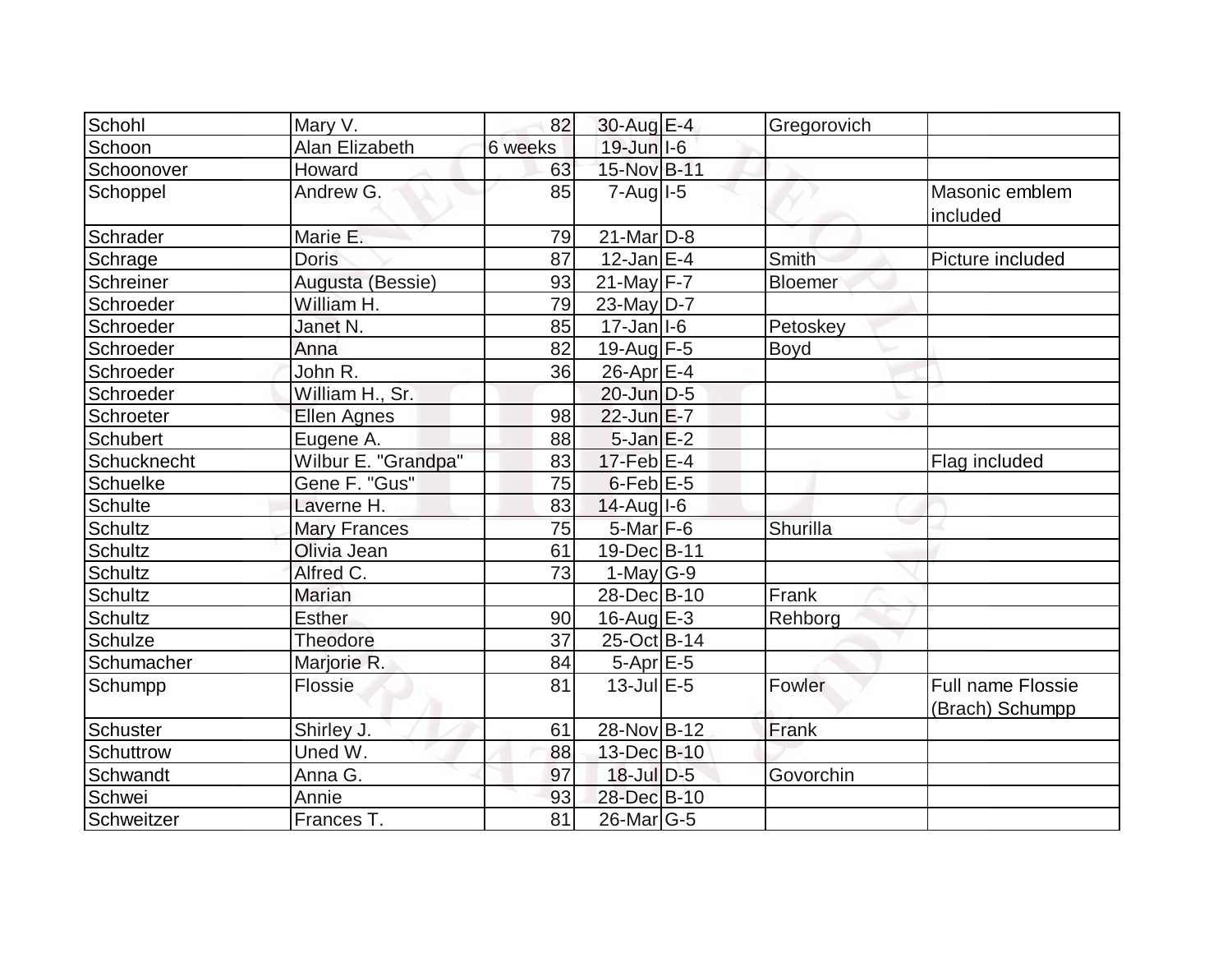| Schweitzer      | Alice Jane                  | 74 | 29-Nov B-10       |              |                                          |
|-----------------|-----------------------------|----|-------------------|--------------|------------------------------------------|
| Schwoegler      | Ruth Elizabeth "Betty"      | 28 | $10$ -Jun $E - 6$ |              |                                          |
| Schwoegler      | Edward                      | 93 | $17-Oct$ D-7      |              |                                          |
| Scott           | Otto Paul, Jr.              | 43 | $9$ -Jan $F-6$    |              |                                          |
| Scott           | Robert G. "Unkie"           | 73 | 14-Nov B-11       |              |                                          |
| <b>Scott</b>    | James R.                    | 76 | $27$ -Jun $D-6$   |              |                                          |
| Scoville        | Irene M.                    | 79 | $27$ -Feb $ G-6$  |              | Flag included                            |
| Scurtu          | Theodore "Tom"              | 88 | $4$ -Oct $E - 5$  |              | Flag included                            |
| <b>Sears</b>    | Gerilyn                     | 40 | $21$ -Jun $E-4$   | Demopoulos   |                                          |
| <b>Sears</b>    | <b>Victor Alan</b>          | 64 | $18$ -Apr $D-5$   |              |                                          |
| Seaton          | Nelson Eugene               | 81 | 18-Aug F-5        |              | Flag included                            |
| Seberger        | Elsie A.                    | 96 | $11-Apr D-5$      |              |                                          |
| Seberger        | <b>Rita Mary</b>            | 85 | $24$ -Feb $E-5$   | Krief        | Full name Rita Mary<br>Rogers (Seberger) |
| Seberger        | Harold A.                   | 69 | 17-Nov B-11       |              | Flag included                            |
| Seddelmeyer     | Elverta V.                  | 85 | $3-Dec B-10$      | Muenich      |                                          |
| Seebohar        | Anthony J.                  | 96 | $9$ -Oct $ I-5 $  |              |                                          |
| Seehausen       | Wilbert H. "Speed"          | 87 | $14$ -Aug I-6     |              |                                          |
| Seeley          | Marilyn J.                  | 74 | $4$ -Oct $E$ -5   | Erickson     |                                          |
| Seevers         | Suzanne L.                  | 68 | 15-Nov B-11       |              |                                          |
| Sefchik         | Rose                        | 81 | $7-FebH-6$        | <b>Bondi</b> |                                          |
| Segan           | Simo                        | 93 | 17-Mar $F-5$      |              | Cross included                           |
| Segvich         | Anthony S.                  | 83 | 22-Oct G-5        |              |                                          |
| Seip            | Carl M.                     | 71 | $15$ -Jun $E$ -6  |              |                                          |
| Sekuloski       | Slave                       | 48 | 29-Dec B-10       |              | Cross included                           |
| Sekulski        | Edward E.                   | 86 | 20-May F-6        |              | Flag included                            |
| Sellers         | <b>Earnest Eugene "Red"</b> | 73 | 31-Oct B-9        |              |                                          |
| Sellis          | Antonia                     |    | 11-Aug $E-5$      |              |                                          |
| <b>Selllers</b> | Gilbert, Jr.                | 74 | $30$ -Jan $E-7$   |              |                                          |
| Sencaj          | Frances                     | 81 | 1-Mar $E-4$       | Jambre       |                                          |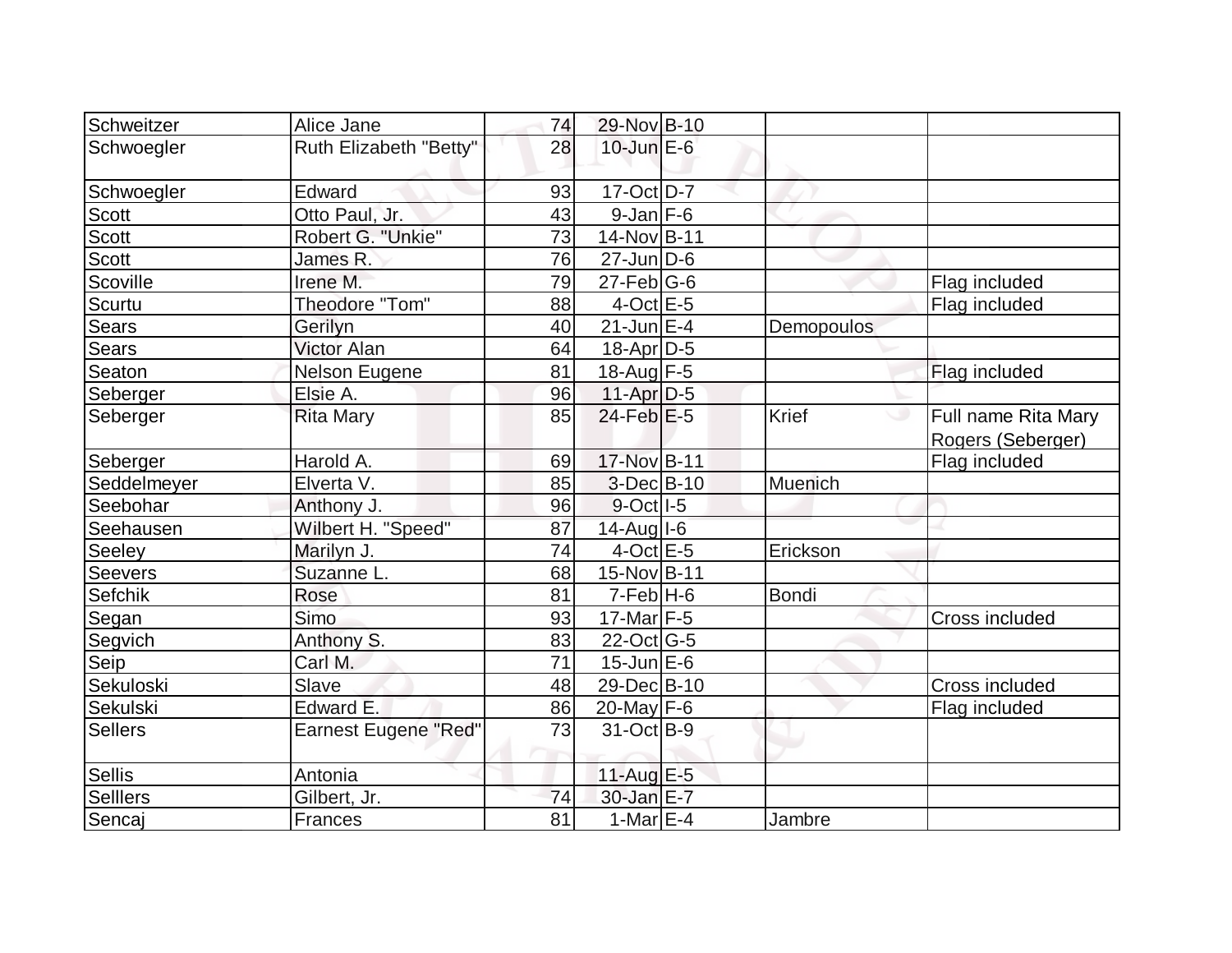| Sencaj           | Mato                  | 45             | 23-Oct I-6       |              |                          |
|------------------|-----------------------|----------------|------------------|--------------|--------------------------|
| Sendejas         | Salvador R., Sr.      |                | $4$ -May $E$ -6  |              | Cross included           |
|                  | "Chava"               |                |                  |              |                          |
| Senese           | Eva                   | 87             | $7$ -Oct $E - 5$ |              |                          |
| Senko            | John "Sid"            | 86             | $4$ -Nov $B-9$   |              | Flag included            |
| Seno             | James A. (Pat)        | 53             | $5$ -May $F$ -6  |              |                          |
| Sepulveda        | Petro Jr.             | 48             | $4$ -Jul $D$ -6  |              | Picture included         |
| Serafin          | Raymond J.            | 64             | $1$ -Jul $E$ -6  |              |                          |
| Serafin          | Alfred                | 82             | $4-Sep$ H-4      |              | Flag included            |
| Seramur          | <b>Emily Jane</b>     | $\overline{9}$ | $18$ -Jun $F-6$  |              | Flag included            |
| Serba            | Joseph                | 81             | $22$ -Jul F-5    |              |                          |
| Serban           | Paul J.               | 88             | $1$ -Jun $E - 4$ |              | Flag included            |
| Serbin           | John                  | 60             | $3-Sep$ $E-6$    |              |                          |
| Serles           | William I. Sr. "Bill" | 82             | $26$ -Feb $F-6$  |              |                          |
| Serocinski       | Albina "Bea"          | 77             | 14-Nov B-11      |              | Picture included         |
| Serocinski       | Albina "Bea"          | 77             | 13-Nov B-11      | <b>Baron</b> |                          |
| Sersic           | <b>Jack Vincent</b>   | 69             | 8-Nov B-10       |              | Flag included            |
| Setler           | Terry O. "Tom"        | 74             | $5$ -Oct $E$ -5  |              |                          |
| Setmeyer         | Margaret              | 85             | $7-Nov$ B-10     |              |                          |
| Seward           | <b>James Michael</b>  | 52             | $2-Sep$ $E-5$    |              | Flag included            |
| <b>Sexton</b>    | Myrtle A.             | 82             | $3$ -Jul G-4     |              |                          |
| Shabaz-Pinkerton | Sue                   | 83             | 18-Aug F-5       |              |                          |
| Shadoan          | Mae                   |                | $8$ -Oct $ G-5 $ |              |                          |
| Shaffer          | Marcella Lucille      | 73             | $1-Feb D-7$      | Weaver       |                          |
| Shaffer          | Richard Lynn Sr.      | 58             | $18$ -May E-7    |              |                          |
|                  | "Butch"               |                |                  |              |                          |
| Shaffner         | <b>Jack</b>           | 86             | 30-Nov B-13      |              | Flag and Star of         |
|                  |                       |                |                  |              | David included           |
| Shank            | Gerald "Barney"       |                | $1-Sep$ F-5      |              | Flag included            |
| Shankland        | Donna                 |                | 10-Mar F-6       |              | Full name Donna          |
|                  |                       |                |                  |              | <b>Fleming Shankland</b> |
| Shankland        | Donna                 |                | $18$ -Jan D-6    | Fleming      |                          |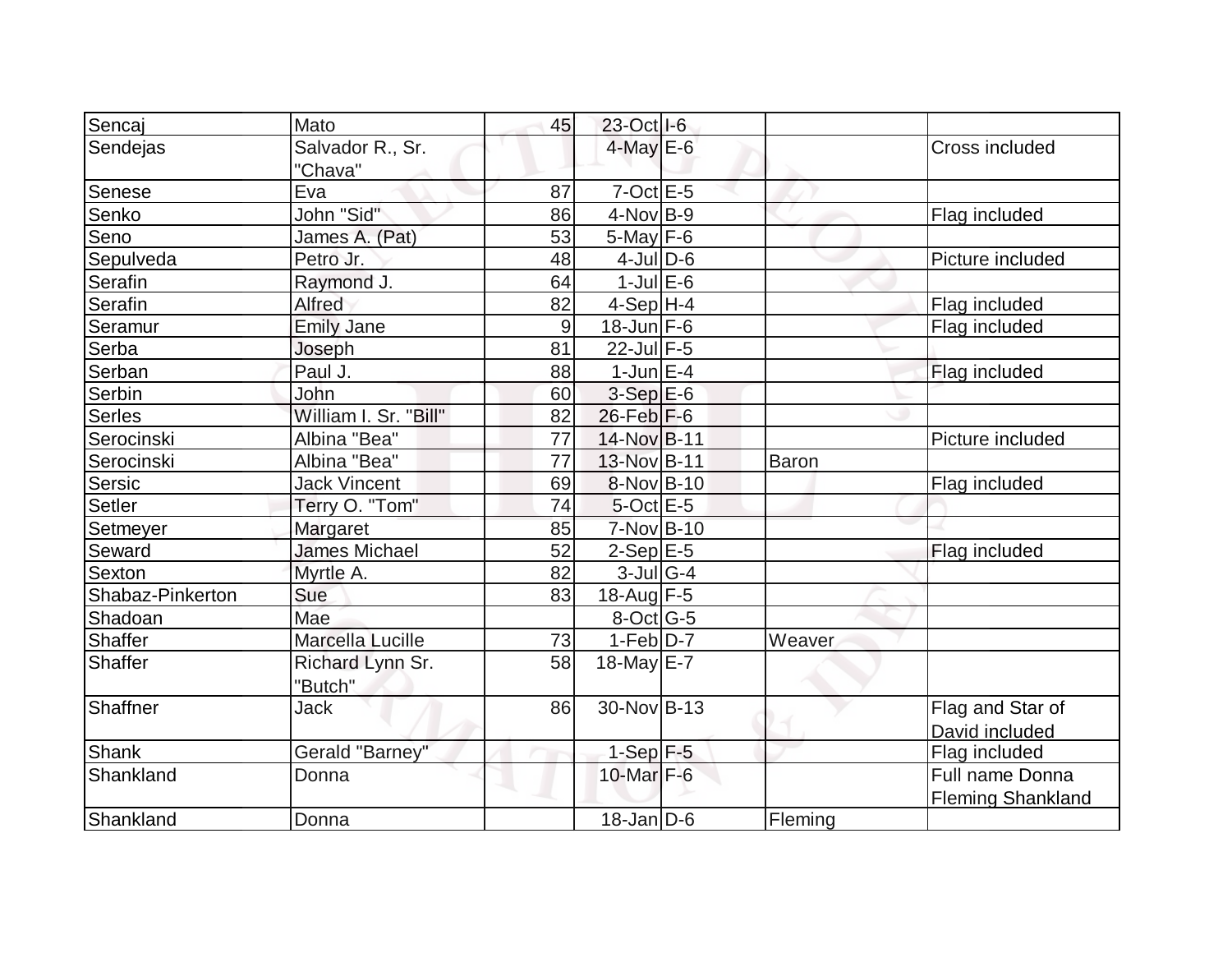| Shapiro       | Theodora L. "Teddy"          |    | 22-Nov B-10       |                |                                        |
|---------------|------------------------------|----|-------------------|----------------|----------------------------------------|
| Shapiro       | Mildred                      | 57 | 4-Mar F-6         | Fierer         | Star of David included                 |
| Sharon        | Helen C.                     | 84 | $7$ -Jul $F$ -6   | Majcher        | Full name Helen C.<br>Sharon (Andrews) |
| Sharp         | David L.                     | 75 | $22$ -Dec $B-9$   |                |                                        |
| Sharp         | Herman H. "Dolly<br>Dimples" | 98 | $1-May G-9$       |                | Picture included                       |
| Sharp         | Ruby                         | 91 | $17 - Dec$ B-6    |                |                                        |
| Sharp         | Joseph D.                    |    | $2$ -Jan $F-4$    |                | Flag included                          |
| Sharpley      | <b>Frances</b>               | 66 | $13$ -Jul $E-5$   |                |                                        |
| Shaw          | Richard A. "Rick"            | 48 | $7$ -Jun $E-4$    |                |                                        |
| Shaw          | Eugene R.                    | 67 | 28-Jun E-4        |                | Flag included                          |
| Shaw          | Gertrude                     | 84 | 28-Mar D-5        |                |                                        |
| Shaw          | Irene M.                     |    | $26$ -Jun $ I-5 $ |                |                                        |
| <b>Shears</b> | Robert F. "Bob"              | 63 | $30$ -Apr $G$ -6  |                |                                        |
| Sheedy        | Aldyne                       | 99 | $14$ -Jul $F-6$   | Meyer          |                                        |
| Sheely        | Janice L.                    | 50 | $2$ -Mar $E$ -6   | <b>Bragg</b>   |                                        |
| Sheely        | Lillian L.                   | 77 | 23-Oct   I-6      |                | Picture included                       |
| <b>Sheets</b> | <b>Stuart Walter</b>         | 62 | $17$ -Aug $E-4$   |                |                                        |
| Sheffer       | Harriett M.                  | 86 | $2-Sep$ $E-5$     |                |                                        |
| Shellberg     | Herbert Jr. "Herb"           | 73 | $15$ -Jun $E$ -6  |                | Flag included                          |
| Shellberg     | <b>Doris</b>                 | 88 | $6-Sep$ $E-3$     |                |                                        |
| Shelton       | Leach "Lee"                  | 71 | 22-Aug $D-5$      |                |                                        |
| Shema         | George W.                    | 90 | $1$ -Jan $ F-6 $  |                |                                        |
| Shepard       | Leona E.                     | 91 | $7$ -Jul $F$ -6   | Overland       |                                        |
| Shepard       | Clara V.                     | 86 | $16$ -Aug $E-3$   |                |                                        |
| Shepard       | Mamie Ida                    | 90 | 24-Aug $E-6$      |                |                                        |
| Shepard       | Joan                         | 67 | 22-Dec B-9        | <b>Schultz</b> | Picture included                       |
| Shershen      | Clarence A.                  | 79 | $6$ -Mar $H$ -6   |                | Flag included                          |
| Shewan        | Bernice "Bee"                | 88 | 29-Feb D-6        |                |                                        |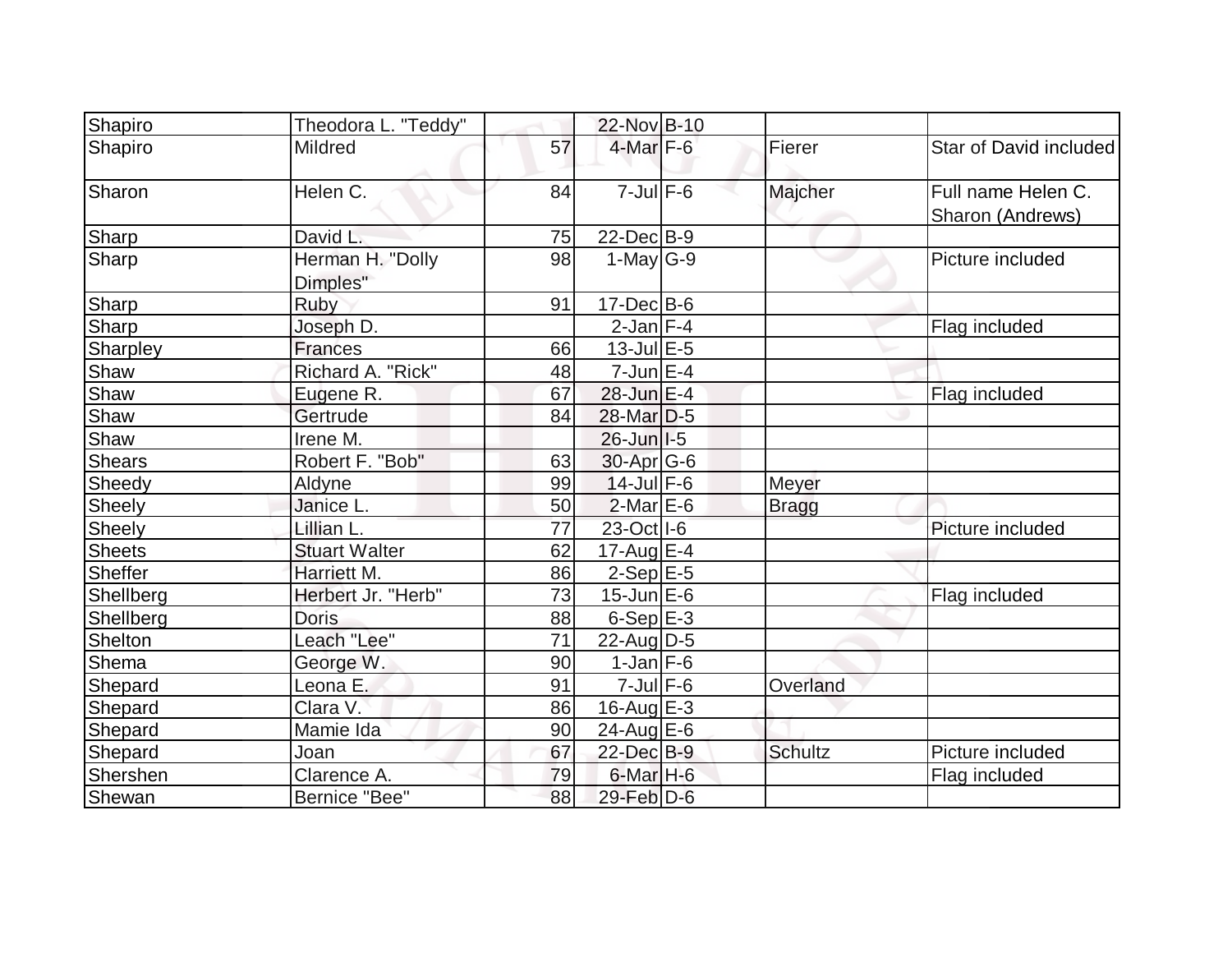| Shifley        | John J. "Southside   | 57 | $4-Dec$ B-11              |               |                      |
|----------------|----------------------|----|---------------------------|---------------|----------------------|
|                | Johnny"              |    |                           |               |                      |
| Shinkle        | George F.            | 79 | 26-May F-6                |               | Flag included        |
| Shipley        | Rose Helen           | 75 | 30-Mar E-6                |               |                      |
| <b>Shirk</b>   | Sandra L.            | 60 | 26-Mar <sub>G-5</sub>     | Needham       |                      |
| <b>Shirk</b>   | Marjorie Elizabeth   |    | $26$ -Apr $E-4$           |               |                      |
| Shirvinski     | Carol S.             | 64 | $13-Oct$ F-4              |               | Full name Carol S.   |
|                |                      |    |                           |               | Falatic (Shirvinski) |
| Shockley       | Leon                 | 69 | $6$ -Mar H-6              |               |                      |
| Shone          | Sophia               | 77 | $21-Sep$ $E-6$            |               |                      |
| Shoop          | Kathryn              | 89 | 27-Oct B-11               |               |                      |
| Shooter        | <b>Ralph Herbert</b> | 83 | $20$ -Jan $E-4$           |               |                      |
| Shostrom       | Catherine E.         | 98 | 29-Feb D-6                | <b>Becker</b> | Full name Catherine  |
|                |                      |    |                           |               | E. Groat Shostrom    |
| Shoup          | John E.              | 86 | $9$ -Dec $B$ -10          |               | Flag included        |
| Shroll         | Janet B.             | 72 | $2$ -Jun $F-6$            |               |                      |
| Shuey          | William H.           | 61 | $15$ -Aug D-6             |               |                      |
| <b>Shultz</b>  | Olivia Jean          | 61 | 21-Dec B-11               |               | Picture included     |
| <b>Shultz</b>  | Roy                  | 46 | 24-Sep F-4                |               |                      |
| Shupp          | Karen G.             | 61 | $1-AprE-6$                |               |                      |
| <b>Shurr</b>   | <b>Donald Harry</b>  | 86 | $16-Sep$ F-4              |               |                      |
| Sibo           | Lucille C.           | 79 | 26-Dec B-11               |               |                      |
| Sibo           | Joseph               | 81 | 14-Dec B-12               |               |                      |
| <b>Sichak</b>  | Josephine A.         | 87 | $18$ -Aug F-5             | Janik         |                      |
| Sichak         | Barbara H.           | 59 | 11-May $E-6$              |               |                      |
| Sieger         | Glenn P., Jr.        | 34 | 16-Mar $E-5$              |               |                      |
| Siekkinen      | Jack S.              | 87 | $10$ -Aug $E - 5$         |               | Flag included        |
| Sienkiewicz    | Evelyn               | 81 | $7-Nov$ B-9               |               |                      |
| Sierra         | Blanca E.            | 33 | 14-Oct F-5                |               |                      |
| Sierzega       | Marie T.             | 67 | 4-Nov B-10                |               |                      |
| Sietsma        | Tena                 | 87 | $13$ -Mar <sub>1</sub> -6 |               |                      |
| <b>Sievers</b> | Kathryn A.           | 94 | 28-Sep E-5                |               |                      |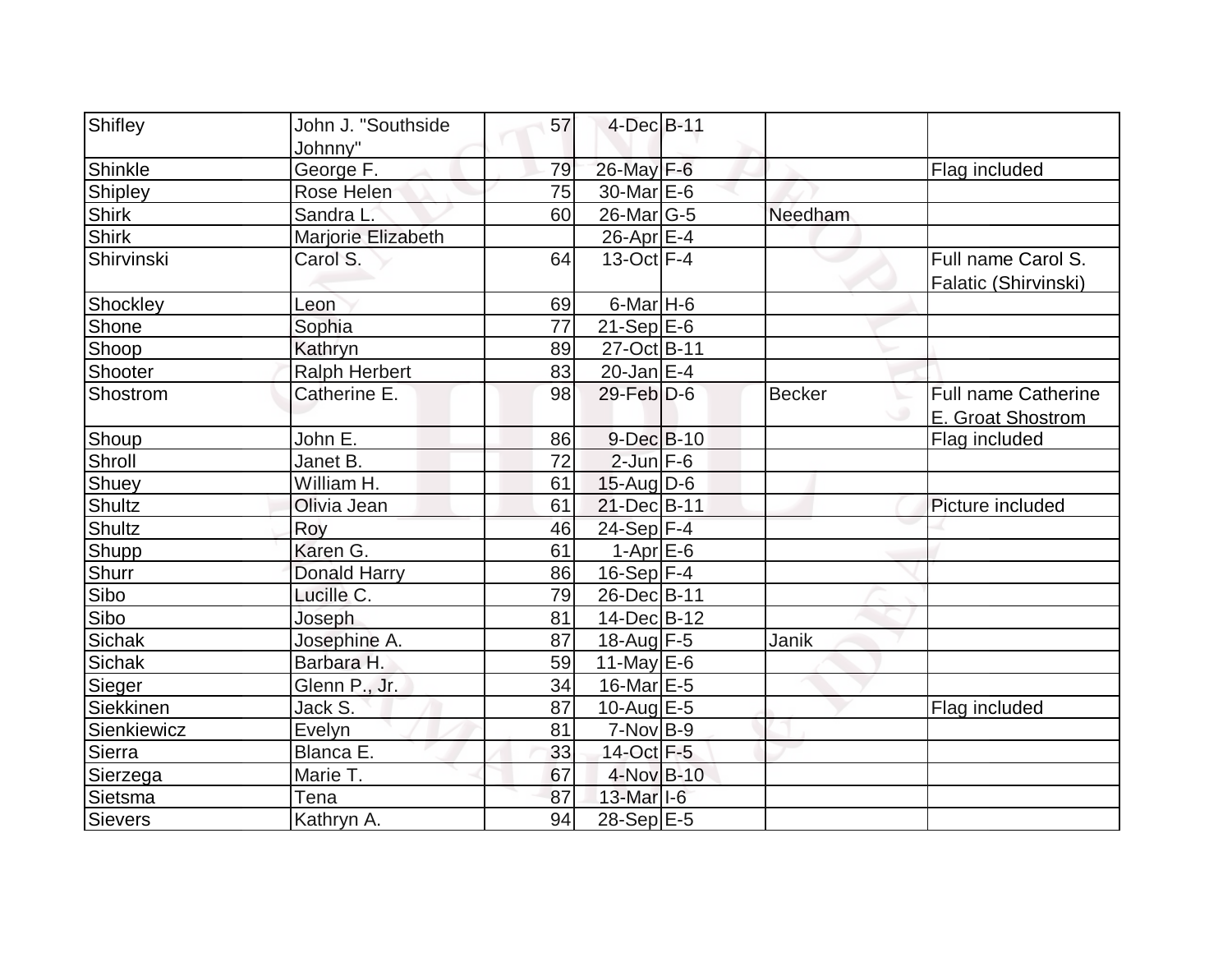|                | Manuel Joe             |                 |                        |            |                   |
|----------------|------------------------|-----------------|------------------------|------------|-------------------|
| Siglar         |                        | 76              | $14$ -Feb $ I-5 $      |            | Flag included     |
| <b>Sikes</b>   | Anna L.                | 43              | 23-Jan F-7             | Dillon     | Full name Anna L. |
|                |                        |                 |                        |            | McCarthy-Sikes-   |
|                |                        |                 |                        |            | Tucker            |
| Sikma          | Grace                  | 82              | 12-Dec B-11            | Scheeringa |                   |
| Silaj          | Joseph "Joe"           | 79              | 31-Oct B-11            |            | Flag included     |
| Silbich        | Sophie                 | 80              | $6$ -Jul $E-3$         |            | Cross included    |
| Silgalis       | John A.                | $\overline{72}$ | $3$ -JulG-4            |            | Flag included     |
| Silhavy        | Louise                 | 70              | $22$ -Oct G-5          |            |                   |
| <b>Sills</b>   | Goldie E.              | 93              | $17$ -Mar F-5          |            |                   |
| Silny          | Pamela J.              | 56              | $28$ -Jan F-7          |            |                   |
| Silva          | Isabelle               | 81              | $22$ -Feb $ D-7 $      | Siminski   |                   |
| Silvola        | <b>Andrew Helmer</b>   | 87              | 16-Nov B-12            |            |                   |
|                | "Andy"                 |                 |                        | ی          |                   |
| Silvonen       | Norman M.              | 86              | $1-Feb$ $D-7$          |            |                   |
| Simaga         | <b>Matthew Francis</b> | 84              | 24-Nov B-9             |            | Flag included     |
| <b>Simans</b>  | Helen M.               | 74              | $25$ -Jun F-6          | Smolinski  |                   |
| Simatovich     | Daniel Paul "Danny"    | 69              | $22$ -Feb $ D-7$       |            |                   |
| <b>Simes</b>   | Donald                 | 49              | $11$ -Jan D-6          |            |                   |
| Simic          | Joseph N. "Joe"        | 64              | $17-Apr$   $1-6$       |            |                   |
| Siminiski      | Mary                   | 77              | $6$ -May $F - 7$       |            |                   |
| <b>Simkins</b> | <b>Michael Edward</b>  | 61              | $9-Oct$ <sup>1-5</sup> |            |                   |
| Simko          | Michael                | 85              | $9$ -Jul $F-10$        |            | Flag included     |
| Simko          | Frank                  | 97              | $24$ -Aug $E$ -6       |            |                   |
| Simmons        | Patricia Dawn          | 40              | 23-Feb $E-4$           | Cunningham |                   |
| Simmons        | Cecile I.              | 87              | $21$ -Feb $ I-6$       | Poe        |                   |
| <b>Simmons</b> | <b>Barbara</b>         | 63              | 27-Dec B-10            |            |                   |
| Simmons        | Robert P.              | 75              | 23-Oct   I-6           |            | Flag included     |
| <b>Simon</b>   | David                  | 70              | $31$ -May $E-3$        |            | Dr. David Simon   |
| Simpson        | Warner C.              | 74              | $1-Feb$ $D-7$          |            |                   |
| <b>Sims</b>    | Lillian H.             | 55              | $16$ -Apr $F$ -6       |            |                   |
| Simstad        | Warren K.              | 80              | $3-Oct$ D-6            |            | Flag included     |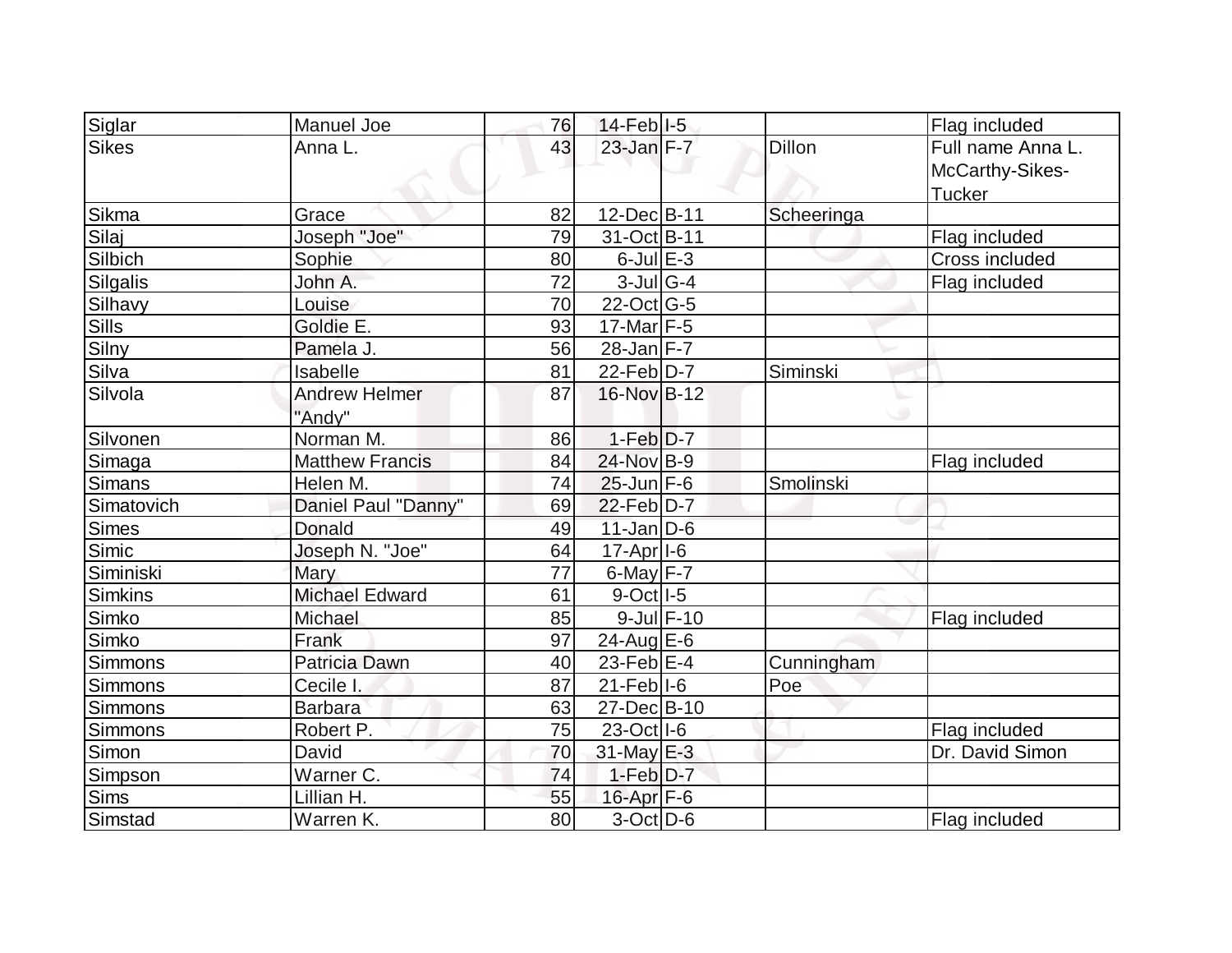| Sinal            | Paul E.             | 80 | 20-Apr E-7            |            | Flag included                                   |
|------------------|---------------------|----|-----------------------|------------|-------------------------------------------------|
| Sinal            | Phyllis J.          | 77 | 18-Mar F-7            |            | Picture included                                |
| Sincavitch       | Marie A.            | 79 | 25-Oct B-14           | Przybysz   |                                                 |
| Sinchak          | Joseph Bernard      | 78 | $14$ -Apr $ F-6$      |            |                                                 |
| Sine             | <b>Bert Francis</b> | 76 | 28-Apr <sub>F-5</sub> |            | Flag included                                   |
| Singel           | Michael             | 94 | $7 - Aug$ $1 - 5$     |            |                                                 |
| Singerland       | <b>Betty Jane</b>   | 81 | $28$ -Apr $F-5$       | Winslow    | Full name Betty<br>Jayne Holley<br>(Singerland) |
| <b>Sinks</b>     | Josephine M.        | 82 | $3-Dec$ B-10          |            |                                                 |
| <b>Sinks</b>     | James M.            | 63 | $21-Apr$ F-5          |            |                                                 |
| Sinnett          | Patricia            | 77 | $13$ -Jul $E-5$       |            |                                                 |
| Sipich           | <b>Ruth Eleanor</b> | 76 | 14-Sep E-5            |            |                                                 |
| Sirbek           | Robert R."Bob"      | 57 | $3-Mar$ F-6           |            | Flag included                                   |
| Sirovica         | Jovan               | 93 | $9$ -Jan $F$ -6       |            | Cross included                                  |
| Sisamis          | Mary "Yia Yia"      |    | 30-Sep B-9            |            |                                                 |
| Siska            | John J.             | 82 | $19$ -Feb $ F-6$      |            |                                                 |
| Sitkowski        | Robert A.           | 65 | 21-Nov B-11           |            |                                                 |
| <b>Sitnick</b>   | Alex                | 85 | $2$ -May $D$ -6       |            | Flag included                                   |
| <b>Siurek</b>    | Ziggy C.            | 80 | 21-Dec B-12           |            | Flag included                                   |
| Siwinski         | Esther M.           |    | 23-May D-7            | Podgorny   |                                                 |
| Skager           | Theodore "Ted"      | 89 | 29-Oct B-9            |            |                                                 |
| Skaggs           | Karen S.            | 50 | $15$ -Dec $B$ -8      |            |                                                 |
| <b>Skalba</b>    | William J.          | 74 | $8$ -Mar $E-4$        |            | Flag included                                   |
| <b>Skalnik</b>   | Helen A.            | 84 | 13-Sep E-5            |            |                                                 |
| Skarzynski       | Veronica J.         | 84 | 20-Apr E-7            |            |                                                 |
| Skertich         | Joseph J., Jr.      | 54 | $25$ -May E-6         |            |                                                 |
| Skibinski        | Paula M.            | 79 | $1$ -Jan $ F-6 $      |            |                                                 |
| <b>Skimahorn</b> | Jimmy L.            | 45 | 25-May E-6            |            |                                                 |
| <b>Skolak</b>    | Helen P.            | 88 | 11-Mar F-7            |            |                                                 |
| Skony            | Chester             | 83 | 24-Jul G-4            | Skonieczny | Flag included                                   |
| Skorka           | Joseph L.           | 94 | $19 - \text{Feb}$ F-6 |            |                                                 |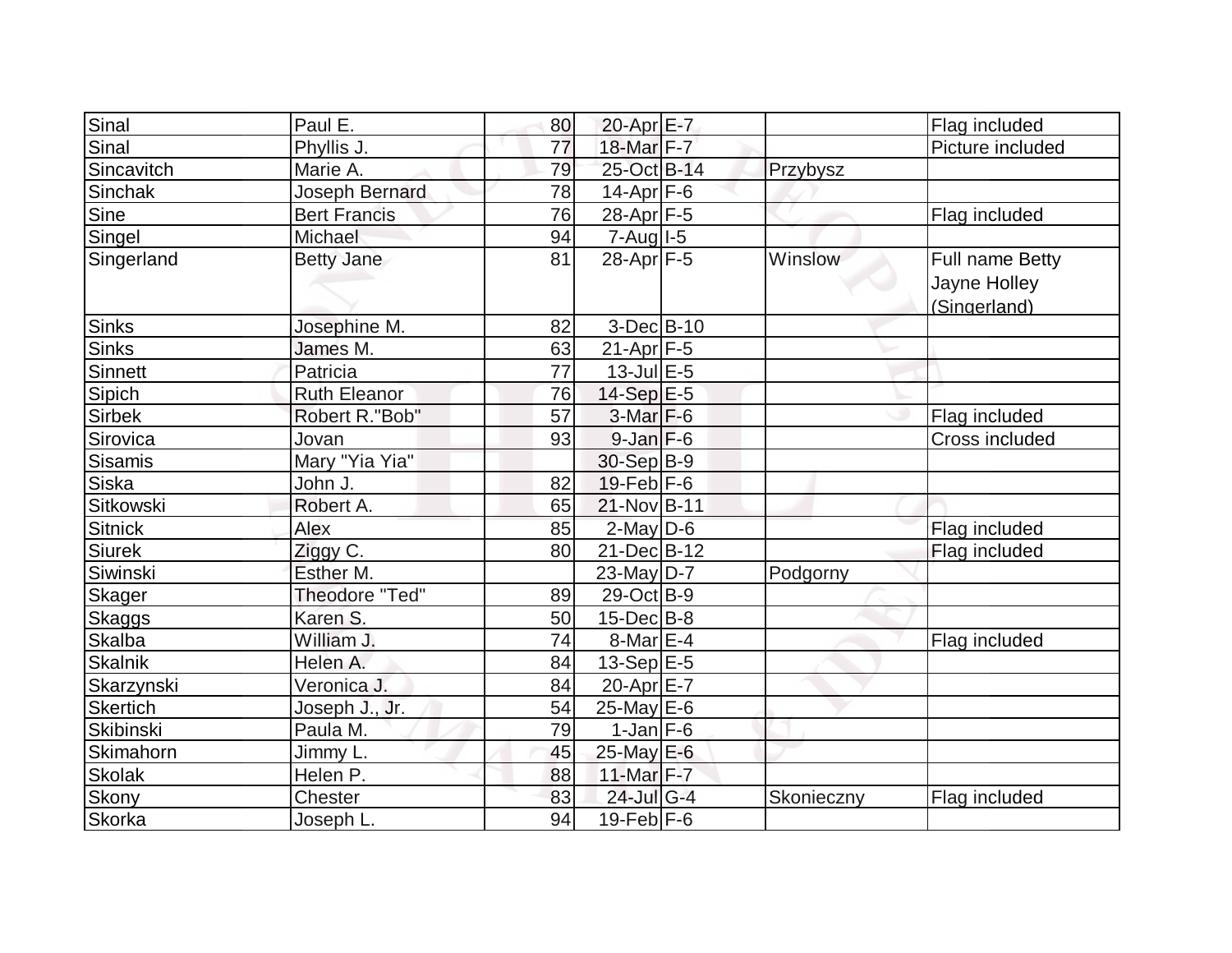| Skowronek          | Tilly                     | 85 | 11-Aug $E-5$              | Szulczewski     |                       |
|--------------------|---------------------------|----|---------------------------|-----------------|-----------------------|
| Skrentny           | <b>Stacia</b>             | 98 | 18-May E-7                |                 | Full name Stacia      |
|                    |                           |    |                           |                 | <b>Skrentny Plewa</b> |
| Skrocki            | Jaclyn Marie "Jackie"     | 21 | $10$ -Jan $ H-5 $         |                 |                       |
|                    |                           |    |                           |                 |                       |
| <b>Skrzekut</b>    | Ann                       | 86 | 29-Apr $E-6$              |                 |                       |
| Skubiasz           | Stanley R., Sr.           | 82 | $15$ -Jul $F - 7$         |                 |                       |
| <b>Skudra</b>      | Helen B.                  | 68 | $3$ -Jan $D$ -6           | Zmjewski        |                       |
| Skundrich          | <b>Diane Marie</b>        | 64 | 10-Dec B-10               |                 |                       |
| <b>Skurow</b>      | Sanford                   | 87 | $12$ -Apr $E-4$           |                 |                       |
| <b>Slasuraitis</b> | <b>Charles</b>            | 74 | $21$ -Jan $F - 7$         |                 | Flag and Picture      |
|                    |                           |    |                           |                 | included              |
| Slawkowski         | Sophie C.                 | 90 | 17-Oct D-7                | <b>Basinski</b> |                       |
| <b>Slease</b>      | Sandra F.                 | 60 | $5$ -Jun $H - 5$          | Hill            |                       |
| Slifer             | George Leroy, Jr.         | 68 | $24$ -Jul <sub>G</sub> -4 |                 | Flag included         |
|                    | "Bud"                     |    |                           |                 |                       |
| Slingerland        | Pauline L.                | 81 | $17-Cct$ D-7              |                 |                       |
| Slivka             | John R.                   | 53 | $15$ -Feb $ D-5 $         |                 |                       |
| Sliwa              | Harriet "Hattie"          | 86 | $16$ -Aug $E-3$           |                 |                       |
| Sliwa              | Isabelle                  | 81 | $23$ -Feb $E-4$           | Siminski        |                       |
| Sloan              | Larry G., Sr.             | 65 | $20$ -Jun $D-5$           |                 |                       |
| Slota              | <b>Helen</b>              | 86 | $12$ -Nov $ B-9 $         |                 | Full name Helen       |
|                    |                           |    |                           |                 | <b>Briggs Slota</b>   |
| Slovenski          | <b>Randall Allen "Red</b> | 52 | $22$ -Aug $D-5$           |                 |                       |
|                    | Bone"                     |    |                           |                 |                       |
| Slowiak            | Dolores A.                | 73 | $13$ -Jun $D-5$           | Strasburg       |                       |
| Slubowski          | <b>Thomas</b>             | 57 | $25$ -Dec $B$ -6          |                 | Picture included      |
| Sluiter            | Donald W.                 | 74 | $6$ -May $F - 7$          |                 | Flag included         |
| Smaluk             | <b>Nicholas</b>           | 75 | 14-Apr F-7                |                 |                       |
| Smar               | John, Jr.                 | 91 | $4$ -Jan $D-6$            |                 |                       |
| Smedman            | Aileen M.                 | 85 | 18-Mar F-7                |                 |                       |
| Smelko             | Richard E.                | 76 | $18$ -Jul $ D-5$          |                 | Flag included         |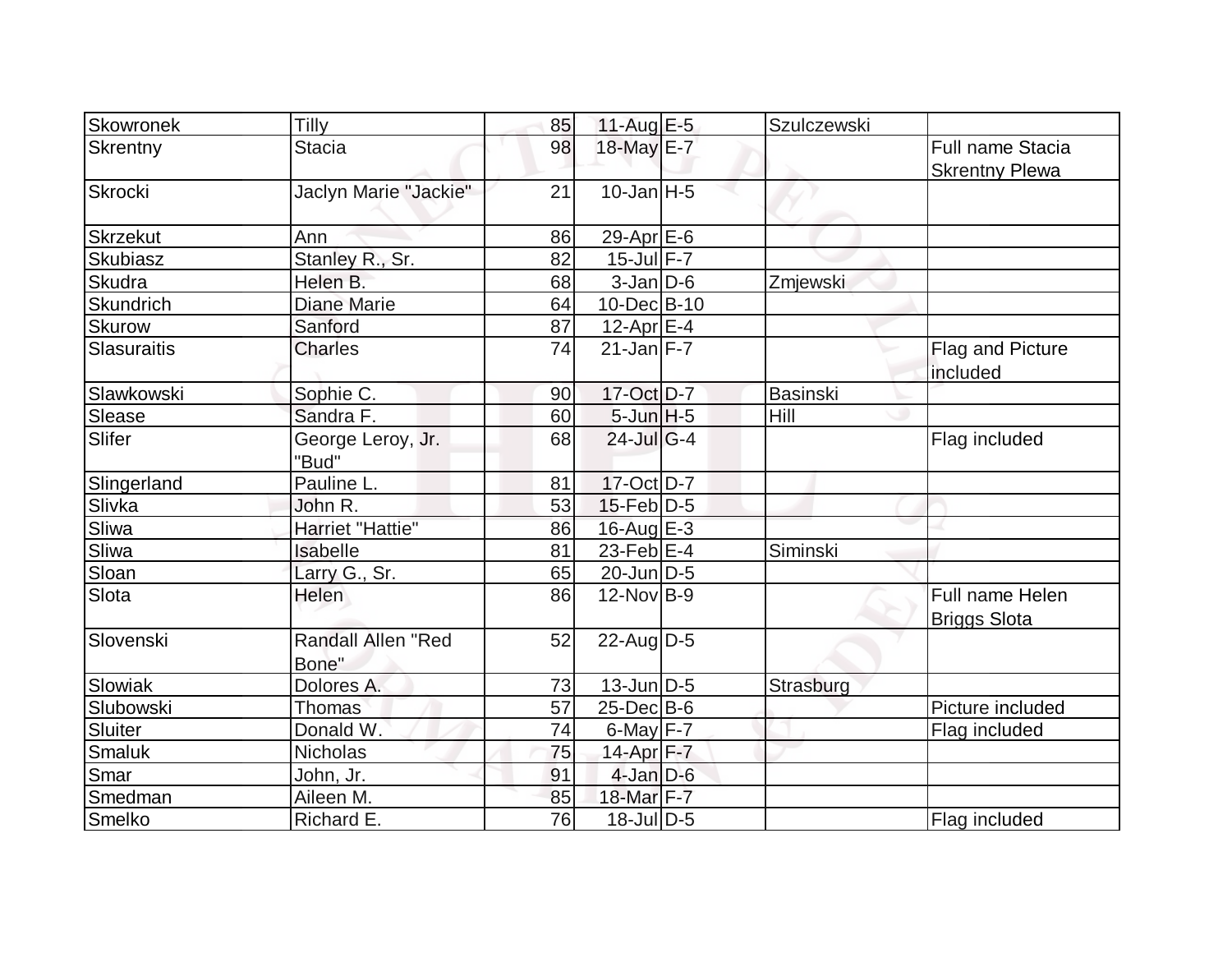| Smeniek      | Helen M.                    | 74              | $12$ -Jun $ G-4 $ |          |                                       |
|--------------|-----------------------------|-----------------|-------------------|----------|---------------------------------------|
| Smirga       | John P.                     | 73              | $3-FebE-7$        |          |                                       |
| Smirniotis   | <b>Mary</b>                 |                 | $27$ -Apr $E$ -6  | Mitchell |                                       |
| Smith        | George "Gestire<br>Service" |                 | 19-May $F-6$      |          |                                       |
| <b>Smith</b> | Faustine A.                 | 90              | $5$ -Jun $H$ -6   |          |                                       |
| Smith        | Spencer B. Jr.              | 57              | $4$ -Jan $D$ -6   |          |                                       |
| Smith        | Norma Rose                  | $\overline{77}$ | $10$ -Feb $E$ -6  |          |                                       |
| <b>Smith</b> | Hugh G.                     | 89              | 22-Aug D-6        |          |                                       |
| Smith        | Dianne V.                   | 68              | $8-Auq$ D-5       | Holst    | Full name Dianne V.<br>Smith (Branon) |
| Smith        | James H.                    |                 | $25$ -Dec $B-7$   |          |                                       |
| Smith        | Robert L. Sr. "Smitty"      | 76              | 28-Apr F-5        |          |                                       |
| Smith        | James F.                    | 80              | $17 -$ Jul G-4    |          |                                       |
| Smith        | Ira D. "Little Ike"         | 58              | 13-Aug $F-5$      |          |                                       |
| Smith        | Karen                       | 62              | $27-Sep$ E-4      |          |                                       |
| <b>Smith</b> | Estelle M.                  |                 | $6$ -May $F - 7$  | Perkich  |                                       |
| Smith        | Addie M. "Ada"              | 65              | $6$ -Oct $F-6$    |          |                                       |
| <b>Smith</b> | Vivian F.                   | 84              | 20-Aug B-10       | Boyd     |                                       |
| <b>Smith</b> | Robert J.                   | 57              | $4$ -Jan D-6      |          |                                       |
| Smith        | Jimmie R.                   | 64              | $22$ -Oct G-5     |          | Flag included                         |
| Smith        | Theron L.                   | 79              | $4$ -Dec $ B-11 $ |          | Flag included                         |
| Smith        | Frances L. "Grandma"        | 77              | $14$ -Apr $F$ -6  |          |                                       |
| <b>Smith</b> | Lois E.                     | 91              | 7-Nov B-10        |          |                                       |
| <b>Smith</b> | Irene I. "Avis Isabella"    | 83              | $18$ -Jul $D-5$   |          |                                       |
| Smith        | Jerald E. "Jerry"           | 62              | 21-Oct F-4        |          |                                       |
| Smith        | Roy G.                      | 53              | 23-Feb E-4        |          |                                       |
| Smith        | L. Wayne                    | 84              | 12-Aug F-5        |          | Flag and Picture<br>included          |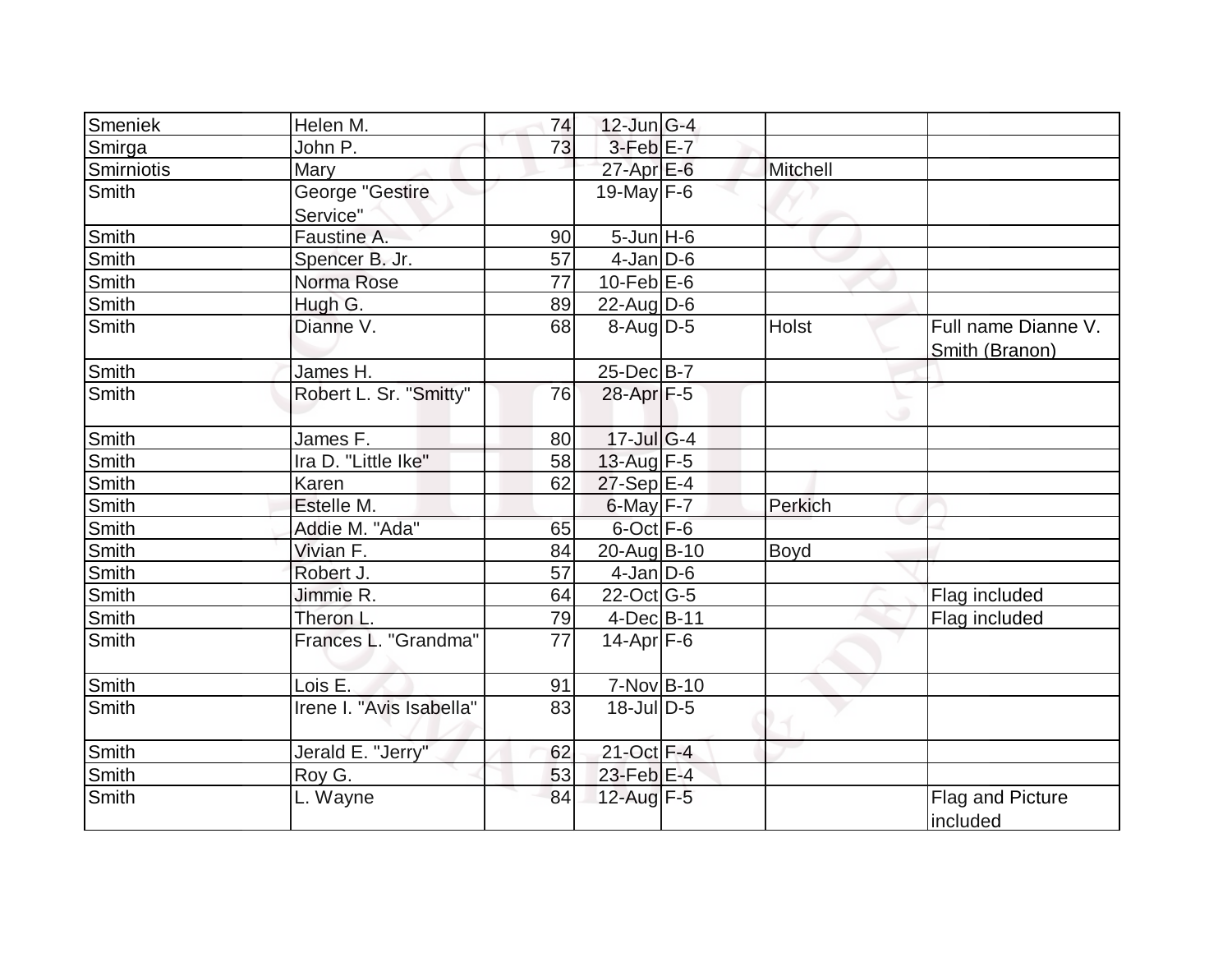| Smith        | Rita M.                         | 67     | $9$ -Dec $B$ -9       |               |                      |
|--------------|---------------------------------|--------|-----------------------|---------------|----------------------|
| Smith        | Terrance M.                     | 28     | 28-May F-10           |               |                      |
| Smith        | Helen L.                        | 60     | $9$ -Oct $ I-5 $      | <b>Martin</b> |                      |
| <b>Smith</b> | Arthur B. "Buster"              | 80     | $26$ -Feb $ F-7 $     |               |                      |
| <b>Smith</b> | J.B.                            | 60     | 25-Dec B-7            |               | Picture included     |
| Smith        | Justin D. "Bay Bay"             |        | $14-Oct$ F-6          |               |                      |
| <b>Smith</b> | Jabe C. "Jay"                   | 59     | $1$ -Jul $E$ -6       |               |                      |
| Smith        | Martin S., Jr.                  | 79     | $9$ -Aug E-4          |               |                      |
| Smith        | <b>Caleb Michael</b>            | Infant | 14-Apr $F-7$          |               |                      |
| Smith        | Barbara J.                      | 61     | $5-Apr$ $E-5$         | Fisher        | Full name Barbara J. |
|              |                                 |        |                       |               | Ozretich-Smith       |
| Smith        | Harry H.                        | 77     | $2$ -Jan $F-4$        |               |                      |
| Smith        | Anna                            | 86     | 19-Mar $G-6$          |               |                      |
| <b>Smith</b> | <b>Eloise Maud</b>              | 84     | $15$ -May $ I-5 $     |               |                      |
| Smith        | Shirley M.                      | 69     | $29-Apr \mathsf{E}-6$ |               |                      |
| Smith        | Elizabeth R. "Betty"            | 65     | $2$ -Jan $F-3$        |               |                      |
| Smith        | Earl T.                         | 85     | $2$ -May $D-5$        |               |                      |
| Smith        | Richard M.                      | 94     | 14-Nov B-11           |               |                      |
| Smith        | Bette J.                        | 70     | $5-Sep D-6$           |               | Picture included     |
| Smith        | Thomas E.                       | 71     | 29-Dec B-10           |               |                      |
| <b>Smith</b> | <b>William Charles</b>          | 86     | $5-Aug$ F-5           |               |                      |
| Smith        | James A.                        | 95     | 27-Mar <sub>1-7</sub> |               |                      |
| Smith        | Verdell Sr. "Butch"<br>"Smitty" | 61     | $15$ -Jan $F-6$       |               |                      |
| Smith        | Marvin L.                       |        | 29-Mar <sub>E-4</sub> |               |                      |
| Smith        | Lorna O.                        | 61     | 26-Apr E-4            |               |                      |
| Smithers     | Mildred F.                      | 88     | $13$ -Apr $E-5$       |               |                      |
| Smitka       | Lorraine T.                     | 73     | $13$ -Aug $F-6$       | Maginot       |                      |
| Smolek       | Franklin David Jr.              | 57     | $3$ -Oct $D$ -6       |               |                      |
|              | "Fast Frank"                    |        |                       |               |                      |
| Smolen       | Richard                         | 43     | 20-Apr E-7            |               |                      |
| Smolenski    | David                           | 42     | $3-Aug$ E-6           |               |                      |
|              |                                 |        |                       |               |                      |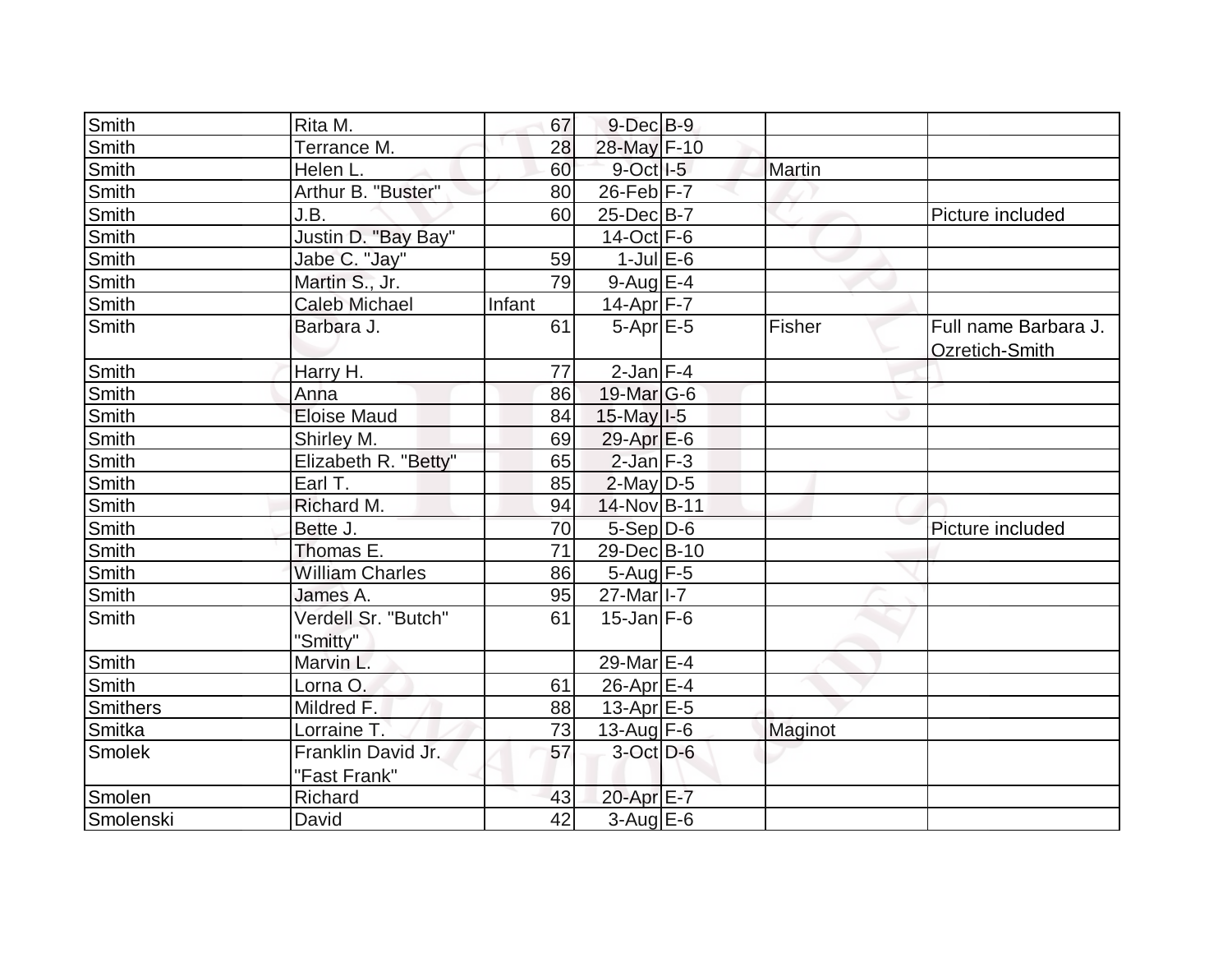| Smolinski      | Josephine        | 84 | 16-Jul F-7            |           |                  |
|----------------|------------------|----|-----------------------|-----------|------------------|
| Smolnicky      | Delores M.       | 76 | $8$ -Jul $F - 5$      | Elia      |                  |
| Smoltz         | Mildred          | 88 | $17$ -Jul G-5         | Ondrejka  |                  |
| Smosna         | Helen M.         | 91 | $24$ -Jul $ G-4$      |           |                  |
| <b>Smotek</b>  | Henry L.         | 74 | 11-Aug $E-5$          |           | Flag included    |
| Smurdon        | Joyce            | 69 | $9$ -Feb $E-3$        |           |                  |
| Snelgrove      | Dorothy          | 69 | 28-Apr $F-6$          |           |                  |
| Snelling       | Robert W., Sr.   | 64 | 29-Sep B-11           |           |                  |
|                |                  | 27 |                       |           |                  |
| Snider         | Jill R.          |    | $24-Sep$ F-4          | Slakowski |                  |
| Snowdin        | Ann M.           | 58 | $3$ -Aug E-6          |           |                  |
| Snowdy         | Robert C.        | 47 | 10-Dec B-11           |           |                  |
| Snuffer        | Clifford M., Sr. | 80 | 17-Sep E-4            |           |                  |
| Snyder         | JoEllen          |    | 12-Mar F-7            | Johnson   |                  |
| Snyder         | H. B. Jr.        | 71 | $15$ -Feb $D-5$       |           |                  |
| Sobat          | Evelyn B.        | 83 | $28-Sep$ $E-4$        | Hipp      |                  |
| Sobczak        | Arthur A.        | 88 | 28-Dec B-10           |           |                  |
| Sobeck         | Kathleen         | 70 | $11-Auq$ $E-5$        |           |                  |
| Sobek          | Deacon Joseph J. | 81 | $8$ -Jul F-5          |           | Picture included |
| Sobkowicz      | Michael S.       | 85 | 20-May F-6            |           |                  |
| Sofiak         | Michael J.       | 84 | $26$ -Mar $ G-6$      |           | Flag included    |
| Sokol          | Helen R.         | 78 | $13$ -Jun $ D-6$      |           |                  |
| Soley          | Anne             | 91 | $25$ -Jan D-6         |           |                  |
| <b>Solis</b>   | Andres A., Sr.   | 61 | $15$ -Oct $ G-4 $     |           |                  |
| Solmos         | <b>Robert</b>    | 74 | $11-Sep$ F-5          |           |                  |
| Solomon        | Charles L., Sr.  | 55 | $8-Apr$ F-5           |           |                  |
| Soltis         | Robert L.        | 61 | $6$ -Oct $F$ -6       |           | Flag included    |
| <b>Soltys</b>  | Lillian C.       | 80 | $6$ -Oct $ F-6 $      |           |                  |
| Somers         | Henrietta H.     | 73 | $6-Sep$ $E-3$         |           |                  |
| Someson        | Mertha E.        | 63 | 31-Dec B-9            |           |                  |
| <b>Sommers</b> | Clifford         | 86 | 16-May D-5            |           |                  |
| Sommerville    | Rhonda Jo        | 16 | 17-Apr <sub>1-6</sub> |           |                  |
| Somogyi        | Julius J.        | 82 | $9$ -Dec $B$ -10      |           | Flag included    |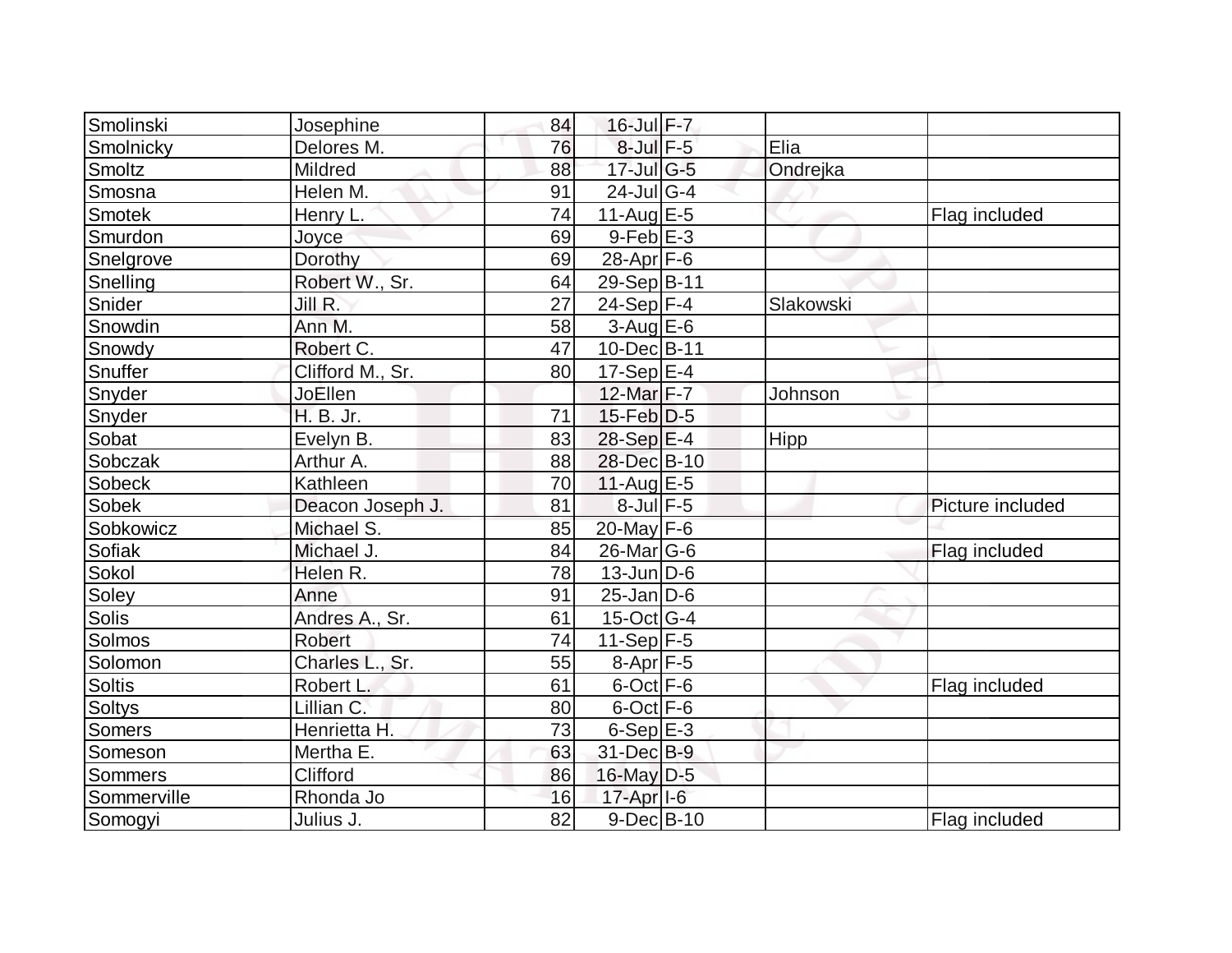| Sonaty        | Lelah F.                       | 78 | 23-Nov B-11       |              |                                     |
|---------------|--------------------------------|----|-------------------|--------------|-------------------------------------|
| Soria         | Peter Sr. "Taco Pete"          | 73 | $9$ -Jan $F-6$    |              |                                     |
| Sorrels       | George Wesley Porter           | 22 | $23$ -Feb $E-4$   |              |                                     |
| Sosnowski     | Adeline M.                     | 84 | $28$ -Mar $ D-6 $ | Kottwitz     |                                     |
| <b>Soss</b>   | Mary Francis "Sister<br>Islam" | 64 | $19$ -Dec $B$ -9  |              |                                     |
| <b>Sostik</b> | Mary Marsha                    | 85 | $22$ -May $I$ -6  |              | Flag included                       |
| <b>Sotak</b>  | Theresa                        | 88 | $13$ -Jun $D-6$   |              |                                     |
| Sotelo        | Raymond                        | 58 | $6$ -Jan $E$ -6   |              |                                     |
| Soto          | Norma L.                       | 32 | $20$ -Jan $E-5$   | Perez        | <b>Cross and Pictue</b><br>included |
| Soto          | Josefina Mendoza               | 86 | $30$ -Jul $F-5$   |              | Josephina Mendoza<br>de Soto        |
| Soto          | Lorenzo                        | 97 | $6$ -Jun $D-6$    |              | Picture included                    |
| Souders       | <b>Lillian Violet</b>          | 77 | $15$ -Jun $E$ -6  |              |                                     |
| Sousa         | Pamela                         |    | $27-Sep$ $E-4$    |              |                                     |
| South         | Margaret R.                    | 82 | $7 - Apr$ $F - 6$ | <b>Kish</b>  |                                     |
| Southard      | Julia "Judy"                   | 88 | $17 - Dec$ B-7    | <b>Bober</b> |                                     |
| Southard      | Robbie                         | 68 | $13$ -Jul $E-5$   |              |                                     |
| Sowa          | Frank J.                       | 83 | $18$ -Dec $ B-9 $ |              |                                     |
| Sowa          | <b>Phyllis</b>                 | 90 | $14$ -Apr $F-6$   |              |                                     |
| Sowa          | Genevieve (Jenny)              | 86 | 29-Nov B-10       | Fusiek       |                                     |
| Spacek        | Rudolph F.                     | 79 | $13-Oct$ F-6      |              | Flag included                       |
| Sparacino     | <b>Nicolo</b>                  | 86 | $14-Oct$ F-6      |              |                                     |
| <b>Sparks</b> | Mary H.                        | 89 | 19-Apr $E-5$      |              |                                     |
| Spearman      | Edward                         | 86 | 29-May   I-5      |              | Flag included                       |
| <b>Spears</b> | Martha M.                      | 90 | $29$ -Aug $D-8$   |              |                                     |
| <b>Spears</b> | Craig D.                       | 51 | 17-Nov B-9        |              | Flag included                       |
| Specht        | Rose K.                        | 84 | $7$ -Jul $F$ -6   |              |                                     |
| Speelman      | Maria                          | 80 | $13$ -Jan $E-7$   |              |                                     |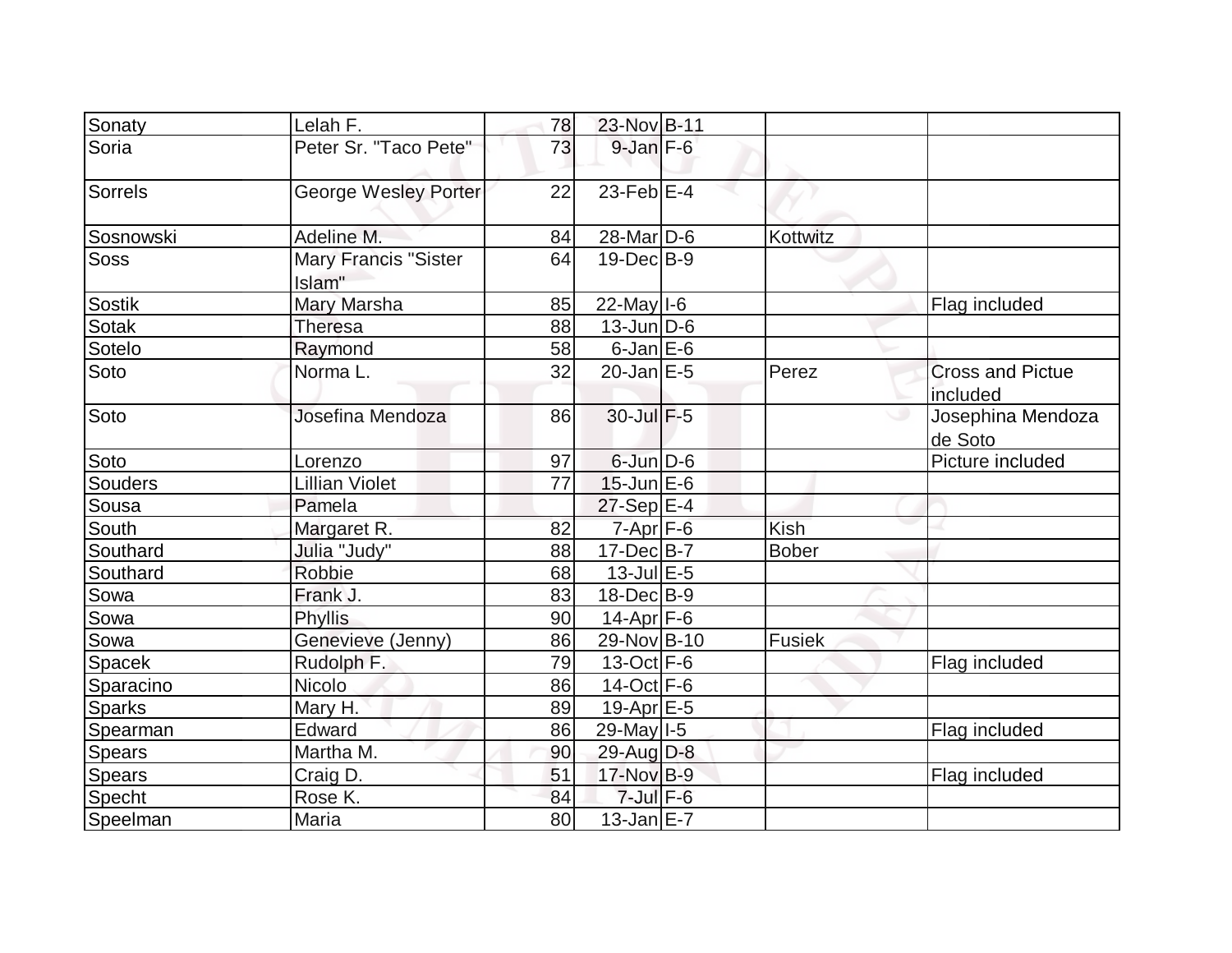| Speer         | David C.                            | 39 | 16-May $D-5$      |          | Flag included                        |
|---------------|-------------------------------------|----|-------------------|----------|--------------------------------------|
| Spencer       | <b>Betty Jane</b>                   | 71 | 30-Oct B-12       |          |                                      |
| Spencer       | Marie T.                            | 72 | $24$ -Feb $E$ -6  | Urban    |                                      |
| Spencer       | Gary L.                             | 46 | $19$ -Mar $ G-6$  |          | <b>Cross and Picture</b><br>included |
| Spencer       | Nicholas Jon                        | 18 | $13$ -Apr $E-5$   |          | Picture included                     |
| Spencer       | Everett L. "Len"                    |    | $3-Mar$ F-6       |          |                                      |
| Spero         | Lucile M.                           | 80 | $4-Apr D-6$       |          |                                      |
| Spicer        | <b>Jackie</b>                       | 75 | 21-Dec B-11       |          |                                      |
| Spicer        | Jacquelyn                           | 75 | $22$ -Dec $B$ -8  |          |                                      |
| Spiewak       | Barbara A.                          | 62 | $7$ -Jan $F-6$    |          |                                      |
| Spinar        | Estelle V.                          | 94 | 8-Nov B-11        |          |                                      |
| Spinozzi      | Angelina L.                         |    | 10-Nov B-10       |          |                                      |
| Spitler       | Etta Mae                            | 80 | $25$ -Nov B-6     |          |                                      |
| Spitzer       | James O. "Jimmy"                    | 63 | $10$ -Mar $F-6$   |          |                                      |
| <b>Spivak</b> | Christina M.                        | 20 | $2$ -Jul $F-4$    |          |                                      |
| Spolnik       | Edward J. Jr. (Dr.)                 | 56 | 23-Feb $E-4$      |          |                                      |
| Spoor         | David E.                            | 68 | $21-Sep$ $E-6$    |          |                                      |
| Spremo        | Milivoj                             |    | 8-Aug D-6         |          | <b>Cross included</b>                |
| Springer      | <b>Robert Raymond</b><br>"Reynolds" | 80 | $1-Auq$ D-6       |          |                                      |
| Spudic        | Mark A.                             | 44 | 27-Dec B-10       |          |                                      |
| Spudich       | Julia                               | 82 | 26-Dec B-11       | Sabados  |                                      |
| Spurlock      | Louise C.                           | 53 | $3-May$ $E-4$     |          | Star of David included               |
| Spurr         | Kenneth L.                          | 78 | $29$ -Feb $ D$ -6 |          | Flag included                        |
| St. Germain   | Margaret M.                         | 80 | $9$ -Jan $F$ -6   |          |                                      |
| St. Mary      | <b>Barbara</b>                      | 87 | $16$ -Feb $E$ -5  | Razumich |                                      |
| Stack         | Gerald L.                           | 45 | $9$ -Jan $F$ -6   |          |                                      |
| Stacy (Stecy) | AI                                  | 89 | $11$ -Jul $D-6$   |          | Flag included                        |
| Stafford      | Ashlee M.                           | 20 | 11-Nov B-11       |          |                                      |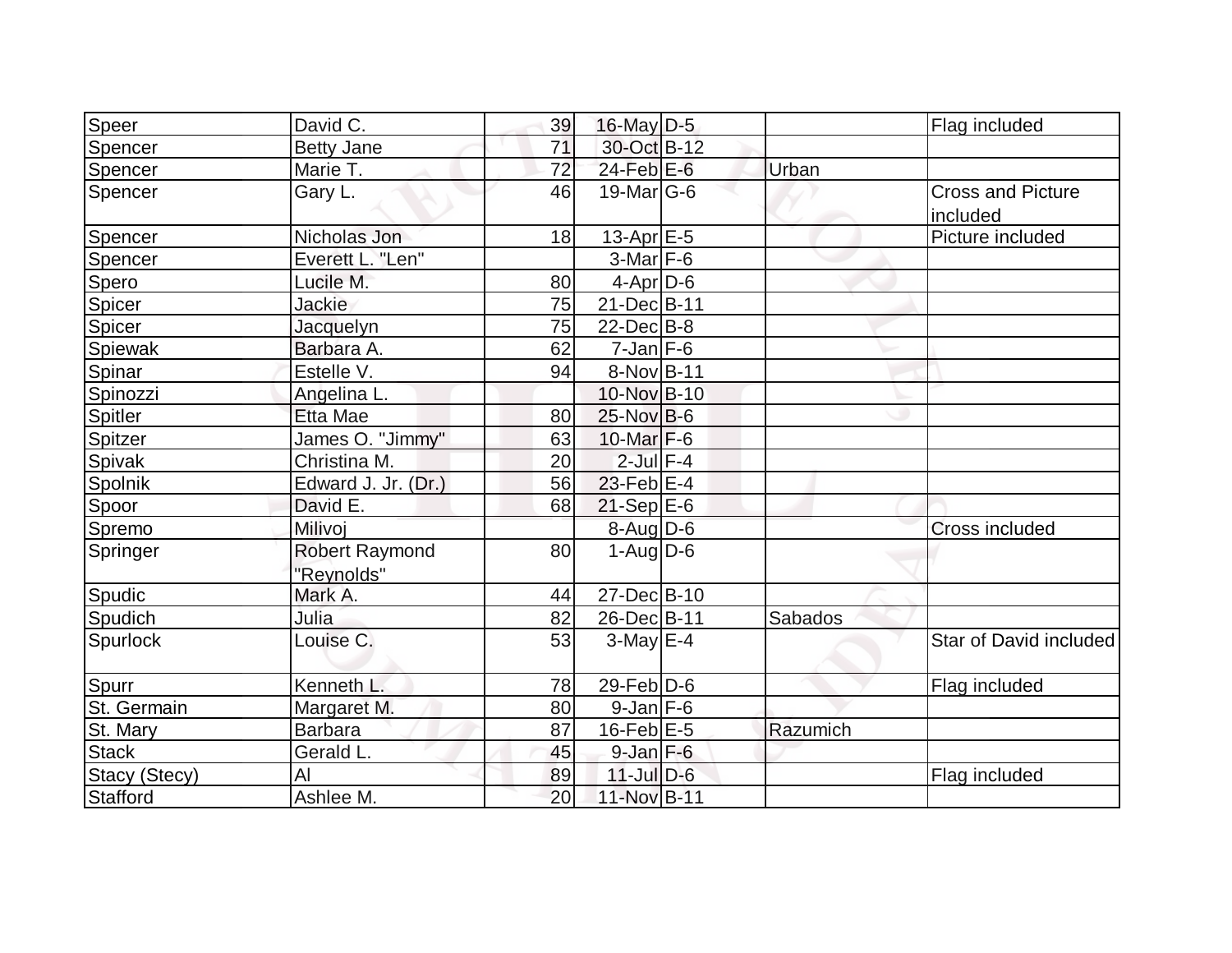| Stahl           | Norman C. "Stormin<br>Norman" | 62     | $26$ -Mar $G$ -6          |          |                                  |
|-----------------|-------------------------------|--------|---------------------------|----------|----------------------------------|
| Stahl           | Nathan Eugene PFC             | 20     | 30-Sep B-9                |          | Flag and Picture<br>included     |
| Stahl           | Viola L.                      | 78     | $9$ -Feb $E-4$            | Koeller  |                                  |
| <b>Stahura</b>  | John J.                       | 75     | $9$ -Jan $F$ -6           |          | Flag included                    |
| Stalbaum        | Earl F.                       | 66     | $9-Sep$ $E-5$             |          | SMSGT Earl F.<br>Stalbaum (Ret.) |
| <b>Stallard</b> | <b>Billy Ray</b>              | 75     | $16$ -Jun $F-6$           |          |                                  |
| Stambaugh       | Iretha                        | 62     | 13-May $F-6$              | Ferguson |                                  |
| Stan            | Edward J.                     | 87     | $11$ -JulD-6              |          |                                  |
| Stanberry       | Virginia E.                   | 78     | 20-Apr E-7                |          |                                  |
| Standiford      | <b>Anthony Mark</b>           | Infant | 14-May F-7                |          |                                  |
| <b>Stanish</b>  | Edward                        | 84     | 21-Nov B-11               |          | Flag included                    |
| Stanislawski    | <b>Harry</b>                  | 85     | $9-Sep$ $E-5$             |          | Flag included                    |
| Staniszewski    | David A.                      | 57     | $27 - Jan \, \boxed{E-6}$ |          |                                  |
| Stankovich      | Frances J.                    | 83     | 11-Nov B-11               |          |                                  |
| Stanley         | Irmgard M.                    | 78     | $5$ -Jul $E-4$            |          |                                  |
| <b>Stanlnos</b> | Edward R.,.Sr.                | 79     | $13$ -Feb $E$ -6          |          |                                  |
| Stanzione       | Dorothy Jean                  | 71     | 23-Aug $E-5$              |          |                                  |
| <b>Stark</b>    | Webster A.                    | 92     | 25-Dec B-7                |          |                                  |
| <b>Stasey</b>   | Nellie C.                     | 91     | 22-Nov B-10               |          |                                  |
| <b>Staszak</b>  | Marie A.                      | 91     | $24$ -Mar F-6             |          |                                  |
| Staugaitis      | Anna                          | 79     | $11-Mar$ F-7              | Kulik    |                                  |
| Stavitzke       | <b>Rosalind</b>               | 83     | $6$ -Apr $E$ -6           |          |                                  |
| Stedman         | K. Ronald, Dr.                | 65     | 29-Dec B-10               |          |                                  |
| <b>Steele</b>   | Willie L.                     |        | $4$ -Jul $D$ -6           |          |                                  |
| <b>Steele</b>   | Robert D.                     | 74     | $10$ -Aug $E$ -6          |          | Flag and Masonic<br>emblem       |
| <b>Steele</b>   | <b>Margaret Rose</b>          | 87     | $27$ -Aug $F-6$           |          |                                  |
| Stefanini       | Francine                      | 68     | 12-Mar F-7                |          |                                  |
| Stehle          | Jacilyn Paige                 | Infant | 28-Sep E-5                |          |                                  |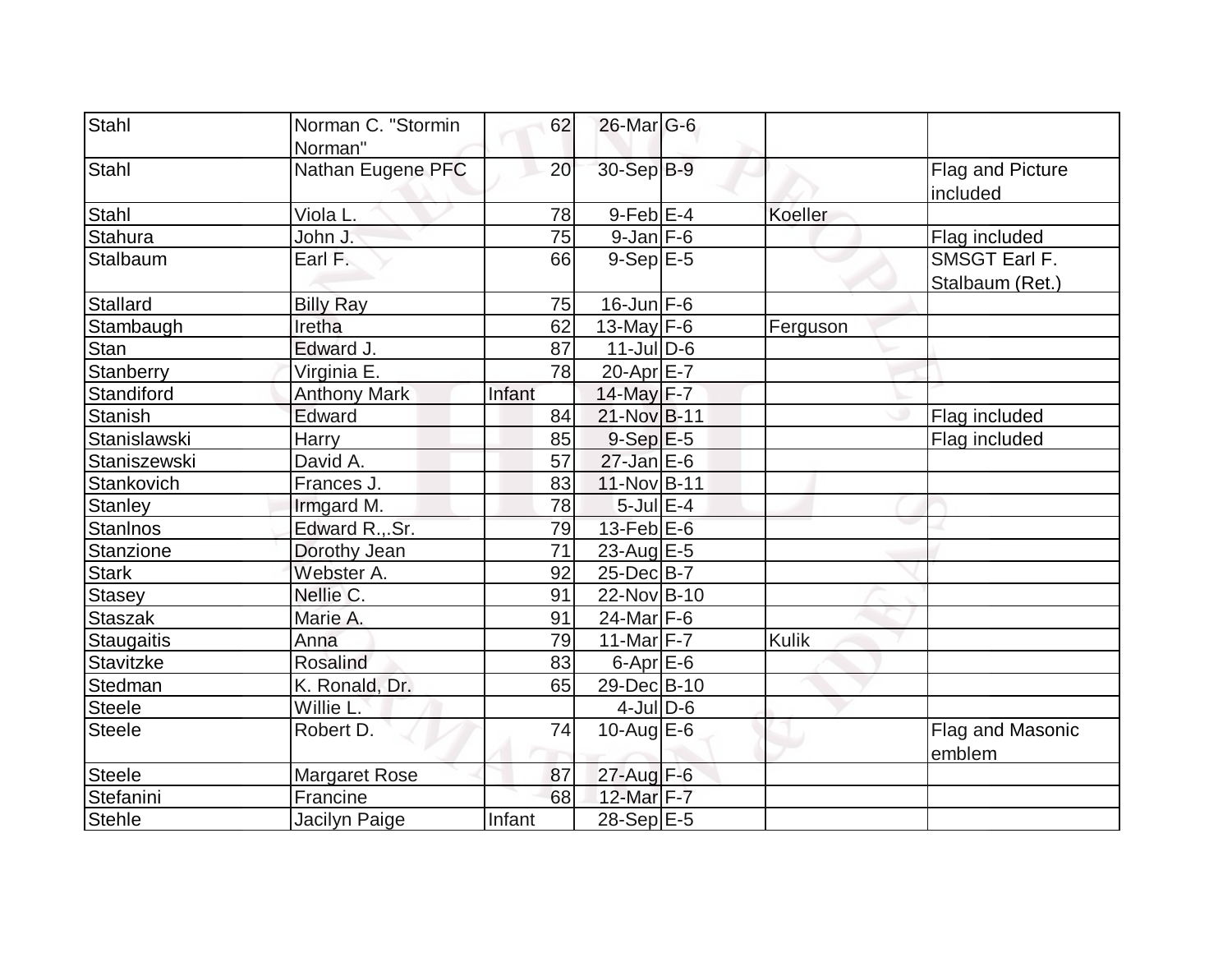| Steiger         | Carol A.                |         | $18$ -Apr $D-6$                        |               |                  |
|-----------------|-------------------------|---------|----------------------------------------|---------------|------------------|
| Stein           | John A.                 | 75      | $8-Sep$ $E-5$                          |               | Flag included    |
| Steinberg       | <b>Doris</b>            | 79      | $9$ -May $D$ -5                        |               |                  |
| Steinberg       | Duard E.                | 80      | $19$ -Jun $ I-6 $                      |               | Flag included    |
| <b>Steiner</b>  | John T.                 | 71      | $13$ -Mar <sub><math> I-6</math></sub> |               |                  |
| <b>Steiner</b>  | Marjorie A. "Mike"      | 82      | $22$ -Dec $B-9$                        |               |                  |
| Steinhauer      | Nancy L.                | 67      | $12$ -Jun $ G-4 $                      |               |                  |
| Steininger      | Catherine T.            | 89      | $16$ -Apr $ F-6 $                      |               |                  |
| Steinmann       | Henry G., Jr.           | 61      | $8-Sep$ $E-5$                          |               |                  |
| <b>Stemp</b>    | Wanda S.                | 85      | $5$ -Nov B-9                           | Lasalle       |                  |
| Stenlund        | Theodore J. "Ted"       | 64      | $10$ -AuglE-6                          |               | Picture included |
| Stepancevich    | Edith E.                | 61      | $20$ -Feb $ F-8 $                      |               |                  |
| Stephan         | <b>Richard Paul</b>     | 98      | $4$ -May $E$ -6                        |               |                  |
| Stephens        | Harold P.               | 85      | 25-Oct B-14                            |               |                  |
| <b>Stephens</b> | Wesley W.               | 81      | $13$ -Jan $E-7$                        |               |                  |
| <b>Stephens</b> | Lula Belle              | 86      | 10-Mar $F-6$                           |               |                  |
| Stephenson      | Annabella               | 77      | $27$ -Apr $E$ -6                       |               |                  |
| <b>Stepp</b>    | Lindbergh               | 77      | $7$ -Jun $E-4$                         |               |                  |
| Steuer          | Harvey H.               | 84      | 24-Sep F-5                             |               |                  |
| Steuer-Wagner   | Dolores M.              |         | 14-Apr $F-7$                           |               | Picture included |
| <b>Stevens</b>  | David Lee               | 64      | $16$ -Jun $F-6$                        |               |                  |
| <b>Stevens</b>  | Milon O. "Steve"        | 90      | $25$ -Mar $F-6$                        |               | Flag included    |
| <b>Stevens</b>  | Elanore                 | 81      | $31$ -Mar F-7                          | Fink          |                  |
| Stevens         | Carter                  | 7 weeks | $4-Feb$ $F-7$                          |               |                  |
| Stevenson       | Phyllis E.              | 66      | $8$ -May $1-5$                         |               |                  |
| <b>Stevers</b>  | Henry R. "Hank"         | 81      | 24-Apr <sub>1-6</sub>                  |               |                  |
| Stewart         | John H.                 | 82      | $9$ -Mar $E$ -6                        |               | Flag included    |
| <b>Stewart</b>  | Barbara A.              | 70      | 17-Nov B-11                            |               |                  |
| Stigger         | Yolanda                 | 68      | $21$ -Aug I-4                          |               |                  |
| Stiglich        | <b>Stephanie Nicole</b> | 6       | 29-Nov B-10                            |               |                  |
| <b>Stiglitz</b> | Kathryn "Kiya"          | 82      | 29-Jan F-7                             | <b>Blosky</b> |                  |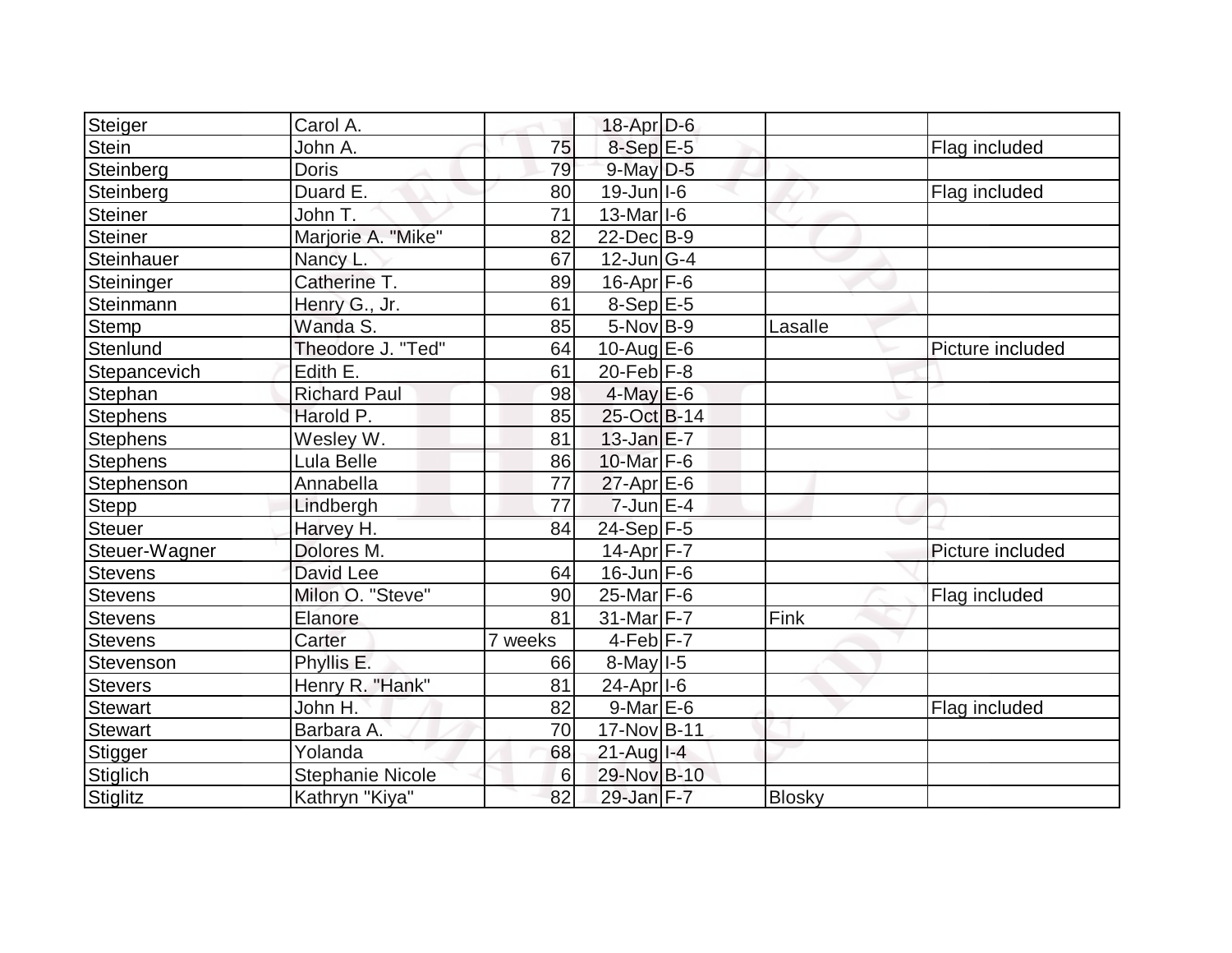| Stilley         | Ruth A.             | 82              | $27$ -Apr $E$ -6  | <b>McGinnis</b> | Ruth A. Vaughan   |
|-----------------|---------------------|-----------------|-------------------|-----------------|-------------------|
|                 |                     |                 |                   |                 | Stilley / Picture |
|                 |                     |                 |                   |                 | included          |
| Stillson        | Alyce I.            | 87              | 16-Nov B-12       |                 |                   |
| <b>Stimac</b>   | <b>Viloet Marie</b> | 89              | $7-Nov$ B-10      | Candian         |                   |
| <b>Stinnet</b>  | <b>William Paul</b> | 79              | $18-Sep$ F-4      |                 | Flag included     |
| <b>Stipp</b>    | Ethel L.            | 91              | 4-Nov B-10        |                 | Picture included  |
| <b>Stivers</b>  | Mae                 | 90              | $15$ -Oct G-5     |                 |                   |
| <b>Stivers</b>  | Sarah E.            | 87              | $31$ -May E-4     |                 |                   |
| <b>Stocki</b>   | Monica A.           | 89              | 4-Dec B-11        | Ziemkowski      |                   |
| Stockman        | Maxine E.           | 63              | $7$ -Jan $F$ -6   |                 |                   |
| Stoddard        | Ord, Jr.            | 77              | $1-Sep$ F-5       |                 |                   |
| Stodulski       | Edward              | 68              | $8-Sep$ E-5       |                 |                   |
| <b>Stofcik</b>  | Donna G.            | 65              | $1$ -Jul $E$ -6   | Casey           |                   |
| Stojkic         | Edna Mae            | 89              | $15$ -Feb $D-5$   |                 |                   |
| <b>Stolarz</b>  | Julia M.            | 81              | 13-Nov B-11       | Wozniak         | Flag included     |
| <b>Stolte</b>   | Beverly A.          | 64              | 30-Dec B-9        |                 |                   |
| <b>Stone</b>    | Wilma Lorene        | 91              | 16-Oct I-7        |                 |                   |
| <b>Stone</b>    | Helen O.            | 76              | $1-Feb D-7$       |                 |                   |
| Storey          | Robert Wayne "Bob"  | 74              | $17$ -Feb $E-4$   |                 |                   |
| Stottlemire     | Rosemary J.         | 49              | $8$ -Jun $E - 7$  |                 |                   |
| <b>Stotts</b>   | <b>Etta Ellen</b>   | 80              | $12$ -Apr $E-4$   |                 |                   |
| <b>Strahm</b>   | Orlo M.             | 99              | $14-Sep$ E-5      |                 |                   |
| Strange         | June M.             | 88              | $15$ -Jul $F - 7$ |                 |                   |
| <b>Stratten</b> | Alvin "A. J."       | 54              | 12-Mar $F-8$      |                 |                   |
| <b>Strauser</b> | Thomas E.           | 82              | $22$ -May $I$ -6  |                 | Flag included     |
| <b>Streich</b>  | Robert W.           | 61              | 23-Dec B-7        |                 |                   |
| Streight        | Ralph Herman        | 70              | $22$ -Apr $E$ -6  |                 |                   |
| Strietelmeier   | John H.             | 84              | 12-Aug F-5        |                 |                   |
| <b>Strigos</b>  | Helen               | 90              | $2$ -Mar $E$ -7   |                 |                   |
| <b>Strohm</b>   | Lorena              | 95              | $1-Auq$ D-6       |                 |                   |
| Strong          | Charles G.          | $\overline{57}$ | $21-SepE-6$       |                 | Flag included     |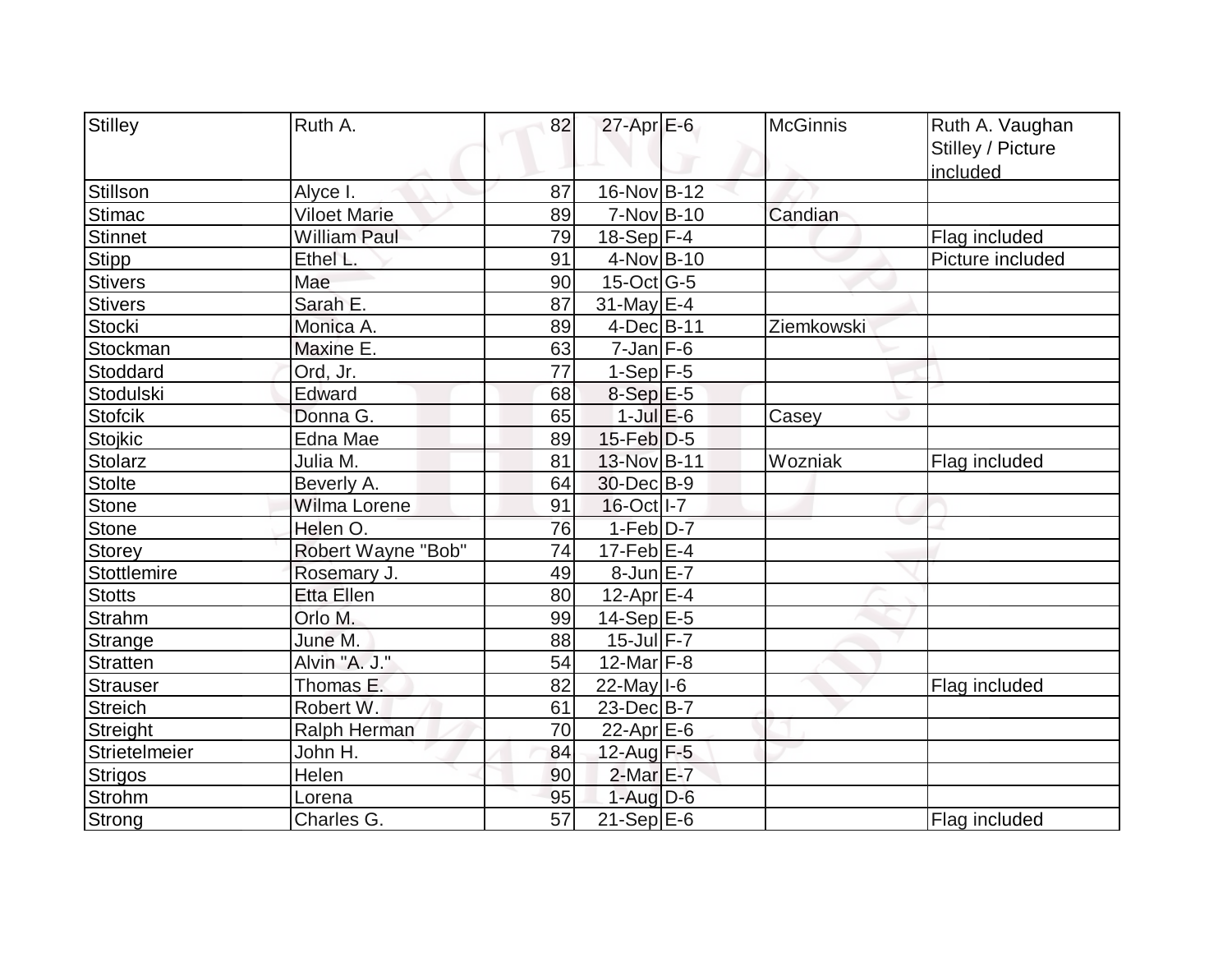| Strong         | Charles T.                       |    | 10-Mar $F-6$      |               |                            |
|----------------|----------------------------------|----|-------------------|---------------|----------------------------|
| <b>Stropky</b> | Marjorie E.                      | 80 | $9 - Apr$ $F-6$   |               |                            |
| Stuart         | M. Eleanor                       | 68 | 23-Mar E-7        |               |                            |
| Stubblefield   | Herman                           | 80 | $10$ -Oct $ D-6 $ |               | Masonic emblem<br>included |
| <b>Stuck</b>   | Barbara Jean                     | 57 | $4$ -May E-6      | <b>Misner</b> |                            |
| <b>Stufft</b>  | Kenneth L.                       | 62 | $26$ -Mar $ G$ -6 |               |                            |
| Stuhlmacher    | <b>Mildred</b>                   | 86 | $24$ -Jun F-6     |               |                            |
| Stula          | Vera C.                          | 76 | $7-Nov$ B-10      | Slupski       |                            |
| <b>Stull</b>   | William C.                       | 71 | $6-Sep$ $E-3$     |               |                            |
| <b>Stutler</b> | Betty J.                         | 75 | $2-Sep$ $E-5$     | Morton        |                            |
| Styka          | Jerome T.                        | 71 | $10$ -Apr $ I-6 $ |               | Flag included              |
| Sucacin        | <b>Susan Marie</b>               | 50 | 15-Oct G-4        | Shamnik       | Picture included           |
| Sucevic        | Dane                             | 80 | $16$ -Feb $E-5$   |               |                            |
| Such           | Helene M.                        | 70 | $15$ -May $I-5$   |               |                            |
| Suchanuk       | Stella "Sophie"                  | 94 | $14-Sep$ E-6      |               |                            |
| Sudovich       | Steve N.                         | 80 | 23-Oct   I-6      |               | Flag included              |
| Suhanik        | Ann B.                           | 88 | $28$ -Feb H-6     |               |                            |
| <b>Sulek</b>   | John A.                          | 77 | 17-Aug E-4        |               |                            |
| Sulewski       | Joanna                           | 92 | 31-Mar F-7        |               |                            |
| Sullivan       | Evelyn S.                        | 82 | $1-Aug D-6$       |               |                            |
| Sullivan       | <b>Timothy Edward</b><br>Francis | 79 | $1$ -Jun $E - 4$  |               |                            |
| Sullivan       | John E.                          | 86 | 29-Dec B-10       |               | Flag included              |
| Sullivan       | John L.                          | 82 | 28-Jun E-4        |               |                            |
| Sullivan       | Barbara I.                       | 84 | 30-Oct B-11       |               |                            |
| <b>Sumbles</b> | Delphine Regina                  | 78 | 27-Oct B-11       |               |                            |
| Summer         | Georgene R.                      | 55 | $22$ -May $I$ -6  |               |                            |
| Summer         | Cylde M.                         | 81 | $31$ -Jan H-6     |               | Picture included           |
| Summey         | Troy D.                          | 68 | $15$ -Jun $E$ -6  |               |                            |
| Supp           | <b>Mark</b>                      | 94 | 17-May $E-3$      |               |                            |
| Supp           | <b>Mark</b>                      | 42 | $21$ -May F-7     |               |                            |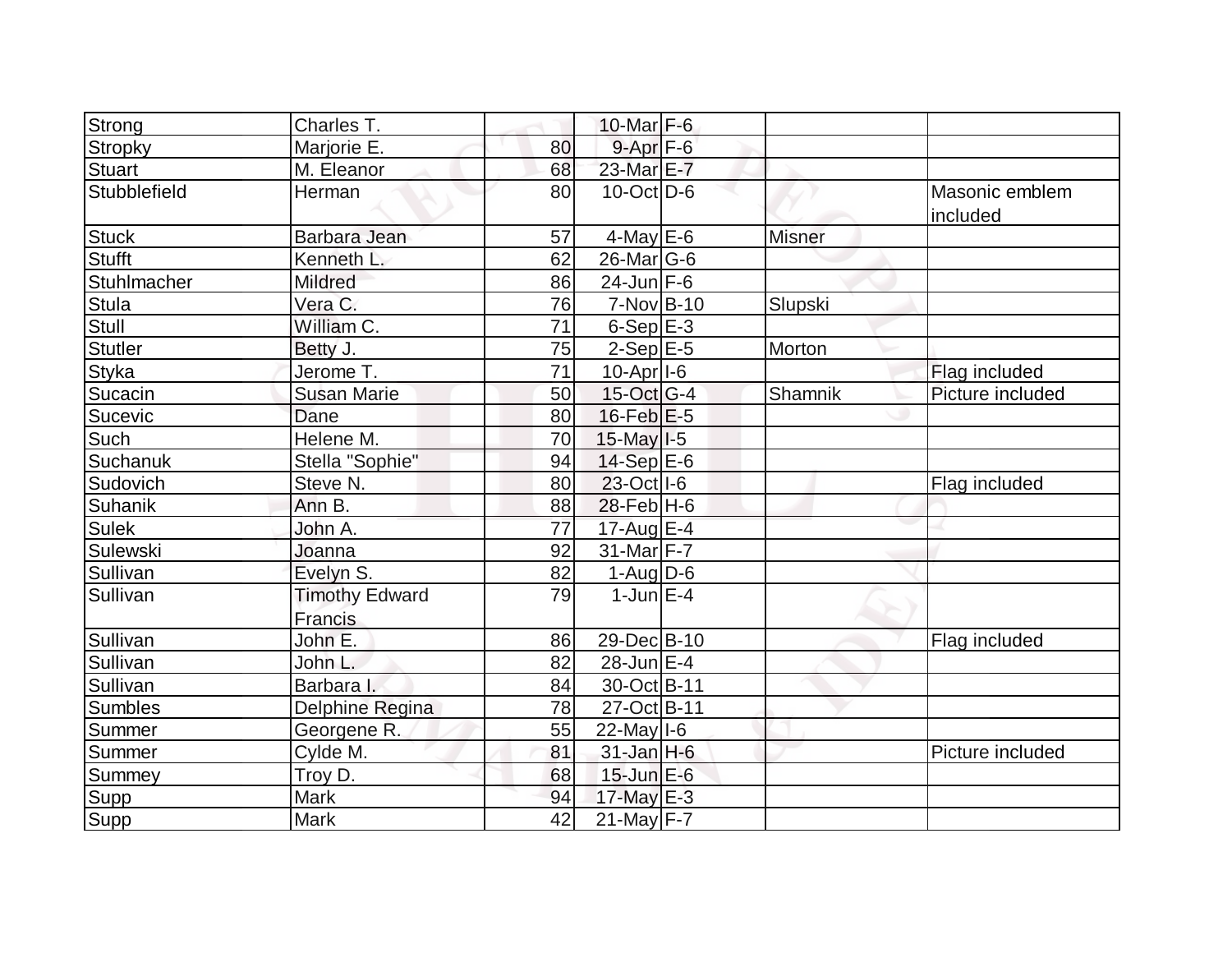| Surber         | Eva Belle             | 91 | $31$ -Mar F-7           | Riffe          |                          |
|----------------|-----------------------|----|-------------------------|----------------|--------------------------|
| Surber         | Shirley J.            | 80 | 13-Dec B-11             |                |                          |
| Suroviak       | Wanda B.              |    | $16$ -Jan $ G-6 $       |                |                          |
| Suroviak       | Wanda                 | 87 | $11-Apr D-5$            |                |                          |
| Surowiec       | <b>Bernice</b>        | 92 | $22$ -AugD-6            | Michalka       |                          |
| Susdorf        | <b>Evelyn Dorothy</b> | 91 | $24$ -Jan H-4           |                |                          |
| Sutko          | Robert G. "Fuzzy"     | 73 | $31$ -Aug $E$ -6        |                | Flag included            |
| Sutter         | <b>Forrest "Mick"</b> | 85 | 20-Mar <sub>1-6</sub>   |                |                          |
| Suttinger      | Leonard W. "Lenny"    | 58 | 14-May F-7              |                | Flag included            |
| Sutton         | <b>Mildred</b>        | 97 | $25$ -Jan D-6           |                | <b>Full name Mildred</b> |
|                |                       |    |                         |                | Johnston                 |
| Sutton         | Nadine A.             | 41 | $12$ -Mar $ F-8 $       | Tilton         |                          |
| Sutton         | James H. "Jim"        | 72 | 21-Dec B-12             |                |                          |
| Suzich         | George                | 79 | $2$ -Jan $F-4$          |                |                          |
| Svetlin        | Catherine "Kay"       | 85 | $31$ -Jan H-6           | Pintar         |                          |
| Svilar         | Eva                   |    | 11-Mar F-7              |                | <b>Cross included</b>    |
| Svitko         | Joseph A.             | 90 | $13$ -Jun $ D-6$        |                |                          |
| Swalick        | Rose A.               | 87 | $11-Sep$ F-5            |                |                          |
| Swallow        | Thomas                | 61 | 29-DecB-11              |                |                          |
| Swalwell       | Clara T.              | 89 | 27-Dec B-10             | Andruszkiewicz |                          |
| Swan           | Emma J.               | 95 | 16-Nov B-12             | Sokal          |                          |
| Swan           | William E., Sr.       | 88 | $6-Sep$ $E-3$           |                |                          |
| Swanson        | Evert A.              | 85 | 16-Oct   I-6            |                | Flag included            |
| Swanson        | <b>John Albert</b>    | 86 | $25$ -Apr $D$ -6        |                |                          |
| Swanson        | Dorothy L.            | 82 | $8$ -Jun $E - 7$        | Martin         |                          |
| Swanson        | Neil C. Sr.           | 87 | 22-Nov B-10             |                |                          |
| <b>Swarens</b> | Lonnie D.             | 57 | $17-Sep$ <sup>E-5</sup> |                | Flag included            |
| <b>Swarts</b>  | Denise                | 41 | $30$ -Nov B-13          |                | Flag included            |
| <b>Swatts</b>  | John F.               | 88 | $14$ -Aug $I$ -6        |                |                          |
| Swearengin     | Leona                 | 84 | $17$ -Feb $E-4$         | <b>Clark</b>   |                          |
| <b>Sweet</b>   | Andrea T.             |    | 21-Dec B-11             |                |                          |
| <b>Swets</b>   | Viola                 | 74 | $5$ -Jun $H$ -6         |                |                          |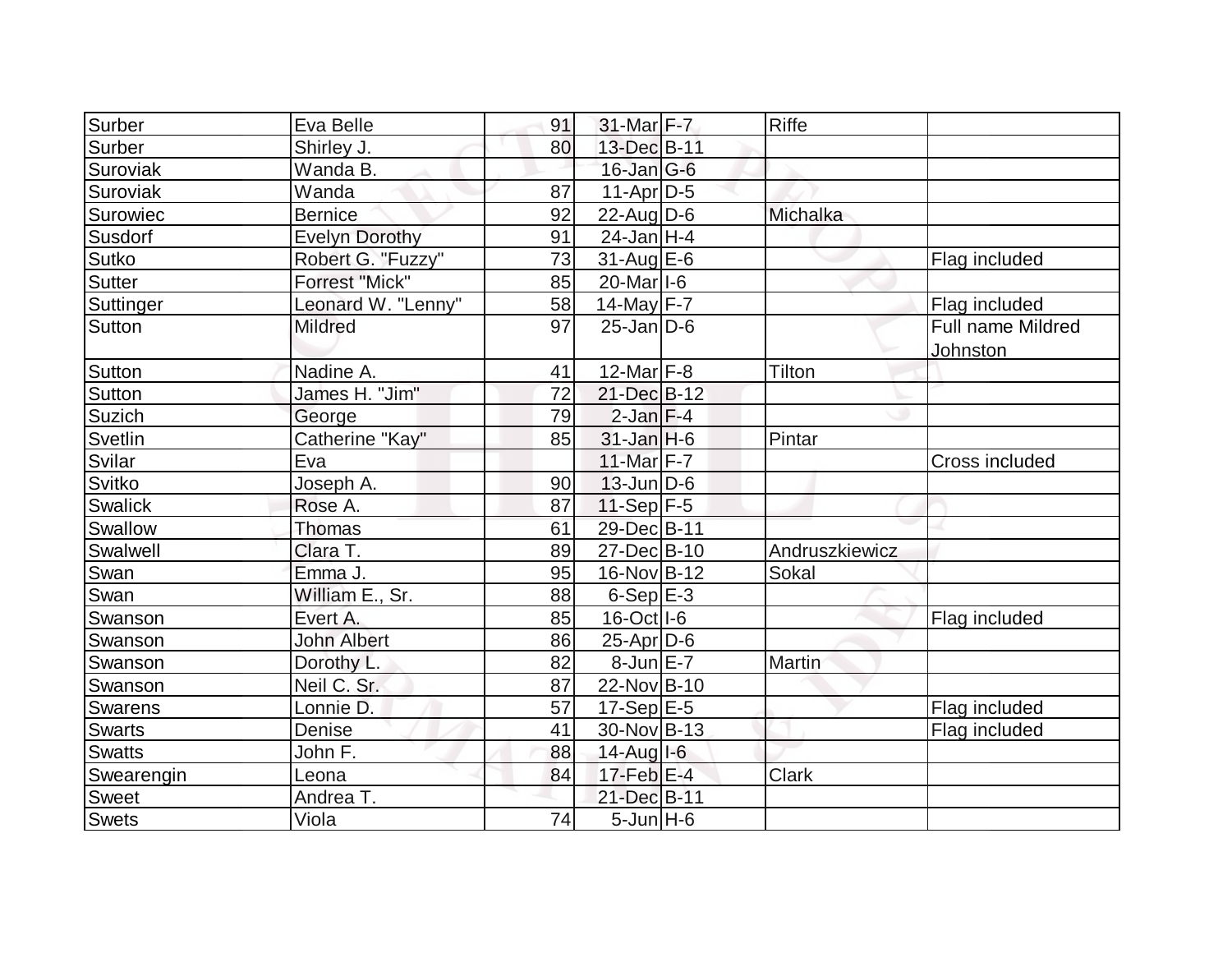| Swets          | Irene                | 74  | $24$ -May E-4     |                   |                      |
|----------------|----------------------|-----|-------------------|-------------------|----------------------|
| Swiatkowski    | James                | 59  | $8-SepE-5$        |                   |                      |
| Swieboda       | Leo J.               | 81  | 21-Nov B-11       |                   | Flag included        |
| Swigon         | Frank, Sr.           | 79  | $25$ -Jun F-6     |                   |                      |
| Swindle        | Minnie B.            | 72  | $10-Sep$ $E-5$    | <b>Click</b>      |                      |
| Swinson        | Pearl G.             | 100 | $3$ -Jun $E$ -6   |                   |                      |
| Sye            | Thomas M. "Tom"      | 82  | $1$ -Jul $E$ -6   |                   | Flag included        |
| Sykora         | <b>Anne Rose</b>     | 89  | $4$ -JulD-6       | Zizkovsky         |                      |
| Sykora         | Frank                | 68  | $9-Nov B-9$       |                   |                      |
| Syler          | <b>Eleanor Marie</b> | 90  | $2$ -Dec $B-12$   | <b>Flick</b>      |                      |
| Sylvie         | Deborah M.           | 37  | 11-Dec B-11       | Gocal             |                      |
| Symczak        | Evelyn D.            | 86  | 1-Mar $E-4$       |                   |                      |
| Synder         | Ralph E.             | 77  | $31$ -Jul $I-5$   |                   |                      |
| Szabo          | Dorothy I.           | 82  | 23-Mar E-7        |                   |                      |
| <b>Szafran</b> | Antoinette "Toni"    | 84  | $26-Sep D-5$      | <b>Berkowicz</b>  |                      |
| Szakacs        | Mary Ellen           | 64  | $11-Sep$ F-5      |                   |                      |
| Szany          | Wanda F.             | 77  | 15-Mar E-5        |                   |                      |
| <b>Szbiak</b>  | Anna                 |     | 22-Jul F-5        |                   |                      |
| Szczechowiak   | Carol E.             | 78  | $21$ -Feb $ I-6 $ |                   |                      |
| Szemla         | Mary                 |     | $15$ -Jan $F - 7$ | <b>Budeselich</b> |                      |
| Szendrey       | Mary Ellen           | 75  | 28-DecB-10        |                   |                      |
| Szewczul       | Edward A.            | 80  | $18$ -Feb $ F-6$  |                   | Flag included        |
| Szewczyk       | Helen A.             | 80  | $27$ -Nov B-9     |                   |                      |
| Szewczykowski  | <b>Marion</b>        | 83  | $11$ -Jun F-7     |                   |                      |
| Szikora        | Mary Elizabeth       | 94  | $9-Apr$ F-6       |                   |                      |
| Szot           | Dolores A. (Dolly)   | 34  | $6$ -Feb $E$ -5   |                   |                      |
| Szot           | Thomas E.            | 61  | $2$ -May $D-5$    |                   | Flag included        |
| Szromba        | Nancy M.             | 65  | $3$ -Jun $E$ -6   |                   | Cross included       |
| Szymanski      | Eleanor G.           | 78  | 23-Mar E-7        |                   | Full name Eleanor G. |
|                |                      |     |                   |                   | Conway-Szymanski     |
| Szymborski     | Sharon               | 63  | 14-Dec B-12       |                   |                      |
|                |                      |     |                   |                   |                      |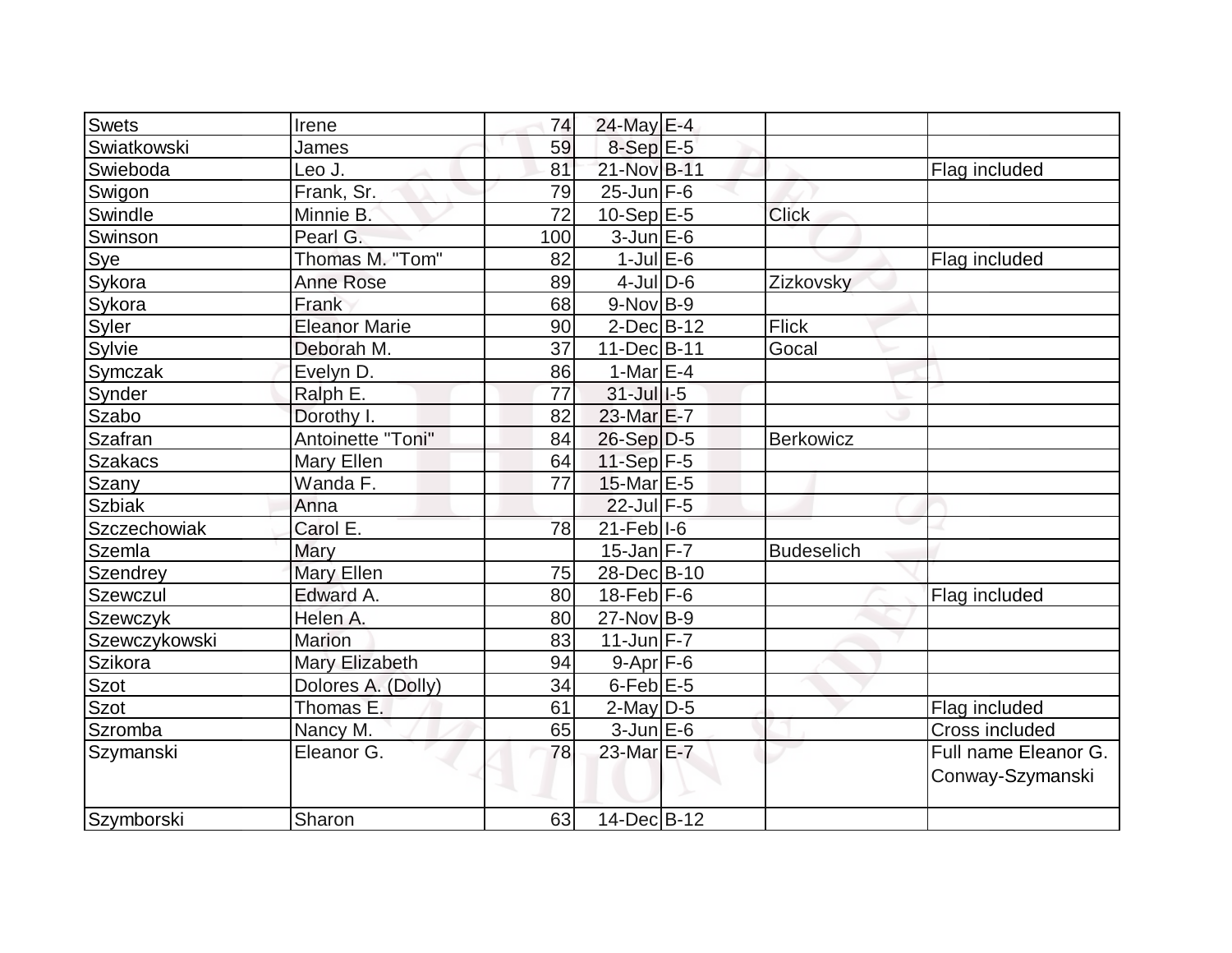| Szymborski     | Sonya                 | 67 | $7$ -Mar $D-5$   | Suleman  |                  |
|----------------|-----------------------|----|------------------|----------|------------------|
| Szymonik       | Anthony J. "Tony"     | 61 | 11-Apr D-5       |          |                  |
| Szyndrowski    | Chester P.            |    | $21-Apr$ F-6     |          | Flag included    |
| Szypczak       | Angela                |    | $31$ -Mar $F-7$  | Hojczyk  |                  |
| Tabinsky       | Rose                  | 85 | $21-Oct$ F-5     | Harowski |                  |
| Tabor          | <b>Margaret Rose</b>  | 74 | 8-Dec B-11       |          |                  |
| Tabor          | <b>Matthew</b>        | 21 | $16$ -Feb $E-5$  |          |                  |
| Tamminga       | William (Bill)        | 74 | 29-Dec B-11      |          |                  |
| Tampauskas     | Ralph Adam            | 56 | $21-Oct$ F-5     |          | Flag included    |
| Tandarich      | Stanley F.            | 91 | $1-AprE-6$       |          | Flag included    |
| Tangerman      | Richard J.            | 84 | 14-Dec B-12      |          |                  |
| Tarler         | Ruby                  | 80 | $18-Oct$ E-3     |          |                  |
| Tarnow         | <b>Howard "Butch"</b> |    | 88 Novmebe B-10  |          |                  |
|                |                       |    | r <sub>4</sub>   |          |                  |
| Tarpo          | James, Sr.            | 91 | $23$ -Jun $F-5$  |          | K of C emblem    |
|                |                       |    |                  |          | included         |
| Tarr           | Margaret              | 85 | $15$ -Nov B-9    |          | Picture included |
| <b>Tataren</b> | Thomas J.             | 68 | $23$ -May D-7    |          | Flag included    |
| Tataren        | John                  | 88 | $11-Oct$ E-4     |          |                  |
| Taurat         | Emma                  | 87 | $20$ -Feb $F-8$  |          |                  |
| Tavernier      | Ruth H.               | 81 | $24$ -Jan H-5    |          |                  |
| Taylor         | <b>Roy Lee</b>        | 71 | $28$ -Apr $F$ -6 |          |                  |
| Taylor         | John F.               | 69 | 10-Mar $F-6$     |          |                  |
| Taylor         | Dale Dirk "Bud"       | 88 | $23-Sep$ F-5     |          |                  |
| <b>Taylor</b>  | Norma Jean "Jean"     | 30 | 27-Dec B-10      |          |                  |
| Taylor         | <b>Michele Marie</b>  | 52 | 13-Aug F-5       | Reba     |                  |
| Taylor         | Earl                  |    | $2$ -May $D$ -6  |          | Flag and Picture |
|                |                       |    |                  |          | included         |
| <b>Taylor</b>  | Adolph, Sr.           | 58 | 19-Jun I-6       |          |                  |
| Taylor         | Mabel I.              | 79 | $13$ -Jan $E-7$  | Russell  |                  |
| <b>Taylor</b>  | Barbara Ann           | 66 | $27$ -Aug $F-6$  | Macy     |                  |
| Teague         | Ronald L.             | 63 | $2$ -Aug E-5     |          |                  |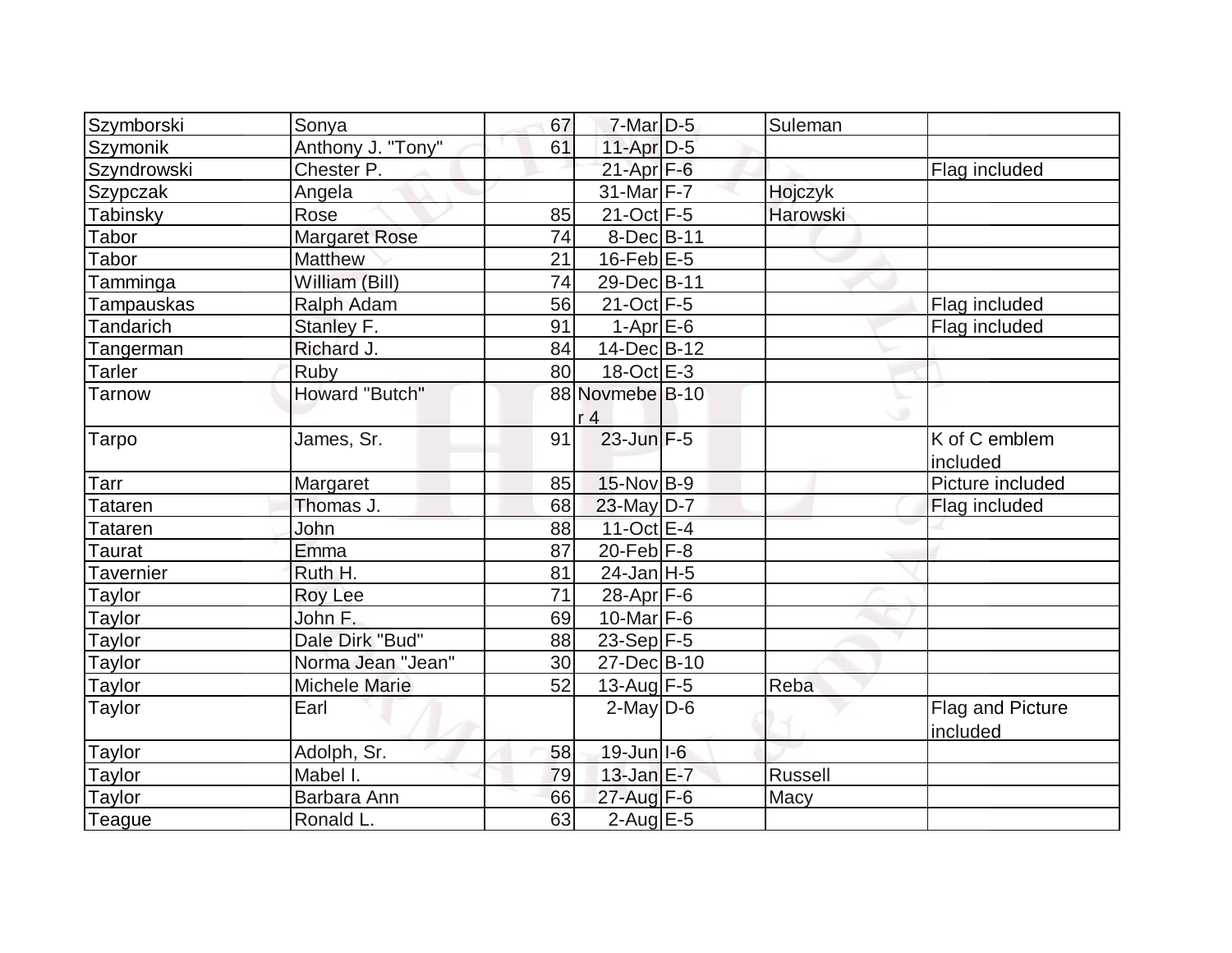| eeple <sup>-</sup> | Glenna           | 84 | $11$ -Jan D-6           |          |                                       |
|--------------------|------------------|----|-------------------------|----------|---------------------------------------|
| <b>Teffeau</b>     | La Rae R.        | 81 | $22-Sep$ E-5            |          | Flag included                         |
| Telac              | Marilyn          | 86 | 10-Aug E-6              | Paravich |                                       |
| Telle              | Kenneth King     | 97 | 17-Nov B-11             |          | Picture included                      |
| Teller             | Janett R.        |    | $13-Oct$ F-6            |          |                                       |
| Tello              | Larry E., Sr.    | 70 | $4$ -Mar $F-6$          |          |                                       |
| Templeton          | <b>Esther</b>    | 91 | $24$ -Oct $D-6$         |          |                                       |
| Templeton          | May M.           | 95 | $21$ -Augll-4           |          | May M. Templeton<br>(Burke)           |
| Templeton          | Jean             |    | $12-Sep D-6$            |          |                                       |
| Tenayuca           | Ricardo "Ricky"  | 19 | $24$ -Jul G-4           |          |                                       |
| <b>Fennant</b>     | Marion K.        | 94 | $31$ -Aug E-6           |          |                                       |
| <b>Tenorio</b>     | Carlos "Charlie" | 81 | $22$ -Jul $F-5$         |          |                                       |
| Terpstra           | Mitch            | 49 | 23-Apr F-9              |          | Picture included                      |
| Terpstra           | Kenneth A.       | 44 | $14$ -Jan $F-6$         |          |                                       |
| Terrill            | John William     |    | 26-Mar G-6              |          |                                       |
| Terzian            | Sharon A.        |    | $25$ -Jun $F-6$         |          |                                       |
| Tesovic            | Svetlana         | 44 | 28-Apr F-6              |          | <b>Cross included</b>                 |
| <b>Fessarolo</b>   | Domenic          | 74 | 26-Jun I-6              |          |                                       |
| Tessmann           | Frances Rebecca  | 74 | $2$ -Oct H-4            |          |                                       |
| Tharp              | George L.        | 72 | 8-Nov B-11              |          |                                       |
| <b>Theilen</b>     | Dorothy          | 79 | $9 - Apr$ $F-6$         |          |                                       |
| <b>Theiss</b>      | Mabel J.         | 78 | $15$ -Jul $F - 7$       |          |                                       |
| Theophil           | Bruce J.         | 69 | $16$ -Feb $E-4$         |          |                                       |
| <b>Thiel</b>       | Clarence J.      | 65 | $27$ -Apr $E$ -6        |          |                                       |
| <b>Thiel</b>       | Ruth             | 83 | $24-Apr$ <sup>1-6</sup> |          |                                       |
| Thieling           | Raymond R.       | 91 | $2$ -Jan $F-4$          |          | Flag included                         |
| <b>Thien</b>       | Edward           |    | 16-Dec B-10             |          |                                       |
| Thinschmidt        | Helen R.         | 90 | 12-Oct E-5              | Pataky   |                                       |
| Thomas             | Olga             | 87 | 28-Jun E-4              |          |                                       |
| Thomas             | Mary "Jane"      | 62 | 24-Oct D-6              |          | Full name Mary<br>Thomas (Wiltberger) |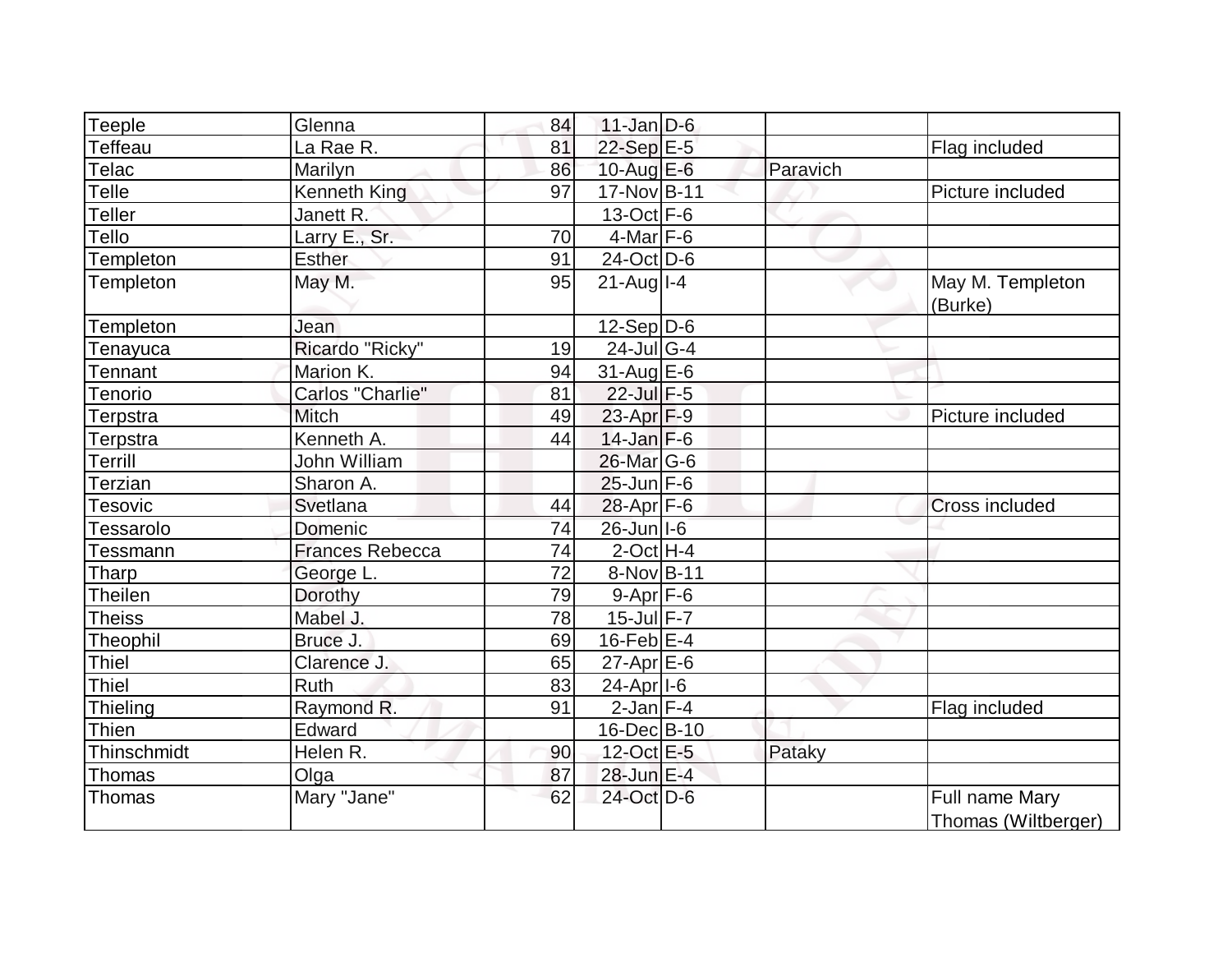| Thomas           | Katherine             | 74 | 8-Dec B-12              |       |                  |
|------------------|-----------------------|----|-------------------------|-------|------------------|
| Thomas           | Kenneth L. "Ken"      | 74 | $12$ -Mar $F-8$         |       | Flag included    |
| Thomas           | Thelma                | 94 | 20-May F-6              |       |                  |
| Thomas           | Richard D.            | 85 | $7$ -Jul $F$ -6         |       |                  |
| Thomas           | <b>Annie Mae</b>      | 79 | $12$ -Mar $F-8$         | Jones |                  |
| Thomas           | John Myrick "Jack"    | 74 | $21$ -Jul $F-6$         |       |                  |
| Thomas           | Rachel L.             | 79 | 29-Mar E-4              |       |                  |
| Thomas           | James Lee "Billy Boy" | 80 | 14-Oct F-6              |       |                  |
| Thompson         | Raymond L.            | 60 | $13$ -Mar $ I-6 $       |       |                  |
| Thompson         | Gloria                | 67 | $21$ -May F-7           |       |                  |
| Thompson         | Edward G., Sr.        |    | $9$ -Jul $F-10$         |       | Flag included    |
| Thompson         | Alfreda Taylor        |    | 24-Apr <sub>1-6</sub>   |       |                  |
| Thompson         | Alethea J.            | 95 | 12-Dec B-11             |       |                  |
| Thompson         | <b>Harry</b>          | 43 | 29-Nov B-10             |       | Flag included    |
| Thompson         | Reeny M.              |    | $16$ -Feb $E-5$         |       |                  |
| Thompson         | Roy A.                | 80 | $2$ -May D-5            |       | Flag included    |
| Thompson         | Camilius Miller Jr.   | 66 | $4-Apr$ D-6             |       |                  |
|                  | "Pops"                |    |                         |       |                  |
| Thompson         | Lois                  | 69 | 16-Dec B-10             |       |                  |
| Thompson         | <b>Richard "Dick"</b> | 73 | $12$ -Feb F-6           |       |                  |
| Thompson         | Robert J.             | 81 | $28$ -Apr $ F-6 $       |       |                  |
| Thompson         | <b>Edith</b>          | 84 | $22$ -Jan F-6           |       |                  |
| Thomson          | Diane                 | 61 | $18$ -Jul $ D-5 $       |       |                  |
| Thoreson         | Bonita B.             | 79 | $2$ -Nov $ B-11 $       |       |                  |
| Thorgren         | Elilnor               | 81 | $8-Sep$ $E-5$           |       | Picture included |
| Thornburg        | Helga                 | 62 | $25$ -Mar $F-6$         |       |                  |
| Thorsen          | Trygve M.             | 94 | $28$ -Apr $F$ -6        |       |                  |
| Thorsky          | Noreen R.             | 65 | $7 - Aug$ $1 - 5$       |       |                  |
| <b>Thureanos</b> | Iola Jean             | 80 | $25-Sep$ <sup>1-4</sup> |       | Cross included   |
| Thwing           | David                 | 62 | 13-May F-6              |       |                  |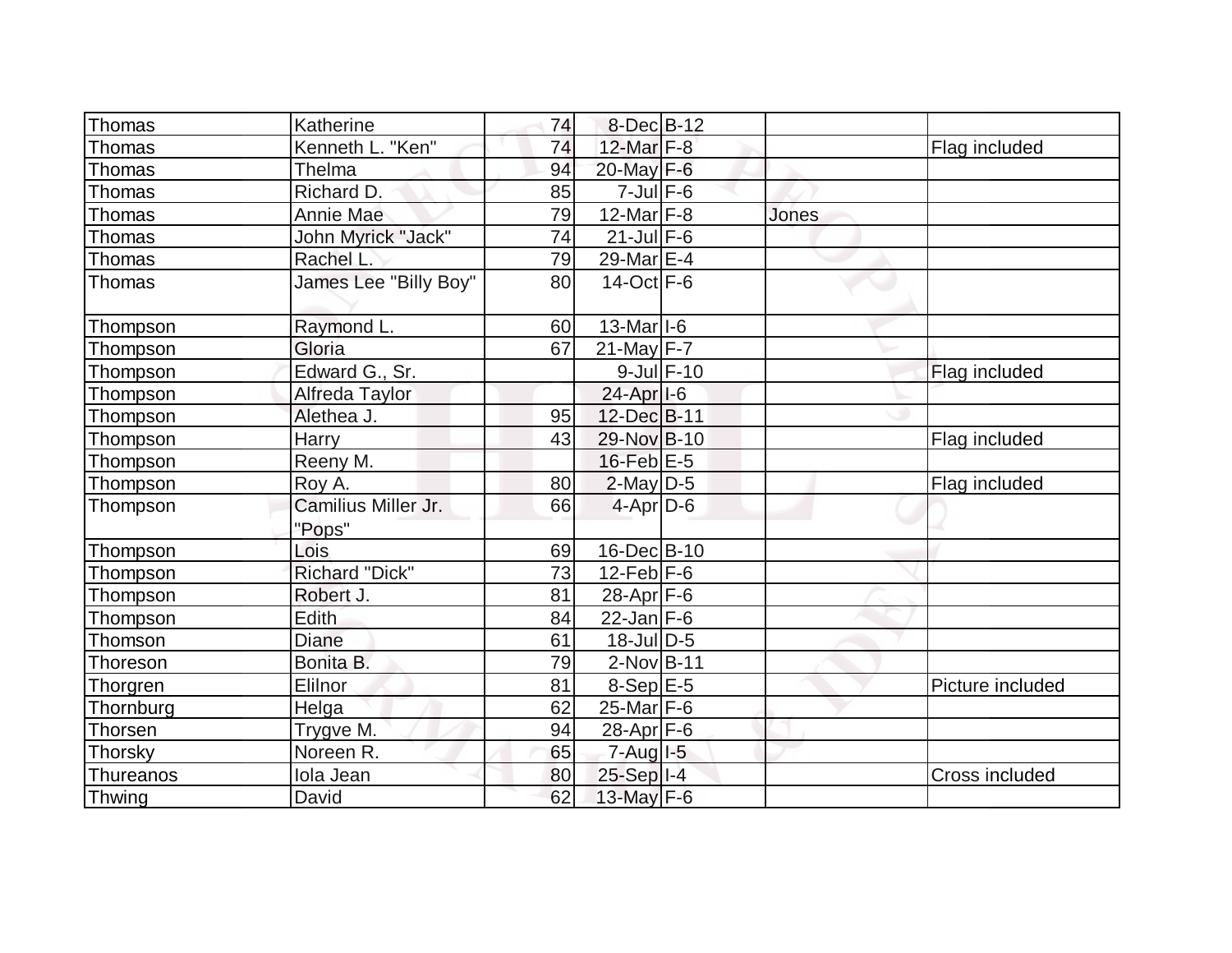| <b>Tidwell</b> | <b>Betty Jane</b>    | 84 | $22$ -Feb $D-7$  | <b>Briner</b>     | Betty Jane Waggoner<br>Bracey Tidwel /<br>Picture |
|----------------|----------------------|----|------------------|-------------------|---------------------------------------------------|
| Tignor         | <b>Sheryl Lynn</b>   | 48 | 28-May F-10      | Smiedzinski       |                                                   |
| Tilka          | Edward C., Dr.       | 84 | $26$ -Feb $F-7$  |                   |                                                   |
| <b>Tiller</b>  | Glenmore             | 84 | $22$ -Jan $F-6$  |                   |                                                   |
| Timm           | Irene                | 88 | $23$ -Jun F-5    | Seman             |                                                   |
| Timmons        | Janet                | 67 | $8$ -Dec $B$ -12 | Grammy            |                                                   |
| Tinklenberg    | Craig                | 41 | $18$ -Jul $D-5$  |                   |                                                   |
| Tipton         | Hazel M.             | 93 | $3-May$ $E-4$    | <b>Brassfield</b> |                                                   |
| <b>Tisocco</b> | Orlando              | 83 | 20-Dec B-10      |                   |                                                   |
| <b>Titak</b>   | John III             | 63 | $14$ -Jul $F-6$  |                   |                                                   |
| <b>Tkacz</b>   | Arthur L.            | 63 | 23-May D-8       |                   |                                                   |
| Tobe           | <b>Stanley</b>       | 78 | $9$ -Dec $B$ -10 |                   | Star of David included                            |
| <b>Tobias</b>  | Arnold R.            | 74 | $3$ -Jan $G-5$   |                   |                                                   |
| Tobiaz         | Mary Kathryn         | 83 | $4$ -Jun $F-6$   |                   |                                                   |
| <b>Toczek</b>  | Bruno A.             | 89 | $13$ -Jan $E-7$  |                   |                                                   |
| Toda           | Norma R.             | 73 | $11-Apr D-5$     | Wheeler           | Full name Norma R.<br><b>Brehmer Toda</b>         |
| Todhunter      | Ruth L.              | 83 | $3$ -Jun $E$ -6  |                   |                                                   |
| Toigo          | Velma M.             | 86 | $8-Feb D-6$      | Gentilini         |                                                   |
| <b>Tokarse</b> | Henrietta            | 92 | 16-Dec B-10      | Van Senus         |                                                   |
| Tokarz         | Helen                | 81 | 19-Mar $ G-6 $   | Dlugopolski       |                                                   |
| <b>Tokarz</b>  | Margaret T.          | 79 | $28$ -Jul $F-6$  | Pardek            |                                                   |
| Tokoly         | Frank William, Sr.   | 82 | $15$ -Jun $E$ -6 |                   |                                                   |
| Toledo         | <b>Juan Carlos</b>   | 28 | 1-Mar $E-4$      |                   |                                                   |
| Tolman         | Herb J. Jr. "Herbie" | 39 | $23-Sep$ F-5     |                   |                                                   |
| Tolman         | Herb Jr.             | 39 | 27-Oct B-8       |                   | Picture included                                  |
| Tomchaney      | Stephen E.           | 54 | 29-Jun E-7       |                   |                                                   |
| <b>Tomczak</b> | Cecelia              | 84 | $14$ -Aug $I$ -6 |                   | <b>Full name Cecelia</b><br>Glowski Tomczak       |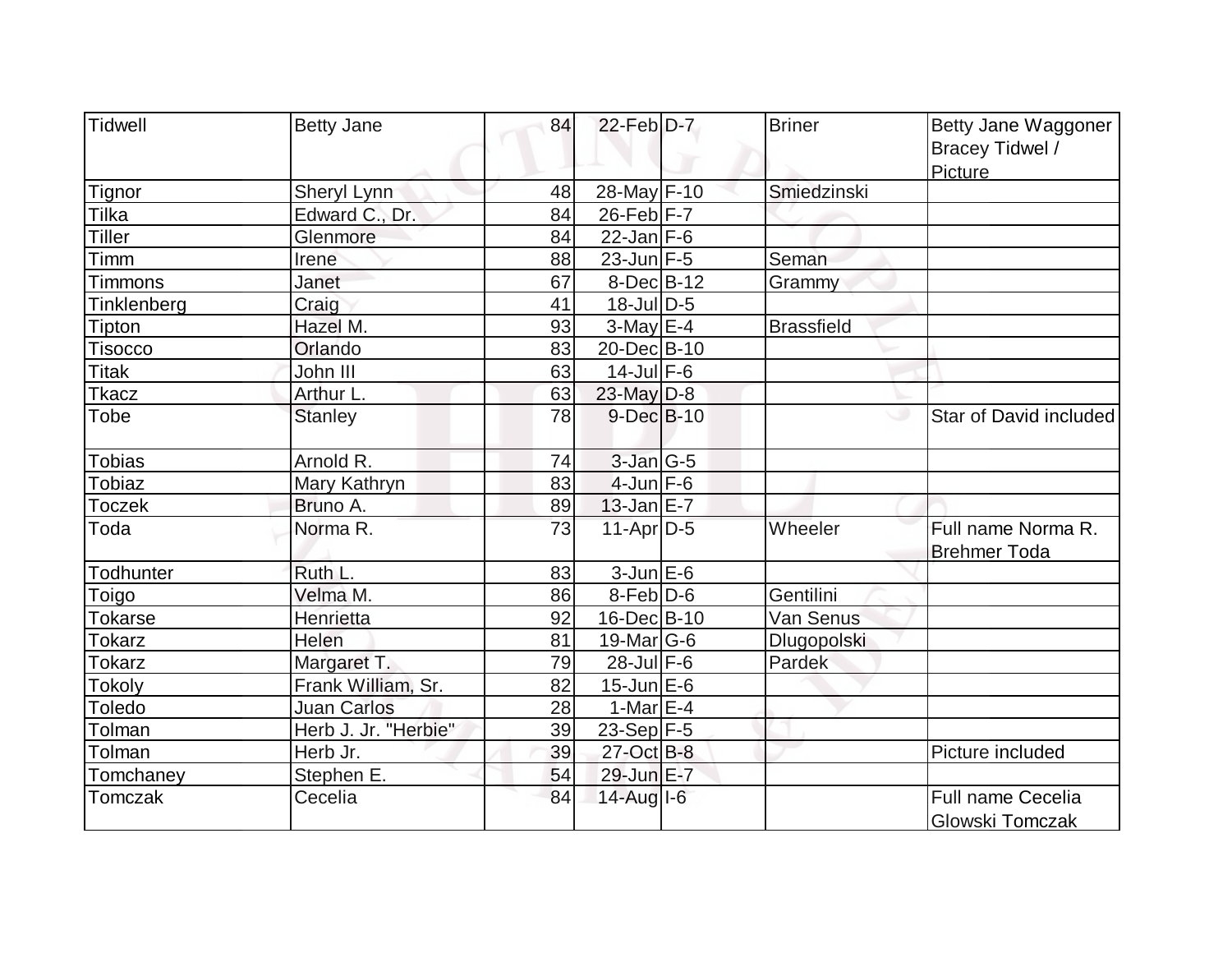| Tomich          | Lisa B.          | 75 | 13-Aug $F-6$            | Viol            |                           |
|-----------------|------------------|----|-------------------------|-----------------|---------------------------|
| Tomko           | Mary Joan        | 80 | $7$ -Jun $E-4$          | Kohan           |                           |
| Tomlinson       | Richard H., Sr.  | 55 | $7$ -Dec $B-12$         |                 | Flag included             |
| Tomocik         | Anna P.          | 90 | $7$ -Jul $F$ -6         | Pesta           |                           |
| <b>Tompkins</b> | Jeanne Campbell  | 82 | $5-Nov$ B-9             |                 |                           |
| Toms            | Peggy            | 81 | $28$ -Feb $H$ -6        | <b>Tsolakos</b> |                           |
| Tonsoni         | Norman John      | 63 | $16$ -May D-5           |                 |                           |
| Tony            | Kenneth A.       | 45 | $27$ -Jan $E$ -6        |                 |                           |
| Tooley          | Evelyn N.        | 83 | $14-Sep$ $E-6$          |                 |                           |
| Toops           | <b>Marie</b>     | 88 | $9$ -Jun $F$ -6         | Rosin           |                           |
| Toporski        | James R., Sr.    | 67 | $19$ -Aug F-5           |                 | K of C emblem<br>included |
| Torbert         | Johnny B.        | 57 | $1-Jan$ F-6             |                 | Flag included             |
| Torrence        | Wilbur N.        | 84 | $28$ -Jan $E-5$         |                 |                           |
| <b>Torres</b>   | Tomas, Sr.       | 84 | $25$ -Jul $D-6$         |                 | Flag included             |
| Tortolano       | Patricia A.      | 77 | $1$ -Jul $E$ -6         | <b>Kasza</b>    |                           |
| Tosch           | Lucille R.       | 84 | $13-Oct$ F-6            |                 |                           |
| Toth            | George Paul      | 80 | 30-Aug E-4              |                 | Flag included             |
| Toth            | Julia            | 92 | $25$ -Jun $F-6$         | Kompier         |                           |
| Towe            | Kathleen         | 87 | $6$ -Jan $E$ -6         | <b>Dobbins</b>  |                           |
| Towle           | Nellie Jean      | 29 | $5$ -Mar $ F-6 $        | <b>Cheek</b>    |                           |
| <b>Townsend</b> | <b>Christine</b> | 95 | 12-Mar $F-8$            | Maul            |                           |
| <b>Trader</b>   | <b>Helen</b>     | 86 | 28-Nov B-12             |                 |                           |
| Traficanti      | Martin John      | 49 | $9$ -Aug $E-4$          |                 |                           |
| Trafny          | Dolly M.         | 72 | 11-Jun $F-7$            |                 |                           |
| Trapp           | Mary Ellen       | 83 | $25$ -Nov B-6           | Warran          |                           |
| Trapper         | Susan J.         | 46 | $22-Sep$ <sup>E-5</sup> |                 |                           |
| <b>Traster</b>  | <b>Bernard</b>   | 78 | $3-Oct$ D-7             |                 |                           |
| Tratar          | Barbara J.       | 63 | $3-Dec$ $B-10$          |                 |                           |
| Tratebas        | Loretta A.       | 83 | 13-Mar $D-5$            |                 |                           |
| <b>Travis</b>   | Jenny Myrtle     |    | $1-Dec$ $B-11$          | Dolberry        |                           |
| Trbovich        | Michael M.       | 86 | 30-Oct B-11             |                 |                           |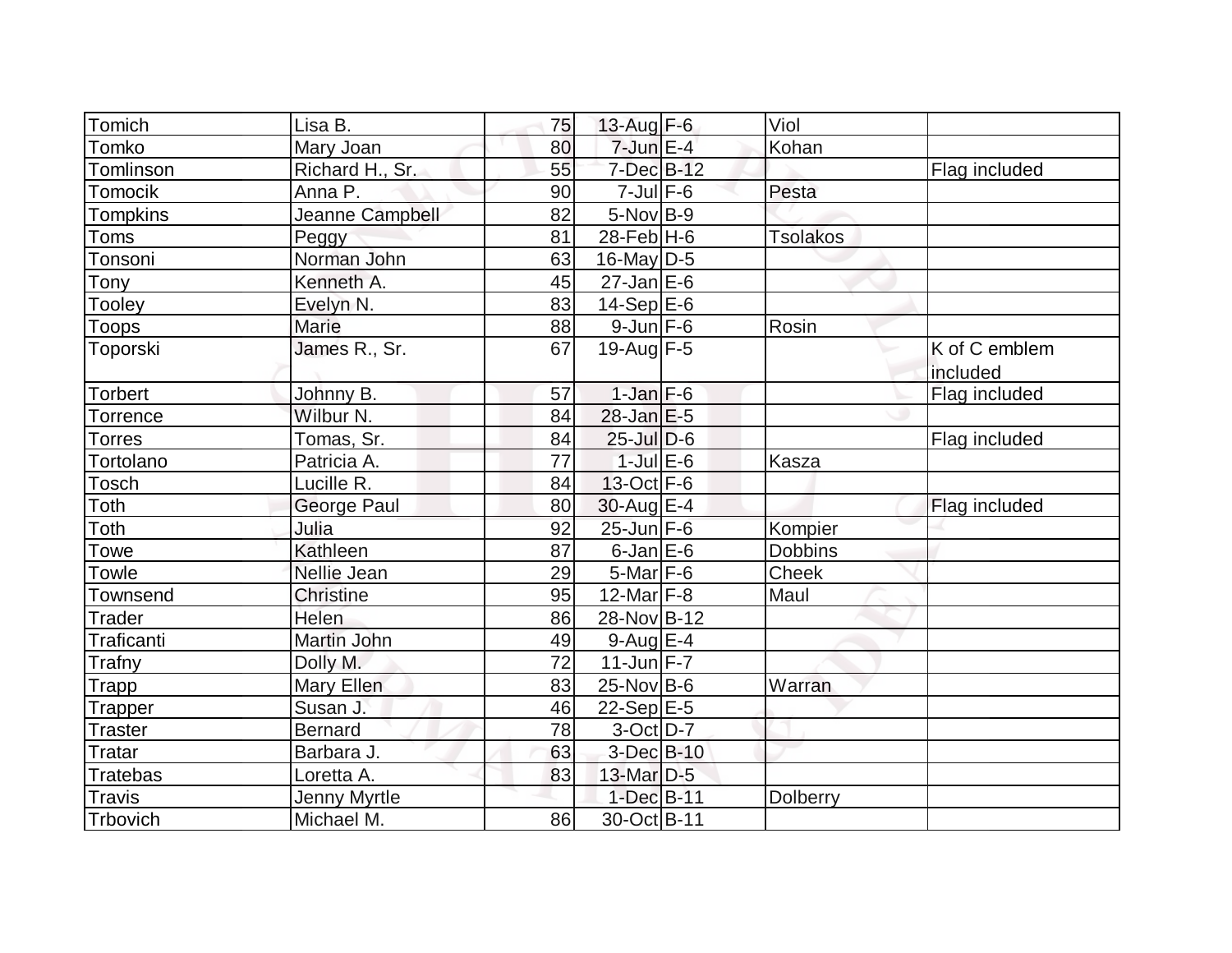| Treadway           | Kenneth E.            | 71              | $16$ -Feb $E-5$     |                 |                | Flag included                                         |
|--------------------|-----------------------|-----------------|---------------------|-----------------|----------------|-------------------------------------------------------|
| Treadway           | Anna Jean             | 65              | 23-Nov B-11         |                 | Hayes          |                                                       |
| Trelinski          | Eugene L. "Mr. T"     | $\overline{77}$ | $4$ -May E-6        |                 |                |                                                       |
| <b>Tremse</b>      | Yolanda I.            | 90              | $6 - Apr$ $E - 6$   |                 | <b>Bderski</b> |                                                       |
| Trenshaw           | Margaret M.           | 60              | $31$ -Jan $H-6$     |                 | Innes          |                                                       |
| Trepton            | Harold H.             | 64              | $26$ -Feb $F-7$     |                 |                |                                                       |
| Trgovich           | Andrew J.             | 89              | $14$ -Apr $F-6$     |                 |                |                                                       |
| Tribble            | Geraldine G.          |                 | $19$ -Apr $E$ -5    |                 |                |                                                       |
| <b>Triggs</b>      | Amos Lee              | 88              | 10-Mar $F-6$        |                 |                |                                                       |
| Tropsich           | <b>Mamie</b>          | 84              | $2-Feb$ E-4         |                 |                |                                                       |
| Troutwine          | Virginia "Ginny"      | 76              | $16$ -Jul $F - 7$   |                 |                |                                                       |
| <b>Truemper</b>    | David George          | 65              | $1-Nov$ B-12        |                 |                |                                                       |
| Truitt             | Joyce M.              | 58              | 8-Aug D-6           |                 |                |                                                       |
| Trulley            | <b>Betty Kathyryn</b> | 86              | $12$ -Apr $E-4$     |                 | Hilliard       |                                                       |
| <b>Trulock</b>     | Marian                |                 | 8-Jun E-7           |                 | Bademan        |                                                       |
| Truman             | Constance R.          | 57              | $7$ -Oct $E - 5$    |                 |                |                                                       |
|                    | "Connie"              |                 |                     |                 |                |                                                       |
| Truman             | James C.              | 86              | $9$ -Aug E-4        |                 |                |                                                       |
| Trzoski            | Martha E.             | 79              | 23-Nov B-11         |                 |                |                                                       |
| <b>Tsakopoulos</b> | Gus                   | 63              | $11$ -Jul $D-6$     |                 |                |                                                       |
| <b>Tucker</b>      | Verl                  | 69              | $19$ -Feb $ F-6$    |                 |                |                                                       |
| <b>Tucker</b>      | James C.              | 85              | 28-DecB-11          |                 |                |                                                       |
| Tucker             | Shannon E.            | 32              | $25$ -Jul $D$ -6    |                 |                |                                                       |
| <b>Tucker</b>      | Richard H.            | 69              | $23$ -Jan F-7       |                 |                |                                                       |
| <b>Tucker</b>      | Warren J.             | 63              |                     | $9$ -Jul $F-10$ |                |                                                       |
| <b>Tucker</b>      | Anna L.               | 43              | $23$ -Jan $ F - 7 $ |                 | Dillon         | Full name Anna L.<br>McCarthy-Sikes-<br><b>Tucker</b> |
| Tumidalsky         | Robert B.             | 82              | $4$ -Apr $D-6$      |                 |                |                                                       |
| Tuminello          | John                  | 93              | 24-Aug E-6          |                 |                |                                                       |
|                    |                       |                 |                     |                 |                |                                                       |
| Tunison            | Dorothy L.            | 82              | 21-May F-7          |                 |                |                                                       |
| Turajlich          | Anna                  | 82              | $5$ -Feb $ G$ -6    |                 | Zidzik         |                                                       |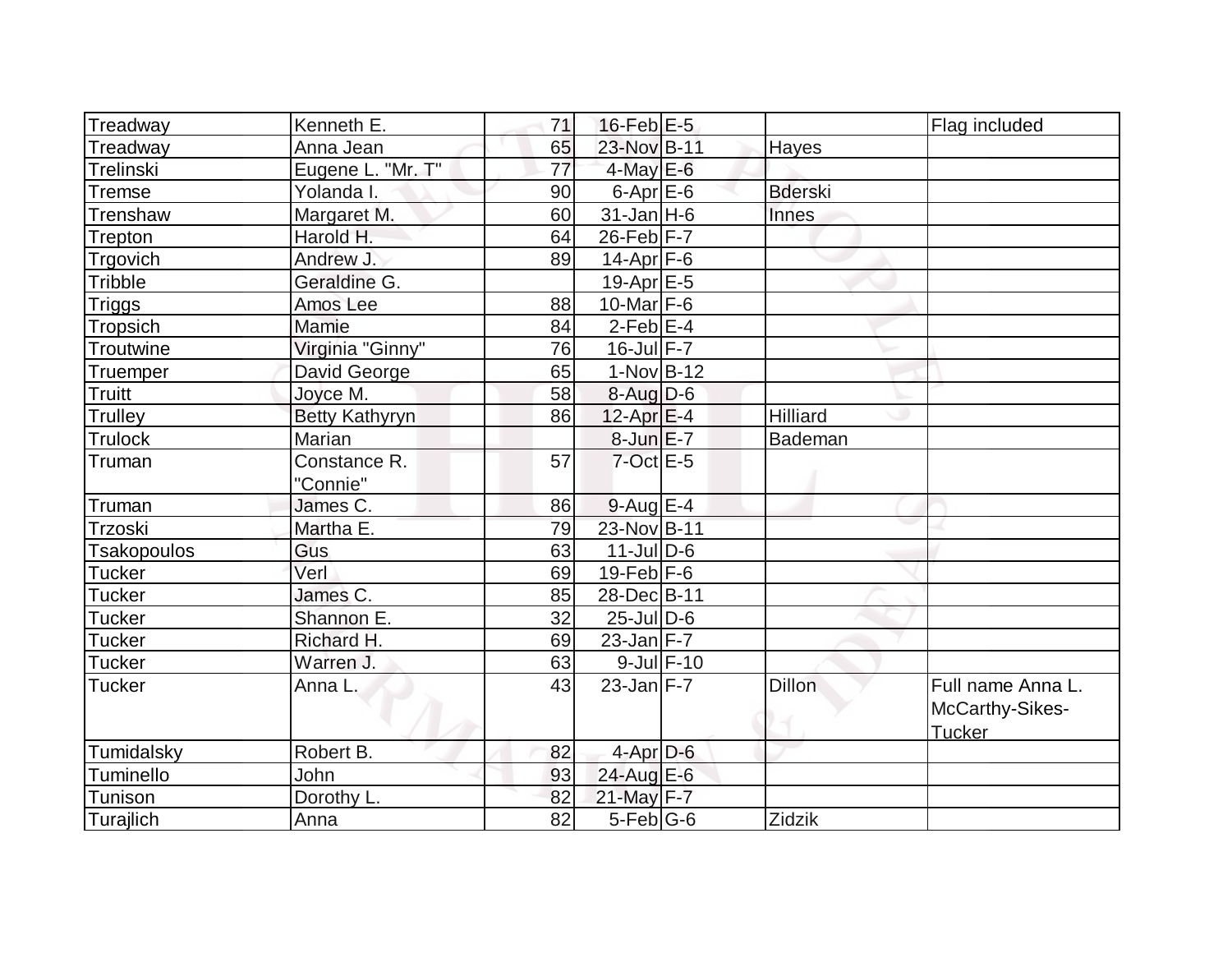| Turczi          | Richard             | 57 | $31$ -Mar F-7     |            |                              |
|-----------------|---------------------|----|-------------------|------------|------------------------------|
| Turico          | Helen               | 85 | $7$ -Jan $F$ -6   |            |                              |
| Turnquist       | George E.           | 84 | $10$ -Jun $E - 6$ |            | Flag included                |
| Turza           | Paul A.             | 78 | $11-Feb$ $F-7$    |            | Flag included                |
| Tuskan          | John J.             | 77 | $19-Nov$ B-9      |            | Flag included                |
| Tuskan          | Jane D.             | 83 | $28$ -Feb $F-6$   | Salamonski | Picture included             |
| Tuso            | Ella J.             | 88 | $28$ -Jun $E-4$   |            |                              |
| <b>Tustison</b> | Betty M.            | 79 | 22-Dec B-10       |            |                              |
| Tuthill         | Frederick C. "Fred" | 72 | $3-Mar$ F-6       |            |                              |
| Tutor           | Florence            | 78 | $26$ -Jun $ I-6 $ | Stancato   |                              |
| Tuuk            | Alys G.             | 90 | $14$ -Jul F-6     | Polstra    |                              |
| Twardosz        | Irene               | 87 | $11$ -Jan $ D-6$  |            |                              |
| Twardy          | Richard A.          | 54 | 25-Dec B-7        |            |                              |
| Tyler           | Myron Nelson "Mick" | 73 | $31$ -May $E-4$   |            |                              |
| Tylka           | Andrew J.           | 82 | $26$ -May $F-6$   |            |                              |
| <b>Tyner</b>    | Corine              | 61 | 18-Nov B-10       |            |                              |
|                 |                     |    |                   |            |                              |
| <b>Tyren</b>    | Elizabeth           | 95 | $26$ -Jun $ I-6 $ | Hesterman  | Picture included             |
| Ubriaco         | Laura L.            | 39 | $3-Nov B-9$       | Mecha      | Picture included             |
| Uchman          | Peter F.            | 84 | 3-Mar F-6         |            | Flag included                |
| Uglietti        | Barbara B.          | 88 | $19$ -Jun $ I-6 $ |            |                              |
| Uhll            | Roy B.              | 87 | 25-Nov B-5        |            |                              |
| <b>Ulbrich</b>  | Janet T.            | 76 | $6$ -Oct $ F-6 $  |            |                              |
| <b>Ullmann</b>  | J. Ronald           | 58 | 12-Dec B-11       |            |                              |
| <b>Ullrich</b>  | Maxine F.           | 68 | $12$ -Jan $E-4$   | Mikulski   |                              |
| <b>Ulrich</b>   | Charles F.          | 73 | $15$ -May $I - 5$ |            | Flag and Picture<br>included |
| Unfleet         | Jack D.             | 47 | $4-Feb$ $F-7$     |            |                              |
| <b>Unfleet</b>  | Deborah Kay         | 47 | $23$ -Jan $F-7$   |            |                              |
| <b>Uniewski</b> | Estelle M.          | 77 | 14-Apr F-6        |            |                              |
| Unland          | Gary A.             | 41 | 20-May F-6        |            |                              |
| Upchurch        | Ruth Ada            | 83 | 20-Dec B-10       |            |                              |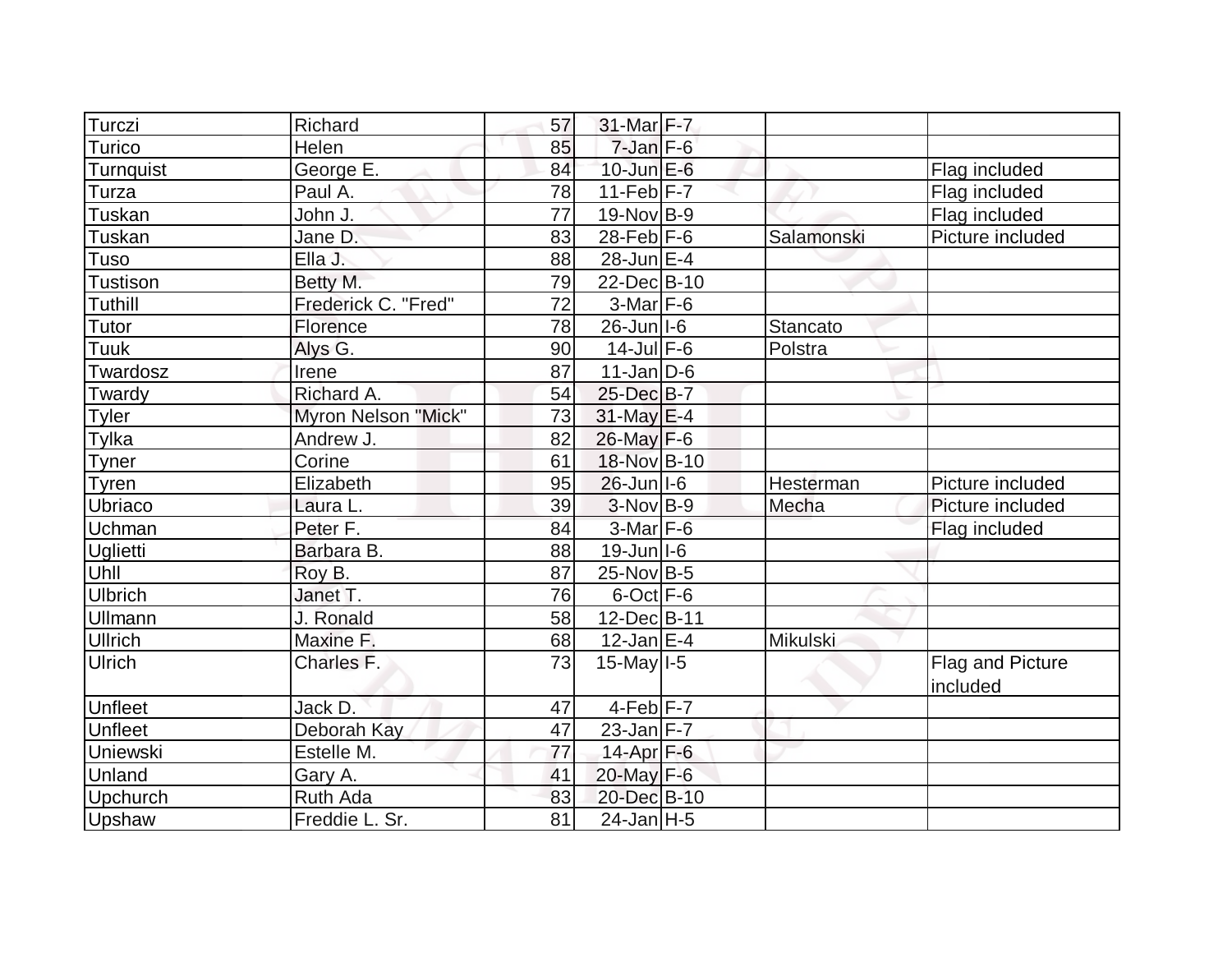| Urban             | Henry J., D.D.S.     | 79     | $9-Nov$ B-10          |               |                     |
|-------------------|----------------------|--------|-----------------------|---------------|---------------------|
| Urbanski          | Susan A. "Susie"     | 48     | $21$ -Mar $D-8$       |               |                     |
| Uremovich         | Emil (Rem)           | 57     | 27-Oct B-11           |               |                     |
| Urena             | Maria "Trinidad"     | 55     | $31$ -Aug E-6         |               | Full name Maria     |
|                   |                      |        |                       |               | Gonzalez-Urena      |
| Uriadko           | Walter               | 56     | $5$ -Jul $E$ -4       |               |                     |
| <b>Uthenwoldt</b> | Bernadine J.         | 61     | $18$ -Jul $E$ -6      | Koziatek      |                     |
| Uylaki            | John F.              | 81     | 18-May E-7            |               |                     |
| Vail              | Harold D.            | 69     | $4$ -May E-6          |               | Flag included       |
| Vajda             | George E., Sr.       | 85     | 8-Nov B-11            |               | Flag included       |
| Valdivia          | Richard C.           | 79     | 16-Oct I-7            |               |                     |
| Vale              | Marianne             |        | $26$ -Feb F-7         | <b>Babich</b> |                     |
| Valentine         | Kenneth Leon         | 48     | $25$ -Jan $D$ -6      |               |                     |
| Valliant          | <b>William Henry</b> | 78     | 23-Nov B-11           |               |                     |
| Van Cise          | Beverly I.           | 54     | 30-Nov B-13           |               |                     |
| Van De Water      | <b>Rose Mary</b>     | 86     | $17-Sep$ E-6          |               |                     |
| Van Der Molen     | Cornelius L.         | 77     | $22$ -Oct G-5         |               |                     |
| Van Der Noord     | Janet Kay            | 62     | 21-Dec B-12           |               |                     |
| Van Deursen       | James M.             | 82     | $17 - Apr$ $I-6$      |               |                     |
| Van Drunen        | Lara Mae             | Infant | $24$ -Mar $ F-6$      |               | Daughter of Nathan  |
|                   |                      |        |                       |               | and Keri Van Drunen |
|                   |                      |        |                       |               |                     |
| Van Drunen        | <b>Scott</b>         | 33     | $14$ -Jun $E-5$       |               |                     |
| Van Dusen         | <b>Robert Keith</b>  | 78     | $5$ -Dec $B$ -11      |               |                     |
| Van Dyke          | <b>Viola Louise</b>  | 88     | 22-Apr $E-6$          |               |                     |
| Van Gorp          | Roy F.               | 86     | 17-Apr <sub>1-6</sub> |               | Flag included       |
| Van Hazebroeck    | Louis C.             | 89     | 25-Aug F-4            |               | Flag included       |
| Van Horn          | <b>Bonita</b>        | 87     | $1-Apr \, E-6$        |               | Full name Bonita    |
|                   |                      |        |                       |               | (Van Horn)          |
| Van Kley          | William "Van"        | 81     | $27$ -Jan $E$ -6      |               | Flag included       |
| Van Noort         | Ann M.               | 76     | $24$ -Jul G-4         | Ritsema       |                     |
| Van Ramshorst     | Marjorie             | 91     | $2$ -Aug $E - 5$      |               |                     |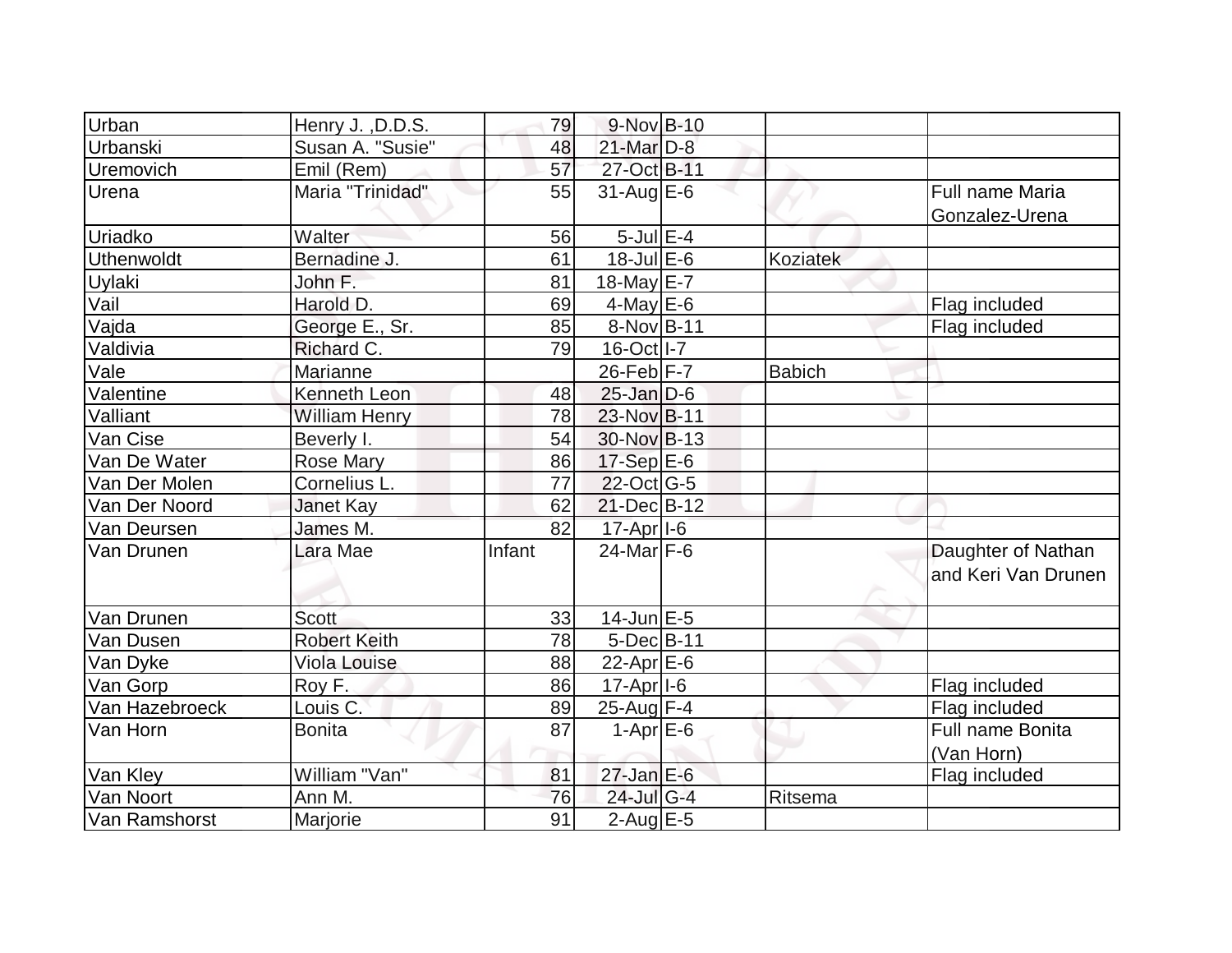|                        |                                                                                                                                                       |                                                    |                                                                                                                                                                                                                                                                                                                                                                                                                                                                                                         | Flag included                                    |
|------------------------|-------------------------------------------------------------------------------------------------------------------------------------------------------|----------------------------------------------------|---------------------------------------------------------------------------------------------------------------------------------------------------------------------------------------------------------------------------------------------------------------------------------------------------------------------------------------------------------------------------------------------------------------------------------------------------------------------------------------------------------|--------------------------------------------------|
|                        |                                                                                                                                                       |                                                    |                                                                                                                                                                                                                                                                                                                                                                                                                                                                                                         |                                                  |
|                        |                                                                                                                                                       |                                                    |                                                                                                                                                                                                                                                                                                                                                                                                                                                                                                         |                                                  |
|                        | 92                                                                                                                                                    |                                                    |                                                                                                                                                                                                                                                                                                                                                                                                                                                                                                         |                                                  |
| Michael A.             | 52                                                                                                                                                    |                                                    |                                                                                                                                                                                                                                                                                                                                                                                                                                                                                                         | Flag included                                    |
| Mary K.                |                                                                                                                                                       |                                                    | Soper                                                                                                                                                                                                                                                                                                                                                                                                                                                                                                   |                                                  |
| Frances                | 90                                                                                                                                                    |                                                    |                                                                                                                                                                                                                                                                                                                                                                                                                                                                                                         |                                                  |
| <b>Richard</b>         | 91                                                                                                                                                    |                                                    |                                                                                                                                                                                                                                                                                                                                                                                                                                                                                                         | Flag included                                    |
| Gertrude               | 83                                                                                                                                                    |                                                    |                                                                                                                                                                                                                                                                                                                                                                                                                                                                                                         |                                                  |
| Helen                  | 92                                                                                                                                                    |                                                    |                                                                                                                                                                                                                                                                                                                                                                                                                                                                                                         |                                                  |
| Lorraine J.            | 78                                                                                                                                                    |                                                    | Kimmet                                                                                                                                                                                                                                                                                                                                                                                                                                                                                                  | Lorraine J. VanDerbilt                           |
|                        |                                                                                                                                                       |                                                    |                                                                                                                                                                                                                                                                                                                                                                                                                                                                                                         | (Hejmej) / Picture                               |
|                        |                                                                                                                                                       |                                                    |                                                                                                                                                                                                                                                                                                                                                                                                                                                                                                         | included                                         |
|                        | 78                                                                                                                                                    |                                                    | Dommer                                                                                                                                                                                                                                                                                                                                                                                                                                                                                                  |                                                  |
| Ronald M.              | 48                                                                                                                                                    |                                                    |                                                                                                                                                                                                                                                                                                                                                                                                                                                                                                         | Flag included                                    |
| <b>Helen Catherine</b> | 77                                                                                                                                                    |                                                    |                                                                                                                                                                                                                                                                                                                                                                                                                                                                                                         |                                                  |
| Grace A.               | 83                                                                                                                                                    |                                                    |                                                                                                                                                                                                                                                                                                                                                                                                                                                                                                         |                                                  |
| John William "Butch"   | 62                                                                                                                                                    |                                                    |                                                                                                                                                                                                                                                                                                                                                                                                                                                                                                         |                                                  |
| <b>Robert Michael</b>  |                                                                                                                                                       |                                                    |                                                                                                                                                                                                                                                                                                                                                                                                                                                                                                         |                                                  |
| <b>Paul Kenneth</b>    |                                                                                                                                                       |                                                    |                                                                                                                                                                                                                                                                                                                                                                                                                                                                                                         |                                                  |
| <b>Yvonne Maxine</b>   | 73                                                                                                                                                    |                                                    |                                                                                                                                                                                                                                                                                                                                                                                                                                                                                                         |                                                  |
| John R.                | 74                                                                                                                                                    |                                                    |                                                                                                                                                                                                                                                                                                                                                                                                                                                                                                         | Flag included                                    |
|                        | 68                                                                                                                                                    |                                                    |                                                                                                                                                                                                                                                                                                                                                                                                                                                                                                         | Flag included                                    |
| John P.                | 86                                                                                                                                                    |                                                    |                                                                                                                                                                                                                                                                                                                                                                                                                                                                                                         | Flag included                                    |
|                        |                                                                                                                                                       |                                                    |                                                                                                                                                                                                                                                                                                                                                                                                                                                                                                         |                                                  |
|                        | 64                                                                                                                                                    |                                                    |                                                                                                                                                                                                                                                                                                                                                                                                                                                                                                         | Masonic emblem                                   |
|                        |                                                                                                                                                       |                                                    |                                                                                                                                                                                                                                                                                                                                                                                                                                                                                                         | included                                         |
|                        |                                                                                                                                                       |                                                    |                                                                                                                                                                                                                                                                                                                                                                                                                                                                                                         |                                                  |
|                        |                                                                                                                                                       |                                                    |                                                                                                                                                                                                                                                                                                                                                                                                                                                                                                         | Ruth A. Vaughan                                  |
|                        |                                                                                                                                                       |                                                    |                                                                                                                                                                                                                                                                                                                                                                                                                                                                                                         | Stilley / Picture                                |
|                        |                                                                                                                                                       |                                                    |                                                                                                                                                                                                                                                                                                                                                                                                                                                                                                         | included                                         |
|                        | Ethel M.<br>John<br>Johanna "Jo"<br>Roger<br>Elizabeth<br>Margaret A.<br>Vincent E.<br>Ernesto "Ernie"<br>Andres "Chito"<br>Martin Serrano<br>Ruth A. | 83<br>86<br>91<br>62<br>24<br>87<br>43<br>68<br>82 | 25-Mar F-6<br>$23$ -Jan $F-7$<br>$27$ -Jun $D-6$<br>$11$ -Jan D-5<br>$18$ -Feb $F-6$<br>18-Sep F-5<br>$24$ -Mar F-6<br>$6$ -Mar H-6<br>$31$ -Aug $E$ -6<br>28-Mar <sub>D-4</sub><br>$4$ -Aug F-5<br>$2$ -Aug $E$ -5<br>$18$ -Jan $D-6$<br>$13$ -Jun $D-6$<br>$14$ -Jan F-6<br>$28$ -Jan $E-5$<br>$23$ -Jun F-5<br>23-Oct   I-7<br>$4$ -May $E$ -6<br>$3$ -Jun $E$ -6<br>$14$ -Jan $F-6$<br>12-Aug F-5<br>12-May $F-6$<br>21-Apr <sub>F-6</sub><br>$15$ -Dec $B$ -9<br>$20$ -Jan E-5<br>$27$ -Apr $E$ -6 | Varady<br>Zandstra<br>Dykstra<br><b>McGinnis</b> |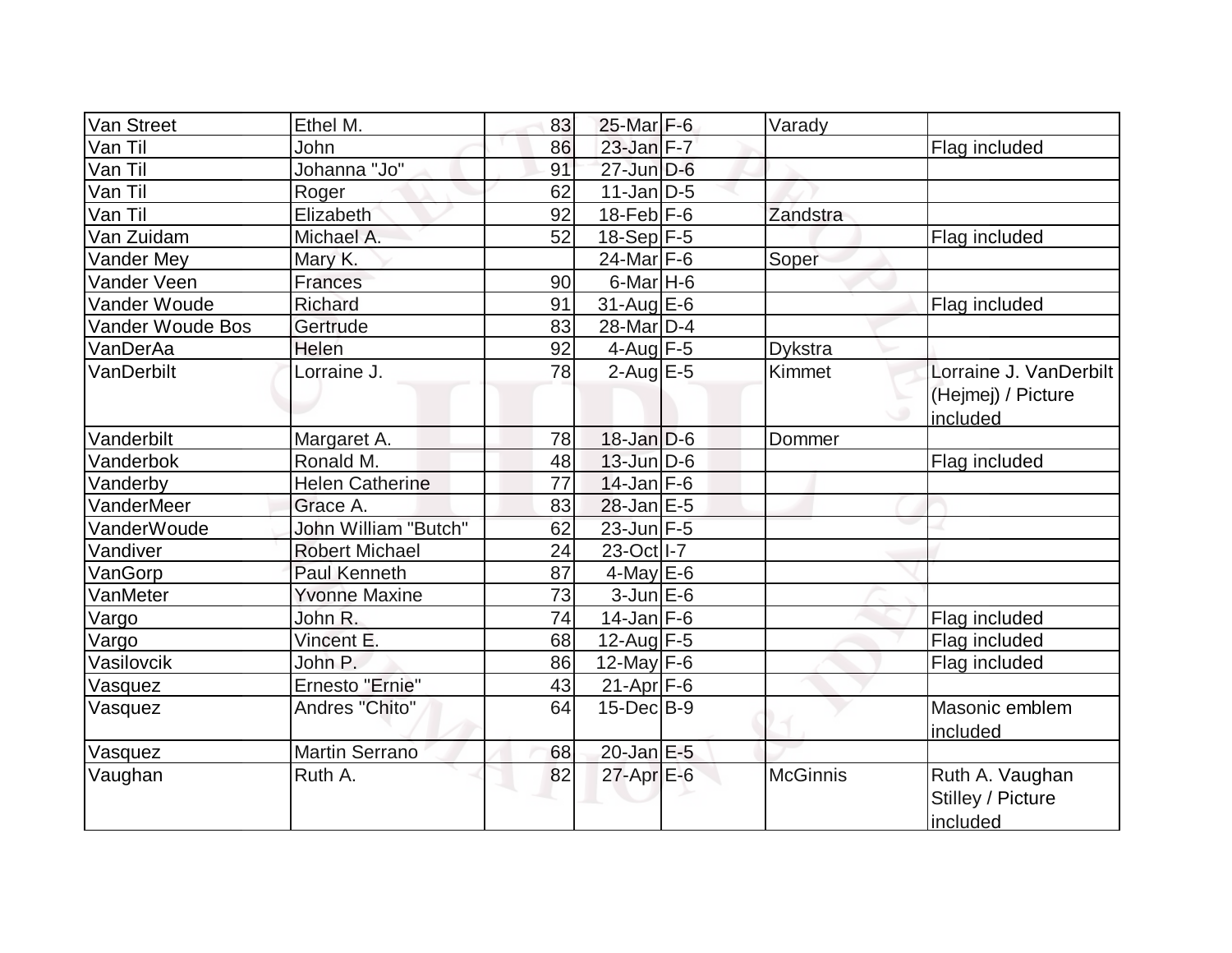| Vaughan       | Ronald Keith "Ron"      | 64 | $23$ -Apr $F-8$   |         |                                     |
|---------------|-------------------------|----|-------------------|---------|-------------------------------------|
| Vaughn        | Patricia J.             | 66 | 23-Jun F-5        | Harrell |                                     |
| Vaughn        | Cleve Sr.               | 55 | 19-Mar G-6        |         |                                     |
| Vavercan      | Edward W. "EDO"         | 74 | $2$ -Jan $F-4$    |         |                                     |
| Vazquez       | Aurora                  | 76 | $26$ -Apr $E-4$   |         | <b>Cross included</b>               |
| Vazquez       | David Xavier            | 11 | $14$ -Jun $E-5$   |         |                                     |
| Vazquez       | <b>Hector Juan</b>      | 73 | $21$ -Aug I-4     |         |                                     |
| Vega          | Robert                  | 78 | $5$ -Oct $E$ -6   |         |                                     |
| Vela          | Fernando, Jr.           | 76 | $11-Apr D-6$      |         | <b>Flag and Picture</b><br>included |
| Velaquez      | Justina R.              | 84 | 28-May F-10       |         |                                     |
| Velchek       | Charles A.              | 79 | $17$ -Jun $F-6$   |         | Flag included                       |
| Velez         | Jose I.                 | 69 | 22-Nov B-10       |         |                                     |
| Velez         | Miguel                  | 80 | $13$ -Aug $F-6$   |         |                                     |
| Velez         | Marietta L.             | 53 | $16$ -Apr $F - 7$ | Finch   |                                     |
| Velock        | <b>Frances "Sallie"</b> | 70 | 25-Nov B-6        |         |                                     |
| Ventimiglia   | Gertrude J.             | 91 | $24$ -Jun F-6     |         |                                     |
| Verbeek       | <b>Albert Edward</b>    | 84 | $12$ -Aug F-5     |         |                                     |
| Verbeek       | Henry E. "Hans"         | 74 | $8-Sep$ E-5       |         | Flag included                       |
| Verbish       | Michael, Jr.            | 75 | $22$ -May $I - 6$ |         | <b>Cross included</b>               |
| Versteeg      | Alice                   | 94 | $21$ -Aug $I-5$   |         |                                     |
| Vesa          | Carol A.                | 62 | 22-Apr $E-6$      |         |                                     |
| Vesa          | Timothy G.              | 52 | 22-Mar E-4        |         |                                     |
| Vesper        | <b>Anna Mary</b>        | 94 | $4$ -Apr $D-6$    |         |                                     |
| Vetrano       | Antonio 'Tony"          | 75 | $17$ -Feb $E-4$   |         |                                     |
| Vezmar        | Margaret J.             | 80 | $10$ -Jan H-5     |         |                                     |
| Via           | Geneva M.               | 76 | $12$ -Jan $E-4$   |         |                                     |
| Vicari        | Michelle L.             | 32 | 24-Sep F-5        |         | Picture included                    |
| Vicari        | Steven J.               | 60 | $5-Sep$ D-6       |         |                                     |
| Vicentijevich | George                  | 93 | 10-May E-4        |         |                                     |
| Victor        | Selma                   | 83 | $22$ -Feb $D-7$   |         |                                     |
| Victor        | Reva H.                 |    | 5-Sep D-6         |         |                                     |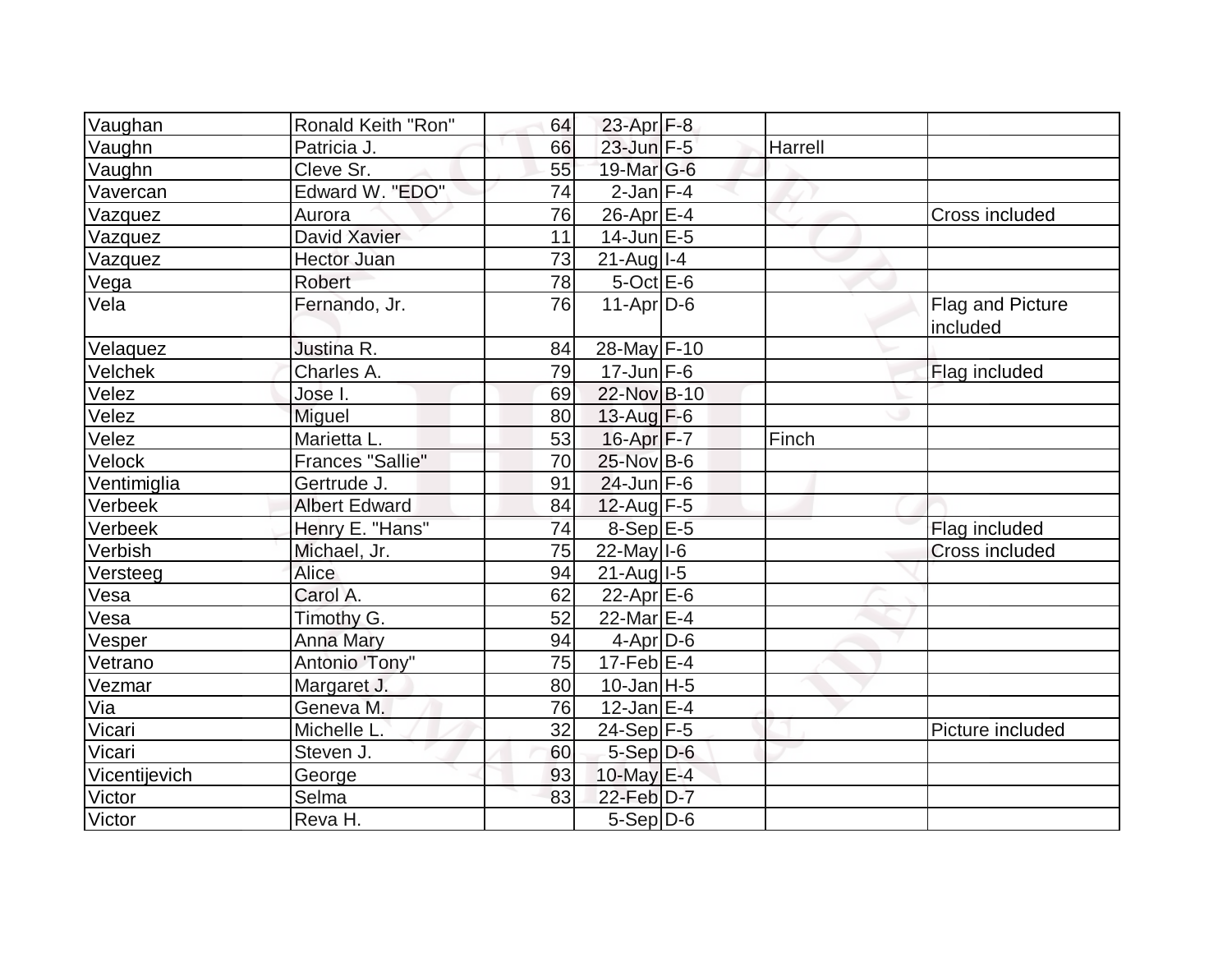| Victor             | Olga                     | 77 | $23$ -Apr $F-9$   |                |                                   |
|--------------------|--------------------------|----|-------------------|----------------|-----------------------------------|
| Vidmich            | Helen                    |    | $7$ -Dec $B-12$   | <b>Buschuk</b> |                                   |
| Viktora            | <b>Marion</b>            |    | $19$ -Feb $ F-6 $ | <b>Beshir</b>  |                                   |
| Viktora            | <b>Stanley George</b>    |    | $1$ -Jan $ F-6 $  |                |                                   |
| Vild               | Katherine                | 92 | $11$ -May E-6     |                |                                   |
| Villa              | Eva Christina            |    | $30$ -Jan $E-7$   | Garcia         |                                   |
| Villarreal         | Elizabeth M. "Betty"     | 81 | $24$ -Jan H-5     |                |                                   |
| Villarruel         | Jaime A.                 | 29 | 15-Nov B-11       |                |                                   |
| Vince              | Judith A. "Judy"         | 54 | 29-Jun E-7        |                |                                   |
| Vincent            | Jacquelyn                | 61 | 23-May $E-4$      | Sachs          |                                   |
| Vines              | <b>Stanley</b>           | 67 | 19-Mar $ G-6 $    |                |                                   |
| Vintilla           | John                     | 89 | 13-Dec B-11       |                | <b>Cross and Flag</b><br>included |
| Virgin             | <b>Lillian Elizabeth</b> | 90 | $22$ -Jan $F-6$   |                |                                   |
| Vocke              | <b>William Eugene</b>    | 78 | 11-Nov B-11       |                |                                   |
| Vodnik             | Sylvester                | 88 | 19-Nov B-9        |                |                                   |
| Vogel              | Ellen M.                 | 88 | $9-Nov$ B-10      |                | Picture included                  |
| Vogel              | Ellen M.                 | 88 | $7-Nov$ B-10      | Holm           |                                   |
| Vogel              | Willilam "Marty"         | 46 | $12$ -Mar $F-8$   |                |                                   |
| Vogt               | William E. (Father)      |    | $1-Dec$ B-11      |                | Picture included                  |
| Volkmann           | William Cyril "Cy"       | 89 | 28-Dec B-11       |                |                                   |
| Vombrack           | Pearl M.                 | 83 | $23-Sep$ F-5      |                |                                   |
| <b>Vonder Here</b> | Mary A.                  | 92 | $13$ -Jul $E-5$   | Krieter        |                                   |
| Voris              | <b>Christ</b>            |    | $7-Nov B-10$      |                | Picture included                  |
| Voss               | Phyllis R.               |    | $17$ -Mar $ F-5 $ | Schmied        |                                   |
| Voyt               | <b>Mary</b>              | 82 | $8-Sep$ E-5       | Winkowski      | Picture included                  |
| Vrabel             | Anne M.                  | 81 | $24-Sep$ F-5      | Polunc         |                                   |
| Vrabely            | <b>Elizabeth Clare</b>   | 79 | $10$ -Aug $E$ -6  |                | <b>Sister Elizabeth Clare</b>     |
|                    |                          |    |                   |                | Vrabley                           |
| Vrdolyak           | Joseph                   | 80 | 10-May E-4        |                | Flag included                     |
| <b>Vrlik</b>       | Steve J., Sr.            | 91 | $30$ -Jan $E-7$   |                |                                   |
| Vrotny             | Suzanne "Susie"          | 67 | $5$ -Mar $F$ -6   | Carpenter      |                                   |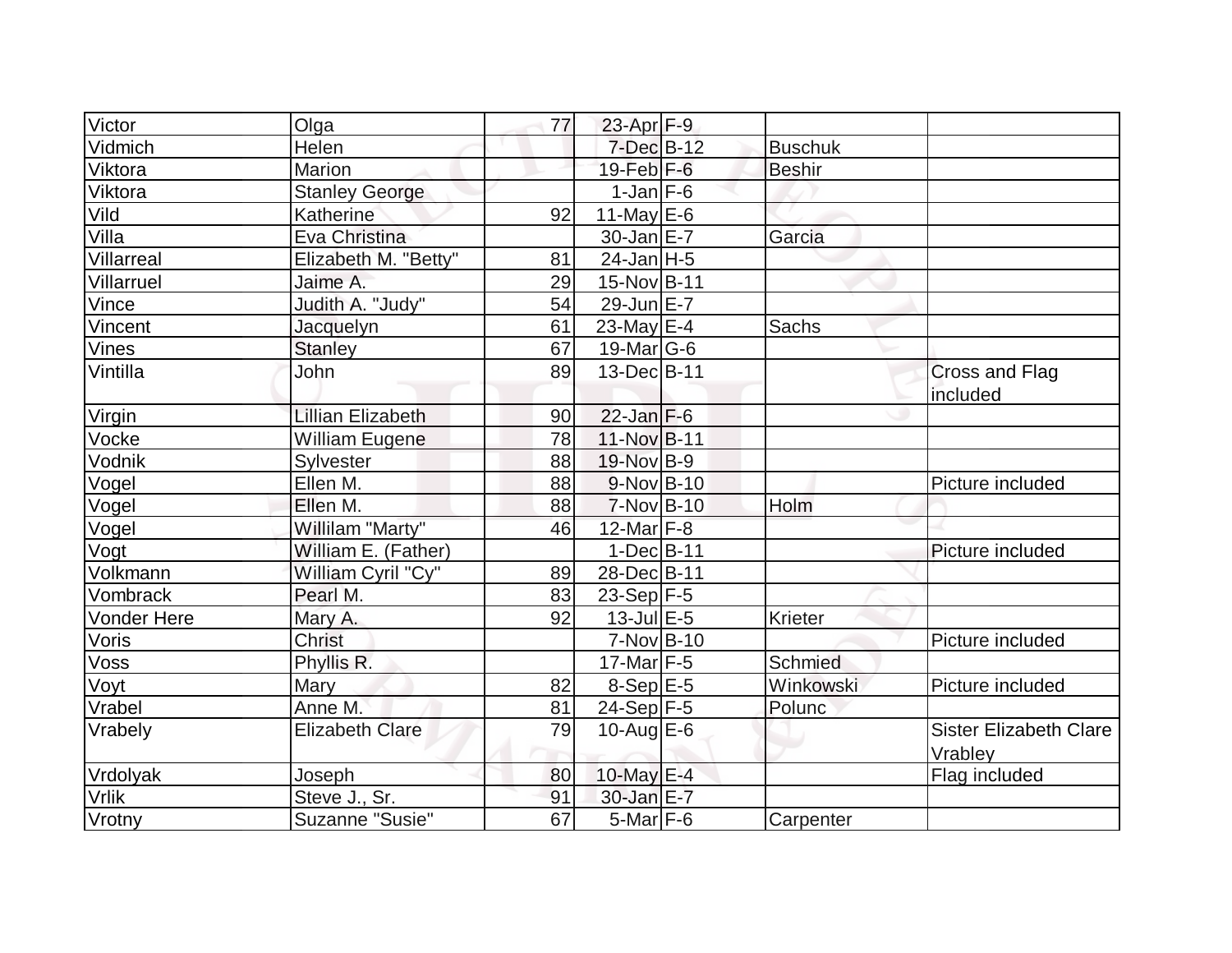| Vucson    | Lily Ruth (Lilian)            | 84 | 23-Apr $F-8$                           |               |                                                           |
|-----------|-------------------------------|----|----------------------------------------|---------------|-----------------------------------------------------------|
| Vudis     | Phillip A.                    | 81 | 17-Apr <sub>1-7</sub>                  |               | Cross included                                            |
| Vujko     | Stevan                        | 84 | 11-May $E-6$                           |               |                                                           |
| Vujovic   | <b>Judith Lee</b>             | 64 | $6$ -Jun $D-6$                         |               | Full name Judith Lee<br><b>Birch Vujovic</b>              |
| Vukasovic | Rose                          | 72 | $14$ -Feb <sup><math> </math></sup> -5 | Zorich        |                                                           |
| Vyner     | Raymond F. "Buz"              | 67 | $16$ -Jun $F - 7$                      |               |                                                           |
| Wachowiak | Marie R.                      | 83 | 18-May E-7                             | Siuda         |                                                           |
| Wadas     | Dorothy                       | 84 | 14-Nov B-11                            | Piaskowy      |                                                           |
| Waddle    | Dottie Ann                    | 53 | $28$ -Feb $ F-6$                       |               |                                                           |
| Wade      | Geneva                        | 84 | $5$ -Oct $E$ -6                        |               |                                                           |
| Wade      | Louis Nehlsen "Jack"          | 87 | 29-Sep B-11                            |               |                                                           |
| Waechter  | Marybelle                     | 86 | 28-Apr F-6                             |               |                                                           |
| Waggoner  | <b>Betty Jane</b>             | 84 | $22$ -Feb $D-7$                        | <b>Briner</b> | Betty Jane Waggoner<br><b>Bracey Tidwell /</b><br>Picture |
| Wagner    | William C. "Bill"<br>"Chet"   | 77 | $15$ -May $I - 5$                      |               | Flag included                                             |
| Wagner    | Theodore "Ted" Jr.<br>(Todge) | 62 | $7$ -Oct $E$ -5                        |               | Flag included                                             |
| Wagner    | Elias A.                      | 84 | $4$ -Jun $F-6$                         |               | Flag included                                             |
| Wagner    | Brian F.                      | 66 | $16$ -Oct $ I-6 $                      |               |                                                           |
| Wagner    | Dolores M.                    |    | $14$ -Apr $ F - 7 $                    |               | Dolores M. Steuer-<br>Wagner / Picture<br>included        |
| Wagner    | Pearl A.                      | 97 | $12$ -Jul $E-3$                        |               |                                                           |
| Wahlman   | Donald G.                     | 67 | 18-Nov B-10                            |               | Flag included                                             |
| Wahlsmith | Joseph L., Sr.                | 73 | $26$ -Feb $F-7$                        |               | <b>Cross and Picture</b><br>included                      |
| Waite     | Melvin (Mike)<br>"Dempsey"    | 78 | $2$ -Aug E-5                           |               | Flag included                                             |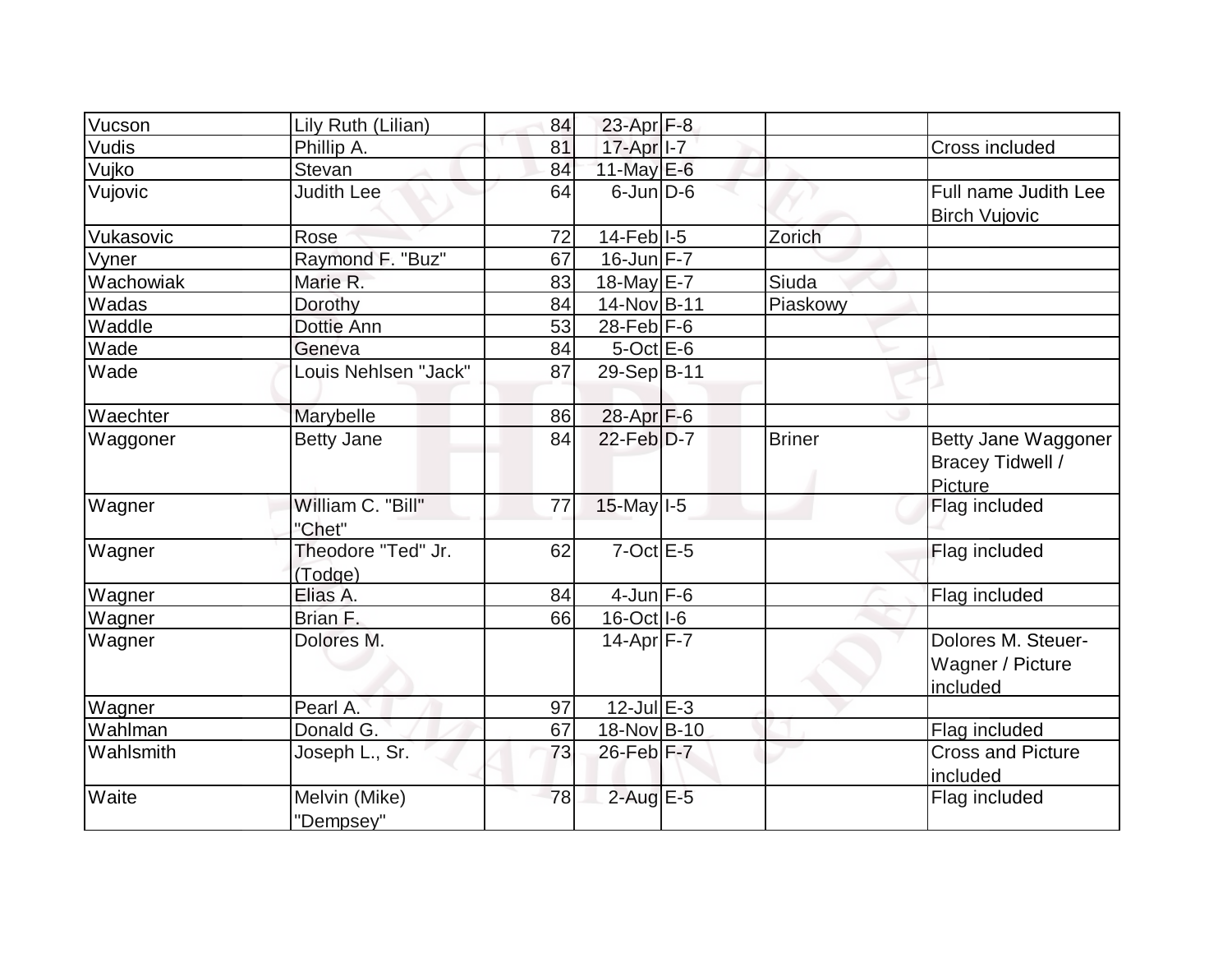| Wakefield   | Janet B.            | 85 | $1-Feb D-7$             |               |                  |
|-------------|---------------------|----|-------------------------|---------------|------------------|
| Walas       | Valerie V.          | 81 | $1$ -Jan $F-6$          |               |                  |
| Walaszek    | Helen               | 78 | $22$ -Jan F-6           |               |                  |
| Walbert     | Ellen N.            | 85 | $21$ -Mar $D-8$         | Olbrecht      |                  |
| Walczak     | Jerome "Jerry"      | 70 | 22-Apr E-6              |               |                  |
| Walczak     | Mary A.             | 94 | $22$ -Jan F-6           | <b>Sedlik</b> | Cross included   |
| Walden      | Lee Otis            | 54 | $18$ -Dec $B$ -9        |               | Picture included |
| Walden      | Harold Thomas "Tom" | 47 | $22$ -Aug $D-6$         |               | Flag included    |
| Waldron     | Brian P.            | 30 | 20-Oct E-5              |               |                  |
| Walentine   | Mickelina (Mickey)  | 94 | 23-May $E-4$            |               |                  |
| Walesh      | George L.           | 88 | 18-Dec B-9              |               |                  |
| Waliszewski | Diane C.            | 44 | 27-Aug F-6              |               |                  |
| Walker      | Willia M.           |    | $2$ -Aug E-5            |               |                  |
| Walker      | Larry D.            | 53 | 26-Aug F-5              |               | Flag included    |
| Walker      | <b>Jennifer</b>     | 25 | $25-Sep$ <sup>1-4</sup> |               |                  |
| Walker      | Beryl E.            | 87 | $20$ -Apr $E$ -7        |               |                  |
| Walker      | Dorothy E.          | 83 | 25-Dec B-7              |               |                  |
| Walker      | Edgar M., Sr.       | 91 | $5-Nov$ B-9             |               |                  |
| Walker      | Floyd               | 87 | $2$ -Oct H-4            |               |                  |
| Walker      | Keith "Keda"        | 46 | 18-Nov B-10             |               |                  |
| Walker      | Annette R.          | 38 | $1-Oct$ F-4             |               |                  |
| Walker      | Janett R.           |    | $12$ -Oct $E-5$         | Rymer         |                  |
| Walker      | Julia               | 85 | $4$ -Jan D-6            |               |                  |
| Walker      | <b>Alice</b>        | 91 | $27$ -May F-6           |               |                  |
| Walker      | Hazel               | 88 | $13-Oct$ F-6            | Rymer         |                  |
| Wallace     | John E.             | 71 | 29-Oct B-9              |               | Flag included    |
| Wallace     | William             | 51 | $19$ -Jan $E-4$         |               |                  |
| Wallace     | Clarence            | 84 | 14-May F-7              |               | Flag included    |
| Wallace     | Rochelle            | 43 | 9-Oct I-5               |               |                  |
| Wallace     | Marie               | 84 | $10-Sep$ $E-5$          | Staloney      |                  |
| Wallace     | Joyce Ann           | 66 | $1-Sep$ F-5             |               |                  |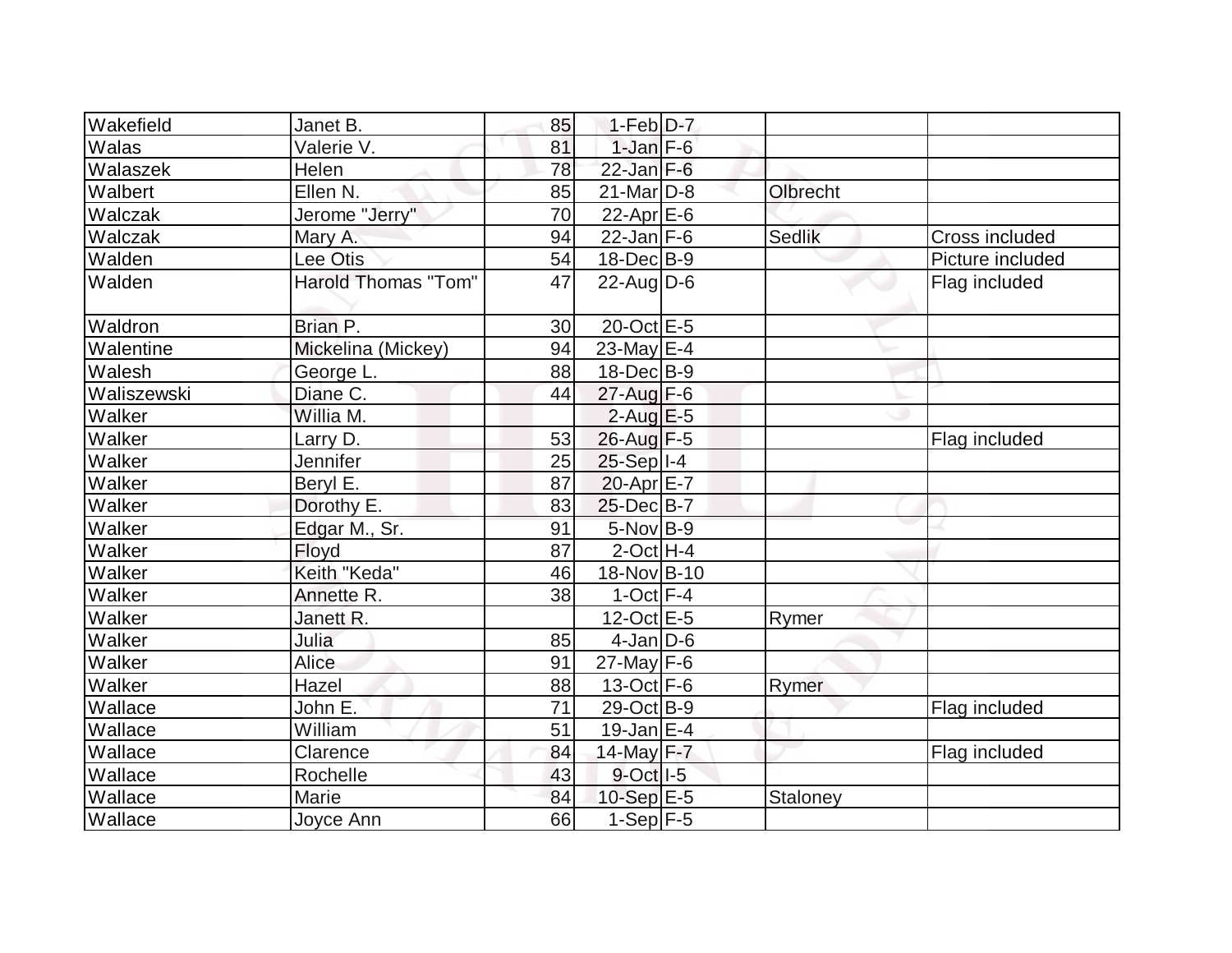| Wallen         | Glenn                | 69              | $19$ -Jan $E-4$         |           |                  |
|----------------|----------------------|-----------------|-------------------------|-----------|------------------|
| Walllar        | Irene                | 78              | 10-Feb $E-6$            | Kotso     |                  |
| Wallo          | Helen E.             | 74              | $24$ -Aug E-6           | Kmetz     |                  |
| Walls          | Sarah Jane           | 88              | 28-May F-10             |           |                  |
| Walro          | Ronald               | 54              | $7$ -Mar $ D-6$         |           |                  |
| Walsh          | Rebecca "Becky"      | 89              | $6$ -May $F - 7$        |           |                  |
| Waltemath      | Dolores L.           | 99              | 4-Aug $F-5$             |           |                  |
| Walter         | Mildred Mae "Millie" | 85              | $4$ -May $E$ -6         |           |                  |
| Walter         | Katherine M.         | 95              | $29$ -Jun $E - 7$       | Huber     | Picture included |
| <b>Walters</b> | Simon P.             | 78              | $2$ -Oct H-4            |           |                  |
| Walters        | Sally                | 58              | 26-Oct B-12             |           |                  |
| Walton         | <b>Robert Thomas</b> |                 | $2$ -Dec $B$ -11        |           |                  |
| Walton         | Donna Jean           | 69              | $17 - Dec$ B-8          |           | Picture included |
| Waluszko       | Anton                | 78              | $20$ -Apr $E$ -7        |           | Cross included   |
| Walzak         | Eugenia              | 94              | $9$ -Feb $E-4$          | Kaczmarek |                  |
| Wank           | Gerald U.            | 82              | $15$ -Jun $E$ -6        |           | Flag included    |
| Wank           | Irmina               | 85              | $7-FebH-6$              |           |                  |
| Wanshula       | Wasyl                | 79              | $5$ -Mar $ F-5 $        |           |                  |
| Wanshula       | Wasyl                | 79              | 26-Mar G-6              |           |                  |
| Wantland       | Mary                 | $\overline{73}$ | $22-Sep$ <sup>E-5</sup> |           |                  |
| Wapinski       | Daniel J.            | 48              | $13$ -Jan $E$ -7        |           |                  |
| Wappel         | George W.            | 82              | $14$ -Jan F-6           |           |                  |
| Ward           | Albert D.            |                 | $16$ -Jan $ G-6$        |           | Flag included    |
| Ward           | Earl R.              | 82              | 23-Aug E-5              |           |                  |
| Wargin         | Harold J.            | 79              | 12-Dec B-11             |           |                  |
| Wargo          | James P. "Jim"       | 40              | $12$ -Aug F-5           |           | Picture included |
| Wargo          | Donald Joseph, Sr.   | 70              | $30$ -May D-6           |           |                  |
| Warkentien     | Ronald D. "Ron # 1"  | 71              | $12$ -Jan $ E-4 $       |           |                  |
| Warme          | Rose C.              | 88              | 10-Mar $F-6$            |           |                  |
| Warne          | Jeannette A.         | 81              | $18$ -Jan D-6           |           |                  |
| Warner         | Crill G. "Shorty"    | 70              | 21-Mar D-8              |           | Flag included    |
| Warner         | Robert L. L, Sr.     | 77              | $11-Feb$ F-7            |           |                  |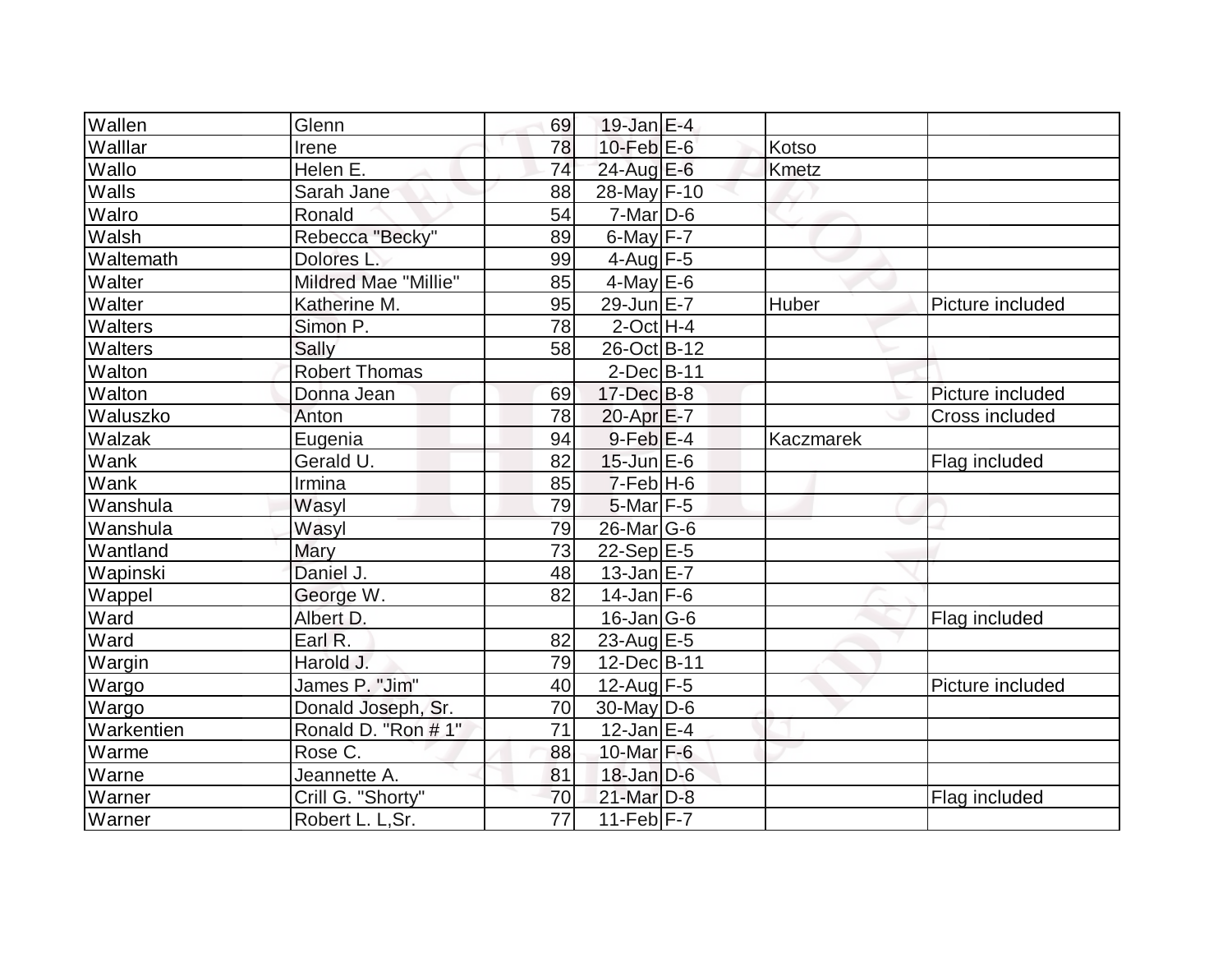| Warnke         | Marjorie Kathleen     | 83 | 11-Sep $F-5$         |           |                                            |
|----------------|-----------------------|----|----------------------|-----------|--------------------------------------------|
| Warren         | Woodrow W.            | 90 | 20-Jul E-5           |           |                                            |
| Washko         | Janet                 | 64 | 4-Feb <sup>F-7</sup> |           | Picture included                           |
| Waskiewicz     | <b>Bruno</b>          | 82 | $27$ -Jan $E$ -6     |           |                                            |
| Wasowicz       | Valentyna             | 80 | $26$ -May F-6        |           |                                            |
| Wasserman      | Dorothy L.            | 87 | 19-Aug $F-4$         |           | Full name Dorothy L.<br>(Wasserman) Miller |
| Wasylowsky     | Anna                  |    | $6$ -Apr $E$ -6      | Woloszyn  |                                            |
| <b>Waters</b>  | Nelena Loy            | 69 | $4-Feb$ $F-7$        |           |                                            |
| Waters         | <b>Mark</b>           | 35 | $2$ -Jun $F-6$       |           |                                            |
| Waters         | William A. "Bill"     | 66 | 11-Sep $ F-5 $       |           |                                            |
| <b>Watkins</b> | Ozzie Jr.             | 67 | $12$ -Oct $E - 5$    |           |                                            |
| <b>Watkins</b> | Gary R.               | 49 | 16-Mar E-5           |           | Cross include                              |
| Watroba        | Sophie M.             | 82 | 31-Dec B-9           |           |                                            |
| Watroba        | Regina Eve            | 78 | $3-SepE-6$           | Mech      |                                            |
| Watson         | Roy D.                | 78 | $1$ -Jan $F-6$       |           |                                            |
| Watson         | Richard E.            | 81 | $5$ -Dec $B$ -11     |           |                                            |
| Watson         | Dianne M.             | 61 | $6$ -Mar H-6         |           |                                            |
| Watters        | Ruth M.               | 83 | $15-Sep$ E-6         |           |                                            |
| Wawrzyniak     | Antoinette "Toni"     | 77 | 31-Mar F-7           | Labedz    |                                            |
| Wayne          | Richard A.            |    | $9-Apr$ $F-6$        |           | Flag included                              |
| Wayne          | Josephine             | 85 | $6$ -Apr $E$ -6      |           |                                            |
| Wcislak        | David, Jr.            | 38 | $7$ -Jul $F$ -6      |           |                                            |
| Weaver         | Delmar D.             | 68 | $9$ -Mar $E$ -6      |           |                                            |
| Weaver         | Frances               |    | $13$ -Jan $E-7$      | Tilton    |                                            |
| Weaver         | Susan A.              | 54 | $8$ -Jun $E - 7$     |           |                                            |
| Weaver         | <b>William Robert</b> | 48 | $20$ -Feb $F-8$      |           |                                            |
| Weaver         | David W.              | 91 | 11-May $E-6$         |           |                                            |
| Weaver         | Bertha M.             | 71 | $11$ -Jul $D-6$      |           |                                            |
| Webb           | Helen M.              | 90 | $2$ -Jun $F-6$       |           |                                            |
| Webb           | Evelyn                | 96 | 19-Dec B-11          | Gustafson |                                            |
| Webb           | Helen                 | 88 | $31$ -May E-4        |           |                                            |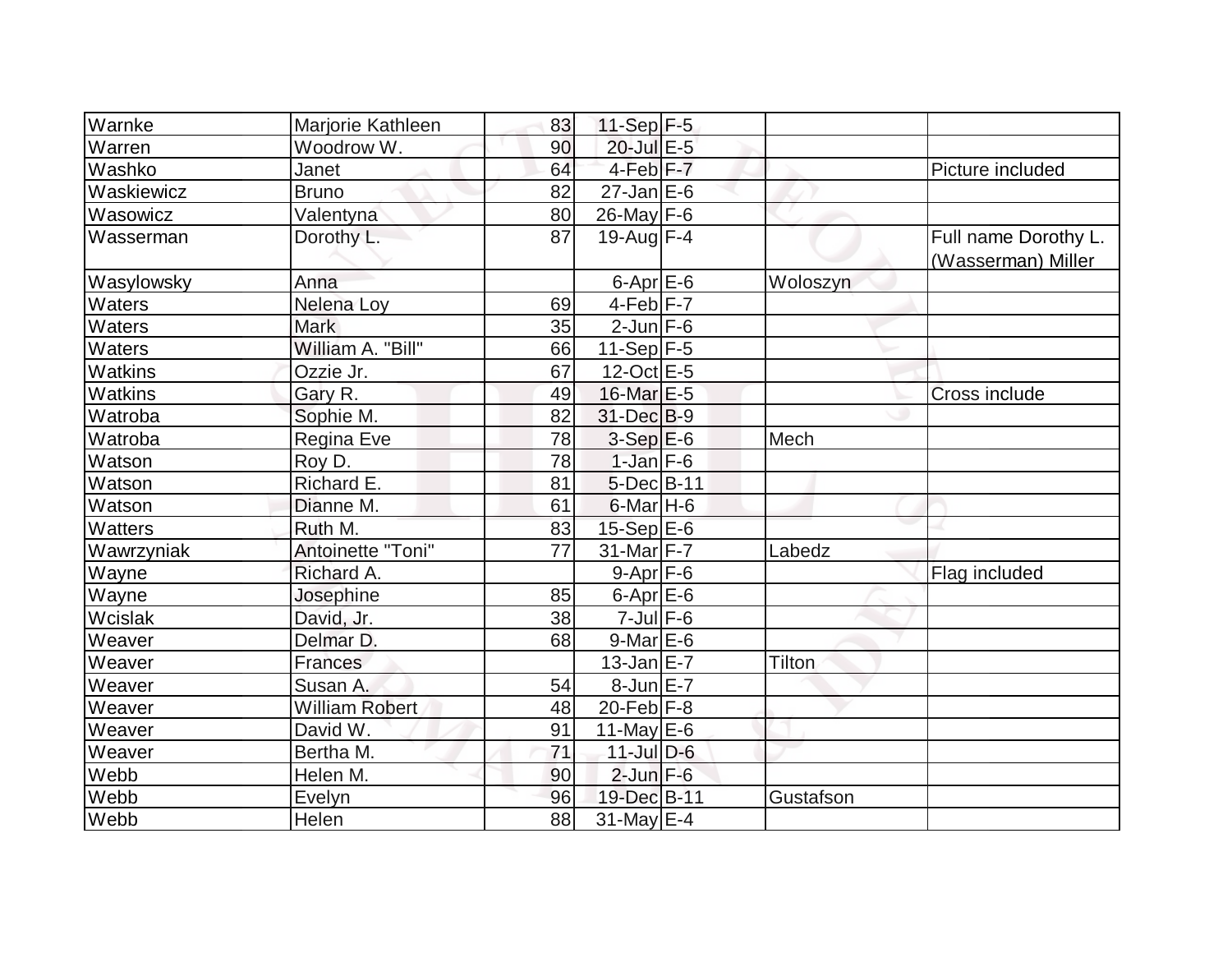| Webdell        | Cynthia L. "Cindy"               | 48       | $3-Oct$ D-7       | <b>Guess</b> |                                        |
|----------------|----------------------------------|----------|-------------------|--------------|----------------------------------------|
| Weber          | Mary                             | 80       | 29-Jun E-7        |              |                                        |
| Weber          | Kenneth C.                       | 54       | 13-Dec B-11       |              |                                        |
|                | "Wierzbinski"                    |          |                   |              |                                        |
| Weber          | Frances D. "Honey"               | 72       | $30$ -Mar $E-6$   |              | Picture included                       |
| Wedding        | Floyd "Coon Dog"                 | 75       | $28$ -Feb H-6     |              | Flag included                          |
| Wedlow         | <b>Mae Frances</b>               |          | $10$ -Jan $ H-5 $ |              |                                        |
| Wedryk         | Kathryn M.                       | 81       | 14-May $F-7$      | Ladisich     |                                        |
| Weems          | <b>Julian Pierre</b>             | 2 months | 21-Oct F-5        |              |                                        |
| Wehling        | Mildred B.                       | 86       | $16-Sep$ F-5      | <b>Buls</b>  |                                        |
| Weigus         | William A. "Bill"                | 93       | $25$ -Dec $B$ -7  |              |                                        |
| Weiler         | Lois L.                          | 82       | $17 - Dec$ B-8    |              |                                        |
| Weiler         | <b>Howard Carl</b>               | 72       | 20-Apr E-7        |              |                                        |
| Weinand        | William M.                       | 90       | $9$ -Jun $F$ -6   |              | Flag included                          |
| Weirbeky       | Bernice "Bee"                    |          | $9$ -Mar $E$ -6   | Chupurdia    | <b>Cross included</b>                  |
| <b>Weiss</b>   | Mildred "Millie"                 |          | $6-Sep$ $E-3$     |              | Star of David included                 |
| Weiss          | Nina L.                          | 95       | $7 - Aug$ $1 - 5$ |              |                                        |
| Weisser        | <b>Michael Donald</b><br>"Spike" | 89       | 14-Dec B-10       |              |                                        |
| Weitemeyer     | Florence M.                      | 86       | $21$ -Jan F-7     |              |                                        |
| Welch          | Grace J.                         | 67       | $9-Sep$ $E-3$     | Wisner       | Full name Grace J.<br>Crnjak (Welch)   |
| <b>Welches</b> | <b>Doris Elaine</b>              | 73       | $21-Apr$ F-5      | Wardell      | Doris Elaine<br>McWhirter (Welches)    |
| Weldon         | Robert W.                        | 60       | 12-Feb $F-6$      |              |                                        |
| Wells          | June M.                          | 78       | $31$ -May E-4     |              |                                        |
| Wells          | Lorn M.                          | 80       | 19-Oct E-5        |              |                                        |
| Wells          | Iris A.                          | 86       | $8$ -Jan $F-6$    |              | Full name Iris A.<br>Wittenhagen Wells |
| <b>Wells</b>   | James H.                         | 65       | 23-Aug E-5        |              |                                        |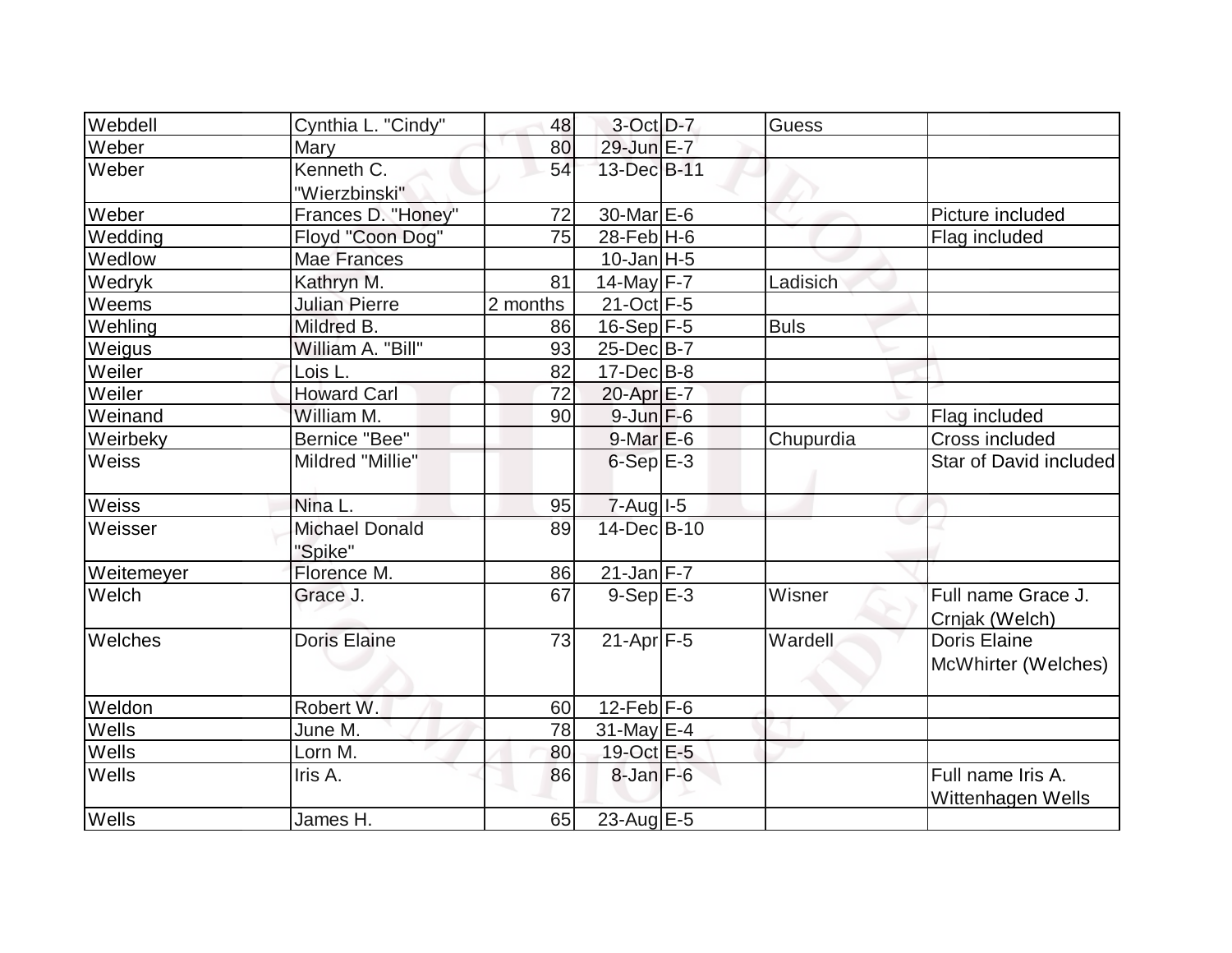| Wellsand   | Margaret                    | 83     | $8$ -Jan $F-6$          |        |                        |
|------------|-----------------------------|--------|-------------------------|--------|------------------------|
| Welsch     | Milton A. "Mike"            | 81     | 15-Mar E-5              |        | Flag included          |
| Wendlinger | Jerri Lynn                  | 45     | $22$ -Apr $E$ -6        | Hall   |                        |
| Wendt      | Sharon L.                   | 61     | $20$ -Jul $E-5$         |        |                        |
| Werline    | Kenneth E.                  | 81     | $8$ -Dec $B$ -12        |        | Flag included          |
| Werline    | Kenneth <sup>*</sup>        | 81     | 11-Dec B-10             |        | Picture included       |
| Werner     | Jerry Lee                   | 27     | 25-Aug F-5              |        |                        |
| Werner     | Stephanie C.                | 65     | 10-Nov B-10             |        |                        |
| Werner     | <b>Wilfred LeRoy</b>        | 86     | $8$ -May $1-5$          |        |                        |
| Werner     | <b>Mildred Ruth</b>         | 79     | 28-Feb $F-6$            |        |                        |
| Werno      | Patricia A.                 | 66     | $4$ -Jan $D$ -6         |        |                        |
| Wescott    | Edward D.                   | 74     | 26-Oct B-12             |        | Flag included          |
| Wesley     | <b>George Wesley Porter</b> | 22     | 24-Feb                  |        |                        |
| Wesley     | Alwin E.                    | 86     | $23$ -Mar $E-7$         |        |                        |
| Wesley     | Malachi Logan               | Infant | $8$ -Dec $B$ -12        |        |                        |
| Wesse      | Walter J.                   |        | $18$ -Jan D-6           |        | Flag included          |
| West       | <b>Patrick Michael</b>      | 16     | $9-Nov$ B-10            |        |                        |
| Westberg   | Robert                      | 76     | 20-Jun D-5              |        |                        |
| Westbrook  | Betty L.                    | 61     | $11-Oct$ E-4            |        |                        |
| Westergren | Adele F.                    | 82     | $27-Sep$ <sup>E-4</sup> |        |                        |
| Westfall   | Karen Regina                | 61     | $5-Sep D-6$             |        |                        |
| Westman    | John D.                     |        | $11$ -Jan $ D-6 $       |        |                        |
| Weyhe      | Gregory L.                  | 47     | 29-Sep B-11             |        |                        |
| Wheeler    | David S.                    | 63     | $21$ -May F-7           |        |                        |
| Wheeler    | Hope                        | 68     | $10-Sep$ $E-5$          | Hawley | Hope Pelham<br>Wheeler |
| Whelpley   | Leonard W.                  | 86     | $21$ -Oct F-4           |        |                        |
| Whipple    | Thomas E.                   | 89     | 20-Jun D-6              |        |                        |
| Whiston    | Robert A.                   | 77     | $17$ -Jul G-5           |        | Flag included          |
| Whitaker   | William James               | 61     | 4-Aug $F-5$             |        |                        |
| Whitaker   | <b>Beverly Logan</b>        | 60     | $4$ -Aug $F-5$          |        |                        |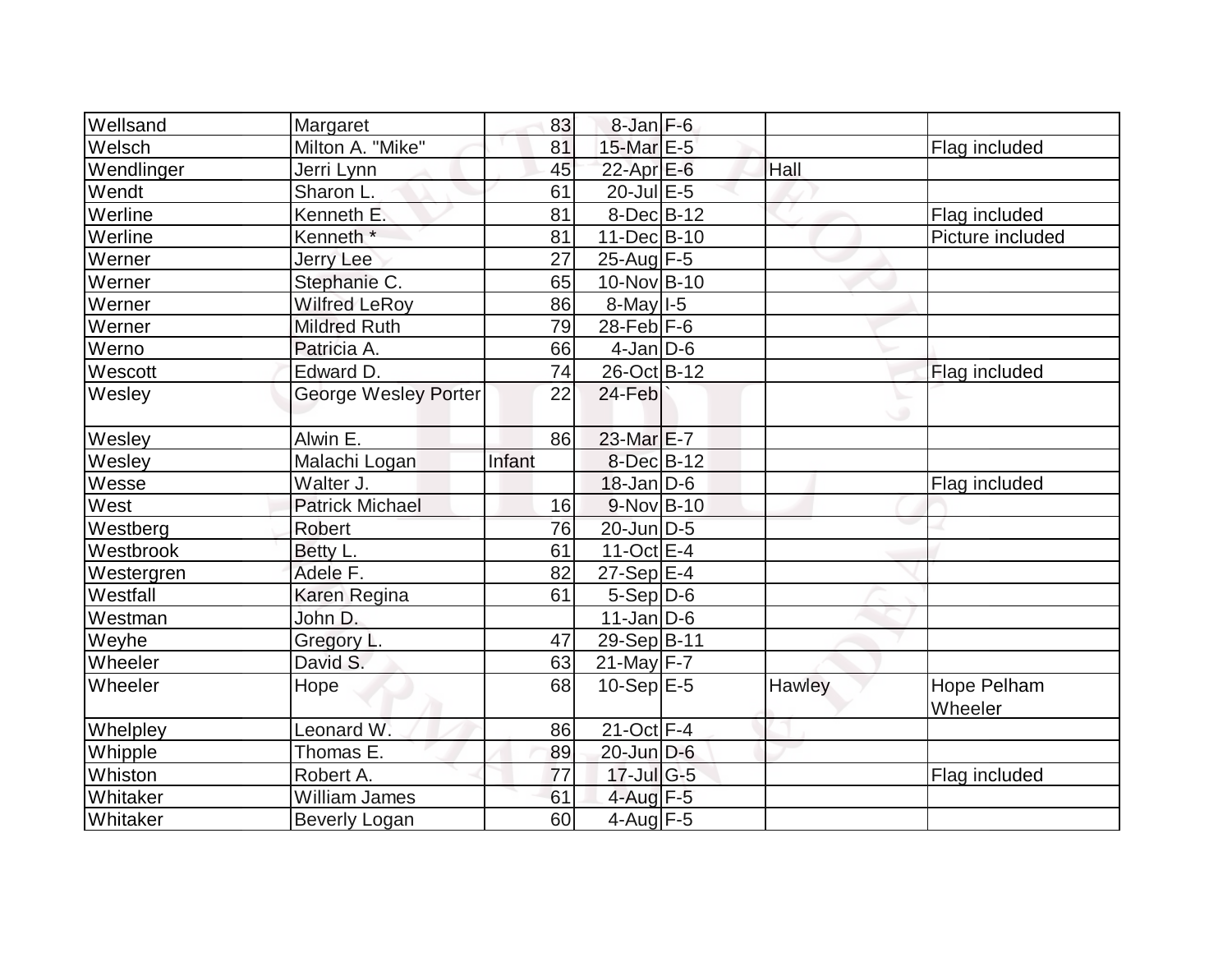| Whitaker    | Raleigh C. "Lehman"         | 79 | 28-Jun E-4        |                |                          |
|-------------|-----------------------------|----|-------------------|----------------|--------------------------|
| Whitcomb    | David A.                    | 73 | 2-Nov B-12        |                |                          |
| Whitcomb    | John Thurman                | 76 | $20-Sep$ $E-5$    |                |                          |
| White       | Wiliam N. "Bill"            | 66 | $11-Feb$ F-7      |                |                          |
| White       | Alma O.                     | 92 | $2-Sep$ E-5       |                |                          |
| White       | Charlotte C.                | 79 | 23-Oct   I-7      |                |                          |
| White       | L. Howard White, D.         | 87 | $22$ -Oct G-5     |                |                          |
|             | D. S.                       |    |                   |                |                          |
| White       | Irma M.                     | 77 | $20$ -Jun $ D-6$  |                |                          |
| White       | Aretta                      | 82 | $8$ -Jun $E - 7$  |                |                          |
| White       | James W. "Jim"              | 64 | $11$ -Aug $E-5$   |                |                          |
| White       | Ruby E.                     |    | 28-DecB-11        | <b>Bunnage</b> |                          |
| White       | Cleo Imogene                | 97 | $2$ -Nov $B-12$   |                |                          |
| Whitehouse  | James Rufus                 | 80 | $28$ -Oct B-8     |                |                          |
| Whiting     | Sophia                      |    | $6$ -Jul $E-4$    | Ritchie        |                          |
| Whitlatch   | Guy, Jr.                    | 56 | $13$ -Jun $D-6$   |                |                          |
| Whitlatch   | Guy ,Jr.                    | 56 | $21-Apr$ F-6      |                |                          |
| Whitler     | Shirley L.                  | 67 | $25$ -Jul $D$ -6  |                |                          |
| Whitlock    | Virginia F.                 | 87 | 8-Sep E-5         |                |                          |
| Whitmore    | James A.                    | 64 | $31$ -Jul $I-5$   |                | Picture included         |
| Whitson     | Evelyn B.                   |    | $8$ -Jun $E - 7$  |                |                          |
| Whittemore  | <b>Ruth</b>                 | 77 | $21$ -Dec $B$ -12 |                |                          |
| Whittington | Roby                        | 71 | $4-Feb$ $F-7$     |                | <b>Cross and Picture</b> |
|             |                             |    |                   |                | included                 |
| Wiak        | <b>Terrence Lee "Terry"</b> | 56 | $23$ -May D-8     |                | Dr. Terrence Lee         |
|             |                             |    |                   |                | Wiak D. D. S.            |
| Wichmann    | Elisabeth A.                | 94 | $3-Dec B-10$      |                |                          |
| Wickersham  | Patsy M.                    | 62 | $12$ -Jan $E-4$   |                |                          |
| Wickhorst   | Doris                       | 85 | $13$ -Jun $D-6$   |                |                          |
| Widing      | Earl H.                     | 81 | $21$ -Apr $F-6$   |                | Flag included            |
| Wiechecki   | Mary B.                     |    | 18-Apr D-5        |                |                          |
| Wieg        | Kenneth <sub>F.</sub>       | 80 | $21$ -Aug $I-5$   |                | Flag included            |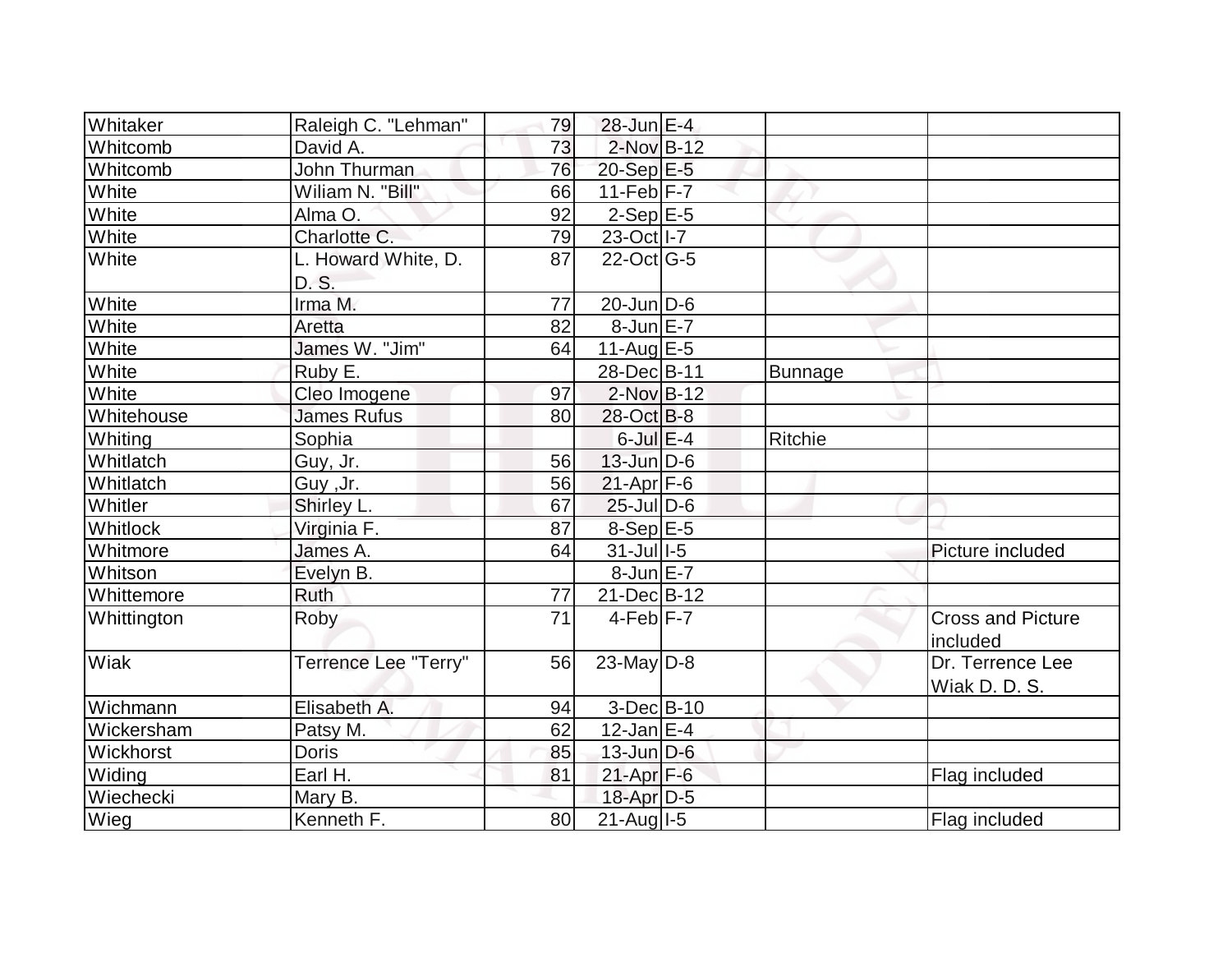| Wieklinski   | Kevin                | 46              | $11-Apr D-6$         |                  | Picture included                                     |
|--------------|----------------------|-----------------|----------------------|------------------|------------------------------------------------------|
| Wielgos      | John                 | 80              | 6-Mar <sub>H-6</sub> |                  | Flag included                                        |
| Wierbinski   | Florence             |                 | $13$ -Feb $E$ -6     | <b>Kulik</b>     |                                                      |
| Wierman      | Paul                 | 65              | $3-Feb$ $E-7$        |                  |                                                      |
| Wiesjahn     | Elmer L.             | 84              | 28-Dec B-11          |                  | Flag and picture<br>included                         |
| Wiesmann     | Michael J.           | 20 <sup>1</sup> | $7 - Jun$ E-4        |                  | Specialist Michael J.<br>Wiesmann / Flag<br>included |
| Wiggins      | <b>Harry Dale</b>    |                 | $4-Apr D-6$          |                  |                                                      |
| <b>Wilck</b> | Barbara M.           | 66              | $30$ -Nov $ B-13 $   |                  |                                                      |
| Wilcox       | David J.             | 65              | $5$ -Mar $F$ -6      |                  |                                                      |
| Wilcox       | Mata I.              | 88              | 13-Sep E-5           | <b>McFarland</b> |                                                      |
| Wilczynski   | Ronald M.            | 50              | 20-Dec B-10          |                  |                                                      |
| Wildermuth   | Lucille M.           | 88              | $4$ -Jan $D$ -6      | Mohr             |                                                      |
| Wilding      | Nora M.              | 81              | $31$ -Jan H-6        | Gadd             |                                                      |
| Wilhelm      | David Wayne          | 41              | $20$ -May F-6        |                  |                                                      |
| Wilhelm      | Alfred "Pop          | 83              | $1$ -Jan $F-5$       |                  |                                                      |
| <b>Wilk</b>  | Joseph M.            | 86              | $7$ -Jul $F$ -6      |                  |                                                      |
| Wilk         | Joseph F.            |                 | $15-Sep$ $E-6$       |                  | Flag included                                        |
| <b>Wilk</b>  | <b>Marion</b>        | 78              | $2$ -Nov $B-12$      |                  |                                                      |
| Wilkerson    | Benny J. "Ben"       | 64              | $21$ -May F-7        |                  |                                                      |
| Wilkerson    | Randy                | 56              | $6-Sep$ $E-4$        |                  | Flag included                                        |
| Wilkerson    | Mary E. "Liz"        | 81              | $6$ -Jan $E$ -6      |                  |                                                      |
| Wilkerson    | James "Curt"         | 85              | $20$ -Feb $ F-8 $    |                  | Flag included                                        |
| Wilkie       | Thomas A.            | 72              | $6$ -Nov $B$ -11     |                  | Flag included                                        |
| Wilkie       | <b>Jeffrey Allen</b> | 50              | $9-Sep$ $E-5$        |                  |                                                      |
| Will         | Louise L.            | 76              | $7-Nov B-10$         |                  |                                                      |
| Wille        | Jane M.              | 54              | 30-Aug E-4           | Van Prooyen      |                                                      |
| Willer       | William A.           | 78              | $20$ -Feb $ F-8 $    |                  |                                                      |
| Willett      | Patricia Ann         | 71              | $6$ -Feb $E$ -5      |                  |                                                      |
| Willey       | Deborah A.           | 40              | 26-Sep D-5           |                  |                                                      |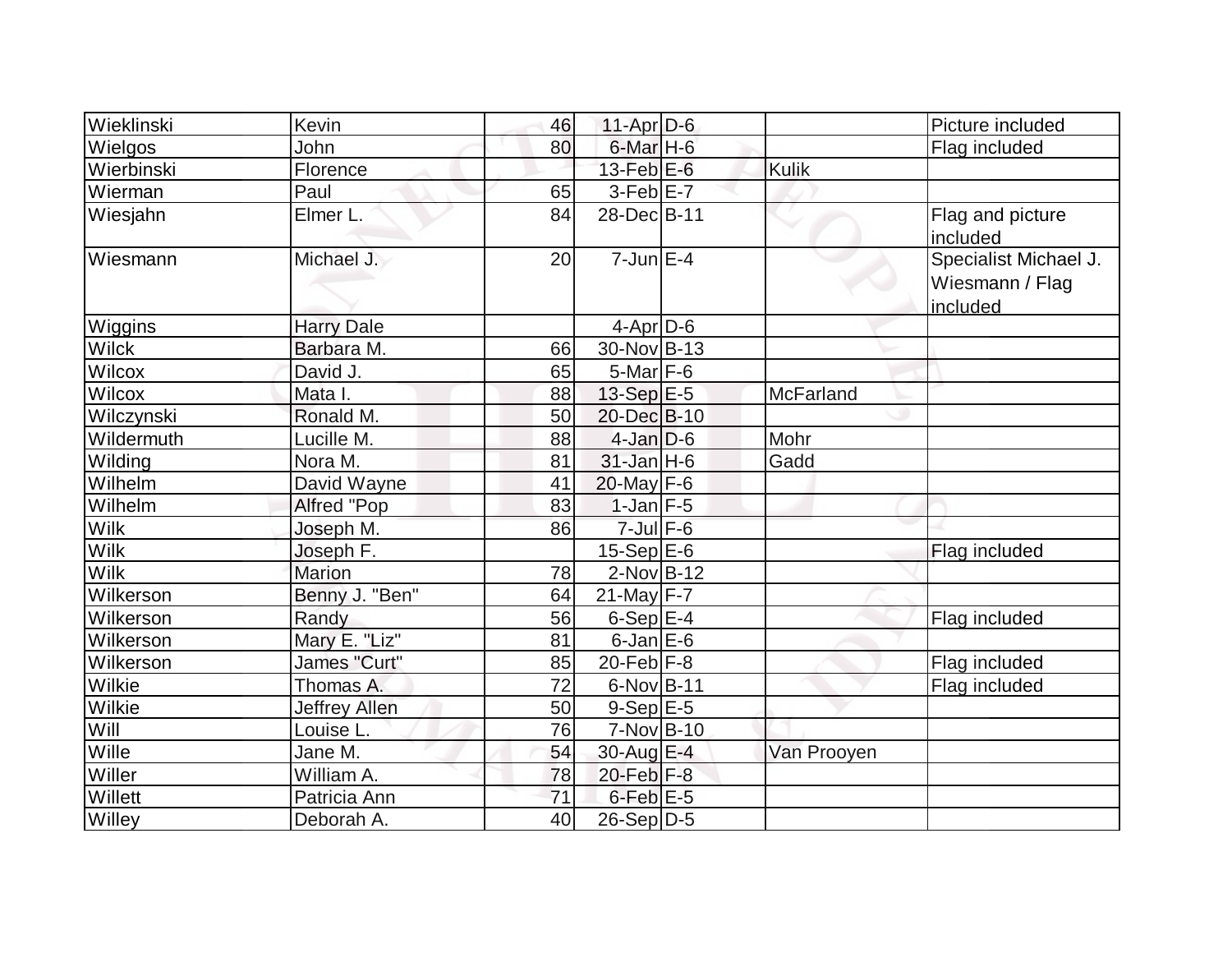| Williams      | Velma             | 78              | $8$ -Jun $E - 7$      |               |                                           |
|---------------|-------------------|-----------------|-----------------------|---------------|-------------------------------------------|
| Williams      | <b>Belinda</b>    | 37              | $1$ -Jul $E-4$        | Green         |                                           |
| Williams      | Alyce M.          | 68              | 27-Mar <sub>1-7</sub> |               |                                           |
| Williams      | Elilas W.         | 89              | 28-Oct B-10           |               | Flag included                             |
| Williams      | Floyd "Flukie"    | 53              | $30$ -Jun F-6         |               |                                           |
| Williams      | Joan M.           | 56              | $8$ -Dec $B$ -12      | <b>Mascio</b> |                                           |
| Williams      | Ernest "Mr. Blue" | 66              | $23$ -Feb $ E-4$      |               |                                           |
| Williams      | Percy J.          | 81              | $25$ -Mar $ F-6 $     |               |                                           |
| Williams      | <b>Harry Lee</b>  |                 | $19$ -Mar $ G-6$      |               | <b>Grandfather of Lori</b><br>Frazier     |
| Williams      | Rebecca           | 85              | $27$ -Feb $ G$ -6     |               | Cross included                            |
| Williams      | Roger W., Sr.     | 71              | $25$ -Nov B-6         |               |                                           |
| Williams      | Joanne            | 71              | $8$ -Feb $D-5$        |               | Full name Joanne<br>◡<br>Hanlon-Williams  |
| Williams      | Lynn              | 82              | 20-May F-6            |               |                                           |
| Williams      | Jill              | 75              | $24$ -Jul G-4         |               |                                           |
| Williams      | Eileen            |                 | $10$ -Feb $E$ -6      | Hochstetler   |                                           |
| Williams      | Leslie Melvin     | 77              | $13$ -Apr $E-5$       |               |                                           |
| Williams      | Richard L., Sr.   | 63              | $12$ -Jun $G-4$       |               | Flag included                             |
| Williams      | Ruby L.           | 69              | 29-Jan $F-7$          |               |                                           |
| Williams      | Perry             | 44              | $25$ -Jun $F$ -6      |               |                                           |
| Williams      | Clyda M.          | 65              | $3-Sep$ $E-6$         |               |                                           |
| Williams      | Noah, Jr. "JR"    | 69              | $22$ -Feb $ D-8$      |               | Flag included                             |
| Williams      | Mary              | 96              | 23-Oct I-7            |               | Full name Mary<br><b>Finchum Williams</b> |
| Williams      | Cecelia           | 70              | $27$ -May $F-6$       | Sarnecki      |                                           |
| Williamson    | Eric L.           | 55              | $29$ -Feb $ D$ -6     |               | Picture included                          |
| Williamson    | Grace E.          | 95              | $25$ -Mar F-6         |               |                                           |
| <b>Willis</b> | Maxine A.         | 53              | 12-Nov B-8            |               | Full name Maxine A.<br>Beougher (Willis)  |
| Willliams     | James             | 71              | 16-Jul F-7            |               |                                           |
| Wills         | Wyman Lee         | $\overline{81}$ | $24$ -Feb $E$ -6      |               | Cross included                            |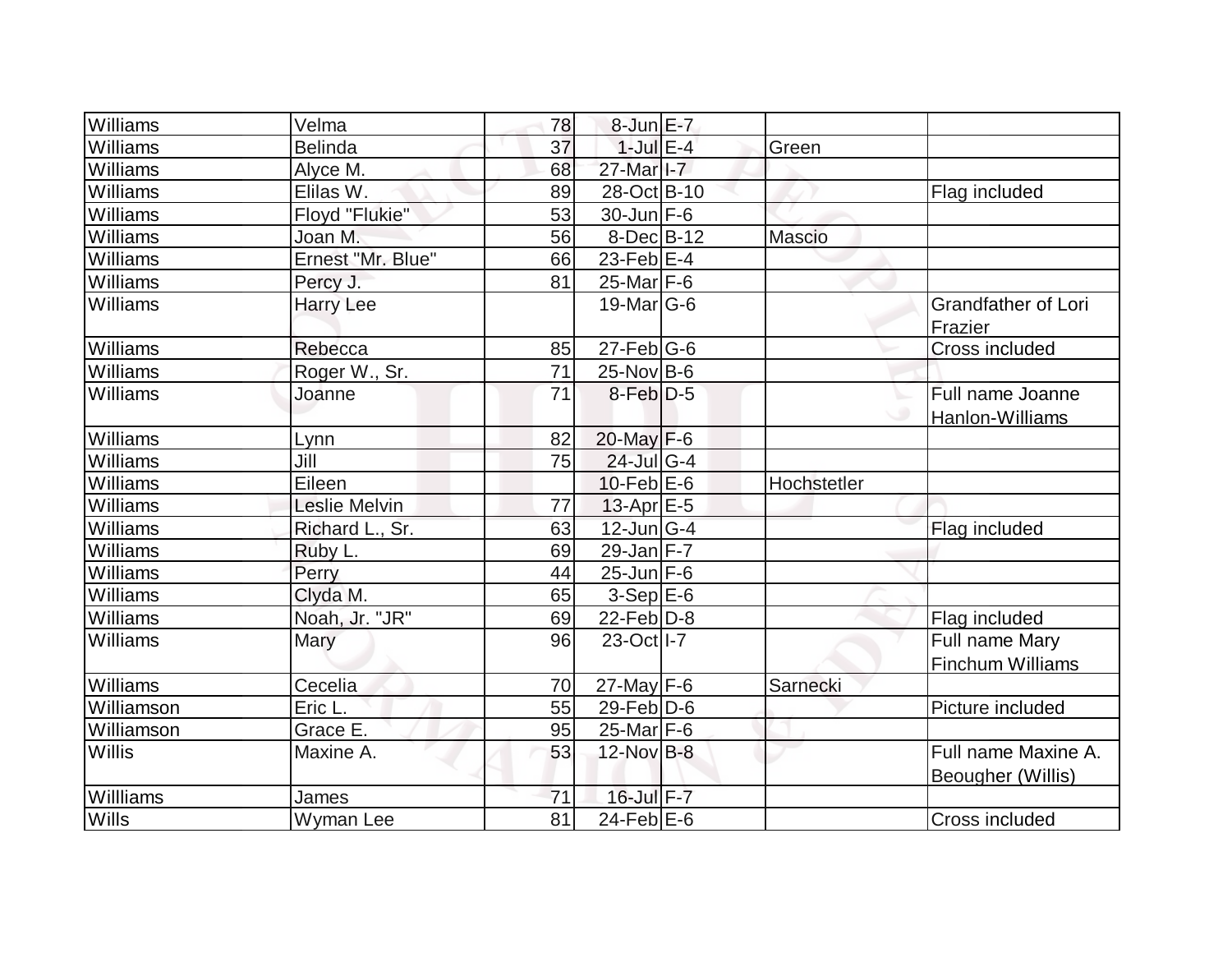| Wilmot          | Helen M.                       | 88              | 10-Aug $E-6$                 |                |                      |
|-----------------|--------------------------------|-----------------|------------------------------|----------------|----------------------|
| Wilson          | Clarence E.                    | 80              | $17$ -Jun $F-6$              |                | Flag included        |
| Wilson          | Katherine                      | 88              | 15-Oct G-5                   | <b>Jacobs</b>  |                      |
| Wilson          | Elayne Phyliis "E."            | 69              | $10$ -Jan $ H-5 $            |                |                      |
| Wilson          | Frank J.                       | 89              | 26-Oct B-10                  |                |                      |
| Wilson          | Richard D.                     | 72              | $3-Sep$ $E-6$                |                | Flag and Masonic     |
|                 |                                |                 |                              |                | emblem included      |
| Wilson          | Ross A.                        | 86              | $26$ -Mar $ G-6 $            |                | Flag included        |
| Wilson          | Thomas W. Jr.                  | 74              | $17 -$ Jul $\overline{G}$ -5 |                | Flag included        |
|                 | "Screw"                        |                 |                              |                |                      |
| Wilson          | Evelyn J.                      | 94              | $10$ -Jul G-6                |                |                      |
| Wilson          | Sallie L.                      | 65              | $14$ -Oct F-6                | <b>Kuckuck</b> |                      |
| Wilson          | Clarence L.                    | 84              | 29-Sep B-11                  |                |                      |
| Wilson          | Marguerite R.                  | 84              | $15$ -Mar $E$ -5             | Novak          |                      |
| Wilson          | Charles H.                     | 83              | $28$ -Jan $F-7$              |                | Flag included        |
| Wilson          | Jean E.                        | 74              | $1-MarE-4$                   |                |                      |
| Wilson          | James $\overline{\mathsf{T}.}$ | 59              | 31-Mar F-7                   |                |                      |
| Wilson          | <b>Janece Rene</b>             | 35              | 24-Oct D-6                   |                | Picture included     |
| Wilson          | Clara L.                       | 77              | $8$ -Jun $E - 7$             |                |                      |
| Wilson          | <b>Bernice</b>                 | 78              | $28$ -Jan $E$ -5             |                |                      |
| Wilson          | Hattie L.                      |                 | 29-Apr $E-6$                 | Flack          |                      |
| Wilson (Musser) | Betty J.                       | 78              | $31$ -Jul I-5                |                |                      |
| Wiltberger      | Mary "Jane"                    | 62              | $24$ -Oct $ D-6 $            |                | Full name Mary       |
|                 |                                |                 |                              |                | Thomas (Wiltberger)  |
| Winarski        | <b>Dorothy Marie</b>           | 83              | $10$ -Oct $ D-6$             |                | Full name Dorothy    |
|                 |                                |                 |                              |                | <b>Marie Novosel</b> |
|                 |                                |                 |                              |                | (Winarski)           |
| Winderlich      | Erna F.                        | 86              | $15$ -Aug $D$ -6             |                |                      |
| Winebrenner     | Lawrence A.                    | 86              | $4$ -Mar $F-6$               |                |                      |
| Winegar         | Blanche E.                     | 86              | $13$ -May F-6                |                |                      |
| Wineinger       | Mark Alla, M. D.               | 50              | 29-Jun E-6                   |                |                      |
| Winge           | <b>Terry Gene</b>              | $\overline{17}$ | 29-Mar E-4                   |                |                      |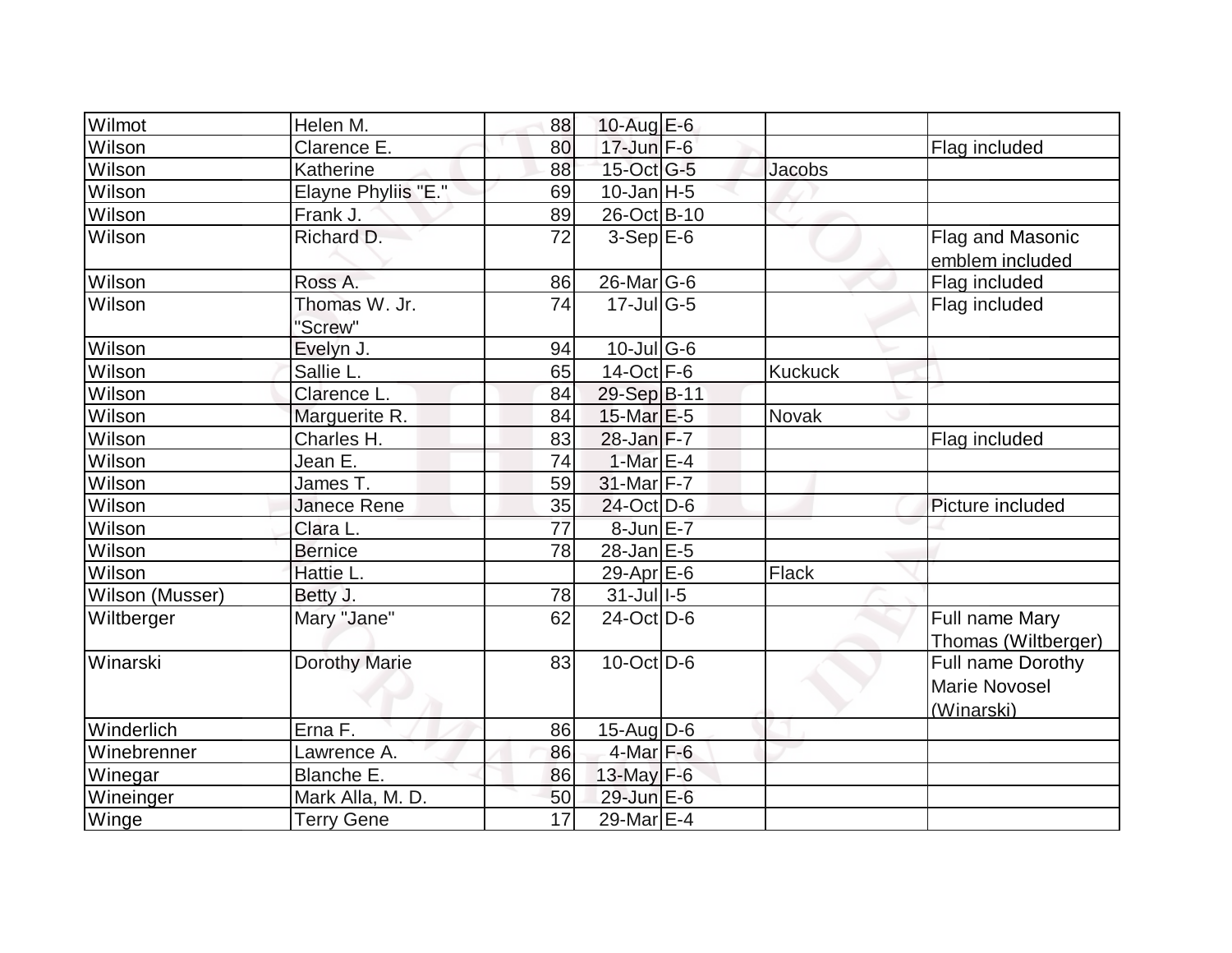|                      |                   | 81  | $24-Sep$ F-5      |                 |               |                                           |
|----------------------|-------------------|-----|-------------------|-----------------|---------------|-------------------------------------------|
| Wingo                | Mary Jane         |     |                   | $9$ -Jul $F-10$ |               |                                           |
| Winiecki<br>Winiecki | Stanley C.        | 86  | $20$ -Jan $E-5$   |                 |               |                                           |
|                      | Virginia          | 93  |                   |                 |               |                                           |
| Winland              | Dorothy Mae       | 83  | 14-Dec B-12       |                 |               |                                           |
| <b>Winter</b>        | J. Ernest Everett | 75  | $6$ -Aug $F-5$    |                 |               |                                           |
| Wiora                | Edith A.          | 86  | $16$ -Jul $F - 7$ |                 |               |                                           |
| Wirth                | Margaret A.       | 84  | $4$ -May $E$ -6   |                 |               |                                           |
| Wirth                | Alberta Irene     | 80  | $2-Sep$ $E-5$     |                 | La Bounty     |                                           |
| Wirtz                | Clarence C.       | 86  | 18-May $E-7$      |                 |               |                                           |
| Wirtz                | William A,. Sr.   | 55  | 10-Nov B-10       |                 |               |                                           |
| Wirtz                | Anna T.           | 87  | $8-Apr$ F-6       |                 | Horvath       | Full name Anna T.<br><b>Wirtz Schmidt</b> |
| Wise                 | Tomas L.          | 87  | $25$ -Apr $D-6$   |                 |               |                                           |
| Wise                 | Lola Marie        | 81  | $27-Sep$ $E-4$    |                 |               |                                           |
| Wisemiller           | Adeline           | 84  | $10$ -Jun $E$ -6  |                 | Schaefer      |                                           |
| Wiser                | Thomas J.         | 60  | 26-Sep D-5        |                 |               |                                           |
| Wisinski             | Genevieve A.      | 84  | $28$ -Feb F-6     |                 | Kielbania     |                                           |
| Wisniewski           | Esther R.         | 79  | $11$ -Jan D-6     |                 |               | Full name Esther R.                       |
|                      |                   |     |                   |                 |               | Edwards-Wisniewski                        |
| Wisniowski           | Mary              | 105 | $13-Sep$ E-5      |                 |               |                                           |
| Wisotzkey            | Jason E.          | 49  | 5-Jul $E-4$       |                 |               | Flag included                             |
| Wisowaty             | Anna M.           | 78  | $25$ -Aug F-5     |                 | Leff          |                                           |
| Wisowaty             | Mary              | 87  | 26-Feb F-7        |                 | Wrona         |                                           |
| Witherspoon          | Elaine Edna       | 89  | $14$ -Apr $ F-6$  |                 |               |                                           |
| Witkowski            | <b>Bernard</b>    | 74  | $24$ -Feb $E$ -6  |                 |               | Flag included                             |
| Witkowski            | Julia R.          |     | $18$ -Jul $E$ -6  |                 | Smolinski     |                                           |
| Wittenhagen          | Iris A.           | 86  | $8$ -Jan $F$ -6   |                 |               | Full name Iris A.                         |
|                      |                   |     |                   |                 |               | Wittenhagen Wells                         |
| Witulski             | Walter            | 86  | 18-Jul E-6        |                 |               |                                           |
| Witvliet             | Jacob             | 89  | 20-Jul E-5        |                 |               |                                           |
| <b>Wleklinski</b>    | Dorothy "Dolly"   | 83  | 11-Feb $F-7$      |                 | <b>Szitas</b> |                                           |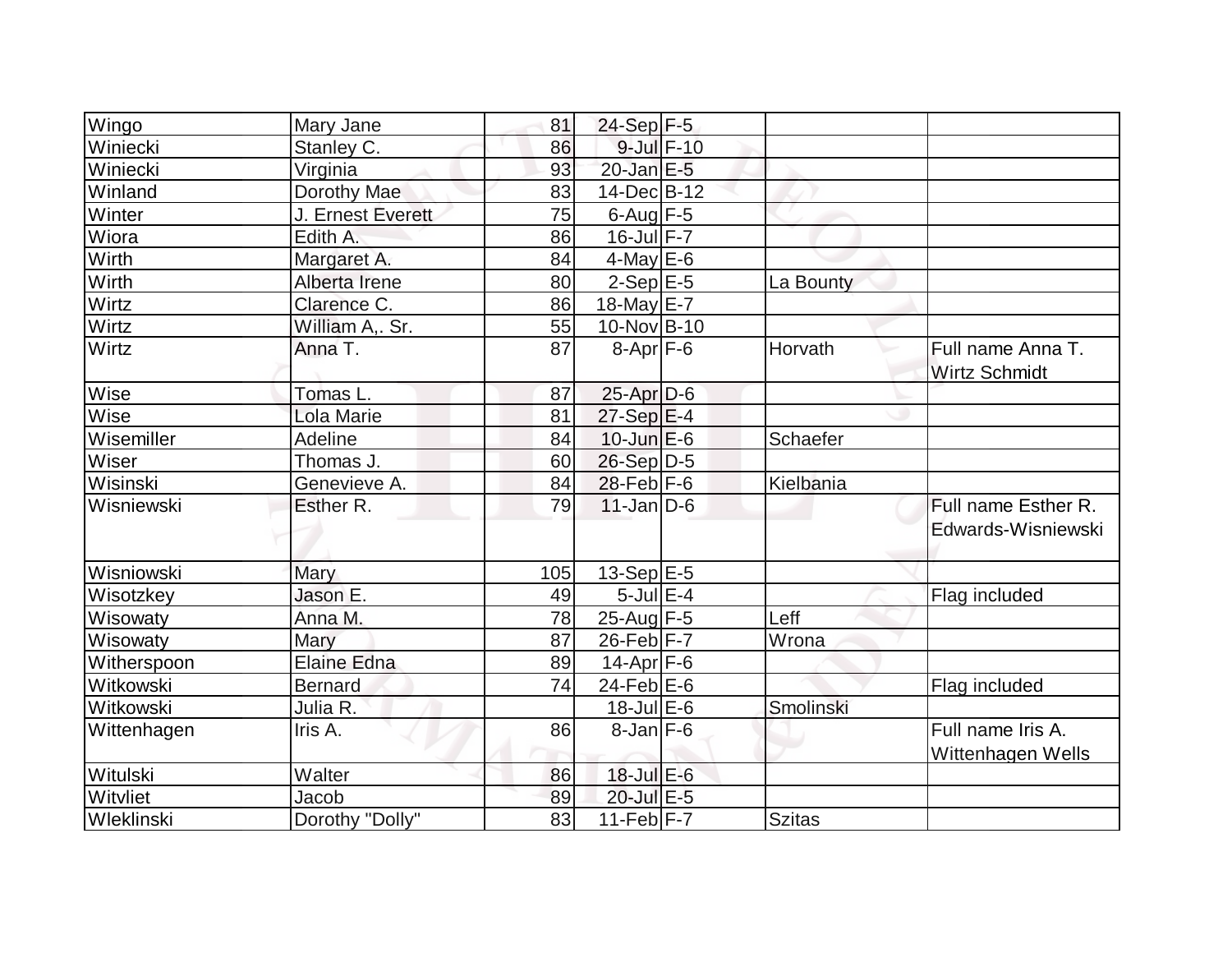| Wodrich       | Emma Dawn               | Infant | 26-Nov B-7        |                 |          |                  |
|---------------|-------------------------|--------|-------------------|-----------------|----------|------------------|
| Woermbke      | Loretta R.              | 79     | $11$ -Jan $D-6$   |                 |          |                  |
| Wognum        | Louise R.               | 94     | $1-Feb$ $D-7$     |                 | Novotny  |                  |
| Wojahn        | <b>Buce</b>             | 57     | 27-Dec B-10       |                 |          |                  |
| Wojak         | Henry P.                | 80     | 17-Aug $E-5$      |                 |          | Flag included    |
| Wojciechowski | Sophie                  | 89     | 28-Dec B-11       |                 | Gorewski |                  |
| Wojciechowski | Michael T.              | 56     | 4-Sep H-4         |                 |          | Flag included    |
| Wojcikiewicz  | Lottie                  | 78     | 10-Mar $F-6$      |                 |          |                  |
| Wojkovich     | Anne T.                 | 86     | 18-May $E$ -7     |                 | Polomcak |                  |
| Wojnowski     | Theresa E.              |        | 20-Dec B-10       |                 | Looney   |                  |
| Wojtena       | Henrietta E.            | 82     | $21$ -May F-7     |                 | Wach     |                  |
| Wojtysiak     | Sylvester J. "Golfball" | 77     | $24$ -Jan $H-5$   |                 |          | Flag included    |
|               |                         |        |                   |                 |          |                  |
| Woldt         | Herman                  | 87     | $23$ -Jan $F-7$   |                 |          |                  |
| Wolf          | Wilma                   | 89     | $6$ -Apr $E$ -6   |                 |          |                  |
| Wolf          | Regina                  | 87     | 14-Nov B-11       |                 |          | Picture included |
| Wolf          | Harold                  | 87     | $24$ -Aug $E$ -6  |                 |          | Flag and Picture |
|               |                         |        |                   |                 |          | included         |
| Wolf          | Regina                  |        | 24-Nov B-8        |                 |          |                  |
| Wolfe         | Thelma R.               | 80     | $17$ -Apr $ I-7 $ |                 |          |                  |
| Wolfe         | Jessica Ann             | 20     | $27$ -Aug F-6     |                 |          | Picture included |
| Wolfenden     | John L., Sr.            | 77     | 29-Aug $D-8$      |                 |          | Flag included    |
| Wolff         | Ervin H.                | 78     | 29-Apr $E-6$      |                 |          | Flag included    |
| Wolowinski    | Charles Sr.             | 59     | $21$ -Jun $E-5$   |                 |          | Flag included    |
| Wolozanski    | Suzanne                 | 55     | $7-Feb$ H-6       |                 | Pasierb  |                  |
| Wolski        | Frank E. Jr.            | 89     | $22$ -Jun $E-7$   |                 |          | K of C.emblem    |
|               |                         |        |                   |                 |          | included         |
| Wonnacott     | Elizabeth A. "Beth"     | 61     |                   | $9$ -Jul $F-10$ |          |                  |
| Wonsetler     | <b>Noble Thomas</b>     | 85     | 29-Nov B-10       |                 |          | Flag included    |
| Wontorski     | John R.                 | 74     | $11$ -Jul $D-6$   |                 |          | Flag included    |
| Wood          | Lorraine                | 79     | 29-Jul F-6        |                 |          |                  |
| Wood          | Ann E.                  | 77     | 11-Feb $F-7$      |                 | Sepeczi  |                  |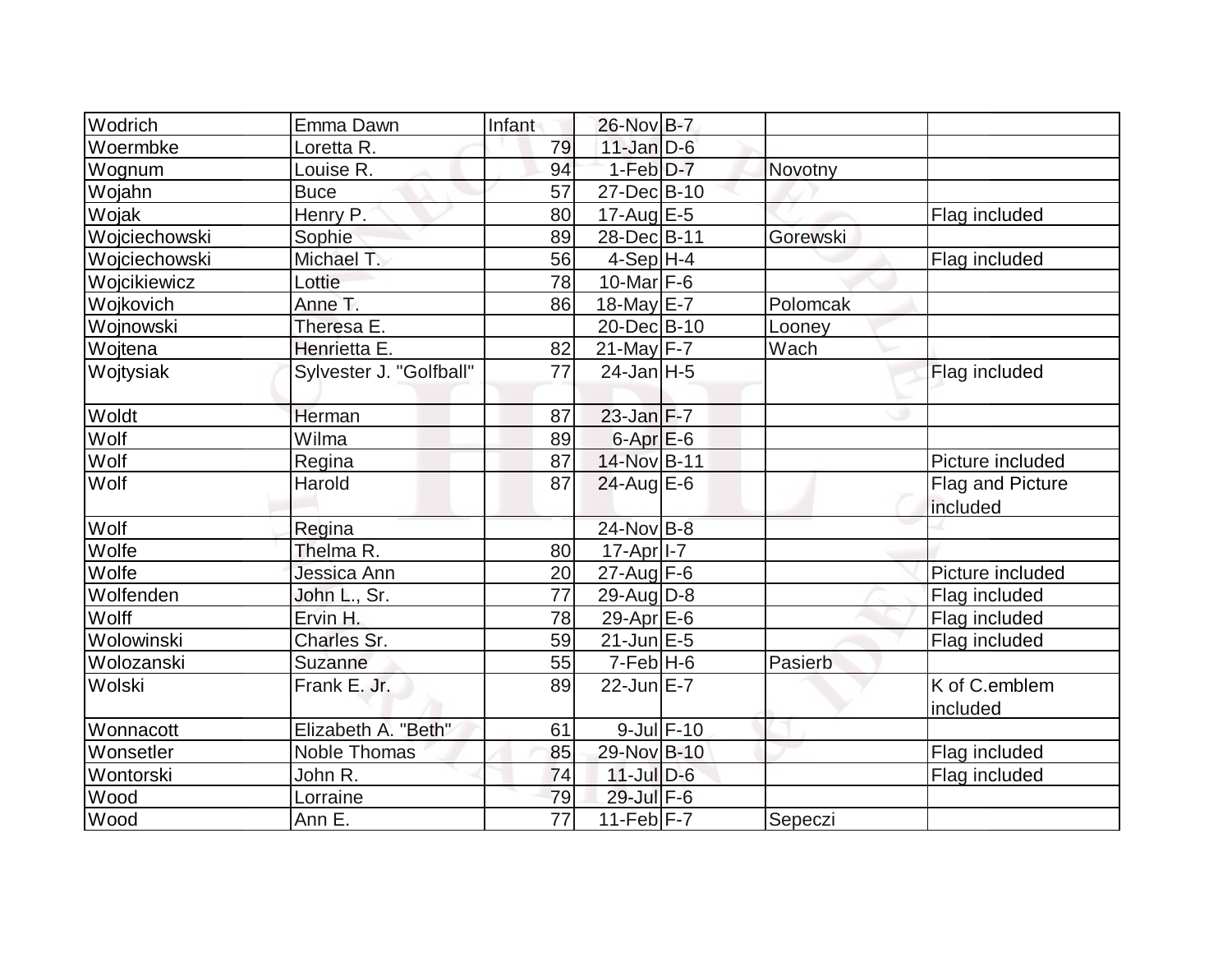| Wood        | Nathan Jim "Woody"          | 71             | $23$ -Feb $E-4$       |              |                         |
|-------------|-----------------------------|----------------|-----------------------|--------------|-------------------------|
| Wood        | Robert                      | 82             | 12-Oct E-5            |              | Flag included           |
| Wood        | Virginia                    | 76             | $2$ -Apr $D-6$        |              | Full name Virginia      |
|             |                             |                |                       |              | (Wood) Zumwalt          |
| Woodall     | Dallas G. "Big D"           | 71             | 22-Oct G-5            |              |                         |
| Woodke      | <b>Byron Erik</b>           | 37             | $4$ -Mar $F-6$        |              |                         |
| Woods       | Katherine V.                | 74             | $3-May$ $E-4$         |              |                         |
| Woods       | <b>Bonita</b>               | 87             | $1-Apr$ E-6           |              | <b>Full name Bonita</b> |
|             |                             |                |                       |              | (Van Horn)              |
| Woodville   | Mary R.                     | 84             | $27$ -May F-6         |              |                         |
| Woodward    | Martha L.                   | 72             | $30-Sep B-9$          |              |                         |
| Woodward    | Lena M.                     | 94             | $15$ -May $I$ -6      | Day          |                         |
| Wooley      | Leroy L.                    | 81             | $5-Feb$ G-6           |              | Flag included           |
| Woolston    | <b>Helen Elizabeth</b>      | 84             | $15$ -Aug D-6         |              |                         |
| Woomer      | Raymond W.                  | 84             | $19-NovB-9$           |              | Masonic emblem          |
|             |                             |                |                       |              | included                |
| Workman     | Betty "B.J."                | 77             | 27-Mar I-7            |              |                         |
| Worley      | Jerry D.                    | 63             | $19-Oct$ $E-5$        |              |                         |
| Worosz      | Rose                        | 91             | $5$ -Jun $H$ -6       | Jurecki      |                         |
| Woude       | <b>Richard</b>              | 91             | $31$ -Aug $E-6$       |              | Flag included           |
| Woudema     | John                        | 78             | $25$ -Nov B-6         |              |                         |
| Wozniak     | Feliks                      | 90             | $17$ -Feb $ E-4 $     |              | Picture included        |
| Wozniak     | Donald                      | 35             | $14$ -Jan F-6         |              |                         |
| Woznys      | Lottie L                    | 88             | $11$ -Jan $ D-6 $     | Machnikowski |                         |
| <b>Wray</b> | Danny                       | 63             | 20-Apr $E-7$          |              |                         |
| Wright      | Clyde O.                    | 91             | 13-Sep $E-5$          |              |                         |
| Wright      | Andriana "Bear"             | 62             | 10-May $E-3$          |              |                         |
| Wright      | Jon Alan                    | 48             | 28-Mar <sub>D-6</sub> |              |                         |
| Wright      | <b>Charles Aiden Walker</b> | $\overline{2}$ | 7-Dec B-12            |              |                         |
| Wright      | Paul D.                     | 80             | $4$ -Jul $D-6$        |              |                         |
| Wright      | James O.                    | 62             | $2-Sep$ $E-5$         |              | Flag included           |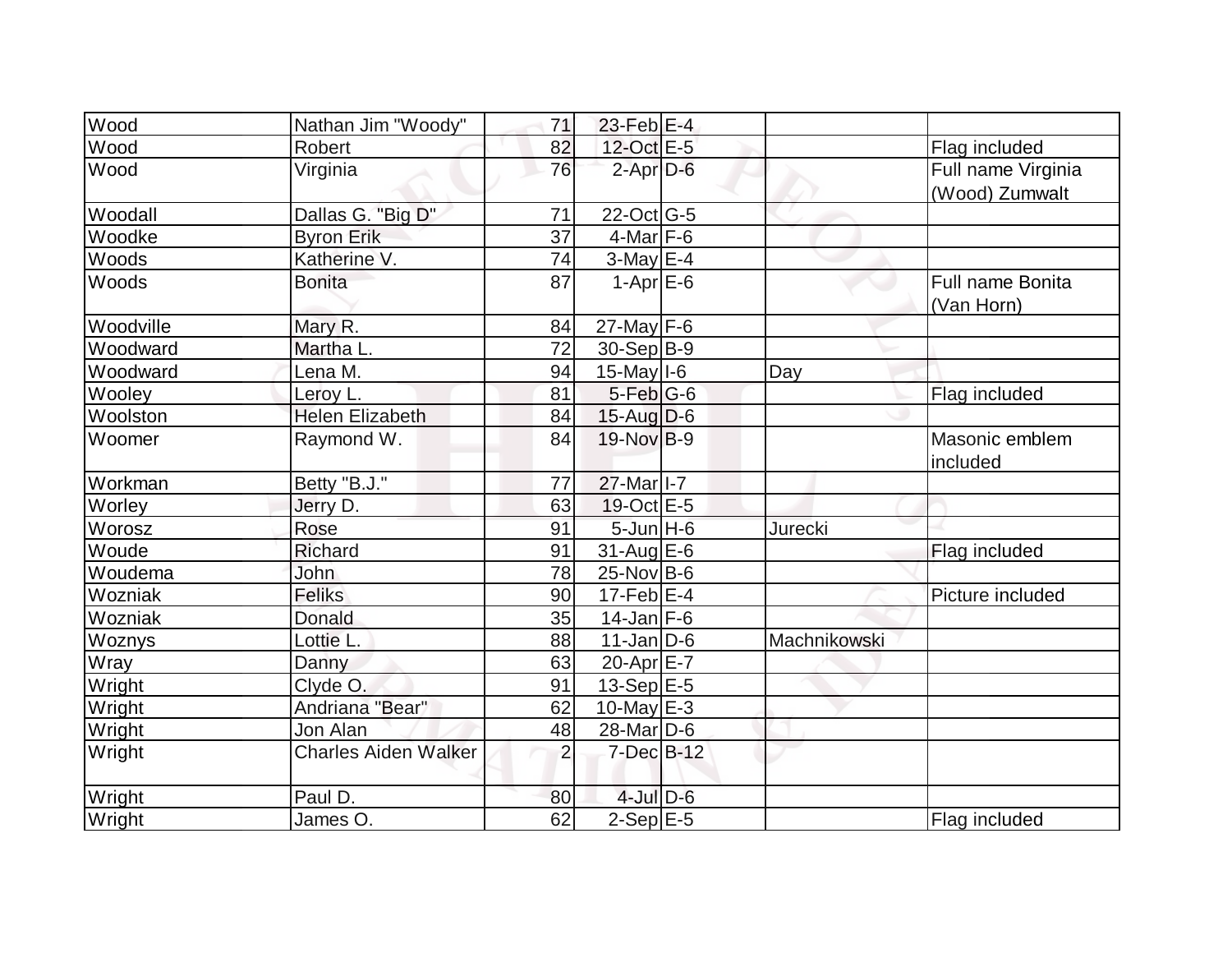| Wright         | Zella                  | 97              | $3-Dec$ B-9                |          |                    |
|----------------|------------------------|-----------------|----------------------------|----------|--------------------|
| Wright         | <b>Lilah Alice</b>     | 95              | 23-Dec B-8                 | Will     |                    |
| Wright         | Augusta D. "Dorothy"   | 89              | $4$ -Aug $F-5$             |          |                    |
| Wright         | Clyde Eugene, Sr.      |                 | $26$ -Aug F-5              |          | Flag included      |
| Wright         | Labie L.               | 83              | $6$ -Dec $B$ -10           |          | Flag included      |
| Wright         | Rosalind L.            | 43              | $29$ -Jan $F-7$            |          |                    |
| Wright-Gregory | Louise                 | 84              | $17-Sep \, \overline{E-5}$ |          |                    |
| Wroblewski     | John                   | 89              | 23-Feb $E-4$               |          |                    |
| Wszolek        | Lillian                | 81              | $4$ -Mar $ F-6$            |          |                    |
| Wszolek        | Albert A.              | 84              | $7-Feb$ H-6                |          | Flag included      |
| Wszolek        | Susan E.               | 61              | $3$ -Jun $E - 5$           |          | Full name Susan E. |
|                |                        |                 |                            |          | Malocha (Wszolek)  |
| Wyatt          | Eugene "Gene"          | 72              | 28-Jan F-7                 |          |                    |
| Wychocki       | Rosemary               | 75              | $21-Sep$ $E-6$             | Majewski |                    |
| Wymer          | Margie D.              | 63              | $16$ -Jul $F - 7$          |          |                    |
| <b>Wyse</b>    | Juanita Lee "Nita"     | 86              | $3-Mar$ F-6                |          |                    |
| Wysocki        | William J.             | 92              | 23-Nov B-11                |          |                    |
| Yagelski       | Sylvia F.              | 85              | $22$ -Apr $E$ -6           |          |                    |
| Yancich        | Joseph G.              | 91              | $6$ -May $F - 7$           |          |                    |
| Yandell        | Paul E.                | 79              | $6$ -Aug $F-5$             |          | Flag and Masonic   |
|                |                        |                 |                            |          | emblem included    |
| Yankovich      | Andrew                 |                 | 10-Nov B-10                |          |                    |
| Yarber         | <b>Charles</b>         | 88              | $30$ -Mar $E$ -6           |          | Picture included   |
| Yarnell        | David                  | 79              | $3-Feb$ $E-6$              |          |                    |
| Yaros          | Edward                 | 81              | $4$ -JulD-6                |          | Flag included      |
| Yates          | Shirley J.             | 80              | $12$ -Jun $ G-4 $          |          |                    |
| Yauger         | Billie J. "B.J."       | 57              | 26-Oct B-12                |          |                    |
| Yavor          | John Joseph, Jr.       | 78              | $27-Sep \tE-4$             |          | Flag included      |
| Yeoman         | <b>Ray Grant</b>       | 78              | $7-FebH-6$                 |          |                    |
| Yocum          | Paul Stone, Jr., (Dr.) | 76              | $26$ -Mar $G$ -6           |          | Physcians symbol   |
| Yonke          | <b>Thomas Medard</b>   | $\overline{70}$ | 29-Dec B-11                |          |                    |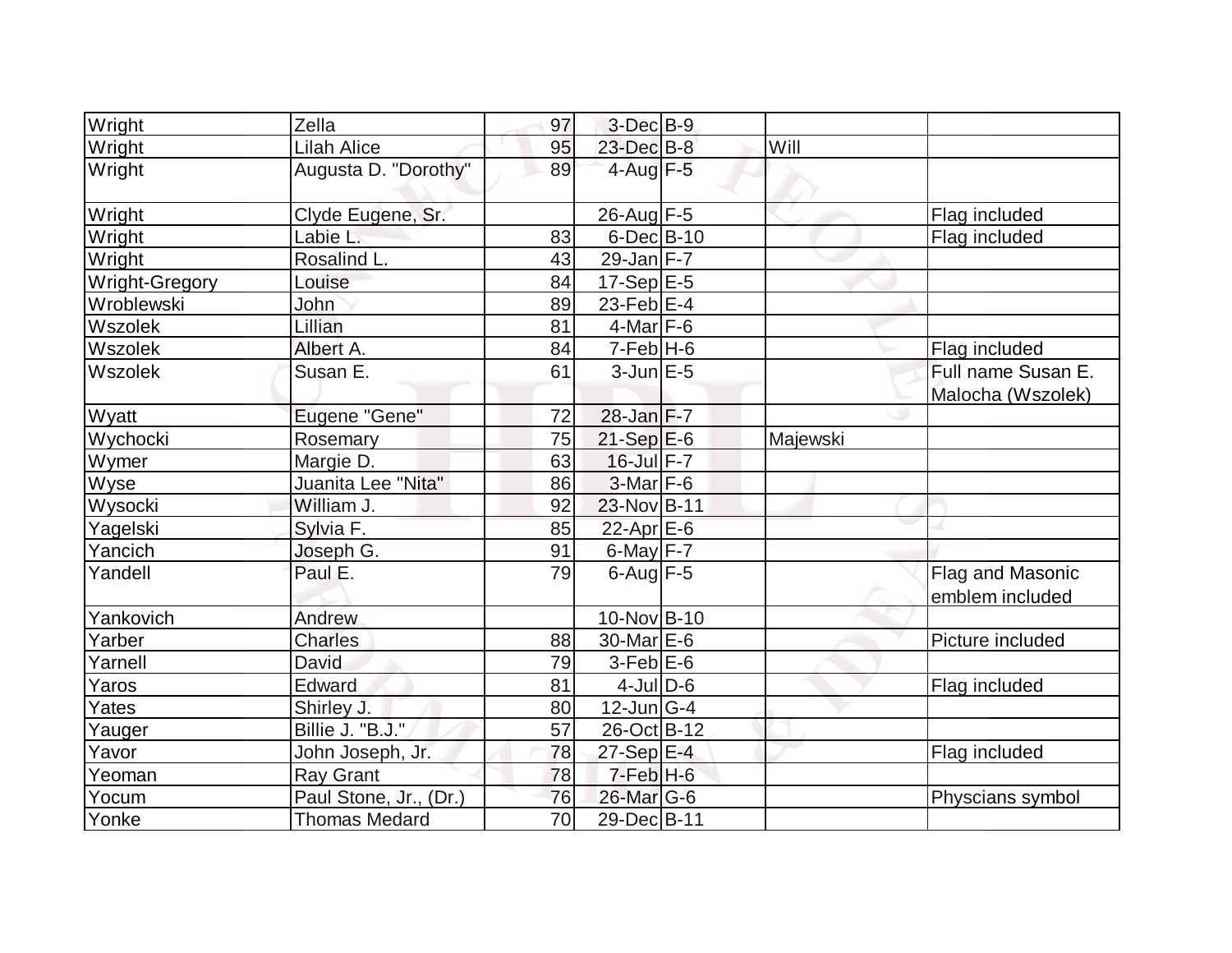| York       | David Gene, Sr.         | 50  | 18-Nov B-10         |        |                                       |
|------------|-------------------------|-----|---------------------|--------|---------------------------------------|
| York       | Alyce A.                | 90  | $12$ -JulR-3        |        |                                       |
| York       | Donald R.               | 72  | 22-Nov B-10         |        | Flag included                         |
| Yorke      | Paul M.                 | 93  | $21$ -Feb $ I-6 $   |        |                                       |
| Yothment   | Albert K.               | 78  | $15$ -Mar $E$ -5    |        | Flag included                         |
| Youkey     | James H.                | 83  | $31$ -Jull-5        |        | Flag included                         |
| Young      | Glen                    | 93  | $5$ -Aug $F$ -5     |        |                                       |
| Young      | Clarice B.              | 92  | 12-Nov B-10         |        |                                       |
| Young      | Pamela Jo               | 54  | $2$ -Oct $H - 4$    | Poteet | Full name Pamela Jo<br>Young (Kontor) |
| Young      | <b>Margaret Lucille</b> |     | $3-Feb$ $E-7$       | Curtis |                                       |
| Young      | Alene                   | 90  | 14-Apr F-7          |        |                                       |
| Younger    | Milred L.               | 63  | 12-Mar F-8          |        |                                       |
| Yuratovac  | Raymond E.              | 65  | $16$ -Feb $E-5$     |        |                                       |
| Yurechko   | William C. "Bill"       | 51  | $25-Sep$  I-4       |        |                                       |
| Ywanow     | Violet L.               | 83  | $9$ -Dec $B$ -10    |        |                                       |
| Zablocki   | Wallace                 | 95  | $30$ -May D-6       |        |                                       |
| Zaborowski | Catherine               | 93  | $8 - Apr$ F-6       |        |                                       |
| Zaborowski | Barney C.               | 85  | 11-Dec B-11         |        | Flag included                         |
| Zacek      | Charles E.              | 66  | 12-Mar $F-8$        |        | Masonic emblem                        |
|            |                         |     |                     |        | included                              |
| Zacharias  | Cheryl F.               | 55  | $8$ -Jan $F$ -6     |        |                                       |
| Zacny      | William P.              | 81  | $10$ -Jan $ H-5 $   |        | Flag included                         |
| Zagone     | Joseph S.               | 80  | 29-Dec B-11         |        | Flag included                         |
| Zagotta    | Lillian E.              | 100 | $14$ -Apr $ F - 7 $ |        |                                       |
| Zagrovich  | Frank C.                | 82  | 18-Nov B-10         |        | Flag included                         |
| Zajac      | Kenneth S.              | 49  | 13-Feb $E-6$        |        |                                       |
| Zakula     | Milka                   | 89  | $5-Apr$ $E-5$       |        |                                       |
| Zalewski   | Helen T.                | 85  | $17$ -Jan $ 1-6$    |        | Cross included                        |
| Zalkowski  | <b>Chad Andrew</b>      | 11  | 27-Sep E-4          |        |                                       |
| Zalkus     | Betty Z.                | 79  | 29-May I-5          | Gray   |                                       |
| Zambrano   | <b>Kiely</b>            |     | $16$ -Jun $F - 7$   |        |                                       |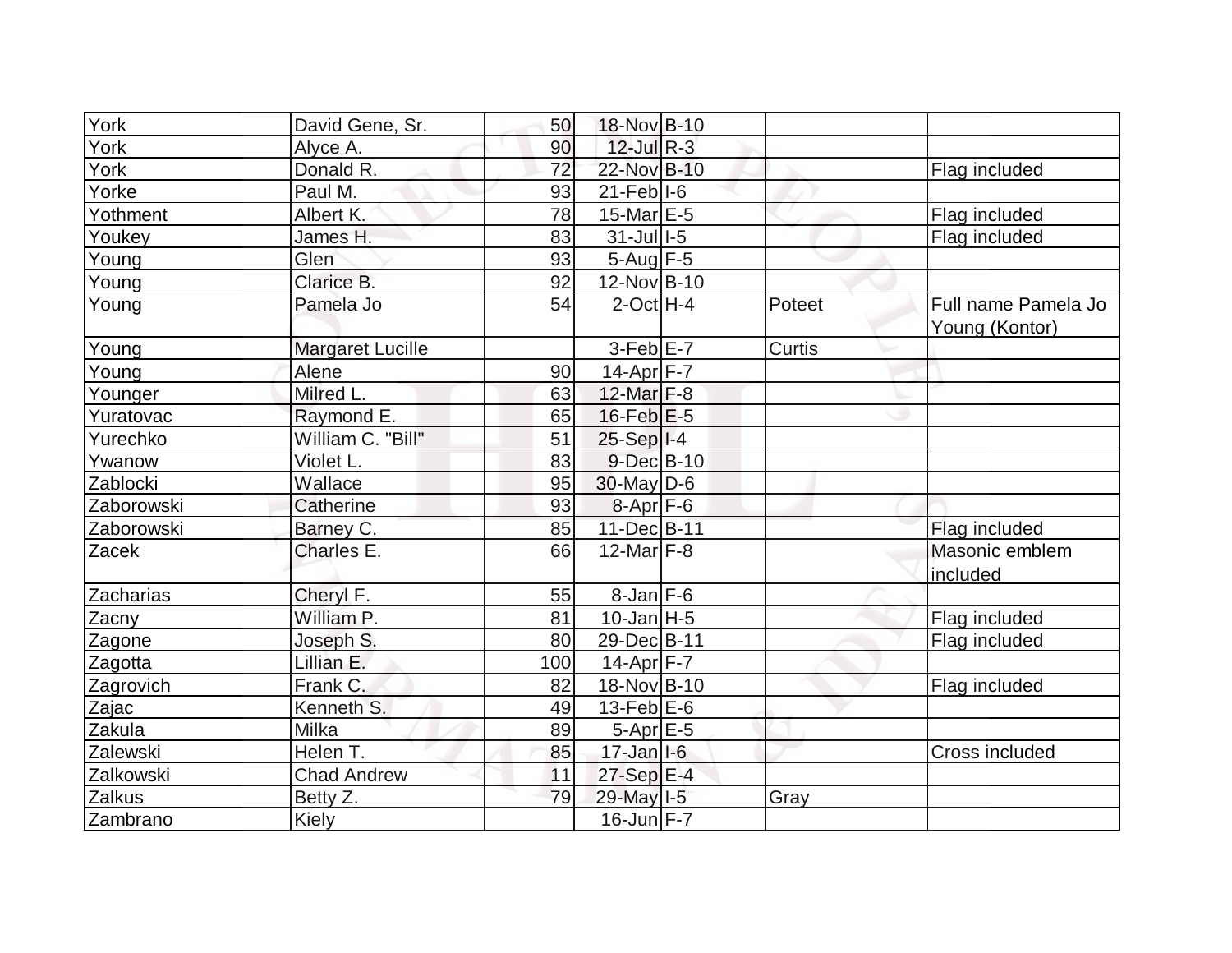| Zamko            | Anne M.                | 83 | $21$ -Aug $I-5$       | Cvitkovich |                       |
|------------------|------------------------|----|-----------------------|------------|-----------------------|
| Zampese          | Bortolo "Bert"         | 94 | $3-Mar$ F-6           |            |                       |
| Zapf             | Jere T.                | 58 | $12-Sep D-6$          |            |                       |
| Zarantonello     | Mario                  | 83 | $29$ -Jul $F-6$       |            | Flag included         |
| Zaremba          | Edward S.              | 80 | $13$ -Mar $ D-4$      |            |                       |
| Zaremba          | Allen Benjamin         | 60 | $8-Apr$ F-6           |            |                       |
| Zarnik           | <b>Ignatius Fred</b>   | 88 | $14$ -Jan F-6         |            | Flag included         |
| Zaronis          | James T.               | 68 | $20$ -Feb F-9         |            | Flag included         |
| Zatarski         | Jeryl Ann "Jeri"       |    | $21-Oct$ F-5          |            |                       |
| Zawada           | Celia                  | 76 | 16-Apr F-7            | Czarnik    |                       |
| Zawadzki         | <b>Helen Elizabeth</b> | 93 | 27-Mar <sub>1-7</sub> | Dowling    |                       |
| Zawora           | Frank J.               | 84 | $28$ -Jan $F-6$       |            |                       |
| Zbyrowski        | Bettie M.              | 80 | $4$ -Jan $D-6$        |            |                       |
| Zbyrowski        | Mary C.                | 83 | $24$ -Aug $E$ -6      |            |                       |
| Zeldenrust       | Darlene Dee            | 37 | $18$ -Jun $F-6$       |            |                       |
| Zeldenrust       | Tina "Gram Z"          | 97 | $12$ -Feb $ F-6$      |            |                       |
| Zell             | Eva                    | 97 | $16$ -Jun $F - 7$     | Hummel     |                       |
| <b>Zemaitis</b>  | <b>Marianne Rose</b>   | 62 | 19-Dec B-11           | Serio      |                       |
| Zendejas         | Robert                 | 52 | 30-Mar E-6            |            |                       |
| Zepik            | Pamela                 | 46 | $12$ -Jun $ G-4 $     | Downard    |                       |
| Zeytinoglu       | <b>Maria</b>           | 45 | $24$ -Mar $F-6$       |            | <b>Cross included</b> |
| Ziegler          | William A. "Bill" *    | 85 | $19-Nov$ B-9          |            | Picture included      |
| Ziegler          | William A.             | 85 | 18-Nov B-10           |            | Flag incuded          |
| Ziel             | Raymond A.             | 67 | $11-Mar$ F-7          |            |                       |
| Ziel             | Jean                   | 94 | $25$ -Aug F-5         |            | Full name Jean Ziel   |
|                  |                        |    |                       |            | (Zielaskowski)        |
| Zielinski        | <b>Edmund Joseph</b>   | 93 | $1-Feb$ D-7           |            |                       |
| Ziembicki        | Mickelene D. "Mickey"  | 56 | 29-Jun E-7            |            |                       |
| Ziembinski       | Martha Ann             | 93 | 14-Oct F-6            | Borowski   |                       |
| <b>Zieseniss</b> | Glenn W.               | 78 | $16$ -Jan $ G-6 $     |            | Flag included         |
| Zigmund          | Puzon J.               | 86 | 29-Dec B-10           |            | Flag included         |